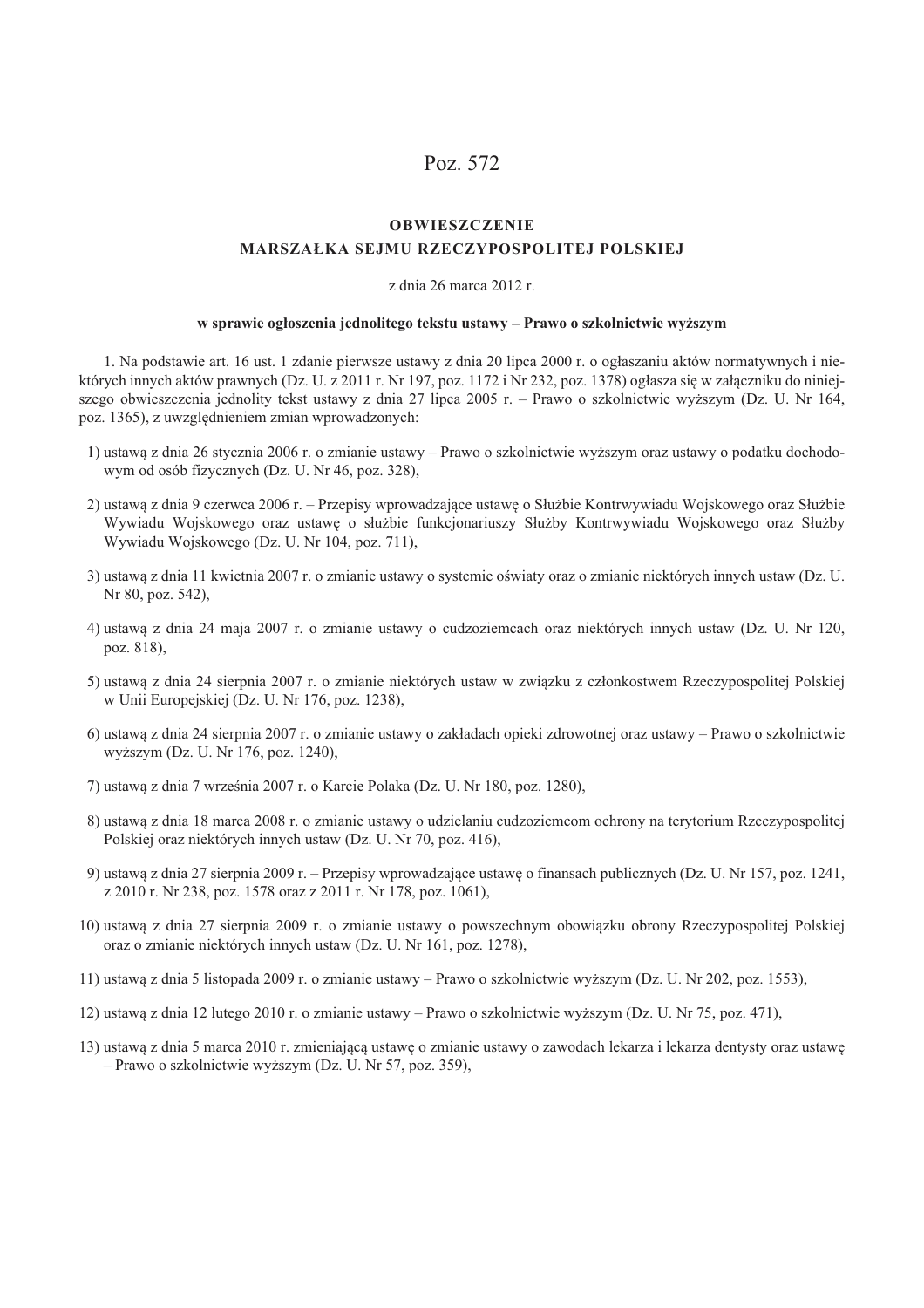14) ustawa z dnia 30 kwietnia 2010 r. – Przepisy wprowadzające ustawy reformujące system nauki (Dz. U. Nr 96, poz. 620),

15) ustawa z dnia 4 lutego 2011 r. o opiece nad dziećmi w wieku do lat 3 (Dz. U. Nr 45, poz. 235).

- 16) ustawa z dnia 18 marca 2011 r. o zmianie ustawy Prawo o szkolnictwie wyższym, ustawy o stopniach naukowych i tytule naukowym oraz o stopniach i tytule w zakresie sztuki oraz zmianie niektórych innych ustaw (Dz. U. Nr 84, poz. 455 i Nr 112, poz. 654),
- 17) ustawą z dnia 15 kwietnia 2011 r. o działalności leczniczej (Dz. U. Nr 112, poz. 654),

18) ustawą z dnia 15 lipca 2011 r. o zawodach pielęgniarki i położnej (Dz. U. Nr 174, poz. 1039),

19) ustawą z dnia 15 lipca 2011 r. o kontroli w administracji rządowej (Dz. U. Nr 185, poz. 1092)

oraz zmian wynikających z przepisów ogłoszonych przed dniem 1 lutego 2012 r.

2. Podany w załączniku do niniejszego obwieszczenia jednolity tekst ustawy nie obejmuje:

1) art. 231–251 ustawy z dnia 27 lipca 2005 r. – Prawo o szkolnictwie wyższym (Dz. U. Nr 164, poz. 1365), które stanowia:

"Art. 231. W ustawie z dnia 15 listopada 1984 r. o podatku rolnym (Dz. U. z 1993 r. Nr 94, poz. 431, z późn. zm.<sup>a)</sup>) w art. 12 w ust. 2 pkt 1 otrzymuje brzmienie:

 $,1)$  uczelnie,".

Art. 232. W ustawie z dnia 25 lipca 1985 r. o jednostkach badawczo-rozwojowych (Dz. U. z 2001 r. Nr 33, poz. 388, z późn. zm.<sup>b</sup>) w art. 2 w ust. 4 po wyrazach "studia podyplomowe" dodaje się przecinek i wyrazy "na zasadach określonych w ustawie z dnia 27 lipca 2005 r. – Prawo o szkolnictwie wyższym (Dz. U. Nr 164, poz. 1365)".

Art. 233. W ustawie z dnia 6 kwietnia 1990 r. o Policji (Dz. U. z 2002 r. Nr 7, poz. 58, z późn. zm.<sup>c)</sup>) w art. 4 po ust. 3 dodaje się ust. 3a w brzmieniu:

"3a. Organizację i zakres działania Wyższej Szkoły Policji w Szczytnie jako szkoły wyższej oraz tryb wyznaczania i odwoływania rektora oraz wyznaczania, wyboru i odwoływania prorektorów reguluje ustawa z dnia 27 lipca 2005 r. – Prawo o szkolnictwie wyższym (Dz. U. Nr 164, poz. 1365).".

Art. 234. W ustawie z dnia 12 stycznia 1991 r. o podatkach i opłatach lokalnych (Dz. U. z 2002 r. Nr 9, poz. 84, z późn. zm.<sup>d</sup>) w art. 7 w ust. 2 pkt 1 otrzymuje brzmienie:

"1) uczelnie, zwolnienie nie dotyczy przedmiotów opodatkowania zajętych na działalność gospodarczą,".

Art. 235. W ustawie z dnia 14 czerwca 1991 r. o finansowaniu Katolickiego Uniwersytetu Lubelskiego z budżetu państwa (Dz. U. Nr 61, poz. 259) art. 1 otrzymuje brzmienie:

"Art. 1. Katolicki Uniwersytet Lubelski otrzymuje dotacje i inne środki z budżetu państwa na zasadach określonych dla uczelni publicznych, z wyjątkiem finansowania kosztów realizacji środków trwałych w budowie służących procesowi dydaktycznemu.".

a) Zmiany tekstu jednolitego wymienionej ustawy zostały ogłoszone w Dz. U. z 1994 r. Nr 1, poz. 3, z 1996 r. Nr 91, poz. 409, z 1997 r. Nr 43, poz. 272 i Nr 137, poz. 926, z 1998 r. Nr 108, poz. 681, z 2001 r. Nr 81, poz. 875, z 2002 r. Nr 200, poz. 1680, z 2003 r. Nr 110, poz. 1039 i Nr 162, poz. 1568 oraz z 2005 r. Nr 143, poz. 1199.

b) Zmiany tekstu jednolitego wymienionej ustawy zostały ogłoszone w Dz. U. z 2002 r. Nr 74, poz. 676, Nr 113, poz. 984, Nr 153, poz. 1271, Nr 200, poz. 1683 i Nr 240, poz. 2052 oraz z 2003 r. Nr 238, poz. 2390.

c) Zmiany tekstu jednolitego wymienionej ustawy zostały ogłoszone w Dz. U. z 2002 r. Nr 19, poz. 185, Nr 74, poz. 676, Nr 81, poz. 731, Nr 113, poz. 984, Nr 115, poz. 996, Nr 176, poz. 1457 i Nr 200, poz. 1688, z 2003 r. Nr 90, poz. 844, Nr 113, poz. 1070, Nr 130, poz. 1188 i 1190, Nr 137, poz. 1302, Nr 166, poz. 1609, Nr 192, poz. 1873 i Nr 210, poz. 2036, z 2004 r. Nr 171, poz. 1800, Nr 179, poz. 1842, Nr 210, poz. 2135, Nr 273, poz. 2703 i Nr 277, poz. 2742 oraz z 2005 r. Nr 10, poz. 70.

d) Zmiany tekstu jednolitego wymienionej ustawy zostały ogłoszone w Dz. U. z 2002 r. Nr 200, poz. 1683, z 2003 r. Nr 96, poz. 874, Nr 110, poz. 1039, Nr 188, poz. 1840, Nr 200, poz. 1953 i Nr 203, poz. 1966, z 2004 r. Nr 92, poz. 880 i 884, Nr 96, poz. 959, Nr 123, poz. 1291 i Nr 281, poz. 2782 oraz z 2005 r. Nr 130, poz. 1087 i Nr 143, poz. 1199.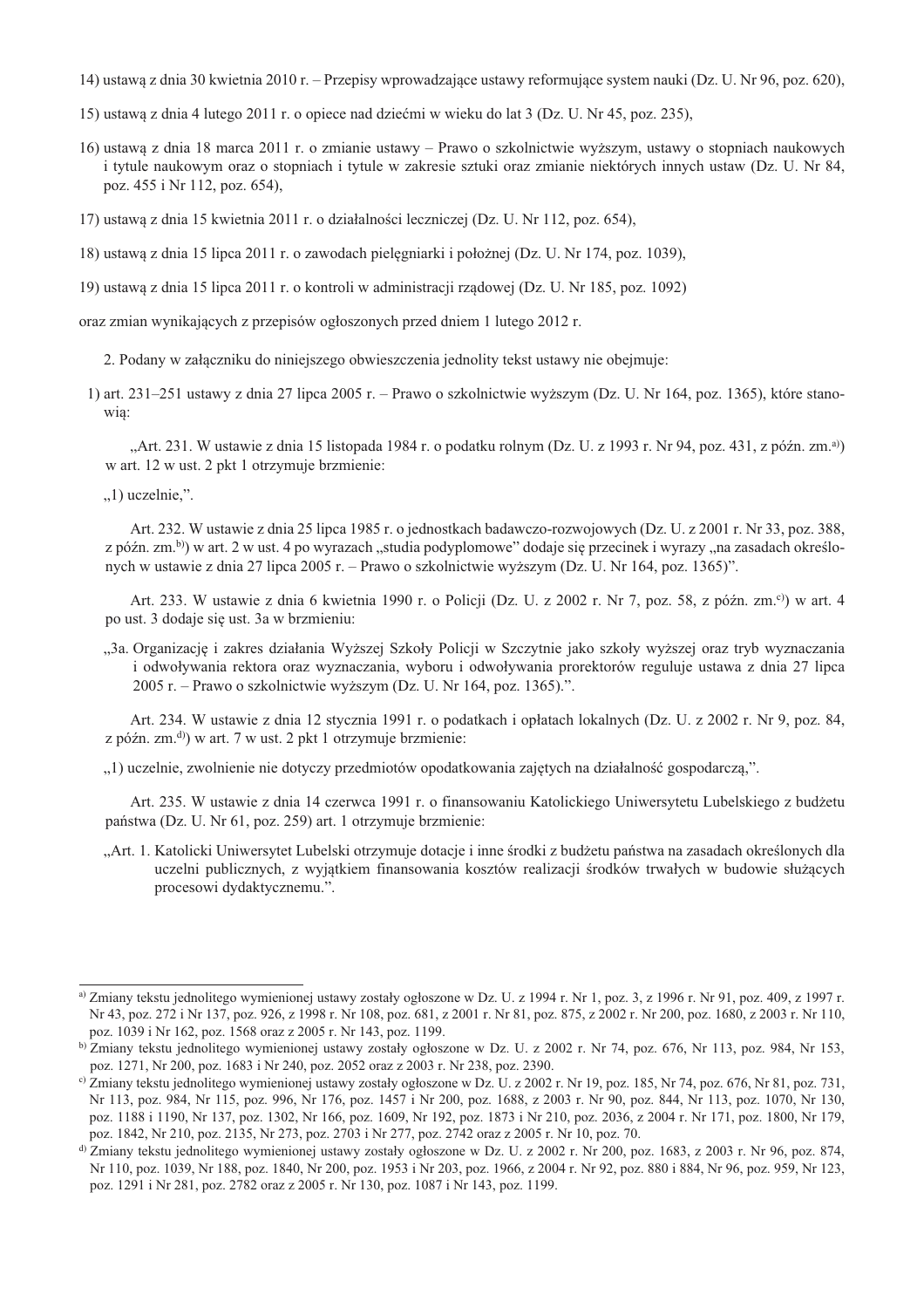Art. 236. W ustawie z dnia 26 lipca 1991 r. o podatku dochodowym od osób fizycznych (Dz. U. z 2000 r. Nr 14, poz. 176, z późn. zm.<sup>e)</sup>) wprowadza się następujące zmiany:

1) w art. 6 w ust. 4 pkt 3 otrzymuje brzmienie:

"3) dzieci do ukończenia 25 lat uczące się w szkołach, o których mowa w przepisach o systemie oświaty lub w przepisach – Prawo o szkolnictwie wyższym, jeżeli w roku podatkowym dzieci te nie uzyskały dochodów, z wyjątkiem dochodów wolnych od podatku dochodowego, renty rodzinnej oraz dochodów w wysokości niepowodującej obowiązku zapłaty podatku";

2) w art. 21 w ust. 1 pkt 39 i 40 otrzymują brzmienie:

- "39) stypendia otrzymywane na podstawie przepisów o stopniach naukowych i tytule naukowym oraz o stopniach i tytule w zakresie sztuki, stypendia doktoranckie otrzymywane na podstawie przepisów – Prawo o szkolnictwie wyższym oraz inne stypendia naukowe za wyniki w nauce, których zasady przyznawania zostały zatwierdzone przez ministra właściwego do spraw szkolnictwa wyższego po zasięgnięciu opinii Rady Głównej Szkolnictwa Wyższego albo przez ministra właściwego do spraw oświaty i wychowania,
- 40) świadczenia pomocy materialnej dla uczniów, studentów, uczestników studiów doktoranckich i osób uczestniczących w innych formach kształcenia, pochodzące z budżetu państwa, budżetów jednostek samorządu terytorialnego oraz ze środków własnych szkół i uczelni – przyznane na podstawie przepisów o systemie oświaty, Prawo o szkolnictwie wyższym, a także przepisów o stopniach naukowych i tytule naukowym oraz o stopniach i tytule w zakresie sztuki,".

Art. 237. W ustawie z dnia 24 sierpnia 1991 r. o Państwowej Straży Pożarnej (Dz. U. z 2002 r. Nr 147, poz. 1230, z późn. zm. $^{f)}$ ) w art. 17 ust. 1 otrzymuje brzmienie:

"1. Organizację i zakres działania Szkoły Głównej Służby Pożarniczej w Warszawie jako szkoły wyższej oraz tryb wyznaczania i odwoływania rektora oraz wyznaczania, wyboru i odwoływania prorektorów reguluje ustawa z dnia 27 lipca 2005 r. – Prawo o szkolnictwie wyższym (Dz. U. Nr 164, poz. 1365).".

Art. 238. W ustawie z dnia 30 sierpnia 1991 r. o zakładach opieki zdrowotnej (Dz. U. Nr 91, poz. 408, z późn. zm.<sup>g)</sup>) wprowadza się następujące zmiany:

- 1) w art. 6 w ust. 3, w art. 8 w ust. 1 w pkt 3a, w art. 43e w ust. 1 i 2, w art. 44a w ust. 2a, w art. 44c w ust. 1 i 3, w art. 45 w ust. 1 w pkt 2 w lit. e, w art. 53a w ust. 2, w art. 55 w ust. 3, w art. 56 w ust. 2, w art. 60 w ust. 6, w art. 66 w ust. 1 oraz w art. 67 w ust. 3a użyty dwukrotnie w różnej liczbie i przypadku wyraz "państwowa" zastępuje się użytym w odpowiedniej liczbie i przypadku wyrazem "publiczna";
- 2) w art. 36a w ust. 1 użyty czterokrotnie w różnej liczbie i przypadku wyraz "państwowa" zastępuje się użytym w odpowiedniej liczbie i przypadku wyrazem "publiczna".

<sup>&</sup>lt;sup>e)</sup> Zmiany tekstu jednolitego wymienionej ustawy zostały ogłoszone w Dz. U. z 2000 r. Nr 22, poz. 270, Nr 60, poz. 703, Nr 70, poz. 816. Nr 104, poz. 1104, Nr 117, poz. 1228 i Nr 122, poz. 1324, z 2001 r. Nr 4, poz. 27, Nr 8, poz. 64, Nr 52, poz. 539, Nr 73, poz. 764, Nr 74, poz. 784, Nr 88, poz. 961, Nr 89, poz. 968, Nr 102, poz. 1117, Nr 106, poz. 1150, Nr 110, poz. 1190, Nr 125, poz. 1363 i 1370 i Nr 134, poz. 1509, z 2002 r. Nr 19, poz. 199, Nr 25, poz. 253, Nr 74, poz. 676, Nr 78, poz. 715, Nr 89, poz. 804, Nr 135, poz. 1146, Nr 141, poz. 1182, Nr 169, poz. 1384, Nr 181, poz. 1515, Nr 200, poz. 1679 i Nr 240, poz. 2058, z 2003 r. Nr 7, poz. 79, Nr 45, poz. 391, Nr 65, poz. 595, Nr 84, poz. 774, Nr 90, poz. 844, Nr 96, poz. 874, Nr 122, poz. 1143, Nr 135, poz. 1268, Nr 137, poz. 1302, Nr 166, poz. 1608, Nr 202, poz. 1956, Nr 222, poz. 2201, Nr 223, poz. 2217 i Nr 228, poz. 2255, z 2004 r. Nr 29, poz. 257, Nr 54, poz. 535, Nr 93, poz. 894, Nr 99, poz. 1001, Nr 109, poz. 1163, Nr 116, poz. 1203, 1205 i 1207, Nr 120, poz. 1252, Nr 123, poz. 1291, Nr 162, poz. 1691, Nr 210, poz. 2135, Nr 263, poz. 2619 i Nr 281, poz. 2779 i 2781 oraz z 2005 r. Nr 25, poz. 202, Nr 30, poz. 262, Nr 85, poz. 725, Nr 86, poz. 732, Nr 90, poz. 757, Nr 102, poz. 852, Nr 143, poz. 1199 i 1202 i Nr 155, poz. 1298.

<sup>&</sup>lt;sup>f)</sup> Zmiany tekstu jednolitego wymienionej ustawy zostały ogłoszone w Dz. U. z 2002 r. Nr 153, poz. 1271, z 2003 r. Nr 59, poz. 516 i Nr 166, poz. 1609, z 2004 r. Nr 210, poz. 2135 i Nr 273, poz. 2703 oraz z 2005 r. Nr 100, poz. 836.

g) Zmiany wymienionej ustawy zostały ogłoszone w Dz. U. z 1992 r. Nr 63, poz. 315, z 1994 r. Nr 121, poz. 591, z 1995 r. Nr 138, poz. 682, z 1996 r. Nr 24, poz. 110, z 1997 r. Nr 104, poz. 661, Nr 121, poz. 769 i Nr 158, poz. 1041, z 1998 r. Nr 106, poz. 668, Nr 117, poz. 756 i Nr 162, poz. 1115, z 1999 r. Nr 28, poz. 255 i 256 i Nr 84, poz. 935, z 2000 r. Nr 3, poz. 28, Nr 12, poz. 136, Nr 43, poz. 489, Nr 84, poz. 948, Nr 114, poz. 1193 i Nr 120, poz. 1268, z 2001 r. Nr 5, poz. 45, Nr 88, poz. 961, Nr 100, poz. 1083, Nr 111, poz. 1193, Nr 113, poz. 1207, Nr 126, poz. 1382–1384 i Nr 128, poz. 1407, z 2002 r. Nr 113, poz. 984, z 2003 r. Nr 45, poz. 391, Nr 124, poz. 1151 i 1152, Nr 171, poz. 1663, Nr 213, poz. 2081 i Nr 223, poz. 2215 oraz z 2004 r. Nr 210, poz. 2135 i Nr 273, poz. 2703.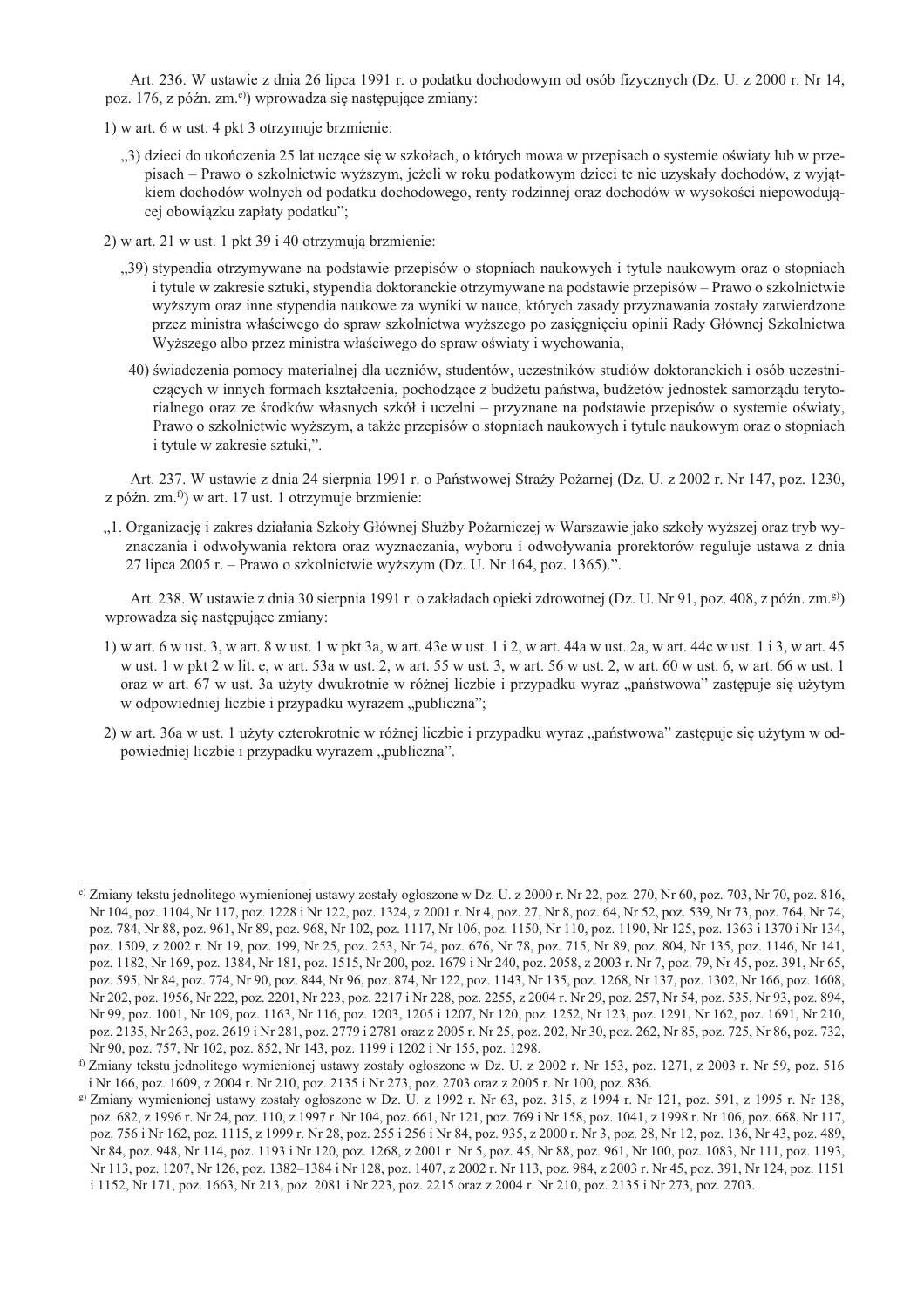Art. 239. W ustawie z dnia 4 lutego 1994 r. o prawie autorskim i prawach pokrewnych (Dz. U. z 2000 r. Nr 80, poz. 904, z późn. zm.<sup>h)</sup>) wprowadza się następujące zmiany:

1) po art. 15 dodaje się art. 15a w brzmieniu:

- "Art. 15a. Uczelni w rozumieniu przepisów o szkolnictwie wyższym przysługuje pierwszeństwo w opublikowaniu pracy dyplomowej studenta. Jeżeli uczelnia nie opublikowała pracy dyplomowej w ciagu 6 miesiecy od jej obrony, student, który ją przygotował, może ją opublikować, chyba że praca dyplomowa jest częścią utworu zbiorowego.";
- 2) art. 93 otrzymuje brzmienie:
	- "Art. 93. Do prawa do artystycznego wykonania stosuje się odpowiednio przepisy art. 15a oraz art. 33 pkt 10 Kodeksu rodzinnego i opiekuńczego.";
- 3) art. 122 otrzymuje brzmienie:
	- "Art. 122. Sciganie przestępstw określonych w art. 116 ust. 1, 2 i 4, art. 117 ust. 1, art. 118 ust. 1, art. 118<sup>1</sup> oraz art. 119 następuje na wniosek pokrzywdzonego.".

Art. 240. W ustawie z dnia 11 kwietnia 1997 r. o ujawnieniu pracy lub służby w organach bezpieczeństwa państwa lub współpracy z nimi w latach 1944–1990 osób pełniących funkcje publiczne (Dz. U. z 1999 r. Nr 42, poz. 428, z późn.  $(zm, i)$ ) w art. 3 ust. 1 otrzymuje brzmienie:

"1. Osobami pełniącymi funkcje publiczne w rozumieniu ustawy są: Prezydent Rzeczypospolitej Polskiej, poseł, senator oraz osoba powołana, wybrana lub mianowana na określone w innych ustawach kierownicze stanowisko państwowe, przez Prezydenta Rzeczypospolitej Polskiej, Sejm, Prezydium Sejmu, Senat, Sejm i Senat, Marszałka Sejmu, Marszałka Senatu lub Prezesa Rady Ministrów, Szef Służby Cywilnej, dyrektor generalny w ministerstwie, urzędzie centralnym lub urzędzie wojewódzkim oraz sędzia, prokurator i adwokat, a także rektor, prorektor, kierownik podstawowej jednostki organizacyjnej w publicznej i niepublicznej szkole wyższej, członek Rady Głównej Szkolnictwa Wyższego i członek Państwowej Komisji Akredytacyjnej, członek Centralnej Komisji do Spraw Stopni i Tytułów.".

Art. 241. W ustawie z dnia 25 kwietnia 1997 r. o Polskiej Akademii Nauk (Dz. U. Nr 75, poz. 469, z późn. zm.<sup>j)</sup>) w art. 36 ust. 4 otrzymuje brzmienie:

- "4. Instytut może prowadzić:
	- 1) studia doktoranckie, na zasadach określonych w ustawie z dnia 14 marca 2003 r. o stopniach naukowych i tytule naukowym oraz o stopniach i tytule w zakresie sztuki (Dz. U. Nr 65, poz. 595),
	- 2) studia podyplomowe oraz inną działalność z zakresu kształcenia, z wyłączeniem studiów doktoranckich, na zasadach określonych w ustawie z dnia 27 lipca 2005 r. – Prawo o szkolnictwie wyższym (Dz. U. Nr 164, poz. 1365).".

Art. 242. W ustawie z dnia 26 czerwca 1997 r. o finansowaniu Papieskiej Akademii Teologicznej w Krakowie z budżetu państwa (Dz. U. Nr 103, poz. 650) art. 1 otrzymuje brzmienie:

"Art. 1. Papieska Akademia Teologiczna w Krakowie otrzymuje dotacje i inne środki z budżetu państwa na zasadach określonych dla uczelni publicznych, z wyjątkiem finansowania kosztów realizacji środków trwałych w budowie służących procesowi dydaktycznemu.".

Art. 243. W ustawie z dnia 17 lipca 1998 r. o pożyczkach i kredytach studenckich (Dz. U. Nr 108, poz. 685, z późn.  $(zm, k)$ ) w art. 1 w ust. 1 pkt 1 otrzymuje brzmienie:

"1) studenci uczelni, o których mowa w ustawie z dnia 27 lipca 2005 r. – Prawo o szkolnictwie wyższym (Dz. U. Nr 164, poz. 1365),".

h) Zmiany tekstu jednolitego wymienionej ustawy zostały ogłoszone w Dz. U. z 2001 r. Nr 128, poz. 1402, z 2002 r. Nr 126, poz. 1068 i Nr 197, poz. 1662, z 2003 r. Nr 166, poz. 1610 oraz z 2004 r. Nr 91, poz. 869, Nr 96, poz. 959 i Nr 172, poz. 1804.

<sup>&</sup>lt;sup>i)</sup> Zmiany tekstu jednolitego wymienionej ustawy zostały ogłoszone w Dz. U. z 1999 r. Nr 57, poz. 618, Nr 62, poz. 681 i Nr 63, poz. 701, z 2000 r. Nr 43, poz. 488 i Nr 50, poz. 600, z 2002 r. Nr 14, poz. 128, Nr 74, poz. 676, Nr 84, poz. 765, Nr 153, poz. 1271 i Nr 175,

poz. 1434, z 2003 r. Nr 44, poz. 390 i Nr 99, poz. 921 oraz z 2004 r. Nr 25, poz. 219.

<sup>&</sup>lt;sup>j)</sup> Zmiany wymienionej ustawy zostały ogłoszone w Dz. U. z 1997 r. Nr 141, poz. 943, z 1999 r. Nr 49, poz. 484, z 2004 r. Nr 238, poz. 2390 oraz z 2005 r. Nr 10, poz. 71.

k) Zmiany wymienionej ustawy zostały ogłoszone w Dz. U. z 2000 r. Nr 48, poz. 550, z 2004 r. Nr 146, poz. 1546 i Nr 152, poz. 1598 oraz z 2005 r. Nr 23, poz. 187.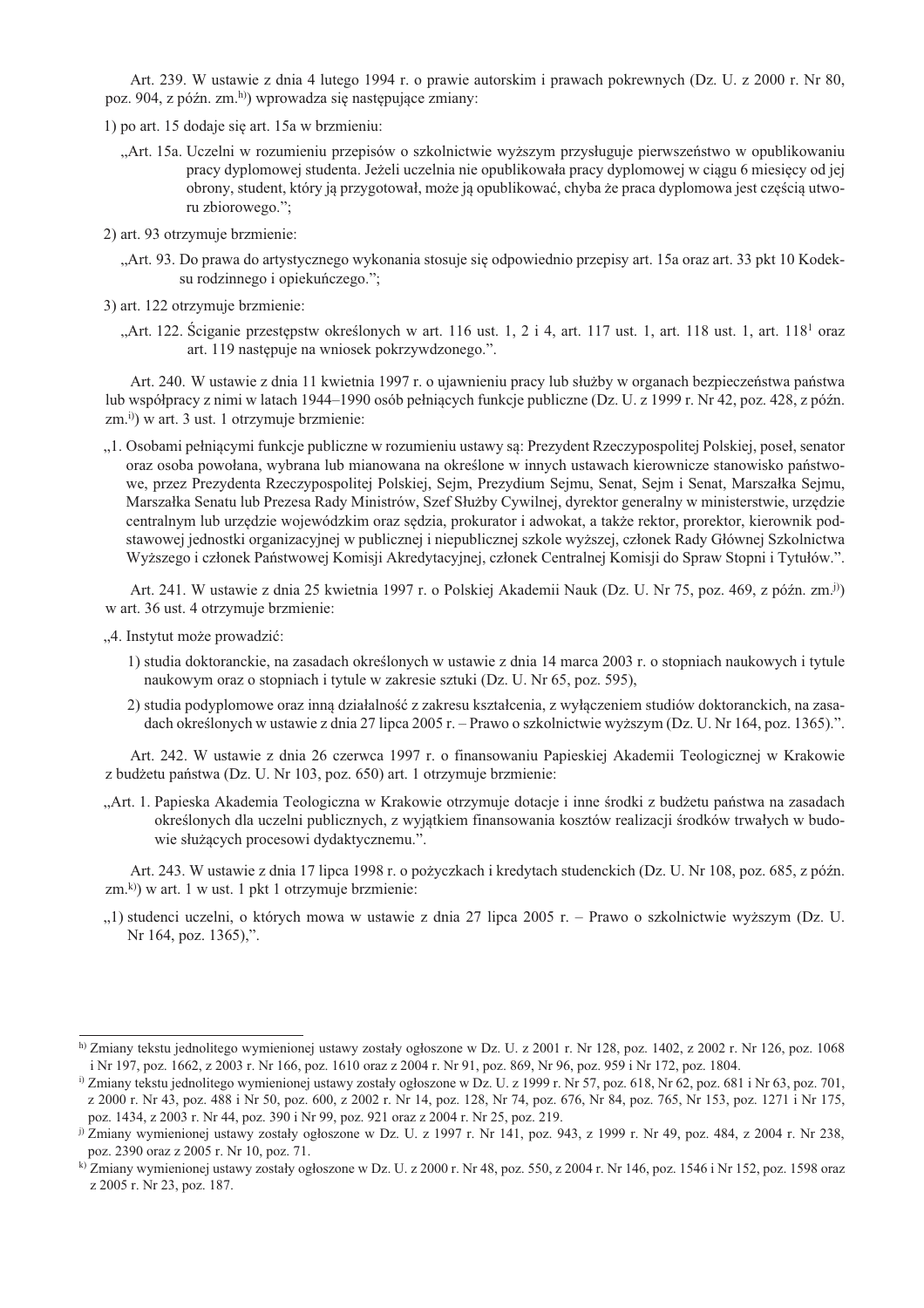Art. 244. W ustawie z dnia 7 października 1999 r. o języku polskim (Dz. U. Nr 90, poz. 999, z późn. zm.<sup>1)</sup>) art. 9 otrzymuje brzmienie:

"Art. 9. Język polski jest językiem nauczania oraz językiem egzaminów i prac dyplomowych w szkołach publicznych i niepublicznych wszystkich typów oraz w placówkach oświatowych i innych instytucjach edukacyjnych, chyba że przepisy szczególne stanowią inaczej.".

Art. 245. W ustawie z dnia 23 grudnia 1999 r. o kształtowaniu wynagrodzeń w państwowej sferze budżetowej oraz o zmianie niektórych ustaw (Dz. U. Nr 110, poz. 1255, z późn. zm.<sup>m)</sup>) wprowadza się następujące zmiany:

1) w art. 2 pkt 1 otrzymuje brzmienie:

..1) państwowa sfera budżetowa – rozumie się państwowe jednostki budżetowe, państwowe zakłady budżetowe, gospodarstwa pomocnicze państwowych jednostek budżetowych, które prowadzą gospodarkę finansową na zasadach określonych w art. 18-20 ustawy z dnia 26 listopada 1998 r. o finansach publicznych (Dz. U. z 2003 r. Nr 15, poz. 148, z późn. zm.<sup>n)</sup>), zwanej dalej "ustawą o finansach publicznych",";

2) w art. 9 ust. 3 otrzymuje brzmienie:

- "3. Rada Ministrów określa, w drodze rozporządzenia, przypadki, w których wynagrodzenia w zakładach budżetowych i gospodarstwach pomocniczych państwowych jednostek budżetowych oraz finansowane z funduszy motywacyjnych mogą być wypłacane ponad wynagrodzenia, ustalone zgodnie z art. 6, z uwzględnieniem:
	- 1) przepisów ustaw tworzących fundusze motywacyjne,
	- 2) uzyskania ponadplanowych dochodów w zakładach budżetowych i gospodarstwach pomocniczych,

3) wynagrodzeń prowizyjnych za czynności egzekucyjne.

4) wyrównania do kwoty minimalnego wynagrodzenia, określonego na podstawie odrębnych przepisów,

5) zmian organizacyjnych.".

Art. 246. W ustawie z dnia 25 lipca 2001 r. o Państwowym Ratownictwie Medycznym (Dz. U. Nr 113, poz. 1207, z późn. zm.<sup>o)</sup>) w art. 30 uchyla się ust. 4.

Art. 247. W ustawie z dnia 30 października 2002 r. o podatku leśnym (Dz. U. Nr 200, poz. 1682 i Nr 216, poz. 1826 oraz z 2005 r. Nr 143, poz. 1199) w art. 7 w ust. 2 pkt 1 otrzymuje brzmienie:

 $,1)$  uczelnie;".

Art. 248. W ustawie z dnia 27 lutego 2003 r. o utworzeniu Akademii Obrony Narodowej (Dz. U. Nr 56, poz. 496 oraz z 2004 r. Nr 152, poz. 1598) w art. 3 uchyla się ust. 3.

Art. 249. W ustawie z dnia 27 lutego 2003 r. o utworzeniu Wojskowej Akademii Technicznej im. Jarosława Dąbrowskiego (Dz. U. Nr 60, poz. 534 oraz z 2004 r. Nr 152, poz. 1598) w art. 3 uchyla się ust. 3.

Art. 250. W ustawie z dnia 27 lutego 2003 r. o utworzeniu Akademii Marynarki Wojennej im. Bohaterów Westerplatte (Dz. U. Nr 60, poz. 533 oraz z 2004 r. Nr 152, poz. 1598) w art. 3 uchyla się ust. 4.

Art. 251. W ustawie z dnia 14 marca 2003 r. o stopniach naukowych i tytule naukowym oraz o stopniach i tytule w zakresie sztuki (Dz. U. Nr 65, poz. 595) wprowadza się następujące zmiany:

1) w art. 6 dodaje się ust. 5 w brzmieniu:

"5. Centralna Komisja w uzasadnionych przypadkach może uznać, że osoby reprezentujące pokrewne dziedziny nauki lub sztuki, w tym pokrewne dyscypliny naukowe i artystyczne, spełniają warunki, o których mowa w ust. 1–3.";

<sup>&</sup>lt;sup>1)</sup> Zmiany wymienionej ustawy zostały ogłoszone w Dz. U. z 2000 r. Nr 29, poz. 358, z 2002 r. Nr 144, poz. 1204, z 2003 r. Nr 73, poz. 661, z 2004 r. Nr 92, poz. 878 oraz z 2005 r. Nr 17, poz. 141.

m) Zmiany wymienionej ustawy zostały ogłoszone w Dz. U. z 2000 r. Nr 19, poz. 239, z 2001 r. Nr 85, poz. 924, Nr 100, poz. 1080 i Nr 154, poz. 1784 i 1799, z 2002 r. Nr 74, poz. 676, Nr 152, poz. 1267, Nr 213, poz. 1802 i Nr 214, poz. 1805, z 2003 r. Nr 149, poz. 1454, Nr 166, poz. 1609, Nr 179, poz. 1750, Nr 199, poz. 1939 i Nr 228, poz. 2256 oraz z 2004 r. Nr 116, poz. 1203, Nr 240, poz. 2407 i Nr 273, poz. 2703.

n) Zmiany tekstu jednolitego wymienionej ustawy zostały ogłoszone w Dz. U. z 2003 r. Nr 45, poz. 391, Nr 65, poz. 594, Nr 96, poz. 874, Nr 166, poz. 1611 i Nr 189, poz. 1851, z 2004 r. Nr 19, poz. 177, Nr 93, poz. 890, Nr 121, poz. 1264, Nr 123, poz. 1291, Nr 210, poz. 2135 i Nr 273, poz. 2703 oraz z 2005 r. Nr 14, poz. 114 i Nr 64, poz. 565.

<sup>&</sup>lt;sup>o)</sup> Zmiany wymienionej ustawy zostały ogłoszone w Dz. U. z 2001 r. Nr 154, poz. 1801, z 2002 r. Nr 241, poz. 2073, z 2003 r. Nr 45, poz. 391 i Nr 124, poz. 1152 oraz z 2004 r. Nr 210, poz. 2135.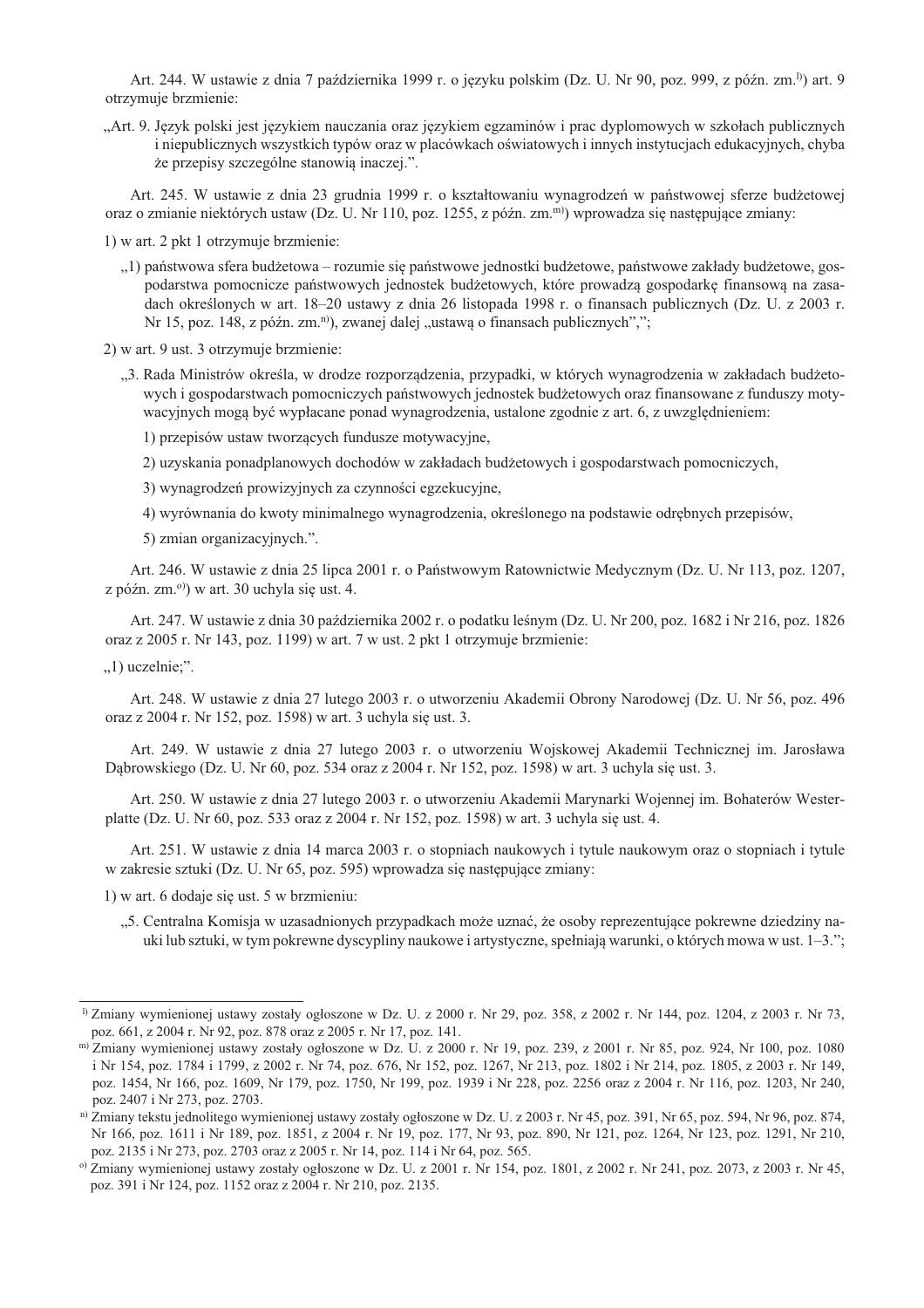$2)$  w art. 9:

- a) uchyla się ust. 5,
- b) ust. 6 otrzymuje brzmienie:
	- "6. Uchwały Centralnej Komisji w sprawach, o których mowa w ust. 2 pkt 2 i 3 oraz w ust. 4, ogłasza Centralna Komisja w Dzienniku Urzędowym Rzeczypospolitej Polskiej "Monitor Polski".";
- 3) art. 19 otrzymuje brzmienie:
	- "Art. 19. 1. Uchwała o nadaniu stopnia doktora habilitowanego staje się prawomocna z chwilą jej podjęcia.
		- 2. W przypadku niezatwierdzenia uchwały o nadaniu stopnia doktora habilitowanego podjetej przez rade właściwej jednostki organizacyjnej rada tej jednostki organizacyjnej lub osoba ubiegająca się o nadanie tego stopnia może, w terminie 3 miesięcy od dnia doręczenia jej rozstrzygnięcia, wystąpić do Centralnej Komisji z wnioskiem o ponowne rozpatrzenie sprawy.
		- 3. Centralna Komisia rozpatruje wniosek, o którym mowa w ust. 2, w terminie 4 miesięcy od dnia jego doreczenia.
		- 4. W postępowaniu, o którym mowa w ust. 3, mogą brać udział recenzenci powołani w przewodzie habilitacyjnym.";

4) w art. 20:

- a) ust. 2 otrzymuje brzmienie:
	- "2. Do głosowania, o którym mowa w ust. 1, uprawnieni są członkowie właściwej rady jednostki organizacyjnej posiadający tytuł profesora lub stopień doktora habilitowanego.",
- b) ust. 5 otrzymuje brzmienie:
	- "5. W przewodach doktorskich powołuje się co najmniej dwóch recenzentów, a w przewodach habilitacyjnych powołuje się czterech recenzentów, w tym nie więcej niż jednego zatrudnionego w tej samej uczelni lub w innei placówce naukowej, której pracownikiem jest osoba ubiegająca się o nadanie stopnia doktora lub doktora habilitowanego, albo będącego członkiem rady jednostki organizacyjnej przeprowadzającej przewód.",
- c) dodaje się ust. 5a i 5b w brzmieniu:
	- "5a. Recenzentów w przewodzie habilitacyjnym powołują:
		- 1) rada właściwej jednostki organizacyjnej w liczbie dwóch:
		- 2) Centralna Komisja w liczbie dwóch.
	- 5b. Recenzenci, o których mowa w ust. 5a, uczestniczą w przewodzie habilitacyjnym na takich samych zasadach.".
- d) ust. 6 otrzymuje brzmienie:
	- "6. Promotorem w przewodzie doktorskim oraz recenzentem rozprawy doktorskiej lub habilitacyjnej może być osoba posiadająca tytuł profesora lub stopień doktora habilitowanego w zakresie danej lub pokrewnej dyscypliny naukowej lub artystycznej.";

5) art. 23 otrzymuje brzmienie:

- "Art. 23. 1. Pracownikowi niebędącemu nauczycielem akademickim lub pracownikiem naukowym, przygotowującemu rozprawę doktorską lub habilitacyjną, przysługuje, na jego wniosek, w uzgodnionym z pracodawcą terminie, urlop w wymiarze dwudziestu ośmiu dni, które w rozumieniu odrębnych przepisów są dla tego pracownika dniami pracy, na przygotowanie obrony rozprawy doktorskiej lub kolokwium habilitacyjnego oraz zwolnienie od pracy na przeprowadzenie obrony rozprawy doktorskiej lub kolokwium habilitacyjnego.
	- 2. Za okres urlopu oraz za czas zwolnienia od pracy, o których mowa w ust. 1, przysługuje pracownikowi wynagrodzenie ustalane jak za urlop wypoczynkowy.";

6) w art. 27 ust. 4 otrzymuje brzmienie:

"4. W postępowaniu o nadanie tytułu profesora powołuje się czterech recenzentów, w tym nie więcej niż jednego zatrudnionego w tej samej szkole wyższej lub w innej placówce naukowej, której pracownikiem jest osoba ubiegająca się o nadanie tytułu profesora, albo będącego członkiem rady jednostki organizacyjnej przeprowadzającej postępowanie. Recenzentem może być osoba posiadająca tytuł profesora w zakresie danej lub pokrewnej dziedziny nauki lub sztuki. Recenzentów, po dwóch, powołują rada właściwej jednostki organizacyjnej oraz Centralna Komisja, uczestniczą oni w postępowaniu o nadanie tytułu profesora na takich samych zasadach.";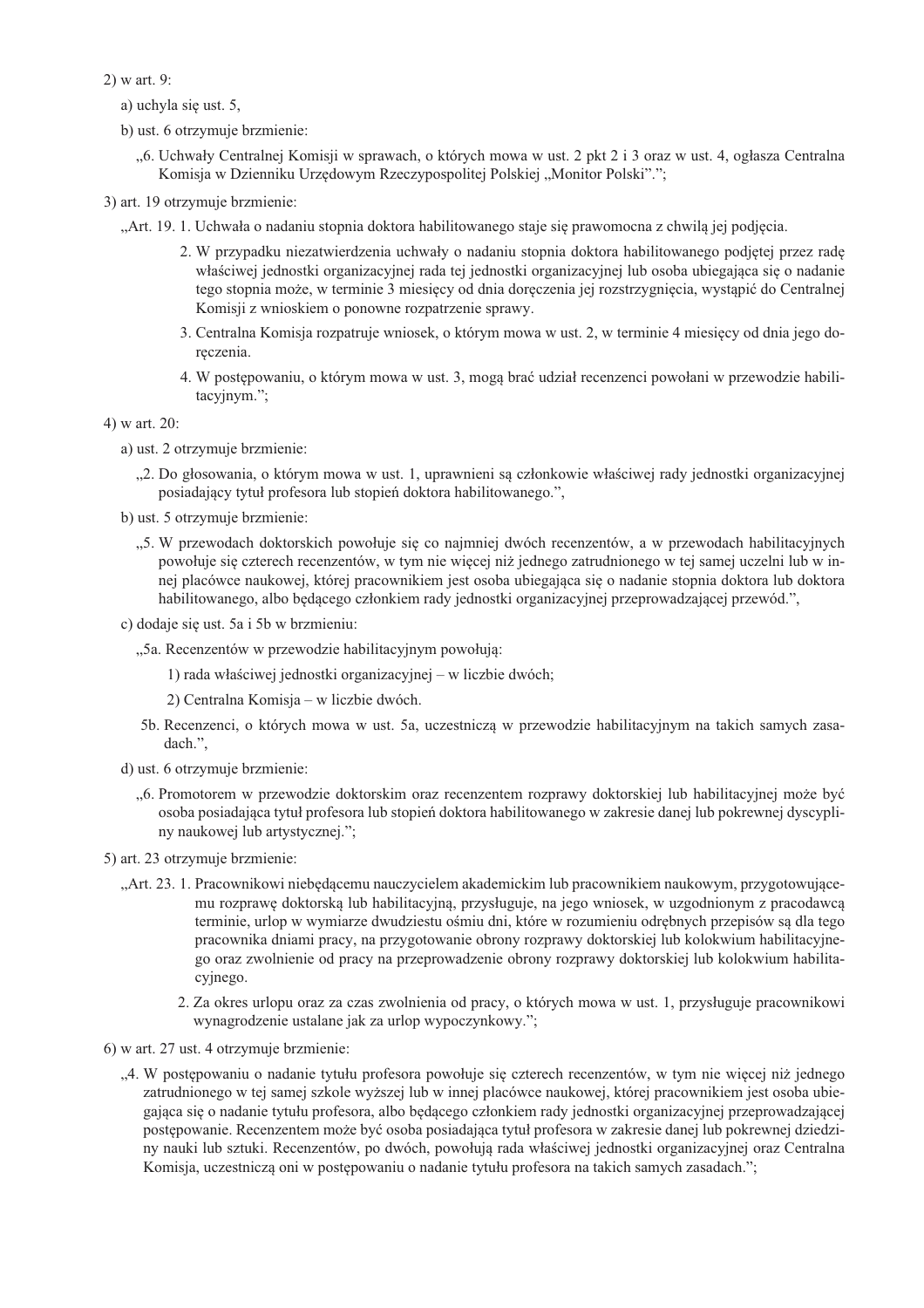- 7) art. 28 otrzymuje brzmienie:
	- "Art. 28. 1. Rada właściwej jednostki organizacyjnej po podjęciu uchwały popierającej wniosek o nadanie tytułu profesora przesyła go wraz z aktami postępowania, w terminie 1 miesiąca od podjęcia uchwały, do Centralnej Komisji.
		- 2. Centralna Komisja podejmuje uchwałę o przedstawieniu albo o odmowie przedstawienia kandydata do tytułu profesora w terminie do 6 miesięcy od dnia otrzymania uchwały.
		- 3. Centralna Komisja, w terminie 1 miesiąca od podjęcia uchwały o przedstawieniu kandydata do tytułu, składa do Prezydenta Rzeczypospolitej Polskiej wniosek o nadanie tytułu profesora.
		- 4. W przypadku podjęcia uchwały o odmowie przedstawienia kandydata do tytułu profesora, rada jednostki organizacyjnej lub osoba ubiegająca się o nadanie tytułu może, w terminie 3 miesięcy od dnia doręczenia jej rozstrzygnięcia, wystąpić do Centralnej Komisji z wnioskiem o ponowne rozpatrzenie sprawy.
		- 5. Centralna Komisia rozpatruje wniosek, o którym mowa w ust. 4, w terminie 6 miesiecy od dnia jego doreczenia.
		- 6. W postępowaniu, o którym mowa w ust. 5, mogą brać udział recenzenci powołani w przewodzie o nadanie tytułu profesora.";

8) w art. 29 ust. 1 otrzymuje brzmienie:

- "1. W postępowaniach dotyczących nadania stopnia doktora i doktora habilitowanego albo tytułu profesora oraz nadania, ograniczenia, zawieszenia i pozbawienia uprawnienia do nadawania tych stopni w zakresie nieuregulowanym w ustawie stosuje się odpowiednio przepisy Kodeksu postępowania administracyjnego. Do zaskarżania decyzji wydanych w tych postępowaniach stosuje się przepisy o zaskarżaniu decyzji administracyjnych do sądu administracyjnego.";
- 9) po art. 29 dodaje się art. 29a w brzmieniu:
	- "Art. 29a. 1. Rada właściwej jednostki organizacyjnej lub odpowiednio Centralna Komisja, w drodze decyzji, stwierdza nieważność postępowania w sprawie nadania tytułu lub stopnia, jeżeli w pracy stanowiącej podstawe nadania tytułu lub stopnia osoba ubiegająca się o tytuł lub stopień przypisała sobie autorstwo istotnego fragmentu lub innych elementów cudzego utworu lub ustalenia naukowego.
		- 2. Decyzje, o których mowa w ust. 1, nie wyłączają odpowiedzialności dyscyplinarnej, karnej i cywilnoprawnej.";
- 10) w art. 33 w ust. 2 dodaje się zdanie drugie w brzmieniu:

"Termin wyrażenia opinii w sprawie zatrudnienia w szkole wyższej na stanowisku profesora nadzwyczajnego osoby nieposiadającej stopnia doktora habilitowanego wynosi 3 miesiące od dnia przedstawienia wniosku.";

- 11) w art. 35 ust. 3 i 4 otrzymują brzmienie:
	- "3. Centralna Komisja podejmuje uchwały po zasięgnięciu opinii co najmniej jednego recenzenta. Uchwały o niezatwierdzeniu uchwał o nadanie stopnia lub odmowie przedstawienia kandydata do tytułu profesora w sprawach, o których mowa w art. 15 ust. 2 oraz w art. 28 ust. 4, mogą być podjęte po zasięgnięciu opinii co najmniej dwóch recenzentów, w tym co najmniej jednego spoza składu Centralnej Komisji.
	- 4. Centralna Komisja podejmuje uchwały w sprawach, o których mowa w art. 15 ust. 3, w art. 19 ust. 2, po zasięgnięciu opinii co najmniej jednego recenzenta.";
- 12) rozdział 6 otrzymuje brzmienie:

#### "Rozdział 6

#### Studia doktoranckie w placówkach naukowych

- Art. 37. 1. Studia doktoranckie określone w niniejszej ustawie, zwane dalej "studiami doktoranckimi", mogą prowadzić placówki naukowe niebędące szkołami wyższymi, posiadające uprawnienie do nadawania stopnia doktora habilitowanego. Przez placówki naukowe niebędące szkołami wyższymi rozumie się instytuty naukowe Polskiej Akademii Nauk albo instytuty naukowo-badawcze działające na podstawie przepisów o jednostkach badawczo-rozwojowych.
	- 2. Studia doktoranckie przygotowują do uzyskania stopnia doktora.
	- 3. Studia doktoranckie w placówce naukowej są tworzone przez jej dyrektora.
	- 4. Nadzór merytoryczny nad studiami doktoranckimi sprawuje rada placówki naukowej prowadzącej te studia.
	- 5. Studia doktoranckie są prowadzone jako studia stacjonarne lub niestacjonarne.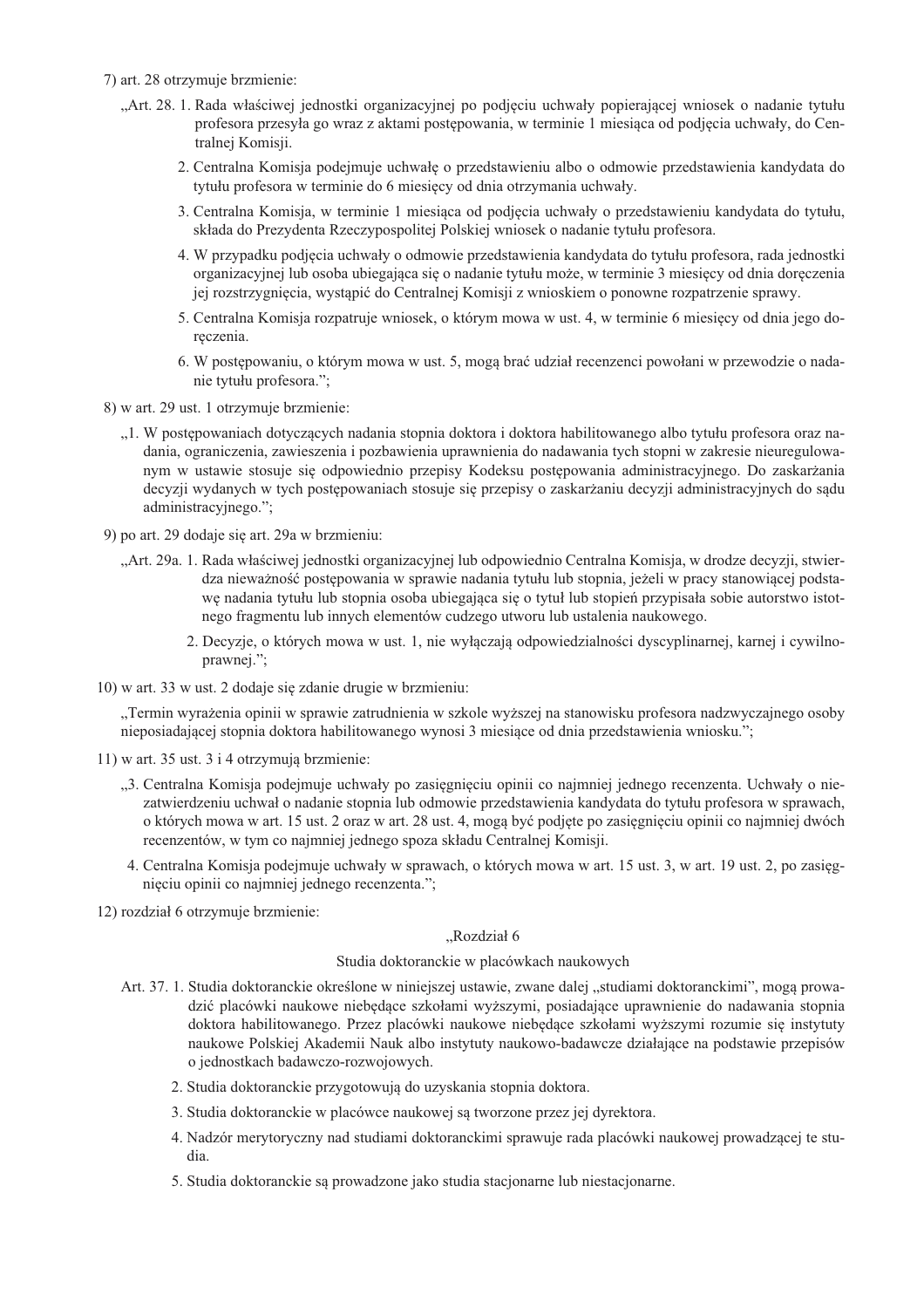- 6. Wiecej niż połowa programu stacjonarnych studiów doktoranckich wymaga obecności uczestników tych studiów w prowadzącej je jednostce organizacyjnej i jest realizowana w formie zajęć dydaktycznych i pracy naukowej wymagających bezpośredniego udziału uczestników studiów doktoranckich i ich opiekunów naukowych. Organizacja niestacjonarnych studiów doktoranckich zapewnia możliwość odbywania studiów doktoranckich osobom zatrudnionym w ramach stosunku pracy.
- 7. Stacjonarne studia doktoranckie są bezpłatne.
- 8. Wysokość opłat za niestacjonarne studia doktoranckie, jeżeli są one odpłatne, ustala dyrektor placówki naukowej prowadzącej te studia.
- 9. Studia doktoranckie moga być studiami środowiskowymi prowadzonymi przez placówki, o których mowa w ust. 1, przy udziale innych jednostek organizacyjnych. Zadania placówki naukowej i innych jednostek organizacyjnych oraz sposób finansowania studiów doktoranckich określają umowy zawarte między placówką naukową i tymi jednostkami.
- Art. 38. 1. Do podstawowych obowiązków uczestników studiów doktoranckich należy:
	- 1) uczestnictwo w realizacji programu studiów i składanie wyznaczonych egzaminów;
	- 2) prowadzenie badań naukowych lub działalności artystycznej i składanie sprawozdań z ich przebiegu.
	- 2. Uczestnicy studiów doktoranckich niewywiązujący się z obowiązków, o których mowa w ust. 1, mogą zostać skreśleni z listy uczestników studiów. Decyzję o skreśleniu podejmuje kierownik studiów. Od tej decyzji służy odwołanie do dyrektora placówki naukowej prowadzącej studia, w terminie 14 dni od jej otrzymania.
	- 3. Uczestnicy studiów doktoranckich podlegają odpowiedzialności dyscyplinarnej na zasadach określonych dla uczestników studiów doktoranckich prowadzonych w szkołach wyższych.
- Art. 39. 1. Uczestnicy studiów doktoranckich mają prawo do:
	- 1) corocznej przerwy w okresie wakacji, w wymiarze 8 tygodni;
	- 2) ubezpieczenia społecznego i powszechnego ubezpieczenia zdrowotnego na zasadach określonych w odrębnych przepisach.
	- 2. Okres odbywania studiów doktoranckich, niezależnie od daty ich zakończenia, nie dłuższy niż 4 lata, zalicza się do okresu pracy, od którego zależa uprawnienia pracownicze, jeżeli obrona rozprawy doktorskiej nastąpiła w ciągu roku od daty zakończenia tych studiów.
	- 3. Do okresu, od którego zależą uprawnienia pracownicze, zalicza się również okres odbywania dziennych studiów doktoranckich, jeżeli zostały one przerwane z powodu podjęcia zatrudnienia w charakterze nauczyciela akademickiego lub pracownika naukowego i w okresie przewidzianym dla tych studiów został uzyskany stopień doktora. Przepis ust. 2 stosuje się odpowiednio.
	- 4. Jeżeli regulamin, o którym mowa w art. 8 ust. 2 ustawy z dnia 4 marca 1994 r. o zakładowym funduszu świadczeń socjalnych (Dz. U. z 1996 r. Nr 70, poz. 335, z późn. zm.<sup>p)</sup>), tak stanowi, z zakładowego funduszu świadczeń socjalnych mogą korzystać także uczestnicy studiów doktoranckich.
- Art. 40. 1. Uczestnik studiów doktoranckich może otrzymywać stypendium doktoranckie.
	- 2. Minimalne stypendium, o którym mowa w ust. 1, nie może być niższe niż 60% minimalnego wynagrodzenia zasadniczego asystenta ustalonego w przepisach o wynagradzaniu nauczycieli akademickich.
	- 3. Decyzję o przyznaniu stypendium doktoranckiego oraz jego wysokości podejmuje dyrektor placówki naukowej prowadzacej te studia.
	- 4. Uczestnicy stacjonarnych studiów doktoranckich mogą podejmować pracę zarobkową, z zastrzeżeniem ust. 5. Wykonywanie tej pracy nie powinno kolidować z zajęciami wynikającymi z programu studiów doktoranckich.
	- 5. Uczestnicy stacjonarnych studiów doktoranckich otrzymujący stypendium mogą podejmować prace zarobkowa wyłacznie w niepełnym wymiarze czasu pracy, po uzyskaniu zgody kierownika tych studiów.
- Art. 41. Minister właściwy do spraw szkolnictwa wyższego w porozumieniu z ministrem właściwym do spraw nauki określi, w drodze rozporządzenia, warunki i tryb organizowania studiów doktoranckich określonych w ustawie, ich prowadzenia i odbywania oraz przyznawania stypendiów osobom je odbywającym, uwzględniając:
	- 1) czas trwania studiów i możliwość przedłużania go, w tym prawo do dodatkowego przedłużenia okresu odbywania studiów doktoranckich o czas trwania urlopu macierzyńskiego określonego w odrębnych przepisach;

<sup>&</sup>lt;sup>p)</sup> Zmiany tekstu jednolitego wymienionej ustawy zostały ogłoszone w Dz. U. z 1996 r. Nr 118, poz. 561. Nr 139, poz. 647 i Nr 147. poz. 686, z 1997 r. Nr 82, poz. 518 i Nr 121, poz. 770, z 1998 r. Nr 75, poz. 486 i Nr 113, poz. 717, z 2002 r. Nr 135, poz. 1146 oraz z 2003 r. Nr 213, poz. 2081.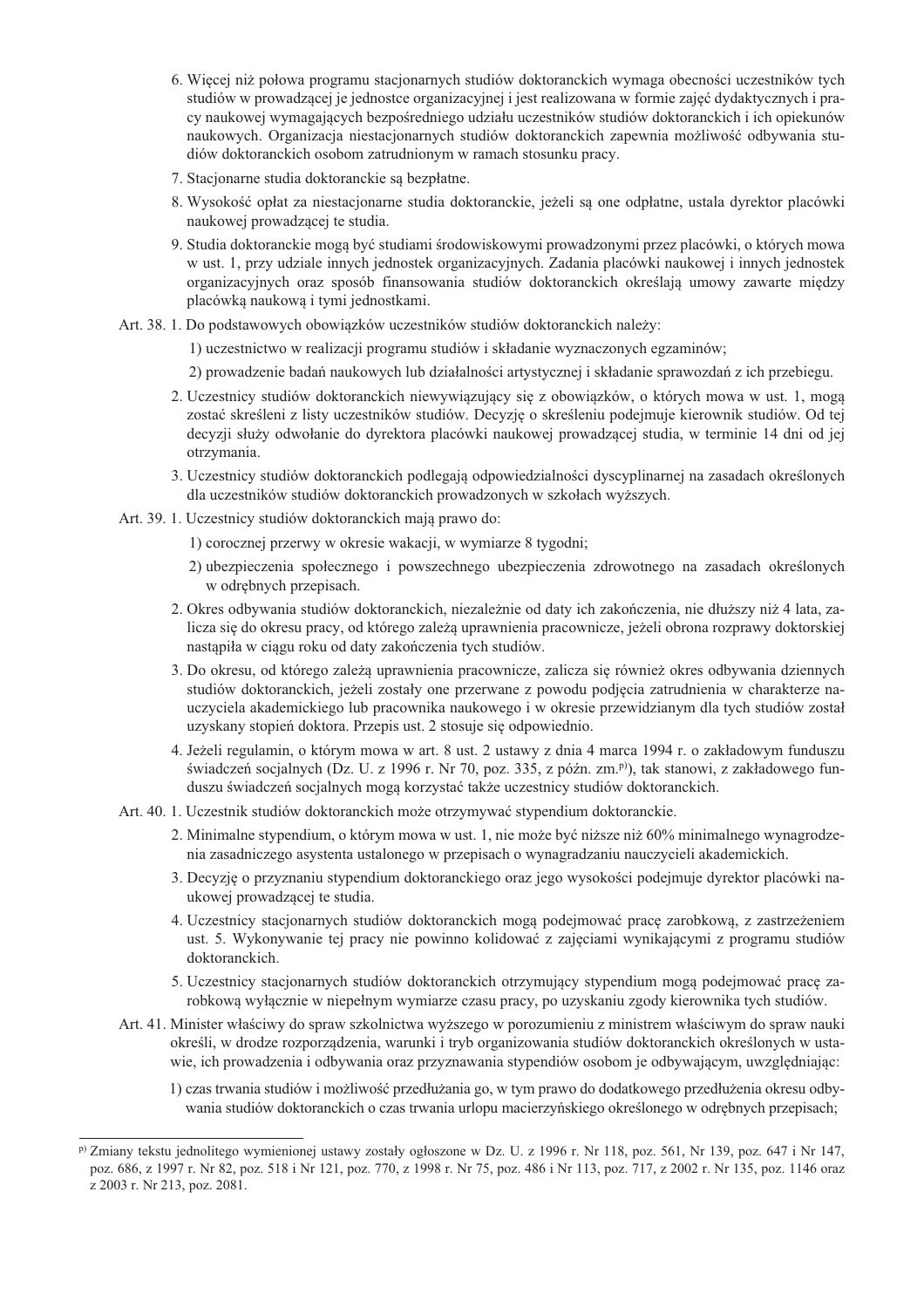- 2) sposób przeprowadzania rekrutacji;
- 3) szczegółowe uprawnienia dyrektora placówki prowadzącej studia doktoranckie, rady placówki i kierownika studiów doktoranckich:
- 4) wzór legitymacji uczestnika studiów doktoranckich i świadectwa ich ukończenia;
- 5) wysokość opłat za wydanie legitymacji i świadectwa.".";
- 2) art. 4 ustawy z dnia 26 stycznia 2006 r. o zmianie ustawy Prawo o szkolnictwie wyższym oraz ustawy o podatku dochodowym od osób fizycznych (Dz. U. Nr 46, poz. 328), który stanowi:

"Art. 4. Ustawa wchodzi w życie po upływie 14 dni od dnia ogłoszenia.";

3) art. 80 ustawy z dnia 9 czerwca 2006 r. – Przepisy wprowadzające ustawę o Służbie Kontrwywiadu Wojskowego oraz Służbie Wywiadu Wojskowego oraz ustawę o służbie funkcjonariuszy Służby Kontrwywiadu Wojskowego oraz Służby Wywiadu Wojskowego (Dz. U. Nr 104, poz. 711), który stanowi:

"Art. 80. Ustawa wchodzi w życie po upływie 14 dni od dnia ogłoszenia, z wyjątkiem art. 5–56, oraz art. 77 i art. 78, które wchodzą w życie z dniem 1 października 2006 r.";

4) art. 10 ustawy z dnia 11 kwietnia 2007 r. o zmianie ustawy o systemie oświaty oraz o zmianie niektórych innych ustaw (Dz. U. Nr 80, poz. 542), który stanowi:

"Art. 10. Ustawa wchodzi w życie po upływie 14 dni od dnia ogłoszenia, z wyjątkiem:

- 1) art. 9a ust. 2 pkt  $1-2i$  6, art. 9c ust. 2 pkt 1, 2, 3 i 4 oraz 8 i ust. 5 pkt 2 lit. b i c oraz art. 10 i 10a ustawy, o której mowa w art. 1, w brzmieniu nadanym niniejszą ustawą, które wchodzą w życie z dniem 1 lipca 2007 r.;
- 2) art. 53, art. 54 i art. 64a ustawy, o której mowa w art. 1, w brzmieniu nadanym niniejszą ustawą, które wchodzą w życie z dniem 1 września 2007 r.":
- 5) art. 23 ustawy z dnia 24 maja 2007 r. o zmianie ustawy o cudzoziemcach oraz niektórych innych ustaw (Dz. U. Nr 120, poz. 818), który stanowi:

"Art. 23. Ustawa wchodzi w życie po upływie 14 dni od dnia ogłoszenia.";

6) art. 45 ustawy z dnia 24 sierpnia 2007 r. o zmianie niektórych ustaw w związku z członkostwem Rzeczypospolitej Polskiej w Unii Europejskiej (Dz. U. Nr 176, poz. 1238), który stanowi:

"Art. 45. Ustawa wchodzi w życie po upływie 14 dni od dnia ogłoszenia, z wyjątkiem art. 11 pkt 2 lit. b i c, który wchodzi w życie po upływie 90 dni od dnia ogłoszenia.";

7) art. 3 ustawy z dnia 24 sierpnia 2007 r. o zmianie ustawy o zakładach opieki zdrowotnej oraz ustawy – Prawo o szkolnictwie wyższym (Dz. U. Nr 176, poz. 1240), który stanowi:

"Art. 3. Ustawa wchodzi w życie z dniem 1 stycznia 2008 r.";

8) art. 32 ustawy z dnia 7 września 2007 r. o Karcie Polaka (Dz. U. Nr 180, poz. 1280), który stanowi:

"Art. 32. Ustawa wchodzi w życie po upływie 6 miesięcy od dnia ogłoszenia.";

9) art. 22 ustawy z dnia 18 marca 2008 r. o zmianie ustawy o udzielaniu cudzoziemcom ochrony na terytorium Rzeczypospolitej Polskiej oraz niektórych innych ustaw (Dz. U. Nr 70, poz. 416), który stanowi:

"Art. 22. Ustawa wchodzi w życie po upływie 30 dni od dnia ogłoszenia.";

10) art. 123 ustawy z dnia 27 sierpnia 2009 r. – Przepisy wprowadzające ustawę o finansach publicznych (Dz. U. Nr 157, poz. 1241, z 2010 r. Nr 238, poz. 1578 oraz z 2011 r. Nr 178, poz. 1061), który stanowi:

"Art. 123. Ustawa wchodzi w życie z dniem 1 stycznia 2010 r., z wyjątkiem:

1) art. 13 pkt 3–5, art. 95, art. 101 ust. 3 i art. 120, które wchodzą w życie z dniem ogłoszenia;

- 2) art. 10, art. 11, art. 18 pkt 1, art. 25, art. 43, art. 49 i art. 50, które wchodzą w życie z dniem 1 lipca 2010 r.;
- 3) art. 2 pkt 3, art. 3, art. 5, art. 6, art. 8, art. 13 pkt 1, 2 i 6, art. 14, art. 18 pkt 2 lit. b i pkt 3 lit. b i c, art. 20, art. 21, art. 23, art. 28, art. 34, art. 36, art. 39 pkt 2–6, art. 40, art. 41, art. 45 pkt 1 i 6, art. 46 pkt 1 lit. a i lit. c–e oraz pkt 2–5, art. 57 pkt 2, art. 58, art. 59 pkt 1–3, art. 60, art. 63, art. 65 pkt 3–5, art. 66 pkt 1 lit. a i pkt 2, art. 67 pkt 1, art. 78, art. 79, art. 80 pkt 3 oraz art. 81, które wchodzą w życie z dniem 1 stycznia 2011 r.;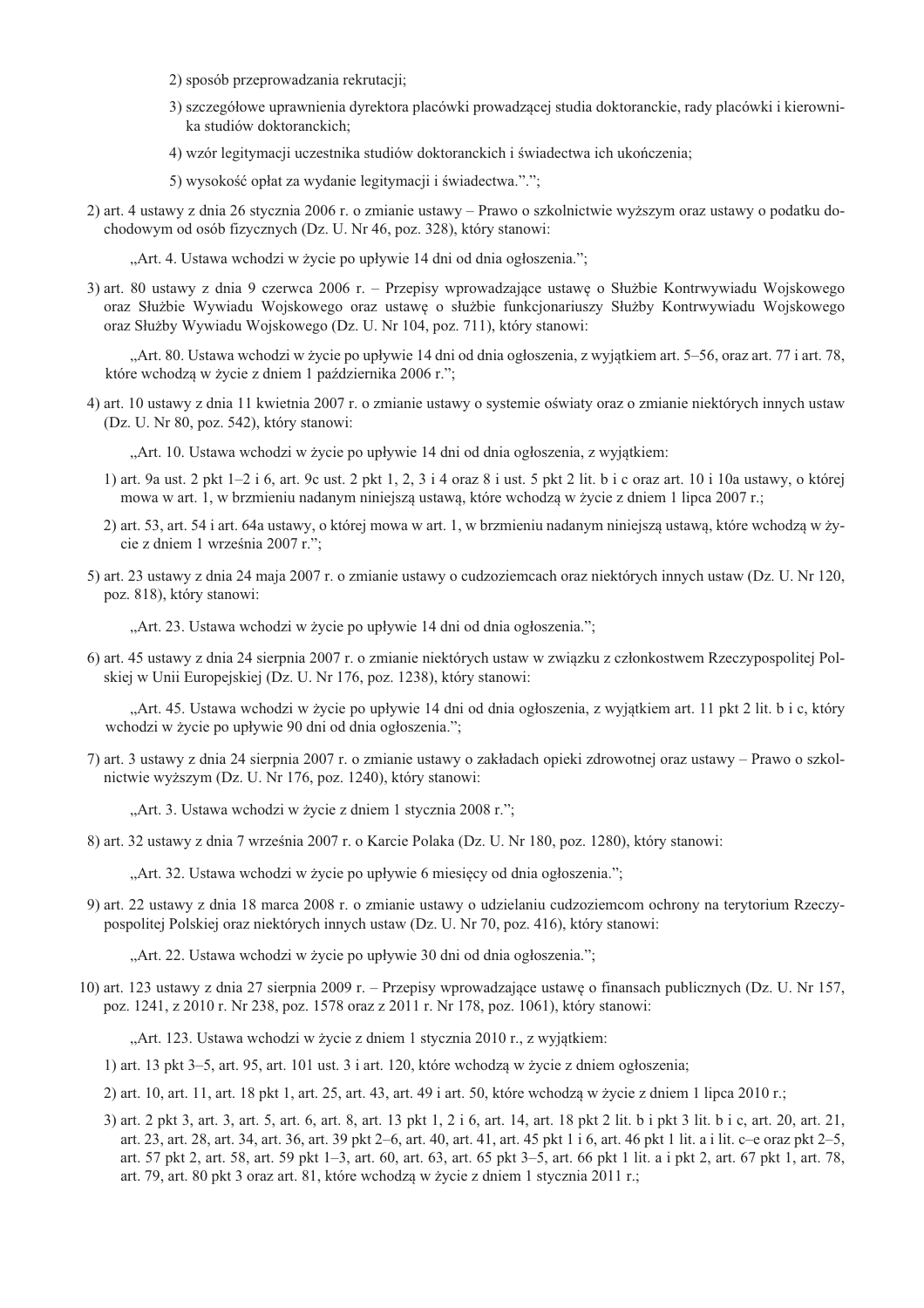4) art. 16, art. 17 pkt 6, art. 39 pkt 1 i art. 70, które wchodza w życie z dniem 1 stycznia 2012 r.;

5) (uchylony);

6) art. 33, który wchodzi w życie z dniem 1 stycznia 2015 r.";

11) art. 23 ustawy z dnia 27 sierpnia 2009 r. o zmianie ustawy o powszechnym obowiazku obrony Rzeczypospolitej Polskiej oraz o zmianie niektórych innych ustaw (Dz. U. Nr 161, poz. 1278), który stanowi:

"Art. 23. Ustawa wchodzi w życie z dniem 1 stycznia 2010 r., z wyjątkiem:

1) art. 1 pkt 36 lit. b, który wchodzi w życie po upływie 14 dni od dnia ogłoszenia;

2) art. 21, który wchodzi w życie z dniem 30 grudnia 2009 r.";

12) art. 2 ustawy z dnia 5 listopada 2009 r. o zmianie ustawy – Prawo o szkolnictwie wyższym (Dz. U. Nr 202, poz. 1553), który stanowi:

"Art. 2. Ustawa wchodzi w życie po upływie 14 dni od dnia ogłoszenia.";

13) art. 2 i 3 ustawy z dnia 12 lutego 2010 r. o zmianie ustawy – Prawo o szkolnictwie wyższym (Dz. U. Nr 75, poz. 471), które stanowią:

"Art. 2. 1. W terminie 12 miesiecy od dnia wejścia w życie niniejszej ustawy założyciel albo organ kolegialny uczelni niepublicznej przedłoży ministrowi właściwemu do spraw szkolnictwa wyższego do zatwierdzenia statut odpowiadający przepisom niniejszej ustawy.

2. Przepisu ust. 1 nie stosuje się, jeżeli:

1) w dniu nadania albo uchwalenia statutu uczelni niepublicznej nie działał w tej uczelni związek zawodowy;

- 2) w dniu wejścia w życie niniejszej ustawy w uczelni niepublicznej nie działa w tej uczelni zwiazek zawodowy:
- 3) statut uczelni niepublicznej obowiązujący w dniu wejścia w życie niniejszej ustawy był zaopiniowany przez działający w tej uczelni związek zawodowy.

Art. 3. Ustawa wchodzi w życie po upływie 14 dni od dnia ogłoszenia.";

14) art. 3 ustawy z dnia 5 marca 2010 r. zmieniającej ustawę o zmianie ustawy o zawodach lekarza i lekarza dentysty oraz ustawę – Prawo o szkolnictwie wyższym (Dz. U. Nr 57, poz. 359), który stanowi:

"Art. 3. Ustawa wchodzi w życie z dniem 23 kwietnia 2010 r.";

15) art. 81 ustawy z dnia 30 kwietnia 2010 r. – Przepisy wprowadzające ustawy reformujące system nauki (Dz. U. Nr 96, poz. 620), który stanowi:

"Art. 81. Ustawa wchodzi w życie z dniem 1 października 2010 r., z wyjatkiem:

1) art. 5 pkt 1, który wchodzi w życie z dniem 1 lipca 2010 r.;

2) art. 10 pkt 1 lit. b oraz art. 12 pkt 1 lit. b, które wchodzą w życie z dniem 1 stycznia 2011 r.";

16) art. 79 ustawy z dnia 4 lutego 2011 r. o opiece nad dziećmi w wieku do lat 3 (Dz. U. Nr 45, poz. 235), który stanowi:

"Art. 79. Ustawa wchodzi w życie po upływie miesiąca od dnia ogłoszenia, z wyjątkiem:

1) art. 6, który wchodzi w życie z dniem 1 stycznia 2013 r.;

2) art. 50–53 i 70–73, które wchodzą w życie pierwszego dnia miesiąca następującego po upływie 6 miesięcy od dnia ogłoszenia:

3) art. 62 i 63, które wchodzą w życie z dniem ogłoszenia;

4) art. 64 ust. 2, który wchodzi w życie po upływie 12 miesięcy od dnia wejścia w życie ustawy.";

17) art. 16–38 ustawy z dnia 18 marca 2011 r. o zmianie ustawy – Prawo o szkolnictwie wyższym, ustawy o stopniach naukowych i tytule naukowym oraz o stopniach i tytule w zakresie sztuki oraz o zmianie niektórych innych ustaw (Dz. U. Nr 84, poz. 455 i Nr 112, poz. 654), które stanowią:

"Art. 16. 1. Jednostki organizacyjne uczelni niespełniające wymagań określonych w art. 11 ust. 2-4 ustawy, o której mowa w art. 1, w brzmieniu nadanym niniejszą ustawą, prowadzące w dniu wejścia w życie ustawy studia na kierunku studiów i poziomie kształcenia bez konieczności uzyskania decyzji ministra właściwego do spraw szkolnictwa wyższego mogą je prowadzić do zakończenia całego cyklu kształcenia.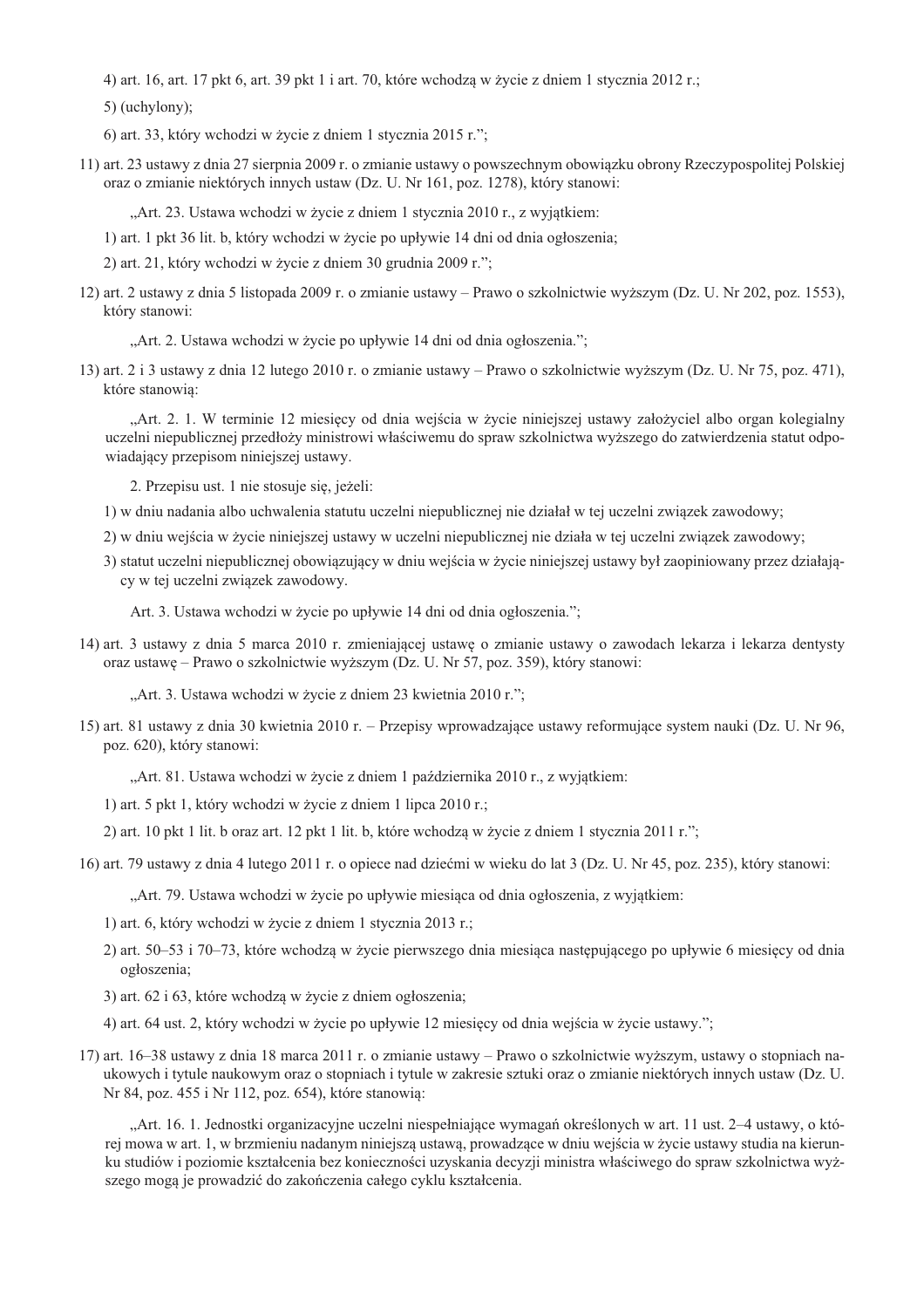2. Wszczęte i niezakończone postępowania dotyczące uprawnień do prowadzenia kierunku studiów w sprawach zaopiniowanych przed dniem wejścia w życie niniejszej ustawy przez Państwową Komisję Akredytacyjną są rozpatrywane na zasadach i w trybie określonych w przepisach dotychczasowych.

3. Podstawowe jednostki organizacyjne uczelni, o których mowa w ust. 1, posiadające uprawnienia do prowadzenia kształcenia na określonym kierunku studiów i poziomie kształcenia zachowują te uprawnienia bez konieczności uzyskania decyzji ministra, o której mowa w art. 11 ust. 3 ustawy, o której mowa w art. 1, w brzmieniu nadanym niniejszą ustawą, jeżeli w ciągu 12 miesięcy od dnia wejścia w życie ustawy dostosują programy kształcenia:

1) do wzorcowych efektów kształcenia, o których mowa w art. 9 ust. 2 ustawy, o której mowa w art. 1, w brzmieniu nadanym niniejszą ustawą, albo

2) do opisu efektów kształcenia opracowanego przez senat uczelni.

4. Jeżeli dostosowanie, o którym mowa w ust. 3 pkt 2, wymaga dokonania w programie kształcenia zmiany zajeć dydaktycznych, za które można uzyskać więcej niż 30% punktów ECTS, podstawowa jednostka organizacyjna uczelni może prowadzić kształcenie na określonym kierunku studiów i poziomie kształcenia po pozytywnym zaopiniowaniu opisu efektów kształcenia przez Polską Komisję Akredytacyjną.

5. W przypadku negatywnej opinii Polskiej Komisji Akredytacyjnej minister właściwy do spraw szkolnictwa wyższego cofa albo zawiesza uprawnienia do prowadzenia studiów na danym kierunku i określonym poziomie kształcenia.

Art. 17. 1. Studia podyplomowe prowadzone w dniu wejścia w życie niniejszej ustawy są prowadzone do ich zakończenia na zasadach dotychczasowych.

2. Wszczęte i niezakończone postępowania w sprawach wniosków o udzielenie zgody na prowadzenie studiów podyplomowych, zaopiniowane przed dniem wejścia w życie niniejszej ustawy przez Radę Główną Szkolnictwa Wyższego są rozpatrywane na zasadach i w trybie określonych w przepisach dotychczasowych.

3. Wszczęte i niezakończone postępowania w sprawach wniosków o udzielenie zgody na prowadzenie studiów podyplomowych, niezaopiniowane do dnia wejścia w życie niniejszej ustawy przez Radę Główną Szkolnictwa Wyższego umarza sie.

Art. 18. 1. Wszczęte i niezakończone przed dniem wejścia w życie niniejszej ustawy postępowania w sprawach dotyczących pozwolenia na utworzenie uczelni niepublicznej lub przeniesienia pozwolenia na utworzenie uczelni niepublicznej na rzecz innej osoby fizycznej lub prawnej są rozpatrywane na podstawie przepisów ustawy, o której mowa w art. 1, w brzmieniu nadanym niniejszą ustawą.

2. W przypadkach pozwoleń na utworzenie uczelni zaopiniowanych przed dniem wejścia w życie niniejszej ustawy przez Państwową Komisję Akredytacyjną minister właściwy do spraw szkolnictwa wyższego nie zasięga ponownie opinii Polskiej Komisji Akredytacyjnej.

3. Wydane przed dniem wejścia w życie niniejszej ustawy pozwolenia na utworzenie uczelni niepublicznych na czas określony stają się pozwoleniami na czas nieokreślony, jeżeli w dniu wejścia w życie niniejszej ustawy uczelnia prowadzi kształcenie. Minister właściwy do spraw szkolnictwa wyższego w terminie sześciu miesięcy od dnia wejścia w życie niniejszej ustawy dokona odpowiednich zmian w rejestrze uczelni niepublicznych.

Art. 19. 1. Członkowie Rady Głównej Szkolnictwa Wyższego oraz Państwowej Komisji Akredytacyjnej stają się z dniem wejścia w życie niniejszej ustawy członkami Rady Głównej Nauki i Szkolnictwa Wyższego oraz Polskiej Komisji Akredytacyjnej i pełnią swoje funkcje do końca kadencji, na którą zostali wybrani.

2. Osoby, o których mowa w art. 46 ust. 1 pkt 2, 3 i 6 ustawy, o której mowa w art. 1, w brzmieniu nadanym niniejsza ustawa, zostana z dniem 1 stycznia 2012 r. właczone do składu Rady Głównej Nauki i Szkolnictwa Wyższego. Osoby te będą pełnić funkcje członków Rady Głównej Nauki i Szkolnictwa Wyższego do końca kadencji na którą zostali wybrani.

3. Osoby, o których mowa w ust. 2, wybiorą spośród siebie zastępcę przewodniczącego Rady Głównej Nauki i Szkolnictwa Wyższego.

4. Kobiety stanowią co najmniej 10% składu Polskiej Komisji Akredytacyjnej pierwszej kadencji członków powołanych na podstawie przepisów art. 48 ustawy, o której mowa w art. 1, w brzmieniu nadanym niniejszą ustawą, oraz co najmniej 20% składu Komisji drugiej kadencji.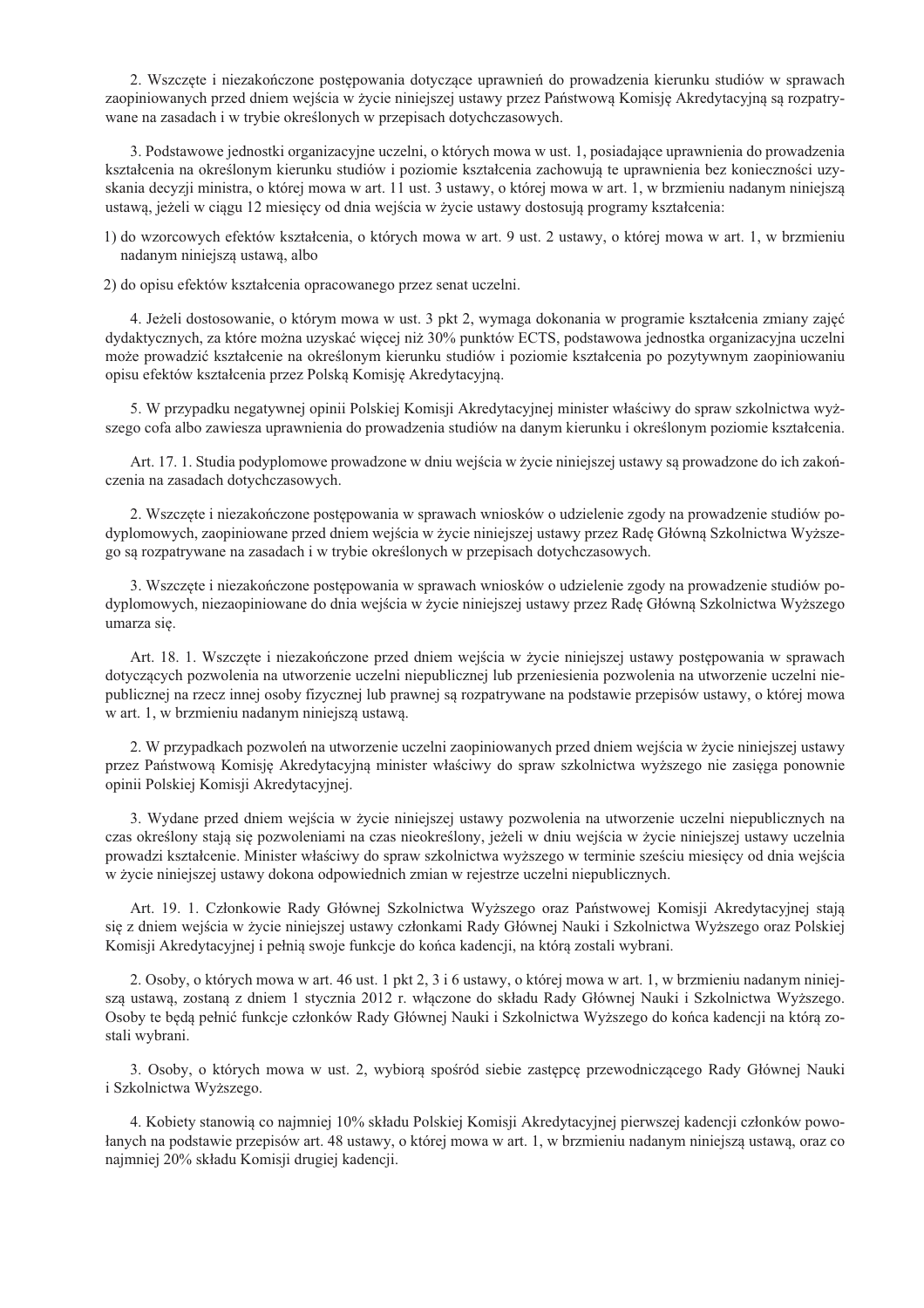Art. 20. 1. Właściwe organy uczelni w terminie roku od dnia wejścia w życie niniejszej ustawy mogą przekształcić zamiejscowe ośrodki dydaktyczne w jednostki, o których mowa w art. 85 ust. 1 ustawy, o której mowa w art. 1, w brzmieniu nadanym niniejsza ustawa.

2. W przypadku nieprzekształcenia zamiejscowych ośrodków dydaktycznych w podstawowe jednostki organizacyjne uczelni lub filie mogą one prowadzić kształcenie do zakończenia cyklu kształcenia. Zamiejscowe ośrodki dydaktyczne nie dokonują po dniu wejścia w życie ustawy rekrutacji na studia.

3. W szczególnie uzasadnionych przypadkach związanych z dużymi nakładami uczelni na infrastrukturę, wysoką jakością kadry naukowo-dydaktycznej, a także dostępem do kształcenia, minister właściwy do spraw szkolnictwa wyższego może, w drodze decyzji administracyjnej, wyrazić zgodę na wydłużenie okresu, o którym mowa w ust. 1 lub 2.

Art. 21. 1. Organy jednoosobowe i kolegialne uczelni pełnią swoją funkcję do końca kadencji, na którą zostały wybrane.

2. Uprawnione organy uczelni, w terminie sześciu miesięcy od dnia wejścia w życie niniejszej ustawy, dostosują statuty uczelni do przepisów ustawy, o której mowa w art. 1, w brzmieniu nadanym niniejszą ustawą.

3. Uprawnione organy uczelni wojskowych i uczelni służb państwowych przedłożą odpowiednio Ministrowi Obrony Narodowej albo ministrowi właściwemu do spraw wewnętrznych do zatwierdzenia statuty odpowiadające przepisom ustawy, o której mowa w art. 1, w brzmieniu nadanym niniejszą ustawą, w terminie określonym w ust. 2.

Art. 22. 1. Osoba zatrudniona przed dniem wejścia w życie ustawy na stanowisku docenta, na podstawie mianowania na czas nieokreślony albo umowy o pracę na czas nieokreślony, pozostaje na tym stanowisku, jednak nie dłużej niż do końca roku akademickiego, w którym ukończyła sześć dziesiąty piąty rok życia.

2. Osoba zatrudniona przed dniem wejścia w życie ustawy na stanowisku docenta, na podstawie mianowania na czas określony albo umowy o pracę na czas określony, pozostaje na tym stanowisku do czasu upływu okresu wskazanego w akcie zatrudnienia.

Art. 23. 1. Osoba zatrudniona przed dniem wejścia w życie ustawy na podstawie mianowania albo umowy o pracę na czas nieokreślony pozostaje zatrudniona w tej samej formie stosunku pracy.

2. Osoba zatrudniona przed dniem wejścia w życie ustawy na podstawie mianowania albo umowy o pracę na czas określony pozostaje zatrudniona na dotychczasowym stanowisku do czasu upływu okresu zatrudnienia wskazanego w akcie mianowania albo w umowie o pracę.

Art. 24. Nauczyciel akademicki, który w dniu wejścia w życie niniejszej ustawy wykonuje dodatkowe zatrudnienie w ramach stosunku pracy może je wykonywać przez okres nie dłuższy niż 3 lata od dnia wejścia w życie niniejszej ustawy, chyba że uzyska zgodę na podstawie art. 129 ust. 1, 5 lub 10 ustawy, o której mowa w art. 1, w brzmieniu nadanym niniejszą ustawą.

Art. 25. Nauczycielom akademickim, którym wszczęto przewód habilitacyjny na podstawie przepisów dotychczasowych, przygotowującym rozprawę habilitacyjną przysługuje w okresie dwóch lat od dnia wejścia w życie niniejszej ustawy płatny urlop naukowy na dotychczasowych zasadach.

Art. 26. Pracownicy uczelni niepublicznych otrzymujący przed dniem wejścia w życie niniejszej ustawy dodatek za staż pracy zachowują prawo do tego dodatku w wysokości przysługującej przed dniem wejścia w życie niniejszej ustawy.

Art. 27. 1. Za przypadające po dniu wejścia w życie ustawy okresy niezdolności do pracy, spowodowane przyczynami, o których mowa w art. 92 Kodeksu pracy, oraz inne okresy usprawiedliwionej nieobecności w pracy, nauczycielom akademickim przysługują świadczenia, określone w przepisach dotyczących świadczeń pieniężnych z ubezpieczenia społecznego w razie choroby i macierzyństwa. Przepis zdania pierwszego ma zastosowanie także do przypadków, gdy okres niezdolności do pracy lub innej usprawiedliwionej nieobecności w pracy zaczął biec przed dniem wejścia w życie ustawy i trwa nadal po tym dniu.

2. Wskazane w ust. 1 okresy niezdolności do pracy lub innej usprawiedliwionej nieobecności w pracy, zakończone lub rozpoczęte przed dniem wejścia w życie ustawy, za które nauczyciel akademicki otrzymał wynagrodzenie, wlicza się do okresów pobierania świadczeń, na zasadach określonych w przepisach dotyczących świadczeń pieniężnych z ubezpieczenia społecznego w razie choroby i macierzyństwa.

Art. 28. Uczelnie dostosują stosunki pracy powstałe przed dniem wejścia w życie niniejszej ustawy do wymogów przepisów art. 118 ust. 7 i art. 135 ust. 2 ustawy, o której mowa w art. 1, w brzmieniu nadanym niniejszą ustawą, w terminie dwunastu miesięcy od dnia wejścia w życie niniejszej ustawy.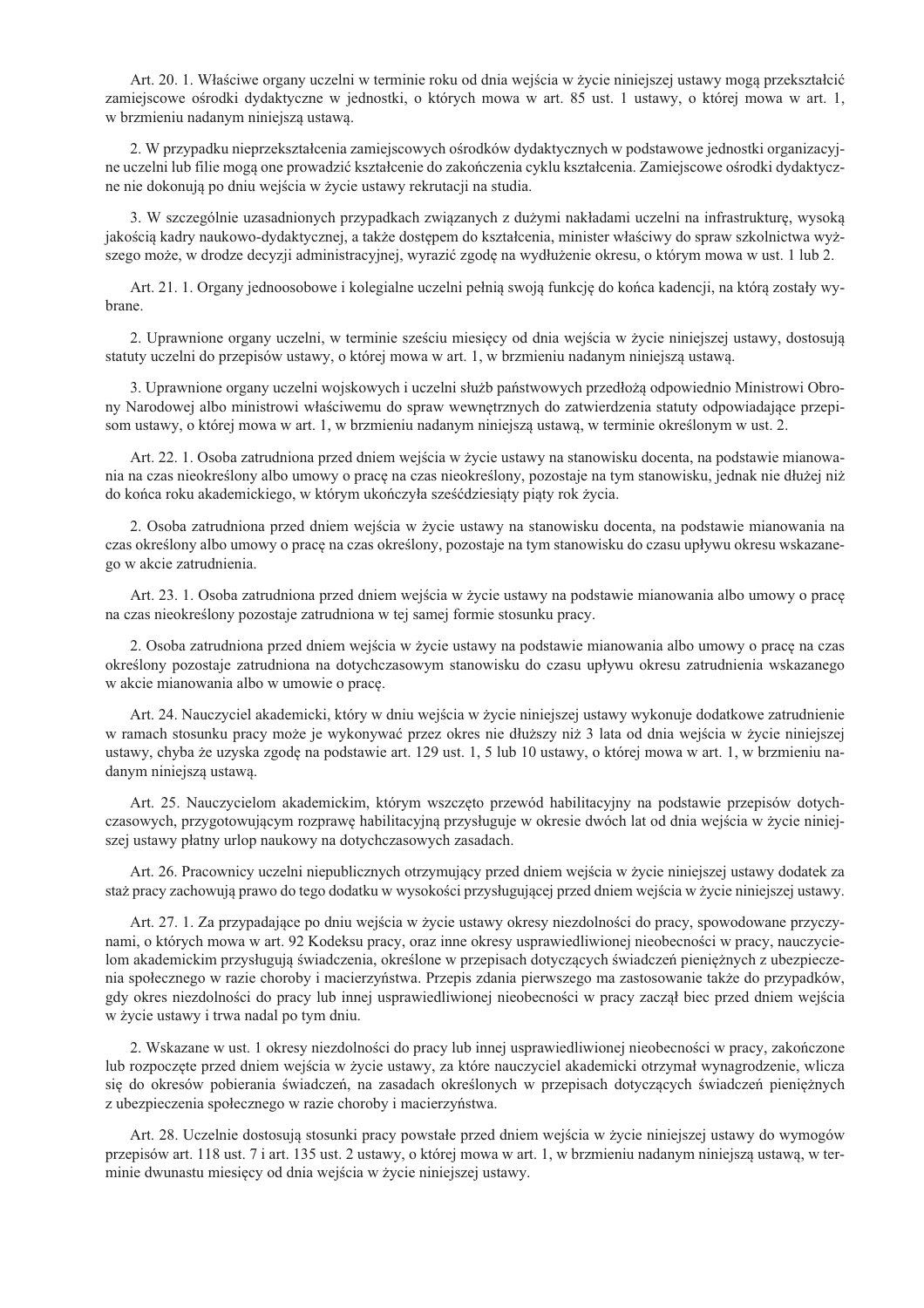Art. 29. 1. Studenci przyjęci na studia przed dniem wejścia w życie niniejszej ustawy oraz w roku akademickim 2011/2012 studiują według programów opracowanych na podstawie dotychczasowych przepisów do końca okresu studiów przewidzianego w programie i planie studiów.

2. Studenci przyjęci na studia przed dniem wejścia w życie niniejszej ustawy oraz w roku akademickim 2011/2012:

- 1) studiujący bez opłat za kształcenie na więcej niż jednym kierunku studiów nie wnoszą opłat, o których mowa w art. 99 ust. 1 pkt 1a ustawy, o której mowa w art. 1, w brzmieniu nadanym niniejszą ustawą, do końca okresu studiów przewidzianego w programie i planie studiów;
- 2) wnoszący opłaty za kształcenie wnoszą opłaty na dotychczasowych zasadach do końca okresu studiów przewidzianego w programie i planie studiów.

Art. 30. W pierwszym roku następującym po roku wejścia w życie niniejszej ustawy podstawę do ustalenia procentu zwiekszenia liczby studentów studiów stacjonarnych ustalanego na podstawie art. 8 ust. 4 ustawy, o której mowa w art. 1, w brzmieniu nadanym niniejsza ustawa, stanowi liczba studentów studiów stacionarnych studiujących w danej uczelni w roku akademickim 2009/2010.

Art. 31. Student studiów stacjonarnych przyjęty na studia przed dniem wejścia w życie niniejszej ustawy jest obowiązany do złożenia oświadczenia, o którym mowa w art. 184 ust. 7 ustawy, o której mowa w art. 1, w brzmieniu nadanym niniejszą ustawą, w terminie trzech miesięcy od dnia wejścia w życie niniejszej ustawy.

Art. 32. Jednostki organizacyjne uprawnione do nadawania stopni naukowych na podstawie dotychczasowych przepisów dostosują warunki do nadawania stopni doktora i doktora habilitowanego, określone w art. 6 ust. 1–4 ustawy, o której mowa w art. 2, w brzmieniu nadanym niniejsza ustawa, w okresie dwóch lat od dnia wejścia w życie niniejszej ustawy. Jeżeli w tym okresie jednostka nie spełni wymagań określonych w niniejszej ustawie, traci uprawnienie.

Art. 33. 1. Przewody doktorskie i habilitacyjne oraz postępowania o nadanie tytułu profesora, niezakończone do dnia wejścia w życie niniejszej ustawy, są prowadzone na podstawie przepisów dotychczasowych.

2. W okresie dwóch lat od dnia wejścia w życie niniejszej ustawy, na wniosek osoby ubiegającej się o nadanie stopnia doktora lub doktora habilitowanego albo tytułu profesora, mogą być prowadzone przewody doktorskie i habilitacyjne oraz postępowania o nadanie tytułu profesora na podstawie przepisów dotychczasowych albo przewody doktorskie, postępowania habilitacyjne oraz postępowania o nadanie tytułu profesora na podstawie przepisów ustawy, o której mowa w art. 2, w brzmieniu nadanym niniejszą ustawą.

Art. 34. 1. Centralna Komisja do Spraw Stopni i Tytułów w dotychczasowym składzie pełni swoje funkcje do dnia 31 grudnia 2012 r.

2. W terminie trzech miesięcy od dnia wejścia w życie niniejszej ustawy Centralna Komisja do Spraw Stopni i Tytułów dostosuje swój statut do wymogów niniejszej ustawy i przedłoży Prezesowi Rady Ministrów do zatwierdzenia.

Art. 35, 1. Biuro Centralnei Komisii do Spraw Stopni i Tytułów działające na podstawie przepisów dotychczasowych staje się z dniem 1 stycznia 2012 r. Biurem Centralnej Komisji do Spraw Stopni i Tytułów określonym w art. 33 ust. 4 ustawy, o której mowa w art. 2, w brzmieniu nadanym niniejszą ustawą.

2. Pracownicy Biura Centralnej Komisji do Spraw Stopni i Tytułów działającego na podstawie przepisów dotychczasowych stają się pracownikami Biura Centralnej Komisji do Spraw Stopni i Tytułów określonym w art. 33 ust. 4 ustawy, o której mowa w art. 2, w brzmieniu nadanym niniejszą ustawą.

Art. 36. Centrum Medyczne Kształcenia Podyplomowego z siedzibą w Warszawie zachowuje uprawnienia do prowadzenia studiów doktoranckich i studiów podyplomowych w dziedzinie nauk medycznych na zasadach określonych w ustawie, o której mowa w art. 1, w brzmieniu nadanym niniejsza ustawa. Na prowadzenie tych studiów Centrum Medyczne Kształcenia Podyplomowego otrzymuje dotacje z budżetu państwa ze środków pozostających w dyspozycji ministra właściwego do spraw zdrowia.

Art. 37. Dotychczasowe przepisy wykonawcze wydane na podstawie:

- 1) art. 6 ust. 3, art. 9, art. 15 ust. 3, art. 29 ust. 7, art. 96, 105, 162, art. 165 ust. 2, art. 167 ust. 3, art. 187, art. 192 ust. 1 i 4 i art. 201 ustawy, o której mowa w art. 1, zachowują moc do dnia wejścia w życie przepisów wykonawczych wydanych na podstawie art. 8 ust. 9, art. 9, 9b, 9c, art. 15 ust. 3, art. 29 ust. 7, art. 96, 105, 162, art. 165 ust. 3, art. 167 ust. 3, art. 187, art. 191a ust. 8, art. 192 ust. 1 i art. 201 ustawy, o której mowa w art. 1, w brzmieniu nadanym niniejsza ustawa;
- 2) art. 7 ust. 1, art. 22 ust. 2, art. 24 ust. 4, art. 30 ust. 2, art. 31, art. 33 ust. 5 i art. 34 ust. 5 ustawy, o której mowa w art. 2, zachowują moc do dnia wejścia w życie przepisów wykonawczych wydanych na podstawie art. 7 ust. 1, art. 22 ust. 2, art. 24 ust. 5, art. 30 ust. 3, art. 31, art. 33 ust. 5 i art. 34a ust. 3 ustawy, o której mowa w art. 2, w brzmieniu nadanym niniejszą ustawą.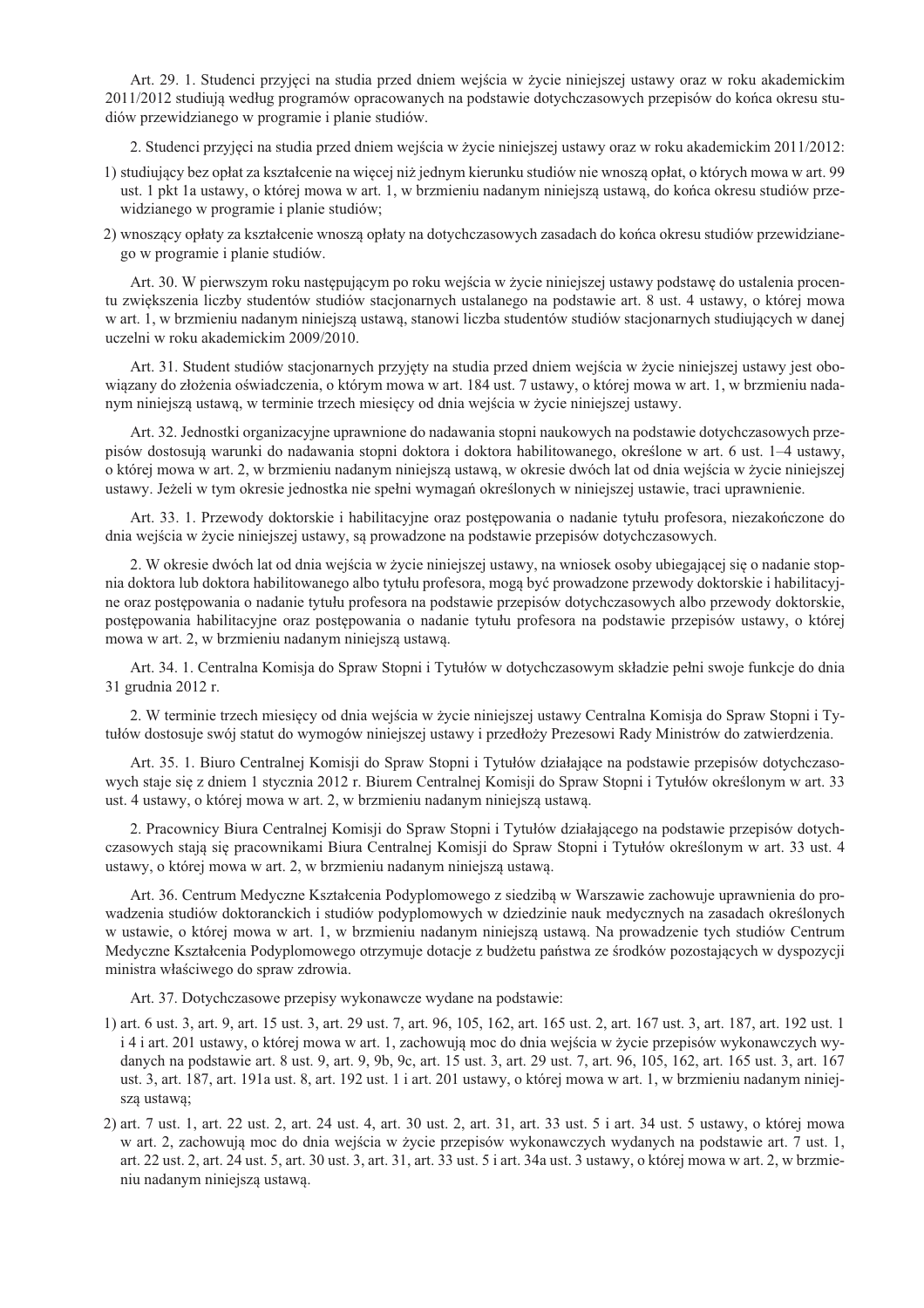Art. 38. Ustawa wchodzi w życie z dniem 1 października 2011 r., z wyjątkiem:

- 1) przepisów art. 1 pkt 68–70, pkt 71 w zakresie dotyczącym art. 94b i 94c, pkt 73–79, pkt 81 w zakresie dotyczącym art. 103 ust. 2, pkt 106, pkt 147, pkt 154 w zakresie dotyczącym art. 209 ust. 6, art. 4 pkt 1 lit. b i d oraz pkt 2 lit. b, które wchodzą w życie z dniem 1 stycznia 2012 r.;
- 2) przepisów art. 1 pkt 71 w zakresie dotyczącym art. 94a, pkt 82, pkt 119, pkt 122 w zakresie dotyczącym art. 173 ust. 1 pkt 4 i 5, pkt 127, pkt 129 w zakresie dotyczącym art. 181 ust. 2, pkt 131 lit. b tiret drugie, pkt 133, pkt 144 w zakresie dotyczącym art. 199 ust. 3 i pkt 145, które wchodzą w życie z dniem 1 października 2012 r.;

3) przepisu art. 20 ust. 2, który wchodzi w życie z dniem 1 października 2012 r.;

4) przepisu art. 1 pkt 83 w zakresie dotyczącym art. 105, który wchodzi w życie z dniem 1 stycznia 2013 r.;

5) przepisu art. 1 pkt 92, który wchodzi w życie z dniem 1 października 2013 r.";

18) art. 221 ustawy z dnia 15 kwietnia 2011 r. o działalności leczniczej (Dz. U. Nr 112, poz. 654), który stanowi:

"Art. 221. Ustawa wchodzi w życie z dniem 1 lipca 2011 r., z wyjątkiem art. 17 ust. 2 i 3, art. 25, art. 88 ust. 3, art. 106 ust. 2 zdanie trzecie, ust. 3 pkt 13, ust. 4 pkt 11 i ust. 5, art. 148 pkt 6 oraz art. 172 pkt 10, które wchodzą w życie z dniem 1 stycznia 2012 r.";

19) art. 104 ustawy z dnia 15 lipca 2011 r. o zawodach pielęgniarki i położnej (Dz. U. Nr 174, poz. 1039), który stanowi:

"Art. 104. Ustawa wchodzi w życie z dniem 1 stycznia 2012 r., z wyjątkiem art. 95 i art. 99, które wchodzą w życie z dniem ogłoszenia.";

20) art. 78 ustawy z dnia 15 lipca 2011 r. o kontroli w administracji rzadowej (Dz. U. Nr 185, poz. 1092), który stanowi:

"Art. 78. Ustawa wchodzi w życie pierwszego dnia miesiąca następującego po upływie trzech miesięcy od dnia ogłoszenia.".

Marszałek Sejmu: E. Kopacz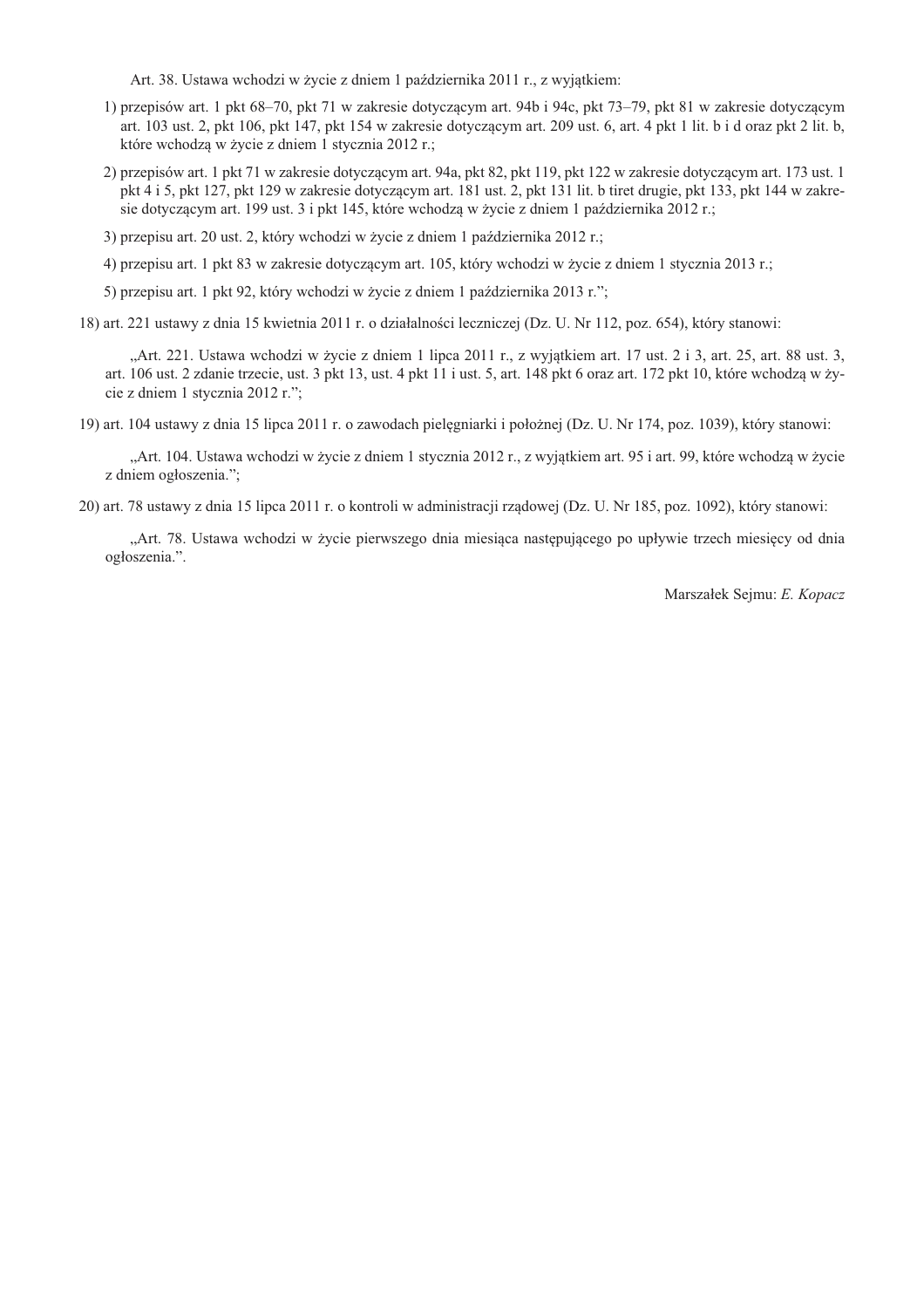Załącznik do obwieszczenia Marszałka Sejmu Rzeczypospolitej Polskiej z dnia 26 marca 2012 r. (poz. 572)

### **USTAWA**

#### z dnia 27 lipca 2005 r.

#### Prawo o szkolnictwie wyższym

#### **DZIAŁ I**

## System szkolnictwa wyższego

#### Rozdział 1

### Przepisy ogólne

Art. 1. 1. Ustawe stosuje się do publicznych i niepublicznych szkół wyższych.

2. Ustawy nie stosuje się do szkół wyższych i wyższych seminariów duchownych prowadzonych przez kościoły i związki wyznaniowe, z wyjątkiem Katolickiego Uniwersytetu Lubelskiego, chyba że ustawa lub umowa między rządem a władzami kościołów lub związków wyznaniowych stanowi inaczej.

Art. 2. 1. Użyte w ustawie określenia oznaczają:

- 1) uczelnia szkołę prowadzącą studia wyższe, utworzoną w sposób określony w ustawie;
- 2) uczelnia publiczna uczelnie utworzona przez państwo reprezentowane przez właściwy organ władzy lub administracji publicznej;
- 3) uczelnia niepubliczna uczelnię utworzoną przez osobę fizyczną albo osobę prawną niebędącą państwową ani samorzadowa osoba prawna:
- 4)<sup>1)</sup> założyciel uczelni niepublicznej osobę, o której mowa w pkt 3, która utworzyła uczelnię lub prowadzi uczelnię na podstawie art. 26 ust. 3;
- $5$ <sup>1)</sup> studia wyższe studia pierwszego stopnia, studia drugiego stopnia lub jednolite studia magisterskie, prowadzone przez uczelnię uprawnioną do ich prowadzenia;
- 6) (uchylony); $^{2)}$
- 7)<sup>3)</sup> studia pierwszego stopnia formę kształcenia, na którą są przyjmowani kandydaci posiadający świadectwo dojrzałości, kończącą się uzyskaniem kwalifikacji pierwszego stopnia;
- 8)<sup>3)</sup> studia drugiego stopnia formę kształcenia, na którą są przyjmowani kandydaci posiadający co najmniej kwalifikacje pierwszego stopnia, kończącą się uzyskaniem kwalifikacji drugiego stopnia;
- 9)<sup>3</sup> jednolite studia magisterskie formę kształcenia, na którą są przyjmowani kandydaci posiadający świadectwo dojrzałości, kończącą się uzyskaniem kwalifikacji drugiego stopnia;
- $(10)^3$  studia trzeciego stopnia studia doktoranckie, prowadzone przez uprawnioną jednostkę organizacyjną uczelni, instytut naukowy Polskiej Akademii Nauk, instytut badawczy lub międzynarodowy instytut naukowy działający na terytorium Rzeczypospolitej Polskiej utworzony na podstawie odrębnych przepisów, na które są przyjmowani kandydaci posiadajacy kwalifikacje drugiego stopnia, kończace się uzyskaniem kwalifikacji trzeciego stopnia;
- 11)<sup>3</sup> studia podyplomowe formę kształcenia, na którą są przyjmowani kandydaci posiadający kwalifikacje co najmniej pierwszego stopnia, prowadzoną w uczelni, instytucie naukowym Polskiej Akademii Nauk, instytucie badawczym lub Centrum Medycznym Kształcenia Podyplomowego, kończące się uzyskaniem kwalifikacji podyplomowych;

<sup>&</sup>lt;sup>1)</sup> W brzmieniu ustalonym przez art, 1 pkt 1 lit, a tiret pierwsze ustawy z dnia 18 marca 2011 r. o zmianie ustawy – Prawo o szkolnictwie wyższym, ustawy o stopniach naukowych i tytule naukowym oraz o stopniach i tytule w zakresie sztuki oraz o zmianie niektórych innych ustaw (Dz. U. Nr 84, poz. 455 i Nr 112, poz. 654), która weszła w życie z dniem 1 października 2011 r.

<sup>&</sup>lt;sup>2)</sup> Przez art. 1 pkt 1 lit. a tiret drugie ustawy, o której mowa w odnośniku 1.

<sup>&</sup>lt;sup>3)</sup> W brzmieniu ustalonym przez art. 1 pkt 1 lit. a tiret trzecie ustawy, o której mowa w odnośniku 1.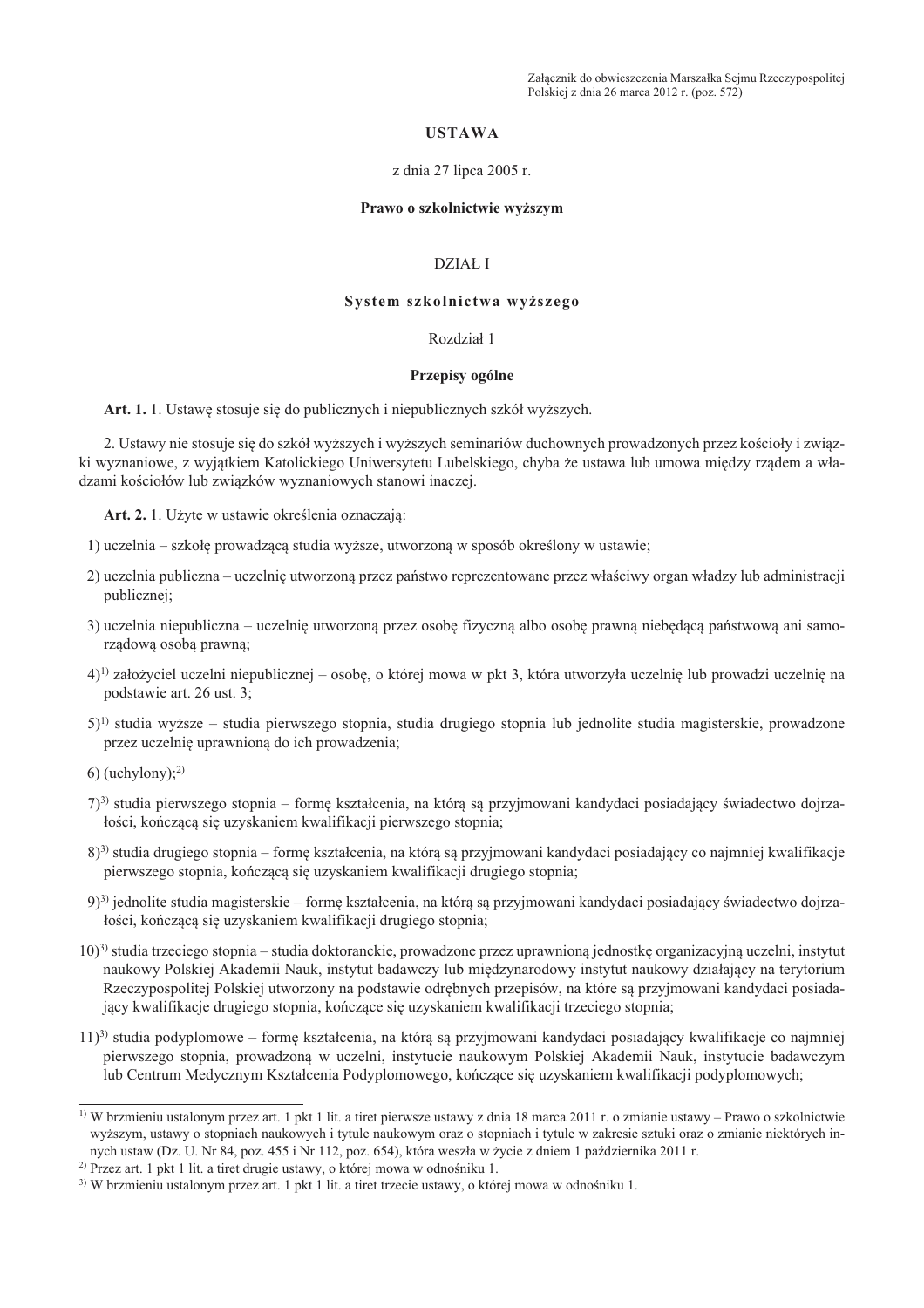- $(11a)^4$  forma studiów studia stacionarne i studia niestacionarne;
- 12)<sup>5)</sup> studia stacjonarne formę studiów wyższych, w której co najmniej połowa programu kształcenia jest realizowana w postaci zajęć dydaktycznych wymagających bezpośredniego udziału nauczycieli akademickich i studentów;
- $(13)^5$  studia niestacjonarne formę studiów wyższych, inną niż studia stacjonarne, wskazaną przez senat uczelni;
- 14)<sup>5)</sup> kierunek studiów wyodrębnioną część jednego lub kilku obszarów kształcenia, realizowaną w uczelni w sposób określony przez program kształcenia;
- $(14a)^6$  obszar kształcenia zasób wiedzy i umiejetności z zakresu jednego z obszarów wiedzy określonych w przepisach wydanych na podstawie art. 3 ust. 1 ustawy z dnia 14 marca 2003 r. o stopniach naukowych i tytule naukowym oraz o stopniach i tytule w zakresie sztuki (Dz. U. Nr 65, poz. 595, z późn. zm.<sup>7)</sup>):
- 14b)<sup>6</sup>) program kształcenia opis określonych przez uczelnię spójnych efektów kształcenia, zgodny z Krajowymi Ramami Kwalifikacji dla Szkolnictwa Wyższego, oraz opis procesu kształcenia, prowadzącego do osiągnięcia tych efektów, wraz z przypisanymi do poszczególnych modułów tego procesu punktami ECTS;
- 15) (uchylony); $8$ )
- $16)$  (uchylony);<sup>8)</sup>
- 17) (uchylony); $8$ )
- 18)<sup>9)</sup> standardy kształcenia zbiór reguł kształcenia na studiach przygotowujących do wykonywania zawodu nauczyciela oraz zawodów, dla których wymagania dotyczące procesu kształcenia i jego efektów są określone w przepisach prawa Unii Europejskiej;
- 18a)<sup>10</sup>) Krajowe Ramy Kwalifikacji dla Szkolnictwa Wyższego opis, przez określenie efektów kształcenia, kwalifikacji zdobywanych w polskim systemie szkolnictwa wyższego;
- 18b)<sup>10)</sup> kwalifikacje efekty kształcenia, poświadczone dyplomem, świadectwem, certyfikatem lub innym dokumentem wydanym przez uprawnioną instytucję potwierdzającym uzyskanie zakładanych efektów kształcenia;
- $18c$ <sup>10</sup>) efekty kształcenia zasób wiedzy, umiejętności i kompetencji społecznych uzyskanych w procesie kształcenia przez osobę uczącą się;
- 18d)<sup>10</sup> punkty ECTS punkty zdefiniowane w europejskim systemie akumulacji i transferu punktów zaliczeniowych jako miara średniego nakładu pracy osoby uczącej się, niezbędnego do uzyskania zakładanych efektów kształcenia;
- 18e)<sup>10</sup> profil kształcenia profil praktyczny, obejmujący moduł zajęć służących zdobywaniu przez studenta umiejętności praktycznych albo profil ogólnoakademicki, obejmujący moduł zajęć służących zdobywaniu przez studenta pogłębionych umiejętności teoretycznych;
- $18f$ <sup>10)</sup> kwalifikacje pierwszego stopnia efekt kształcenia na studiach pierwszego stopnia, zakończonych uzyskaniem tytułu zawodowego licencjata, inżyniera lub równorzednego określonego kierunku studiów i profilu kształcenia, potwierdzony odpowiednim dyplomem;
- $18g$ <sup>10</sup>) kwalifikacje drugiego stopnia efekt kształcenia na studiach drugiego stopnia, zakończonych uzyskaniem tytułu zawodowego magistra, magistra inżyniera lub równorzędnego określonego kierunku studiów i profilu kształcenia, potwierdzony odpowiednim dyplomem:
- $18h$ <sup>10</sup>) kwalifikacje trzeciego stopnia uzyskanie, w drodze przewodu doktorskiego przeprowadzonego na podstawie art. 11 ust. 1 ustawy z dnia 14 marca 2003 r. o stopniach naukowych i tytule naukowym oraz o stopniach i tytule w zakresie sztuki, stopnia naukowego doktora w określonej dziedzinie nauki w zakresie dyscypliny nauki lub doktora sztuki określonej dziedziny sztuki w zakresie dyscypliny artystycznej, potwierdzone odpowiednim dyplomem;

 $4)$  Dodany przez art. 1 pkt 1 lit. a tiret czwarte ustawy, o której mowa w odnośniku 1.

<sup>&</sup>lt;sup>5)</sup> W brzmieniu ustalonym przez art. 1 pkt 1 lit. a tiret piąte ustawy, o której mowa w odnośniku 1.

<sup>&</sup>lt;sup>6)</sup> Dodany przez art. 1 pkt 1 lit. a tiret szóste ustawy, o której mowa w odnośniku 1.

 $\frac{7}{2}$  Zmiany wymienionej ustawy zostały ogłoszone w Dz. U. z 2005 r. Nr 164, poz. 1365, z 2010 r. Nr 96, poz. 620 i Nr 182, poz. 1228 oraz z 2011 r. Nr 84, poz. 455.

<sup>&</sup>lt;sup>8)</sup> Przez art. 1 pkt 1 lit. a tiret siódme ustawy, o której mowa w odnośniku 1.

<sup>&</sup>lt;sup>9)</sup> W brzmieniu ustalonym przez art. 1 pkt 1 lit. a tiret ósme ustawy, o której mowa w odnośniku 1.

<sup>&</sup>lt;sup>10)</sup> Dodany przez art. 1 pkt 1 lit. a tiret dziewiąte ustawy, o której mowa w odnośniku 1.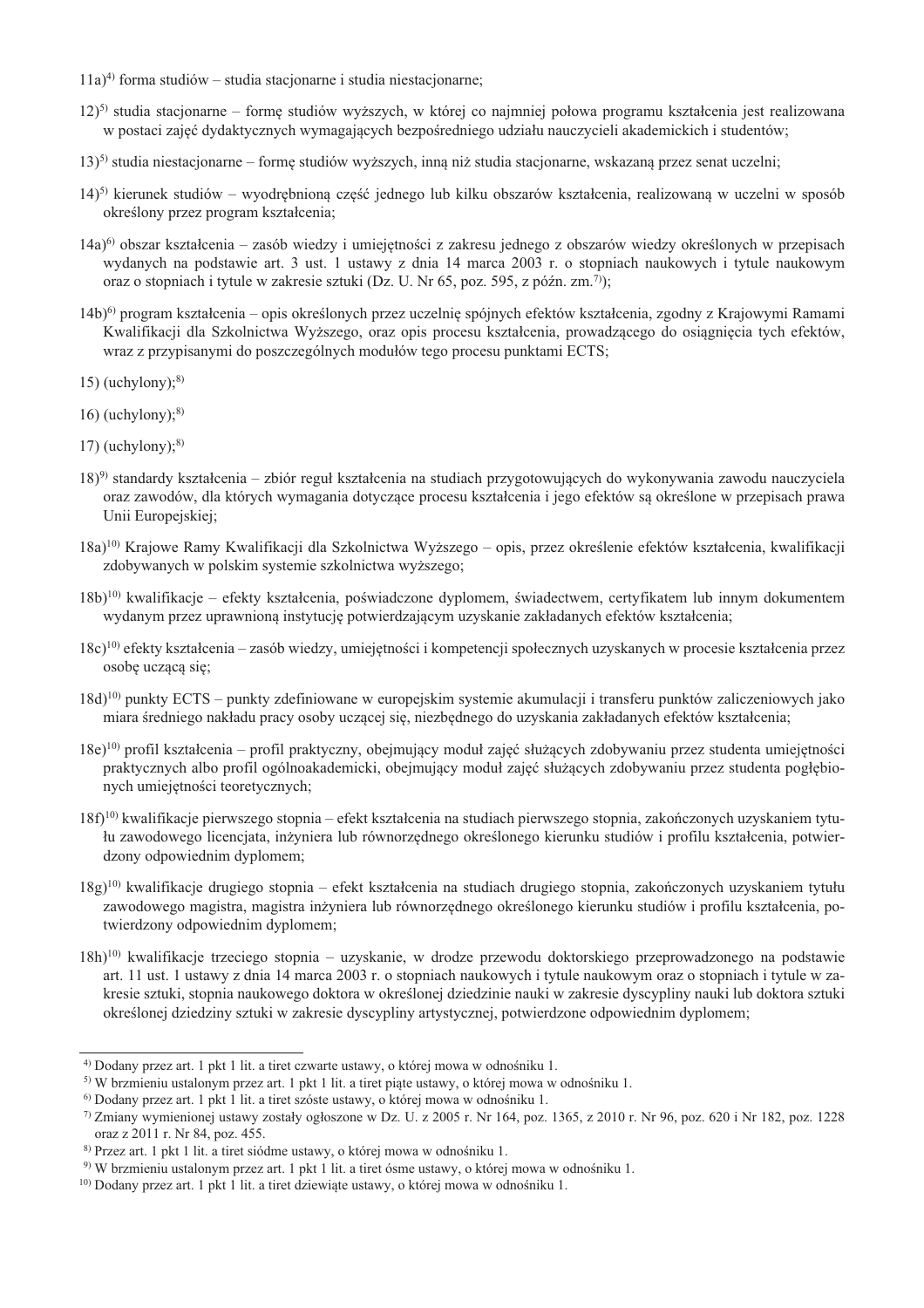- $(18i)^{10}$  kwalifikacje podyplomowe osiagniecie zakładanych efektów kształcenia na studiach podyplomowych, potwierdzone świadectwem:
- $(18i)^{10}$  filia uczelni zamiejscowa jednostke organizacyjna uczelni, w której skład wchodza co najmniej dwie podstawowe jednostki organizacyjne uczelni;
- $18k$ <sup>10)</sup> student osobe kształcaca się na studiach wyższych;
- $181$ <sup>10</sup> doktorant uczestnika studiów doktoranckich:
- $(18m)^{10}$  słuchacz uczestnika studiów podyplomowych;
- 19) immatrykulacja akt przyjęcia w poczet studentów uczelni;
- $(20)$  (uchylony):<sup>11)</sup>
- 21) (uchylony); $^{11}$ )
- 22) uczelnia akademicka uczelnię, w której przynajmniej jedna jednostka organizacyjna posiada uprawnienie do nadawania stopnia naukowego doktora;
- 23) uczelnia zawodowa uczelnię prowadzącą studia pierwszego lub drugiego stopnia albo jednolite studia magisterskie nieposiadającą uprawnienia do nadawania stopnia naukowego doktora;
- 24) uczelnia wojskowa uczelnię publiczną nadzorowaną przez Ministra Obrony Narodowej;
- 25) uczelnia służb państwowych uczelnie publiczna nadzorowana przez ministra właściwego do spraw wewnetrznych;
- 26) uczelnia artystyczna uczelnię publiczną nadzorowaną przez ministra właściwego do spraw kultury i ochrony dziedzictwa narodowego;
- 27) uczelnia medyczna uczelnię publiczną nadzorowaną przez ministra właściwego do spraw zdrowia;
- 28) uczelnia morska uczelnię publiczną nadzorowaną przez ministra właściwego do spraw gospodarki morskiej;
- $(29)^{12}$  podstawowa jednostka organizacyjna wydział lub inna jednostke organizacyjna uczelni określona w statucie, prowadzaca co najmniej jeden kierunek studiów, studia doktoranckie lub badania co najmniej w jednej dyscyplinie naukowej;
- 30) nauka i badania naukowe także odpowiednio sztukę i twórczość artystyczną;
- 31) stopień naukowy doktora i stopień naukowy doktora habilitowanego także odpowiednio stopień doktora sztuki i stopień doktora habilitowanego sztuki;
- 32) tytuł naukowy profesora także odpowiednio tytuł profesora sztuki;
- $(33)^{13}$  podstawowe miejsce pracy uczelnię albo jednostkę naukową, w której nauczyciel akademicki lub pracownik naukowy jest zatrudniony w pełnym wymiarze czasu pracy, wskazaną w akcie stanowiącym podstawę zatrudnienia jako podstawowe miejsce pracy; w tym samym czasie podstawowe miejsce pracy może być tylko jedno;
- 34)<sup>14)</sup> jednostka naukowa instytut naukowy Polskiej Akademii Nauk, instytut badawczy albo międzynarodowy instytut naukowy utworzony na podstawie odrębnych przepisów, działający na terytorium Rzeczypospolitej Polskiej.

2.<sup>15)</sup> Ilekroć w ustawie jest mowa o:

- 1) studiach bez bliższego określenia rozumie się przez to studia wyższe;
- 2) poziomie kształcenia rozumie się przez to studia pierwszego stopnia, studia drugiego stopnia lub jednolite studia magisterskie albo studia trzeciego stopnia;

<sup>&</sup>lt;sup>11)</sup> Przez art. 1 pkt 1 lit. a tiret dziesiąte ustawy, o której mowa w odnośniku 1.

 $^{12}$ ) W brzmieniu ustalonym przez art. 1 pkt 1 lit. a tiret jedenaste ustawy, o której mowa w odnośniku 1.

<sup>&</sup>lt;sup>13)</sup> W brzmieniu ustalonym przez art. 1 pkt 1 lit. a tiret dwunaste ustawy, o której mowa w odnośniku 1.

 $^{14}$ ) Dodany przez art. 1 pkt 1 lit. a tiret trzynaste ustawy, o której mowa w odnośniku 1.

<sup>&</sup>lt;sup>15)</sup> W brzmieniu ustalonym przez art. 1 pkt 1 lit. b ustawy, o której mowa w odnośniku 1.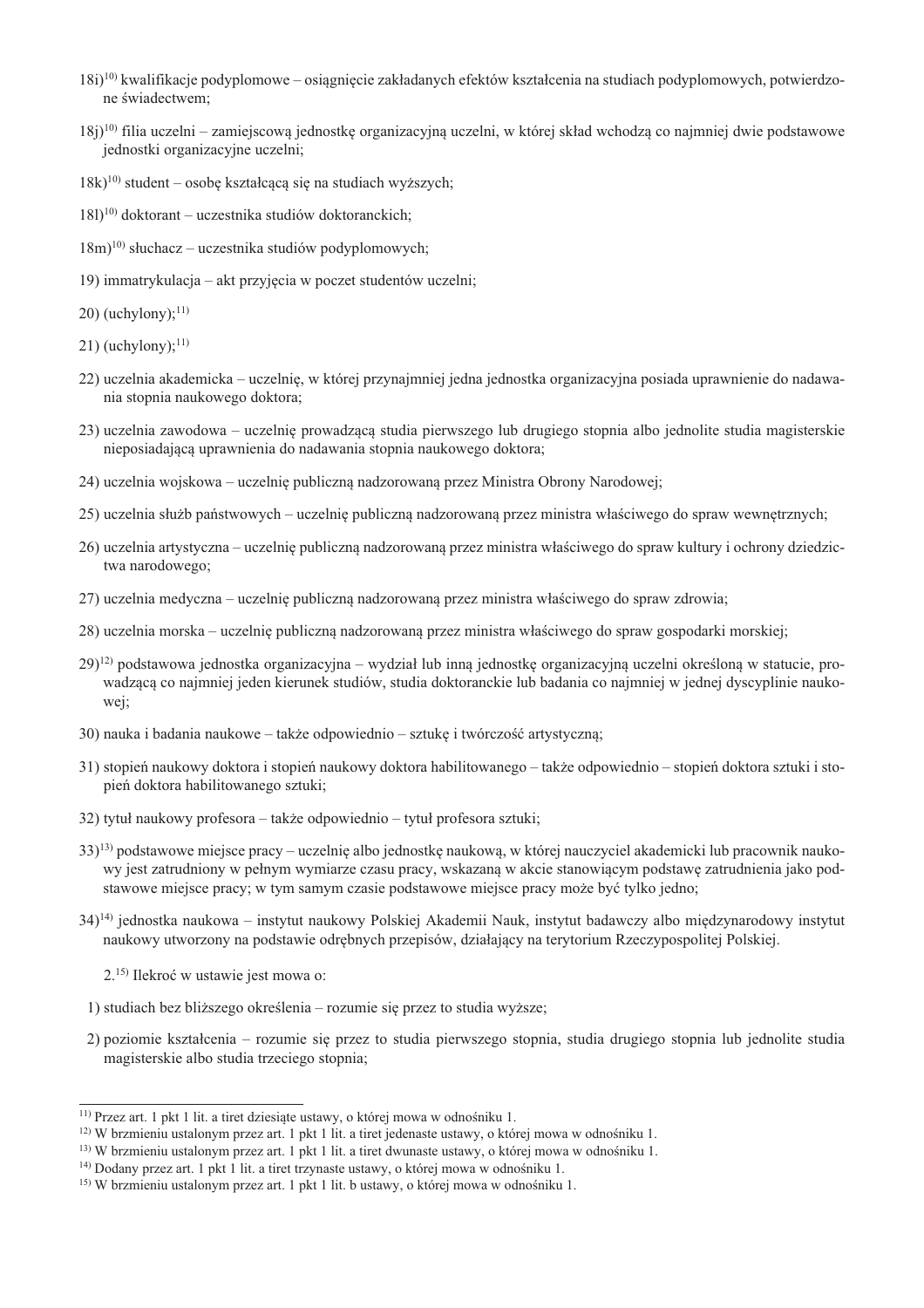3) związku uczelni, bez bliższego określenia – rozumie się przez to związek uczelni publicznych albo związek uczelni niepublicznych;

4) tytule zawodowym – rozumie się przez to tytuł licencjata, inżyniera, magistra, magistra inżyniera lub tytuł równorzędny.

3. W uczelni, w której nie ma podstawowych jednostek organizacyjnych, przepisy ustawy dotyczące takich jednostek stosuje się odpowiednio do całej uczelni.

Art. 3. 1.<sup>16)</sup> Wyraz "uniwersytet" może być używany w nazwie uczelni, której jednostki organizacyjne posiadają uprawnienia do nadawania stopnia naukowego doktora co najmniej w dziesięciu dyscyplinach, w tym co najmniej po dwa uprawnienia w każdej z następujących grup dziedzin nauki:

1) humanistycznych, prawnych, ekonomicznych lub teologicznych;

2) matematycznych, fizycznych, nauk o Ziemi lub technicznych;

3) biologicznych, medycznych, chemicznych, farmaceutycznych, rolniczych lub weterynaryjnych.

2.<sup>16</sup>) Wyrazy "uniwersytet techniczny" mogą być używane w nazwie uczelni, której jednostki organizacyjne posiadają uprawnienia do nadawania stopnia naukowego doktora co najmniej w dziesięciu dyscyplinach, w tym co najmniej sześć uprawnień w zakresie nauk technicznych.

3. Wyraz "uniwersytet" uzupełniony innym przymiotnikiem lub przymiotnikami w celu określenia profilu uczelni może być używany w nazwie uczelni, której jednostki organizacyjne posiadają co najmniej sześć uprawnień do nadawania stopnia naukowego doktora, w tym co najmniej cztery w zakresie nauk objętych profilem uczelni.

4. Wyraz "politechnika" może być używany w nazwie uczelni, której jednostki organizacyjne posiadają uprawnienia do nadawania stopnia naukowego doktora co najmniej w sześciu dyscyplinach, w tym co najmniej cztery w zakresie nauk technicznych.

5. Wyraz "akademia" może być używany w nazwie uczelni, której jednostki organizacyjne posiadają co najmniej dwa uprawnienia do nadawania stopnia naukowego doktora.

Art. 4. 1. Uczelnia jest autonomiczna we wszystkich obszarach swojego działania na zasadach określonych w ustawie.

2.<sup>17)</sup> Uczelnie kierują się zasadami wolności nauczania, badań naukowych i twórczości artystycznej.

3. Uczelnie, pełniac misję odkrywania i przekazywania prawdy poprzez prowadzenie badań i kształcenie studentów, stanowią integralną część narodowego systemu edukacji i nauki.

4.<sup>18)</sup> Uczelnie współpracują z otoczeniem społeczno-gospodarczym, w szczególności w zakresie prowadzenia badań naukowych i prac rozwojowych na rzecz podmiotów gospodarczych, w wyodrębnionych formach działalności, w tym w drodze utworzenia spółki celowej, o której mowa w art. 86a, a także przez udział przedstawicieli pracodawców w opracowywaniu programów kształcenia i w procesie dydaktycznym.

5. Organy administracji rządowej i organy jednostek samorządu terytorialnego mogą podejmować decyzje dotyczące uczelni tylko w przypadkach przewidzianych w ustawach.

Art. 5. 1. Uczelnie wojskowe są jednocześnie jednostkami wojskowymi w rozumieniu ustawy z dnia 21 listopada 1967 r. o powszechnym obowiązku obrony Rzeczypospolitej Polskiej (Dz. U. z 2012 r. poz. 461) i realizują zadania związane z obrona narodowa.

2. Zakres działania uczelni służb państwowych jako jednostki organizacyjnej właściwej służby określają odrębne przepisy.

<sup>&</sup>lt;sup>16)</sup> W brzmieniu ustalonym przez art. 1 pkt 2 ustawy, o której mowa w odnośniku 1.

<sup>&</sup>lt;sup>17)</sup> W brzmieniu ustalonym przez art. 1 pkt 3 lit. a ustawy, o której mowa w odnośniku 1.

<sup>&</sup>lt;sup>18)</sup> W brzmieniu ustalonym przez art. 1 pkt 3 lit. b ustawy, o której mowa w odnośniku 1.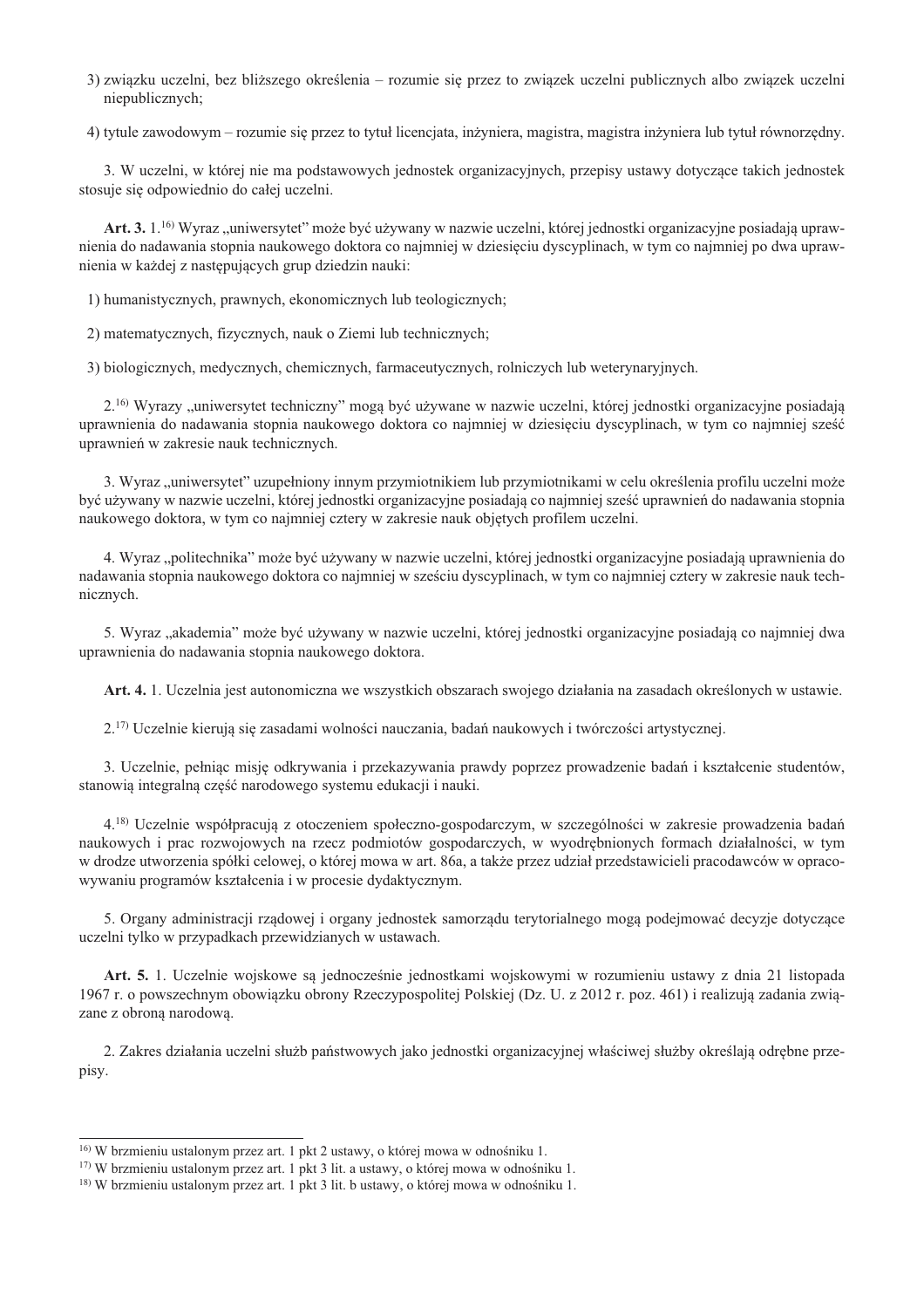Art. 6.<sup>19)</sup> 1. Uczelnia ma w szczególności prawo do:

1) prowadzenia badań naukowych i prac rozwojowych oraz określania ich kierunków;

- 2) współpracy z innymi jednostkami akademickimi i naukowymi, w tym zagranicznymi, w realizacji badań naukowych i prac rozwojowych, na podstawie porozumień w celu pozyskiwania funduszy z realizacji badań, w tym z ich komercjalizacji oraz wspierania mobilności naukowców;
- 3) wspierania badań naukowych prowadzonych przez młodych naukowców, w szczególności przez przeprowadzanie konkursów finansowanych ze środków, o których mowa w art. 18 ust. 1 pkt 3 ustawy z dnia 30 kwietnia 2010 r. o zasadach finansowania nauki (Dz. U. Nr 96, poz. 615 oraz z 2011 r. Nr 84, poz. 455 i Nr 185, poz. 1092);
- 4) prowadzenia kształcenia na studiach pierwszego stopnia, studiach drugiego stopnia, jednolitych studiach magisterskich i studiach doktoranckich zgodnie z przysługującymi jej uprawnieniami, w tym:
	- a) ustalania warunków przyjecia na studia, w tym liczby miejsc na kierunkach i formach studiów, z wyjatkiem studiów na kierunkach lekarskim i lekarsko-dentystycznym, w zakresie w jakim mają do nich zastosowanie przepisy wydane na podstawie art. 8 ust. 9,
	- b) ustalania planów studiów i programów kształcenia, uwzględniających efekty kształcenia zgodnie z Krajowymi Ramami Kwalifikacji dla Szkolnictwa Wyższego, zwanymi dalej "Krajowymi Ramami Kwalifikacji", dla obszarów kształcenia określonych w przepisach wydanych na podstawie art. 9 ust. 1 pkt 2;
- 5) prowadzenia studiów podyplomowych, kursów dokształcających i szkoleń;
- 6) wydawania dyplomów ukończenia studiów potwierdzających uzyskanie tytułu zawodowego oraz świadectw ukończenia studiów podyplomowych i kursów dokształcających.

2. Uprawnione jednostki organizacyjne uczelni mają prawo nadawania stopni naukowych doktora i doktora habilitowanego oraz występowania o nadanie tytułu naukowego profesora na zasadach określonych w ustawie z dnia 14 marca 2003 r. o stopniach naukowych i tytule naukowym oraz o stopniach i tytule w zakresie sztuki.

Art. 7. Uczelnia może prowadzić działalność gospodarczą wyodrębnioną organizacyjnie i finansowo od działalności, o której mowa w art. 13 i 14, w zakresie i formach określonych w statucie.

Art. 8.<sup>20)</sup> 1. Studia w uczelni są prowadzone w ramach kierunku studiów; przyjęcie studenta na określony kierunek studiów następuje nie później niż po upływie pierwszego roku studiów. Kierunek studiów może być prowadzony przez podstawową jednostkę organizacyjną uczelni albo łącznie przez kilka takich jednostek.

2. Uczelnia, która ma co najmniej cztery uprawnienia do nadawania stopnia naukowego doktora habilitowanego może organizować indywidualne studia międzyobszarowe, obejmujące co najmniej dwa obszary kształcenia i prowadzące do uzyskania dyplomu na co najmniej jednym kierunku studiów, prowadzonym w danej uczelni przez podstawową jednostkę organizacyjną, mającą uprawnienie do nadawania stopnia naukowego doktora w obszarze wiedzy związanym z tym kierunkiem.

3. Liczbe studentów studiów stacjonarnych w uczelni publicznej, finansowanych z budżetu państwa na poszczególnych kierunkach studiów określa senat uczelni, w drodze uchwały, kierując się zasadą odpowiedzialności za jakość kształcenia oraz możliwościami zapewnienia finansowania ich ze środków publicznych.

4. Zwiększenie ogólnej liczby studentów studiów stacjonarnych w uczelni publicznej powyżej 2% ogólnej liczby studentów studiów stacjonarnych studiujących w poprzednim roku akademickim następuje w drodze decyzji ministra właściwego do spraw szkolnictwa wyższego albo właściwego ministra nadzorującego uczelnię, o którym mowa w art. 33 ust. 2, podjętej w uzgodnieniu z ministrem właściwym do spraw szkolnictwa wyższego, uwzględniającej:

1) liczbę studentów na poszczególnych kierunkach studiów, w tym kierunkach priorytetowych dla rozwoju kraju;

2) oceny jakości kształcenia dokonane przez Polską Komisję Akredytacyjną;

3) zasadę równomiernego dostępu do studiów nieodpłatnych na obszarze kraju.

5. Zwiększenie ogólnej liczby studentów studiów stacjonarnych w uczelni publicznej nadzorowanej przez ministra właściwego do spraw kultury i dziedzictwa narodowego nie wymaga decyzji, o której mowa w ust. 4.

<sup>&</sup>lt;sup>19)</sup> W brzmieniu ustalonym przez art. 1 pkt 4 ustawy, o której mowa w odnośniku 1.

<sup>&</sup>lt;sup>20)</sup> W brzmieniu ustalonym przez art. 1 pkt 5 ustawy, o której mowa w odnośniku 1.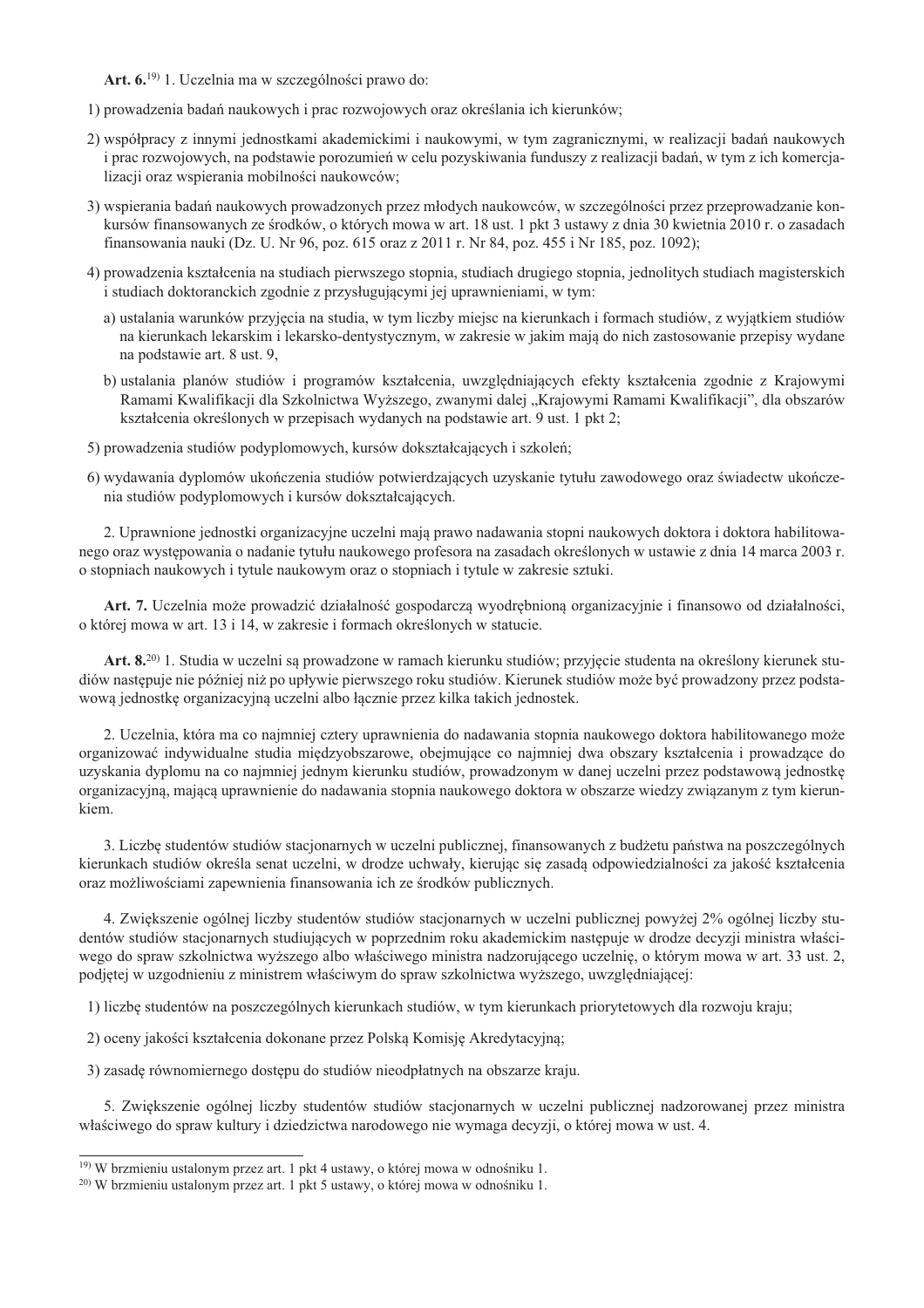6. Minister właściwy do spraw szkolnictwa wyższego określi, w drodze rozporzadzenia, tryb podejmowania decyzji, o których mowa w ust. 4, uwzględniając terminy składania wniosków i zakres danych niezbędnych do podjęcia decyzji.

7. Uczelnia może prowadzić studia podyplomowe w zakresie obszaru kształcenia, z którym zwiazany jest co najmniej jeden kierunek studiów prowadzony przez uczelnie.

8. W przypadku gdy program studiów podyplomowych wykracza poza zakres, o którym mowa w ust. 7, do prowadzenia tych studiów wymagana jest zgoda ministra właściwego do spraw szkolnictwa wyższego wydana po zasięgnięciu opinii Rady Głównej Nauki i Szkolnictwa Wyższego.

9. Minister właściwy do spraw zdrowia w porozumieniu z ministrem właściwym do spraw szkolnictwa wyższego określi, w drodze rozporzadzenia, limit przyjeć na kierunki lekarski i lekarsko-dentystyczny w poszczególnych uczelniach, uwzgledniając zasady określone w ust. 4, możliwości dydaktyczne uczelni oraz zapotrzebowanie na absolwentów tych kierunków.

10. Minister Obrony Narodowej określi, w drodze rozporządzenia, limit miejsc na kierunki studiów dla kandydatów na żołnierzy zawodowych w poszczególnych uczelniach wojskowych, uwzględniając możliwości dydaktyczne uczelni oraz zapotrzebowanie na absolwentów tych kierunków.

11. Minister właściwy do spraw wewnętrznych określi, w drodze rozporządzenia, limit miejsc na kierunki studiów strażaków w służbie kandydackiej oraz strażaków w służbie stałej, uwzględniając możliwości dydaktyczne uczelni oraz zapotrzebowanie na absolwentów tych kierunków.

Art. 8a.<sup>21)</sup> Studia podyplomowe trwają nie krócej niż dwa semestry. Program kształcenia powinien umożliwiać uzyskanie przez słuchacza co najmniej 60 punktów ECTS, przy czym uczelnia jest obowiązana do określenia ich efektów kształcenia oraz sposobu ich weryfikowania i dokumentacji.

Art. 9.<sup>22)</sup> 1. Minister właściwy do spraw szkolnictwa wyższego określi, w drodze rozporzadzenia:

- 1) warunki, jakie musi spełniać opis kwalifikacji pierwszego i drugiego stopnia, uwzględniając przyporządkowanie kwalifikacji do obszarów kształcenia oraz dziedzin i dyscyplin określonych na podstawie ustawy z dnia 14 marca 2003 r. o stopniach naukowych i tytule naukowym oraz o stopniach i tytule w zakresie sztuki;
- 2) Krajowe Ramy Kwalifikacji, w tym opis efektów kształcenia dla obszarów kształcenia, z uwzględnieniem poziomów i profili kształcenia.

2. Minister właściwy do spraw szkolnictwa wyższego określi, w drodze rozporządzenia, po zasięgnięciu opinii Rady Głównej Nauki i Szkolnictwa Wyższego, wzorcowe efekty kształcenia dla wybranych kierunków studiów, uwzględniając poziom i profil kształcenia w poszczególnych obszarach kształcenia.

3. Minister właściwy do spraw szkolnictwa wyższego określi, w drodze rozporządzenia:

- 1) warunki, jakie muszą spełniać jednostki organizacyjne, aby prowadzić studia na określonym kierunku i poziomie kształcenia, a w szczególności:
	- a) liczbę nauczycieli akademickich, posiadających tytuł naukowy lub stopień naukowy lub osób, które nabyły uprawnienia równoważne z uprawnieniami doktora habilitowanego na podstawie art. 21a ustawy z dnia 14 marca 2003 r. o stopniach naukowych i tytule naukowym oraz o stopniach i tytule w zakresie sztuki, zaliczanych do minimum kadrowego,
	- b) proporcje liczby pracowników, o których mowa w lit. a, do liczby studentów na danym kierunku studiów
	- z uwzględnieniem zasad, określonych w art. 9a i art. 112a;
- 2) warunki, jakie musi spełniać program kształcenia uwzględniając:
	- a) zakładane efekty kształcenia,
	- b) opis procesu kształcenia prowadzacego do uzyskania tych efektów z punktami ECTS przypisanymi do poszczególnvch modułów.
	- c) sposób weryfikacji efektów;

<sup>&</sup>lt;sup>21)</sup> Dodany przez art. 1 pkt 6 ustawy, o której mowa w odnośniku 1.

<sup>&</sup>lt;sup>22)</sup> W brzmieniu ustalonym przez art. 1 pkt 7 ustawy, o której mowa w odnośniku 1.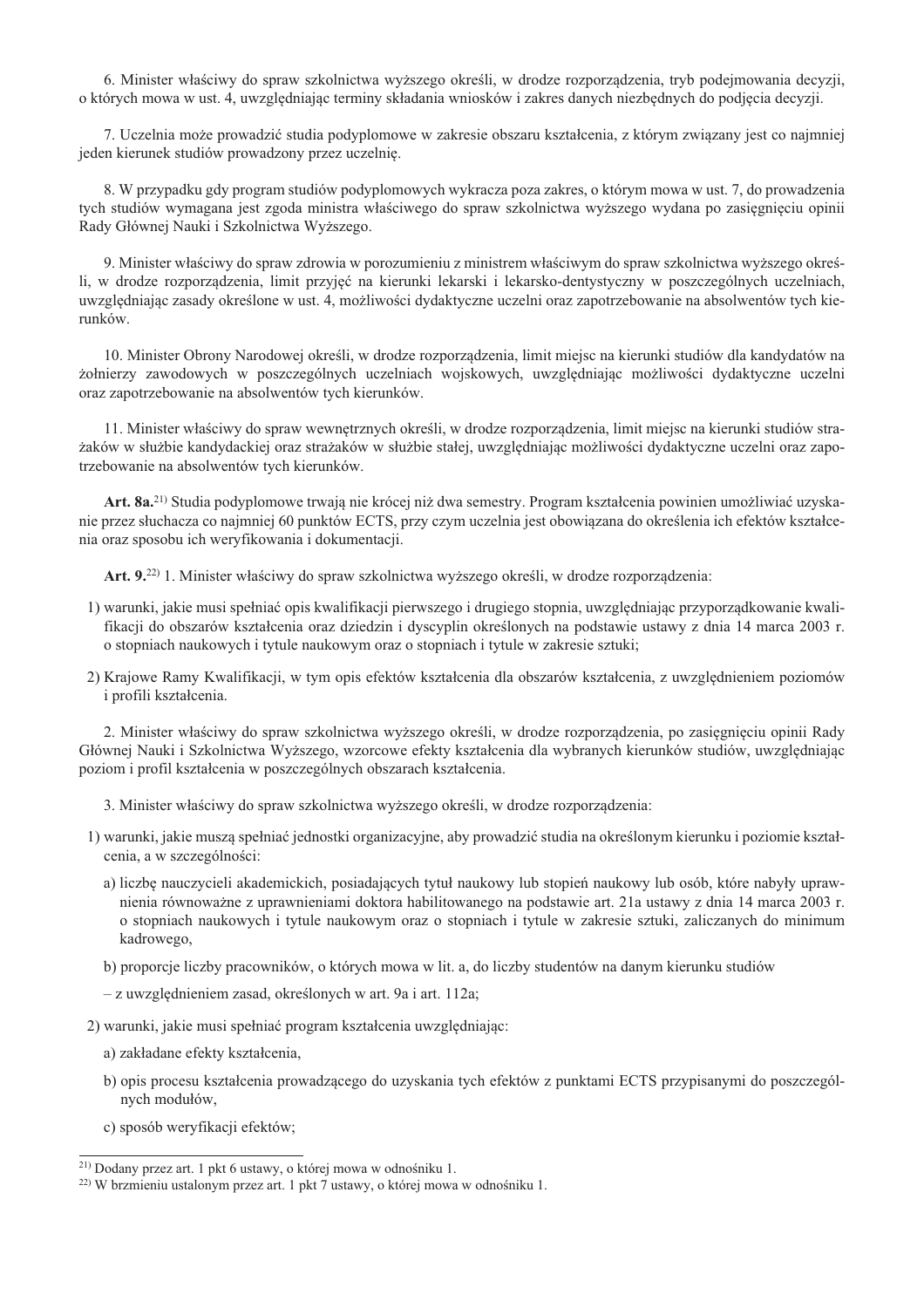- 3) warunki oceny programowej, o której mowa w art. 48a ust. 3, uwzgledniając w szczególności:
	- a) spełnianie warunków prowadzenia studiów na określonym kierunku, poziomie i profilu kształcenia,
	- b) akredytacje lub certyfikaty instytucji międzynarodowych,
	- c) działanie wewnętrznego systemu zapewniania jakości kształcenia w zakresie analizy efektów kształcenia
	- mając na uwadze zapewnienie właściwej jakości kształcenia;
- 4) warunki oceny instytucjonalnej, o której mowa w art. 48a ust. 4, uwzględniając w szczególności:
	- a) funkcjonowanie i doskonalenie systemów zapewnienia jakości kształcenia,
	- b) akredytacje lub certyfikaty instytucji międzynarodowych,
	- c) wyniki oceny programowej kierunków studiów prowadzonych w podstawowej jednostce organizacyjnej uczelni
	- mając na uwadze zapewnienie właściwej jakości kształcenia;
- 5) szczegółowe warunki tworzenia i funkcjonowania filii oraz zamiejscowej podstawowej jednostki organizacyjnej, uwzględniając obowiązek spełnienia warunków określonych w przepisach wydanych na podstawie pkt 1, odrębnie dla każdego kierunku studiów.

Art. 9a.<sup>23)</sup> 1. Podstawowa jednostka organizacyjna uczelni zalicza do minimum kadrowego tylko nauczyciela akademickiego zatrudnionego w pełnym wymiarze czasu pracy, na podstawie złożonego przez niego oświadczenia, o którym mowa w art. 112a.

2. Podstawowa jednostka organizacyjna uczelni prowadzaca studia pierwszego stopnia o profilu praktycznym może zaliczyć do minimum kadrowego, w miejsce nauczyciela akademickiego posiadającego tytuł naukowy lub stopień naukowy doktora habilitowanego lub osoby, która nabyła uprawnienie równoważne z uprawnieniami doktora habilitowanego na podstawie art. 21a ustawy z dnia 14 marca 2003 r. o stopniach naukowych i tytule naukowym oraz o stopniach i tytule w zakresie sztuki, dwie osoby posiadające stopień naukowy doktora.

3. Podstawowa jednostka organizacyjna uczelni, o której mowa w ust. 2, może zaliczyć do minimum kadrowego, w miejsce nauczyciela akademickiego posiadającego stopień naukowy doktora, dwie osoby posiadające tytuł zawodowy magistra i znaczne doświadczenie zawodowe zdobyte poza uczelnia w dziedzinie związanej z kierunkiem studiów.

4. Liczba osób, o których mowa w ust. 2 lub 3, nie może przekroczyć 50% liczby osób zaliczanych do minimum kadrowego, określonych w przepisach wydanych na podstawie art. 9 ust. 3 pkt 1, w grupie nauczycieli akademickich posiadających tytuł naukowy profesora lub stopień naukowy doktora habilitowanego lub osób, które nabyły uprawnienia równoważne z uprawnieniami doktora habilitowanego na podstawie art. 21a ustawy z dnia 14 marca 2003 r. o stopniach naukowych i tytule naukowym oraz o stopniach i tytule w zakresie sztuki, a także 50% liczby osób zaliczonych do grupy nauczycieli akademickich posiadających stopień naukowy doktora.

Art. 9b.<sup>23)</sup> 1. Minister właściwy do spraw szkolnictwa wyższego w porozumieniu z ministrem właściwym do spraw zdrowia określi, w drodze rozporządzenia, standardy kształcenia dla kierunków studiów: lekarskiego, lekarsko-dentystycznego, farmacji, pielegniarstwa i położnictwa, uwzgledniając wymogi dotyczące kształcenia i szkolenia przygotowujące do wykonywania zawodu lekarza, lekarza-dentysty, farmaceuty, pielegniarki i położnej, określone w przepisach Unii Europejskiej.

2. Minister właściwy do spraw szkolnictwa wyższego określi, w drodze rozporządzenia, standardy kształcenia dla kierunków studiów weterynarii oraz architektury, uwzględniając wymogi dotyczące kształcenia i szkolenia przygotowujące do wykonywania zawodu lekarza weterynarii oraz architekta, określone w przepisach Unii Europejskiej.

Art. 9c.<sup>23</sup>) Minister właściwy do spraw szkolnictwa wyższego w porozumieniu z ministrem właściwym do spraw oświaty i wychowania określi, w drodze rozporządzenia, mając na uwadze wymagania rynku pracy, standardy kształcenia przygotowującego do wykonywania zawodu nauczyciela, uwzględniając:

1) efekty kształcenia w zakresie:

- a) wiedzy merytorycznej i metodycznej,
- b) wiedzy pedagogicznej i psychologicznej, w tym w zakresie wychowania, z uwzględnieniem przygotowania do pracy z uczniami o specjalnych potrzebach edukacyjnych,

<sup>&</sup>lt;sup>23)</sup> Dodany przez art. 1 pkt 8 ustawy, o której mowa w odnośniku 1.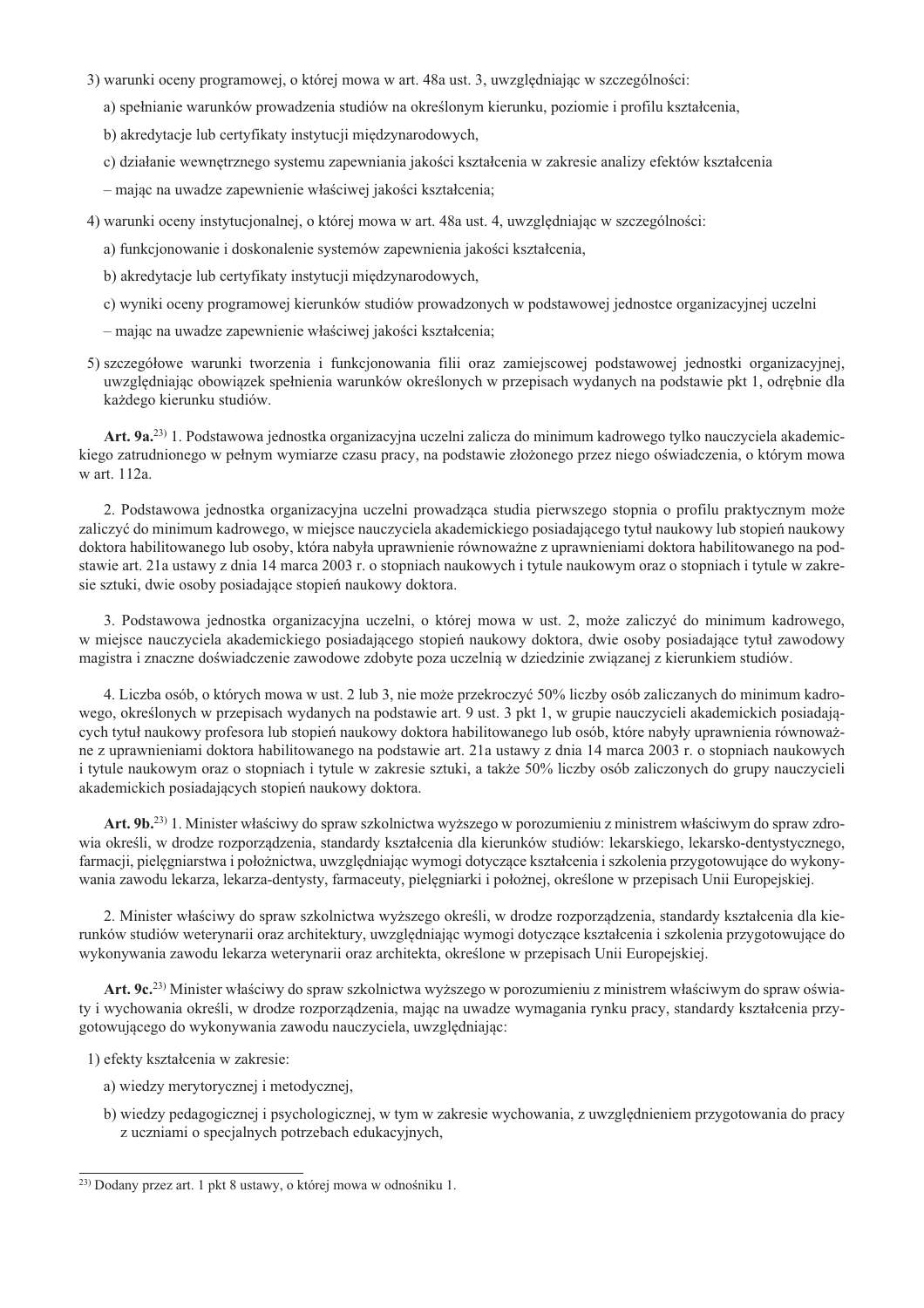c) przygotowania w zakresie stosowania technologii informacyjnej.

d) poziomu znajomości języka obcego;

2) czas trwania studiów oraz studiów podyplomowych, wymiar i sposób organizacji praktyk.

Art. 10. (uchylony). $24$ )

Art. 11.<sup>25)</sup> 1. Podstawowa jednostka organizacyjna uczelni posiadająca uprawnienie do nadawania stopnia naukowego doktora habilitowanego i spełniająca warunki określone w przepisach wydanych na podstawie art. 9 ust. 3 pkt 1, może prowadzić studia na określonym przez senat uczelni, w drodze uchwały, kierunku studiów i poziomie kształcenia, w ramach obszarów kształcenia oraz dziedzin odpowiadających uprawnieniom do nadawania stopnia naukowego doktora habilitowanego. Uchwała senatu uczelni określa efekty kształcenia, do których są dostosowane plany studiów i programy kształcenia, odpowiednio do poziomu i profilu kształcenia.

2. Podstawowa jednostka organizacyjna uczelni nieposiadająca uprawnienia do nadawania stopnia naukowego doktora habilitowanego, może prowadzić studia na określonym kierunku, poziomie i profilu kształcenia zgodnie z:

- 1) wzorcowym opisem efektów kształcenia dla kierunku i poziomu kształcenia określonym w przepisach wydanych na podstawie art. 9 ust. 2 lub
- 2) opisem efektów kształcenia określonym przez senat uczelni dla kierunku innego niż kierunki określone w przepisach wydanych na podstawie art. 9 ust. 2.

3. Podstawowa jednostka organizacyjna uczelni nieposiadająca uprawnienia do nadawania stopnia naukowego doktora habilitowanego może uzyskać uprawnienie do prowadzenia studiów, o których mowa w ust. 2, na podstawie decyzji ministra właściwego do spraw szkolnictwa wyższego, wydanej po zasięgnięciu opinii ministra nadzorującego uczelnię oraz Polskiej Komisji Akredytacyjnej w zakresie spełniania warunków określonych w przepisach wydanych na podstawie art. 9 ust. 3 pkt 1. W przypadku kierunku studiów innego niż określony w przepisach wydanych na podstawie art. 9 ust. 2 jest wymagana również opinia Polskiej Komisji Akredytacyjnej o efektach kształcenia określonych przez senat uczelni.

3a.<sup>26</sup>) Warunkiem wydania decyzji, o której mowa w ust. 3, uprawniającej do prowadzenia studiów na kierunkach pielegniarstwo lub położnictwo jest uzyskanie akredytacji ministra właściwego do spraw zdrowia na podstawie art. 59 ustawy z dnia 15 lipca 2011 r. o zawodach pielęgniarki i położnej (Dz. U. Nr 174, poz. 1039 i Nr 291, poz. 1707).

4. Podstawowa jednostka organizacyjna uczelni, o której mowa w ust. 2, spełniająca warunki określone w przepisach wydanych na podstawie art. 9 ust. 3 pkt 1 i art. 9b lub art. 9c, może uzyskać uprawnienie do prowadzenia studiów na kierunku, o którym mowa w art. 9b, na podstawie decyzji ministra właściwego do spraw szkolnictwa wyższego, wydanej po zasięgnięciu opinii Polskiej Komisji Akredytacyjnej i ministra nadzorującego uczelnię.

5. Do prowadzenia studiów przez jednostki miedzyuczelniane lub jednostki wspólne, a także jednostki organizacyjne związku uczelni stosuje się odpowiednio przepisy ust. 1–4.

Art. 11a.<sup>27)</sup> 1. Rektor zawiadamia ministra właściwego do spraw szkolnictwa wyższego, ministra nadzorującego uczelnię i Polską Komisję Akredytacyjną o uruchomieniu kształcenia na kierunku studiów, w terminie miesiąca od dnia rozpoczęcia kształcenia na tym kierunku.

2. Polska Komisja Akredytacyjna ocenia jakość kształcenia na danym kierunku studiów, uwzględniając jego efekty, a także spełnianie warunków określonych w art. 9a oraz w przepisach wydanych na podstawie art. 9 ust. 3 pkt 1 i art. 9b lub art. 9c. Ocena ta może być również dokonana na wniosek ministra właściwego do spraw szkolnictwa wyższego.

3. W przypadku wątpliwości co do spełniania warunków do prowadzenia studiów określonych w art. 9a oraz w przepisach wydanych na podstawie art. 9 ust. 3 pkt 1 i art. 9b lub art. 9c, przez podstawowe jednostki organizacyjne, o których mowa w art. 11, minister właściwy do spraw szkolnictwa wyższego niezwłocznie, po zawiadomieniu go przez rektora o uruchomieniu kształcenia, wystepuje do Polskiej Komisji Akredytacyjnej z wnioskiem o dokonanie oceny.

<sup>&</sup>lt;sup>24)</sup> Przez art. 1 pkt 9 ustawy, o której mowa w odnośniku 1.

<sup>&</sup>lt;sup>25)</sup> W brzmieniu ustalonym przez art. 1 pkt 10 ustawy, o której mowa w odnośniku 1.

<sup>&</sup>lt;sup>26</sup> Dodany przez art. 88 pkt 1 ustawy z dnia 15 lipca 2011 r. o zawodach pielegniarki i położnej (Dz. U. Nr 174. poz. 1039), która weszła w życie z dniem 1 stycznia 2012 r.

<sup>&</sup>lt;sup>27)</sup> Dodany przez art. 1 pkt 11 ustawy, o której mowa w odnośniku 1.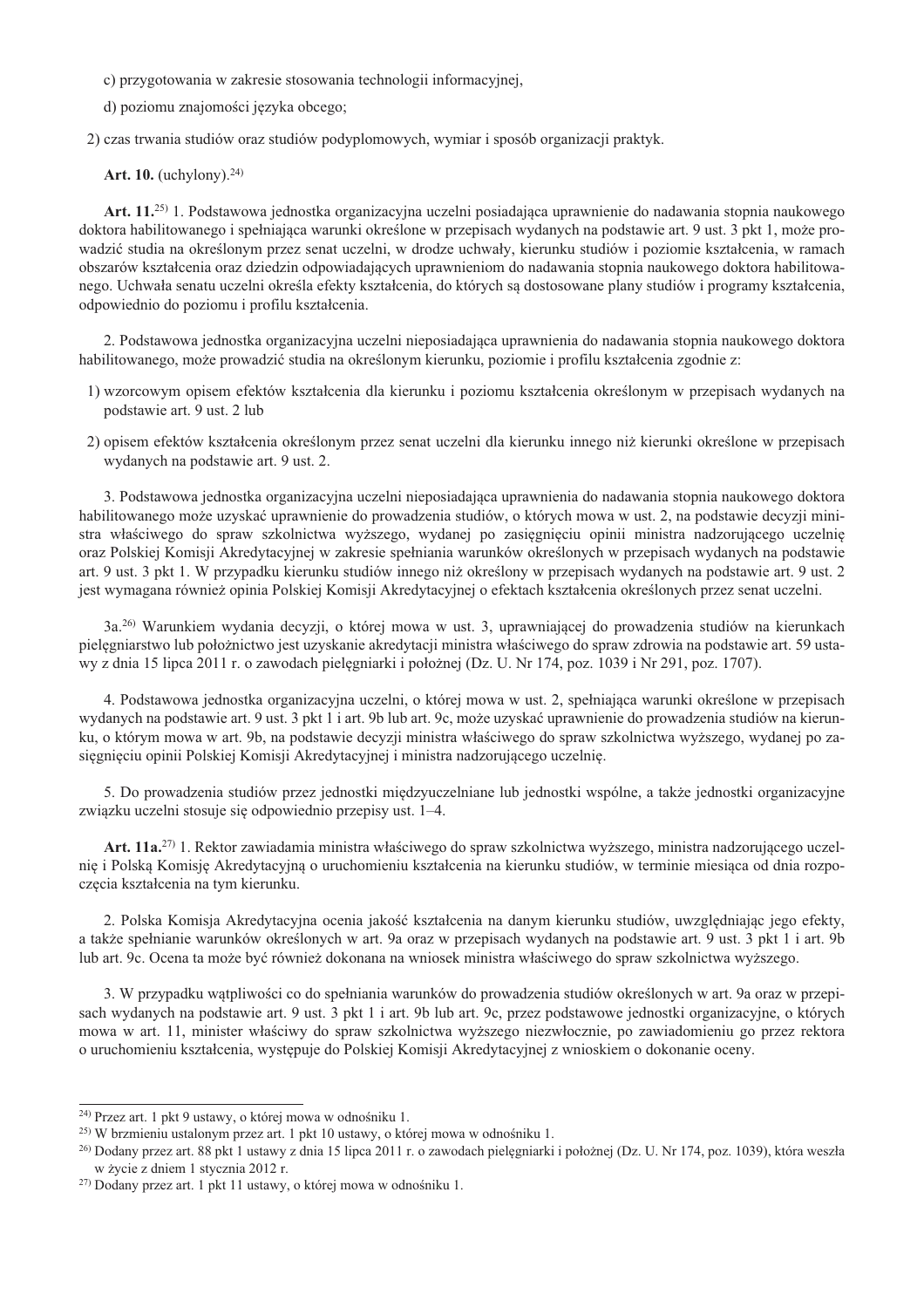Art. 11b.<sup>27)</sup> 1. Rektor zawiadamia ministra właściwego do spraw szkolnictwa wyższego, ministra nadzorującego uczelnię i Polską Komisję Akredytacyjną w terminie nie dłuższym niż trzy miesiące, o zaprzestaniu spełniania przez podstawową jednostke organizacyjna warunków do prowadzenia studiów, w tym o zmianach w stanie zatrudnienia wpływających na uprawnienie do prowadzenia studiów. Jeżeli w terminie dwunastu miesięcy od zaprzestania spełniania wymaganych warunków podstawowa jednostka organizacyjna nie spełni tych warunków, minister właściwy do spraw szkolnictwa wyższego, w drodze decyzji, zawiesza uprawnienia podstawowej jednostki organizacyjnej do prowadzenia studiów na danym kierunku i określonym poziomie kształcenia.

2. Minister właściwy do spraw szkolnictwa wyższego zawiesza uprawnienia podstawowej jednostki organizacyjnej uczelni do prowadzenia studiów na danym kierunku studiów i poziomie kształcenia w przypadku niezawiadomienia przez rektora w wyznaczonym terminie o zaprzestaniu spełniania przez tę jednostkę warunków do prowadzenia studiów.

3. W przypadku negatywnej oceny kształcenia dokonanej przez Polską Komisję Akredytacyjną, minister właściwy do spraw szkolnictwa wyższego, uwzględniając w szczególności rodzaj i zakres stwierdzonych naruszeń, w drodze decyzji, cofa albo zawiesza uprawnienia do prowadzenia studiów na danym kierunku i określonym poziomie kształcenia.

3a.<sup>28)</sup> Przepis ust. 3 stosuje się także w przypadku odmowy albo cofniecia akredytacji wydanej na podstawie art. 59 ustawy z dnia 15 lipca 2011 r. o zawodach pielęgniarki i położnej przez ministra właściwego do spraw zdrowia.

4. Minister właściwy do spraw szkolnictwa wyższego powiadamia Polska Komisję Akredytacyjna o podjętych decyzjach w sprawie zawieszenia lub cofniecia podstawowej jednostce organizacyjnej uprawnień do prowadzenia studiów, o których mowa w ust. 1–3 oraz o decyzjach o wygaśnięciu uprawnienia lub uchyleniu zawieszenia, o których mowa w art. 11c ust. 4 i 6.

Art. 11c.<sup>27)</sup> 1. W terminie nie dłuższym niż dwanaście miesięcy od dnia podjęcia decyzji o zawieszeniu uprawnień, o którym mowa w art. 11b ust. 1–3, uczelnia jest obowiazana do usuniecia stwierdzonych naruszeń.

2. W okresie zawieszenia uprawnień podstawowej jednostki organizacyjnej do prowadzenia studiów na danym kierunku i określonym poziomie kształcenia zostają wstrzymane przyjęcia studentów na ten kierunek i poziom kształcenia.

3. W terminie nie dłuższym niż trzy miesiące po upływie terminu, o którym mowa w ust. 1, Polska Komisja Akredytacyjna wydaje opinię dotyczącą przywrócenia zawieszonych uprawnień.

4. W przypadku negatywnej opinii Polskiej Komisji Akredytacyjnej minister właściwy do spraw szkolnictwa wyższego wydaje decyzję o wygaśnięciu zawieszonego uprawnienia.

5. W przypadku cofnięcia albo wygaśnięcia uprawnień do prowadzenia studiów na danym kierunku i określonym poziomie kształcenia, o których mowa w ust. 4 i w art. 11b ust. 3, rektor uczelni zapewnia studentom możliwość kontynuowania studiów na tym kierunku.

6. W przypadku pozytywnej opinii Polskiej Komisji Akredytacyjnej minister właściwy do spraw szkolnictwa wyższego wydaje decyzję o uchyleniu decyzji zawieszającej uprawnienie.

7. W przypadku cofnięcia albo wygaśnięcia uprawnień do prowadzenia studiów na danym kierunku kształcenia z ponownym wnioskiem o przyznanie uprawnień do prowadzenia studiów na tym samym kierunku, poziomie i profilu kształcenia uczelnia może wystąpić po upływie co najmniej dwunastu miesięcy.

Art. 11d.<sup>27)</sup> 1. W przypadku połaczenia podstawowych jednostek organizacyjnych uczelni lub zmiany nazwy jednostki, uprawnienia do prowadzenia kierunków studiów pozostają przy nowo utworzonej jednostce organizacyjnej lub jednostce o nowej nazwie, jeżeli spełniają one warunki określone w przepisach wydanych na podstawie art. 9 ust. 3 pkt 1.

2. W przypadku nieuruchomienia studiów na danym kierunku i poziomie kształcenia w okresie dwóch lat od dnia uzyskania uprawnienia, o którym mowa w art. 11 ust. 3, uprawnienie to wygasa.

3. W przypadku podziału podstawowej jednostki organizacyjnej uczelni posiadane uprawnienia do prowadzenia kierunków studiów zachowują te nowo utworzone jednostki organizacyjne uczelni, które spełniają warunki określone w przepisach wydanych na podstawie art. 9 ust. 3 pkt 1.

4. Rektor uczelni jest obowiązany powiadomić ministra właściwego do spraw szkolnictwa wyższego, ministra nadzorującego uczelnię oraz Polską Komisję Akredytacyjną o decyzjach w sprawach, o których mowa w ust. 1 lub 3, w terminie miesiąca od dnia podjęcia uchwały przez senat uczelni.

<sup>&</sup>lt;sup>28)</sup> Dodany przez art. 88 pkt 2 ustawy, o której mowa w odnośniku 26.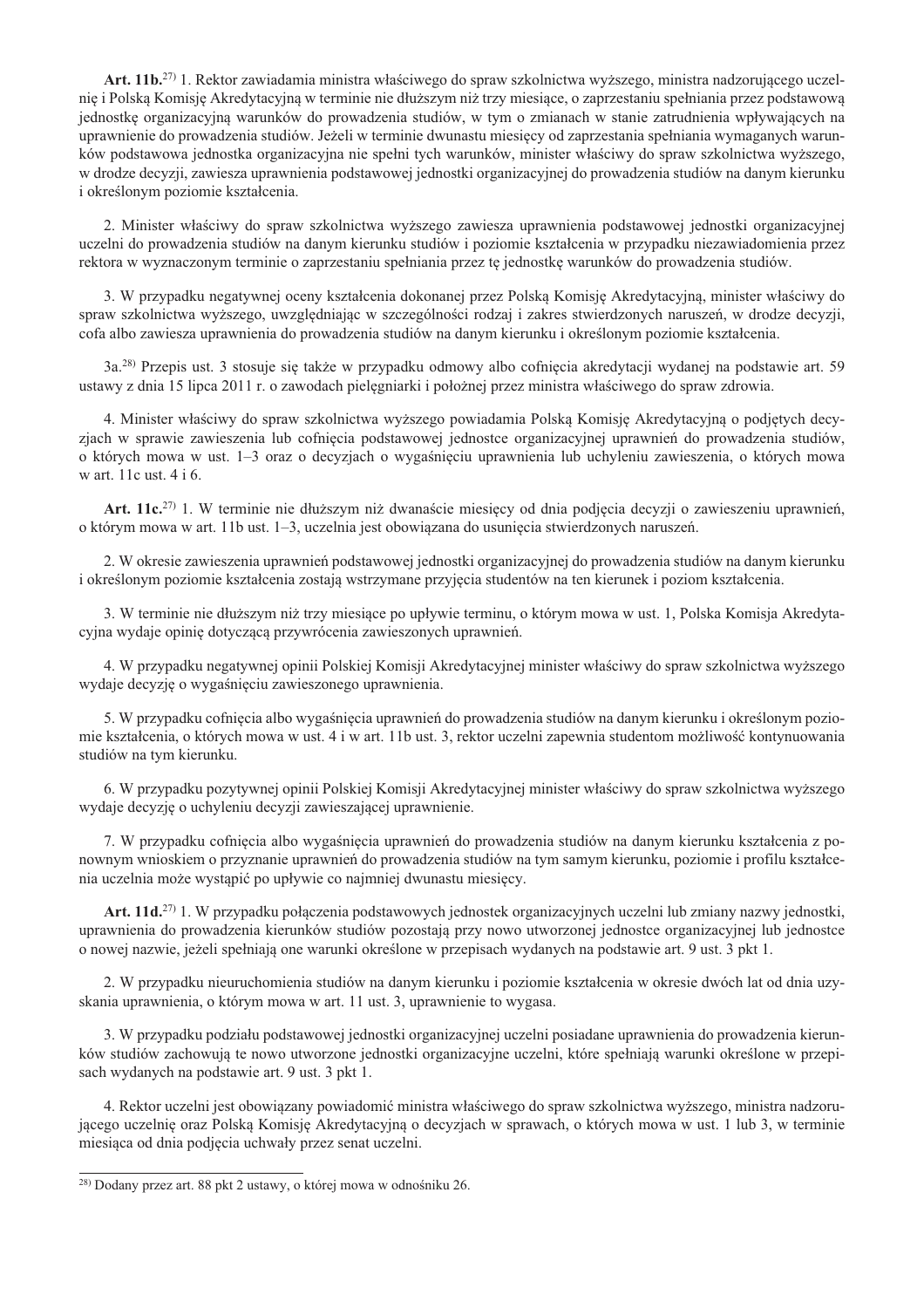Art. 12. Uczelnia ma osobowość prawna.

Art. 13. 1. Podstawowymi zadaniami uczelni, z zastrzeżeniem ust. 2 i 3, sa:

1)<sup>29)</sup> kształcenie studentów w celu zdobywania i uzupełniania wiedzy oraz umiejętności niezbędnych w pracy zawodowej;

- 2) wychowywanie studentów w poczuciu odpowiedzialności za państwo polskie, za umacnianie zasad demokracji i poszanowanie praw człowieka;
- 3) prowadzenie badań naukowych i prac rozwojowych oraz świadczenie usług badawczych;
- 4) kształcenie i promowanie kadr naukowych;
- 5) upowszechnianie i pomnażanie osiągnięć nauki, kultury narodowej i techniki, w tym poprzez gromadzenie i udostępnianie zbiorów bibliotecznych i informacyjnych;
- 6)<sup>30)</sup> prowadzenie studiów podyplomowych, kursów i szkoleń w celu kształcenia nowych umiejętności niezbędnych na rynku pracy w systemie uczenia się przez całe życie;
- 7) stwarzanie warunków do rozwoju kultury fizycznej studentów:
- 8) działanie na rzecz społeczności lokalnych i regionalnych;
- 9<sup>31)</sup> stwarzanie osobom niepełnosprawnym warunków do pełnego udziału w procesie kształcenia i w badaniach naukowych.

2. Uczelnia zawodowa prowadząca wyłącznie studia pierwszego stopnia nie jest obowiązana do wykonywania zadań określonych w ust. 1 pkt 3 i 4.

3.32) Zadaniem uczelni medycznej lub podstawowej jednostki organizacyjnej uczelni działającej w dziedzinie nauk medycznych albo weterynaryjnych może być także uczestniczenie w sprawowaniu opieki medycznej albo weterynaryjnej w zakresie i formach określonych w przepisach o działalności leczniczej i przepisach o zakładach leczniczych dla zwierząt.

Art. 13a.<sup>33)</sup> Uczelnia monitoruje kariery zawodowe swoich absolwentów w celu dostosowania kierunków studiów i programów kształcenia do potrzeb rynku pracy, w szczególności po trzech i pieciu latach od dnia ukończenia studiów.

Art. 14. Uczelnia może prowadzić domy studenckie i stołówki studenckie.

Art. 15. 1. Władze publiczne, na zasadach określonych w ustawie, zapewniają uczelniom publicznym środki finansowe niezbędne do wykonywania ich zadań oraz udzielają pomocy uczelniom niepublicznym w zakresie i formach określonych w ustawie.

2.<sup>34)</sup> Srodki finansowe niezbędne do funkcjonowania Polskiej Komisji Akredytacyjnej są zapewniane w części budżetu państwa, której dysponentem jest minister właściwy do spraw szkolnictwa wyższego. Środki finansowe niezbędne do funkcjonowania Rady Głównej Nauki i Szkolnictwa Wyższego oraz komisji dyscyplinarnej przy tej Radzie są zapewniane w częściach budżetu państwa, których dysponentami są minister właściwy do spraw szkolnictwa wyższego i minister właściwy do spraw nauki. Funkcionowanie Rzecznika Praw Absolwenta przy Radzie Głównej Nauki i Szkolnictwa Wyższego jest finansowane w ramach środków przyznanych Radzie.

3.<sup>34)</sup> Minister właściwy do spraw szkolnictwa wyższego określi, w drodze rozporzadzenia:

1) sposób obsługi administracyjnej i finansowej Rady Głównej Nauki i Szkolnictwa Wyższego, komisji dyscyplinarnej przy Radzie Głównej Nauki i Szkolnictwa Wyższego oraz Rzecznika Praw Absolwenta przy Radzie Głównej Nauki i Szkolnictwa Wyższego, mając na uwadze zapewnienie sprawnej obsługi prowadzonych przez nich prac;

<sup>&</sup>lt;sup>29)</sup> W brzmieniu ustalonym przez art. 1 pkt 12 lit. a ustawy, o której mowa w odnośniku 1.

<sup>30)</sup> W brzmieniu ustalonym przez art. 1 pkt 12 lit. b ustawy, o której mowa w odnośniku 1.

<sup>&</sup>lt;sup>31)</sup> Dodany przez art. 1 pkt 12 lit. c ustawy, o której mowa w odnośniku 1.

<sup>32)</sup> W brzmieniu ustalonym przez art. 176 pkt 1 ustawy z dnia 15 kwietnia 2011 r. o działalności leczniczej (Dz. U. Nr 112, poz. 654), która weszła w życie z dniem 1 lipca 2011 r.

<sup>33)</sup> Dodany przez art. 1 pkt 13 ustawy, o której mowa w odnośniku 1.

<sup>&</sup>lt;sup>34)</sup> W brzmieniu ustalonym przez art. 1 pkt 14 lit. a ustawy, o której mowa w odnośniku 1.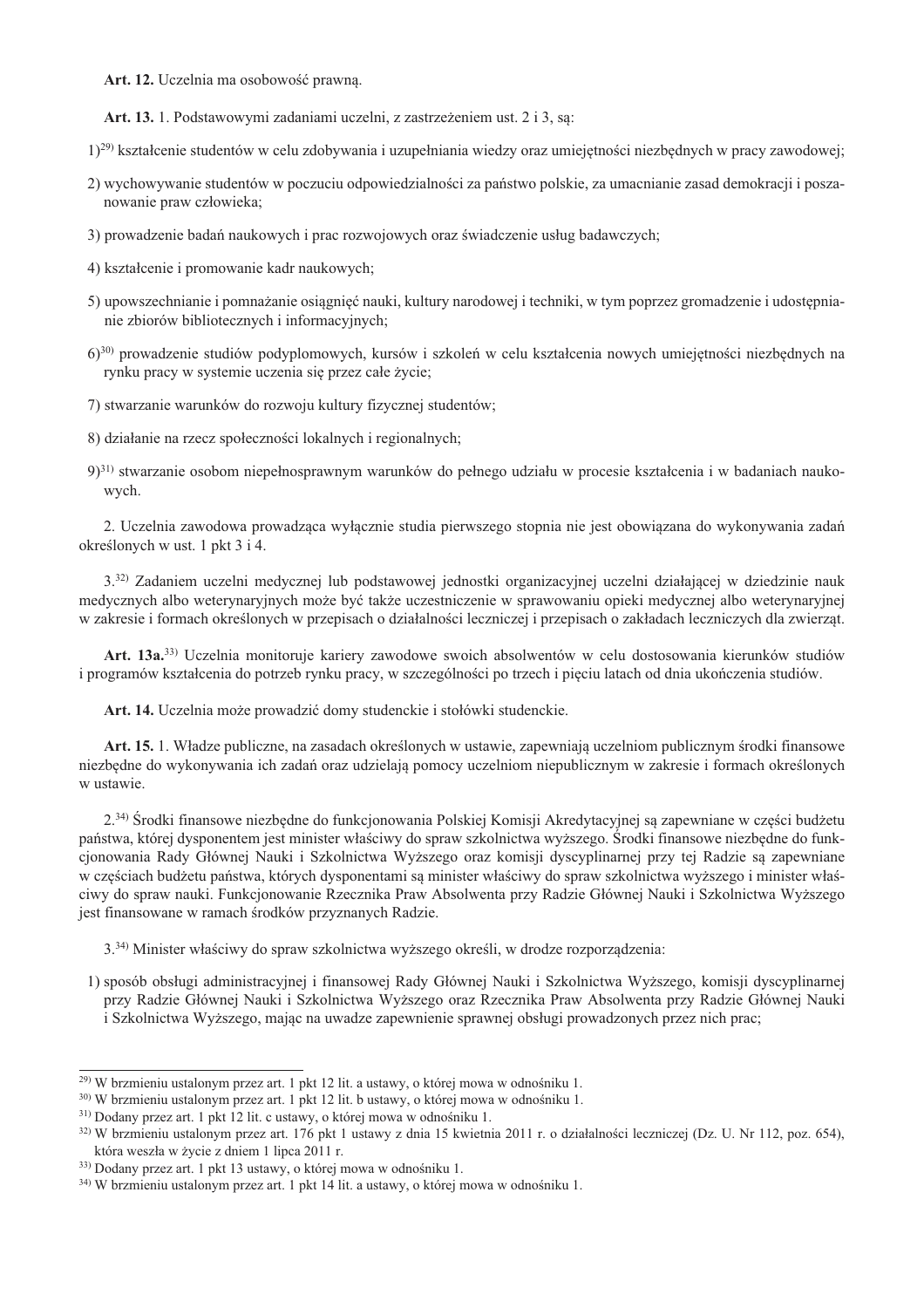2) wysokość wynagrodzenia członków Rady Głównej Nauki i Szkolnictwa Wyższego, Polskiej Komisji Akredytacyjnej i komisji dyscyplinarnej przy Radzie Głównej Nauki i Szkolnictwa Wyższego, wyznaczanych przez nie recenzentów i ekspertów, rzeczników dyscyplinarnych przy komisji dyscyplinarnej przy Radzie Głównej Nauki i Szkolnictwa Wyższego oraz Rzecznika Praw Absolwenta, uwzględniając zasadę, że wysokość wynagrodzenia członków Rady Głównej Nauki i Szkolnictwa Wyższego, Polskiej Komisji Akredytacyjnej, Rzecznika Praw Absolwenta i komisji dyscyplinarnej przy Radzie Głównej Nauki i Szkolnictwa Wyższego będzie ustalana w relacji do minimalnej stawki wynagrodzenia zasadniczego profesora zwyczajnego, określonej w przepisach o wynagradzaniu nauczycieli akademickich, w wysokości adekwatnej do wykonywanych zadań.

4.35) Zwrot kosztów podróży członkom Rady Głównej Nauki i Szkolnictwa Wyższego, Polskiej Komisji Akredytacyjnej i komisji dyscyplinarnej przy Radzie Głównej Nauki i Szkolnictwa Wyższego, wyznaczonym przez nie recenzentom i ekspertom, rzecznikom dyscyplinarnym przy komisji dyscyplinarnej przy Radzie Głównej Nauki i Szkolnictwa Wyższego oraz Rzecznikowi Praw Absolwenta następuje na zasadach określonych dla pracowników zatrudnionych w państwowej lub samorządowej jednostce sfery budżetowej w przepisach wykonawczych wydanych na podstawie art. 77<sup>5</sup> ustawy z dnia 26 czerwca 1974 r. – Kodeks pracy (Dz. U. z 1998 r. Nr 21, poz. 94, z późn. zm.<sup>36</sup>).

Art. 16. 1. Akademickim tytułem honorowym jest tytuł doktora honoris causa.

2. Tytuł doktora honoris causa nadaje senat, a w uczelni niepublicznej organ kolegialny wskazany w statucie, na wniosek podstawowej jednostki organizacyjnej uczelni uprawnionej do nadawania stopnia naukowego doktora habilitowanego.

3. Szczegółowe warunki nadawania tytułu doktora honoris causa oraz tryb postępowania określa statut uczelni.

Art. 17. Sprawy związane z funkcjonowaniem uczelni nieuregulowane w ustawie określa statut uczelni, zwany dalej "statutem".

#### Rozdział 2

### Tworzenie i likwidacja uczelni

Art. 18.<sup>37)</sup> 1. Utworzenie publicznej uczelni akademickiej, jej likwidacja, zmiana nazwy oraz połączenie z inną uczelnią publiczną następują w drodze ustawy, z zastrzeżeniem ust. 6.

2. Utworzenie publicznej uczelni zawodowej, jej likwidacja, zmiana nazwy oraz połączenie z inną publiczną uczelnią zawodową następują w drodze rozporządzenia ministra właściwego do spraw szkolnictwa wyższego.

3. Likwidacja uczelni publicznej, jej połączenie z inną uczelnią publiczną oraz zmiana jej nazwy następują po zasięgnięciu opinii senatu lub senatów uczelni, których te akty dotyczą.

4. Utworzenie publicznej uczelni zawodowej, jej likwidacja, zmiana nazwy albo połączenie z inną publiczną uczelnią zawodową następują odpowiednio na wniosek sejmiku województwa lub rektora albo sejmiku województwa lub rektorów uczelni.

5. Do wniosku, o którym mowa w ust. 4, dołącza się akt notarialny zawierający zobowiązanie przeniesienia, z dniem utworzenia publicznej uczelni zawodowej, na jej rzecz własności nieruchomości niezbędnych do prawidłowego działania.

6. Do włączenia uczelni publicznej do innej uczelni publicznej stosuje się odpowiednio przepisy ust. 1 i 3, z tym że włączenie publicznej uczelni zawodowej do publicznej uczelni akademickiej następuje w drodze rozporządzenia ministra właściwego do spraw szkolnictwa wyższego na wniosek rektorów uczelni po zaopiniowaniu przez ich senaty.

<sup>&</sup>lt;sup>35)</sup> Dodany przez art. 1 pkt 14 lit. b ustawy, o której mowa w odnośniku 1.

<sup>&</sup>lt;sup>36</sup> Zmiany tekstu jednolitego wymienionej ustawy zostały ogłoszone w Dz. U. z 1998 r. Nr 106, poz. 668 i Nr 113, poz. 717, z 1999 r. Nr 99, poz. 1152, z 2000 r. Nr 19, poz. 239, Nr 43, poz. 489, Nr 107, poz. 1127 i Nr 120, poz. 1268, z 2001 r. Nr 11, poz. 84, Nr 28, poz. 301, Nr 52, poz. 538, Nr 99, poz. 1075, Nr 111, poz. 1194, Nr 123, poz. 1354, Nr 128, poz. 1405 i Nr 154, poz. 1805, z 2002 r. Nr 74, poz. 676, Nr 135, poz. 1146, Nr 196, poz. 1660, Nr 199, poz. 1673 i Nr 200, poz. 1679, z 2003 r. Nr 166, poz. 1608 i Nr 213, poz. 2081, z 2004 r. Nr 96, poz. 959, Nr 99, poz. 1001, Nr 120, poz. 1252 i Nr 240, poz. 2407, z 2005 r. Nr 10, poz. 71, Nr 68, poz. 610, Nr 86, poz. 732 i Nr 167, poz. 1398, z 2006 r. Nr 104, poz. 708 i 711, Nr 133, poz. 935, Nr 217, poz. 1587 i Nr 221, poz. 1615, z 2007 r. Nr 64, poz. 426, Nr 89, poz. 589, Nr 176, poz. 1239, Nr 181, poz. 1288 i Nr 225, poz. 1672, z 2008 r. Nr 93, poz. 586, Nr 116, poz. 740, Nr 223, poz. 1460 i Nr 237, poz. 1654, z 2009 r. Nr 6, poz. 33, Nr 56, poz. 458, Nr 58, poz. 485, Nr 98, poz. 817, Nr 99, poz. 825, Nr 115, poz. 958, Nr 157, poz. 1241 i Nr 219, poz. 1704, z 2010 r. Nr 105, poz. 655, Nr 135, poz. 912, Nr 182, poz. 1228, Nr 224, poz. 1459, Nr 249, poz. 1655 i Nr 254, poz. 1700 oraz z 2011 r. Nr 36, poz. 181, Nr 63, poz. 322, Nr 80, poz. 432, Nr 144, poz. 855, Nr 149, poz. 887 i Nr 232, poz. 1378.

 $37$ ) W brzmieniu ustalonym przez art. 1 pkt 15 ustawy, o której mowa w odnośniku 1.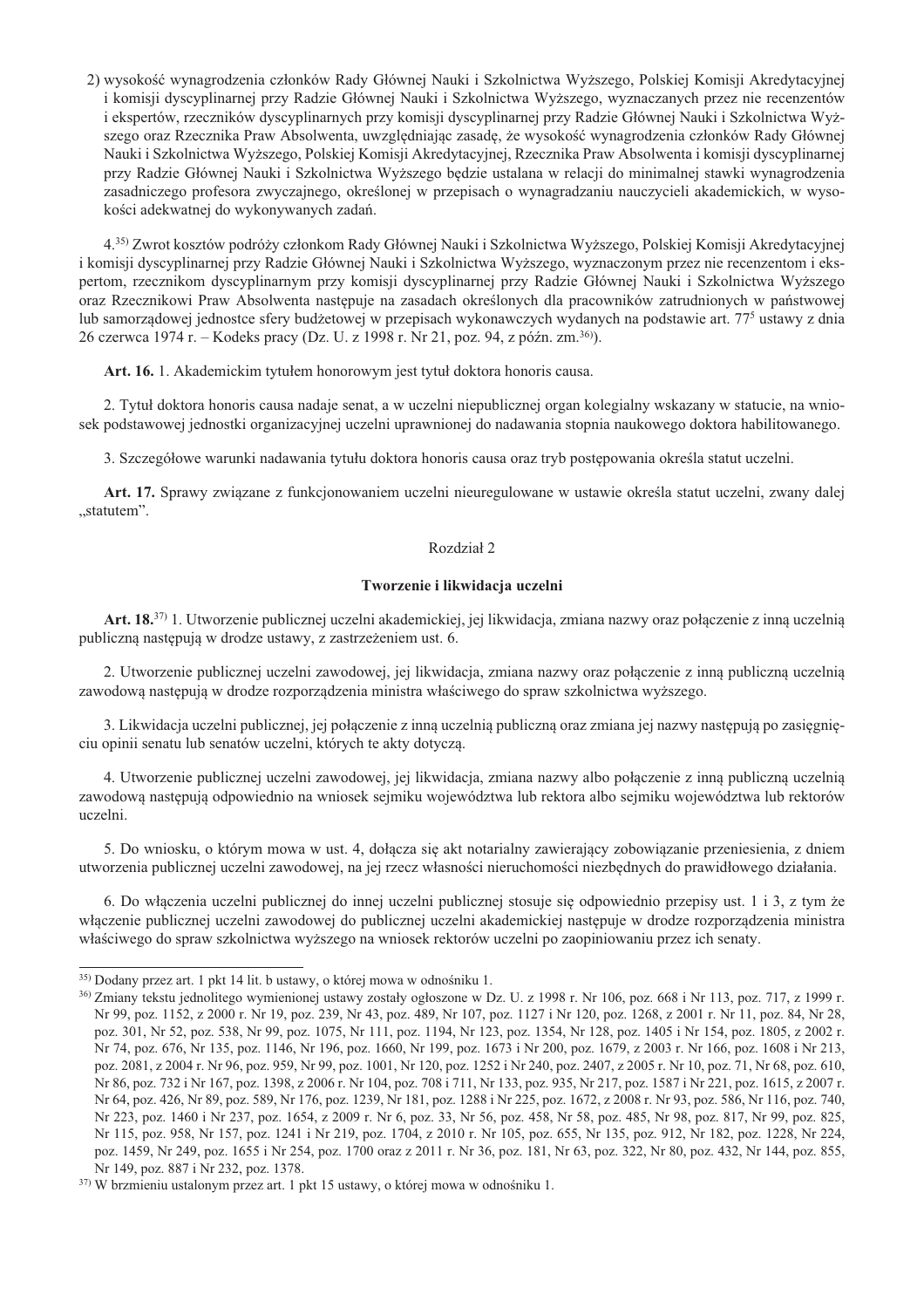7. Uprawnienia ministra właściwego do spraw szkolnictwa wyższego, o których mowa w ust. 2, w przypadku tworzenia lub likwidacji wojskowej uczelni zawodowej, jej połączenia z inną wojskową uczelnią zawodową oraz zmiany jej nazwy wykonuje Minister Obrony Narodowej w porozumieniu z ministrem właściwym do spraw szkolnictwa wyższego.

8. Uprawnienia ministra właściwego do spraw szkolnictwa wyższego, o których mowa w ust. 2, w przypadku tworzenia lub likwidacji uczelni zawodowej służb państwowych, jej połączenia z inną uczelnią zawodową służb państwowych oraz zmiany jej nazwy wykonuje minister właściwy do spraw wewnętrznych w porozumieniu z ministrem właściwym do spraw szkolnictwa wyższego.

Art. 19. 1. Akt prawny o utworzeniu uczelni publicznej określa jej nazwę oraz siedzibę.

2. Pierwszego rektora uczelni publicznej powołuje minister właściwy do spraw szkolnictwa wyższego.

3. Pierwszy statut uczelni publicznej nadaje minister właściwy do spraw szkolnictwa wyższego, przy czym statut obowiazuje do czasu uchwalenia przez senat uczelni lub zatwierdzenia przez odpowiedniego ministra nowego statutu.

4. Pierwsza kadencja organów nowo utworzonej uczelni publicznej trwa do dnia 31 sierpnia roku następującego po roku akademickim, w którym uczelnia została utworzona.

5. Uprawnienia ministra właściwego do spraw szkolnictwa wyższego określone w ust. 2 i 3 w odniesieniu do uczelni wojskowych, służb państwowych, artystycznych, medycznych i morskich wykonują odpowiednio ministrowie wskazani w art. 33 ust. 2.

6. Przepisy ust. 1–5 stosuje się odpowiednio w przypadku połączenia uczelni publicznej z inną uczelnią publiczną.

Art. 20. 1. Z wnioskiem o pozwolenie na utworzenie uczelni niepublicznej może wystąpić do ministra właściwego do spraw szkolnictwa wyższego osoba fizyczna albo osoba prawna niebędąca państwową ani samorządową osobą prawną.

2. Utworzenie uczelni niepublicznej oraz uzyskanie przez nia uprawnień do prowadzenia studiów wyższych na danym kierunku i określonym poziomie kształcenia wymaga pozwolenia ministra właściwego do spraw szkolnictwa wyższego.

2a.<sup>38</sup>) Uzyskanie pozwolenia, o którym mowa w ust. 2, na prowadzenie studiów na kierunkach pielęgniarstwo lub położnictwo wymaga posiadania akredytacji ministra właściwego do spraw zdrowia na podstawie art. 59 ustawy z dnia 15 lipca 2011 r. o zawodach pielęgniarki i położnej.

3. W pozwoleniu, o którym mowa w ust. 2, określa się założyciela uczelni, jej nazwę, siedzibę, prowadzone kierunki studiów i poziom kształcenia, a także minimalną wielkość i rodzaj środków majątkowych, które założyciel jest obowiązany przeznaczyć na jej utworzenie i funkcjonowanie, z tym że wysokość środków finansowych nie może być niższa niż 500 tysięcy złotych.

4. Minister właściwy do spraw szkolnictwa wyższego odmawia udzielenia pozwolenia, jeżeli z wniosku o wydanie pozwolenia wynika, że uczelnia niepubliczna lub jej jednostki organizacyjne nie będą spełniały warunków niezbędnych do prowadzenia studiów określonych w ustawie i aktach wykonawczych wydanych na jej podstawie.

5. Minister właściwy do spraw szkolnictwa wyższego odmawia udzielenia pozwolenia osobie fizycznej, która:

1) została skazana prawomocnym wyrokiem za przestępstwo umyślne;

2) została wpisana do rejestru dłużników niewypłacalnych Krajowego Rejestru Sądowego;

3) posiada wymagalne zobowiązania wobec Skarbu Państwa.

6. Minister właściwy do spraw szkolnictwa wyższego odmawia udzielenia pozwolenia osobie prawnej w przypadku:

1) postawienia w stan likwidacji;

2) postawienia w stan upadłości:

3) wpisania do rejestru dłużników niewypłacalnych Krajowego Rejestru Sądowego;

<sup>38)</sup> Dodany przez art. 88 pkt 3 ustawy, o której mowa w odnośniku 26.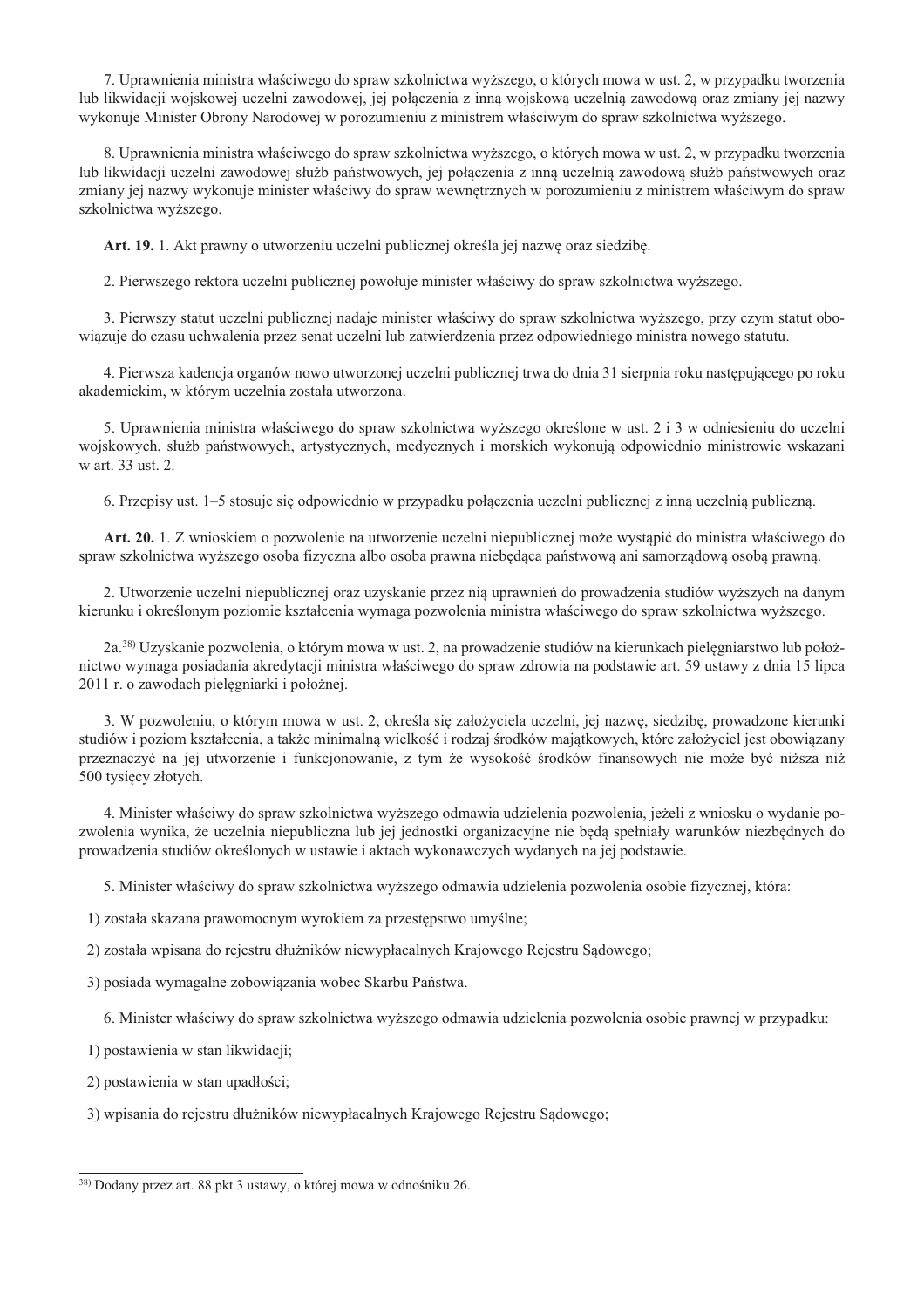- 4) posiadania wymagalnych zobowiązań wobec Skarbu Państwa;
- 5) gdy w stosunku choćby do jednej z osób umocowanych do reprezentacji zachodzi przynajmniej jedna z przesłanek określonych w ust. 5.

7.<sup>39)</sup> Decyzie, o których mowa w ust. 5 i 6, minister właściwy do spraw szkolnictwa wyższego wydaje bez zasiegania opinii Polskiej Komisji Akredytacyjnej.

8.<sup>39)</sup> Pozwolenie, o którym mowa w ust. 2, wydaje się na czas nieokreślony.

9. (uchylony). $40$ )

10. (uchylony). $40$ )

11. (uchylony). $40$ )

12. (uchylony). $40$ )

Art. 21. W związku z postępowaniem o wydanie pozwolenia na utworzenie uczelni niepublicznej pobierana jest opłata związana z kosztami postępowania opiniodawczego. Opłata stanowi dochód budżetu państwa.

Art. 22. Minister właściwy do spraw szkolnictwa wyższego określa, w drodze rozporzadzenia, zakres danych i informacji objętych wnioskiem o wydanie pozwolenia na utworzenie uczelni niepublicznej oraz sposób pobierania i wysokość opłaty na wydatki związane z kosztami postępowania opiniodawczego, uwzględniając wykaz dokumentów, jakie muszą być dołączone do wniosku, w tym wykaz dokumentów dotyczących założyciela uczelni i dokumentów dotyczących zobowiązań i gwarancji finansowych oraz założeń organizacyjnych i dydaktycznych uczelni, a także mając na uwadze, aby uczelnie były tworzone przez osoby właściwie do tego przygotowane i gwarantujące należyte wypełnianie obowiązków założyciela oraz uwzględniając zasadę, że pobierane opłaty powinny pokrywać rzeczywiste koszty ponoszone w związku z prowadzonym postepowaniem.

Art. 23. 1. Po uzyskaniu pozwolenia, o którym mowa w art. 20 ust. 2, założyciel składa w formie aktu notarialnego oświadczenie woli o założeniu uczelni niepublicznej, zwane dalej "aktem założycielskim". Akt założycielski określa w szczególności założyciela, nazwę, siedzibę i szczegółowy zakres działalności uczelni, wielkość środków majątkowych przeznaczonych na utworzenie uczelni, w tym wartość rzeczy przekazanych jej na własność, termin ich przekazania oraz sposób dalszego finansowania uczelni.

2. Minister właściwy do spraw szkolnictwa wyższego cofa pozwolenie, jeżeli:

- 1) założyciel w terminie trzech miesięcy od dnia uzyskania pozwolenia nie złoży aktu założycielskiego, o którym mowa  $w$  ust. 1:
- 2) założyciel nie przekazał środków majątkowych, o których mowa w ust. 1, w terminie trzech miesięcy od dnia wpisania uczelni do rejestru;
- 3) uczelnia niepubliczna w ciągu roku od dnia wpisu do rejestru, o którym mowa w art. 29 ust. 1, nie rozpoczęła kształcenia studentów.

Art. 24. 1. Pierwszy statut uczelni niepublicznej nadaje jej założyciel.

2. Pierwszego rektora uczelni niepublicznej powołuje założyciel uczelni. Pierwsza kadencja rektora nowo utworzonej uczelni trwa do dnia 31 sierpnia roku następującego po roku akademickim, w którym uczelnia została utworzona.

3. Założyciel uczelni niepublicznej może podejmować decyzje dotyczące uczelni tylko w przypadkach określonych przez jej statut.

Art. 25. Przepisy art. 20–24 stosuje się odpowiednio do połączenia uczelni niepublicznej z inną uczelnią niepubliczną.

Art. 26. 1. Założyciel, za zgodą ministra właściwego do spraw szkolnictwa wyższego, może zlikwidować uczelnię niepubliczną po zapewnieniu studentom możliwości kontynuowania studiów.

<sup>&</sup>lt;sup>39)</sup> W brzmieniu ustalonym przez art. 1 pkt 16 lit. a ustawy, o której mowa w odnośniku 1.

<sup>&</sup>lt;sup>40)</sup> Przez art. 1 pkt 16 lit. b ustawy, o której mowa w odnośniku 1.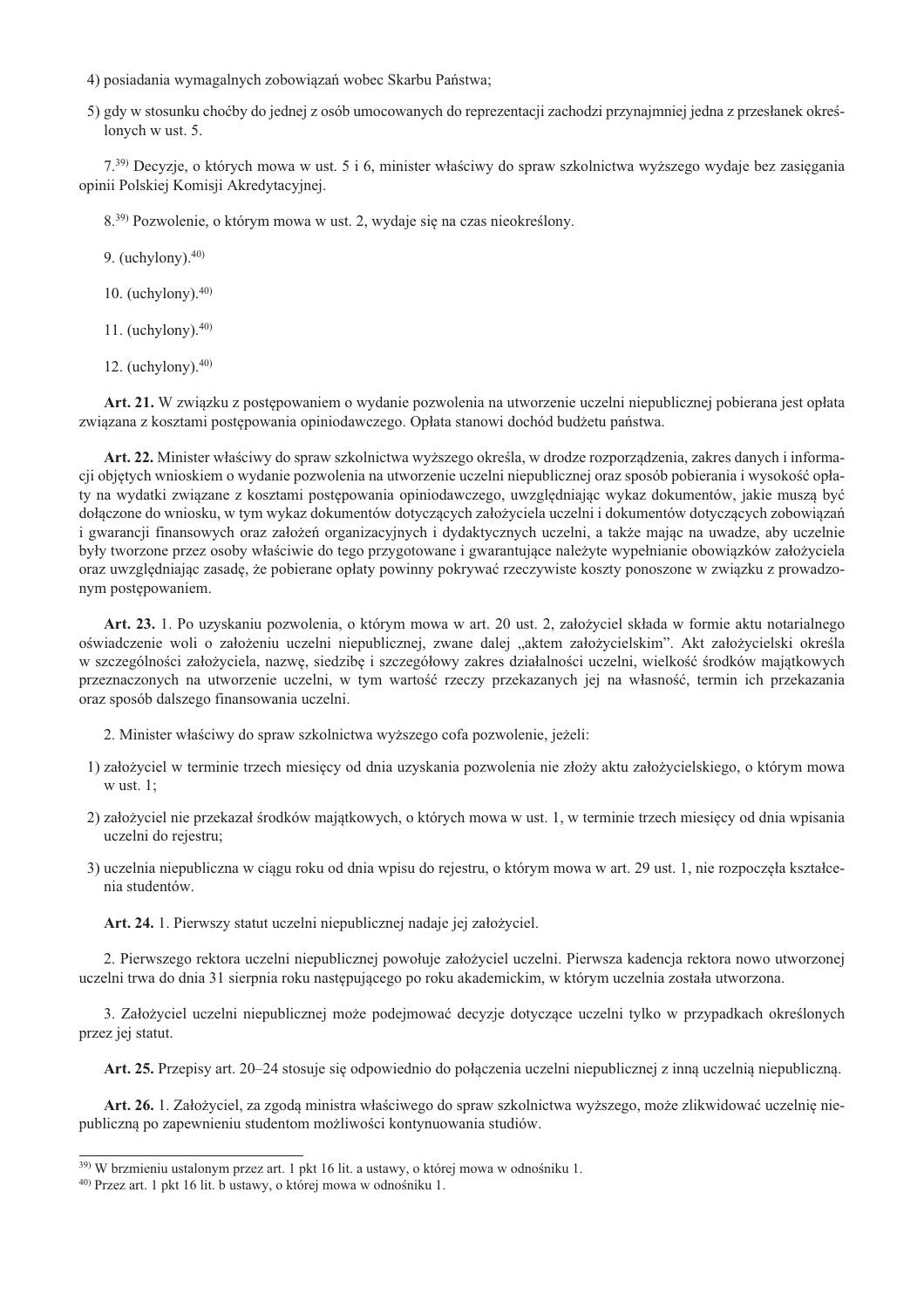2.41) Postawienie uczelni niepublicznej w stan likwidacji następuje z dniem, w którym decyzja o cofnięciu ostatniego uprawnienia do prowadzenia kierunku studiów stała się ostateczna albo z dniem wydania decyzji o powołaniu likwidatora, wydanej na podstawie art. 37 ust. 4; dzień ten jest dniem otwarcia likwidacji.

3.41) Minister właściwy do spraw szkolnictwa wyższego, na wniosek osoby, której udzielono pozwolenia na utworzenie uczelni niepublicznej, przenosi to pozwolenie w drodze decyzji, na rzecz innej osoby fizycznej lub prawnej, jeżeli przyjmuje ona wszystkie warunki zawarte w pozwoleniu oraz nie zachodza przesłanki określone w art. 20 ust. 5 lub 6.

4. Przepisy ust. 3 stosuje się odpowiednio do przeniesienia pozwolenia na wniosek osoby, na która, w drodze decyzji, pozwolenie na utworzenie uczelni niepublicznej zostało przeniesione.

Art. 27. 1. Likwidacja uczelni niepublicznej polega na zadysponowaniu składnikami materialnymi i niematerialnymi jej majątku po zaspokojeniu lub zabezpieczeniu wierzycieli, w szczególności pracowników i studentów.

2. Majątek uczelni niepublicznej pozostały po zaspokojeniu wierzycieli przeznacza się na cele określone w statucie.

3. Likwidację uczelni niepublicznej prowadzi likwidator powołany w trybie określonym w statucie, z zastrzeżeniem art. 37 ust. 3.

4. Otwarcie likwidacii uczelni niepublicznej powoduje, że:

1) kompetencje organów uczelni w zakresie dysponowania jej majatkiem przejmuje likwidator;

2) uczelnia nie prowadzi przyjęć na studia.

5. Studia prowadzone w dniu otwarcia likwidacii moga być kontynuowane nie dłużej niż do końca roku akademickiego. w którym nastapiło otwarcie likwidacji.

6. Koszty likwidacji uczelni niepublicznej są pokrywane z jej majątku, z pierwszeństwem przed roszczeniami wierzycieli.

7. Likwidator zawiadamia niezwłocznie ministra właściwego do spraw szkolnictwa wyższego o zakończeniu likwidacji. Z dniem zakończenia likwidacji uczelnia niepubliczna zostaje wykreślona z rejestru, o którym mowa w art. 29 ust. 1.

8. Tryb likwidacji uczelni niepublicznej w zakresie nieuregulowanym w ustawie określa jej statut.

Art. 28. 1. W celu wspólnego wykonywania zadań, o których mowa w art. 13, w trybie właściwym dla utworzenia uczelni publicznych albo uczelni niepublicznych może być utworzony związek uczelni publicznych albo związek uczelni niepublicznych.

2. Związek uczelni ma osobowość prawną.

3.42) Utworzenie związku uczelni publicznych następuje w drodze aktu prawnego właściwego dla utworzenia uczelni wchodzących w jego skład, z zastrzeżeniem ust. 4, po przyjęciu przez właściwe organy kolegialne zainteresowanych uczelni jednobrzmiącej uchwały o utworzeniu związku, określającej w szczególności uczestników związku, jego zadania oraz składniki mienia przekazywane przez uczestników w celu wykonywania zadań związku oraz statut związku.

3a.43) Utworzenie związku uczelni niepublicznych następuje w drodze decyzji ministra właściwego do spraw szkolnictwa wyższego, po przyjęciu przez właściwe organy kolegialne zainteresowanych uczelni jednobrzmiącej uchwały o utworzeniu związku, określającej w szczególności uczestników związku, jego zadania oraz składniki mienia przekazywane przez uczestników w celu wykonywania zadań związku oraz statut związku.

4.<sup>44</sup>) Utworzenie związku publicznej uczelni akademickiej i publicznej uczelni zawodowej następuje w drodze rozporządzenia ministra właściwego do spraw szkolnictwa wyższego.

<sup>&</sup>lt;sup>41)</sup> W brzmieniu ustalonym przez art. 1 pkt 17 ustawy, o której mowa w odnośniku 1.

<sup>&</sup>lt;sup>42</sup>) W brzmieniu ustalonym przez art. 1 pkt 18 lit. a ustawy, o której mowa w odnośniku 1.

<sup>&</sup>lt;sup>43)</sup> Dodany przez art. 1 pkt 18 lit. b ustawy, o której mowa w odnośniku 1.

<sup>&</sup>lt;sup>44)</sup> W brzmieniu ustalonym przez art. 1 pkt 18 lit. c ustawy, o której mowa w odnośniku 1.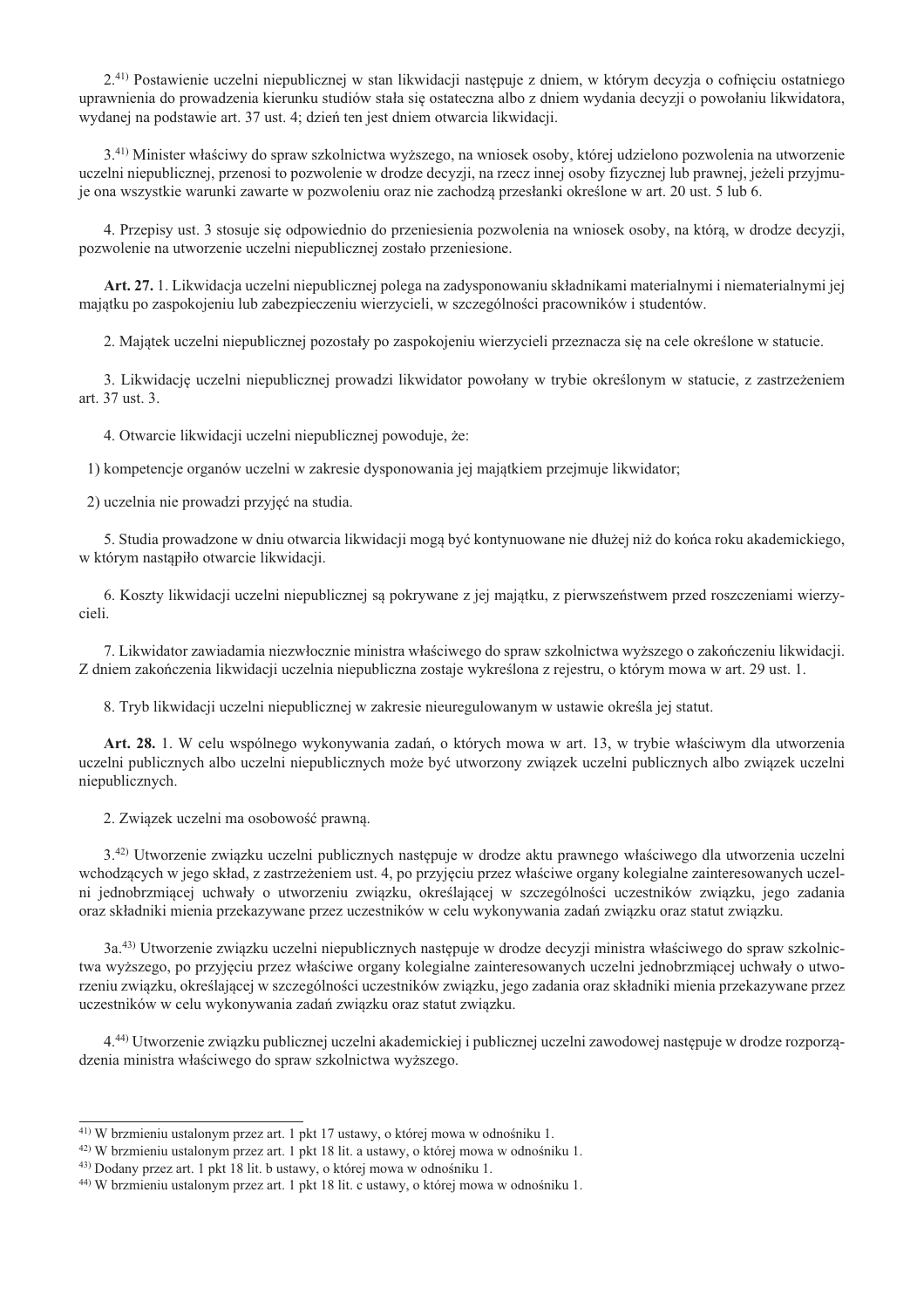5.<sup>44)</sup> Statut zwiazku uczelni określa jego uczestników, ustrój, w tym organy jednoosobowe i kolegialne, tryb ich wyboru, odwołania i uzupełniania składu oraz kompetencje, zasady zatrudniania przez zwiazek pracowników, w tym pracowników uczestników zwiazku, zasady funkcjonowania oraz zasady finansowania zwiazku ze środków jego uczestników, a także zasady i tryb likwidacji związku, w tym przeznaczenie jego majątku pozostałego po likwidacji.

6.44) Regulamin samorządu studenckiego i samorządu doktorantów związku uczelni określa także zasady działania samorządu studenckiego i samorządu doktorantów tego związku. Przepisy art. 202 ust. 3 i 4 stosuje się odpowiednio.

7.<sup>44)</sup> Zwiazek uczelni może zostać przekształcony w uczelnie w trybie właściwym dla utworzenia uczelni publicznych albo uczelni niepublicznych. Przepis ust. 3 i 3a stosuje się odpowiednio.

Art. 29. 1. Uczelnia niepubliczna oraz zwiazek uczelni niepublicznych uzyskują osobowość prawna z chwila wpisania do rejestru uczelni niepublicznych i zwiazków uczelni niepublicznych, zwanego dalej "rejestrem".

2. Wpis uczelni do rejestru dokonywany jest na wniosek jej założyciela, a w przypadku związku uczelni, na zgodny wniosek wszystkich założycieli uczelni tworzących związek.

3. Rejestr prowadzi minister właściwy do spraw szkolnictwa wyższego.

4. Minister właściwy do spraw szkolnictwa wyższego odmawia wpisania uczelni niepublicznej lub związku uczelni niepublicznych do rejestru, jeśli akt założycielski lub statut albo akt prawny tworzący związek jest niezgodny z przepisami prawa lub udzielonym pozwoleniem.

5. Rejestr jest jawny. Każdy ma prawo:

1) dostępu do danych zawartych w rejestrze;

2) do otrzymania poświadczonych odpisów, wyciągów i zaświadczeń o danych zawartych w rejestrze.

6. Za wydawanie odpisów, wyciągów i zaświadczeń, o których mowa w ust. 5 pkt 2, jest pobierana opłata. Opłata stanowi dochód budżetu państwa.

7. Minister właściwy do spraw szkolnictwa wyższego określa, w drodze rozporządzenia:

- 1)45) sposób prowadzenia rejestru, uwzględniając dane, jakie musi zawierać wniosek o wpisanie uczelni niepublicznej lub zwiazku uczelni niepublicznych do rejestru, w tym rodzaj dokumentów, które założyciele sa obowiazani dołaczyć do wniosku, nazwy rubryk rejestru, tryb dokonywania wpisów i zmian w rejestrze oraz warunki wykreślenia z rejestru;
- 2) szczegółowy tryb udostępniania rejestru, uwzględniając sposób sporządzania i wydawania odpisów, wyciagów i zaświadczeń, o których mowa w ust. 5 pkt 2, oraz wysokość opłat za ich wydawanie.

Art. 30.46) Udzielenie albo odmowa udzielenia pozwolenia na utworzenie uczelni niepublicznej lub związku uczelni niepublicznych, cofnięcie pozwolenia na utworzenie uczelni niepublicznej lub związku uczelni niepublicznych, nadanie i odmowa nadania uprawnienia do prowadzenia studiów na danym kierunku i poziomie kształcenia, uzyskanie, zawieszenie i cofniecie uprawnienia do prowadzenia studiów na danym kierunku i poziomie kształcenia, pozwolenie na połączenie uczelni niepublicznych, wpis albo odmowa wpisu uczelni niepublicznej lub związku uczelni niepublicznych do rejestru, zarządzenie wpisu w rejestrze, zawieszenie działalności albo nakaz likwidacji uczelni niepublicznej lub związku uczelni niepublicznych, nakaz zaprzestania oraz usunięcia skutków działalności niezgodnej z przepisami ustawy, statutem lub pozwoleniem, następują w drodze decyzji administracyjnej.

Art. 31. 1.<sup>47</sup>) Uczelnia może na podstawie umowy utworzyć centrum naukowe z innymi uczelniami, instytutami naukowymi Polskiej Akademii Nauk oraz instytutami badawczymi, w tym również z zagranicznymi jednostkami naukowymi i instytutami międzynarodowymi prowadzącymi działalność naukowo-badawczą. Centrum naukowe tworzy rektor, wskazując podstawową jednostkę organizacyjną uczelni, która wchodzi w skład centrum. Uczelnia może również utworzyć centrum naukowe w ramach swojej struktury.

2.<sup>47)</sup> Rektor wskazuje również podstawowa jednostke organizacyjna uczelni, która bedzie reprezentować uczelnie w centrum Polskiej Akademii Nauk lub w centrum naukowo-przemysłowym utworzonym przez instytut badawczy.

<sup>&</sup>lt;sup>45)</sup> W brzmieniu ustalonym przez art. 1 pkt 19 ustawy, o której mowa w odnośniku 1.

<sup>&</sup>lt;sup>46)</sup> W brzmieniu ustalonym przez art. 1 pkt 20 ustawy, o której mowa w odnośniku 1.

<sup>&</sup>lt;sup>47)</sup> W brzmieniu ustalonym przez art. 1 pkt 21 ustawy, o której mowa w odnośniku 1.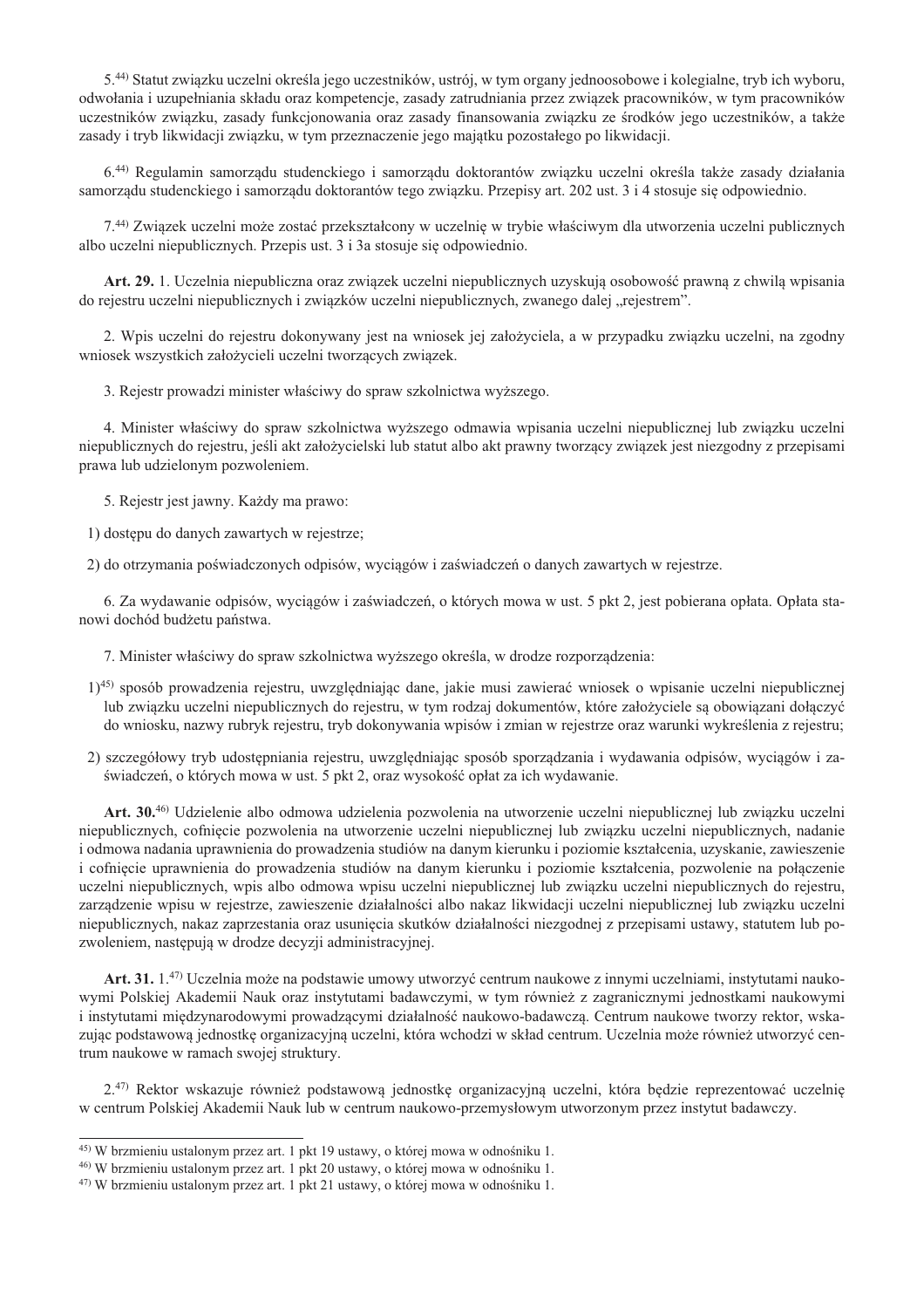- 3.<sup>47)</sup> Umowa, o której mowa w ust. 1, określa:
- 1) organizację, sposób funkcjonowania i finansowania centrum naukowego, w tym własność aparatury badawczej, praw autorskich i praw pokrewnych oraz praw własności przemysłowej, a także podział środków uzyskanych w wyniku komercjalizacji badań;
- 2) sposób wykorzystania infrastruktury centrum naukowego oraz zasobów naukowych do prowadzenia wspólnych studiów doktoranckich.

4.47) Do zadań centrum naukowego należy:

- 1) prowadzenie, wspieranie i koordynowanie badań naukowych i prac rozwojowych;
- 2) iniciowanie i koordynowanie udziału uczelni i innych jednostek naukowych w miedzynarodowych programach badawczych;
- 3) inicjowanie organizowania środowiskowych centrów aparaturowych i nadzór nad nimi;
- 4) współdziałanie w organizowaniu środowiskowych studiów doktoranckich;
- 5) wspieranie mobilności pracowników naukowych uczelni, instytutów naukowych Polskiej Akademii Nauk i instytutów badawczych:
- 6) rozwijanie programów staży po uzyskaniu stopnia naukowego doktora w instytutach centrum;
- 7) pozyskiwanie i obsługa projektów badawczych międzynarodowych, wspólnych projektów badawczych krajowych i projektów finansowanych z funduszy europejskich.

5. Uczelnie zawodowe mogą współdziałać z uczelniami akademickimi, w szczególności poprzez zawieranie umów dotyczących zapewnienia wysokiego poziomu kształcenia w zakresie przedmiotów podstawowych, rozwoju naukowego nauczycieli akademickich, kontynuacji studiów przez absolwentów oraz wspierania uczelni zawodowych wysoko kwalifikowana kadra.

Art. 31a.<sup>48)</sup> 1. Uczelnia może, na podstawie porozumienia z innymi uczelniami, tworzyć jednostki międzyuczelniane i jednostki wspólne.

2. Uczelnia może tworzyć, w trybie określonym w ust. 1, jednostki wspólne także z innymi podmiotami, w szczególności z instytucjami naukowymi, w tym również zagranicznymi.

3. Porozumienie, o którym mowa w ust. 1, określa organizacje, sposób funkcjonowania i finansowania jednostki międzyuczelnianej lub jednostki wspólnej, zasady prowadzenia studiów i kształcenia w innych formach, określonych w art. 13 ust. 1 pkt 6, oraz zasady wydawania dyplomów ukończenia studiów i świadectw ukończenia kształcenia.

Art. 32. 1. Minister właściwy do spraw szkolnictwa wyższego ogłasza w wydawanym przez siebie dzienniku urzędowym wykaz uczelni i związków uczelni, obwieszczenia o utworzeniu i likwidacji uczelni, a także informacje o zawieszeniu i cofnieciu uprawnień uczelni do prowadzenia studiów.

2. Minister właściwy do spraw szkolnictwa wyższego ogłasza na stronach internetowych właściwego ministerstwa dane, o których mowa w ust. 1.

#### Rozdział 3

#### Nadzór nad uczelniami

Art. 33. 1. Minister właściwy do spraw szkolnictwa wyższego sprawuje nadzór nad zgodnością działań uczelni z przepisami prawa i statutem oraz z treścią udzielonego pozwolenia na utworzenie uczelni niepublicznej, a także nad prawidłowością wydatkowania środków publicznych. Minister właściwy do spraw szkolnictwa wyższego może żądać informacji i wyjaśnień od organów uczelni oraz założyciela uczelni niepublicznej, a także dokonywać kontroli działalności uczelni.

2. Uprawnienia ministra właściwego do spraw szkolnictwa wyższego w zakresie nadzoru, o którym mowa w ust. 1, sprawują odpowiednio:

- 1) Minister Obrony Narodowej w odniesieniu do uczelni wojskowych;
- 2) minister właściwy do spraw wewnętrznych w odniesieniu do uczelni służb państwowych;

<sup>48)</sup> Dodany przez art. 1 pkt 22 ustawy, o której mowa w odnośniku 1.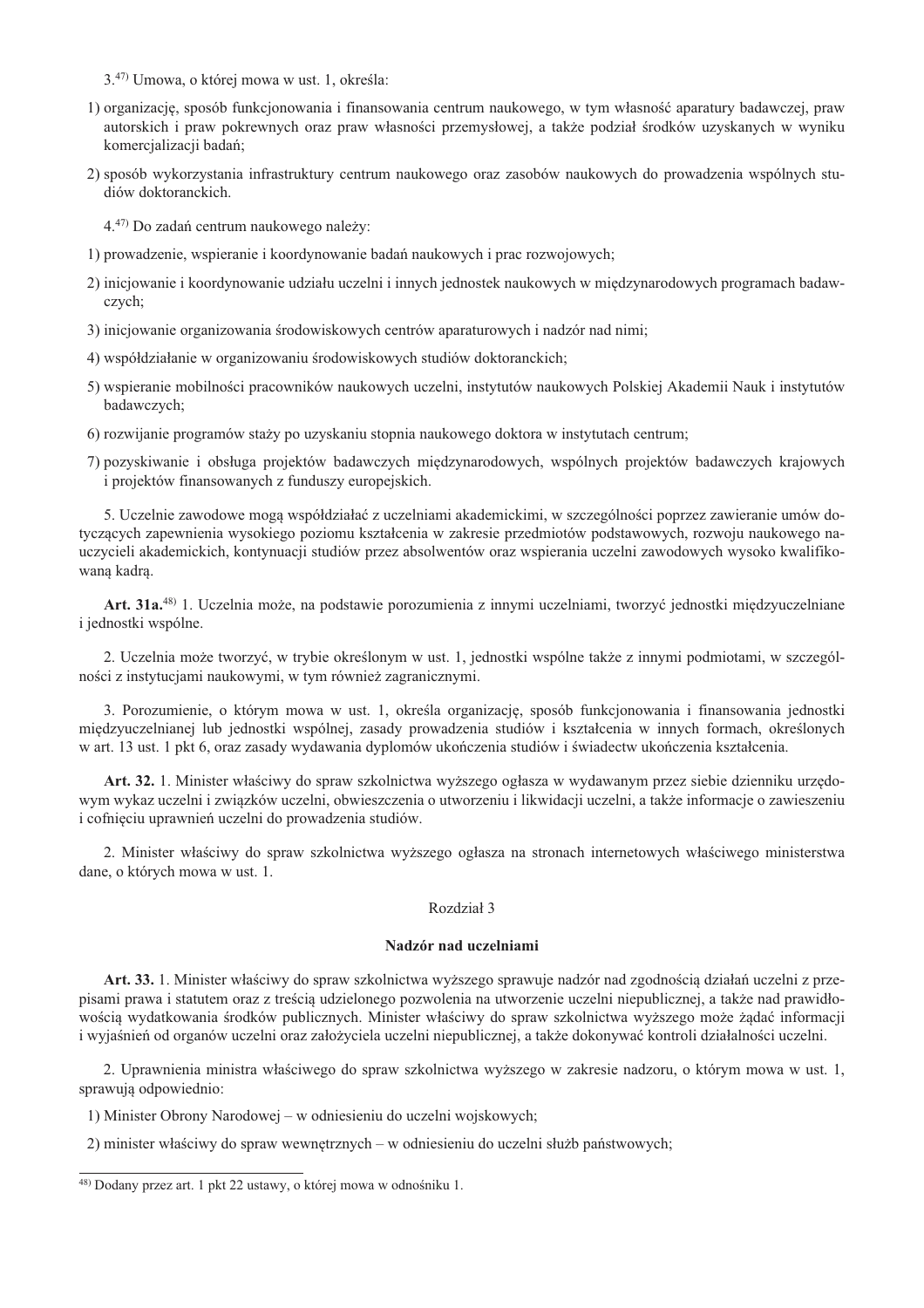3) minister właściwy do spraw kultury i ochrony dziedzictwa narodowego – w odniesieniu do uczelni artystycznych;

4) minister właściwy do spraw zdrowia – w odniesieniu do uczelni medycznych;

5) minister właściwy do spraw gospodarki morskiej – w odniesieniu do uczelni morskich.

3. Publiczne uczelnie teologiczne i wydziały teologiczne uczelni publicznych znajdują się także, w zakresie określonym przez umowę międzynarodową zawartą ze Stolicą Apostolską oraz ustawy regulujące stosunki między Rzeczpospolitą Polską a innymi kościołami i związkami wyznaniowymi oraz przez statuty tych uczelni, pod nadzorem władz kościołów i związków wyznaniowych.

Art. 34, 1.<sup>49</sup> Kontrola, o której mowa w art. 33 ust. 1. obejmuje badanie zgodności działania organów uczelni z przepisami prawa, statutem oraz uzyskanymi uprawnieniami, a w przypadku uczelni niepublicznej – również z treścią udzielonego pozwolenia na jej utworzenie, a także prawidłowości wydatkowania środków publicznych. Przedmiotem kontroli może być również badanie warunków realizacji procesu dydaktycznego.

1a.<sup>50)</sup> Protokół może zawierać wnioski i zalecenia pokontrolne.

- 2. (uchylony). $51$ )
- 3. (uchylony).  $51$ )

Art. 34a.<sup>52)</sup> 1. Minister właściwy do spraw szkolnictwa wyższego prowadzi System Informacji o Szkolnictwie Wyższym, obejmujący dane, o których mowa w art. 35 ust. 1 i 2 oraz ust. 3 pkt 2 i 3, oraz wykazy, o których mowa w art. 129a i art. 170c. System może być prowadzony w formie elektronicznej.

2. W przypadku prowadzenia Systemu Informacji o Szkolnictwie Wyższym w formie elektronicznej minister właściwy do spraw szkolnictwa wyższego może zlecić instytutowi badawczemu administrowanie bazami danych Systemu, zapewniajac na ten cel środki finansowe.

Art. 35. 1. Rektor uczelni przedstawia w terminie do dnia 15 października roku następującego po roku sprawozdawczym ministrowi właściwemu do spraw szkolnictwa wyższego roczne sprawozdanie z działalności uczelni wraz z informacją dotyczącą obsady kadrowej na prowadzonych kierunkach studiów.

2.53) Rektor uczelni przedstawia w terminie do dnia 30 czerwca roku następującego po roku sprawozdawczym ministrowi właściwemu do spraw szkolnictwa wyższego sprawozdanie z wykonania planu rzeczowo-finansowego.

3. Rektor uczelni przekazuje ministrowi właściwemu do spraw szkolnictwa wyższego, w terminie miesiąca od podjęcia, uchwały właściwych organów uczelni w sprawach:

- 1) przyjęcia lub zmiany statutu;
- 2) uruchomienia lub zniesienia kierunku studiów wraz z informacją o obsadzie kadrowej na prowadzonych kierunkach studiów;
- 3) utworzenia zamiejscowej jednostki organizacyjnej wraz z informacją o bazie materialnej i obsadzie kadrowej tej iednostki:
- 4) (uchylony); $54$ )
- 5) przyjęcia lub zmiany regulaminu studiów lub regulaminu studiów doktoranckich oraz zasad i trybu przyjmowania na studia i studia doktoranckie wraz z uchwałami odpowiednio uczelnianego organu uchwałodawczego samorządu studenckiego podjętymi na podstawie art. 161 ust. 2 lub uczelnianego organu uchwałodawczego samorządu doktorantów podjętymi na podstawie art. 161 ust. 2 w związku z art. 196 ust. 2.

<sup>49)</sup> Ze zmianą wprowadzoną przez art. 67 pkt 1 ustawy z dnia 15 lipca 2011 r. o kontroli w administracji rządowej (Dz. U. Nr 185, poz. 1092), która weszła w życie z dniem 1 stycznia 2012 r.

<sup>&</sup>lt;sup>50)</sup> Dodany przez art. 1 pkt 23 ustawy, o której mowa w odnośniku 1.

<sup>&</sup>lt;sup>51)</sup> Przez art. 67 pkt 2 ustawy, o której mowa w odnośniku 49.

<sup>&</sup>lt;sup>52)</sup> Dodany przez art. 1 pkt 24 ustawy, o której mowa w odnośniku 1.

<sup>&</sup>lt;sup>53)</sup> W brzmieniu ustalonym przez art. 1 pkt 25 lit. a ustawy, o której mowa w odnośniku 1.

<sup>&</sup>lt;sup>54)</sup> Przez art. 1 pkt 25 lit. b ustawy, o której mowa w odnośniku 1.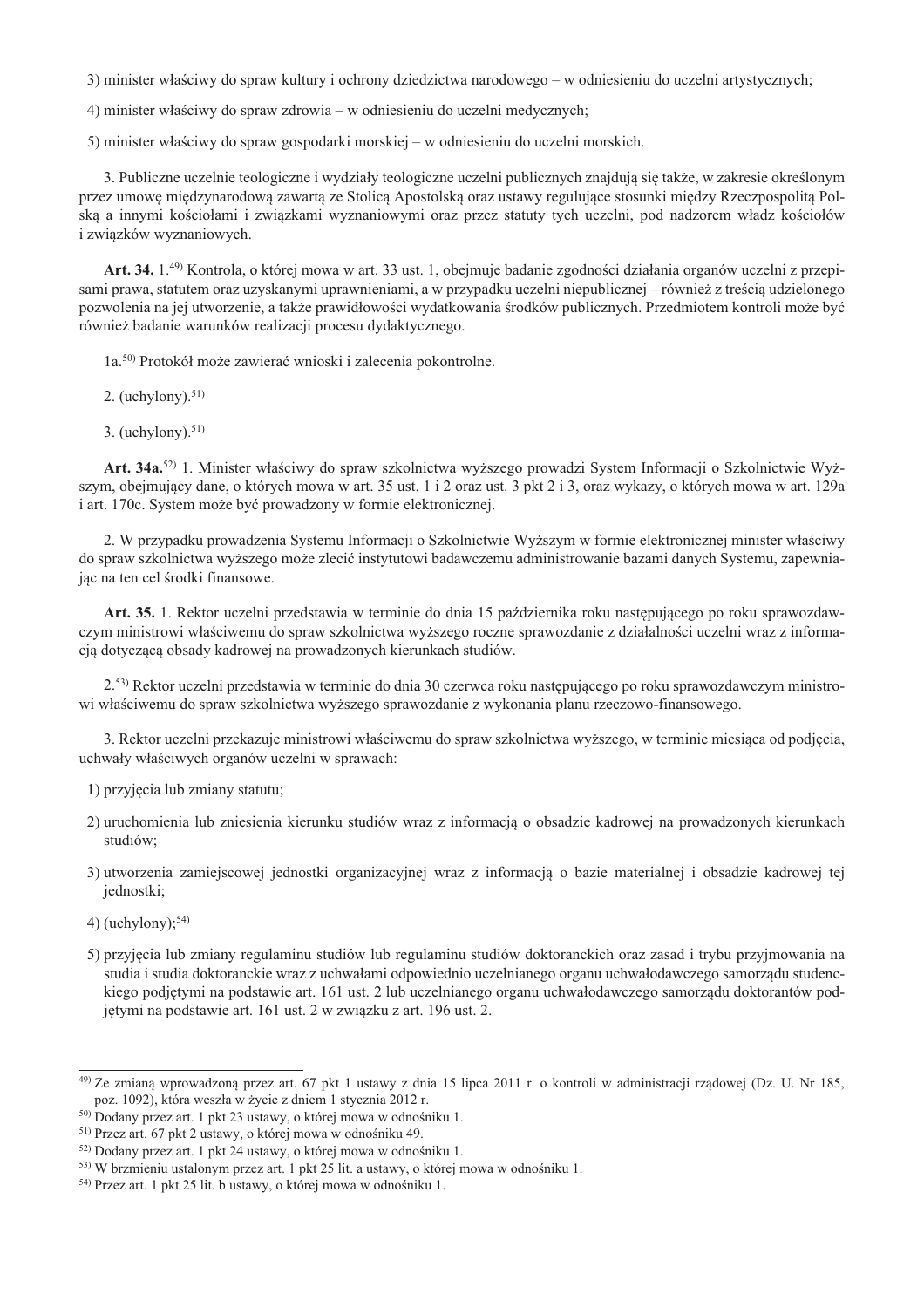4. Przepisy ust. 1–3 stosuje się odpowiednio do organu zarządzającego związku uczelni.

5. Przepisy ust. 1–3 w odniesieniu do uczelni wojskowych, służb państwowych, artystycznych, medycznych oraz morskich stosuje się odpowiednio do ministrów wskazanych w art. 33 ust. 2.

6.<sup>55)</sup> Organy, o których mowa w ust. 4 i 5, przekazują dane, o których mowa w ust. 1 i 2 oraz ust. 3 pkt 2 i 3 również ministrowi właściwemu do spraw szkolnictwa wyższego.

7.<sup>55)</sup> Minister właściwy do spraw szkolnictwa wyższego w porozumieniu z Ministrem Obrony Narodowej, ministrem właściwym do spraw wewnętrznych, ministrem właściwym do spraw kultury i ochrony dziedzictwa narodowego, ministrem właściwym do spraw zdrowia oraz ministrem właściwym do spraw gospodarki morskiej określi, w drodze rozporządzenia, wzory sprawozdań, w tym sprawozdań, o których mowa w ust. 1 i 2, uwzględniając cele polityki rozwoju nauki i szkolnictwa wyższego.

**Art. 36.** 1. Minister właściwy do spraw szkolnictwa wyższego stwierdza nieważność uchwały organu kolegialnego uczelni lub decyzji rektora uczelni, z wyłączeniem decyzji administracyjnej, w przypadku stwierdzenia jej niezgodności z przepisami prawa lub statutem uczelni, nie później niż w terminie dwóch miesięcy od otrzymania uchwały lub decyzji. Na rozstrzygnięcie ministra właściwego do spraw szkolnictwa wyższego w sprawie stwierdzenia nieważności uchwały lub decyzji służy, w terminie trzydziestu dni od dnia jego doręczenia, skarga do właściwego sądu administracyjnego. Przepisy o zaskarżaniu do sądu administracyjnego decyzji z zakresu administracji publicznej stosuje się odpowiednio.

2. Uprawnienia ministra właściwego do spraw szkolnictwa wyższego określone w ust. 1 w odniesieniu do uczelni wojskowych, służb państwowych, artystycznych, medycznych oraz morskich wykonują odpowiednio ministrowie wskazani w art. 33 ust. 2.

3. Przepis ust. 1, w zakresie określonym w umowie, ustawach i statutach, o których mowa w art. 33 ust. 3, stosuje sie  $\alpha$ odpowiednio do kompetencji właściwych władz kościołów i związków wyznaniowych w odniesieniu do uczelni teologicznych i wydziałów teologicznych uczelni publicznych.

**Art. 37.**<sup>56)</sup> 1. Jeżeli uczelnia lub założyciel uczelni niepublicznej prowadza działalność niezgodna z przepisami prawa, statutem lub pozwoleniem, o którym mowa w art. 20 ust. 2, minister właściwy do spraw szkolnictwa wyższego wzywa organy uczelni lub założyciela uczelni niepublicznej do zaprzestania tej działalności i usunięcia jej skutków, wyznaczając w tym celu odpowiedni termin.

2. Przepis ust. 1 stosuje się odpowiednio w przypadku stwierdzenia, że uczelnia lub założyciel uczelni niepublicznej nie realizują wniosków i zaleceń, sporządzonych w wyniku kontroli działalności uczelni, o której mowa w art. 34 ust. 1.

3. Jeżeli uczelnia lub założyciel uczelni niepublicznej w rażący sposób naruszają przepisy ustawy, statut lub pozwolenie, o którym mowa w art. 20 ust. 2, w szczególności nie realizują zaleceń lub wniosków, o których mowa w ust. 1 i 2, minister właściwy do spraw szkolnictwa wyższego wszczyna postępowanie w sprawie likwidacji uczelni publicznej albo cofa pozwolenie na utworzenie uczelni niepublicznej oraz nakazuje jej likwidację przez założyciela w wyznaczonym terminie.

4. Jeżeli założyciel uczelni niepublicznej nie przystapi w wyznaczonym terminie do likwidacji uczelni zgodnie z nakazem, o którym mowa w ust. 3, minister właściwy do spraw szkolnictwa wyższego powołuje likwidatora uczelni oraz wyznacza termin zakończenia likwidacji. Koszty likwidacji uczelni i wynagrodzenia likwidatora są pokrywane z majątku uczelni.

Art. 37a.<sup>57)</sup> 1. W przypadku stwierdzenia, że uczelnia organizuje lub prowadzi kształcenie prowadzące do wydania dyplomu ukończenia studiów wyższych bez pozwolenia lub wymaganych uprawnień, o których mowa w ustawie, minister właściwy do spraw szkolnictwa wyższego nakazuje uczelni zaprzestanie prowadzenia studiów. Decyzji w sprawie zaprzestania prowadzenia studiów nadaje się rygor natychmiastowej wykonalności.

2. Organizowanie lub prowadzenie kształcenia prowadzącego do wydania dyplomu ukończenia studiów, bez pozwolenia lub uprawnień wymaganych ustawą, stanowi podstawę do odpowiedzialności rektora na zasadach określonych dla funkcjonariuszy publicznych.

 $55$ ) Dodany przez art. 1 pkt 25 lit. c ustawy, o której mowa w odnośniku 1.

<sup>56)</sup> W brzmieniu ustalonym przez art. 1 pkt 26 ustawy, o której mowa w odnośniku 1.

 $57$ ) Dodany przez art. 1 pkt 27 ustawy, o której mowa w odnośniku 1.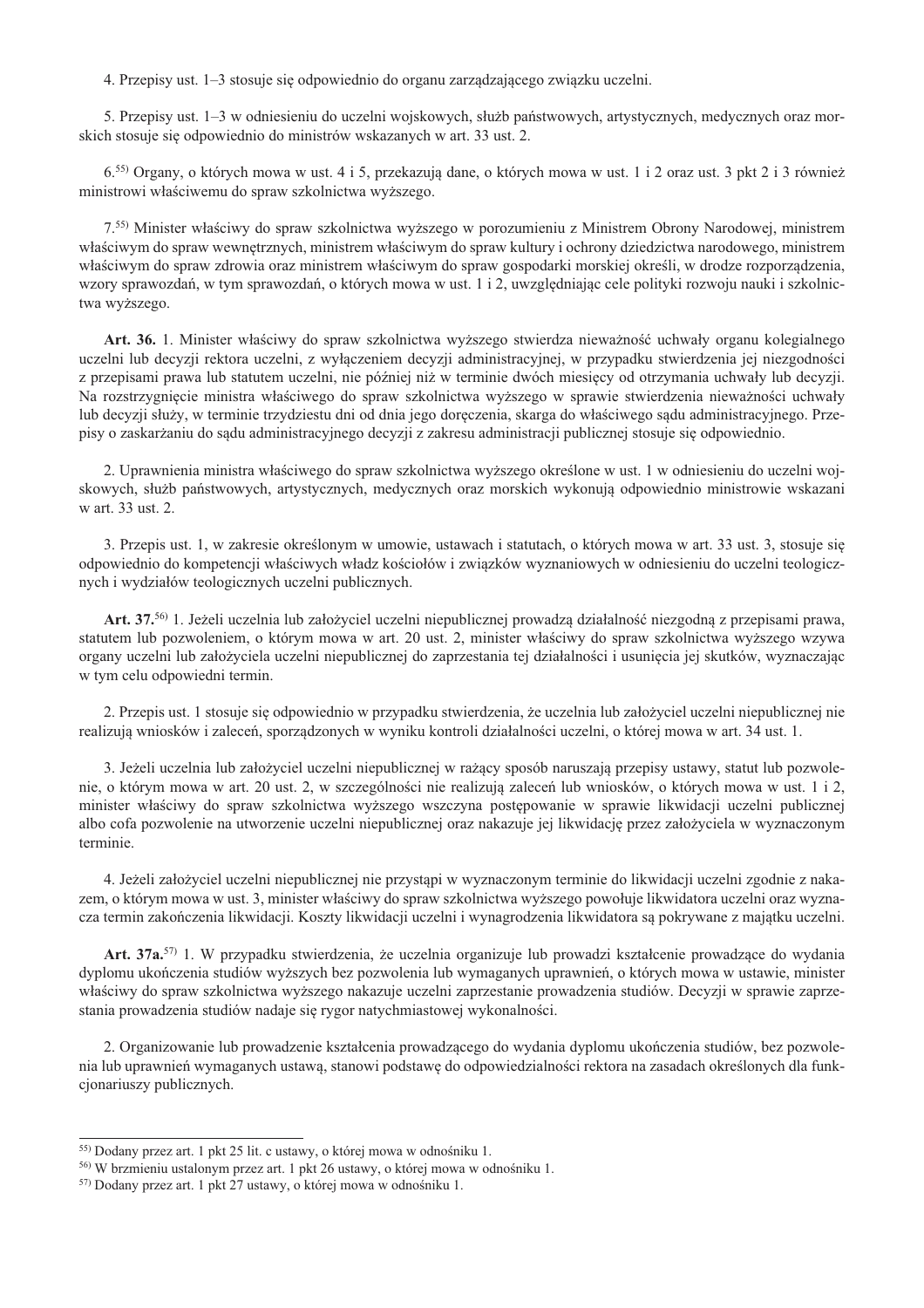3. W przypadku stwierdzenia, że uczelnia utworzyła jednostkę organizacyjną niezgodnie z przepisami ustawy, minister właściwy do spraw szkolnictwa wyższego nakazuje likwidację tej jednostki. Przepis ust. 1 stosuje się odpowiednio.

4. Uprawnienia ministra właściwego do spraw szkolnictwa wyższego określone w ust. 1–3 i w art. 37 ust. 1–3 w odniesieniu do uczelni wojskowych, służb państwowych, artystycznych, medycznych oraz morskich wykonują odpowiednio ministrowie wskazani w art. 33 ust. 2 w porozumieniu z ministrem właściwym do spraw szkolnictwa wyższego.

Art. 38. 1. Minister właściwy do spraw szkolnictwa wyższego może wystąpić do senatu uczelni z wnioskiem o odwołanie rektora w przypadku stwierdzenia istotnych naruszeń przez rektora przepisów prawa lub statutu. Senat uczelni po zaopiniowaniu wniosku przekazuje go organowi właściwemu do odwołania rektora albo założycielowi uczelni niepublicznej, jeżeli jest właściwy do odwołania rektora.

2. Wnioski o odwołanie rektora rozpatrywane są w terminie trzydziestu dni od ich złożenia.

3. Do czasu rozpatrzenia wniosku o odwołanie rektora minister właściwy do spraw szkolnictwa wyższego może zawiesić go w pełnieniu funkcji.

4. Rektor zostaje zawieszony w pełnieniu funkcji z mocy prawa, w przypadku gdy toczy się przeciwko niemu postępowanie karne z oskarżenia publicznego.

5.58) W przypadku rażącego naruszenia prawa przez rektora, minister właściwy do spraw szkolnictwa wyższego może odwołać rektora po zasiegnieciu opinii Rady Głównej Nauki i Szkolnictwa Wyższego oraz odpowiednio Konferencji Rektorów Akademickich Szkół Polskich albo Konferencji Rektorów Zawodowych Szkół Polskich i wyznaczyć termin do powołania rektora w trybie określonym w statucie uczelni.

6. Uprawnienia ministra właściwego do spraw szkolnictwa wyższego określone w ust. 1, 3 i 5 w odniesieniu do uczelni wojskowych, służb państwowych, artystycznych, medycznych oraz morskich wykonują odpowiednio ministrowie wskazani w art. 33 ust. 2.

Art. 39. Przepisy art. 33, art. 34, art. 36 ust. 1, art. 37 oraz art. 38 stosuje się odpowiednio do związku uczelni.

Art. 40. 1.59) Minister właściwy do spraw szkolnictwa wyższego lub minister właściwy do spraw oświaty i wychowania w uzgodnieniu z ministrem właściwym do spraw szkolnictwa wyższego, po zasięgnięciu opinii senatu uczelni, mogą zlecić uczelni wykonanie określonego zadania w dziedzinie nauczania lub kształcenia kadr naukowych, zapewniając odpowiednie środki na jego realizacje.

2. Uprawnienia ministra właściwego do spraw szkolnictwa wyższego określone w ust. 1 w odniesieniu do uczelni wojskowych, służb państwowych, artystycznych, medycznych oraz morskich wykonują odpowiednio ministrowie wskazani w art. 33 ust. 2.

3.<sup>60</sup>) Minister właściwy do spraw szkolnictwa wyższego lub minister właściwy do spraw oświaty i wychowania, po zasiegnieciu opinii właściwego ministra wskazanego w art. 33 ust. 2, może zlecić uczelni wojskowej, służb państwowych, artystycznej, medycznej oraz morskiej wykonanie zadania, o którym mowa w ust. 1.

4.<sup>61)</sup> Minister właściwy do spraw szkolnictwa wyższego, w przypadku klęski żywiołowej lub w celu wykonania zobowiązań międzynarodowych, może zlecić uczelni wykonanie także innych zadań, zapewniając środki na ich realizację.

#### Rozdział 4

#### Współpraca międzynarodowa uczelni w zakresie kształcenia i badań naukowych

Art. 41. 1. Minister właściwy do spraw szkolnictwa wyższego w porozumieniu z Ministrem Obrony Narodowej oraz ministrami właściwymi do spraw wewnetrznych, do spraw zdrowia, do spraw kultury i ochrony dziedzictwa narodowego, do spraw nauki oraz do spraw gospodarki morskiej koordynuje współpracę uczelni z zagranicznymi instytucjami naukowymi w ramach umów międzynarodowych zawieranych przez Rzeczpospolitą Polską.

<sup>&</sup>lt;sup>58)</sup> W brzmieniu ustalonym przez art. 1 pkt 28 ustawy, o której mowa w odnośniku 1.

<sup>&</sup>lt;sup>59)</sup> W brzmieniu ustalonym przez art. 3 pkt 1 ustawy z dnia 11 kwietnia 2007 r. o zmianie ustawy o systemie oświaty oraz o zmianie niektórych innych ustaw (Dz. U. Nr 80, poz. 542), która weszła w życie z dniem 24 maja 2007 r.

<sup>&</sup>lt;sup>60)</sup> Dodany przez art. 1 pkt 1 ustawy z dnia 5 listopada 2009 r. o zmianie ustawy – Prawo o szkolnictwie wyższym (Dz. U. Nr 202, poz. 1553), która weszła w życie z dniem 16 grudnia 2009 r.

<sup>&</sup>lt;sup>61)</sup> Dodany przez art. 1 pkt 29 ustawy, o której mowa w odnośniku 1.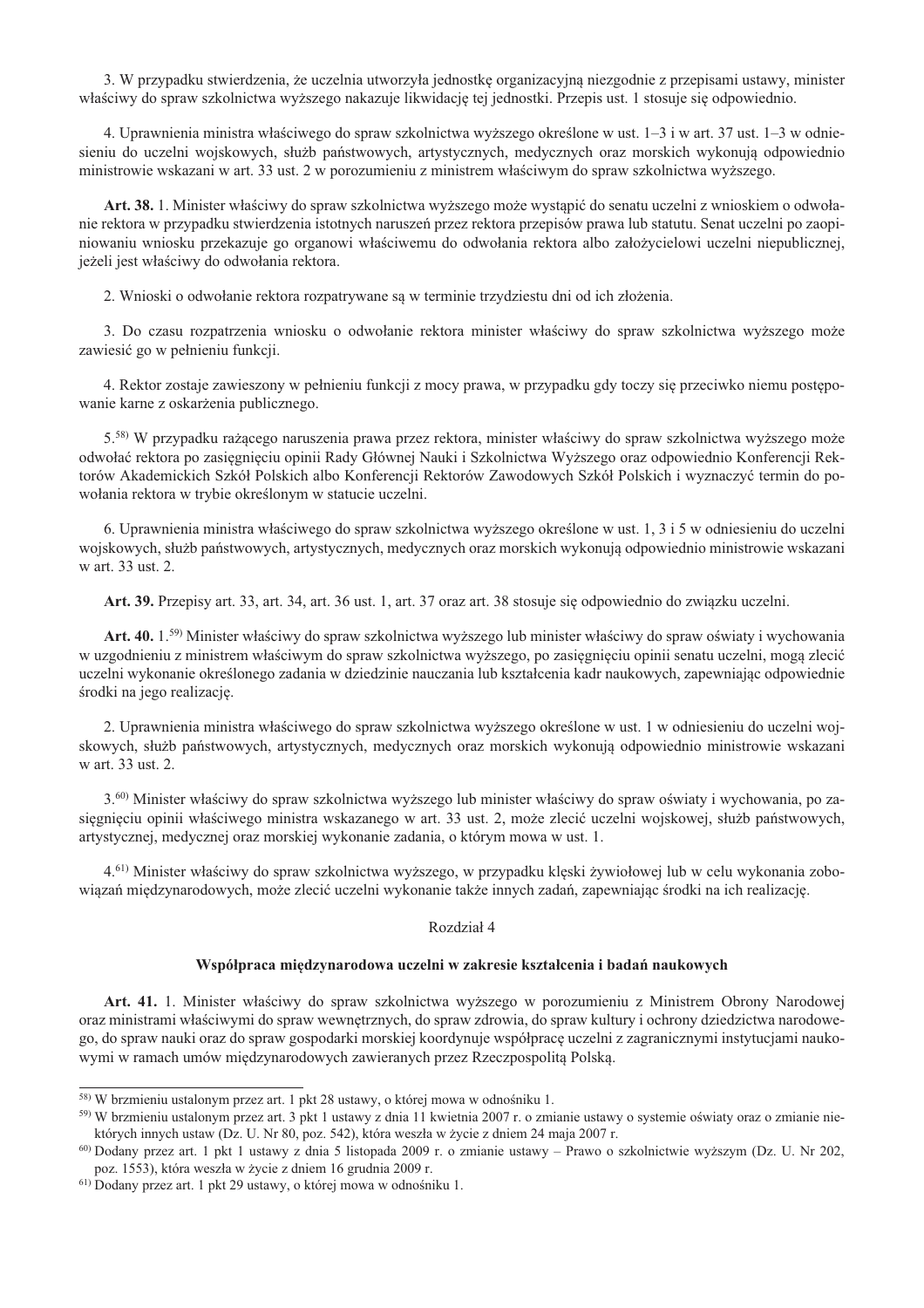2. Minister właściwy do spraw szkolnictwa wyższego oraz odpowiednio ministrowie wskazani w art. 33 ust. 2 przekazują nadzorowanym przez siębie uczelniom środki finansowe na wykonanie realizowanych przez nie zadań wynikających z umów, o których mowa w ust. 1.

Art. 42. 1. Minister właściwy do spraw szkolnictwa wyższego, z zastrzeżeniem ust. 2, określa, w drodze rozporządzenia, warunki kierowania osób za granicę w celach naukowych, dydaktycznych i szkoleniowych oraz szczególne ich uprawnienia, określając w szczególności:

1) formy kształcenia, na które moga być kierowane osoby, oraz warunki, jakie musza spełniać, aby ubiegać się o skierowanie

2) formy pomocy materialnej dla osób skierowanych za granicę, w tym stypendia i zwrot kosztów przejazdów,

- 3) okresy i zasady wypłacania świadczeń osobom skierowanym za granicę,
- 4) warunki i tryb odwoływania osób skierowanych za granice.
- 5) uprawnienia osób kierowanych za granicę pozostających w zatrudnieniu

- uwzględniając zapewnienie możliwie szerokiego dostępu do kształcenia i prowadzenia badań naukowych za granicą.

2. Warunki i tryb kierowania przez uczelnie za granice jej pracowników, doktorantów i studentów w celach, o których mowa w ust. 1, określa senat uczelni.

Art. 43. 1. Osoby niebędące obywatelami polskimi, zwane dalej "cudzoziemcami", mogą podejmować i odbywać studia, studia doktoranckie oraz inne formy kształcenia, a także uczestniczyć w badaniach naukowych i pracach rozwojowych na zasadach określonych w ustawie, z zastrzeżeniem ust. 2.

2. Na zasadach obowiązujących obywateli polskich mogą podejmować i odbywać kształcenie oraz uczestniczyć w badaniach naukowych i pracach rozwojowych, o których mowa w ust. 1:

1) cudzoziemcy, którym udzielono zezwolenia na osiedlenie się;

1a) (uchylony); $^{62)}$ 

- 2) cudzoziemcy posiadający status uchodźcy nadany w Rzeczypospolitej Polskiej;
- 3) cudzoziemcy korzystający z ochrony czasowej na terytorium Rzeczypospolitej Polskiej;
- 4)<sup>63</sup> pracownicy migrujący, będący obywatelami państwa członkowskiego Unii Europejskiej, Konfederacji Szwajcarskiej lub państwa członkowskiego Europejskiego Porozumienia o Wolnym Handlu (EFTA) – strony umowy o Europejskim Obszarze Gospodarczym, a także członkowie ich rodzin, jeżeli mieszkają na terytorium Rzeczypospolitej Polskiej;
- 5) cudzoziemcy, którym na terytorium Rzeczypospolitej Polskiej udzielono zezwolenia na pobyt rezydenta długoterminowego Wspólnot Europejskich;
- 6) cudzoziemcy, którym na terytorium Rzeczypospolitej Polskiej udzielono zezwolenia na zamieszkanie na czas oznaczony w zwiazku z okolicznościa, o której mowa w art. 53 ust. 1 pkt 7, 13 i 14 ustawy z dnia 13 czerwca 2003 r. o cudzoziemcach (Dz. U. z 2011 r. Nr 264, poz. 1573);
- 6a)<sup>64</sup> cudzoziemcy, którym udzielono ochrony uzupełniającej na terytorium Rzeczypospolitej Polskiej;
- 7)<sup>65)</sup> obywatele państw członkowskich Unii Europejskiej, państw członkowskich Europejskiego Porozumienia o Wolnym Handlu (EFTA) – stron umowy o Europejskim Obszarze Gospodarczym lub Konfederacji Szwajcarskiej i członkowie ich rodzin, posiadający prawo stałego pobytu.

<sup>62)</sup> Dodany przez art. 31 pkt 1 ustawy z dnia 7 września 2007 r. o Karcie Polaka (Dz. U. Nr 180, poz. 1280), która weszła w życie z dniem 29 marca 2008 r.; uchylony przez art. 1 pkt 30 lit. a ustawy, o której mowa w odnośniku 1.

<sup>63)</sup> W brzmieniu ustalonym przez art. 38 pkt 1 lit. a ustawy z dnia 24 sierpnia 2007 r. o zmianie niektórych ustaw w związku z członkostwem Rzeczypospolitej Polskiej w Unii Europejskiej (Dz. U. Nr 176, poz. 1238), która weszła w życie z dniem 10 października  $2007r$ .

<sup>64)</sup> Dodany przez art. 13 ustawy z dnia 18 marca 2008 r. o zmianie ustawy o udzielaniu cudzoziemcom ochrony na terytorium Rzeczypospolitej Polskiej oraz niektórych innych ustaw (Dz. U. Nr 70. poz. 416), która weszła w życie z dniem 29 maja 2008 r.

<sup>&</sup>lt;sup>65)</sup> Dodany przez art. 16 pkt 1 lit. b ustawy z dnia 24 maja 2007 r. o zmianie ustawy o cudzoziemcach oraz niektórych innych ustaw (Dz. U. Nr 120, poz. 818), która weszła w życie z dniem 20 lipca 2007 r.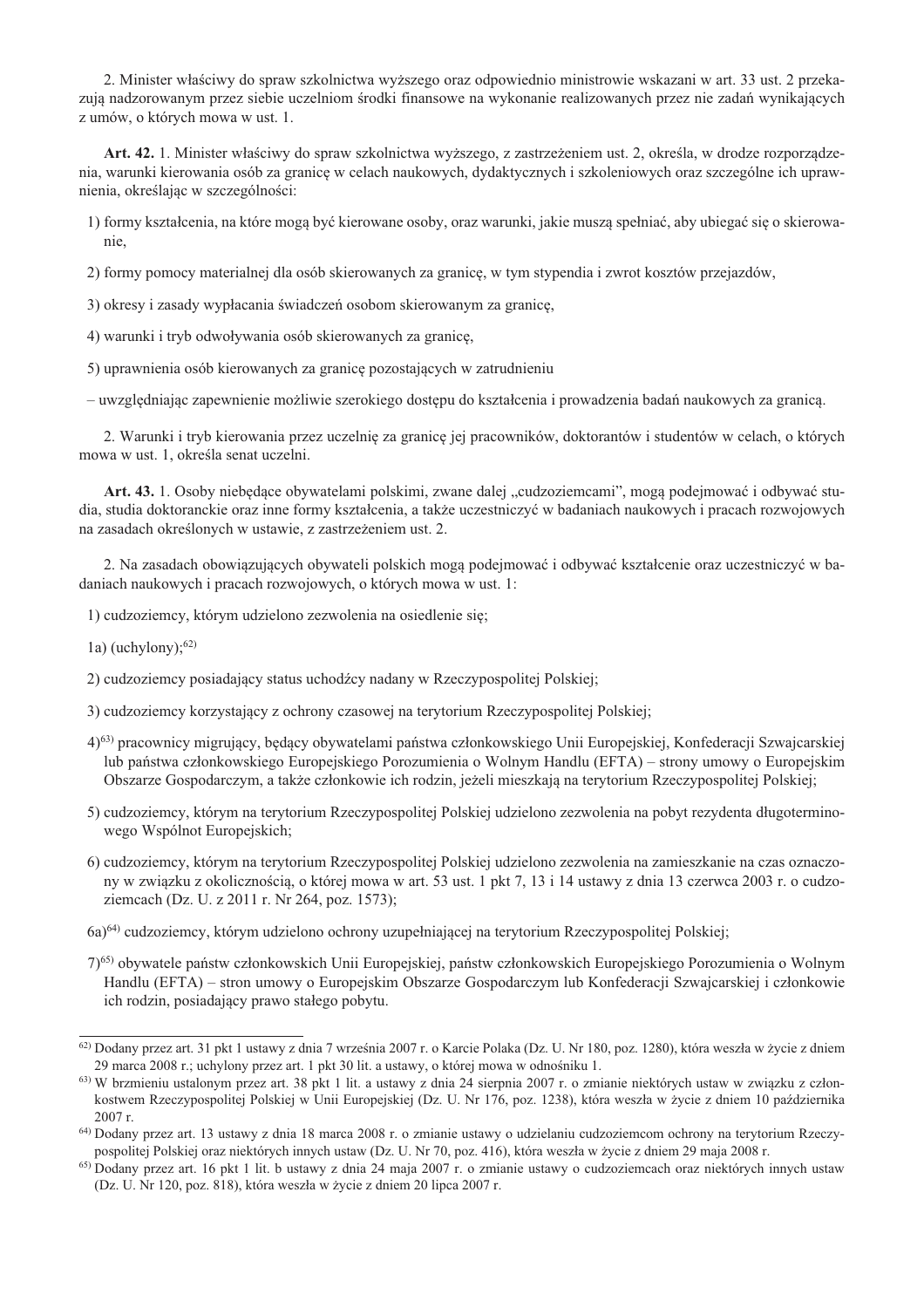3. Cudzoziemcy niewymienieni w ust. 2, z zastrzeżeniem ust. 5, mogą podejmować i odbywać kształcenie oraz uczestniczyć w badaniach naukowych i pracach rozwojowych, o których mowa w ust. 1, na podstawie:

1) umów międzynarodowych, na zasadach określonych w tych umowach;

2) umów zawieranych z podmiotami zagranicznymi przez uczelnie, na zasadach określonych w tych umowach;

3) decyzji ministra właściwego do spraw szkolnictwa wyższego lub odpowiedniego ministra wskazanego w art. 33 ust. 2;

4) decyzji rektora uczelni.

4. Cudzoziemcy, o których mowa w ust. 3, mogą podejmować i odbywać kształcenie oraz uczestniczyć w badaniach naukowych i pracach rozwojowych, o których mowa w ust. 1:

1) jako stypendyści strony polskiej;

2) na zasadach odpłatności;

3) bez odpłatności i świadczeń stypendialnych;

4) jako stypendyści strony wysyłającej, bez ponoszenia opłat za naukę;

5) jako stypendyści uczelni.

5.66) Obywatele państw członkowskich Unii Europejskiej, Konfederacji Szwajcarskiej lub państw członkowskich Europejskiego Porozumienia o Wolnym Handlu (EFTA) – stron umowy o Europejskim Obszarze Gospodarczym i członkowie ich rodzin, posiadający środki finansowe niezbędne na pokrycie kosztów utrzymania podczas studiów, mogą podejmować i odbywać studia wyższe, studia doktoranckie oraz inne formy kształcenia, a także uczestniczyć w badaniach naukowych i pracach rozwojowych na zasadach obowiązujących obywateli polskich, z tym że osobom tym nie przysługuje prawo do stypendium socjalnego, stypendium specjalnego dla osób niepełnosprawnych i zapomóg, albo na zasadach określonych w ust. 3 i 4.

5a.<sup>67)</sup> Posiadacze ważnej Karty Polaka moga podejmować studia wyższe, studia doktoranckie oraz inne formy kształcenia, a także uczestniczyć w badaniach naukowych i pracach rozwojowych na zasadach obowiazujących obywateli polskich albo na zasadach określonych w ust. 3 i 4.

6.68) Za członków rodzin osób, o których mowa w ust. 2 pkt 4 i 7 oraz w ust. 5, uważa się osoby wymienione w art. 2 pkt 4 ustawy z dnia 14 lipca 2006 r. o wjeździe na terytorium Rzeczypospolitej Polskiej, pobycie oraz wyjeździe z tego terytorium obywateli państw członkowskich Unii Europejskiej i członków ich rodzin.

6a.<sup>69)</sup> Rektor uczelni niezwłocznie informuje ministra właściwego do spraw szkolnictwa wyższego oraz Komendanta Głównego Straży Granicznej o:

1) przyjęciu na studia cudzoziemców, o których mowa w ust. 3 pkt 2 i 4;

2) niepodjęciu kształcenia przez cudzoziemców, o których mowa w ust. 3, lub skreśleniu ich z listy studentów, podając imie i nazwisko, date urodzenia, adres stałego zamieszkania, informacie o posiadaniu Karty Polaka lub spełnieniu wymagań określonych w art. 5 ust. 1–3 ustawy z dnia 9 listopada 2000 r. o repatriacji (Dz. U. z 2004 r. Nr 53, poz. 532, z późn. zm. $70$ ).

6b.<sup>69)</sup> Rektor przekazuje ministrowi właściwemu do spraw szkolnictwa wyższego, w terminie do 15 stycznia każdego roku, wykazy cudzoziemców, o których mowa w ust. 3 i 4, sporządzone według stanu na dzień 31 grudnia poprzedniego roku, ze wskazaniem osób posiadających Kartę Polaka lub spełniających wymagania określone w art. 5 ust. 1-3 ustawy z dnia 9 listopada 2000 r. o repatriacji, zawierające: imię i nazwisko cudzoziemca, państwo zamieszkania, kierunek i rok studiów lub inny rodzaj kształcenia oraz jednostkę organizacyjną uczelni, w której cudzoziemiec odbywa kształcenie, a także warunki finansowe kształcenia.

 $^{66}$  W brzmieniu ustalonym przez art. 1 pkt 30 lit. b ustawy, o której mowa w odnośniku 1.

 $^{67}$ ) Dodany przez art. 1 pkt 30 lit. c ustawy, o której mowa w odnośniku 1.

<sup>&</sup>lt;sup>68)</sup> W brzmieniu ustalonym przez art. 16 pkt 2 ustawy, o której mowa w odnośniku 65.

 $^{69}$  Dodany przez art. 1 pkt 30 lit. d ustawy, o której mowa w odnośniku 1.

 $^{70}$  Zmiany tekstu jednolitego wymienionej ustawy zostały ogłoszone w Dz. U. z 2005 r. Nr 94, poz. 788, z 2006 r. Nr 249, poz. 1828, z 2007 r. Nr 120, poz. 818 oraz z 2008 r. Nr 70, poz. 416 i Nr 216, poz. 1367.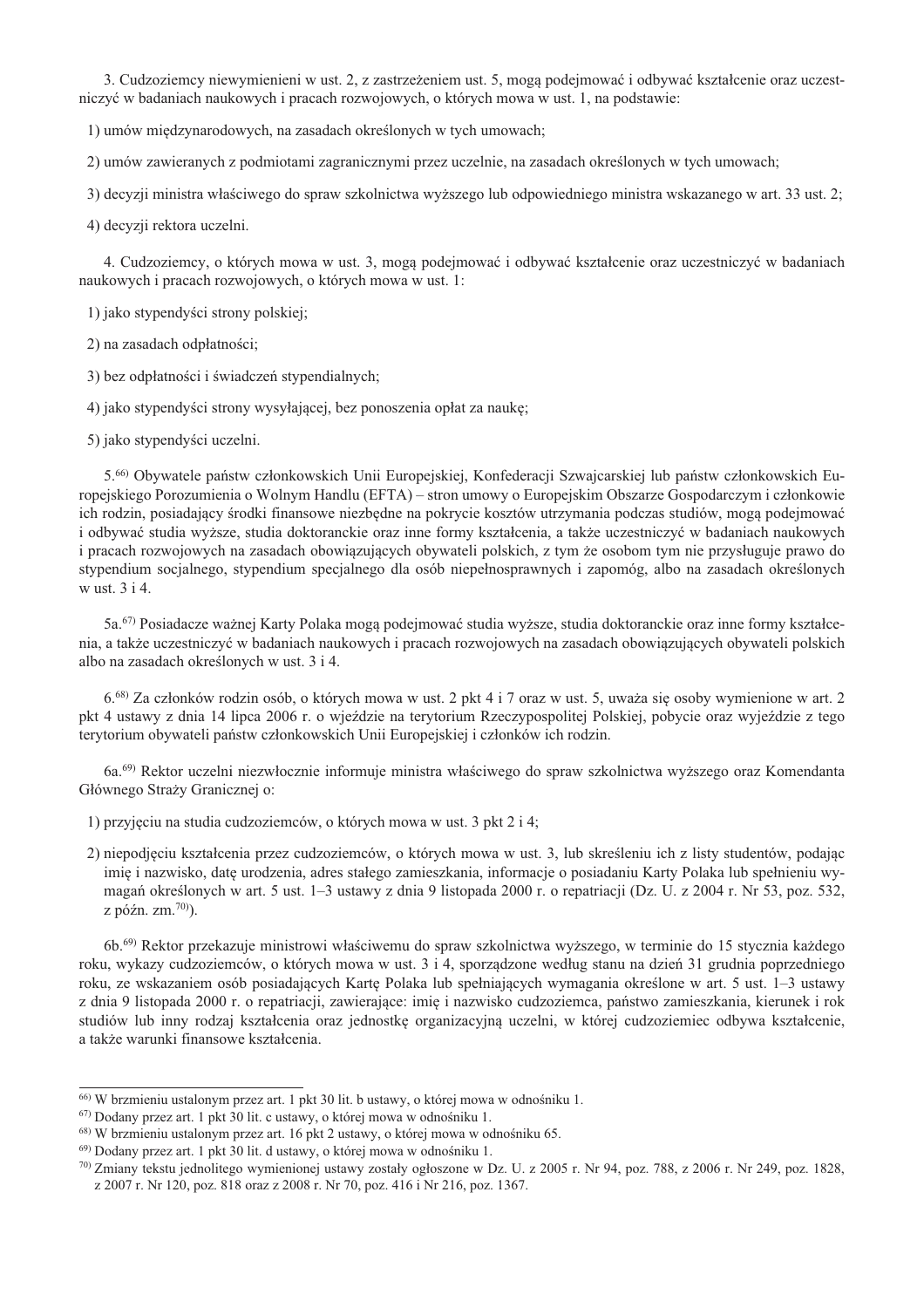7.<sup>71)</sup> Cudzoziemcy, którzy spełniają wymagania określone w art. 5 ust. 1–3 ustawy z dnia 9 listopada 2000 r. o repatriacji i studiujący w kraju swojego zamieszkania, mogą być stypendystami, o których mowa w ust. 4 pkt 1.

8. Stypendystom, o których mowa w ust. 4 pkt 1 i ust. 7, stypendia przyznaje oraz ustala ich wysokość minister właściwy do spraw szkolnictwa wyższego lub, odpowiednio, minister wskazany w art. 33 ust. 2.

9. Minister właściwy do spraw szkolnictwa wyższego oraz odpowiednio ministrowie wskazani w art. 33 ust. 2 podają do wiadomości w wydawanych przez siebie dziennikach urzędowych limit stypendiów dla osób, do których ma zastosowanie ust. 3 pkt 1 i 3, w tym, w porozumieniu z ministrem właściwym do spraw zagranicznych, limit stypendiów dla osób określonych w ust. 7.

Art. 44. 1. Minister właściwy do spraw szkolnictwa wyższego określa, w drodze rozporzadzenia:

- 1) formy studiów i szkoleń, na które mogą być przyjmowani cudzoziemcy,
- 2) wymagania, jakie muszą spełniać cudzoziemcy ubiegający się o przyjęcie na studia, studia doktoranckie i szkolenia lub o uczestniczenie w badaniach naukowych i pracach rozwojowych, uwzględniając poziom wykształcenia odpowiedni do podjęcia danej formy studiów lub szkolenia, stan zdrowia i predyspozycje do studiów na określonych kierunkach oraz rodzaje dokumentów, które sa obowiązani przedstawić,
- 3) sposób ustalania wysokości stypendiów przyznawanych w ramach limitu, o którym mowa w art. 43 ust. 9, przyjmując za podstawe minimalna stawke wynagrodzenia zasadniczego asystenta zatrudnionego w uczelni oraz tryb ich przyznawania, wypłacania, zawieszania i cofania,
- 4) sposób ustalania w uczelniach publicznych odpłatności za studia, studia doktoranckie, szkolenia i uczestniczenie w badaniach naukowych i pracach rozwojowych, uwzględniając planowane koszty kształcenia, możliwość obniżania i zwalniania z opłat i organy uprawnione do podejmowania decyzji w tych sprawach oraz sposób wnoszenia opłat i przypadki, w których opłaty podlegają zwrotowi

- mając na uwadze zapewnienie możliwie szerokiego dostępu do kształcenia i prowadzenia badań naukowych na terenie Rzeczypospolitej Polskiej oraz urzeczywistnienie zasady równego traktowania.

2. Minister właściwy do spraw szkolnictwa wyższego w porozumieniu z ministrem właściwym do spraw zagranicznych określa, w drodze rozporządzenia:

- 1) wymagania, jakie muszą spełniać cudzoziemcy, o których mowa w art. 43 ust. 7, uwzględniając kraj zamieszkania oraz forme i kierunek studiów,
- 2) tryb przyznawania oraz sposób ustalania wysokości stypendiów przyznawanych osobom, o których mowa w art. 43 ust.  $7$

- mając na uwadze zapewnienie możliwie szerokiego dostepu do kształcenia i prowadzenia badań naukowych w kraju zamieszkania oraz urzeczywistnienie zasady równego traktowania.

3. Stypendystom, o których mowa w art. 43 ust. 7, stypendia mogą być wypłacane za pośrednictwem polskich placówek konsularnych lub polskich organizacji pozarządowych.

4. Warunki przyznawania stypendiów cudzoziemcom, o których mowa w art. 43 ust. 4 pkt 5, oraz ich wysokość ustala przyznający stypendium.

#### Rozdział 5

#### Rada Główna Nauki i Szkolnictwa Wyższego<sup>72)</sup>

Art. 45.73) 1. Rada Główna Nauki i Szkolnictwa Wyższego, zwana dalej "Radą", jest wybieralnym organem przedstawicielskim nauki i szkolnictwa wyższego.

2. Rada w swoich pracach kieruje się zasadą rzetelności, bezstronności i przejrzystości.

<sup>&</sup>lt;sup>71)</sup> W brzmieniu ustalonym przez art. 1 pkt 30 lit. e ustawy, o której mowa w odnośniku 1.

<sup>72)</sup> Tytuł w brzmieniu ustalonym przez art. 1 pkt 31 ustawy, o której mowa w odnośniku 1.

<sup>73)</sup> W brzmieniu ustalonym przez art. 1 pkt 32 ustawy, o której mowa w odnośniku 1.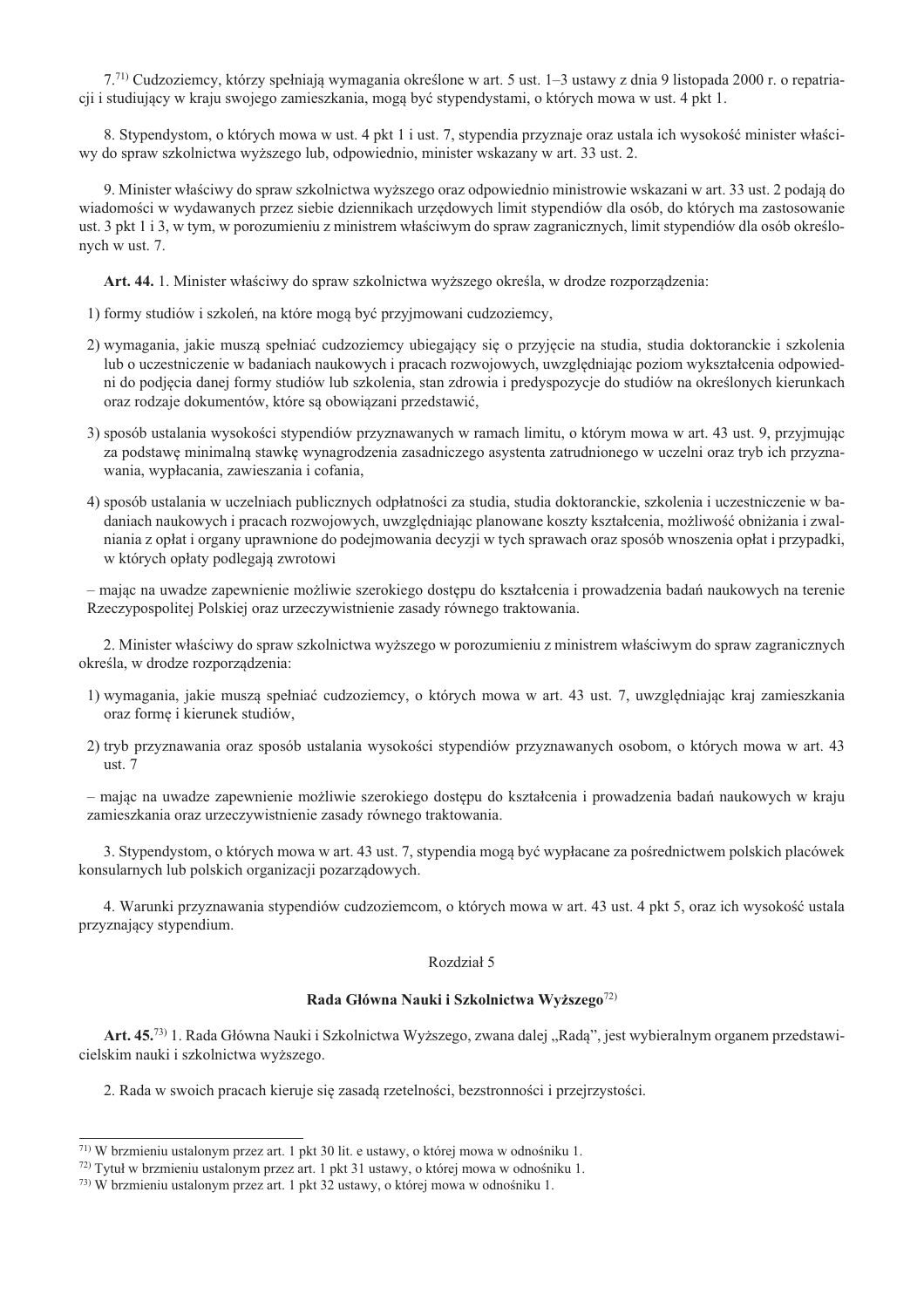3. Rada współdziała z ministrem właściwym do spraw szkolnictwa wyższego, ministrem właściwym do spraw nauki oraz z innymi organami władzy i administracji publicznej w ustalaniu polityki państwa w zakresie szkolnictwa wyższego, polityki naukowej i innowacyjnej państwa, a w szczególności:

- 1) wyraża z własnej inicjatywy opinie we wszystkich sprawach dotyczących szkolnictwa wyższego, nauki, kultury i oświaty: może również zwracać się w tych sprawach do organów władzy publicznej, jednostek naukowych i uczelni, w tym o udzielenie wyjaśnień i informacji, zawiadamiając o tym ministra właściwego do spraw szkolnictwa wyższego i ministra właściwego do spraw nauki oraz innych ministrów;
- 2) sporządza opinie w sprawach przedstawionych przez ministra właściwego do spraw szkolnictwa wyższego, ministra właściwego do spraw nauki oraz inne organy władzy i administracji publicznej lub z inicjatywy własnej;
- 3) opiniuje projekty aktów prawnych dotyczących szkolnictwa wyższego oraz rozwoju nauki i innowacyjności, a także zawieranych przez Rzeczpospolita Polska umów miedzynarodowych dotyczących szkolnictwa wyższego i nauki;
- 4) wyraża opinie w sprawach projektu budżetu państwa w zakresie części, których dysponentami są minister właściwy do spraw szkolnictwa wyższego oraz minister właściwy do spraw nauki, w sprawach zasad przyznawania uczelniom dotacji z budżetu państwa, a także w sprawach środków na naukę i szkolnictwo wyższe przewidzianych w częściach budżetu państwa, których dysponentami są ministrowie wskazani w art. 33 ust. 2;
- 5) opiniuje plany i sprawozdania z działalności Narodowego Centrum Nauki i Narodowego Centrum Badań i Rozwoju;
- 6) opiniuje wnioski o finansowanie inwestycji w zakresie dużej infrastruktury badawczej oraz sprawozdania z jego wykorzystania, uwzględniając związki polskiej infrastruktury badawczej z infrastrukturą europejską;
- 7) wyraża opinie w sprawie Krajowych Ram Kwalifikacji dla obszarów kształcenia;
- 8) wyraża opinie w sprawie standardów kształcenia dla kierunków studiów, o których mowa w art. 9b i 9c;
- 9) przedstawia ministrowi właściwemu do spraw szkolnictwa wyższego propozycje dotyczące wzorcowych opisów efektów kształcenia dla poszczególnych kierunków studiów, z uwzglednieniem poziomu i profilu kształcenia, przypisanych do odpowiednich obszarów kształcenia.

4. Rada może współpracować z krajowymi i miedzynarodowymi organizaciami działającymi w obszarze szkolnictwa wyższego i nauki.

Art. 46.<sup>73)</sup> 1. W skład Rady wchodza:

- 1) nauczyciele akademiccy wybrani przez Konferencję Rektorów Akademickich Szkół Polskich oraz Konferencję Rektorów Zawodowych Szkół Polskich spośród kandydatów wyłonionych przez uczelnie na podstawie wyborów – w liczbie czternastu, z podziałem tej liczby pomiędzy obie Konferencje proporcjonalnie do łącznej liczby studentów studiujących w uczelniach członkowskich każdej z tych Konferencji;
- 2) przedstawiciele Polskiej Akademii Nauk, wybrani przez Prezydium Polskiej Akademii Nauk w liczbie pięciu;
- 3) przedstawiciele instytutów badawczych, wybrani przez Radę Główną Instytutów Badawczych w liczbie czterech;
- 4) studenci, wybrani przez Parlament Studentów Rzeczypospolitej Polskiej w liczbie czterech;
- 5) doktoranci, wybrani przez Krajowa Reprezentacje Doktorantów w liczbie dwóch;
- 6) przedstawiciele pracodawców, wybrani przez organizacje pracodawców w liczbie trzech.
	- 2. Kandydaci na członków Rady nie mogą mieć w dniu rozpoczęcia kadencji więcej niż siedemdziesiąt lat.

3. Podmioty wybierające kandydatów na członków Rady kierują się zasadami dążenia do wyrównywania udziału kobiet i meżczyzn w pracach Rady oraz zapewnienia w jej składzie osobowym właściwej reprezentacji instytucjonalnej i kadrowej.

Art. 46a.<sup>74)</sup> 1. Członkostwa w Radzie nie można łączyć z członkostwem w:

1) Polskiej Komisji Akredytacyjnej;

- 2) Centralnej Komisji do Spraw Stopni i Tytułów;
- 3) Radzie Głównej Instytutów Badawczych;
- 4) Komitecie Ewaluacji Jednostek Naukowych.

<sup>74)</sup> Dodany przez art. 1 pkt 33 ustawy, o której mowa w odnośniku 1.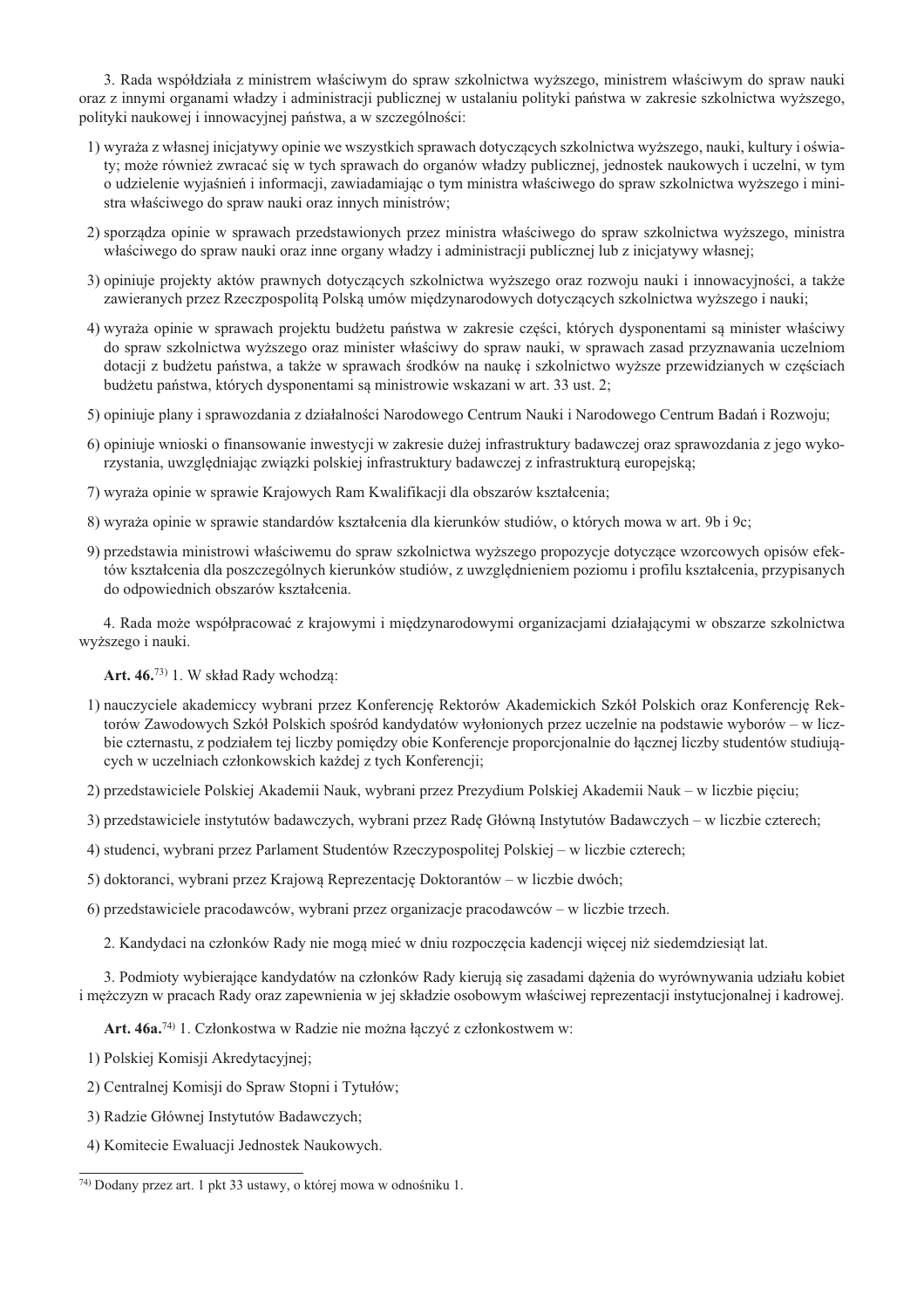2. Członkiem Rady nie może być również osoba będąca założycielem uczelni niepublicznej lub pełniąca funkcję:

1) rektora, prorektora lub kierownika podstawowej jednostki organizacyjnej uczelni;

2) kanclerza uczelni;

3) dyrektora instytutu naukowego Polskiej Akademii Nauk;

4) dyrektora instytutu badawczego;

5) prezesa lub wiceprezesa Polskiej Akademii Nauk;

6) prezesa lub wiceprezesa Polskiej Akademii Umiejętności;

7) dyrektora Narodowego Centrum Badań i Rozwoju lub Narodowego Centrum Nauki.

3. Członkiem Rady może być osoba, która:

1) korzysta z pełni praw publicznych;

2) ma nieposzlakowaną opinię i przestrzega zasad etyki naukowej;

3) nie była skazana prawomocnym wyrokiem za umyślne przestępstwo lub umyślne przestępstwo skarbowe.

4. Ta sama osoba może pełnić funkcję członka Rady nie dłużej niż przez dwie następujące po sobie kadencje.

5. Kadencja Rady rozpoczyna się 1 stycznia i trwa cztery lata. Przedstawiciele studentów i doktorantów są powoływani na członków Rady na okres określony odpowiednio w statucie Parlamentu Studentów Rzeczypospolitej Polskiej i Krajowej Reprezentacji Doktorantów.

Art. 46b.<sup>74)</sup> 1. Przewodniczący Rady stwierdza wygaśnięcie mandatu członka Rady w przypadku:

1) śmierci;

2) złożenia rezygnacji;

3) niespełniania choćby jednego z wymagań określonych w art. 46a;

4) nieuczestniczenia w pracach Rady przez okres dłuższy niż sześć miesięcy.

2. W przypadku wygaśnięcia mandatu członka Rady w trakcie kadencji dokonuje się na jego miejsce wyboru nowej osoby w trybie określonym w art. 46, na okres do końca kadencji. Niepełnej kadencji nie wlicza się do okresu, o którym mowa w art. 46a ust. 4.

Art. 46c.<sup>74)</sup> 1. Rada działa na posiedzeniach plenarnych i przez swoje organy. Organizację i tryb działania Rady oraz jej organy i ich kompetencje określa statut, uchwalony przez Radę na posiedzeniu plenarnym.

2. W posiedzeniach plenarnych Rady uczestniczą z głosem doradczym przedstawiciele reprezentatywnych organizacji związkowych w rozumieniu ustawy z dnia 6 lipca 2001 r. o Trójstronnej Komisji do Spraw Społeczno-Gospodarczych i wojewódzkich komisjach dialogu społecznego (Dz. U. Nr 100, poz. 1080, z późn. zm.<sup>75)</sup>) działających w uczelniach, instytutach badawczych i Polskiej Akademii Nauk, po jednym z każdego związku.

3. Rektor, na wniosek członka Rady będącego nauczycielem akademickim, może zwolnić go całkowicie lub częściowo z obowiązków dydaktycznych.

Art. 46d.<sup>74)</sup> 1. Przy Radzie działa Rzecznik Praw Absolwenta, powoływany przez ministra właściwego do spraw szkolnictwa wyższego.

2. Rzecznik Praw Absolwenta współdziała z Radą w zakresie ograniczenia barier w dostępie do wykonywania zawodu zgodnego z kierunkiem studiów absolwenta. W tym celu Rzecznik Praw Absolwenta analizuje sytuację absolwentów na rynku pracy i stopień ich dostępu do określonych zawodów oraz przedstawia wnioski Radzie i ministrowi właściwemu do spraw szkolnictwa wyższego.

<sup>75)</sup> Zmiany wymienionej ustawy zostały ogłoszone w Dz. U. z 2001 r. Nr 154, poz. 1793 i 1800, z 2002 r. Nr 10, poz. 89 i Nr 240, poz. 2056, z 2004 r. Nr 240, poz. 2407 oraz z 2009 r. Nr 219, poz. 1707.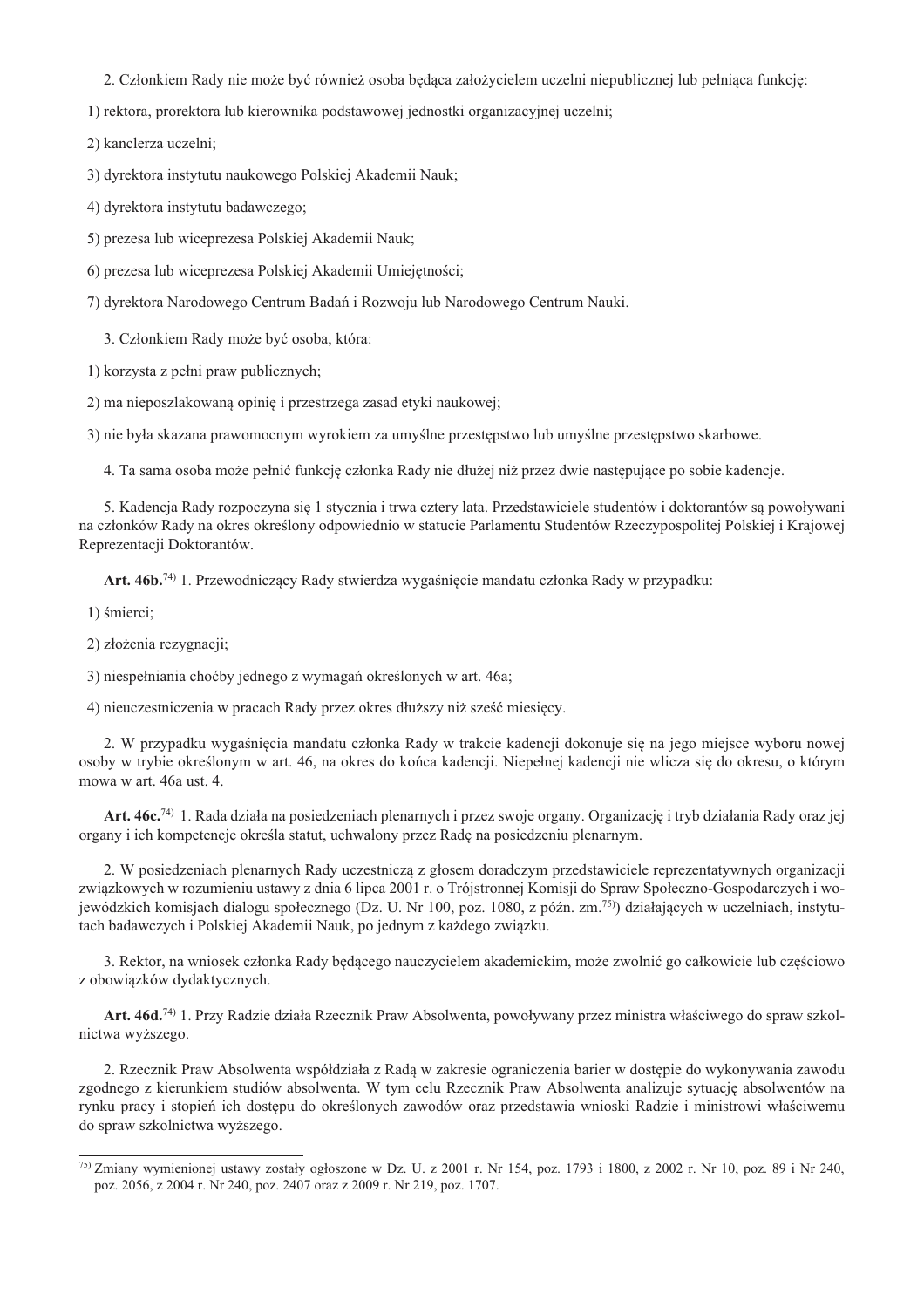Art. 47.7<sup>6</sup> 1. Rada zamieszcza uchwały podjete w sprawach, o których mowa w art. 45 ust. 3, na swojej stronie internetowej.

2. Obsługę administracyjną Rady i Rzecznika Praw Absolwenta wykonują jednostki organizacyjne urzędu obsługującego ministra właściwego do spraw szkolnictwa wyższego.

# Rozdział 6

#### Polska Komisja Akredytacyjna<sup>77)</sup>

Art. 48.<sup>78</sup> 1. Polską Komisię Akredytacyjną, zwaną dalej "Komisią", powołuje minister właściwy do spraw szkolnictwa wyższego.

2. Minister właściwy do spraw szkolnictwa wyższego powołuje członków Komisji spośród kandydatów zgłoszonych przez Radę, Konferencję Rektorów Akademickich Szkół Polskich, Konferencję Rektorów Zawodowych Szkół Polskich, Parlament Studentów Rzeczypospolitej Polskiej, senaty uczelni oraz ogólnokrajowe stowarzyszenia naukowe i organizacje pracodawców.

3. Członkiem Komisji może być nauczyciel akademicki posiadający co najmniej stopień naukowy doktora, zatrudniony w uczelni jako podstawowym miejscu pracy.

4. Powołując członków Komisji, minister właściwy do spraw szkolnictwa wyższego uwzględnia wymóg reprezentowania w składzie Komisji przedstawicieli wszystkich obszarów kształcenia oraz zapewnia co najmniej 30% udział kobiet w jej składzie.

5. Kandydaci na członków Komisji nie mogą mieć w dniu rozpoczęcia kadencji więcej niż siedemdziesiąt lat.

6. Do członków Komisji stosuje się odpowiednio przepisy art. 46a ust. 1–4.

7. Członkiem Komisji z mocy prawa jest przewodniczący Parlamentu Studentów Rzeczypospolitej Polskiej.

8. Przewodniczący Komisji stwierdza wygaśnięcie mandatu członka Komisji z przyczyn określonych w art. 46b ust. 1. Do powołania nowego członka stosuje się odpowiednio przepis art. 46b ust. 2.

9. Członek Komisji może być odwołany, na wniosek prezydium Komisji, przez ministra właściwego do spraw szkolnictwa wyższego. Do powołania nowego członka stosuje się odpowiednio przepis art. 46b ust. 2.

10. Komisja liczy nie mniej niż siedemdziesięciu i nie więcej niż dziewięćdziesięciu członków.

11. Kadencja Komisji rozpoczyna się 1 stycznia i trwa cztery lata.

12. Rektor, na wniosek członka Komisji będącego nauczycielem akademickim, może zwolnić go całkowicie lub częściowo z obowiązku prowadzenia zajęć dydaktycznych.

Art. 48a.<sup>79</sup> 1. Komisja jest instytucją działającą niezależnie na rzecz doskonalenia jakości kształcenia.

2. Komisja w swoich pracach kieruje się zasadą rzetelności, bezstronności i przejrzystości oraz dążeniem do wyrównywania udziału kobiet i mężczyzn w jej pracach.

3. Komisja dokonuje oceny jakości kształcenia na kierunkach studiów (ocena programowa), mając na uwadze efekty kształcenia odpowiadające Krajowym Ramom Kwalifikacji w zakresie obszarów kształcenia i kierunków studiów oraz spełniania warunków niezbędnych do prowadzenia studiów określonych w przepisach wydanych na podstawie art. 9 ust. 3 pkt 1–4 oraz art. 9b i 9c.

4. Komisja może dokonywać oceny działalności podstawowej jednostki organizacyjnej uczelni (ocena instytucjonalna), w tym oceny jakości kształcenia na prowadzonych przez nia studiach trzeciego stopnia i studiach podyplomowych; ocene instytucjonalną przeprowadza się w jednostce, w której wcześniej dokonano oceny programowej na większości prowadzonych przez nią kierunków studiów.

<sup>76)</sup> W brzmieniu ustalonym przez art. 1 pkt 34 ustawy, o której mowa w odnośniku 1.

<sup>77)</sup> Tytuł w brzmieniu ustalonym przez art. 1 pkt 35 ustawy, o której mowa w odnośniku 1.

<sup>78)</sup> W brzmieniu ustalonym przez art. 1 pkt 36 ustawy, o której mowa w odnośniku 1.

<sup>79)</sup> Dodany przez art. 1 pkt 37 ustawy, o której mowa w odnośniku 1.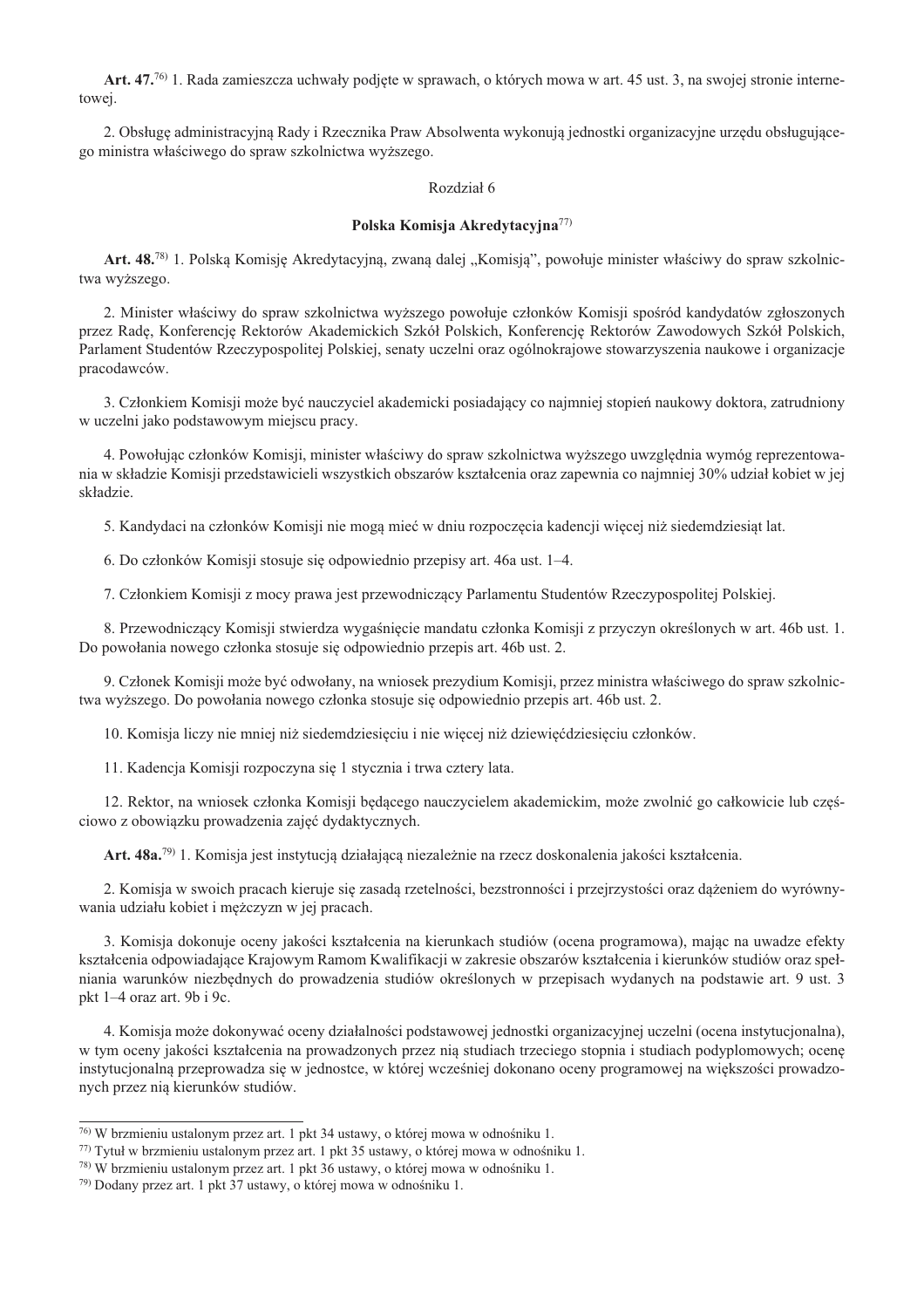5. Komisja dokonuje ocen, o których mowa w ust. 3 i 4, z iniciatywy własnej lub na wniosek uczelni oraz w przypadkach określonych w art. 11a ust. 2 i 3 i art. 49 ust. 4, na wniosek ministra właściwego do spraw szkolnictwa wyższego.

6. Do członków oraz ekspertów Komisii stosuje się odpowiednio przepisy art. 24 ustawy z dnia 14 czerwca 1960 r. – Kodeks postępowania administracyjnego (Dz. U. z 2000 r. Nr 98, poz. 1071, z późn. zm.<sup>80)</sup>). Wyłaczenia członka Komisji lub eksperta dokonuje przewodniczący Komisji.

Art. 49.<sup>81</sup> 1. Komisja przedstawia ministrowi właściwemu do spraw szkolnictwa wyższego opinie i wnioski dotyczące:

- 1) utworzenia uczelni oraz przyznania uczelni lub jej jednostce organizacyjnej uprawnień do prowadzenia studiów na danym kierunku i określonym poziomie kształcenia;
- 2) dokonanej oceny programowej, w tym kształcenia nauczycieli, oraz oceny instytucjonalnej, a także przestrzegania warunków prowadzenia studiów;
- 3) przywrócenia zawieszonych uprawnień do prowadzenia studiów na określonym kierunku i poziomie kształcenia:

4) utworzenia przez uczelnię zagraniczną uczelni lub filii, o której mowa w art. 85 ust. 5.

2. Opinie i wnioski w sprawach, o których mowa w ust. 1 pkt 1–3, w odniesieniu do uczelni wojskowych, służb państwowych, artystycznych, medycznych oraz morskich Komisja przekazuje również odpowiednio ministrom wskazanym w art. 33 ust. 2.

3. W sprawach, o których mowa w ust. 1, Komisja może zwracać się do uczelni o udzielenie wyjaśnień i informacji oraz przeprowadzać wizytacje uczelni.

4. W uzasadnionych przypadkach na wniosek ministra właściwego do spraw szkolnictwa wyższego Komisja, poza przyjętym przez siebie harmonogramem prac, dokonuje oceny programowej we wskazanej uczelni lub jej jednostce organizacyjnej, o której mowa w ust. 1 pkt 2 lub dokonuje oceny instytucjonalnej, o której mowa w art. 48a ust. 4, w szczególności dla zbadania przesłanek do podjecia decyzji, o której mowa w art. 37 ust. 4.

5. Komisja może, na wniosek zainteresowanej uczelni, dokonywać oceny kształcenia, włączając to zadanie do harmonogramu prac Komisji.

6. Komisja dokonując ocen, o których mowa w ust. 1 pkt 2 oraz ust. 4, stosuje skalę ocen: wyróżniająca, pozytywna, warunkowa, negatywna.

7. Opinie w sprawach, o których mowa w ust. 1 pkt 1, 3 i 5, Komisja wyraża w terminie nie dłuższym niż cztery miesiące od dnia otrzymania wniosku, a oceny, o których mowa w ust. 4, w terminie nie dłuższym niż trzy miesiące. W uzasadnionych przypadkach przewodniczący Komisji może wnioskować o przedłużenie tego terminu.

8. Oceny, o których mowa w ust. 1 pkt 2, wraz z uzasadnieniem i wynikającymi z nich wnioskami, Komisja przedstawia niezwłocznie po ich sporządzeniu.

9. W związku z wykonywaniem zadań, o których mowa w ust. 1–4, Komisja może przetwarzać dane osobowe nauczycieli akademickich i studentów ocenianych uczelni w zakresie niezbędnym do wykonania tych zadań.

Art. 49a.<sup>82)</sup> Komisja współpracuje z krajowymi i międzynarodowymi instytucjami i organizacjami działającymi w obszarze szkolnictwa wyższego, w szczególności z tymi, których przedmiotem działania jest ocena jakości kształcenia i akredytacja.

Art. 50. 1. Komisja działa na posiedzeniach plenarnych oraz przez swoje organy.

2. Organami Komisji są:

1) przewodniczacy;

2) sekretarz;

3) prezydium.

<sup>80)</sup> Zmiany tekstu jednolitego wymienionej ustawy zostały ogłoszone w Dz. U. z 2001 r. Nr 49, poz. 509, z 2002 r. Nr 113, poz. 984, Nr 153, poz. 1271 i Nr 169, poz. 1387, z 2003 r. Nr 130, poz. 1188 i Nr 170, poz. 1660, z 2004 r. Nr 162, poz. 1692, z 2005 r. Nr 64, poz. 565, Nr 78, poz. 682 i Nr 181, poz. 1524, z 2008 r. Nr 229, poz. 1539, z 2009 r. Nr 195, poz. 1501 i Nr 216, poz. 1676, z 2010 r. Nr 40, poz. 230, Nr 167, poz. 1131, Nr 182, poz. 1228 i Nr 254, poz. 1700 oraz z 2011 r. Nr 6, poz. 18, Nr 34, poz. 173, Nr 106, poz. 622 i Nr 186, poz. 1100.

<sup>81)</sup> W brzmieniu ustalonym przez art. 1 pkt 38 ustawy, o której mowa w odnośniku 1.

<sup>&</sup>lt;sup>82)</sup> Dodany przez art. 1 pkt 39 ustawy, o której mowa w odnośniku 1.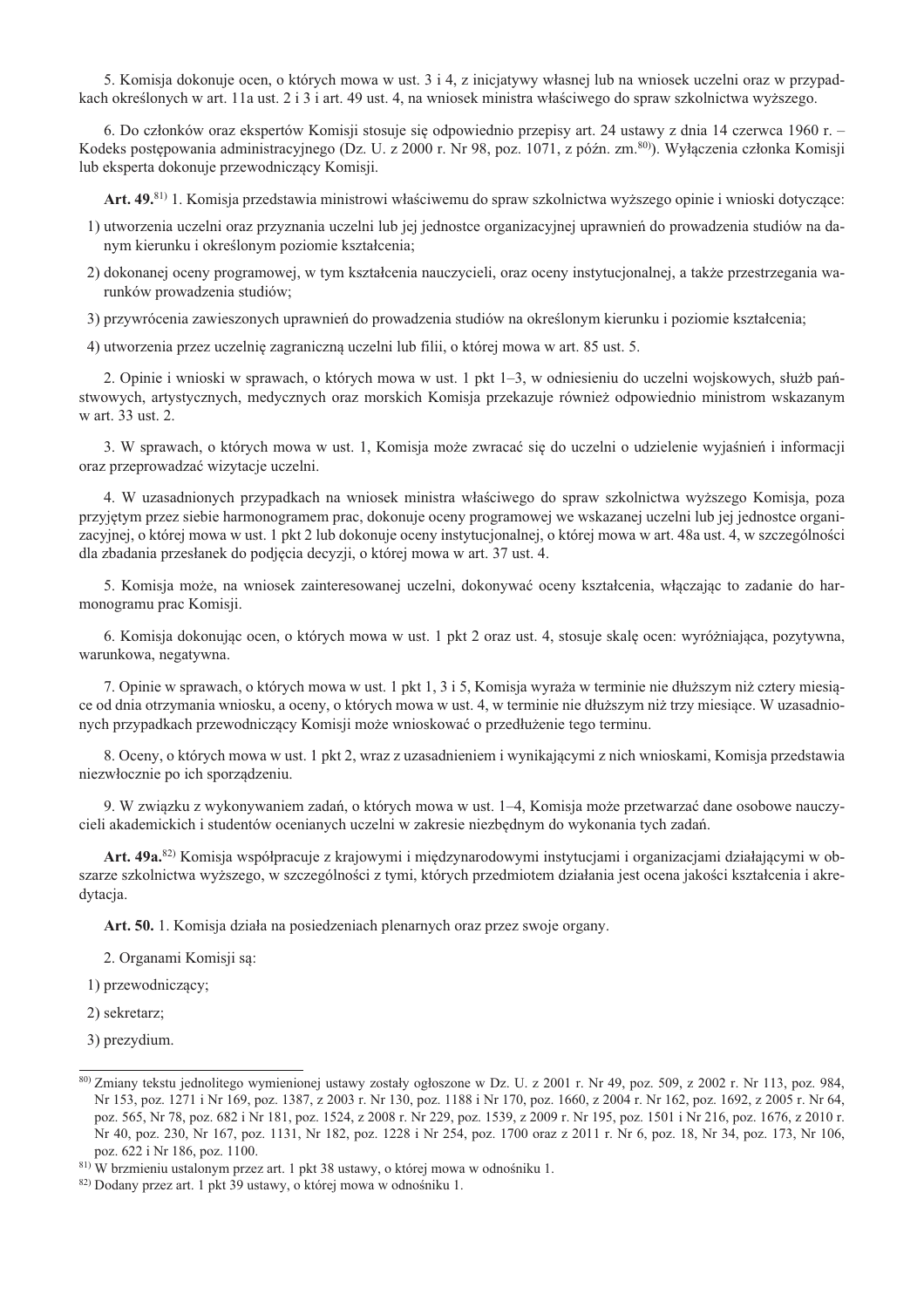## 3. W skład prezydium wchodza:

1) przewodniczący Komisji;

2) sekretarz;

3) przewodniczący zespołów, o których mowa w ust. 4;

4) przewodniczący Parlamentu Studentów Rzeczypospolitej Polskiej;

 $(5)^{83}$  dwaj przedstawiciele organizacji pracodawców.

4.<sup>84)</sup> W skład Komisii wchodza zespoły działające w ramach obszarów kształcenia określonych w przepisach wydanych na podstawie art. 9 ust. 1 pkt 2.

5.84) W skład zespołu wchodzi co najmniej pięciu członków Komisji, będących przedstawicielami obszaru kształcenia, w tym co najmniej trzech posiadających tytuł naukowy profesora lub stopień naukowy doktora habilitowanego w dziedzinach lub dyscyplinach naukowych związanych z tym obszarem kształcenia, a także co najmniej jeden przedstawiciel organizacji pracodawców.

Art. 51. 1. Przewodniczacego Komisii oraz jej sekretarza powołuje i odwołuje minister właściwy do spraw szkolnictwa wyższego.

2. Przewodniczący Komisii zwołuje posiedzenia plenarne Komisii, przewodniczy jej obradom, reprezentuje ja na zewnatrz oraz podpisuje uchwały Komisji.

3. Sekretarz zapewnia sprawne funkcionowanie Komisii i wykonywanie przez nia zadań.

4. Przewodniczących zespołów wybierają ich członkowie spośród swego grona.

Art. 52, 1.85) Prezydium podejmuje uchwały w sprawach, o których mowa w art. 49 ust. 1 i 4, kierując się sprawozdaniem przedłożonym przez jeden spośród zespołów, o których mowa w art. 50 ust. 4.

2.85) Strona niezadowolona z uchwały prezydium podjętej w sprawach, o których mowa w art. 49 ust. 1 i 4, może zwrócić się z wnioskiem o ponowne rozpatrzenie sprawy. Wniosek kieruje się do Komisji w terminie trzydziestu dni od dnia doręczenia uchwały.

3. Wniosek, o którym mowa w ust. 2, jest rozpatrywany na wspólnym posiedzeniu zespołu i prezydium Komisji w terminie nie dłuższym niż dwa miesiace od dnia otrzymania wniosku.

Art. 53. 1.86) Organizację i tryb działania Komisji, szczegółowe kompetencje jej organów, szczegółowe kryteria i tryb dokonywania ocen oraz sposób wyznaczania recenzentów określa statut uchwalony przez Komisję na posiedzeniu plenarnym.

2.86) Obsługę administracyjną i finansową Komisji wykonuje Biuro Polskiej Komisji Akredytacyjnej, zwane dalej "biurem".

3. Biuro jest państwowa jednostka budżetowa finansowana ze środków ustalanych w cześci budżetu państwa, której dysponentem jest minister właściwy do spraw szkolnictwa wyższego.

4. Dyrektora biura powołuje i odwołuje przewodniczacy Komisii. Pozostałych pracowników zatrudnia dyrektor.

5. Szczegółowy zakres działalności biura oraz jego organizację określa regulamin organizacyjny nadany przez przewodniczącego Komisji.

Art. 53a.<sup>87)</sup> 1. Komisja zamieszcza na swojej stronie internetowej i w Biuletynie Informacji Publicznej podjęte uchwały, dotyczące jakości kształcenia wraz z uzasadnieniem.

2. Komisia może zamieszczać na swojej stronie internetowej raporty zespołów oceniających.

<sup>83)</sup> Dodany przez art. 1 pkt 40 lit. a ustawy, o której mowa w odnośniku 1.

<sup>84)</sup> W brzmieniu ustalonym przez art. 1 pkt 40 lit. b ustawy, o której mowa w odnośniku 1.

<sup>85)</sup> W brzmieniu ustalonym przez art. 1 pkt 41 ustawy, o której mowa w odnośniku 1.

<sup>86)</sup> W brzmieniu ustalonym przez art. 1 pkt 42 ustawy, o której mowa w odnośniku 1.

<sup>87)</sup> Dodany przez art. 1 pkt 43 ustawy, o której mowa w odnośniku 1.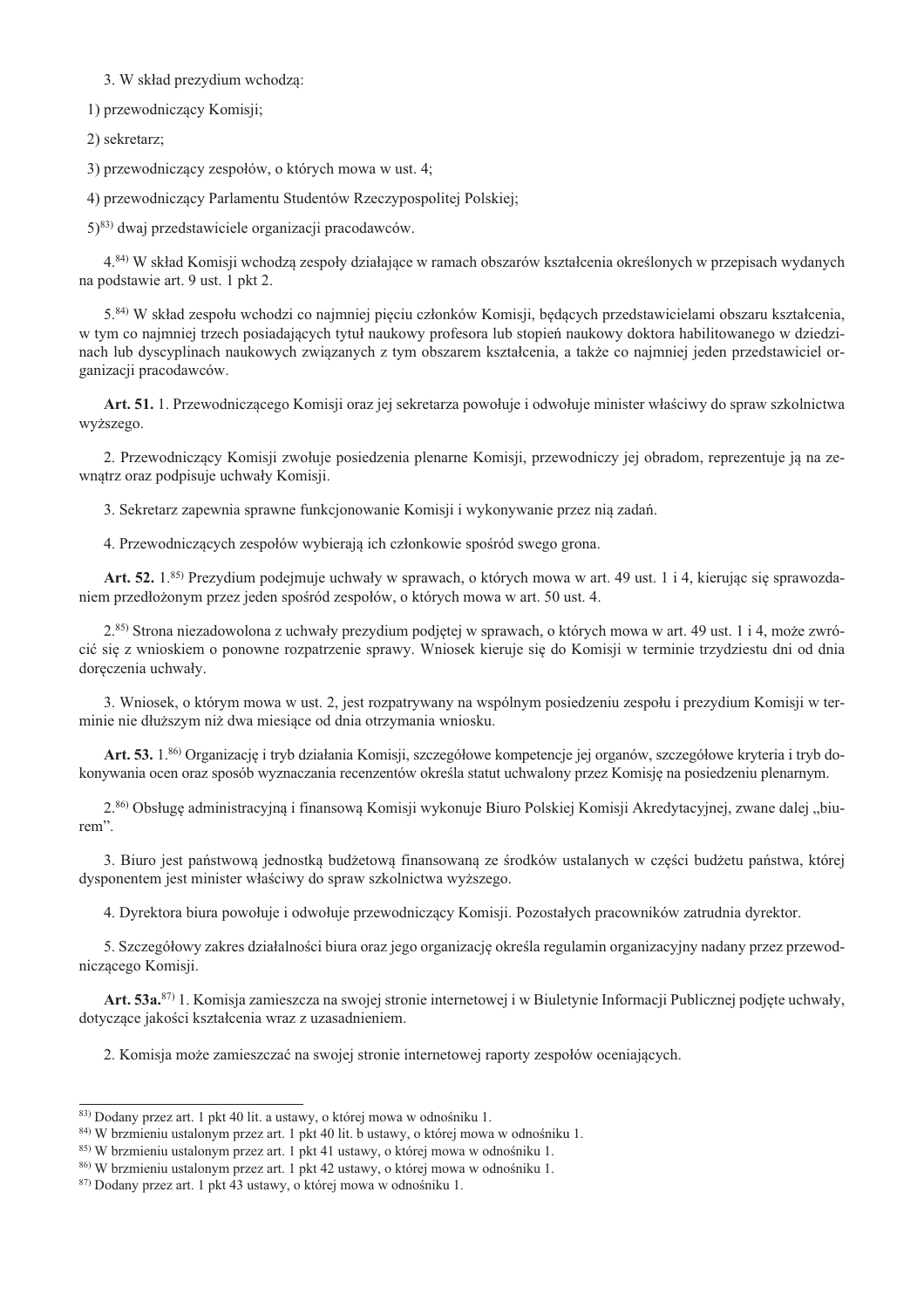## Rozdział 7

### Konferencje rektorów

Art. 54. 1. Uczelnie akademickie, w których kształci się łącznie więcej niż połowa ogólnej liczby studentów studiujących w uczelniach akademickich, mogą utworzyć Konferencję Rektorów Akademickich Szkół Polskich.

2. Uczelnie zawodowe, w których kształci się łącznie więcej niż połowa ogólnej liczby studentów studiujących w uczelniach zawodowych, mogą utworzyć Konferencję Rektorów Zawodowych Szkół Polskich.

3. Do konferencii rektorów, o których mowa w ust. 1 i 2, stosuje się odpowiednio przepisy art. 10 ust. 1 i 2, art. 11, art. 25, art. 28 i art. 29 oraz art. 33–39 ustawy z dnia 7 kwietnia 1989 r. – Prawo o stowarzyszeniach (Dz. U. z 2001 r. Nr 79, poz. 855, z późn, zm. 88), z zachowaniem przepisów niniejszej ustawy.

4. Organem nadzorującym konferencje rektorów, o których mowa w ust. 1 i 2, jest minister właściwy do spraw szkolnictwa wyższego.

5. Statuty konferencji rektorów, o których mowa w ust. 1 i 2, określają w szczególności zasady członkostwa zwykłego oraz członkostwa stowarzyszonego – indywidualnego i zbiorowego, a także kryteria reprezentacji uczelni członkowskich różnych typów w organach konferencji.

6. Kadencja organów konferencji rektorów, o których mowa w ust. 1 i 2, jest zgodna z kadencją organów uczelni publicznych.

Art. 55. 1. Konferencje rektorów, o których mowa w art. 54 ust. 1 i 2, działają na rzecz rozwoju szkolnictwa wyższego, nauki i kultury, a w szczególności:

- 1) występują do organów władzy publicznej w istotnych sprawach szkolnictwa wyższego, nauki i kultury oraz w żywotnych sprawach środowiska akademickiego;
- 2) wyrażają z własnej iniciatywy opinie i przedstawiają wnioski w sprawach dotyczących szkolnictwa wyższego, nauki *i* kultury;
- 3)89) wspierają i monitorują działania na rzecz systematycznego podnoszenia jakości kształcenia oraz promowania jednostek oferujących kształcenie wysokiej jakości, co mogą realizować poprzez środowiskowe komisje akredytacyjne.

2. Organy władzy publicznej zasięgają opinii konferencji rektorów, o których mowa w art. 54 ust. 1 i 2, w sprawach:

- 1) zasad działania i kierunków rozwoju szkolnictwa wyższego, systemu badań naukowych, kształcenia i pomocy materialnej dla studentów i doktorantów, zarządzania uczelniami, kształcenia kadr i polityki naukowej oraz bazy materialnej szkół wyższych;
- 2) projektu budżetu państwa w części dotyczącej szkolnictwa wyższego;
- 3) projektów aktów prawnych dotyczących szkolnictwa wyższego, nauki i kultury, a także promocji nauki polskiej za granica:
- 4) rozwiązań w systemie oświąty mających znaczenie dla szkół wyższych.

3. Termin na wyrażenie opinii w sprawach, o których mowa w ust. 2 pkt 2–4, wynosi miesiąc. W przypadku bezskutecznego upływu tego terminu wymóg zasięgnięcia opinii uważa się za spełniony.

<sup>&</sup>lt;sup>88)</sup> Zmiany tekstu jednolitego wymienionej ustawy zostały ogłoszone w Dz. U. z 2003 r. Nr 96, poz. 874, z 2004 r. Nr 102, poz. 1055, z 2007 r. Nr 112, poz. 766 oraz z 2011 r. Nr 112, poz. 654.

<sup>89)</sup> Dodany przez art. 1 pkt 44 ustawy, o której mowa w odnośniku 1.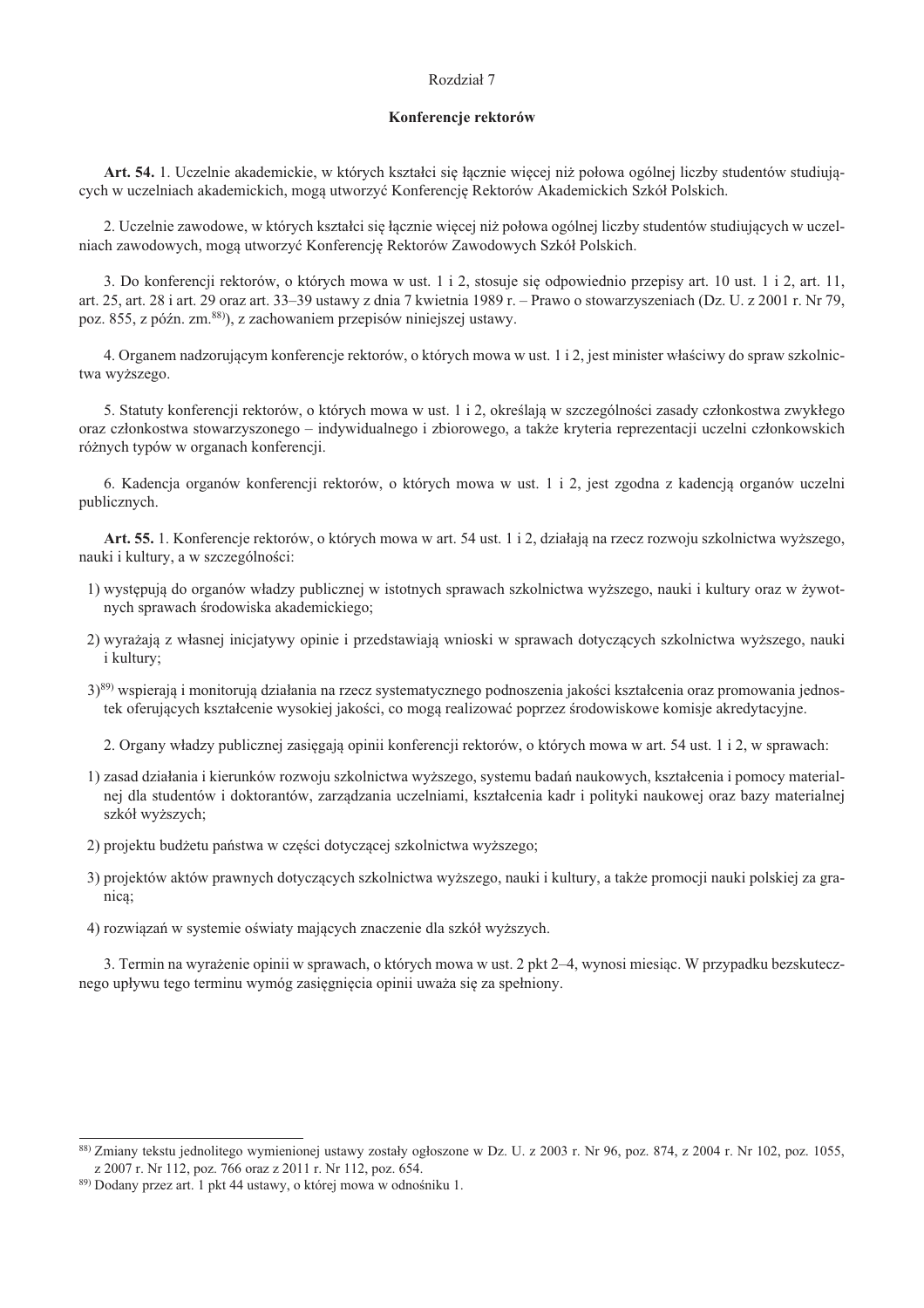# DZIAŁ II

### Ustrój uczelni

# Rozdział 1

#### Statut uczelni

Art. 56. 1. Statut uczelni publicznej uchwala jej senat większością co najmniej dwóch trzecich głosów swojego składu, po zasięgnięciu opinii związków zawodowych działających w uczelni.

1a.<sup>90</sup> Związki zawodowe przedstawiają opinię w terminie 30 dni.

1b.<sup>90)</sup> W przypadku bezskutecznego upływu terminu, o którym mowa w ust. 1a, wymóg zasięgnięcia opinii uważa się za spełniony.

2.91) Statut uczelni publicznej wchodzi w życie z dniem określonym w uchwale senatu.

3. (uchylony).  $92)$ 

4. (uchylony).  $92)$ 

5.93) Statut uczelni wojskowej i uczelni służb państwowych wchodzi w życie z dniem wydania odpowiednio przez Ministra Obrony Narodowej lub ministra właściwego do spraw wewnętrznych decyzji zatwierdzającej statut, chyba że w statucie został określony termin późniejszy.

Art. 57.94) 1. Statut publicznej uczelni teologicznej jest uchwalany przez właściwy organ uczelni w porozumieniu z właściwymi władzami kościołów i zwiazków wyznaniowych. Statut wchodzi w życie z dniem określonym w tej uchwale.

2. Przepisy ust. 1 stosuje się odpowiednio do innych uczelni publicznych, w których działa teologiczna podstawowa jednostka organizacyjna, z tym że porozumienie z właściwymi władzami kościołów i zwiazków wyznaniowych dotyczy tylko postanowień statutu związanych z funkcjonowaniem teologicznej podstawowej jednostki organizacyjnej.

Art. 58. 1.95) Statut uczelni niepublicznej nadaje jej założyciel albo uchwala organ kolegialny uczelni wskazany w statucie, z zastrzeżeniem art. 24 ust. 1, po zasięgnięciu opinii związków zawodowych działających w uczelni.

1a.<sup>96</sup> Związki zawodowe przedstawiają opinię w terminie 30 dni.

1b.<sup>96</sup> W przypadku bezskutecznego upływu terminu, o którym mowa w ust. 1a, wymóg zasiegniecia opinii uważa się za spełniony.

2. Statut uczelni niepublicznej określa sposób przejecia funkcji założyciela w razie jego śmierci, jeżeli jest osoba fizyczną, albo likwidacji, jeżeli jest osobą prawną, oraz zasady i tryb likwidacji uczelni, z uwzględnieniem zobowiązań założyciela uczelni w przypadku jej likwidacji. Przejecie funkcji założyciela wymaga zgody ministra właściwego do spraw szkolnictwa wyższego wyrażonej w formie decyzji administracyjnej.

3. (uchylony). $97$ )

<sup>&</sup>lt;sup>90)</sup> Dodany przez art. 1 pkt 1 ustawy z dnia 12 lutego 2010 r. o zmianie ustawy – Prawo o szkolnictwie wyższym (Dz. U. Nr 75, poz. 471), która weszła w życie z dniem 20 maja 2010 r.

<sup>&</sup>lt;sup>91)</sup> W brzmieniu ustalonym przez art. 1 pkt 45 lit. a ustawy, o której mowa w odnośniku 1.

<sup>92)</sup> Przez art. 1 pkt 45 lit. b ustawy, o której mowa w odnośniku 1.

<sup>93)</sup> W brzmieniu ustalonym przez art. 1 pkt 45 lit. c ustawy, o której mowa w odnośniku 1.

 $94)$  W brzmieniu ustalonym przez art. 1 pkt 46 ustawy, o której mowa w odnośniku 1.

<sup>95)</sup> W brzmieniu ustalonym przez art. 1 pkt 2 lit. a ustawy, o której mowa w odnośniku 90.

<sup>96)</sup> Dodany przez art. 1 pkt 2 lit. b ustawy, o której mowa w odnośniku 90.

<sup>97)</sup> Przez art. 1 pkt 47 lit. a ustawy, o której mowa w odnośniku 1.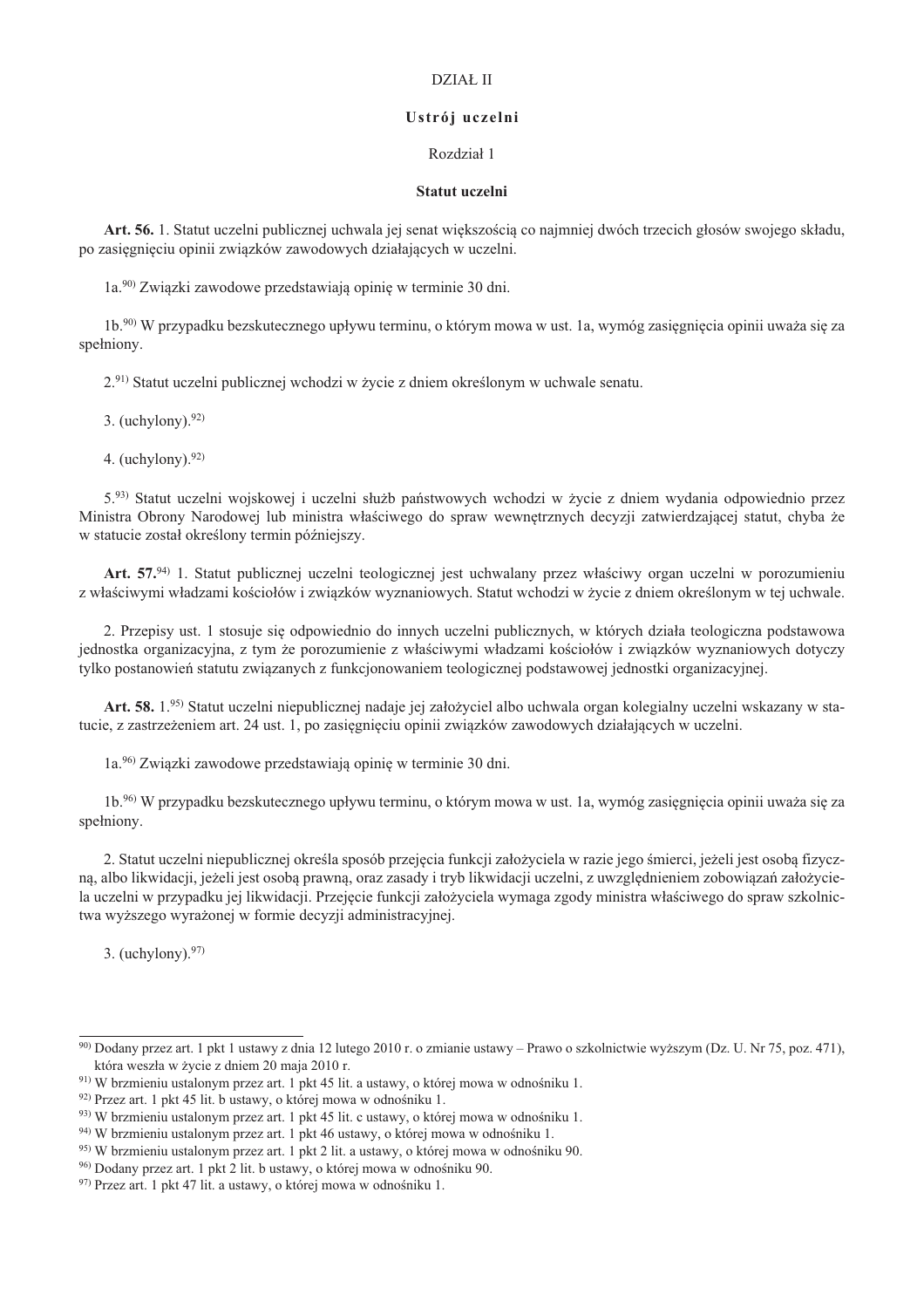4.98) Statut uczelni niepublicznej wchodzi w życie z dniem określonym w uchwale organu kolegialnego wskazanego w statucie lub w decyzji założyciela.

5. (uchylony).  $99$ )

Art. 59. Przepisy art. 56–58 stosuje się odpowiednio do zmiany w statucie.

# Rozdział 2

### Organy uczelni

Art. 60. 1. Organami kolegialnymi uczelni publicznej są senat i rady podstawowych jednostek organizacyjnych, z zastrzeżeniem ust. 2.

2.<sup>100)</sup> Statut publicznej uczelni może przewidywać zamiast lub obok senatu inny organ kolegialny.

3.<sup>100)</sup> Przepisy ustawy dotyczące senatu uczelni mogą być stosowane, w zakresie określonym w statucie uczelni, do organu kolegialnego.

4.<sup>100</sup>) W publicznej uczelni, jeżeli statut tak stanowi, obok senatu lub organu kolegialnego może działać konwent.

4a.<sup>101)</sup> W publicznej uczelni zawodowej działa konwent.

5. Organy kolegialne uczelni niepublicznej określa jej statut. Przepisy ustawy dotyczące senatu stosuje się odpowiednio do najwyższego organu kolegialnego uczelni niepublicznej.

6. Organami jednoosobowymi uczelni są rektor i kierownicy podstawowych jednostek organizacyjnych. Kierownikiem wydziału jest dziekan.

7. Statut uczelni niepublicznej może przewidywać istnienie innego, oprócz rektora, organu jednoosobowego.

8. Organami wyborczymi uczelni publicznej są kolegia elektorów.

9. W organach kolegialnych uczelni i organach wyborczych uczelni publicznej sa reprezentowani nauczyciele akademiccy, doktoranci, studenci oraz pracownicy niebędący nauczycielami akademickimi.

Art. 61. 1. Skład senatu uczelni określa statut.

2. Statut uczelni publicznej określa tryb wyboru i procentowy udział w składzie senatu przedstawicieli nauczycieli akademickich, doktorantów, studentów oraz pracowników niebędących nauczycielami akademickimi, z uwzględnieniem ust.  $3$ .

3. Udział przedstawicieli studentów i doktorantów w senacie uczelni nie może być mniejszy niż 20%. Liczbę przedstawicieli studentów i doktorantów ustala się proporcjonalnie do liczebności obu tych grup w uczelni, z tym że studenci i doktoranci sa reprezentowani co najmniej przez jednego przedstawiciela każdej z tych grup.

4. W publicznej uczelni akademickiej nauczyciele akademiccy posiadający tytuł naukowy profesora lub stopień naukowy doktora habilitowanego stanowią więcej niż połowę statutowego składu senatu, nie więcej jednak niż trzy piąte.

5. W publicznej uczelni zawodowej nauczyciele akademiccy posiadający co najmniej stopień naukowy doktora stanowią więcej niż połowę statutowego składu senatu, z tym że statut uczelni zawodowej prowadzącej studia drugiego stopnia lub jednolite studia magisterskie może ustalić inny skład senatu.

6. Przewodniczacym senatu uczelni jest rektor.

<sup>98)</sup> W brzmieniu ustalonym przez art. 1 pkt 47 lit. b ustawy, o której mowa w odnośniku 1.

<sup>99)</sup> Przez art. 1 pkt 47 lit. c ustawy, o której mowa w odnośniku 1.

<sup>&</sup>lt;sup>100</sup>) W brzmieniu ustalonym przez art. 1 pkt 48 lit. a ustawy, o której mowa w odnośniku 1.

<sup>&</sup>lt;sup>101</sup>) Dodany przez art. 1 pkt 48 lit. b ustawy, o której mowa w odnośniku 1.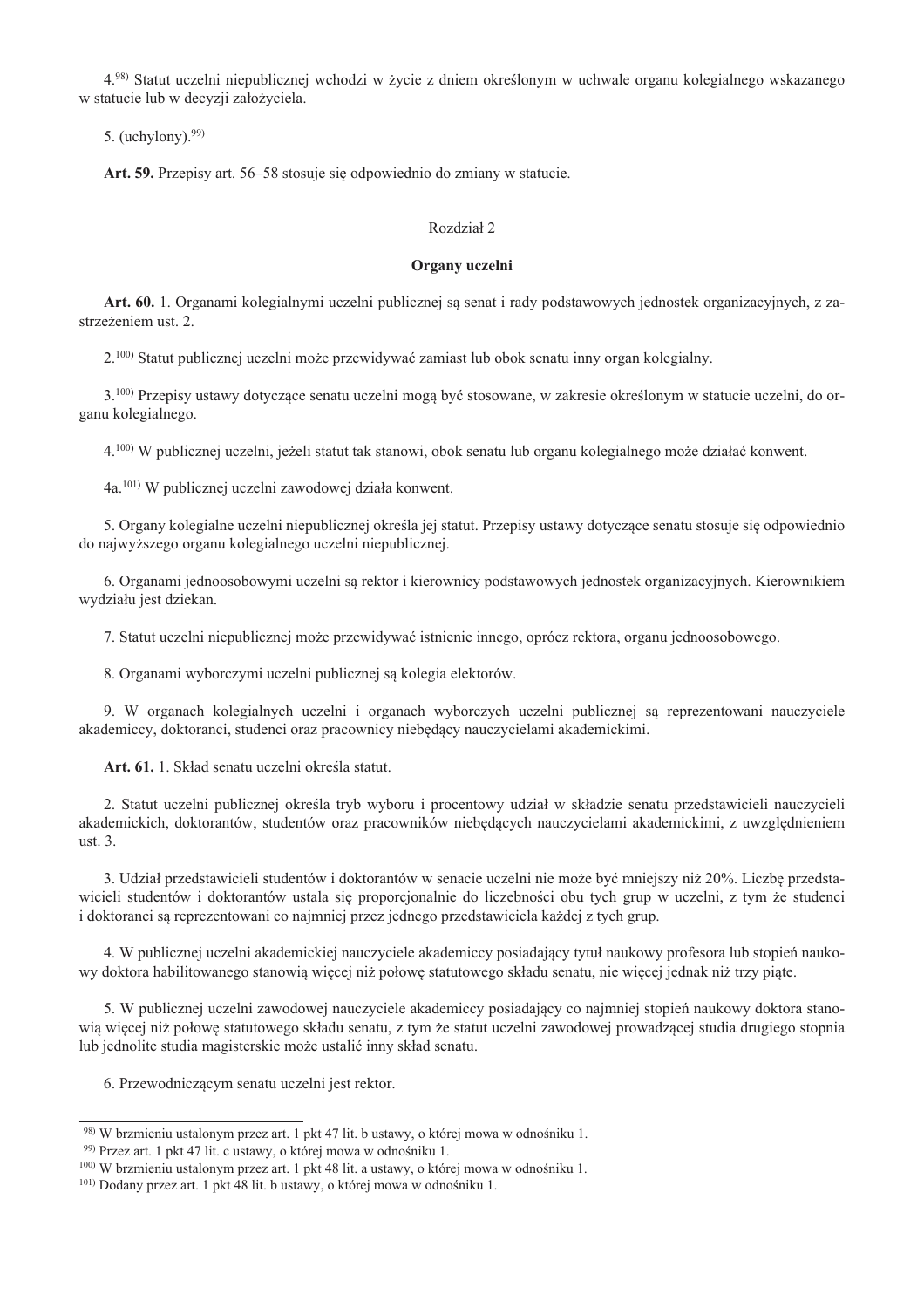7. W posiedzeniach senatu uczelni publicznej uczestniczą, z głosem doradczym, kanclerz, kwestor, dyrektor biblioteki głównej oraz przedstawiciele związków zawodowych działających w tej uczelni, po jednym z każdego związku.

8. W publicznej uczelni zawodowej w skład senatu wchodzą kanclerz oraz przedstawiciel uczelni wskazany przez rektora uczelni akademickiej, z którą publiczna uczelnia zawodowa współdziała na podstawie zawartej umowy.

Art. 62.<sup>102)</sup> 1. Kompetencje senatu uczelni określa statut uczelni, z wyjątkiem spraw uregulowanych w ustawie.

2. W uczelni, w której nie ma podstawowych jednostek organizacyjnych, senat pełni również funkcję rady takiej jednostki.

3. Senat uczelni zatwierdza sprawozdanie finansowe uczelni zgodnie z przepisami o rachunkowości.

Art. 63. 1. W skład konwentu uczelni publicznej moga wchodzić w szczególności przedstawiciele:

1) organów państwowych;

2) organów samorządu terytorialnego i zawodowego;

3) instytucji i stowarzyszeń naukowych, zawodowych oraz twórczych;

4) organizacji pracodawców oraz, jeżeli statut tak stanowi, organizacji samorządu gospodarczego;

5) przedsiebiorców i instytucii finansowych.

2. W skład konwentu publicznej uczelni zawodowej mogą wchodzić przedstawiciele uczelni akademickiej, z którą publiczna uczelnia zawodowa współdziała.

3. Szczegółowy skład konwentu oraz sposób powoływania jego członków, w tym przedstawicieli wymienionych w ust. 1, określa statut.

4.<sup>103</sup>) Minister Obrony Narodowej określi, w drodze rozporzadzenia, skład konwentu nadzorowanych przez niego uczelni zawodowych, uwzględniając zadania uczelni jako jednostki wojskowej.

5.<sup>103)</sup> Minister właściwy do spraw wewnetrznych określi, w drodze rozporzadzenia, skład konwentu nadzorowanych przez niego uczelni zawodowych, uwzględniając zadania uczelni jako jednostki właściwej służby państwowej.

Art. 64. 1. Kompetencje konwentu uczelni publicznej określa statut.

2. Statut uczelni publicznej może określać wspólne kompetencje senatu i konwentu, a także ustalać tryb zwoływania i prowadzenia wspólnych posiedzeń oraz podejmowania wspólnych uchwał.

Art. 65. 1. Uchwały senatu uczelni publicznej podjęte w zakresie kompetencji stanowiących są wiążące dla innych organów uczelni publicznej, jej pracowników, doktorantów i studentów.

2. Rektor uczelni publicznej zawiesza wykonanie uchwały senatu naruszającej przepisy ustawy lub statutu uczelni i w terminie czternastu dni od jej podjęcia zwołuje posiedzenie senatu w celu ponownego rozpatrzenia uchwały. Jeżeli senat nie zmieni albo nie uchyli zawieszonej uchwały, rektor przekazuje ją ministrowi właściwemu do spraw szkolnictwa wyższego lub właściwemu ministrowi wskazanemu w art. 33 ust. 2, w celu rozpatrzenia w trybie określonym w art. 36 ust. 1.

3. Rektor uczelni publicznej zawiesza wykonanie uchwały senatu naruszającej ważny interes uczelni i w terminie czternastu dni od jej podjecia zwołuje posiedzenie senatu w celu ponownego rozpatrzenia uchwały. Zawieszona uchwała wchodzi w życie, jeżeli senat wypowie się za jej utrzymaniem większością co najmniej trzech czwartych głosów, w obecności co najmniej dwóch trzecich swojego statutowego składu.

4. Przepisy ust. 2 i 3 stosuje się do uczelni niepublicznej, jeżeli jej statut nie stanowi inaczej.

Art. 66. 1. Rektor kieruje działalnością uczelni i reprezentuje ją na zewnątrz, jest przełożonym pracowników, studentów i doktorantów uczelni.

1a.<sup>104)</sup> Rektor opracowuje i realizuje strategię rozwoju uczelni, uchwalaną przez organ kolegialny uczelni wskazany w statucie. Uchwała może określić środki na wdrażanie tej strategii, w tym pochodzące z funduszu rozwoju uczelni.

<sup>&</sup>lt;sup>102)</sup> W brzmieniu ustalonym przez art. 1 pkt 49 ustawy, o której mowa w odnośniku 1.

<sup>&</sup>lt;sup>103</sup>) Dodany przez art. 1 pkt 50 ustawy, o której mowa w odnośniku 1.

<sup>&</sup>lt;sup>104)</sup> Dodany przez art. 1 pkt 51 lit. a ustawy, o której mowa w odnośniku 1.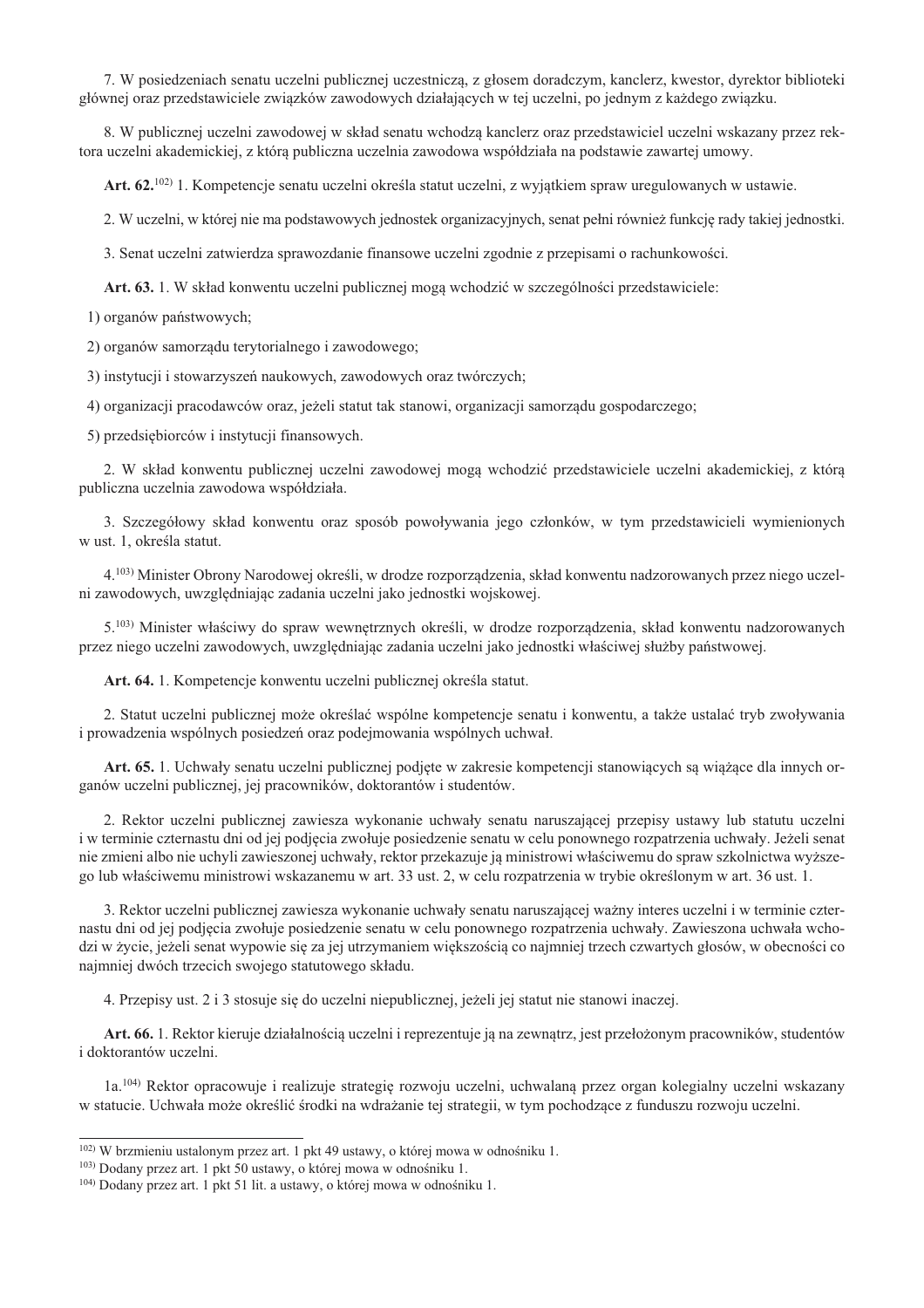2. Rektor uczelni publicznej podejmuje decyzje we wszystkich sprawach dotyczących uczelni, z wyjatkiem spraw zastrzeżonych przez ustawę lub statut do kompetencji innych organów uczelni lub kanclerza, w szczególności:

1)<sup>105</sup> podejmuje decyzje dotyczące mienia i gospodarki uczelni, w tym w zakresie zbycia lub obciążenia mienia, do wysokości określonej w art. 90 ust. 4;

2) (uchylony); $^{106}$ )

3) sprawuje nadzór nad działalnościa dydaktyczna i badawcza uczelni;

3a)<sup>107</sup>) sprawuje nadzór nad wdrożeniem i doskonaleniem uczelnianego systemu zapewnienia jakości kształcenia;

4) sprawuje nadzór nad administracja i gospodarka uczelni;

5) dba o przestrzeganie prawa oraz zapewnienie bezpieczeństwa na terenie uczelni;

6) określa zakres obowiązków prorektorów.

3. (uchylony).  $108$ )

4. Rektor uczelni wojskowej oraz uczelni służb państwowych jest jednocześnie komendantem uczelni w rozumieniu przepisów, odpowiednio, o służbie wojskowej albo o właściwej służbie państwowej.

5. Do kompetencji rektora uczelni niepublicznej należą sprawy, o których mowa w ust. 2 pkt 3 i 5, oraz inne sprawy określone w statucie uczelni.

6. Statut uczelni niepublicznej może przekazać kompetencje określone w ust. 2 pkt 1 i 4 do właściwości organu, o którym mowa w art. 60 ust. 7.

Art. 67. 1. Skład rady podstawowej jednostki organizacyjnej określa statut.

2. Przewodniczącym rady podstawowej jednostki organizacyjnej jest jej kierownik.

3. Statut określa tryb wyboru i procentowy udział w składzie rady podstawowej jednostki organizacyjnej przedstawicieli nauczycieli akademickich, doktorantów, studentów oraz pracowników niebędących nauczycielami akademickimi jednostki, z uwzględnieniem ust. 4 i 5.

4. Udział przedstawicieli studentów i doktorantów w radzie podstawowej jednostki organizacyjnej uczelni nie może być mniejszy niż 20%. Liczbe przedstawicieli studentów i doktorantów ustala się proporcionalnie do liczebności obu tych grup w podstawowej jednostce organizacyjnej, z tym że studenci i doktoranci sa reprezentowani co najmniej przez jednego przedstawiciela każdej z tych grup.

5. W uczelni akademickiej, nauczyciele akademiccy posiadający tytuł naukowy profesora lub stopień naukowy doktora habilitowanego stanowią więcej niż połowę statutowego składu rady podstawowej jednostki organizacyjnej.

6. W posiedzeniach rady podstawowej jednostki organizacyjnej uczestnicza, z głosem doradczym, przedstawiciele związków zawodowych działających w uczelni, po jednym z każdego związku.

Art. 68. 1. Do kompetencji rady podstawowej jednostki organizacyjnej należy w szczególności:

1) ustalanie ogólnych kierunków działalności jednostki;

- 2)<sup>109)</sup> uchwalanie, po zasięgnięciu opinii właściwego organu samorządu studenckiego, zgodnie z wytycznymi ustalonymi przez senat uczelni publicznej lub organ kolegialny uczelni niepublicznej, planów studiów i programów kształcenia:
- 3) uchwalanie, po zasięgnięciu opinii właściwego organu samorządu doktorantów, zgodnie z wytycznymi ustalonymi przez senat uczelni publicznej lub organ kolegialny uczelni niepublicznej, planów i programów studiów doktoranckich;
- 4) uchwalanie, zgodnie z wytycznymi ustalonymi przez senat uczelni publicznej lub organ kolegialny uczelni niepublicznej, planów i programów studiów podyplomowych oraz kursów dokształcających.

 $^{105}$  W brzmieniu ustalonym przez art. 1 pkt 51 lit. b tiret pierwsze ustawy, o której mowa w odnośniku 1.

 $106$ ) Przez art. 1 pkt 51 lit. b tiret drugie ustawy, o której mowa w odnośniku 1.

<sup>&</sup>lt;sup>107</sup>) Dodany przez art. 1 pkt 51 lit, b tiret trzecie ustawy, o której mowa w odnośniku 1.

<sup>&</sup>lt;sup>108)</sup> Przez art. 1 pkt 51 lit. c ustawy, o której mowa w odnośniku 1.

<sup>&</sup>lt;sup>109</sup>) W brzmieniu ustalonym przez art. 1 pkt 52 lit. a ustawy, o której mowa w odnośniku 1.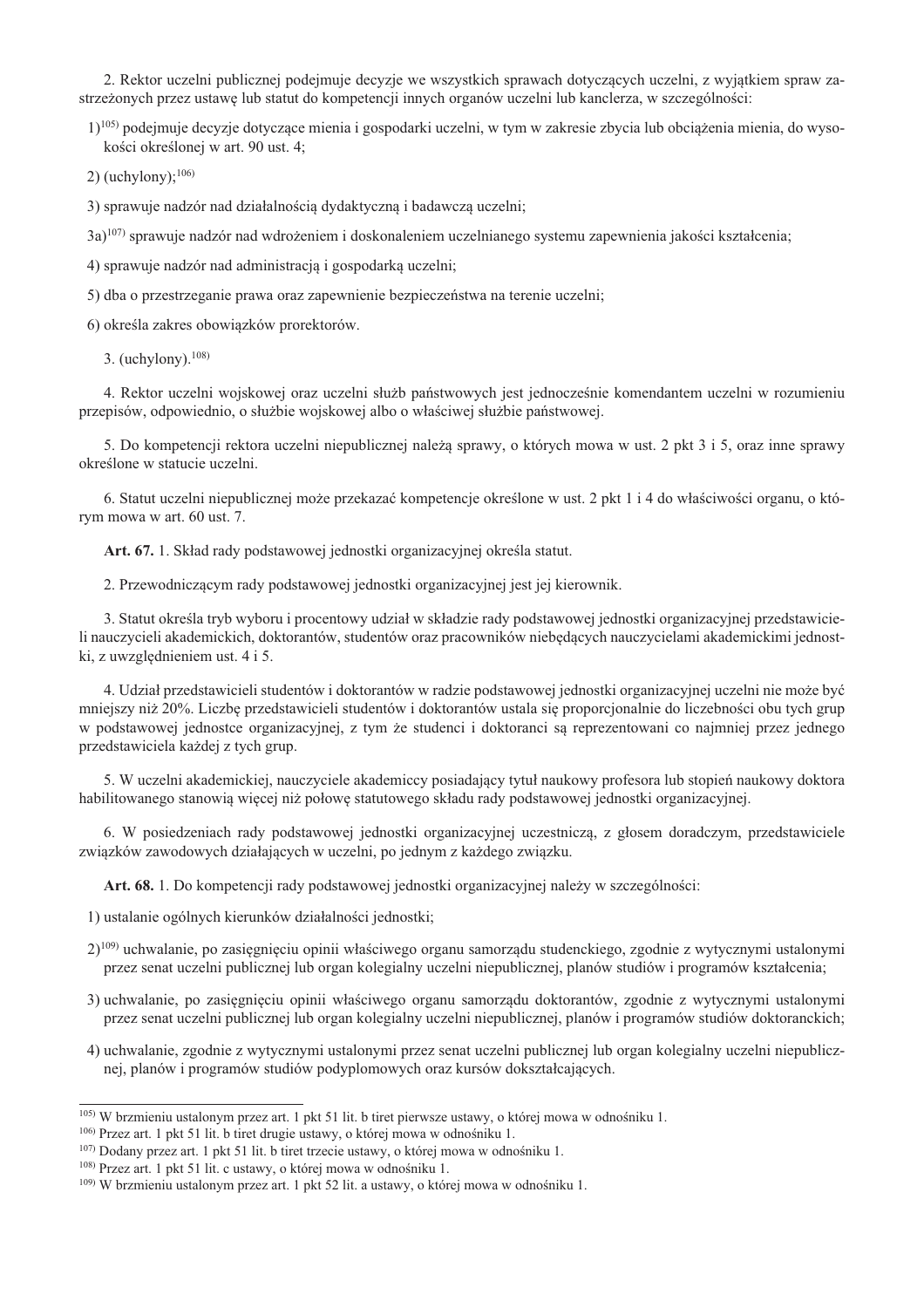2. Szczegółowe kompetencje rady podstawowej jednostki organizacyjnej określa statut.

3. Uchwały rady podstawowej jednostki organizacyjnej w sprawach należących do jej kompetencji są wiążące dla kierownika, pracowników, doktorantów i studentów tej jednostki.

4. Od uchwały rady podstawowej jednostki organizacyjnej kierownikowi tej jednostki służy odwołanie do senatu uczelni.

5.<sup>110</sup>) Senat uczelni uchyla uchwałę rady podstawowej jednostki organizacyjnej sprzeczną z ustawą, statutem, uchwałą senatu lub najwyższego organu kolegialnego uczelni niepublicznej, regulaminami i innymi przepisami wewnętrznymi uczelni lub naruszającą ważny interes uczelni.

Art. 69. 1. Tryb zwoływania posiedzeń i tryb pracy organów kolegialnych uczelni określa jej statut.

2. Uchwały organów kolegialnych uczelni zapadają zwykłą większością głosów w obecności co najmniej połowy statutowej liczby ich członków, chyba że ustawa lub statut określają wyższe wymagania.

Art. 70. 1.<sup>111)</sup> Kompetencje kierownika podstawowej jednostki organizacyjnej uczelni określa statut. Do kompetencji kierownika podstawowej jednostki organizacyjnej uczelni należy w szczególności opracowanie strategii rozwoju jednostki zgodnej ze strategia rozwoju uczelni.

2. Od decyzji kierownika podstawowej jednostki organizacyjnej służy odwołanie do rektora.

3. Rektor uchyla decyzję kierownika podstawowej jednostki organizacyjnej sprzeczną z ustawą, statutem, uchwałą senatu lub najwyższego organu kolegialnego uczelni niepublicznej, uchwałą rady tej jednostki organizacyjnej, regulaminami lub innymi przepisami wewnętrznymi uczelni lub naruszającą ważny interes uczelni.

Art. 71. 1. Statut uczelni publicznej określa skład kolegium elektorów oraz tryb wyboru jego członków, tryb wyboru organów jednoosobowych, przedstawicieli do organów kolegialnych oraz osób pełniących inne funkcje z wyboru, z zachowaniem następujących zasad:

- 1) jednoosobowe organy sa wybierane przez kolegia elektorów; nie mniej niż 20% składu kolegium elektorów stanowia przedstawiciele studentów i doktorantów; liczbę przedstawicieli studentów i doktorantów ustala się proporcjonalnie do liczebności obu tych grup odpowiednio w uczelni lub jednostce organizacyjnej, z tym że studenci i doktoranci są reprezentowani co najmniej przez jednego przedstawiciela każdej z tych grup:
- 2)<sup>112)</sup> czynne prawo wyborcze przysługuje nauczycielom akademickim zatrudnionym w uczelni jako podstawowym miejscu pracy, pracownikom niebędącym nauczycielami akademickimi, studentom oraz doktorantom;
- 3)<sup>112</sup> bierne prawo wyborcze przysługuje nauczycielom akademickim zatrudnionym w uczelni jako podstawowym miejscu pracy, którzy nie ukończyli sześćdziesiątego piątego roku życia, a w przypadku osób posiadających tytuł profesora - siedemdziesiątego roku życia, pracownikom niebędącym nauczycielami akademickimi, zatrudnionym w pełnym wymiarze czasu pracy, studentom oraz doktorantom;
- 4) każdy wyborca, o którym mowa w pkt 2, ma prawo do zgłaszania kandydatów;
- 5) głosowanie jest tajne;
- 6) wybór uważa się za dokonany, jeżeli kandydat uzyskał więcej niż połowe ważnych głosów, chyba że statut uczelni wymaga innej większości kwalifikowanej;
- 7) czas i miejsce wyborów podaje się do wiadomości w takim terminie i w taki sposób, aby wyborca miał możliwość wziecia udziału w wyborach:
- 8) wybory przeprowadzają komisje wyborcze, powołane w trybie określonym w statucie.

2. Tryb wyboru oraz czas trwania kadencji przedstawicieli studentów i doktorantów określają odpowiednio regulamin samorządu studenckiego i regulamin samorządu doktorantów.

<sup>&</sup>lt;sup>110</sup>) W brzmieniu ustalonym przez art. 1 pkt 52 lit. b ustawy, o której mowa w odnośniku 1.

<sup>&</sup>lt;sup>111</sup>) W brzmieniu ustalonym przez art. 1 pkt 53 ustawy, o której mowa w odnośniku 1.

<sup>&</sup>lt;sup>112</sup>) W brzmieniu ustalonym przez art. 1 pkt 54 lit. a ustawy, o której mowa w odnośniku 1.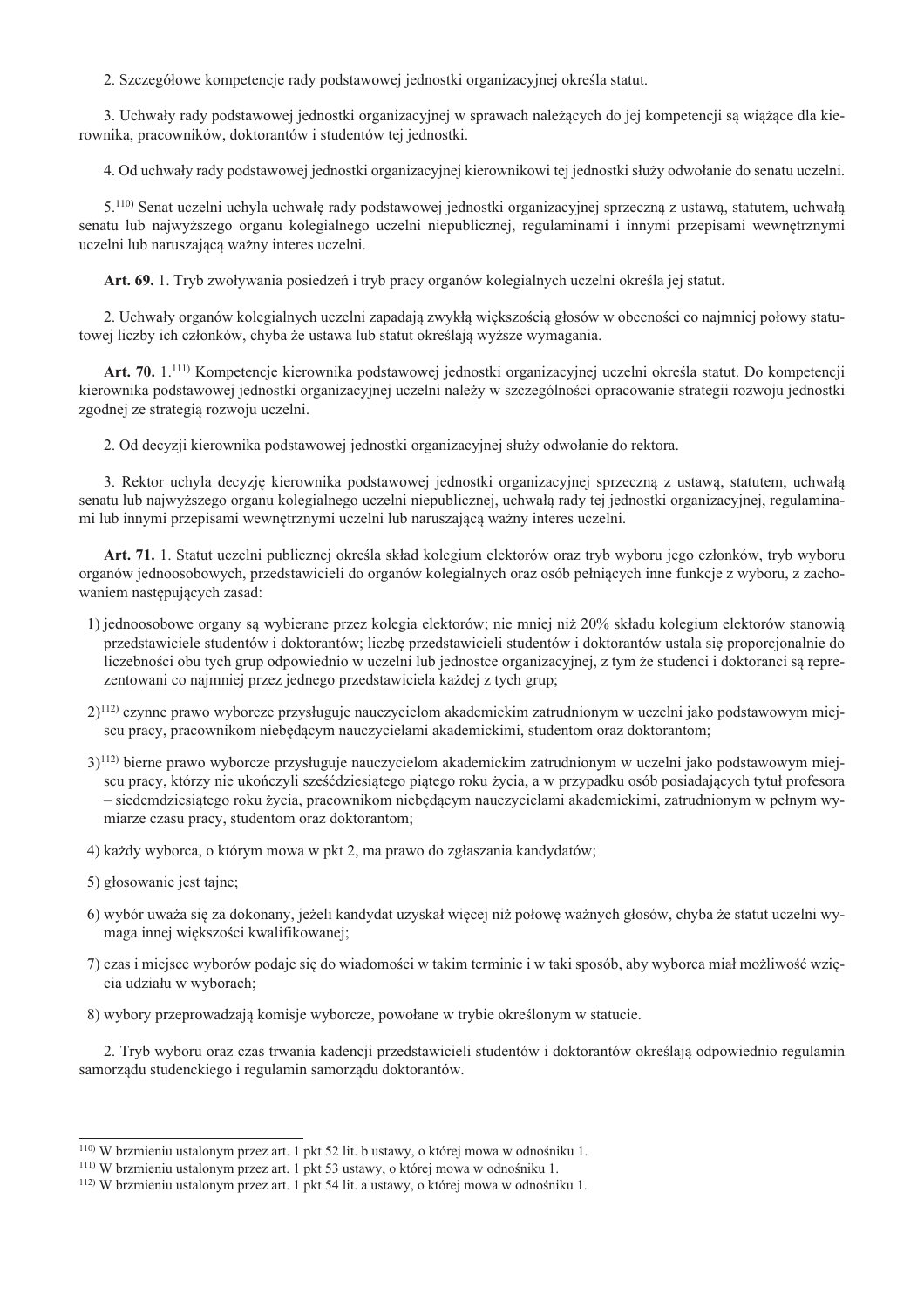3.<sup>113</sup>) W publicznych uczelniach zawodowych czynne prawo wyborcze przysługuje także nauczycielom akademickim zatrudnionym w uczelni jako dodatkowym miejscu pracy.

4. W publicznych uczelniach artystycznych oraz w artystycznych podstawowych jednostkach organizacyjnych innych uczelni publicznych czynne i bierne prawo wyborcze przysługuje także pracownikom zatrudnionym co najmniej w połowie pełnego wymiaru czasu pracy, a bierne prawo wyborcze – pracownikom zatrudnionym co najmniej w połowie pełnego wymiaru czasu pracy, którzy nie osiągnęli wieku emerytalnego.

Art. 72. 1.<sup>114</sup> Rektor uczelni publicznej może być powołany w drodze wyborów albo w drodze konkursu.

2.<sup>114)</sup> Rektorem uczelni może być osoba posiadająca co najmniej stopień naukowy doktora. Warunkiem pełnienia funkcii rektora jest zatrudnienie w uczelni jako podstawowym miejscu pracy.

2a.<sup>115</sup>) Sposób powołania rektora, szczegółowe wymagania kwalifikacyjne, jakie musi spełniać kandydat na rektora oraz warunki i tryb przeprowadzania konkursu określa statut.

3. Rektor uczelni publicznej niespełniający w chwili wyboru wymogu zatrudnienia w uczelni jest zatrudniany, z pominięciem wymagań określonych w art. 121 ust. 3, na warunkach określonych w ust. 1 najpóźniej w dniu poprzedzającym objęcie funkcji rektora.

4. W przypadku utworzenia nowej uczelni publicznej stosunek pracy z pierwszym jej rektorem nawiązuje minister właściwy do spraw szkolnictwa wyższego, a w odniesieniu do uczelni wojskowej, służb państwowych, artystycznej, medycznej oraz morskiej odpowiednio właściwy minister wskazany w art. 33 ust. 2.

5. W publicznej uczelni morskiej rektor może być wybrany także spośród osób zatrudnionych w tej uczelni na stanowisku profesora nadzwyczajnego i posiadających najwyższy stopień oficerski, ustalony w przepisach o kwalifikacjach zawodowych i składzie załóg polskich statków morskich, zwany dalej "najwyższym stopniem oficerskim". W publicznej uczelni artystycznej rektor może być wybrany także spośród osób zatrudnionych w tej uczelni na stanowisku profesora nadzwyczajnego i odznaczających się wybitnymi osiągnięciami artystycznymi.

6. Przewodniczący komisji wyborczej stwierdza na piśmie wybór rektora i niezwłocznie zawiadamia o wyborze ministra właściwego do spraw szkolnictwa wyższego lub, odpowiednio, właściwego ministra wskazanego w art. 33 ust. 2.

Art. 73.<sup>116)</sup> 1. Rektora uczelni wojskowej wyznacza Minister Obrony Narodowej, spośród żołnierzy zawodowych, spełniających warunki określone w art. 72 ust. 2.

2. W szczególnych przypadkach Minister Obrony Narodowej może wyznaczyć rektora uczelni wojskowej spośród oficerów niespełniających warunków określonych w art. 72 ust. 2, posiadających co najmniej stopień wojskowy generała brygady lub kontradmirała.

3. Prorektora właściwego do spraw realizacji zadań uczelni wojskowej jako jednostki wojskowej wyznacza Minister Obrony Narodowej na wniosek rektora, spośród żołnierzy zawodowych.

Art. 74.<sup>116)</sup> 1. Rektora uczelni służb państwowych jako jednostki organizacyjnej właściwej służby wyznacza minister właściwy do spraw wewnętrznych spośród funkcjonariuszy właściwej służby państwowej, spełniających warunki określone w art. 72 ust. 2.

2. W szczególnych przypadkach minister właściwy do spraw wewnętrznych może wyznaczyć rektora uczelni służb państwowych spośród oficerów, niespełniających warunków określonych w art. 72 ust. 2, posiadających stopień we właściwej służbie państwowej odpowiadający co najmniej stopniowi generała brygady.

3. Prorektora właściwego do spraw realizacji zadań uczelni służb państwowych jako jednostek organizacyjnych właściwej służby wyznacza minister właściwy do spraw wewnętrznych na wniosek rektora, spośród funkcjonariuszy właściwej służby państwowej.

<sup>&</sup>lt;sup>113</sup>) W brzmieniu ustalonym przez art. 1 pkt 54 lit. b ustawy, o której mowa w odnośniku 1.

<sup>&</sup>lt;sup>114</sup>) W brzmieniu ustalonym przez art. 1 pkt 55 lit. a ustawy, o której mowa w odnośniku 1.

<sup>&</sup>lt;sup>115</sup>) Dodany przez art. 1 pkt 55 lit. b ustawy, o której mowa w odnośniku 1.

<sup>&</sup>lt;sup>116</sup>) W brzmieniu ustalonym przez art. 1 pkt 56 ustawy, o której mowa w odnośniku 1.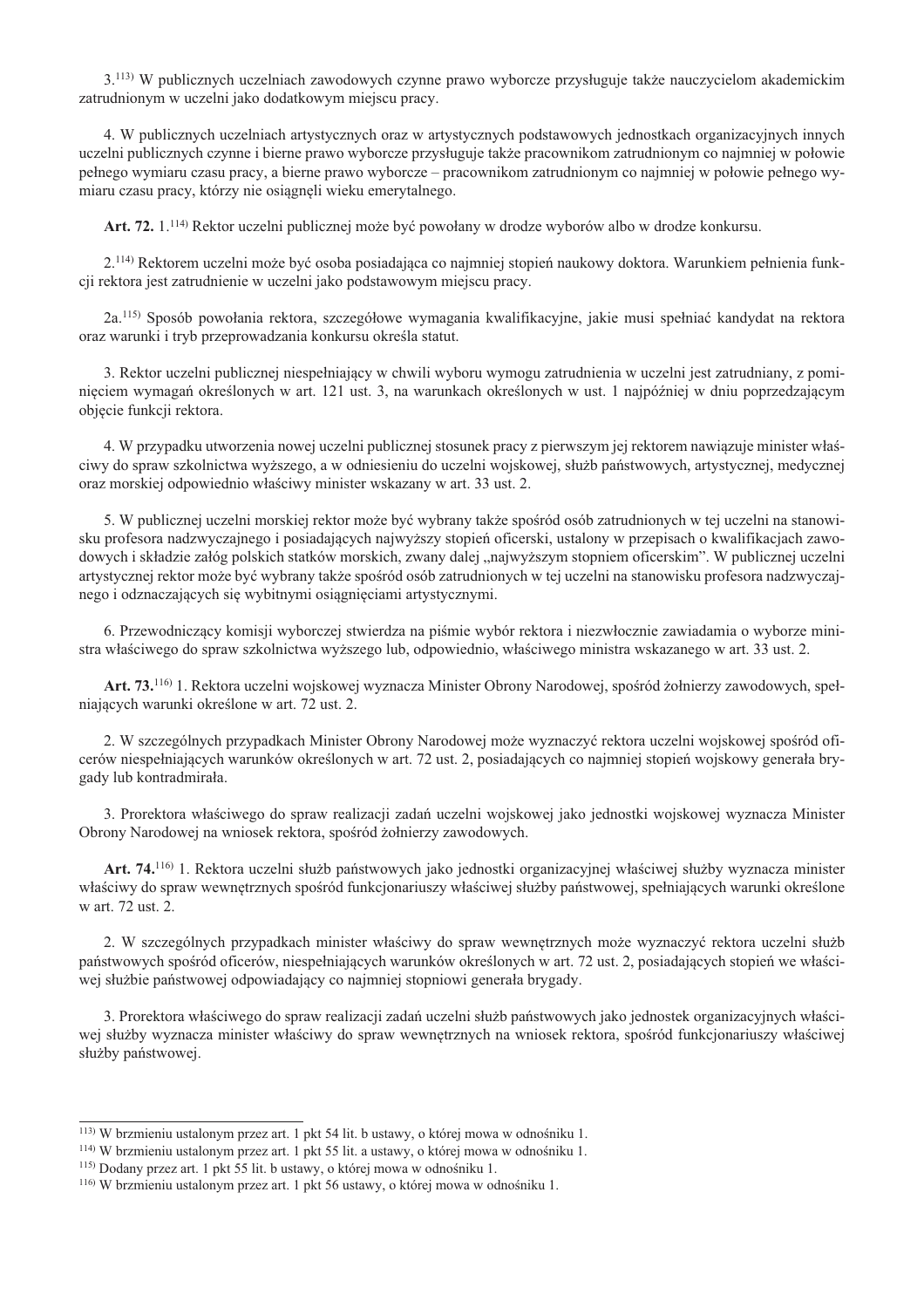Art. 75. 1.<sup>117)</sup> Prorektorzy w uczelni publicznej są powoływani w drodze wyborów albo w drodze konkursu. Sposób powoływania prorektorów, ich liczbę, szczegółowe wymagania kwalifikacyjne oraz warunki, zasady i tryb przeprowadzania konkursu określa statut. Warunkiem pełnienia funkcji prorektora jest zatrudnienie w uczelni jako podstawowym miejscu pracy.

2. (uchylony).  $118$ )

3.<sup>119</sup> Osoba kandydująca na prorektora do spraw studenckich musi uzyskać zgodę większości przedstawicieli studentów i doktorantów w organie dokonującym wyboru lub w komisji rozstrzygającej konkurs. Niezajęcie stanowiska w terminie wskazanym w statucie uważa się za wyrażenie zgody.

4. Jeżeli nowo wybrany rektor uczelni morskiej nie posiada najwyższego stopnia oficerskiego, co najmniej jeden z prorektorów powinien posiadać taki stopień.

Art. 76, 1.<sup>120</sup> W uczelni publicznej kierownik podstawowej jednostki organizacyjnej lub jego zastepcy sa powoływani w drodze wyborów albo w drodze konkursu.

2. Warunkiem pełnienia funkcji kierownika podstawowej jednostki organizacyjnej lub jego zastępcy jest zatrudnienie w uczelni jako podstawowym miejscu pracy.

3.<sup>121)</sup> Sposób powoływania osób, o których mowa w ust. 1, liczbę zastępców kierownika podstawowej jednostki organizacyjnej, szczegółowe wymagania kwalifikacyjne oraz warunki, zasady i tryb przeprowadzania konkursu określa statut.

4. (uchylony).  $122$ )

5. Przepis art. 75 ust. 3 stosuje się odpowiednio do wyboru prodziekana właściwego do spraw studenckich, a jeżeli statut przewiduje wybór zastępców kierowników podstawowych jednostek organizacyjnych niebędących wydziałami, także do wyboru zastępcy właściwego do spraw studenckich.

6. Jeżeli statut przewiduje powoływanie kierowników podstawowych jednostek organizacyjnych i ich zastępców, kandydatura zastępcy kierownika właściwego do spraw studenckich wymaga zgody organu samorządu studenckiego lub organu samorządu doktorantów danej jednostki organizacyjnej, wskazanego w regulaminie samorządu studenckiego i samorządu doktorantów. Jeżeli samorząd studencki i samorząd doktorantów nie zajmą stanowiska w tej sprawie w terminie siedmiu dni, kandydaturę uważa się za przyjętą.

Art. 77. 1. Kadencja kolegialnych i jednoosobowych organów uczelni publicznej trwa cztery lata i rozpoczyna się w dniu 1 września w roku wyborów, a kończy w dniu 31 sierpnia w roku, w którym upływa kadencja.

2. W uczelni publicznej rektor, prorektor, kierownik podstawowej jednostki organizacyjnej i jego zastępca nie mogą być wybrani do pełnienia tej samej funkcji na więcej niż dwie następujące po sobie kadencje.

2a.<sup>123)</sup> W uczelni publicznej ta sama osoba nie może być członkiem senatu lub członkiem konwentu dłużej niż dwie nastepujące po sobie kadencie. Nie dotyczy to osób wchodzących w skład senatu lub konwentu w związku z pełnieniem funkcji organu jednoosobowego uczelni.

2b.<sup>123</sup>) Ograniczenia wynikające z ust. 2a nie dotyczą uczelni publicznych nadzorowanych przez ministra właściwego do spraw kultury i dziedzictwa narodowego.

3. Statut uczelni publicznej określa przypadki wygaśnięcia mandatu członka organu kolegialnego i mandatu organu jednoosobowego przed upływem kadencji oraz tryb wyborów uzupełniających.

4. Organy kolegialne uczelni publicznej pełnią swoje funkcje do czasu ukonstytuowania się organów nowej kadencji.

<sup>&</sup>lt;sup>117</sup>) W brzmieniu ustalonym przez art. 1 pkt 57 lit. a ustawy, o której mowa w odnośniku 1.

<sup>&</sup>lt;sup>118</sup>) Przez art. 1 pkt 57 lit. b ustawy, o której mowa w odnośniku 1.

<sup>&</sup>lt;sup>119</sup>) W brzmieniu ustalonym przez art. 1 pkt 57 lit. c ustawy, o której mowa w odnośniku 1.

<sup>&</sup>lt;sup>120</sup>) W brzmieniu ustalonym przez art. 1 pkt 58 lit. a ustawy, o której mowa w odnośniku 1.

<sup>&</sup>lt;sup>121)</sup> W brzmieniu ustalonym przez art. 1 pkt 58 lit. b ustawy, o której mowa w odnośniku 1.

<sup>&</sup>lt;sup>122)</sup> Przez art. 1 pkt 58 lit. c ustawy, o której mowa w odnośniku 1.

<sup>&</sup>lt;sup>123)</sup> Dodany przez art. 1 pkt 59 ustawy, o której mowa w odnośniku 1.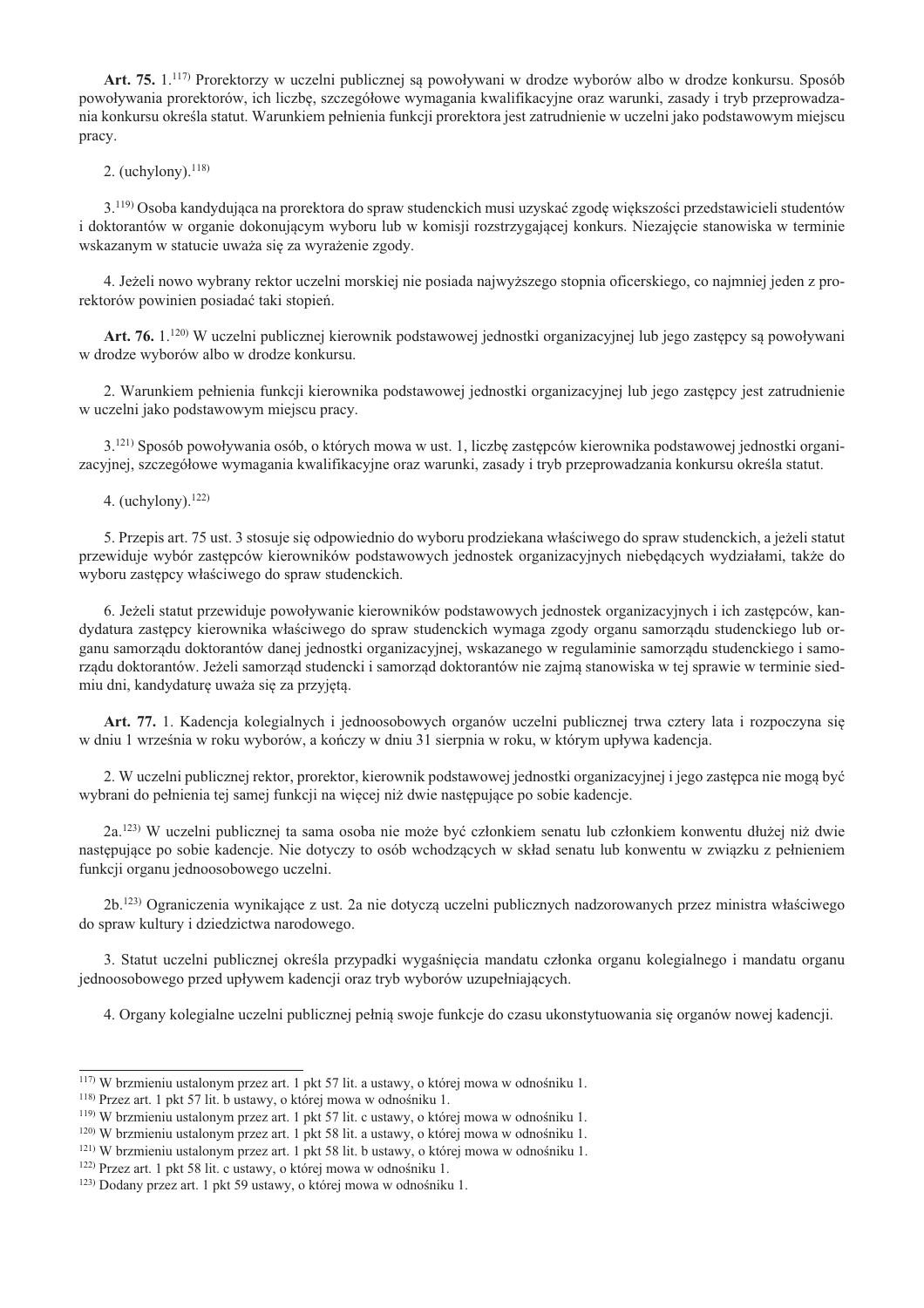Art. 78. 1.<sup>124)</sup> Rektor i prorektor uczelni publicznej powołani w drodze wyborów mogą być odwołani przez organ, który dokonał wyboru, a w przypadku rektora i prorektora powołanych w drodze konkursu przez senat uczelni kwalifikowana wiekszościa dwóch trzecich statutowego składu senatu, z zastrzeżeniem ust. 5 i 6.

2.<sup>124)</sup> Wniosek o odwołanie rektora może być zgłoszony przez co najmniej połowę statutowego składu senatu uczelni. Wniosek o odwołanie prorektora może być zgłoszony przez rektora, a pisemny wniosek o odwołanie prorektora właściwego do spraw studenckich może być zgłoszony również przez co najmniej trzy czwarte przedstawicieli studentów i doktorantów wchodzących w skład senatu.

3. Uchwała o odwołaniu rektora jest podejmowana większością co najmniej trzech czwartych głosów w obecności co najmniej dwóch trzecich statutowego składu organu, który dokonał wyboru.

4. Uchwała o odwołaniu prorektora jest podejmowana bezwzględną większością głosów w obecności co najmniej dwóch trzecich statutowego składu organu, który dokonał wyboru.

5.<sup>125)</sup> Rektora uczelni wojskowej i prorektora właściwego do realizacji zadań tej uczelni jako jednostki wojskowej może odwołać Minister Obrony Narodowej w trybie określonym w przepisach o służbie żołnierzy zawodowych.

6.<sup>125)</sup> Rektora uczelni służb państwowych i prorektora właściwego do spraw realizacji zadań tej uczelni jako jednostki organizacyjnej właściwej służby może odwołać minister właściwy do spraw wewnetrznych w trybie określonym w przepisach o służbie funkcjonariuszy właściwej służby państwowej.

Art. 79. 1. Funkcji organu jednoosobowego uczelni lub jego zastepcy nie może pełnić osoba pełniaca funkcje organu jednoosobowego w innej uczelni albo będąca założycielem innej uczelni niepublicznej.

2. Statut może zakazać łaczenia funkcji członka organu kolegialnego uczelni z funkcja organu jednoosobowego innej uczelni, ze statusem założyciela innej uczelni niepublicznej będącego osobą fizyczną albo ze statusem członka organu osoby prawnej będącej założycielem innej uczelni niepublicznej.

Art. 80. 1.<sup>126)</sup> Organy jednoosobowe uczelni niepublicznej i ich zastępców powołuje i odwołuje założyciel lub organ wskazany w statucie, po zasięgnięciu opinii senatu uczelni. Założyciel zwołuje posiedzenie senatu w celu zasięgnięcia opinii w sprawie powołania i odwołania organów jednoosobowych i ich zastępców.

2. Szczegółowy tryb powoływania i odwoływania organów jednoosobowych uczelni niepublicznej określa statut.

Art. 81. 1. Kanclerz uczelni publicznej kieruje jej administracją i gospodarką w zakresie określonym przez statut oraz rektora.

2. Kanclerza uczelni publicznej zatrudnia rektor po zasięgnięciu opinii senatu.

3. Kanclerz uczelni publicznej odpowiada za swoją działalność przed rektorem.

Art. 82. 1. Kwestor uczelni publicznej pełni funkcję głównego księgowego i jest zastępcą kanclerza. Obowiązki i uprawnienia kwestora jako głównego księgowego regulują odrebne przepisy.

2. Kwestora uczelni publicznej powołuje i odwołuje rektor na wniosek kanclerza.

Art. 83. 1. Organizację oraz zasady działania administracji uczelni publicznej określa regulamin organizacyjny, chyba że statut stanowi inaczej. Tryb ustalania regulaminu organizacyjnego określa statut.

2. Organizacie oraz zasady działania administracii uczelni niepublicznei określa regulamin organizacyjny nadany przez założyciela lub przez organ wskazany w statucie.

<sup>&</sup>lt;sup>124)</sup> W brzmieniu ustalonym przez art. 1 pkt 60 lit. a ustawy, o której mowa w odnośniku 1.

<sup>&</sup>lt;sup>125)</sup> Dodany przez art. 1 pkt 60 lit. b ustawy, o której mowa w odnośniku 1.

<sup>&</sup>lt;sup>126)</sup> W brzmieniu ustalonym przez art. 1 pkt 61 ustawy, o której mowa w odnośniku 1.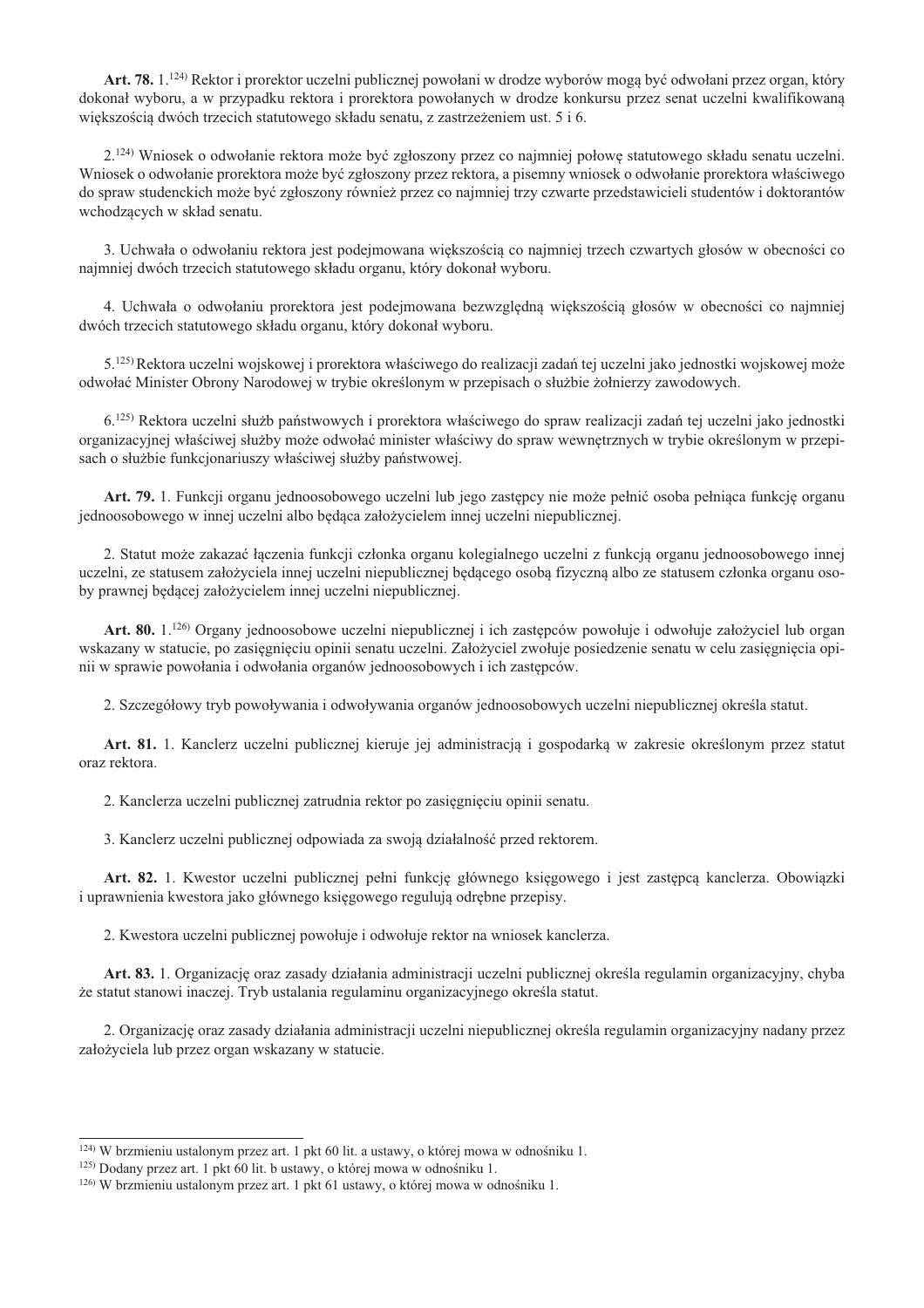## Rozdział 3

#### Organizacja uczelni

Art. 84. 1.<sup>127)</sup> Podstawowe jednostki organizacyjne uczelni, w tym jednostki zamiejscowe, tworzy, przekształca i likwiduje rektor po zasięgnięciu opinii senatu.

2. (uchylony).  $128$ )

3.<sup>129)</sup> W uczelni mogą być tworzone inne jednostki organizacyjne. Rodzaje, warunki i tryb tworzenia, likwidacji i przekształcania tych jednostek, z zastrzeżeniem art. 85 ust. 1–4. określa statut.

3a.<sup>130</sup>) W uczelni w celu organizacji indywidualnych studiów międzyobszarowych, o których mowa w art. 8 ust. 2, może bvé utworzona miedzywydziałowa jednostka organizacyjna uczelni, której rada określa plany studiów i programy kształcenia.

4. (uchylony).  $131$ )

Art. 84a.<sup>132</sup>) 1. Podstawowa jednostka organizacyjna uczelni lub centrum naukowe działające w strukturze uczelni, prowadzące badania naukowe na najwyższym poziomie w określonej dziedzinie nauki, powiązane z prowadzonymi studiami doktoranckimi o najwyższej jakości, mogą uzyskać status Krajowego Naukowego Ośrodka Wiodacego, zwanego dalej "KNOW".

2. Status KNOW może uzyskać również centrum naukowe, o którym mowa w art. 31 ust. 1, i konsorcjum naukowe, o którym mowa w ustawie z dnia 30 kwietnia 2010 r. o zasadach finansowania nauki, jeżeli prowadzą studia doktoranckie wspólnie z jednostką organizacyjną uczelni.

Art. 84b.<sup>132)</sup> 1. Status KNOW nadaje, w drodze decyzji, minister właściwy do spraw szkolnictwa wyższego na okres pięciu lat.

2. KNOW jest wyłaniany w drodze konkursu przeprowadzanego w dziedzinowo określonych obszarach wiedzy i kształcenia, ogłaszanego przez ministra właściwego do spraw szkolnictwa wyższego i ministra właściwego do spraw nauki.

3. Liczba KNOW w jednym obszarze wiedzy i kształcenia nie może być większa niż 3.

4. Konkurs przeprowadza komisja, powoływana przez ministra właściwego do spraw szkolnictwa wyższego spośród ekspertów określonych dyscyplin naukowych, w tym także ekspertów zagranicznych.

5. Minister właściwy do spraw szkolnictwa wyższego określi, w drodze rozporządzenia, kryteria, warunki i tryb ubiegania się o status KNOW, uwzględniając w szczególności jakość prowadzonych badań naukowych oraz jakość kształcenia i współpracy z otoczeniem społeczno-gospodarczym.

6. KNOW jest dofinansowywany z dotacji na zadania projakościowe, o której mowa w art. 94b ust. 1 pkt 1.

7. Status KNOW uwzglednia się przy ubieganiu się o środki z budżetu państwa i środki z funduszy strukturalnych Unii Europeiskiej na finansowanie inwestvcji dotyczących aparatury badawczej oraz inwestycji zwiazanych z dydaktyka.

8. Komisja, o której mowa w ust. 4, po pięciu latach od dnia uzyskania przez jednostkę statusu KNOW dokonuje oceny efektów działania KNOW na podstawie raportu końcowego prezentującego wyniki przeprowadzonych badań naukowych, ich powiązanie z osiągnięciami naukowymi pracowników i doktorantów, powiązanie z procesem dydaktycznym, otoczeniem społeczno-gospodarczym, a także na podstawie końcowego sprawozdania finansowego.

<sup>&</sup>lt;sup>127)</sup> W brzmieniu ustalonym przez art. 1 pkt 62 lit. a ustawy, o której mowa w odnośniku 1.

<sup>&</sup>lt;sup>128)</sup> Przez art. 1 pkt 62 lit. b ustawy, o której mowa w odnośniku 1.

 $(129)$  W brzmieniu ustalonym przez art. 1 pkt 62 lit. c ustawy, o której mowa w odnośniku 1.

<sup>&</sup>lt;sup>130</sup> Dodany przez art. 1 pkt 62 lit. d ustawy, o której mowa w odnośniku 1.

<sup>&</sup>lt;sup>131)</sup> Przez art. 1 pkt 62 lit. e ustawy, o której mowa w odnośniku 1.

<sup>&</sup>lt;sup>132</sup>) Dodany przez art. 1 pkt 63 ustawy, o której mowa w odnośniku 1.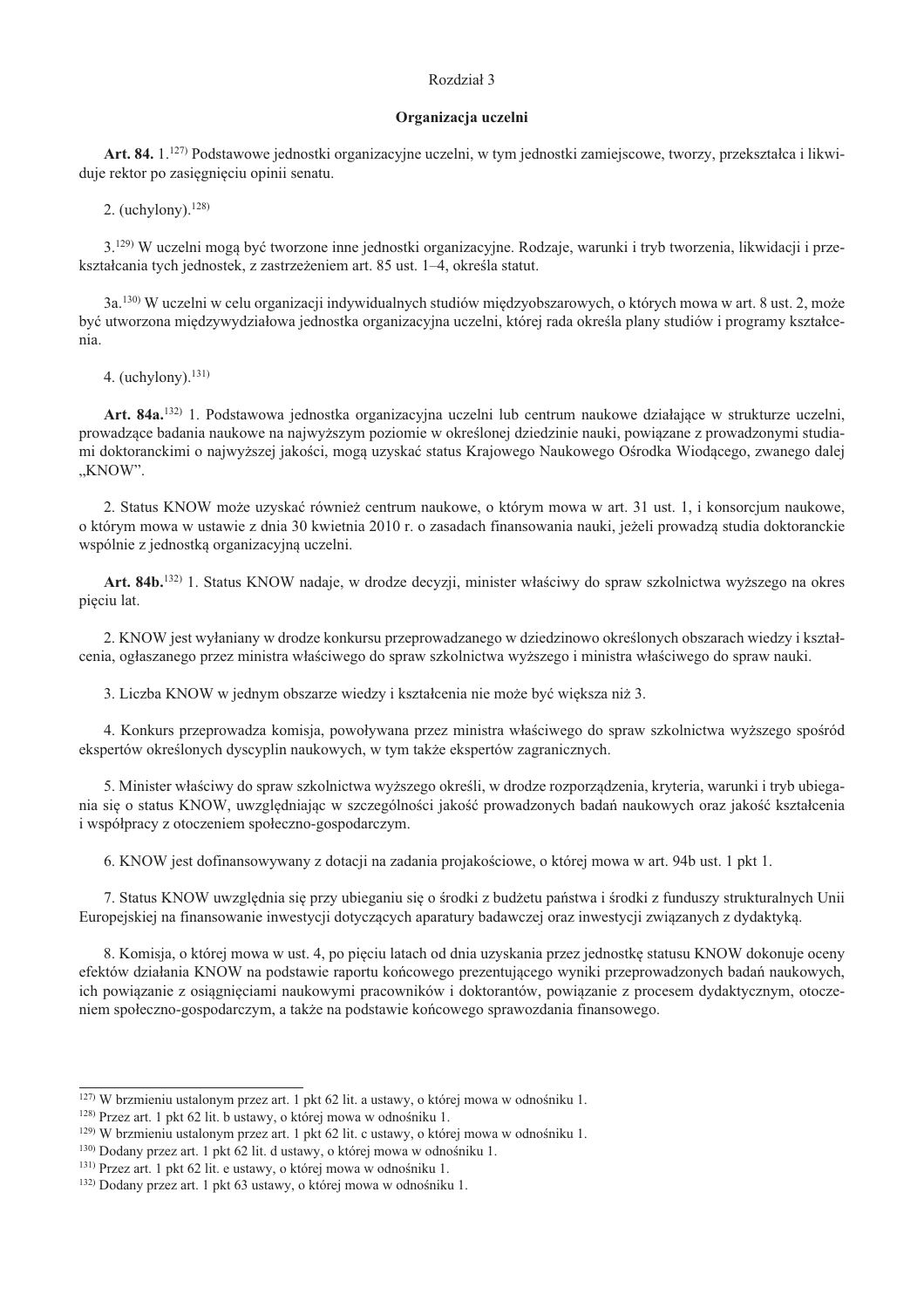Art. 85.<sup>133)</sup> 1. Uczelnia w celu realizacji zadań dydaktycznych może utworzyć poza swoją siedzibą zamiejscową jednostkę organizacyjną w formie:

1) podstawowej jednostki organizacyjnej uczelni;

 $2)$  filii.

2. Podstawowa jednostka organizacyjna uczelni może prowadzić kształcenie w obiektach położonych w tym samym co siedziba uczelni obszarze metropolitalnym, o którym mowa w ustawie z dnia 27 marca 2003 r. o planowaniu i zagospodarowaniu przestrzennym (Dz. U. Nr 80, poz. 717, z późn. zm.<sup>134)</sup>), bez potrzeby tworzenia zamiejscowych jednostek organizacyjnych.

3. Uczelnia może utworzyć poza swoją siedzibą zamiejscową jednostkę organizacyjną o zadaniach innych niż dydaktyczne, także w formie innej niż określona w ust. 1.

4. Utworzenie za granicą zamiejscowej jednostki organizacyjnej uczelni wymaga pozwolenia ministra właściwego do spraw szkolnictwa wyższego, wydanego w drodze decyzji administracyjnej, po uzyskaniu pozytywnej opinii ministra właściwego do spraw zagranicznych.

5. Uczelnie zagraniczne mogą tworzyć uczelnie i filie z siedziba na obszarze Rzeczypospolitej Polskiej, po uzyskaniu zgody ministra właściwego do spraw szkolnictwa wyższego, wydanej po zasięgnięciu opinii ministra właściwego do spraw zagranicznych i Komisji.

6. Uczelnię lub filię może tworzyć uczelnia zagraniczna, która uzyskała pozytywną ocenę agencji oceniającej jakość kształcenia uznawanej przez władze macierzystego kraju albo zarejestrowanej w Europejskim Rejestrze Agencji Akredytacyjnych (EQAR) lub agencji innego kraju, której oceny są uznawane przez Komisję.

7. Do uczelni i filii utworzonych przez uczelnie zagraniczne nie mają zastosowania przepisy niniejszej ustawy, z wyjątkiem ust.  $5 i 6$ .

Art. 86. 1. W celu lepszego wykorzystania potencjału intelektualnego i technicznego uczelni oraz transferu wyników prac naukowych do gospodarki, uczelnie mogą prowadzić akademickie inkubatory przedsiębiorczości oraz centra transferu technologii.

2. Akademicki inkubator przedsiębiorczości tworzy się w celu wsparcia działalności gospodarczej środowiska akademickiego lub pracowników uczelni i studentów będących przedsiębiorcami.

3. Akademicki inkubator przedsiębiorczości utworzony:

1) w formie jednostki ogólnouczelnianej działa na podstawie regulaminu zatwierdzonego przez senat uczelni;

2) w formie spółki handlowej lub fundacji działa w oparciu o odpowiednie dokumenty ustrojowe.

4. Centrum transferu technologii tworzy się w celu sprzedaży lub nieodpłatnego przekazywania wyników badań i prac rozwojowych do gospodarki.

5. Centrum transferu technologii utworzone:

1) w formie jednostki ogólnouczelnianej działa w oparciu o regulamin zatwierdzony przez senat uczelni;

2) w formie spółki handlowej lub fundacji działa w oparciu o odpowiednie dokumenty ustrojowe.

6. W akademickim inkubatorze przedsiębiorczości lub centrum transferu technologii, utworzonych w formie ogólnouczelnianych jednostek organizacyjnych, tworzy się rady nadzorujące, których skład i kompetencje określone są odpowiednio w ich regulaminach.

<sup>&</sup>lt;sup>133</sup>) W brzmieniu ustalonym przez art. 1 pkt 64 ustawy, o której mowa w odnośniku 1.

 $^{134}$  Zmiany wymienionej ustawy zostały ogłoszone w Dz. U. z 2004 r. Nr 6, poz. 41 i Nr 141, poz. 1492, z 2005 r. Nr 113, poz. 954 i Nr 130, poz. 1087, z 2006 r. Nr 45, poz. 319 i Nr 225, poz. 1635, z 2007 r. Nr 127, poz. 880, z 2008 r. Nr 199, poz. 1227, Nr 201, poz. 1237 i Nr 220, poz. 1413, z 2010 r. Nr 24, poz. 124, Nr 75, poz. 474, Nr 106, poz. 675, Nr 119, poz. 804, Nr 130, poz. 871, Nr 149, poz. 996 i Nr 155, poz. 1043 oraz z 2011 r. Nr 32, poz. 159 i Nr 153, poz. 901.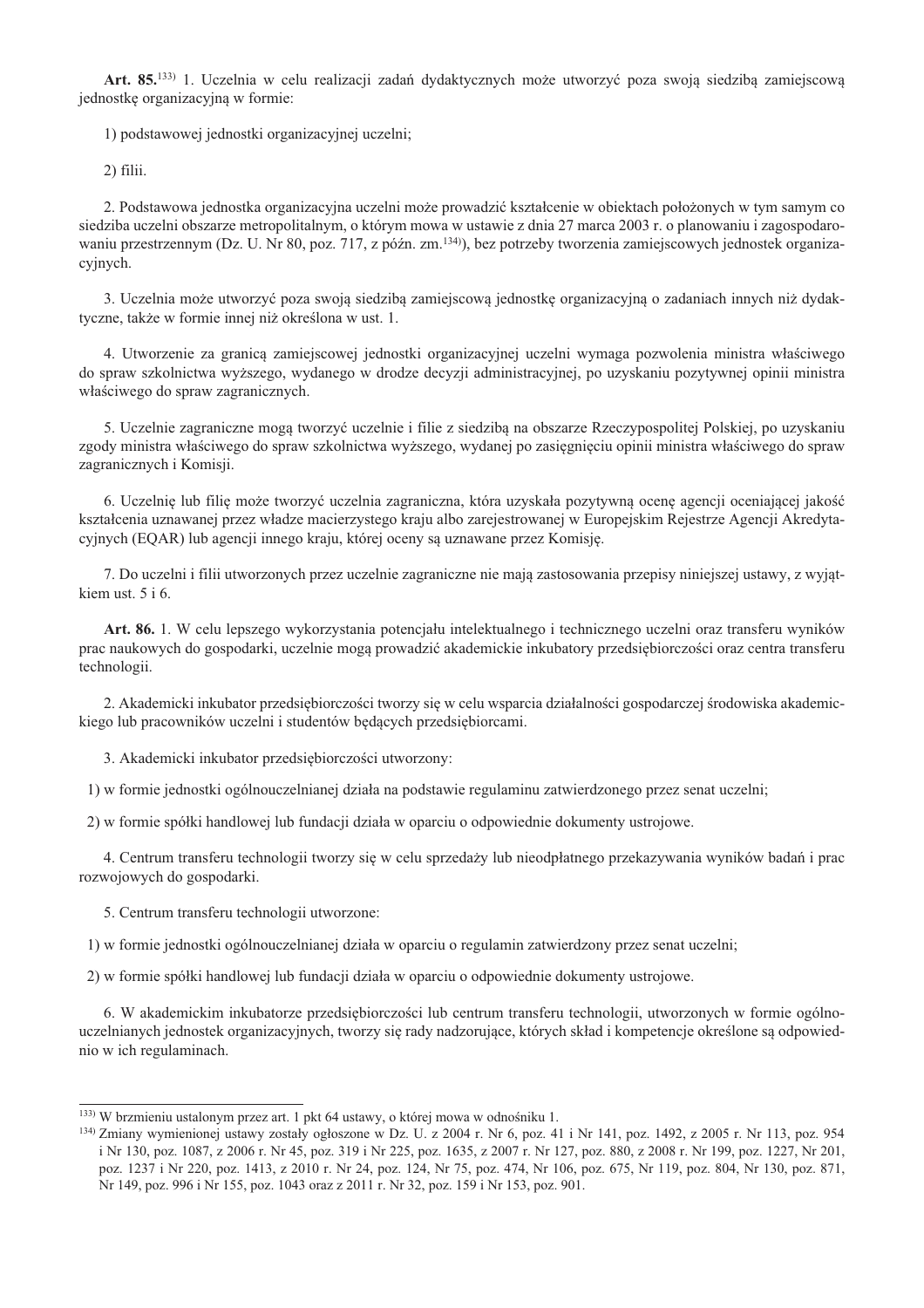7.<sup>135</sup>) Dyrektora akademickiego inkubatora przedsiębiorczości lub centrum transferu technologii, działających w formie ogólnouczelnianych jednostek organizacyjnych, powołuje rektor po zasiegniecju opinii senatu uczelni, spośród kandydatów przedstawionych przez rady nadzorujące tych jednostek.

Art. 86a.<sup>136</sup> 1. Uczelnia, w celu komercjalizacji wyników badań naukowych i prac rozwojowych tworzy spółkę z ograniczoną odpowiedzialnością lub spółkę akcyjną, zwaną dalej "spółką celową". Spółkę celową tworzy rektor za zgodą senatu uczelni lub innego organu kolegialnego uczelni. Do zadań spółki celowej należy w szczególności obejmowanie udziałów w spółkach kapitałowych lub tworzenie spółek kapitałowych, które powstają w celu wdrożenia wyników badań naukowych lub prac rozwojowych prowadzonych w uczelni.

2. Rektor, w drodze umowy, może powierzyć spółce celowej zarządzanie prawami własności przemysłowej uczelni w zakresie jej komercjalizacji.

3. Uczelnia w celu realizacji zadań określonych w ust. 1 i 2 przekazuje spółce celowej w formie aportu wyniki badań naukowych i prac rozwojowych, w szczególności uzyskane prawa własności przemysłowej.

4. Wypłacona dywidende spółki celowej uczelnia przeznacza na działalność statutowa uczelni.

Art. 86b.<sup>136</sup> 1. Spółka celowa może zostać utworzona przez kilka uczelni publicznych albo kilka uczelni niepublicznych.

2. W przypadku, o którym mowa w ust. 1, każda z uczelni może powierzyć spółce celowej zadania określone w art. 86a ust. 1 i 2 w drodze odrębnej umowy, zawartej między rektorem uczelni a spółką celową.

Art. 86c.<sup>136)</sup> Senat, a w przypadku uczelni niepublicznej organ wskazany w statucie, uchwala regulamin zarządzania prawami autorskimi i prawami pokrewnymi oraz prawami własności przemysłowej oraz zasad komercjalizacji wyników badań naukowych i prac rozwojowych, który określa:

- 1) prawa i obowiązki uczelni, pracowników oraz studentów i doktorantów w zakresie ochrony i korzystania z praw autorskich i praw pokrewnych oraz praw własności przemysłowej;
- 2) zasady wynagradzania twórców;
- 3) zasady i procedury komercjalizacji wyników badań naukowych i prac rozwojowych;
- 4) zasady korzystania z majatku uczelni wykorzystywanego do komercjalizacji wyników badań naukowych i prac rozwojowych oraz świadczenia usług naukowo-badawczych.

Art. 87.<sup>137)</sup> Status szpitali będących bazą dydaktyczną i naukowo-badawczą uczelni medycznych lub innych uczelni prowadzących działalność dydaktyczną i badawczą w dziedzinie nauk medycznych regulują przepisy o działalności leczniczej.

Art. 88. 1. W uczelni działa system biblioteczno-informacyjny, którego podstawe stanowi biblioteka. Organizacje i funkcjonowanie systemu biblioteczno-informacyjnego uczelni, w tym zasady korzystania z niego przez osoby niebędące pracownikami, doktorantami lub studentami uczelni, określa statut.

2. Dyrektora biblioteki zatrudnia rektor po zasięgnięciu opinii senatu uczelni. W uczelni akademickiej dyrektorem biblioteki może być osoba posiadająca uprawnienia do zajmowania stanowisk wymienionych w art. 113 lub stopień naukowy.

3. W uczelni działa rada biblioteczna jako organ opiniodawczy rektora. Skład i kompetencje rady bibliotecznej oraz tryb jej powoływania określa statut uczelni.

4. Uczelnia w związku z funkcjonowaniem systemu biblioteczno-informacyjnego może przetwarzać określone w jej statucie dane osobowe osób korzystających z tego systemu.

<sup>&</sup>lt;sup>135)</sup> W brzmieniu ustalonym przez art. 1 pkt 65 ustawy, o której mowa w odnośniku 1.

<sup>&</sup>lt;sup>136</sup>) Dodany przez art. 1 pkt 66 ustawy, o której mowa w odnośniku 1.

<sup>&</sup>lt;sup>137)</sup> W brzmieniu ustalonym przez art. 176 pkt 3 ustawy, o której mowa w odnośniku 32.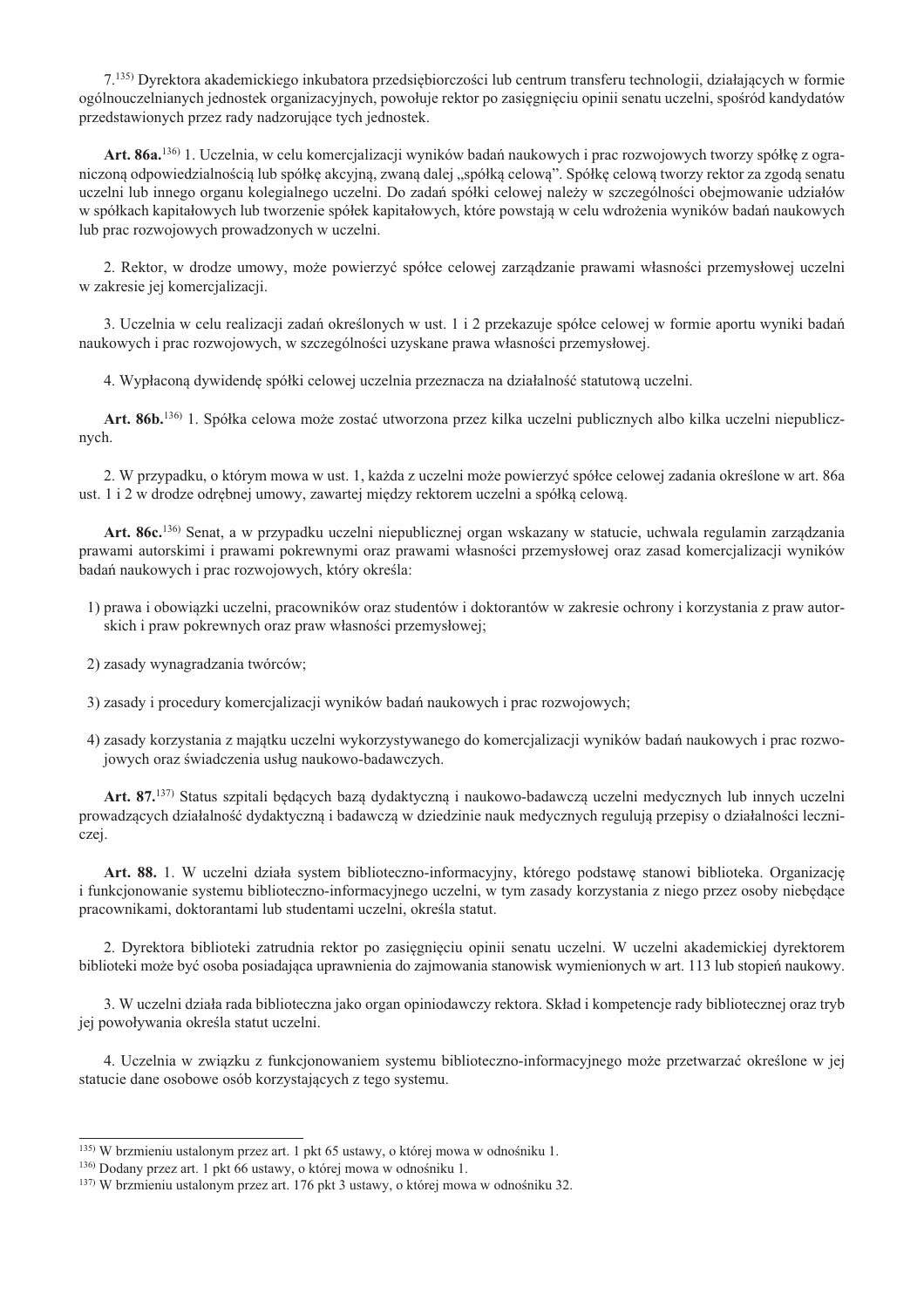5. Zbiór danych osobowych, o których mowa w ust. 4, jest zwolniony z obowiązku rejestracji zbiorów danych osobowych, o których mowa w art. 40 ustawy z dnia 29 sierpnia 1997 r. o ochronie danych osobowych (Dz. U. z 2002 r. Nr 101, poz. 926, z późn. zm. 138).

6. Uczelnia prowadzi archiwum. Działalność archiwum regulują przepisy ustawy z dnia 14 lipca 1983 r. o narodowym zasobie archiwalnym i archiwach (Dz. U. z 2011 r. Nr 123, poz. 698 i Nr 171, poz. 1016).

#### Rozdział 4

### Mienie i finanse uczelni

Art. 89. Mienie uczelni obejmuje własność i inne prawa majatkowe.

Art. 90. 1. W akcie o utworzeniu uczelni publicznej wskazuje się mienie lub organ, który ja w to mienie wyposaża.

2. Na wyposażenie, o którym mowa w ust. 1, tworzonej uczelni przeznacza się nieruchomości z zasobu nieruchomości Skarbu Państwa oraz jednostek samorządu terytorialnego. Na wyposażenie uczelni tworzonej z połączenia kilku uczelni przeznacza się nieruchomości stanowiące własność łączonych uczelni; na jej wyposażenie mogą być również przeznaczone nieruchomości z zasobu nieruchomości Skarbu Państwa oraz jednostek samorządu terytorialnego.

3. Skarb Państwa oraz jednostki samorządu terytorialnego mogą przekazywać uczelniom nieruchomości w trybie i na zasadach określonych w ustawie z dnia 21 sierpnia 1997 r. o gospodarce nieruchomościami (Dz. U. z 2010 r. Nr 102, poz. 651, z późn. zm. 139).

4.<sup>140)</sup> Rozporządzanie przez uczelnię publiczną składnikami aktywów trwałych w rozumieniu przepisów o rachunkowości, w zakresie określonym w ustawie z dnia 8 sierpnia 1996 r. o zasadach wykonywania uprawnień przysługujących Skarbowi Państwa (Dz. U. Nr 106, poz. 493, z późn. zm.<sup>141)</sup>), wymaga zgody ministra właściwego do spraw Skarbu Państwa, w przypadkach gdy wartość rynkowa przedmiotu rozporządzenia przekracza równowartość w złotych kwoty 250 000 euro, obliczonej na podstawie średniego kursu ogłoszonego przez Narodowy Bank Polski, według stanu z dnia wystąpienia o zgodę. Do wystąpienia dołącza się zgodę senatu uczelni.

5. W przypadku likwidacji uczelni publicznej jej mienie, po spłaceniu zobowiązań, staje się, odpowiednio do źródła pochodzenia tego mienia zgodnie z ust. 2, mieniem Skarbu Państwa albo mieniem jednostki samorządu terytorialnego. O przeznaczeniu mienia zlikwidowanej uczelni publicznej decyduje minister właściwy do spraw szkolnictwa wyższego, a w przypadku uczelni wojskowej, służb państwowych, artystycznej, medycznej oraz morskiej odpowiednio ministrowie wskazani w art. 33 ust. 2.

6. Przepis ust. 5 stosuje się odpowiednio do mienia przekazanego uczelni niepublicznej w trybie ust. 3.

7. (uchylony).  $142$ )

Art. 91. 1. Działalność uczelni, o której mowa w art. 13 ust. 1 i art. 14, podlega zwolnieniu z podatku dochodowego, podatku od towarów i usług, podatku od nieruchomości, podatku rolnego, podatku leśnego i podatku od czynności cywilnoprawnych na zasadach określonych w odrębnych ustawach.

2. Uczelnia jest zwolniona z opłat z tytułu użytkowania wieczystego nieruchomości Skarbu Państwa, z wyjątkiem opłat określonych w przepisach o gospodarowaniu nieruchomościami rolnymi Skarbu Państwa.

<sup>&</sup>lt;sup>138</sup>) Zmiany tekstu jednolitego wymienionej ustawy zostały ogłoszone w Dz. U. z 2002 r. Nr 153, poz. 1271, z 2004 r. Nr 25, poz. 219 i Nr 33, poz. 285, z 2006 r. Nr 104, poz. 708 i 711, z 2007 r. Nr 165, poz. 1170 i Nr 176, poz. 1238, z 2010 r. Nr 41, poz. 233, Nr 182, poz. 1228 i Nr 229, poz. 1497 oraz z 2011 r. Nr 230, poz. 1371.

<sup>&</sup>lt;sup>139)</sup> Zmiany tekstu jednolitego wymienionej ustawy zostały ogłoszone w Dz. U. z 2010 r. Nr 106, poz. 675, Nr 143, poz. 963, Nr 155, poz. 1043, Nr 197, poz. 1307 i Nr 200, poz. 1323 oraz z 2011 r. Nr 64, poz. 341, Nr 106, poz. 622, Nr 115, poz. 673, Nr 129, poz. 732, Nr 130, poz. 762, Nr 135, poz. 789, Nr 163, poz. 981, Nr 187, poz. 1110 i Nr 224, poz. 1337.

<sup>140)</sup> W brzmieniu ustalonym przez art. 1 pkt 68 lit. a ustawy, o której mowa w odnośniku 1; wszedł w życie z dniem 1 stycznia 2012 r.

<sup>141)</sup> Zmiany wymienionej ustawy zostały ogłoszone w Dz. U. z 1996 r. Nr 156, poz. 775, z 1997 r. Nr 106, poz. 673, Nr 115, poz. 741 i Nr 141, poz. 943, z 1998 r. Nr 155, poz. 1014, z 2000 r. Nr 48, poz. 550, z 2001 r. Nr 4, poz. 26, z 2002 r. Nr 25, poz. 253 i Nr 240, poz. 2055, z 2004 r. Nr 99, poz. 1001, Nr 123, poz. 1291 i Nr 273, poz. 2703, z 2005 r. Nr 169, poz. 1417 i Nr 183, poz. 1538, z 2006 r. Nr 107, poz. 721, z 2009 r. Nr 157, poz. 1241 i Nr 206, poz. 1590, z 2010 r. Nr 229, poz. 1496, z 2011 r. Nr 34, poz. 171, Nr 122, poz. 695 i Nr 185, poz. 1092 oraz z 2012 r. poz. 459.

<sup>&</sup>lt;sup>142)</sup> Przez art. 176 pkt 4 ustawy, o której mowa w odnośniku 32.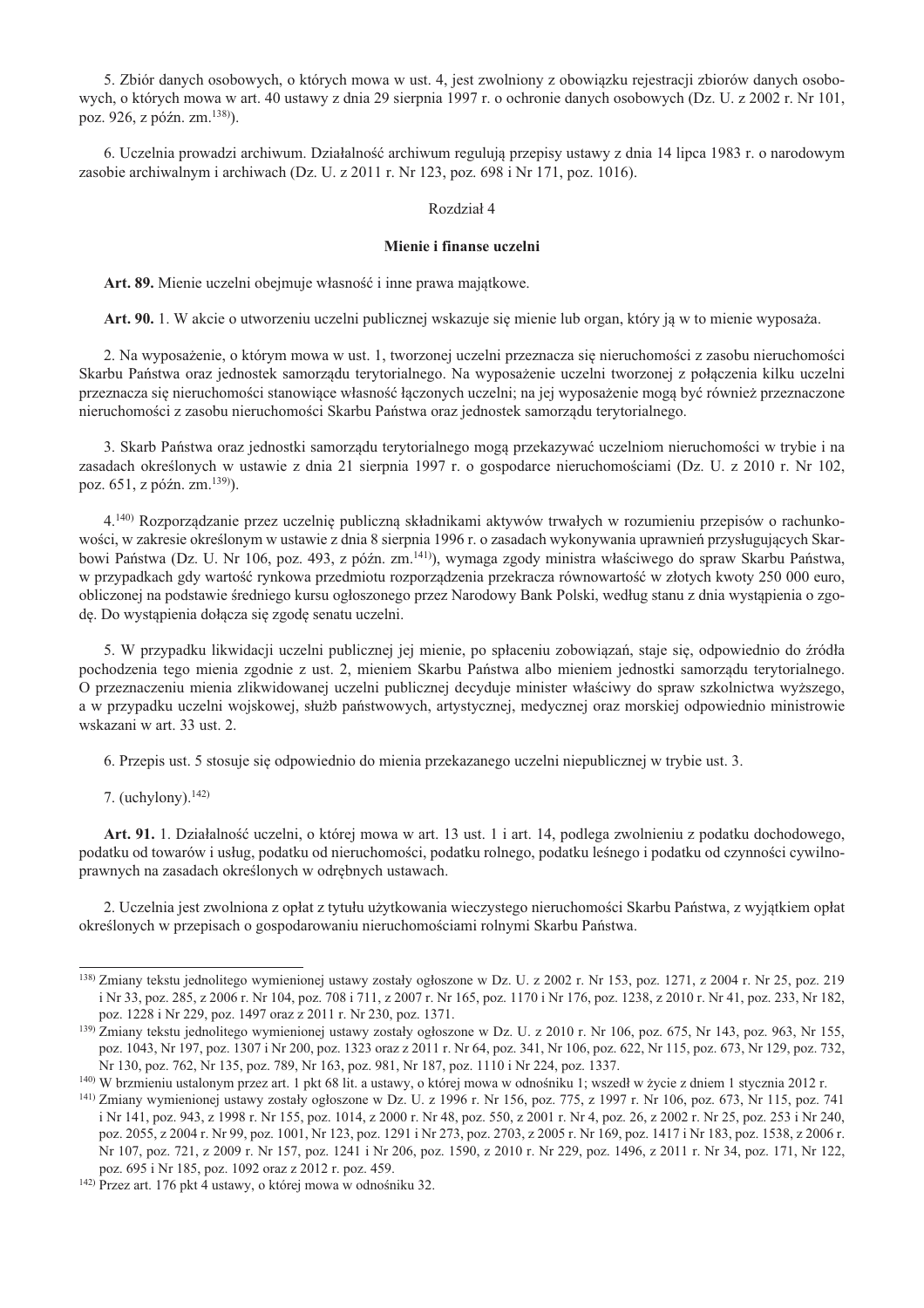Art. 92, 1.<sup>143</sup>) Działalność uczelni publicznej jest finansowana z dotacji z budżetu państwa na zadania ustawowo określone oraz może być finansowana z przychodów własnych.

2.<sup>144)</sup> Przychody własne uczelnia publiczna gromadzi na odrebnych rachunkach bankowych.

Art. 93. 1. Wydatki budżetu państwa planowane na finansowanie działalności uczelni publicznych, w cześci dotyczacej wynagrodzeń waloryzowane są corocznie, co najmniej o średnioroczny wskaźnik wzrostu wynagrodzeń w państwowej sferze budżetowej ustalony w ustawie budżetowej na dany rok budżetowy.

2. Wydatki budżetu państwa planowane na finansowanie działalności uczelni publicznych, w cześci niedotyczacej wynagrodzeń waloryzowane są corocznie, co najmniej o średnioroczny wskaźnik wzrostu cen towarów i usług ustalony w ustawie budżetowej na dany rok budżetowy.

Art. 94. 1. Z budżetu państwa uczelnia publiczna otrzymuje dotacje na:

- 1)<sup>145</sup> zadania związane z kształceniem studentów studiów stacjonarnych, w tym studentów, o których mowa w art. 99 ust. 1a, z wyłączeniem kształcenia, o którym mowa w art. 99 ust. 1 pkt 1a, kształceniem uczestników stacjonarnych studiów doktoranckich i kadr naukowych oraz utrzymaniem uczelni, w tym na remonty;
- 2) zadania uczelni wojskowej związane z obroną narodową;
- 3) zadania uczelni służb państwowych związane z bezpieczeństwem obywateli;
- 4) zadania uczelni artystycznej związane z działalnością kulturalną w rozumieniu przepisów o organizowaniu i prowadzeniu działalności kulturalnej;
- 5)<sup>146</sup> zadania uczelni morskiej związane z utrzymaniem statków szkolnych i specjalistycznych ośrodków szkoleniowych dla kadr morskich;
- 6) zadania uczelni kształcącej personel lotniczy dla lotnictwa cywilnego, związane z utrzymaniem powietrznych statków szkolnych i specjalistycznych ośrodków szkoleniowych kadr powietrznych;
- 7) zadania związane z bezzwrotną pomocą materialną dla studentów w zakresie określonym w art. 173 ust. 1 oraz dla doktorantów w zakresie określonym w art. 199 ust. 1;
- 8)<sup>147</sup>) zadania związane ze świadczeniami zdrowotnymi, wykonywanymi w ramach kształcenia studentów studiów stacjonarnych w podstawowej jednostce organizacyjnej uczelni medycznej lub innej uczelni publicznej, w której prowadzone jest kształcenie na kierunkach medycznych pod bezpośrednim nadzorem nauczycieli akademickich posiadających kwalifikacje do wykonywania zawodu medycznego właściwego ze wzgledu na treści kształcenia;
- 9) zadania związane z prowadzeniem podyplomowego kształcenia w celu zdobywania specjalizacji przez lekarzy, lekarzy dentystów, lekarzy weterynarii, farmaceutów, pielegniarki i położne oraz przez diagnostów laboratoryjnych;
- 10)<sup>148)</sup> dofinansowanie lub finansowanie kosztów realizacji inwestycji, w tym służących kształceniu studentów i doktorantów, będących osobami niepełnosprawnymi – realizowanych w szczególności z udziałem z budżetu państwa, państwowych funduszy celowych lub środków rozwojowych pochodzących z Unii Europejskiej lub z innych źródeł zagranicznych, o których mowa w ustawie z dnia 6 grudnia 2006 r. o zasadach prowadzenia polityki rozwoju (Dz. U. z 2009 r. Nr 84, poz. 712 i Nr 157, poz. 1241 oraz z 2011 r. Nr 279, poz. 1644);
- $11$ <sup>148</sup>) zadania zwiazane ze stwarzaniem studentom i doktorantom, bedacym osobami niepełnosprawnymi warunków do pełnego udziału w procesie kształcenia.

<sup>&</sup>lt;sup>143)</sup> Oznaczenie ust. 1 nadane przez art. 1 pkt 69 ustawy, o której mowa w odnośniku 1; wszedł w życie z dniem 1 stycznia 2012 r.

<sup>&</sup>lt;sup>144</sup>) Dodany przez art. 1 pkt 69 ustawy, o której mowa w odnośniku 1; wszedł w życie z dniem 1 stycznia 2012 r.

<sup>145)</sup> W brzmieniu ustalonym przez art. 1 pkt 70 lit. a tiret pierwsze ustawy, o której mowa w odnośniku 1; wszedł w życie z dniem 1 stycznia 2012 r.

<sup>&</sup>lt;sup>146</sup>) W brzmieniu ustalonym przez art. 11 pkt 1 ustawy z dnia 27 sierpnia 2009 r. o zmianie ustawy o powszechnym obowiązku obrony Rzeczypospolitej Polskiej oraz o zmianie niektórych innych ustaw (Dz. U. Nr 161, poz. 1278), która weszła w życie z dniem 1 stycznia 2010 r.

 $147)$  W brzmieniu ustalonym przez art. 2 pkt 1 lit. a ustawy z dnia 24 sierpnia 2007 r. o zmianie ustawy o zakładach opieki zdrowotnej oraz ustawy – Prawo o szkolnictwie wyższym (Dz. U. Nr 176, poz. 1240), która weszła w życie z dniem 1 stycznia 2008 r.

<sup>&</sup>lt;sup>148)</sup> W brzmieniu ustalonym przez art. 1 pkt 70 lit. a tiret drugie ustawy, o której mowa w odnośniku 1; wszedł w życie z dniem 1 stycznia 2012 r.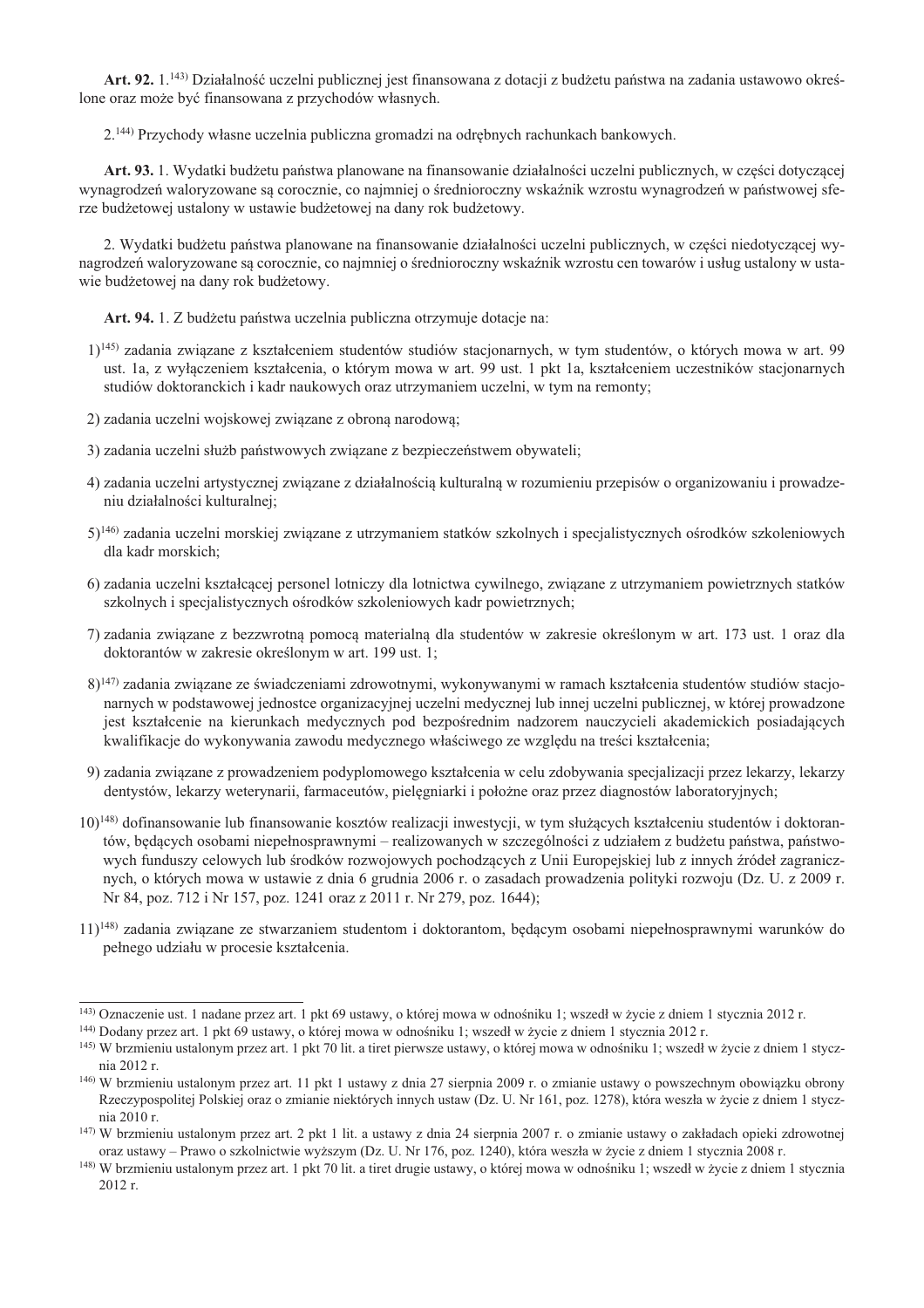2. Uczelnia publiczna w ramach dotacji na pomoc materialna dla studentów i doktorantów, o której mowa w ust. 1 pkt 7, może dofinansować remonty domów oraz stołówek studenckich.

3. Dotacje, o których mowa w ust. 1, sa udzielane z budżetu państwa z cześci, której dysponentem jest minister właściwy do spraw szkolnictwa wyższego, z tym że dla:

- 1) uczelni wojskowej dotacje, o których mowa w ust. 1 pkt 1, 2 i 10, są udzielane z części, której dysponentem jest Minister Obrony Narodowej, z zastrzeżeniem, że dotacja, o której mowa w ust. 1 pkt 1, w zakresie dotyczącym zadań związanych z kształceniem studentów studiów stacjonarnych oraz uczestników stacjonarnych studiów doktoranckich obejmuje żołnierzy zawodowych lub kandydatów na żołnierzy zawodowych;
- 2) uczelni służb państwowych dotacje, o których mowa w ust. 1 pkt 1, 3, 7, 10 i 11, są udzielane z części, której dysponentem jest minister właściwy do spraw wewnętrznych;
- 3) uczelni artystycznej dotacje, o których mowa w ust. 1 pkt 1, 4, 7, 10 i 11, są udzielane z części, której dysponentem jest minister właściwy do spraw kultury i ochrony dziedzictwa narodowego;
- 4) uczelni morskiej dotacje, o których mowa w ust. 1 pkt 1, 5, 7, 10 i 11, są udzielane z części, której dysponentem jest minister właściwy do spraw gospodarki morskiej;
- 5) uczelni kształcącej personel lotniczy dla lotnictwa cywilnego dotacje, o których mowa w ust. 1 pkt 6, są udzielane z cześci, której dysponentem jest minister właściwy do spraw transportu:
- 6)<sup>149)</sup> uczelni medycznej lub innej uczelni publicznej będącej podmiotem, który utworzył lub prowadzi podmiot leczniczy prowadzący szpital, w części dotyczącej jednostek organizacyjnych tej uczelni prowadzących działalność dydaktyczną i badawczą w dziedzinie nauk medycznych, dotacje, o których mowa w ust. 1 pkt 1 i 7–11, są udzielane z części, której dysponentem jest minister właściwy do spraw zdrowia.

4. Uczelnia niepubliczna otrzymuje dotację na zadania związane z bezzwrotną pomocą materialną dla studentów, w zakresie określonym w art. 173 ust. 1 oraz dla doktorantów, w zakresie określonym w art. 199 ust. 1.

4a.<sup>150)</sup> Uczelnia niepubliczna otrzymuje dotację na zadania związane ze stwarzaniem studentom i doktorantom będącym osobami niepełnosprawnymi warunków do pełnego udziału w procesie kształcenia.

5. Uczelnia niepubliczna spełniająca warunki określone w przepisach wydanych na podstawie art. 95 ust. 1 może otrzymać:

1) dotacie przeznaczona na pokrycie cześci opłat wnoszonych przez studentów studiów stacionarnych oraz uczestników stacionarnych studiów doktoranckich:

2)<sup>151)</sup> dotacje na dofinansowanie kosztów realizacji zadań wymienionych w ust. 1 pkt 1, 2, 4 i 5 oraz 8-10.

6.<sup>[52]</sup> Uczelnia może otrzymywać inne środki finansowe z budżetu państwa oraz z budżetów jednostek samorządu terytorialnego lub ich związków, przy czym z budżetów tych jednostek i ich związków może otrzymywać także dotacje celowe na zadania, o których mowa w ust. 1, jeżeli dotowane zadanie jest związane z zadaniami własnymi jednostek samorządu terytorialnego.

7. Przepisy ust. 3, 4 i 5 stosuje się odpowiednio do związku uczelni.

Art. 94a.<sup>153</sup>) Dotacje na zadania, o których mowa w art. 94 ust. 1 pkt 7, dla doktorantów w jednostkach naukowych, w zakresie określonym w art. 199 ust. 1, są udzielane z części budżetu, której dysponentem jest minister właściwy do spraw szkolnictwa wyższego.

<sup>&</sup>lt;sup>149</sup>) W brzmieniu ustalonym przez art. 176 pkt 5 ustawy, o której mowa w odnośniku 32.

<sup>&</sup>lt;sup>150</sup>) Dodany przez art. 1 pkt 70 lit. c ustawy, o której mowa w odnośniku 1; wszedł w życie z dniem 1 stycznia 2012 r.

<sup>&</sup>lt;sup>151)</sup> W brzmieniu ustalonym przez art. 1 pkt 70 lit. d ustawy, o której mowa w odnośniku 1; wszedł w życie z dniem 1 stycznia 2012 r.

<sup>&</sup>lt;sup>152</sup>) W brzmieniu ustalonym przez art. 1 pkt 70 lit. e ustawy, o której mowa w odnośniku 1; wszedł w życie z dniem 1 stycznia 2012 r.

<sup>&</sup>lt;sup>153</sup>) Dodany przez art. 1 pkt 71 ustawy, o której mowa w odnośniku 1; wejdzie w życie z dniem 1 października 2012 r.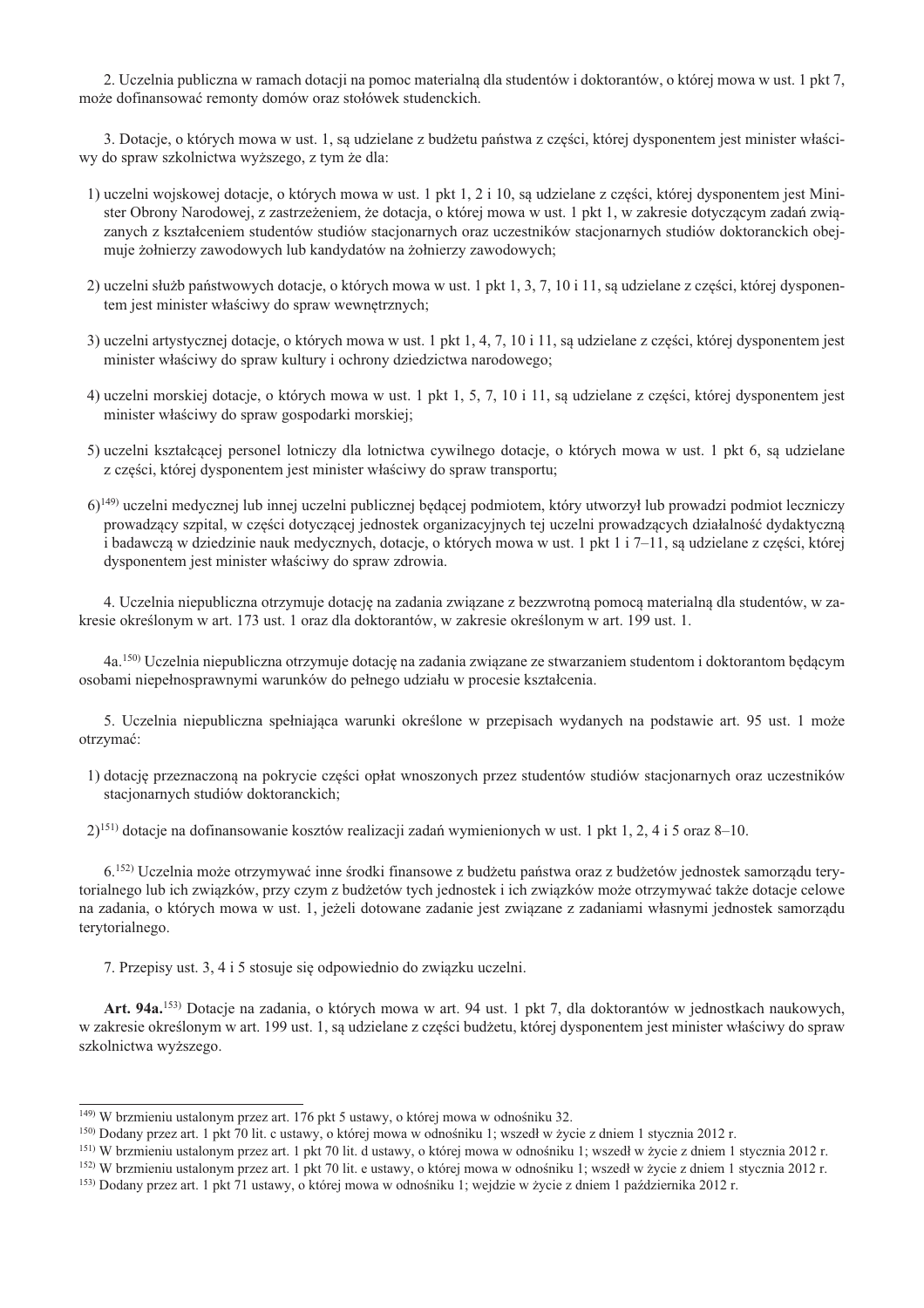Art. 94b.<sup>154</sup>) 1. W budżecie państwa jest określana dotacja podmiotowa na dofinansowanie zadań projakościowych, przeznaczona na:

- 1) dofinansowanie jednostek organizacyjnych mających status KNOW, w tym z tytułu dodatku do wynagrodzenia dla pracowników oraz specjalnych stypendiów naukowych dla uczestników stacjonarnych studiów doktoranckich oraz specialnych stypendiów naukowych dla studentów;
- 2) dofinansowanie podstawowych jednostek organizacyjnych uczelni posiadających ocenę wyróżniającą na podstawie opinii Komisji, dotyczącej oceny kształcenia, o której mowa w art. 49 ust. 1 pkt 2 i ust. 5;
- 3) dofinansowanie podstawowych jednostek organizacyjnych uczelni w zakresie wdrażania systemów poprawy jakości kształcenia oraz Krajowych Ram Kwalifikacji;
- 4) finansowanie zadań związanych z kształceniem uczestników stacjonarnych studiów doktoranckich prowadzonych w uczelniach niepublicznych; dotacja nie przysługuje:
	- a) jeżeli wydano prawomocną decyzję o cofnięciu uprawnienia do prowadzenia w danej uczelni jednego z kierunków studiów w okresie ostatnich pięciu lat lub
	- b) istnieje zagrożenie ciagłości finansowania uczelni:
- 5) finansowanie zwiększenia wysokości stypendiów doktoranckich, o których mowa w art. 200a, dla 30% najlepszych doktorantów, w uczelniach publicznych i niepublicznych.
	- 2. Zadania określone w ust. 1 pkt 3 są finansowane w drodze konkursu.

3. Wydatki budżetu państwa planowane na dotację, o której mowa w ust. 1, są waloryzowane corocznie co najmniej o średnioroczny wskaźnik, o którym mowa w art. 93 ust. 2.

4. Dotacia, o której mowa w ust. 1, jest udzielana z budżetu państwa z cześci, której dysponentem jest minister właściwy do spraw szkolnictwa wyższego.

Art. 94c.<sup>154)</sup> Środki finansowe przyznawane na finansowanie zadań, określonych w art. 94 ust. 1 pkt 1-9 i 11 oraz art. 94b ust. 1 są przekazywane w formie dotacji podmiotowej, a środki finansowe na dofinansowanie lub finansowanie kosztów realizacji inwestycji, a także zakupów środków trwałych służących kształceniu studentów i doktorantów, będących osobami niepełnosprawnymi, określone w art. 94 ust. 1 pkt 10 są przekazywane w formie dotacji celowej.

Art. 95. 1.<sup>155</sup>) Minister właściwy do spraw szkolnictwa wyższego określi, w drodze rozporządzenia, warunki i tryb występowania przez uczelnie niepubliczne o dotacje, o których mowa w art. 94, oraz sposób kontroli ich wykorzystania, uwzględniając jakość kształcenia w uczelni, liczbę nauczycieli akademickich, dla których uczelnia jest podstawowym miejscem pracy, liczbę kształconych w uczelni studentów studiów stacjonarnych i uczestników stacjonarnych studiów doktoranckich, zaangażowanie własnych środków w rozwój bazy materialnej uczelni oraz osiągnięcia uczelni w dotychczasowym kształceniu.

2. Minister właściwy do spraw szkolnictwa wyższego przyznaje dotacje, o których mowa w art. 94 ust. 1, 4 i 5, określając ich wysokość i przeznaczenie. Dotacje, o których mowa w art. 94 ust. 3, przyznaje właściwy minister wymieniony w art. 94 ust. 3, określając ich wysokość i przeznaczenie.

3. (uchylony).  $156$ )

Art. 96.<sup>157)</sup> 1. Minister właściwy do spraw szkolnictwa wyższego określi, w drodze rozporządzenia:

- 1) sposób i tryb ustalania wskaźników kosztochłonności dla poszczególnych kierunków studiów stacjonarnych pierwszego i drugiego stopnia jednolitych studiów magisterskich oraz obszarów kształcenia, a także dla stacjonarnych studiów doktoranckich w poszczególnych dziedzinach nauki, mając na uwadze warunki związane z prowadzeniem tych studiów,
- 2) sposób podziału dotacji, o której mowa w art. 94 ust. 1 pkt 7 i ust. 4 oraz art. 94a, biorąc pod uwagę w szczególności liczbę studentów i doktorantów, w tym znajdujących się w trudnej sytuacji materialnej oraz liczbę studentów i doktorantów, będących osobami niepełnosprawnymi,
- 3) tryb udzielania oraz zasady i tryb rozliczania dotacji, o której mowa w art. 94 ust. 1 pkt 10
- aby zapewnić efektywne wydatkowanie tych środków, z uwzględnieniem jakości kształcenia.

<sup>154)</sup> Dodany przez art. 1 pkt 71 ustawy, o której mowa w odnośniku 1; wszedł w życie z dniem 1 stycznia 2012 r.

<sup>&</sup>lt;sup>155)</sup> W brzmieniu ustalonym przez art. 1 pkt 72 lit. a ustawy, o której mowa w odnośniku 1.

<sup>&</sup>lt;sup>156)</sup> Przez art. 1 pkt 72 lit. b ustawy, o której mowa w odnośniku 1.

<sup>&</sup>lt;sup>157)</sup> W brzmieniu ustalonym przez art. 1 pkt 73 ustawy, o której mowa w odnośniku 1; wszedł w życie z dniem 1 stycznia 2012 r.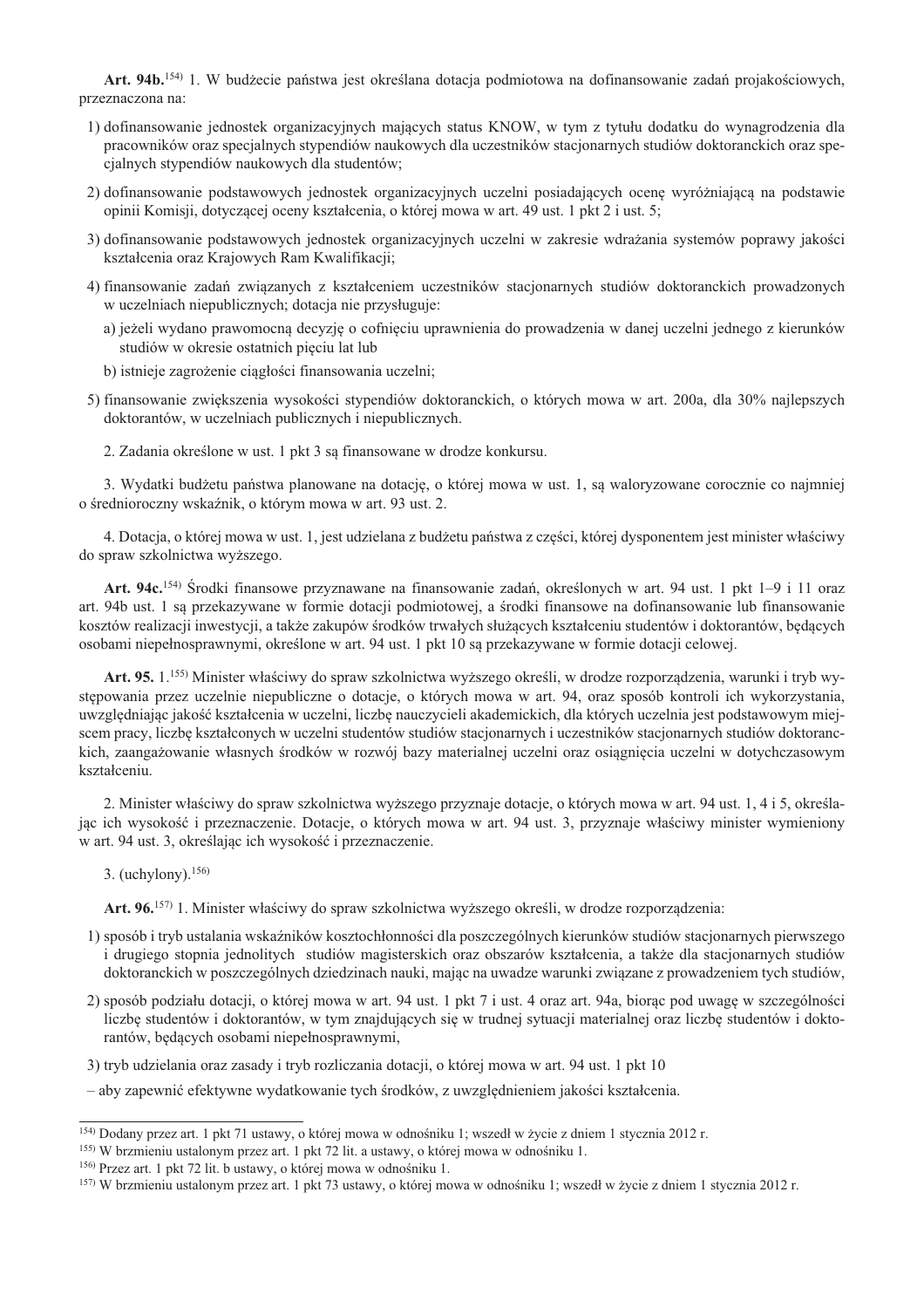2. Minister właściwy do spraw szkolnictwa wyższego w porozumieniu z Ministrem Obrony Narodowej oraz ministrami właściwymi do spraw wewnetrznych, do spraw zdrowia, do spraw kultury i ochrony dziedzictwa narodowego oraz do spraw gospodarki morskiej określi, w drodze rozporzadzenia, sposób podziału dotacji, o których mowa w art. 94 ust. 1 pkt 1–6, 8, 9 i 11 oraz ust. 4a, biorąc pod uwagę w szczególności:

- 1) w zakresie zadań, o których mowa w art. 94 ust. 1 pkt 1 kosztochłonność kierunków studiów stacjonarnych i stacjonarnych studiów doktoranckich w poszczególnych dziedzinach nauki oraz jakość kształcenia i liczbę studentów studiów stacjonarnych i uczestników stacjonarnych studiów doktoranckich,
- 2) w zakresie zadań, o których mowa w art. 94 ust. 1 pkt 8 dane o liczbie studentów studiów stacjonarnych, w ramach kształcenia których są wykonywane zadania związane z udzielaniem świadczeń zdrowotnych,
- 3) w zakresie zadań, o których mowa w art. 94 ust. 1 pkt 11 i ust. 4a dane o liczbie studentów i doktorantów będących osobami niepełnosprawnymi
- aby zapewnić efektywne wydatkowanie tych środków.

Art. 96a.<sup>158)</sup> Minister właściwy do spraw szkolnictwa wyższego określi, w drodze rozporządzenia, sposób podziału i tryb przekazywania podmiotowej dotacji na dofinansowanie zadań projakościowych, o których mowa w art. 94b ust. 1, biorac pod uwage:

- 1) w zakresie zadań, o których mowa w art. 94b ust. 1 pkt 1 możliwość ich dofinansowania przez okres pięciu lat oraz przedłużenia dofinansowania na kolejny okres pięciu lat, uwzględniając dane o liczbie pracowników, w tym nauczycieli akademickich, doktorantów i studentów w jednostkach organizacyjnych mających status KNOW,
- 2) w zakresie zadań, o których mowa w art. 94b ust. 1 pkt 2 możliwość dofinansowania nie wiecej niż dwudziestu pieciu podstawowych jednostek organizacyjnych uczelni przez okres trzech lat, uwzględniając dane o liczbie nauczycieli akademickich, studentów i doktorantów w jednostkach organizacyjnych posiadających ocenę wyróżniającą Komisji,
- 3) w zakresie zadań, o których mowa w art. 94b ust. 1 pkt 3 poprawę jakości kształcenia oraz restrukturyzację organizacyjną i programową zgodną z Krajowymi Ramami Kwalifikacji,
- 4) w zakresie zadań, o których mowa w art. 94b ust. 1 pkt 4 dane o liczbie doktorantów na stacjonarnych studiach doktoranckich, dane o wynikach oceny kształcenia na kierunkach studiów, dokonanej przez Komisję, uwzględniając zaprzestanie finansowania w przypadku uzyskania przez uczelnie niepubliczną lub jej podstawową jednostkę organizacyjną negatywnej oceny programowej,

5) w zakresie zadań, o których mowa w art. 94b ust. 1 pkt 5 – możliwość zwiekszania stypendiów doktoranckich

– uwzgledniając jakość badań naukowych i kształcenia oraz stopień ich konkurencyjności w skali miedzynarodowej.

Art. 97.<sup>159)</sup> Zasady i tryb finansowania badań naukowych i prac rozwojowych prowadzonych w uczelni, zakwalifikowanych do finansowania ze środków przewidzianych w budżecie państwa na nauke, określa ustawa z dnia 30 kwietnia 2010 r. o zasadach finansowania nauki.

Art. 98. 1. Przychodami uczelni publicznej są w szczególności:

- 1)<sup>160)</sup> dotacje z budżetu państwa, o których mowa w art. 94 ust. 1 pkt 1-6, 8, 9 i 11 oraz art. 94b;
- 2) uzyskane z budżetu państwa środki na naukę, o których mowa w ustawie wymienionej w art. 97;
- 3)<sup>161</sup>) odpłatności za świadczone usługi edukacyjne, w szczególności za kształcenie, o którym mowa w art. 99 ust. 1 pkt 1a, oraz za kształcenie na studiach i studiach doktoranckich prowadzonych w formach niestacjonarnych, a także za świadczone przez uczelnie artystyczne usługi artystyczne;
- 4) opłaty za postepowanie zwiazane z przyjeciem na studia:

<sup>160</sup>) W brzmieniu ustalonym przez art. 1 pkt 75 lit. a ustawy, o której mowa w odnośniku 1; wszedł w życie z dniem 1 stycznia 2012 r.

<sup>&</sup>lt;sup>158</sup>) Dodany przez art. 1 pkt 74 ustawy, o której mowa w odnośniku 1; wszedł w życie z dniem 1 stycznia 2012 r.

 $^{159}$  W brzmieniu ustalonym przez art. 26 pkt 1 ustawy z dnia 30 kwietnia 2010 r. – Przepisy wprowadzające ustawy reformujące system nauki (Dz. U. Nr 96, poz. 620), która weszła w życie z dniem 1 października 2011 r.

 $^{161}$  W brzmieniu ustalonym przez art. 1 pkt 75 lit. b ustawy, o której mowa w odnośniku 1; wszedł w życie z dniem 1 stycznia 2012 r.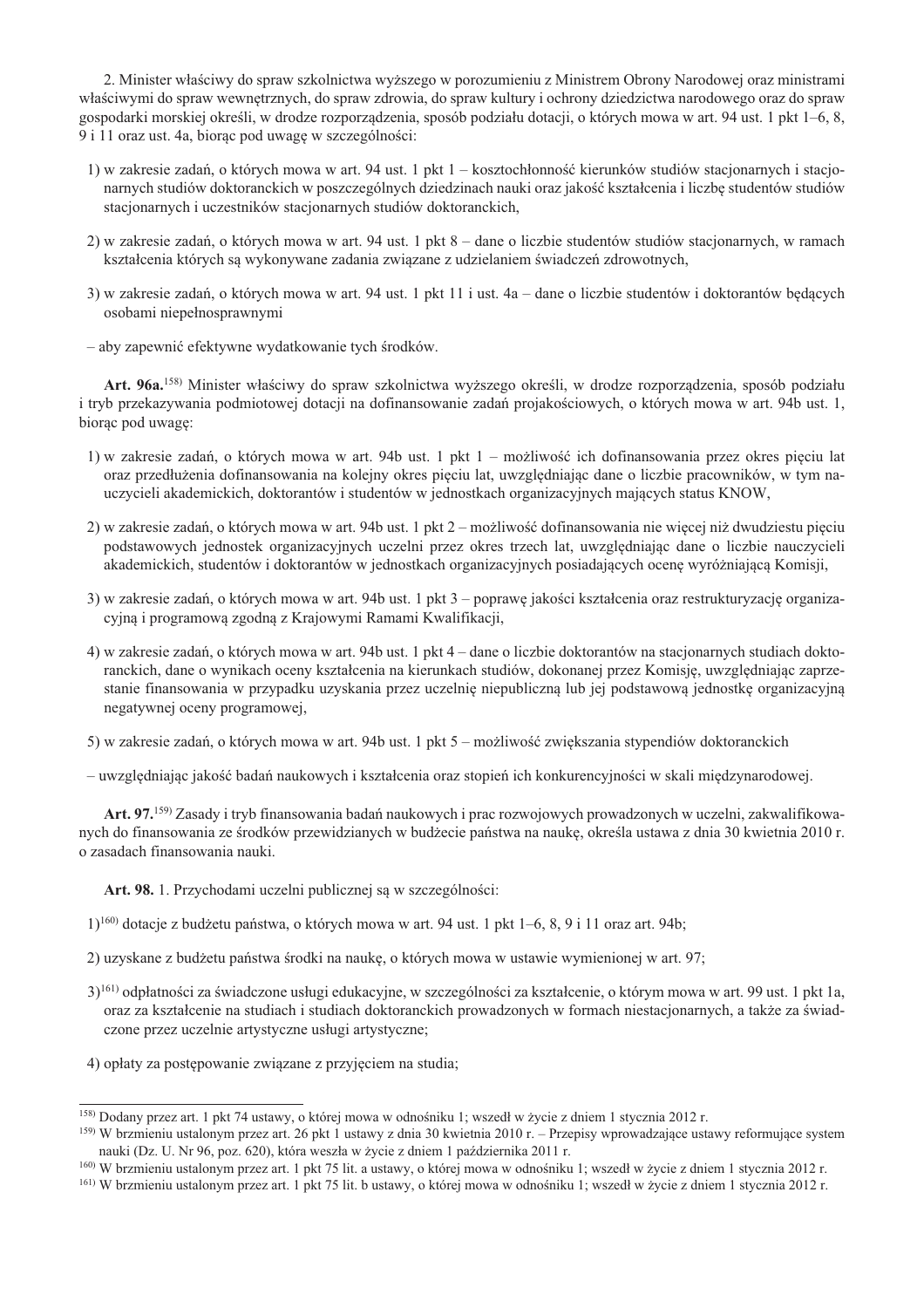- 5) jednorazowe opłaty za wydanie dyplomu, świadectwa oraz innego dokumentu zwiazanego z tokiem studiów;
- 6) odpłatności za usługi badawcze i specjalistyczne, specjalistyczne i wysokospecjalistyczne usługi diagnostyczne, rehabilitacyjne lub lecznicze, a także opłaty licencyjne i przychody z działalności kulturalnej;
- 7) przychody z działalności gospodarczej:
- 8) przychody z udziałów i odsetek;
- 9) przychody ze sprzedaży składników własnego mienia oraz z odpłatności za korzystanie z tych składników przez osoby trzecie na podstawie umowy najmu, dzierżawy albo innej umowy;
- 10) przychody z tytułu darowizn, dziedziczenia, zapisów oraz ofiarności publicznej:
- 11) środki pochodzące ze źródeł zagranicznych, niepodlegające zwrotowi;
- 12) środki, o których mowa w art. 94 ust. 6.

2.<sup>162</sup>) Minister właściwy do spraw szkolnictwa wyższego ustala na rok akademicki, w drodze rozporządzenia, maksymalną wysokość opłaty, o której mowa w ust. 1 pkt 4, uwzględniając specyfikę kierunków studiów, w tym konieczność przeprowadzenia testów sprawdzających uzdolnienia artystyczne lub sprawność fizyczną kandydata.

2a.<sup>163</sup>) Rektor uczelni ustala na rok akademicki wysokość opłaty, o której mowa w ust. 1 pkt 4, uwzględniając zasadę, że opłata nie może przekraczać kosztów planowanych do poniesienia w zakresie niezbędnym do wykonywania czynności związanych z przyjmowaniem na studia na danym kierunku i określonym poziomie kształcenia.

3. Niewykorzystane w danym roku środki finansowe pozostają w dyspozycji uczelni.

Art. 99. 1. Uczelnia publiczna może pobierać opłaty za świadczone usługi edukacyjne związane z:

- 1) kształceniem studentów na studiach niestacjonarnych oraz uczestników niestacjonarnych studiów doktoranckich;
- $(a)$ <sup>164</sup>) kształceniem studentów na studiach stacjonarnych, jeżeli są to ich studia na drugim lub kolejnym kierunku studiów w formie stacjonarnej;
- 1b)<sup>164)</sup> kształceniem studentów na studiach stacjonarnych, w przypadku korzystania z zajęć poza dodatkowym limitem punktów ECTS określonym w art. 170a ust. 2;
- 2) powtarzaniem określonych zajęć na studiach stacjonarnych oraz stacjonarnych studiach doktoranckich z powodu niezadowalających wyników w nauce;
- 3) prowadzeniem studiów w języku obcym;
- 4) prowadzeniem zajęć nieobjętych planem studiów;
- 5) prowadzeniem studiów podyplomowych oraz kursów dokształcających.

1a.<sup>165</sup>) Do studentów studiów stacionarnych, o których mowa w ust. 1 pkt 1a, nie zalicza sie:

- 1) studentów, którzy po ukończeniu studiów pierwszego stopnia kontynuują studia do uzyskania tytułu magistra lub równorzędnego;
- 2) studentów, o których mowa w art. 170a ust. 3 i 4, studiujących drugi kierunek studiów na studiach stacionarnych bez wnoszenia opłat;
- 3) studentów studiujących na kierunkach, o których mowa w art. 170b ust. 1.

<sup>&</sup>lt;sup>162</sup>) W brzmieniu ustalonym przez art. 1 pkt 2 lit. a ustawy z dnia 26 stycznia 2006 r. o zmianie ustawy – Prawo o szkolnictwie wyższym oraz ustawy o podatku dochodowym od osób fizycznych (Dz. U. Nr 46, poz. 328), która weszła w życie z dniem 5 kwietnia 2006 r. <sup>163</sup>) Dodany przez art. 1 pkt 2 lit. b ustawy, o której mowa w odnośniku 162.

<sup>&</sup>lt;sup>164)</sup> Dodany przez art. 1 pkt 76 lit, a ustawy, o której mowa w odnośniku 1; wszedł w życie z dniem 1 stycznia 2012 r.

<sup>&</sup>lt;sup>165</sup>) Dodany przez art. 1 pkt 76 lit. b ustawy, o której mowa w odnośniku 1; wszedł w życie z dniem 1 stycznia 2012 r.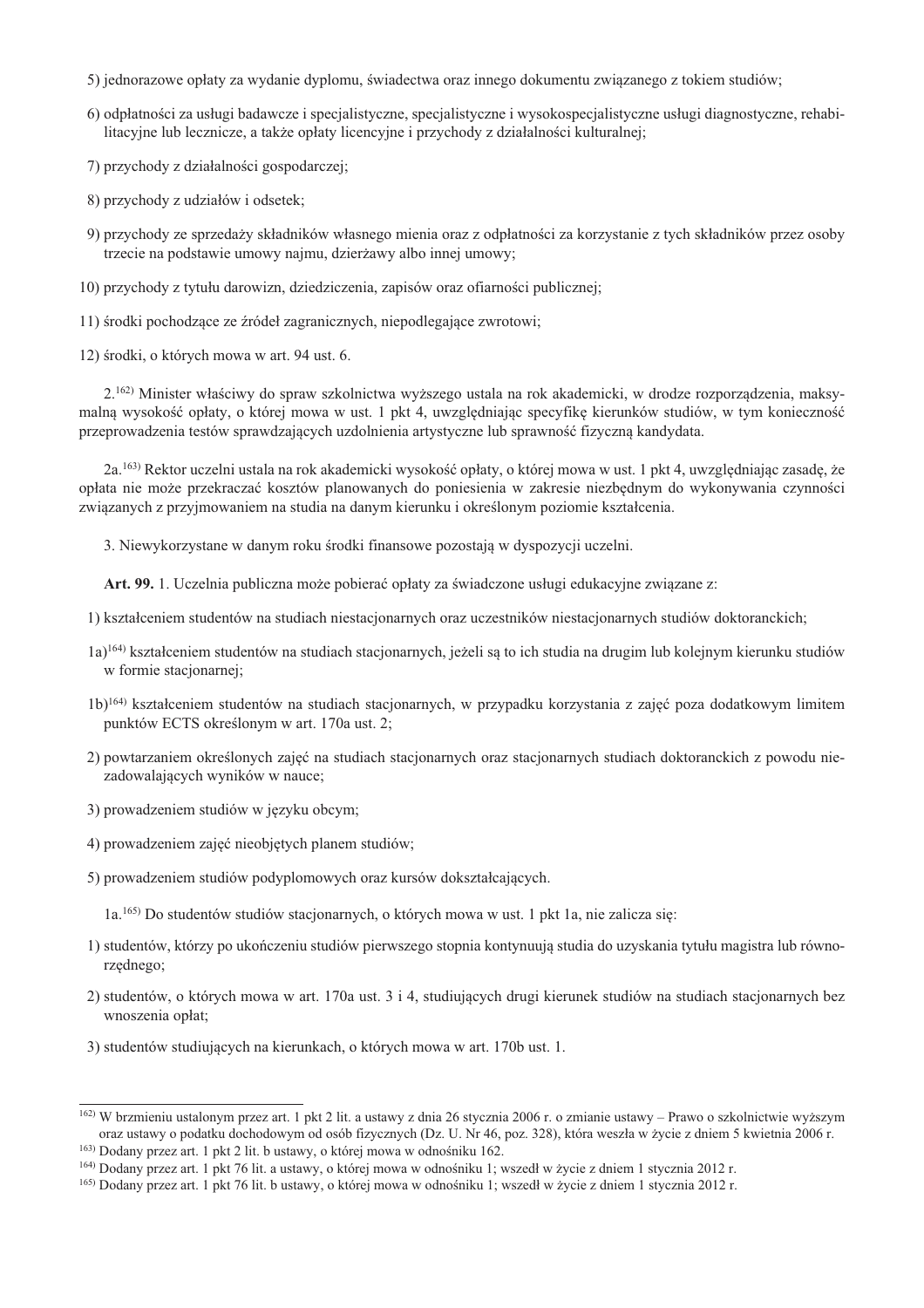1b.<sup>165)</sup> W przypadku podjecia studiów równocześnie na kilku kierunkach studiów stacjonarnych uczelni publicznej pobiera sie opłaty za drugi wskazany przez studenta kierunek studiów, jeżeli nie posiada uprawnień do korzystania z zajęć bez wnoszenia opłat, o których mowa w art. 170a ust. 3 i 4 oraz za każdy kolejny kierunek studiów.

2.<sup>166</sup> Wysokość opłat, o których mowa w ust. 1, ustala rektor uczelni publicznej, z tym że opłaty, o których mowa w ust. 1 pkt 1, 1a i 2, nie mogą przekraczać kosztów ponoszonych w zakresie niezbednym do uruchomienia i prowadzenia w danej uczelni, odpowiednio studiów lub studiów doktoranckich, o których mowa w ust. 1 pkt 1 i 1a, oraz zajęć na studiach i studiach doktoranckich, o których mowa w ust. 1 pkt 2, z uwzględnieniem kosztów przygotowania i wdrażania strategii rozwoju uczelni, w szczególności rozwoju kadr naukowych i infrastruktury dydaktyczno-naukowej, w tym amortyzacji i remontów.

2a.<sup>167)</sup> Informację o wysokości opłat za usługi edukacyjne, o których mowa w ust. 1, oraz wysokości kosztów ponoszonych w zakresie niezbędnym do świadczenia tych usług uczelnia zamieszcza na swojej stronie internetowej.

3.<sup>168)</sup> Senat uczelni publicznej określa zasady pobierania opłat, wiażace rektora przy zawieraniu umów ze studentem, o których mowa w art. 160 ust. 3, oraz tryb i warunki zwalniania – w całości lub cześci – z tych opłat studentów lub doktorantów, w szczególności osiągających wybitne wyniki w nauce, a także tych, którzy znaleźli się w trudnej sytuacji materialnej.

4.<sup>169)</sup> Zasady pobierania opłat i wysokość opłat w uczelni niepublicznej określa organ wskazany w statucie, z tym że opłaty za świadczone usługi edukacyjne związane z kształceniem studentów na studiach i studiach doktoranckich oraz opłaty związane z powtarzaniem określonych zajęć na studiach i studiach doktoranckich nie mogą przekraczać kosztów ponoszonych w zakresie niezbednym do uruchomienia i prowadzenia w danej uczelni, odpowiednio studiów lub studiów doktoranckich oraz zajęć na studiach lub studiach doktoranckich, z uwzględnieniem kosztów przygotowania i wdrażania strategii rozwoju uczelni, w szczególności rozwoju kadr naukowych i infrastruktury dydaktyczno-naukowej, w tym amortyzacji i remontów.

Art. 99a.<sup>170</sup> Uczelnia nie pobiera opłat za rejestrację na kolejny semestr lub rok studiów, egzaminy, w tym egzamin poprawkowy, egzamin komisyjny, egzamin dyplomowy, wydanie dziennika praktyk zawodowych, złożenie i ocene pracy dyplomowej oraz wydanie suplementu do dyplomu.

Art. 100. 1. Uczelnia publiczna pokrywa koszty swojej działalności, zobowiązania oraz wydatki na rozwój i inne potrzeby z przychodów określonych w art. 98 ust. 1.

2.<sup>171)</sup> Uczelnia publiczna prowadzi samodzielna gospodarke finansowa na podstawie planu rzeczowo-finansowego, zatwierdzanego przez senat uczelni, zgodnie z przepisami o finansach publicznych oraz o rachunkowości.

2a.<sup>172</sup>) Uczelnia niepubliczna prowadzi samodzielna gospodarke finansowa na podstawie planu rzeczowo-finansowego, zatwierdzanego przez organ kolegialny wskazany w statucie uczelni, zgodnie z przepisami o rachunkowości, a w zakresie gospodarowania środkami pochodzącymi z budżetu państwa, również zgodnie z przepisami o finansach publicznych.

3.<sup>173)</sup> Plan rzeczowo-finansowy w terminie czternastu dni od jego uchwalenia:

- 1) uczelnia publiczna przekazuje ministrowi, który sprawuje nad nia nadzór, oraz ministrowi właściwemu do spraw finansów publicznych:
- 2) uczelnia niepubliczna przekazuje ministrowi właściwemu do spraw szkolnictwa wyższego.

Art. 100a.<sup>174</sup> 1. Uczelnia publiczna, w której suma strat netto w okresie nie dłuższym niż pieć ostatnich lat przekracza 25% kwoty dotacji z budżetu państwa otrzymanej w roku poprzedzającym bieżący rok budżetowy na zadania, o których mowa w art. 94 ust. 1 pkt 1, jest obowiązana do opracowania programu naprawczego.

2. Uczelnia publiczna opracowuje program naprawczy nie później niż w okresie trzech miesięcy od stwierdzenia straty, o której mowa w ust. 1.

<sup>169)</sup> W brzmieniu ustalonym przez art. 1 pkt 76 lit. f ustawy, o której mowa w odnośniku 1; wszedł w życie z dniem 1 stycznia 2012 r.

 $^{166}$  W brzmieniu ustalonym przez art. 1 pkt 76 lit. c ustawy, o której mowa w odnośniku 1; wszedł w życie z dniem 1 stycznia 2012 r.  $167$ ) Dodany przez art. 1 pkt 76 lit. d ustawy, o której mowa w odnośniku 1; wszedł w życie z dniem 1 stycznia 2012 r.

<sup>&</sup>lt;sup>168</sup>) W brzmieniu ustalonym przez art. 1 pkt 76 lit. e ustawy, o której mowa w odnośniku 1; wszedł w życie z dniem 1 stycznia 2012 r.

<sup>&</sup>lt;sup>170</sup>) Dodany przez art. 1 pkt 77 ustawy, o której mowa w odnośniku 1; wszedł w życie z dniem 1 stycznia 2012 r.

 $^{171}$ ) W brzmieniu ustalonym przez art. 1 pkt 78 lit. a ustawy, o której mowa w odnośniku 1; wszedł w życie z dniem 1 stycznia 2012 r. <sup>172</sup>) Dodany przez art. 1 pkt 78 lit. b ustawy, o której mowa w odnośniku 1: wszedł w życie z dniem 1 stycznia 2012 r.

<sup>173)</sup> W brzmieniu ustalonym przez art. 1 pkt 78 lit. c ustawy, o której mowa w odnośniku 1; wszedł w życie z dniem 1 stycznia 2012 r.

<sup>&</sup>lt;sup>174</sup>) Dodany przez art. 1 pkt 79 ustawy, o której mowa w odnośniku 1; wszedł w życie z dniem 1 stycznia 2012 r.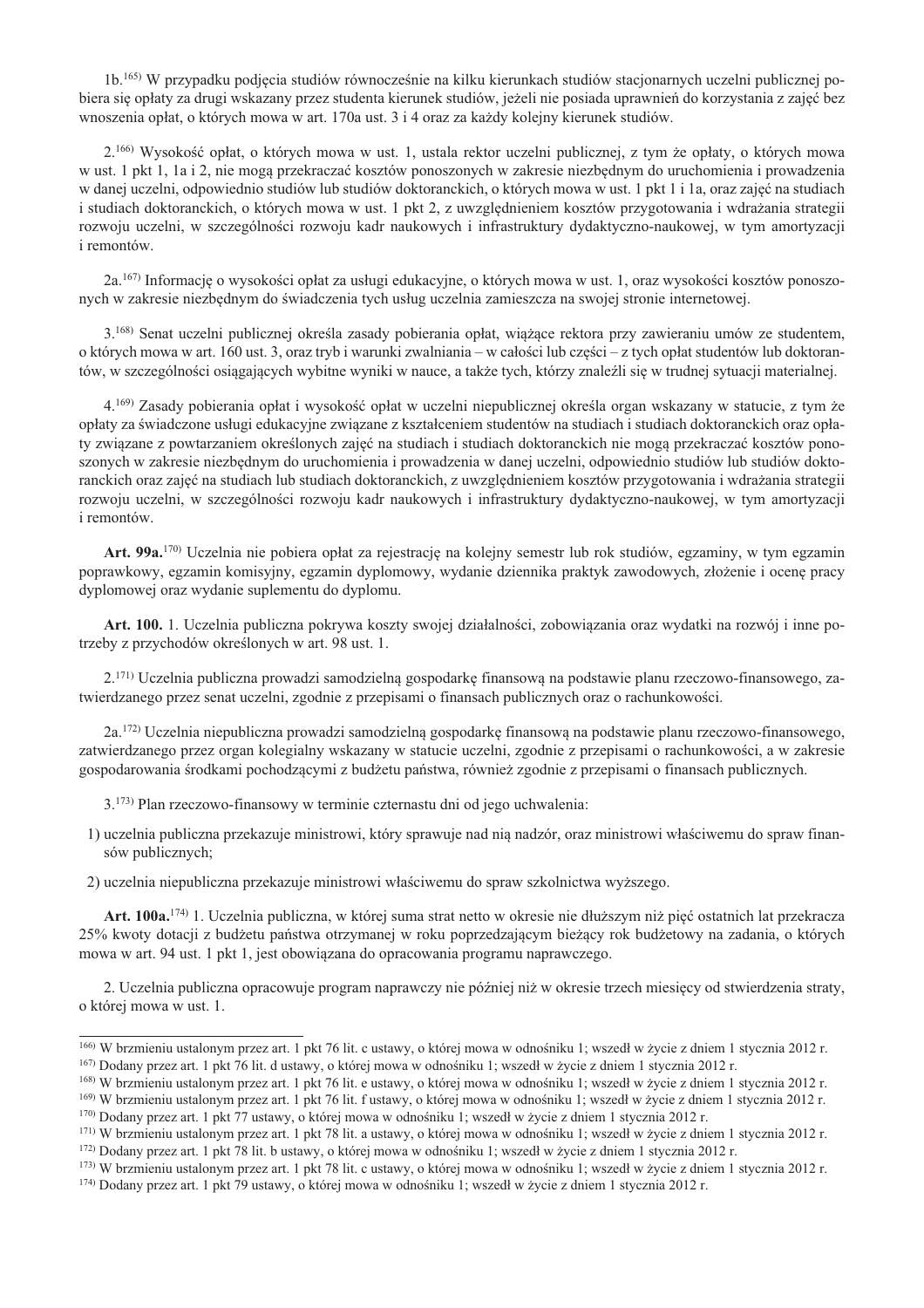3. Program naprawczy obejmuje działania mające na celu odzyskanie równowagi finansowej przez zrównoważenie planowanych kosztów działalności z przychodami określonymi w art. 98 ust. 1 w okresie nie dłuższym niż trzy lata od dnia uchwalenia programu naprawczego.

4. Senat uczelni publicznej uchwala program naprawczy i przedkłada go ministrowi nadzorującemu uczelnię. Senat uczelni publicznej przedkłada ministrowi okresowe sprawozdania z wykonania programu naprawczego wraz ze sprawozdaniem z wykonania planu rzeczowo-finansowego, o którym mowa w art. 35 ust. 2. Pierwsze sprawozdanie składa się w roku kalendarzowym następującym po roku, w którym program naprawczy został uchwalony.

5. W przypadku gdy uczelnia publiczna nie wprowadzi programu naprawczego w trybie określonym w ust. 2–4 albo ocena rezultatów programu naprawczego przedstawianych w okresowych sprawozdaniach, o których mowa w ust. 4, wskazuje, że nie zostaną osiągnięte jego cele, minister nadzorujący tę uczelnię powołuje, na okres nie dłuższy niż trzy lata, osobę pełniącą obowiązki rektora, powierzając jej zadania dotyczące opracowania i wdrożenia programu naprawczego.

- 6. Z dniem powołania osoby pełniącej obowiązki rektora:
- 1) dotychczasowy rektor uczelni publicznej zostaje zawieszony w pełnieniu obowiązków; w okresie zawieszenia rektorowi nie przysługuje dodatek funkcyjny do wynagrodzenia;
- 2) zawieszona zostaje działalność organów kolegialnych uczelni publicznej w zakresie decydowania o gospodarce finansowej, w szczególności w zakresie kompetencji określonych w art. 90 ust. 4; pozostałe kompetencje organów kolegialnych są realizowane na zasadach dotychczasowych;
- 3) osoba pełniąca obowiązki rektora staje się przewodniczącym senatu uczelni publicznej.

7. Zawieszenie, o którym mowa w ust. 6 pkt 1 i 2, pozostaje bez wpływu na upływ kadencji rektora i członków organów kolegialnych. W przypadku gdy kadencja rektora upłynie w trakcie okresu, na który została powołana osoba pełniaca obowiązki rektora, do końca tego okresu nie przeprowadza się wyboru lub konkursu na rektora na kolejną kadencję.

8. Minister właściwy do spraw szkolnictwa wyższego określi, w drodze rozporządzenia, zakres i tryb realizacji programu naprawczego prowadzącego do uzyskania równowagi finansowej, uwzględniając poziom zadłużenia i specyfikę uczelni.

Art. 101. 1. Uczelnia publiczna tworzy:

1) fundusz zasadniczy;

2) inne fundusze, których utworzenie przewidują odrębne przepisy.

1a.<sup>175)</sup> Uczelnia może utworzyć fundusz rozwoju uczelni.

2.<sup>176</sup> Zysk netto przeznacza się na fundusz zasadniczy, a w przypadku utworzenia funduszu rozwoju uczelni, również na ten fundusz.

3. Stratę netto pokrywa się z funduszu zasadniczego.

4. Roczne sprawozdanie finansowe uczelni publicznej podlega badaniu przez biegłego rewidenta.

Art. 102. 1. Fundusz zasadniczy odzwierciedla wartość mienia uczelni publicznej.

2. W uczelni publicznej środki trwałe oraz wartości niematerialne i prawne, z wyjątkiem budynków i lokali oraz obiektów inżynierii ladowej i wodnej, podlegają amortyzacji na zasadach określonych w odrebnych przepisach.

3. Budynki i lokale oraz obiekty inżynierii lądowej i wodnej są umarzane.

<sup>&</sup>lt;sup>175</sup>) Dodany przez art. 1 pkt 80 lit. a ustawy, o której mowa w odnośniku 1.

<sup>&</sup>lt;sup>176</sup>) W brzmieniu ustalonym przez art. 1 pkt 80 lit. b ustawy, o której mowa w odnośniku 1.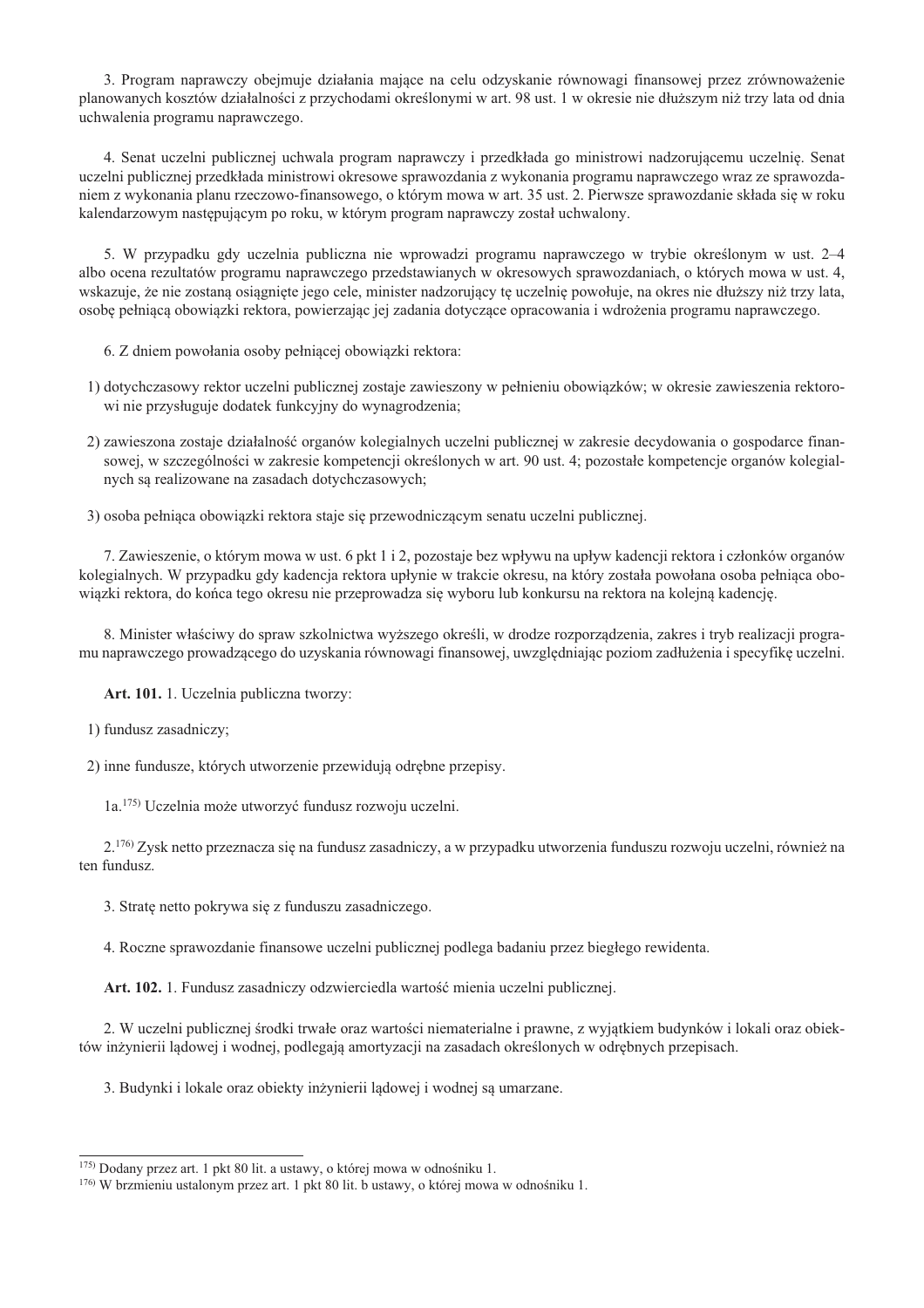Art. 103. 1. Uczelnia tworzy fundusz pomocy materialnej dla studentów i doktorantów.

2.<sup>177)</sup> Fundusz, o którym mowa w ust. 1, tworzy się z:

1) dotacji, o której mowa w art. 94 ust. 1 pkt 7 i ust. 4, z wyłączeniem środków na stypendia ministra, o których mowa w art. 173 ust. 1 pkt 4;

2) opłat za korzystanie z domu studenckiego;

3) opłat za korzystanie ze stołówki studenckiej;

4) innych przychodów, w tym z opłat za wynajem pomieszczeń w domach i stołówkach studenckich.

3.<sup>178)</sup> Fundusz pomocy materialnej dla studentów i doktorantów w cześci, o której mowa w ust. 2 pkt 1, przeznacza się na wypłaty stypendiów i zapomóg, a w przypadku uczelni publicznej także na remonty domów oraz stołówek studenckich. Dotacja przeznaczona na pomoc materialną dla doktorantów nie może być mniejsza niż wynika to z proporcji liczby doktorantów do liczby studentów oraz nie większa niż 6% wysokości dotacji określonej w ust. 2 pkt 1.

4. Fundusz pomocy materialnej dla studentów i doktorantów w części, o której mowa w ust. 2 pkt 2–4, przeznacza się na pokrycie kosztów utrzymania domów i stołówek studenckich, a w przypadku uczelni publicznej także na wynagrodzenia pracowników uczelni zatrudnionych w tych domach i stołówkach oraz na odpis na zakładowy fundusz świadczeń socjalnych dla tych pracowników, o którym mowa w art. 157.

5. Fundusz pomocy materialnej dla studentów i doktorantów w części, o której mowa w ust. 2 pkt 2–4, może być również przeznaczony na wypłatę stypendiów i zapomóg oraz remonty i modernizację domów i stołówek studenckich.

6. Fundusz pomocy materialnej dla studentów i doktorantów, w części nieprzekraczającej w danym roku budżetowym 0,2% dotacji, o której mowa w art. 94 ust. 1 pkt 7 i ust. 4, może być przeznaczony na pokrywanie kosztów realizacji zadań związanych z przyznawaniem i wypłacaniem stypendiów i zapomóg dla studentów i doktorantów, ponoszonych przez uczelnię.

7. Niewykorzystane w danym roku budżetowym środki funduszu pomocy materialnej dla studentów i doktorantów pochodzące ze źródła, o którym mowa w ust. 2 pkt 1, przechodzą na rok następny do wykorzystania na cele określone w ust. 3, a środki pochodzące ze źródeł określonych w ust. 2 pkt 2–4, na cele określone w ust. 4 i 5.

Art. 103a.<sup>179</sup>) Przepis art. 103 stosuje się odpowiednio do jednostek naukowych prowadzących studia doktoranckie.

Art. 104. 1. Uczelnia może utworzyć, ze środków innych niż określone w art. 94 ust. 1 i 6. własny fundusz stypendialny na stypendia dla pracowników i studentów oraz doktorantów. Stypendia z tego funduszu mogą być przyznawane, jeżeli statut uczelni tak stanowi, niezależnie od stypendiów, o których mowa w art. 173 ust. 1 oraz w art. 199 ust. 1.

2. Stypendia, o których mowa w ust. 1, są przyznawane studentom i doktorantom w uzgodnieniu odpowiednio z uczelnianym organem wykonawczym samorządu studenckiego wskazanym w regulaminie samorządu studenckiego lub z uczelnianym organem wykonawczym samorządu doktorantów wskazanym w regulaminie samorządu doktorantów.

Art. 105.<sup>180)</sup> Rada Ministrów określi, w drodze rozporzadzenia, szczegółowe zasady gospodarki finansowej uczelni publicznych, z uwzględnieniem:

1) zasad sporządzania planu rzeczowo-finansowego;

2) zasad tworzenia oraz zmian stanu funduszy;

3) zasad rozliczania kosztów;

4) sposobu dostosowania dotychczasowych zasad gospodarki finansowej szkół wyższych do postanowień ustawy.

<sup>177)</sup> W brzmieniu ustalonym przez art. 1 pkt 81 ustawy, o której mowa w odnośniku 1; wszedł w życie z dniem 1 stycznia 2012 r. <sup>178</sup>) W brzmieniu ustalonym przez art. 1 pkt 81 ustawy, o której mowa w odnośniku 1.

<sup>&</sup>lt;sup>179</sup>) Dodany przez art. 1 pkt 82 ustawy, o której mowa w odnośniku 1; wejdzie w życie z dniem 1 października 2012 r.

<sup>&</sup>lt;sup>180</sup>) W tym brzmieniu obowiązuje do wejścia w życie zmiany, o której mowa w odnośniku 181.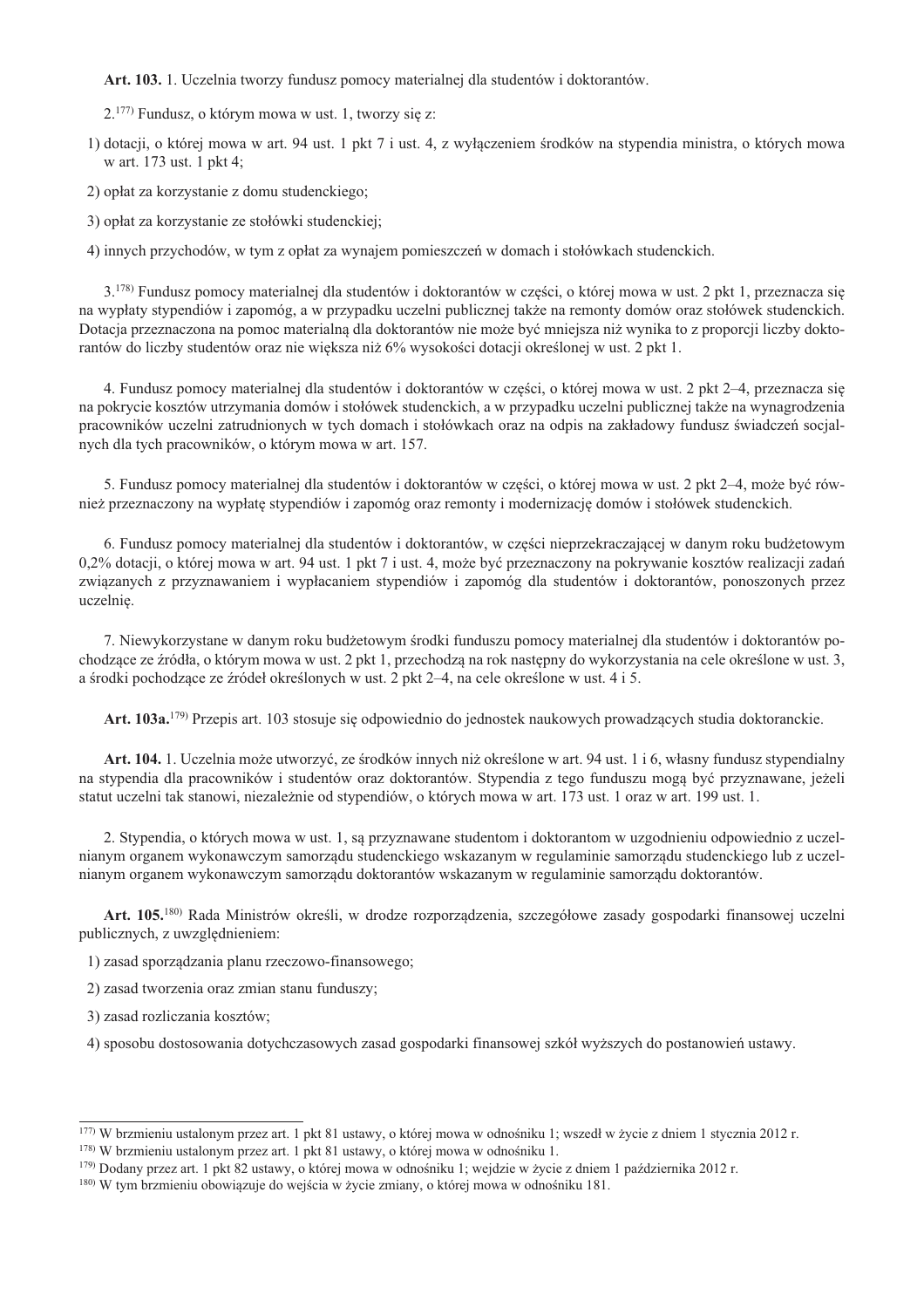Art. 105.<sup>181)</sup> Rada Ministrów określi, w drodze rozporządzenia, szczegółowe zasady gospodarki finansowej uczelni publicznych, w tym:

1) zasady sporządzania planu rzeczowo-finansowego,

2) zasady tworzenia oraz zmian stanu funduszy, w tym funduszu rozwoju uczelni,

3) zasady rozliczania, w tym ewidencji kosztów, biorąc pod uwagę:

- a) rozliczanie kosztów według rodzajów działalności, z wyodrębnieniem finansowania z dotacji z budżetu państwa oraz z przychodów własnych,
- b) rozliczanie kosztów w ramach działalności dydaktycznej w podziale na koszty kształcenia na studiach stacjonarnych i studiach niestacjonarnych,

4) sposób dostosowania dotychczasowych zasad gospodarki finansowej uczelni do postanowień ustawy

### - w celu zapewnienia efektywnego wykorzystania środków publicznych.

Art. 106. Prowadzenie przez uczelnie działalności dydaktycznej, naukowej, badawczej, doświadczalnej, artystycznej, sportowej, diagnostycznej, rehabilitacyjnej lub leczniczej nie stanowi działalności gospodarczej w rozumieniu przepisów ustawy z dnia 2 lipca 2004 r. o swobodzie działalności gospodarczej (Dz. U. z 2010 r. Nr 220, poz. 1447, z późn. zm. <sup>182</sup>).

## **DZIAŁ III**

# Pracownicy uczelni

## Rozdział 1

## Przepisy ogólne

Art. 107. Pracownikami uczelni są nauczyciele akademiccy oraz pracownicy niebędący nauczycielami akademickimi.

Art. 108. Nauczycielami akademickimi sa:

1) pracownicy naukowo-dydaktyczni:

2) pracownicy dydaktyczni;

3) pracownicy naukowi;

4) dyplomowani bibliotekarze oraz dyplomowani pracownicy dokumentacji i informacji naukowej.

Art. 109. 1. Nauczycielem akademickim może zostać osoba, która:

1) posiada kwalifikacie określone w ustawie:

2) ma pełną zdolność do czynności prawnych;

3) nie została ukarana prawomocnym wyrokiem sądowym za przestępstwo umyślne;

4) nie została ukarana karą dyscyplinarną wymienioną w art. 140 ust. 1 pkt 4;

5) korzysta z pełni praw publicznych.

2. (uchylony).  $183$ )

3. Zatrudnienie w uczelni w charakterze nauczyciela akademickiego cudzoziemca następuje bez konieczności uzyskania zezwolenia i zgody organu zatrudnienia. Zezwolenia i zgody nie wymaga także powierzenie cudzoziemcowi innej pracy zarobkowej w zakresie zadań, o których mowa w art. 111.

<sup>&</sup>lt;sup>181)</sup> W brzmieniu ustalonym przez art. 1 pkt 83 ustawy, o której mowa w odnośniku 1; wejdzie w życie z dniem 1 stycznia 2013 r.

<sup>&</sup>lt;sup>182</sup>) Zmiany tekstu jednolitego wymienionej ustawy zostały ogłoszone w Dz. U. z 2010 r. Nr 239, poz. 1593 oraz z 2011 r. Nr 85, poz. 459, Nr 106, poz. 622, Nr 112, poz. 654, Nr 120, poz. 690, Nr 131, poz. 764, Nr 132, poz. 766, Nr 153, poz. 902, Nr 163, poz. 981, Nr 171, poz. 1016, Nr 199, poz. 1175, Nr 204, poz. 1195 i Nr 232, poz. 1378.

<sup>&</sup>lt;sup>183)</sup> Przez art. 1 pkt 84 ustawy, o której mowa w odnośniku 1.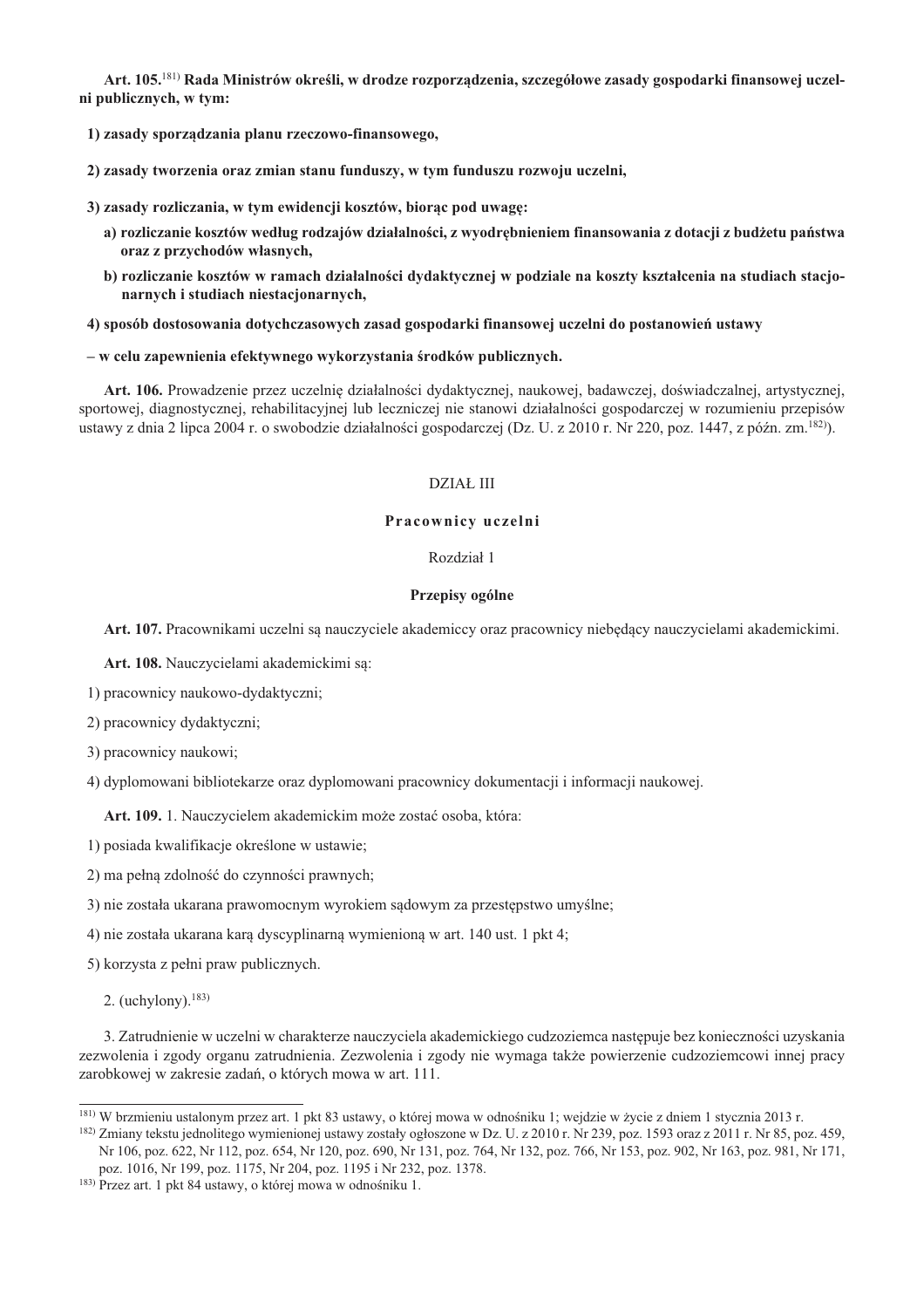3a.<sup>184)</sup> Przy zatrudnianiu osoby, o której mowa w ust. 3, a także obywatela polskiego, który stopień naukowy, stopień w zakresie sztuki lub tytuł zawodowy uzyskał za granica, można odstapić od warunków określonych w art. 114.

4. Osoba, o której mowa w ust. 3, podlega obowiązkowi ubezpieczeń społecznych i ubezpieczeń zdrowotnych, a także korzysta z uprawnień przewidzianych w ustawie oraz innych uprawnień na zasadach obowiązujących obywateli polskich pozostających w stosunku pracy.

Art. 110. 1. Pracownicy naukowo-dydaktyczni i naukowi są zatrudniani na stanowiskach:

1) profesora zwyczajnego;

2) profesora nadzwyczajnego;

3) profesora wizytującego;

4) adiunkta;

5) asystenta.

2. Pracownicy dydaktyczni są zatrudniani na stanowiskach:

1) starszego wykładowcy;

2) wykładowcy;

3) lektora lub instruktora.

3. W uczelni zawodowej pracownicy dydaktyczni mogą być zatrudniani także na stanowiskach wskazanych w ust. 1 pkt 1-3 i 5.

4. (uchylony).  $185$ )

Art. 111.<sup>186)</sup> 1. Pracownicy naukowo-dydaktyczni są obowiązani:

1) kształcić i wychowywać studentów, w tym nadzorować opracowywanie przez studentów prac zaliczeniowych. semestralnych, dyplomowych, pod względem merytorycznym i metodycznym;

2) prowadzić badania naukowe i prace rozwojowe, rozwijać twórczość naukową albo artystyczną;

3) uczestniczyć w pracach organizacyjnych uczelni.

2. Pracownicy naukowi mają obowiązki określone w ust. 1 pkt 2 i 3.

3. Do obowiązków nauczycieli akademickich posiadających tytuł naukowy profesora lub stopień naukowy doktora habilitowanego należy również kształcenie kadry naukowej.

4. Pracownicy dydaktyczni są obowiązani:

1) kształcić i wychowywać studentów, w tym nadzorować opracowywanie przez studentów prac zaliczeniowych, semestralnych, dyplomowych, pod względem merytorycznym i metodycznym;

2) podnosić swoje kwalifikacje zawodowe;

3) uczestniczyć w pracach organizacyjnych uczelni.

5. Nauczyciele akademiccy zatrudnieni w uczelni zawodowej mogą uczestniczyć w pracach badawczych. Warunki prowadzenia tych prac określa organ kolegialny uczelni wskazany w statucie.

Art. 112. 1.<sup>187)</sup> Nauczyciele akademiccy zatrudnieni w uczelni medycznej lub innej uczelni prowadzącej działalność w dziedzinie nauk medycznych uczestnicza w sprawowaniu opieki zdrowotnej poprzez wykonywanie zadań dydaktycznych i badawczych w powiązaniu z udzielaniem świadczeń zdrowotnych w jednostkach organizacyjnych niezbędnych do prowadzenia działalności dydaktycznej i badawczej udostępnionych tym uczelniom na zasadach określonych w przepisach o działalności leczniczej.

<sup>&</sup>lt;sup>184)</sup> Dodany przez art. 38 pkt 2 ustawy, o której mowa w odnośniku 63.

<sup>&</sup>lt;sup>185</sup>) Przez art. 1 pkt 85 ustawy, o której mowa w odnośniku 1.

<sup>&</sup>lt;sup>186</sup>) W brzmieniu ustalonym przez art. 1 pkt 86 ustawy, o której mowa w odnośniku 1.

<sup>&</sup>lt;sup>187)</sup> W brzmieniu ustalonym przez art. 176 pkt 6 ustawy, o której mowa w odnośniku 32.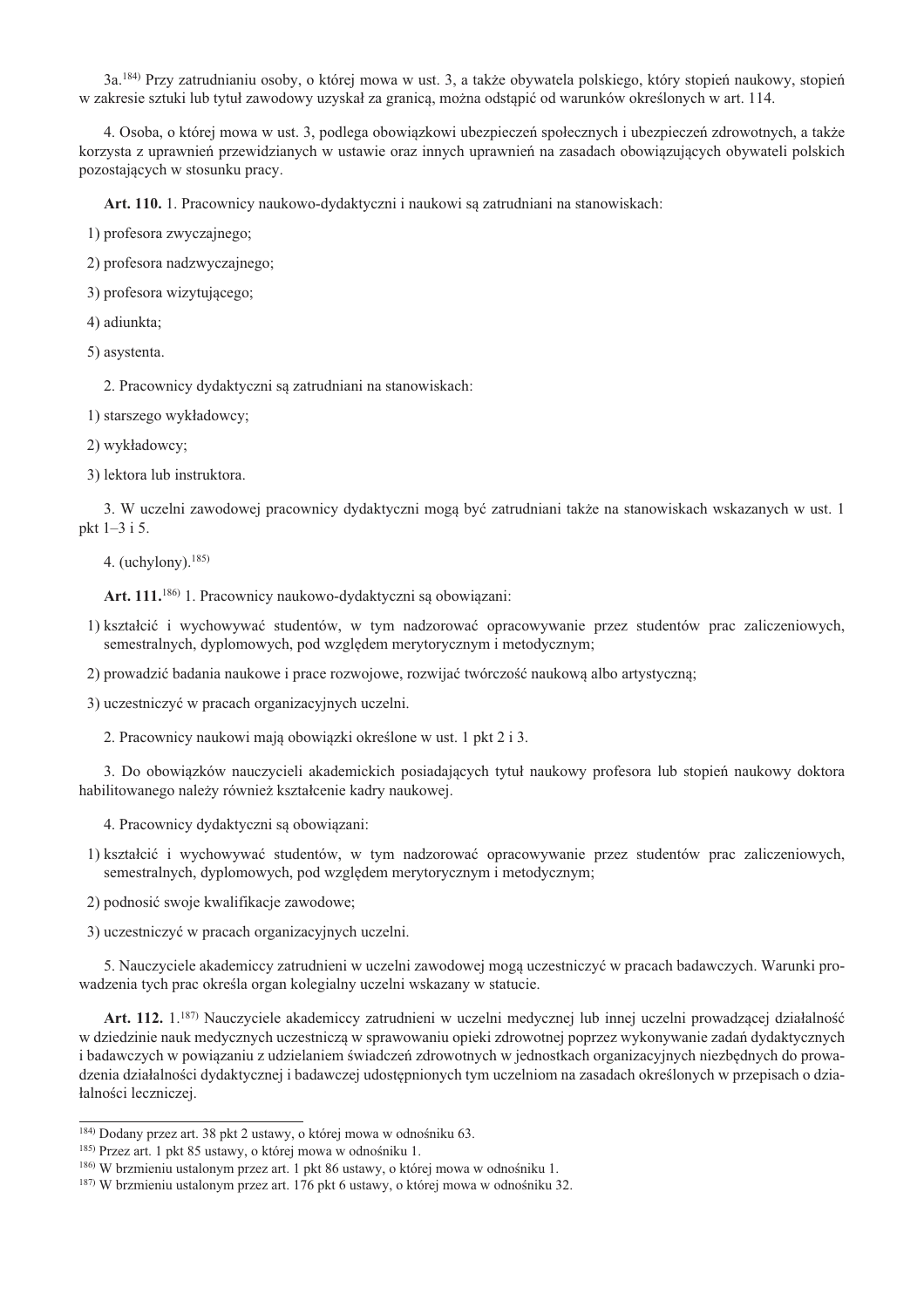2.<sup>187)</sup> W udzielaniu świadczeń zdrowotnych, o których mowa w ust. 1, nauczyciele akademiccy uczestnicza na podstawie odrebnej umowy zawartej z podmiotem prowadzacym działalność lecznicza udostepniającym jednostke, o której mowa  $w$  ust. 1.

3. Przepisy ust. 1 i 2 stosuje się odpowiednio do podstawowych jednostek organizacyjnych uczelni publicznych działajacych w zakresie nauk weterynaryjnych.

Art. 112a.<sup>188)</sup> 1. Nauczyciel akademicki składa w uczelni oświadczenie, w którym upoważnia wybraną podstawową jednostke organizacyjna uczelni do zaliczania go do minimum kadrowego jednego kierunku jednolitych studiów magisterskich albo jednego kierunku studiów pierwszego oraz drugiego stopnia albo jednego kierunku studiów tylko pierwszego stopnia albo jednego kierunku studiów tylko drugiego stopnia.

2. Nauczyciel akademicki może dodatkowo złożyć w jednostce organizacyjnej tej samej uczelni albo w jednostce organizacyjnej innej uczelni co najwyżej jedno oświadczenie, upoważniające tę jednostkę do zaliczenia go do minimum kadrowego jednego kierunku studiów pierwszego stopnia.

3. Oświadczenia, o których mowa w ust. 1 i 2, składa się przed rozpoczęciem roku akademickiego, nie później jednak niż do dnia 30 czerwca roku poprzedzającego rok akademicki.

Art. 113. Dyplomowani bibliotekarze oraz dyplomowani pracownicy dokumentacji i informacji naukowej sa zatrudniani na stanowiskach:

1) starszego kustosza dyplomowanego, starszego dokumentalisty dyplomowanego;

2) kustosza dyplomowanego, dokumentalisty dyplomowanego;

3) adiunkta bibliotecznego, adiunkta dokumentacji i informacji naukowej;

4) asystenta bibliotecznego, asystenta dokumentacji i informacji naukowej.

Art. 114. 1. Na stanowisku profesora zwyczajnego może być zatrudniona osoba posiadająca tytuł naukowy profesora.

2. Na stanowisku profesora nadzwyczajnego może być zatrudniona osoba posiadająca stopień naukowy doktora habilitowanego lub tytuł naukowy profesora.

3. Na stanowisku profesora wizytującego może być zatrudniona osoba będąca pracownikiem innej uczelni, posiadająca stopień naukowy doktora habilitowanego lub tytuł naukowy profesora, z zastrzeżeniem art. 115 ust. 3.

4. W uczelni morskiej na stanowisku profesora nadzwyczajnego może być zatrudniona także osoba posiadająca stopień naukowy doktora oraz najwyższy stopień morski.

5. Na stanowisku adjunkta może być zatrudniona osoba, która posiada co najmniej stopień naukowy doktora.

6. Na stanowisku asystenta może być zatrudniona osoba, która posiada co najmniej tytuł zawodowy magistra lub tytuł równorzędny.

7. Na stanowiskach pracowników dydaktycznych, o których mowa w art. 110 ust. 2, mogą być zatrudnione osoby posiadające tytuł zawodowy magistra lub tytuł równorzędny.

8. (uchylony).  $189$ )

Art. 115. 1. Na stanowisku profesora nadzwyczajnego lub profesora wizytującego może być zatrudniona osoba niespełniająca wymagań określonych odpowiednio w art. 114 ust. 2 i 3, jeżeli posiada stopień naukowy doktora oraz znaczne i twórcze osiągnięcia w pracy naukowej, zawodowej lub artystycznej, potwierdzone w trybie określonym w statucie.

2. (uchylony).  $190$ )

3.<sup>191)</sup> W uczelni wojskowej na stanowisku profesora wizytującego może być zatrudniona osoba posiadająca co najmniej stopień wojskowy generała brygady lub kontradmirała.

<sup>&</sup>lt;sup>188</sup>) Dodany przez art. 1 pkt 87 ustawy, o której mowa w odnośniku 1.

<sup>&</sup>lt;sup>189)</sup> Przez art. 1 pkt 88 ustawy, o której mowa w odnośniku 1.

<sup>&</sup>lt;sup>190</sup>) Przez art. 1 pkt 89 lit. a ustawy, o której mowa w odnośniku 1.

<sup>&</sup>lt;sup>191</sup>) W brzmieniu ustalonym przez art. 1 pkt 89 lit. b ustawy, o której mowa w odnośniku 1.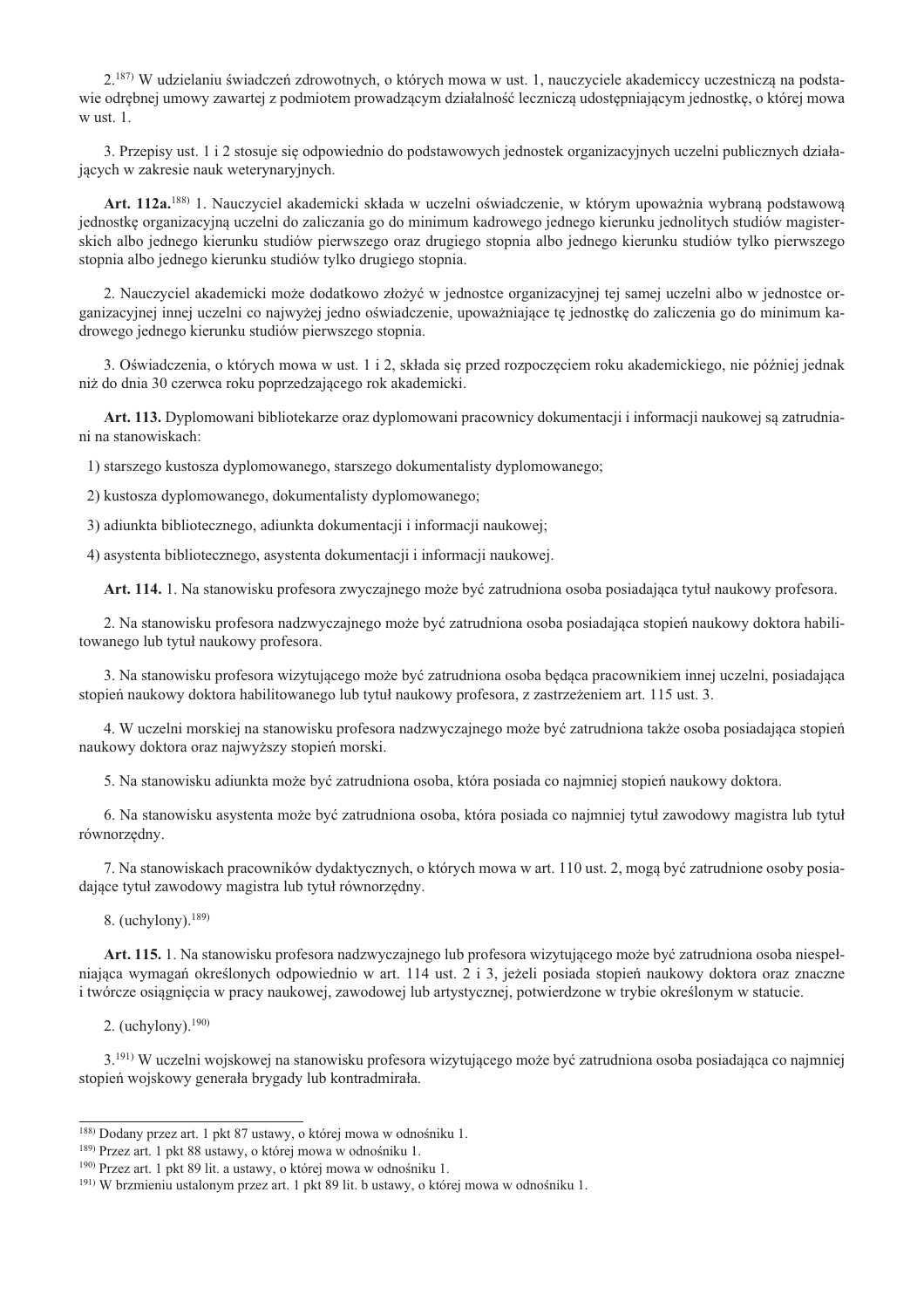3a.<sup>192)</sup> W uczelni służb państwowych na stanowisku profesora wizytującego może być zatrudniona osoba posiadająca stopień we właściwej służbie państwowej odpowiadający co najmniej stopniowi generała brygady.

- 4. (uchylony). $193$ )
- 5. (uchylony).  $193$ )

Art. 116. Statut uczelni może określać dodatkowe wymagania i kwalifikacje zawodowe osób zatrudnianych na stanowiskach, o których mowa w art. 110.

Art. 117. Minister właściwy do spraw szkolnictwa wyższego określi, w drodze rozporządzenia:

- 1) warunki, jakie powinien spełniać kandydat na dyplomowanego bibliotekarza oraz dyplomowanego pracownika dokumentacji i informacji naukowej, uwzględniając w szczególności wymagania w zakresie posiadanego wykształcenia, stażu pracy i osiągnięć naukowych, warunkujące dopuszczenie do postępowania kwalifikacyjnego oraz warunki uzyskiwania zwolnienia z tego postępowania,
- 2) formę i tryb postępowania kwalifikacyjnego stanowiącego podstawę do przyznawania uprawnień dyplomowanego bibliotekarza oraz dyplomowanego pracownika dokumentacji i informacji naukowej, uwzględniając tryb powoływania oraz sposób funkcjonowania komisji egzaminacyjnej,
- 3) warunki awansowania dyplomowanego bibliotekarza i dyplomowanego pracownika dokumentacji i informacji naukowej, uwzględniając wymagania kwalifikacyjne warunkujące awans zawodowy, wykaz specjalizacji zawodowych oraz ich zakres tematyczny,
- 4) wzór zaświadczenia o uzyskaniu kwalifikacji zawodowych, uwzględniając potrzebę umieszczenia wszystkich danych potwierdzających uzyskane kwalifikacje zawodowe
- uwzgledniając w szczególności sprawne funkcionowanie systemu biblioteczno-informacyjnego uczelni.

## Rozdział 2

### Stosunek pracy pracowników uczelni

Art. 118. 1.<sup>194)</sup> Nawiązanie stosunku pracy z nauczycielem akademickim następuje na podstawie mianowania albo umowy o pracę. Na podstawie mianowania zatrudnia się wyłącznie nauczyciela akademickiego posiadającego tytuł naukowy profesora. Zatrudnienie na podstawie mianowania następuje w pełnym wymiarze czasu pracy.

2. Stosunek pracy z nauczycielem akademickim w uczelni publicznej nawiązuje i rozwiązuje rektor w trybie określonym w statucie, z zastrzeżeniem art. 121 ust. 4.

3. Stosunek pracy z nauczycielem akademickim w uczelni niepublicznej nawiązuje i rozwiązuje organ uczelni wskazany w statucie, z zastrzeżeniem art. 121 ust. 5, w trybie określonym w statucie.

4. (uchylony). $195$ )

5. W uczelni wojskowej żołnierzy zawodowych wyznacza się na stanowiska nauczycieli akademickich na zasadach i w trybie określonych w przepisach o służbie wojskowej żołnierzy zawodowych, z zachowaniem przepisów art. 114–116.

6. W uczelni służb państwowych funkcjonariuszy wyznacza się na stanowiska nauczycieli akademickich na zasadach i w trybie określonych w przepisach dotyczących tych służb, z zachowaniem przepisów ustawy.

7.<sup>196)</sup> Pomiędzy nauczycielem akademickim a zatrudnionym w tej samej uczelni jego małżonkiem, krewnym lub powinowatym do drugiego stopnia włącznie oraz osobą pozostającą w stosunku przysposobienia, opieki lub kurateli nie może powstać stosunek bezpośredniej podległości służbowej. Nie dotyczy to osób pełniących funkcje organów jednoosobowych uczelni, dla których ustawa przewiduje powoływanie ich w drodze wyborów.

Art. 118a.<sup>197)</sup> 1. Zatrudnienie nauczyciela akademickiego w wymiarze przewyższającym połowę etatu na czas określony lub nieokreślony w uczelni publicznej na stanowiskach, o których mowa w art. 110, następuje po przeprowadzeniu otwartego konkursu. Tryb i warunki postepowania konkursowego określa statut.

<sup>&</sup>lt;sup>192)</sup> Dodany przez art. 1 pkt 89 lit. c ustawy, o której mowa w odnośniku 1.

<sup>&</sup>lt;sup>193</sup>) Przez art. 1 pkt 89 lit. d ustawy, o której mowa w odnośniku 1.

<sup>&</sup>lt;sup>194</sup>) W brzmieniu ustalonym przez art. 1 pkt 90 lit. a ustawy, o której mowa w odnośniku 1.

<sup>&</sup>lt;sup>195</sup>) Przez art. 1 pkt 90 lit. b ustawy, o której mowa w odnośniku 1.

<sup>&</sup>lt;sup>196</sup> Dodany przez art. 1 pkt 90 lit. c ustawy, o której mowa w odnośniku 1.

<sup>&</sup>lt;sup>197</sup>) Dodany przez art. 1 pkt 91 ustawy, o której mowa w odnośniku 1.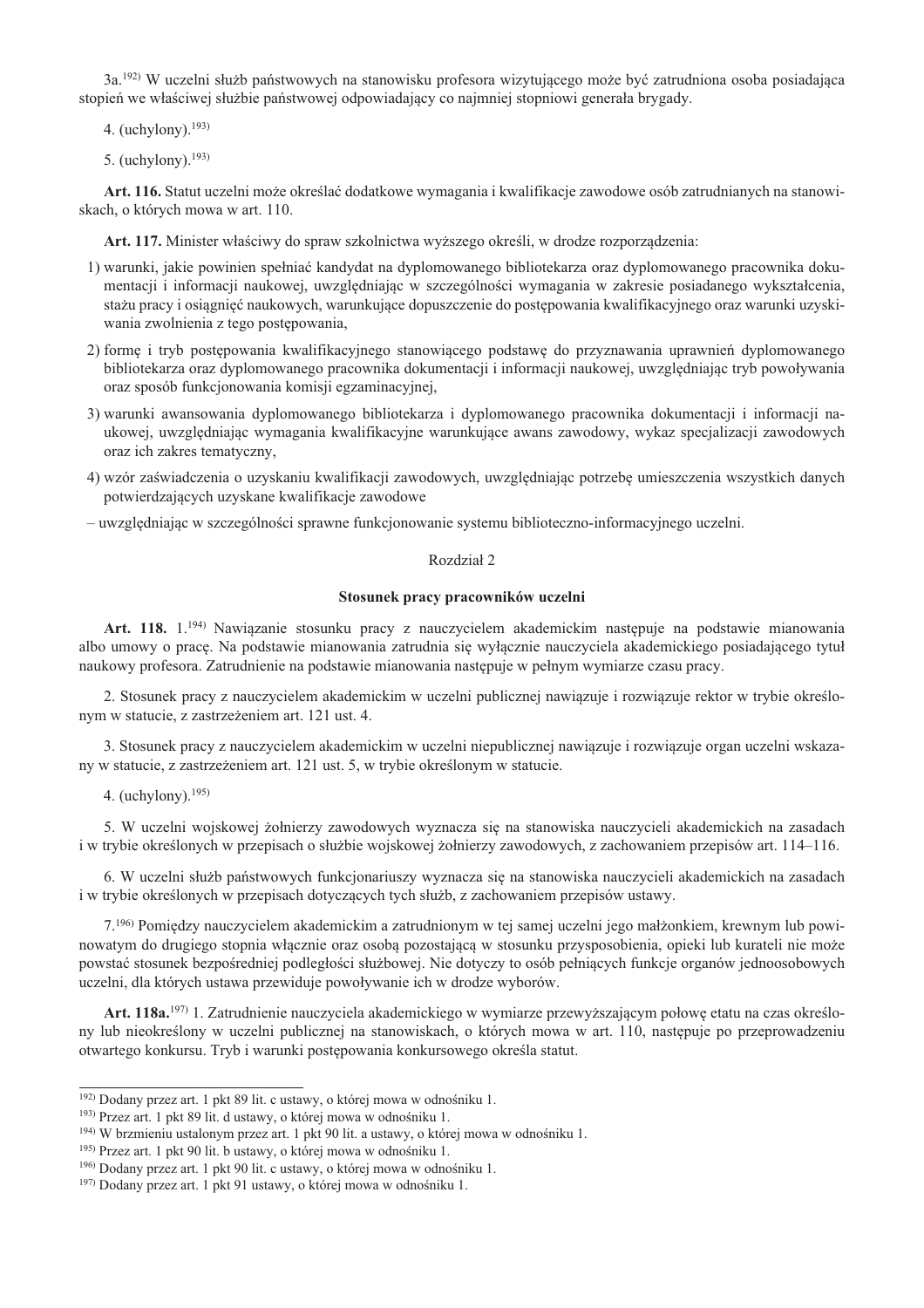2. Informacje o konkursach, o których mowa w ust. 1 oraz w art. 72 ust. 1, art. 75 ust. 1 i art. 76 ust. 1, ogłasza się na stronach internetowych uczelni, urzędu obsługującego ministra właściwego do spraw szkolnictwa wyższego oraz ministra nadzorującego uczelnie, a także na stronach internetowych Komisji Europejskiej w europejskim portalu dla mobilnych naukowców, przeznaczonym do publikacji ofert pracy naukowców.

3. Nauczyciela akademickiego, który nabył uprawnienia emerytalne, można zatrudnić ponownie na tym samym stanowisku, w tej samej uczelni bez postępowania konkursowego.

Art. 119. 1. Akt mianowania oraz umowa o pracę zawierane z nauczycielem akademickim określają strony umowy, rodzaj umowy, datę jej zawarcia oraz warunki pracy i płacy, w szczególności:

1) rodzaj pracy;

2) miejsce wykonywania pracy;

3) informację, czy uczelnia jest podstawowym miejscem pracy w rozumieniu ustawy;

4) wynagrodzenie za pracę odpowiadające rodzajowi pracy, ze wskazaniem składników wynagrodzenia;

5) wymiar czasu pracy;

6) termin rozpoczęcia pracy.

2. Warunkiem zawarcia z nauczycielem akademickim stosunku pracy na podstawie mianowania jest złożenie na piśmie oświadczenia, że uczelnia jest dla niego podstawowym miejscem pracy w rozumieniu ustawy.

Art. 120.<sup>198)</sup> Okres zatrudnienia na stanowisku asystenta osoby nieposiadającej stopnia naukowego doktora oraz okres zatrudnienia na stanowisku adiunkta osoby nieposiadającej stopnia naukowego doktora habilitowanego, a także warunki skracania i przedłużania oraz zawieszania tych okresów określa statut.

Art. 120.<sup>199</sup>) Okres zatrudnienia na stanowisku asystenta osoby nieposiadającej stopnia naukowego doktora oraz okres zatrudnienia na stanowisku adiunkta osoby nieposiadającej stopnia naukowego doktora habilitowanego, a także warunki skracania i przedłużania oraz zawieszania tych okresów określa statut, z tym że zatrudnienie na każdym z tych stanowisk osoby nieposiadającej stopnia naukowego doktora lub doktora habilitowanego nie może trwać dłużej niż osiem lat.

Art. 121. 1. (uchylony).<sup>200)</sup>

2. Mianowanie następuje na czas nieokreślony lub określony.

3. (uchylony).  $200$ )

4. Mianowania na stanowisko profesora zwyczajnego lub profesora nadzwyczajnego osoby pełniącej funkcję rektora uczelni publicznej dokonuje minister właściwy do spraw szkolnictwa wyższego na wniosek senatu tej uczelni.

5. Przepis ust. 4 stosuje się do uczelni niepublicznej, jeżeli statut tej uczelni nie stanowi inaczej.

6. Uprawnienia ministra właściwego do spraw szkolnictwa wyższego określone w ust. 4 w odniesieniu do uczelni wojskowych, służb państwowych, artystycznych, medycznych oraz morskich wykonują odpowiednio ministrowie wskazani w art. 33 ust. 2.

Art. 122. 1. Rektor, na wniosek nauczyciela akademickiego, wystawia nauczycielowi akademickiemu legitymację służbowa.

2. Za wydanie legitymacji służbowej, o której mowa w ust. 1, pobierane sa opłaty związane z kosztami wydania dokumentu; wysokość tej opłaty nie może przekroczyć wysokości kosztów wytworzenia dokumentu. Opłaty stanowią przychód uczelni.

3. Minister właściwy do spraw szkolnictwa wyższego określi, w drodze rozporządzenia, wzór oraz tryb wystawiania legitymacji służbowej, o której mowa w ust. 1, uwzględniając potrzebę poświadczenia zatrudnienia na stanowisku nauczyciela akademickiego.

<sup>198)</sup> W tym brzmieniu obowiązuje do wejścia w życie zmiany, o której mowa w odnośniku 199.

<sup>199)</sup> W brzmieniu ustalonym przez art. 1 pkt 92 ustawy, o której mowa w odnośniku 1; wejdzie w życie z dniem 1 października 2013 r.

<sup>&</sup>lt;sup>200)</sup> Przez art. 1 pkt 93 ustawy, o której mowa w odnośniku 1.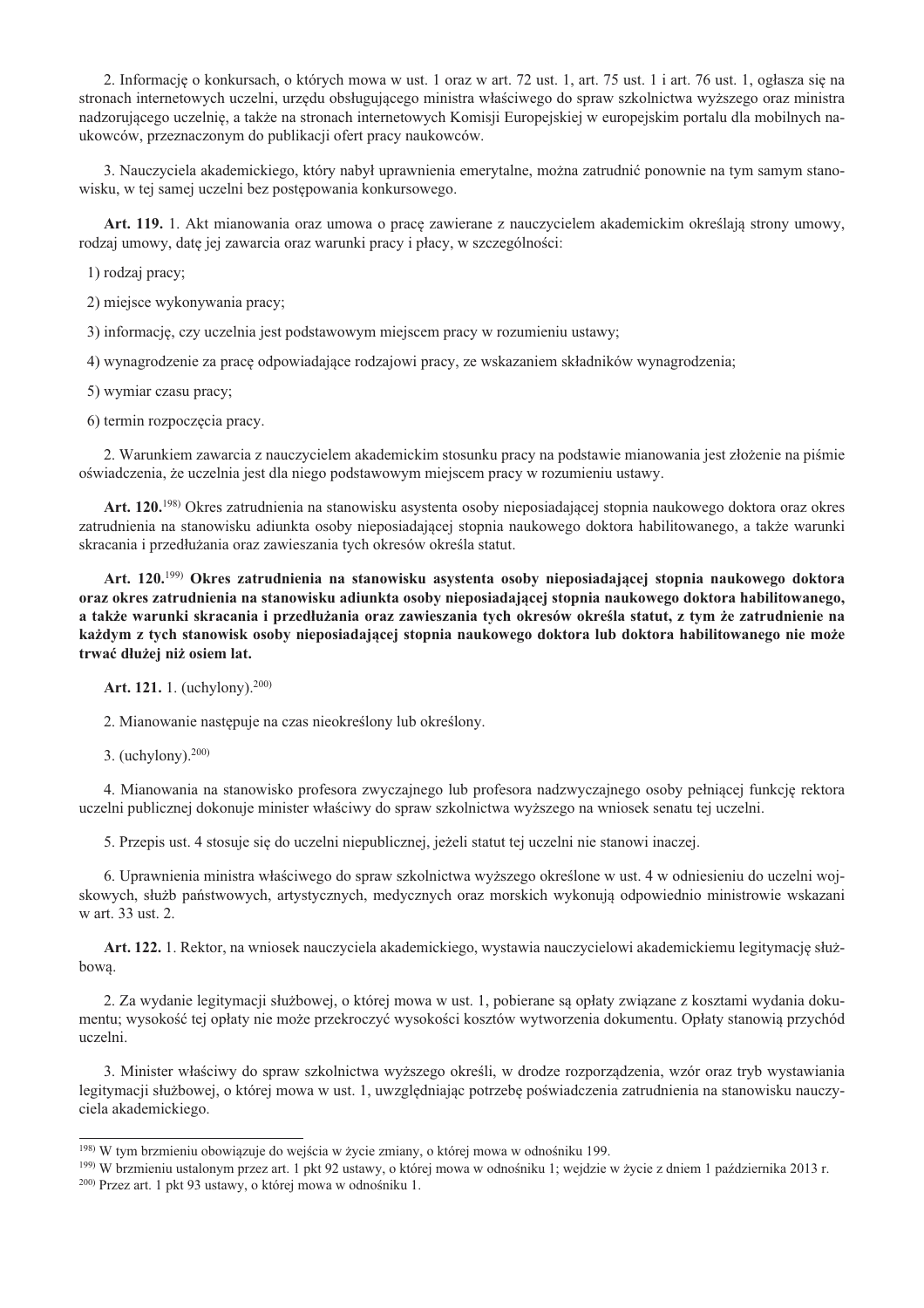Art. 123. 1. Stosunek pracy z mianowanym nauczycielem akademickim może być rozwiazany:

1) w drodze porozumienia stron;

2) przez wypowiedzenie dokonane przez jedną ze stron;

3) bez wypowiedzenia.

2. Rozwiązanie stosunku pracy z mianowanym nauczycielem akademickim za wypowiedzeniem następuje z końcem semestru, z zachowaniem trzymiesięcznego okresu wypowiedzenia.

3. W uczelni wojskowej nauczyciela akademickiego bedacego żołnierzem zawodowym zwalnia się ze stanowiska na zasadach i w trybie określonych w przepisach o służbie wojskowej żołnierzy zawodowych.

4. W uczelni służb państwowych rozwiązanie stosunku pracy z mianowanym nauczycielem akademickim będącym funkcionariuszem właściwej służby państwowej nastepuje na zasadach i w trybie określonych w przepisach dotyczacych tych służb, z zachowaniem przepisów ustawy.

Art. 124.<sup>201)</sup> 1. Rektor może rozwiązać za wypowiedzeniem stosunek pracy z mianowanym nauczycielem akademickim w przypadku:

- 1) czasowej niezdolności do pracy spowodowanej chorobą, jeżeli okres tej niezdolności przekracza okres zasiłkowy, a w przypadku stwierdzenia przez uprawnionego lekarza poprawy stanu zdrowia i możliwości powrotu do pracy, jeżeli okres ten przekracza dwa lata;
- 2) wszczęcia postępowania w sprawie likwidacji uczelni;
- 3) otrzymania przez nauczyciela akademickiego oceny negatywnej, o której mowa w art. 132;
- 4) podjęcia lub wykonywania przez nauczyciela akademickiego dodatkowego zatrudnienia bez zgody rektora, o której mowa w art. 129 ust. 1 i 10.

2. Rektor rozwiązuje za wypowiedzeniem stosunek pracy z nauczycielem akademickim w przypadku otrzymania przez nauczyciela akademickiego dwóch kolejnych ocen negatywnych, o których mowa w art. 132.

Art. 125.<sup>202)</sup> Stosunek pracy z mianowanym nauczycielem akademickim może być rozwiązany również z innych ważnych przyczyn, po uzyskaniu opinii organu kolegialnego wskazanego w statucie uczelni.

Art. 126. Rektor może rozwiązać stosunek pracy z mianowanym nauczycielem akademickim bez wypowiedzenia w przypadku:

- 1) trwałej utraty zdolności do pracy na zajmowanym stanowisku, stwierdzonej orzeczeniem lekarza orzecznika w rozumieniu przepisów o emeryturach i rentach z Funduszu Ubezpieczeń Społecznych, jeżeli nie ma możliwości zatrudnienia pracownika na innym stanowisku, odpowiednim do jego stanu zdrowia i kwalifikacji zawodowych, albo gdy nauczyciel odmawia przejścia do takiej pracy;
- 2) niedostarczenia w wyznaczonym terminie orzeczenia potwierdzającego zdolność do pracy na zajmowanym stanowisku, wydanego przez lekarza prowadzącego badania okresowe lub kontrolne;
- 3) dopuszczenia się:
	- a) czynu określonego w art. 115 ustawy z dnia 4 lutego 1994 r. o prawie autorskim i prawach pokrewnych (Dz. U. z 2006 r. Nr 90, poz. 631, z późn. zm.<sup>203)</sup>) stwierdzonego prawomocnym wyrokiem sądowym,
	- b) stwierdzonego prawomocnym orzeczeniem komisji dyscyplinarnej:
		- przywłaszczenia sobie autorstwa albo wprowadzenia w błąd co do autorstwa całości lub części cudzego utworu albo artystycznego wykonania,
		- rozpowszechnienia, bez podania nazwiska lub pseudonimu twórcy, cudzego utworu w wersji oryginalnej albo w postaci opracowania,

<sup>&</sup>lt;sup>201)</sup> W brzmieniu ustalonym przez art. 1 pkt 94 ustawy, o której mowa w odnośniku 1.

<sup>&</sup>lt;sup>202)</sup> W brzmieniu ustalonym przez art. 1 pkt 95 ustawy, o której mowa w odnośniku 1.

 $^{203}$  Zmiany tekstu jednolitego wymienionej ustawy zostały ogłoszone w Dz. U. z 2006 r. Nr 94, poz. 658 i Nr 121, poz. 843, z 2007 r. Nr 99, poz. 662 i Nr 181, poz. 1293, z 2009 r. Nr 157, poz. 1241 oraz z 2010 r. Nr 152, poz. 1016.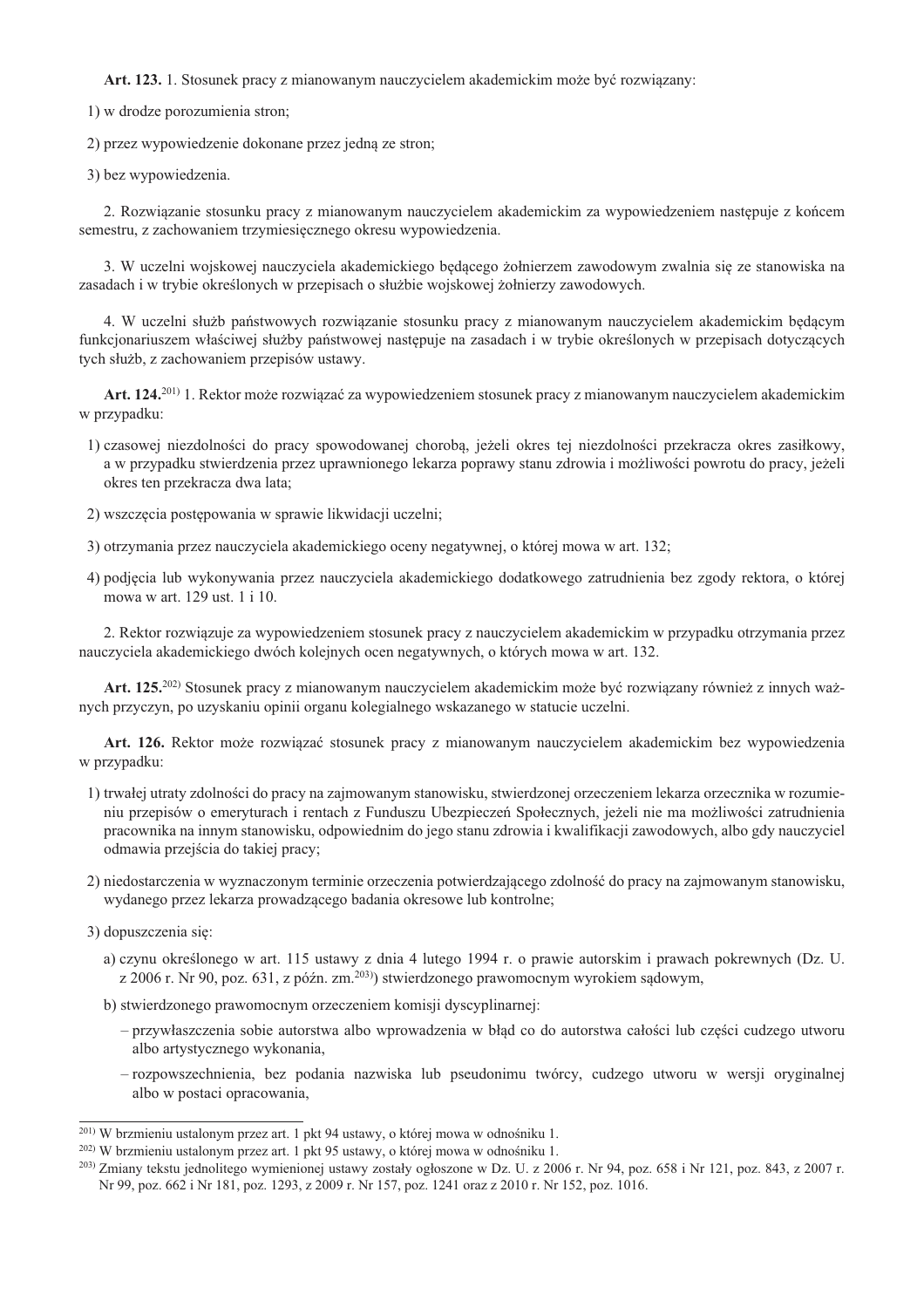- rozpowszechnienia, bez podania nazwiska lub pseudonimu twórcy, cudzego artystycznego wykonania albo publicznego zniekształcenia takiego utworu, artystycznego wykonania, fonogramu, wideogramu lub nadania,
- innego sposobu naruszenia cudzych praw autorskich lub praw pokrewnych,
- fałszowania badań lub wyników badań naukowych lub innego oszustwa naukowego,
- innego oszustwa naukowego;

4) skazania prawomocnym wyrokiem za przestępstwo umyślne.

Art. 127. 1. Stosunek pracy mianowanego nauczyciela akademickiego wygasa z mocy prawa w przypadku:

- 1) stwierdzenia, że mianowanie nastąpiło na podstawie fałszywych lub nieważnych dokumentów;
- 2) prawomocnego orzeczenia przez sąd utraty praw publicznych;
- 3) prawomocnego ukarania kara dyscyplinarna pozbawienia prawa wykonywania zawodu nauczyciela akademickiego na stałe lub na czas określony;
- 4) prawomocnego orzeczenia środka karnego w postaci zakazu zajmowania określonego stanowiska w przypadku, gdy orzeczenie to dotyczy wykonywania obowiązków nauczyciela akademickiego;
- 5) upływu trzymiesięcznego okresu nieobecności w pracy z powodu tymczasowego aresztowania;
- 6) odbywania kary pozbawienia wolności lub ograniczenia wolności:
- 7) upływu okresu mianowania;

8) śmierci nauczyciela akademickiego.

2.<sup>204)</sup> Stosunek pracy mianowanego nauczyciela akademickiego zatrudnionego w uczelni publicznej wygasa z końcem roku akademickiego, w którym ukończył on sześćdziesiaty piaty rok życia. Stosunek pracy mianowanego nauczyciela akademickiego posiadającego tytuł naukowy profesora, zatrudnionego na stanowisku profesora nadzwyczajnego lub zwyczajnego w uczelni publicznej, wygasa z końcem roku akademickiego, w którym ukończył on siedemdziesiąty rok życia.

3. Wygaśniecie stosunku pracy stwierdza rektor.

4. Stosunek pracy mianowanego nauczyciela akademickiego pełniącego funkcję rektora, z końcem roku akademickiego, w którym ukończył on 70. rok życia, przekształca się – na czas pozostały do zakończenia pełnienia tej funkcji – w stosunek pracy na podstawie umowy o pracę.

Art. 128.<sup>205)</sup> 1. Rozwiązanie lub wygaśnięcie umowy o pracę z nauczycielem akademickim następuje na zasadach określonych w ustawie z dnia 26 czerwca 1974 r. – Kodeks pracy, z tym że rozwiązanie stosunku pracy, za wypowiedzeniem następuje z końcem semestru.

2. Rektor może rozwiazać za wypowiedzeniem stosunek pracy nauczyciela akademickiego zatrudnionego na podstawie umowy o pracę również w przypadku określonym w art. 124 ust. 1 pkt 3.

Art. 129.<sup>205)</sup> 1. Nauczyciel akademicki zatrudniony w uczelni publicznej może podjąć lub kontynuować zatrudnienie w ramach stosunku pracy tylko u jednego dodatkowego pracodawcy prowadzacego działalność dydaktyczna lub naukowo--badawczą. Podjęcie lub kontynuowanie przez nauczyciela akademickiego dodatkowego zatrudnienia w ramach stosunku pracy u pracodawcy, o którym mowa w zdaniu pierwszym, wymaga zgody rektora. Podjęcie lub kontynuowanie dodatkowego zatrudnienia bez zgody rektora stanowi podstawę rozwiązania stosunku pracy za wypowiedzeniem w uczelni publicznej stanowiącej podstawowe miejsce pracy.

2. Rektor odmawia wyrażenia zgody, o której mowa w ust. 1, jeżeli świadczenie usług dydaktycznych lub naukowych u innego pracodawcy zmniejsza zdolność prawidłowego funkcjonowania uczelni lub wiaże się z wykorzystaniem jej urządzeń technicznych i zasobów uczelni.

3. Nauczyciel akademicki prowadzący działalność gospodarczą informuje o tym rektora uczelni, która jest dla niego podstawowym miejscem pracy.

<sup>&</sup>lt;sup>204)</sup> W brzmieniu ustalonym przez art. 1 pkt 96 ustawy, o której mowa w odnośniku 1.

<sup>&</sup>lt;sup>205)</sup> W brzmieniu ustalonym przez art. 1 pkt 97 ustawy, o której mowa w odnośniku 1.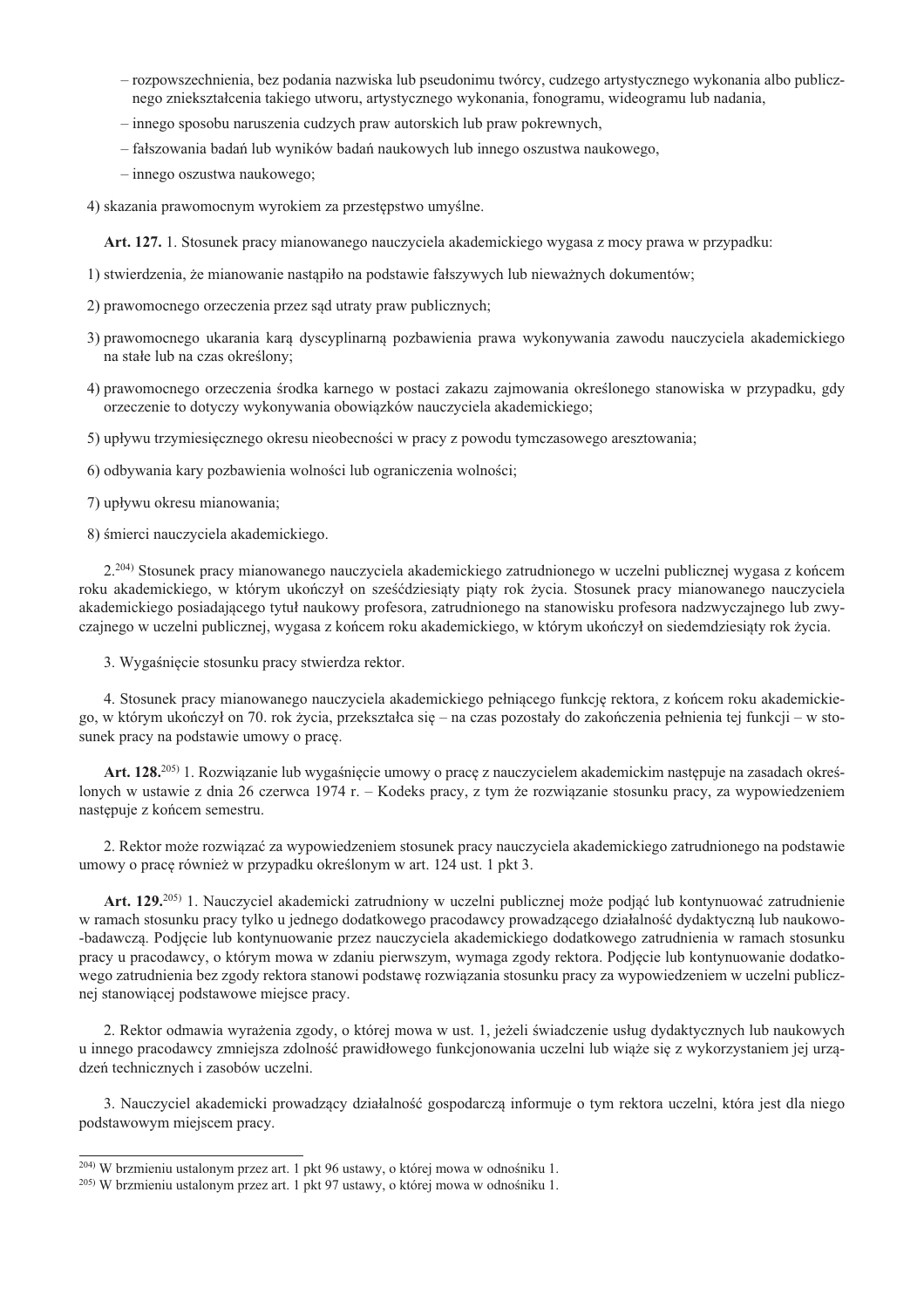- 4. Przepisu ust. 1 nie stosuje się do nauczycieli akademickich podejmujących zatrudnienie w ramach stosunku pracy:
- 1) w urzedach, o których mowa w art. 1 ust. 1 i ust. 2 pkt 1, 2 i 4a ustawy z dnia 16 września 1982 r. o pracownikach urzedów państwowych (Dz. U. z 2001 r. Nr 86, poz. 953, z późn. zm.<sup>206)</sup>);
- 2) w organach towarzystw naukowych i zawodowych;
- 3) w organach wymiaru sprawiedliwości;
- 4) w instytucjach kultury;
- 5) we władzach Polskiej Akademii Nauk i Polskiej Akademii Umiejętności;
- 6) w samorządowych kolegiach odwoławczych.

5. Podjęcie lub kontynuowanie dodatkowego zatrudnienia w ramach stosunku pracy przez nauczyciela akademickiego, będącego organem jednoosobowym uczelni publicznej wymaga uzyskania zgody wskazanego w statucie organu kolegialnego uczelni. Zgoda jest wydawana na okres kadencji. W przypadku powołania nauczyciela akademickiego do pełnienia funkcji organu jednoosobowego kolejnej kadencji okres, którego dotyczy zgoda ulega przedłużeniu o cztery miesiące.

6. Zgoda, o której mowa w ust. 1, jest wydawana w terminie dwóch miesięcy od dnia wystąpienia o zgodę na podjęcie lub kontynuowanie dodatkowego zatrudnienia, a zgoda w przypadku, o którym mowa w ust. 5, w terminie dwóch miesięcy od dnia rozpoczęcia kadencji organu jednoosobowego.

7. W terminie czterech miesiecy od dnia nieuzyskania zgody właściwego organu kolegialnego na kontynuowanie przez nauczyciela akademickiego będącego organem jędnoosobowym uczelni publicznej dodatkowego zatrudnienia w ramach stosunku pracy nauczyciel akademicki jest obowiązany zaprzestać kontynuowania dodatkowego zatrudnienia w ramach stosunku pracy. Niezaprzestanie kontynuowania dodatkowego zatrudnienia powoduje wygaśnięcie mandatu organu jednoosobowego uczelni publicznej.

8. Wypowiedzenie stosunku pracy, o którym mowa w ust. 1, następuje z końcem miesiąca następującego po miesiącu, w którym rektor powziął wiadomość o niezaprzestaniu przez nauczyciela akademickiego kontynuowania dodatkowego zatrudnienia, a w odniesieniu odpowiednio do rektora uczelni wojskowej, służb państwowych, artystycznej, medycznej oraz morskiej – właściwy minister wskazany w art. 33 ust. 2, z tym, że rozwiązanie stosunku pracy następuje zgodnie z art. 128 ust. 1. Wygaśnięcie mandatu, o którym mowa w ust. 7, następuje z dniem stwierdzenia niezaprzestania kontynuowania dodatkowego zatrudnienia.

9. Wypowiedzenia stosunku pracy oraz wygaśnięcie mandatu, o których mowa w ust. 1 i 7, dokonuje lub stwierdza rektor, w stosunku do rektora uczelni publicznej, minister właściwy do spraw szkolnictwa wyższego, a w stosunku do rektora odpowiednio uczelni wojskowej, służb państwowych, artystycznej, medycznej oraz morskiej – właściwy minister wskazany w art. 33 ust. 2, na wniosek senatu uczelni.

10. W uczelni wojskowej żołnierze zawodowi pełniacy służbe na stanowiskach nauczycieli akademickich wystepuja o zgodę, o której mowa w ust. 1, w trybie określonym w przepisach o zawodowej służbie wojskowej. Podjęcie dodatkowego zatrudnienia w ramach stosunku pracy u innego pracodawcy bez uzyskania zgody skutkuje skierowaniem przez rektora wniosku o zwolnienie ze stanowiska nauczyciela akademickiego, w trybie określonym w przepisach o zawodowej służbie wojskowej.

11. Przepisy ust. 1–8 stosuje się odpowiednio do uczelni niepublicznej, jeżeli statut nie stanowi inaczej. Wypowiedzenia stosunku pracy oraz wygaśnięcie mandatu w stosunku do rektora uczelni niepublicznej dokonuje lub stwierdza założyciel. Do rozwiązania stosunku pracy stosuje się przepis art. 128 ust. 1.

12. W przypadku gdy nauczyciel akademicki podejmuje dodatkowe zatrudnienie w innej uczelni, instytucie naukowym lub pomocniczej jednostce naukowej Polskiej Akademii Nauk, instytucie badawczym lub międzynarodowym instytucie naukowym utworzonym na podstawie odrębnych przepisów, działającym na terytorium Rzeczypospolitej Polskiej rektor uczelni lub dyrektor instytutu jest obowiązany powiadomić o tym, w terminie czternastu dni, ministra właściwego do spraw szkolnictwa wyższego. W zawiadomieniu wskazuje się podstawową jednostkę organizacyjną nowej uczelni lub instytut, w którym nauczyciel akademicki podjął dodatkowe zatrudnienie.

<sup>&</sup>lt;sup>206</sup> Zmiany tekstu jednolitego wymienionej ustawy zostały ogłoszone w Dz. U. z 2001 r. Nr 98, poz. 1071, Nr 123, poz. 1353 i Nr 128, poz. 1403, z 2002 r. Nr 1, poz. 18, Nr 153, poz. 1271 i Nr 240, poz. 2052, z 2003 r. Nr 228, poz. 2256, z 2005 r. Nr 10, poz. 71 i Nr 169, poz. 1417, z 2006 r. Nr 45, poz. 319, Nr 170, poz. 1218, Nr 218, poz. 1592 i Nr 220, poz. 1600, z 2007 r. Nr 89, poz. 589, z 2008 r. Nr 157, poz. 976 i Nr 227, poz. 1505, z 2010 r. Nr 165, poz. 1118, Nr 182, poz. 1228 i Nr 229, poz. 1494 oraz z 2011 r. Nr 82, poz. 451 i Nr 201, poz. 1183.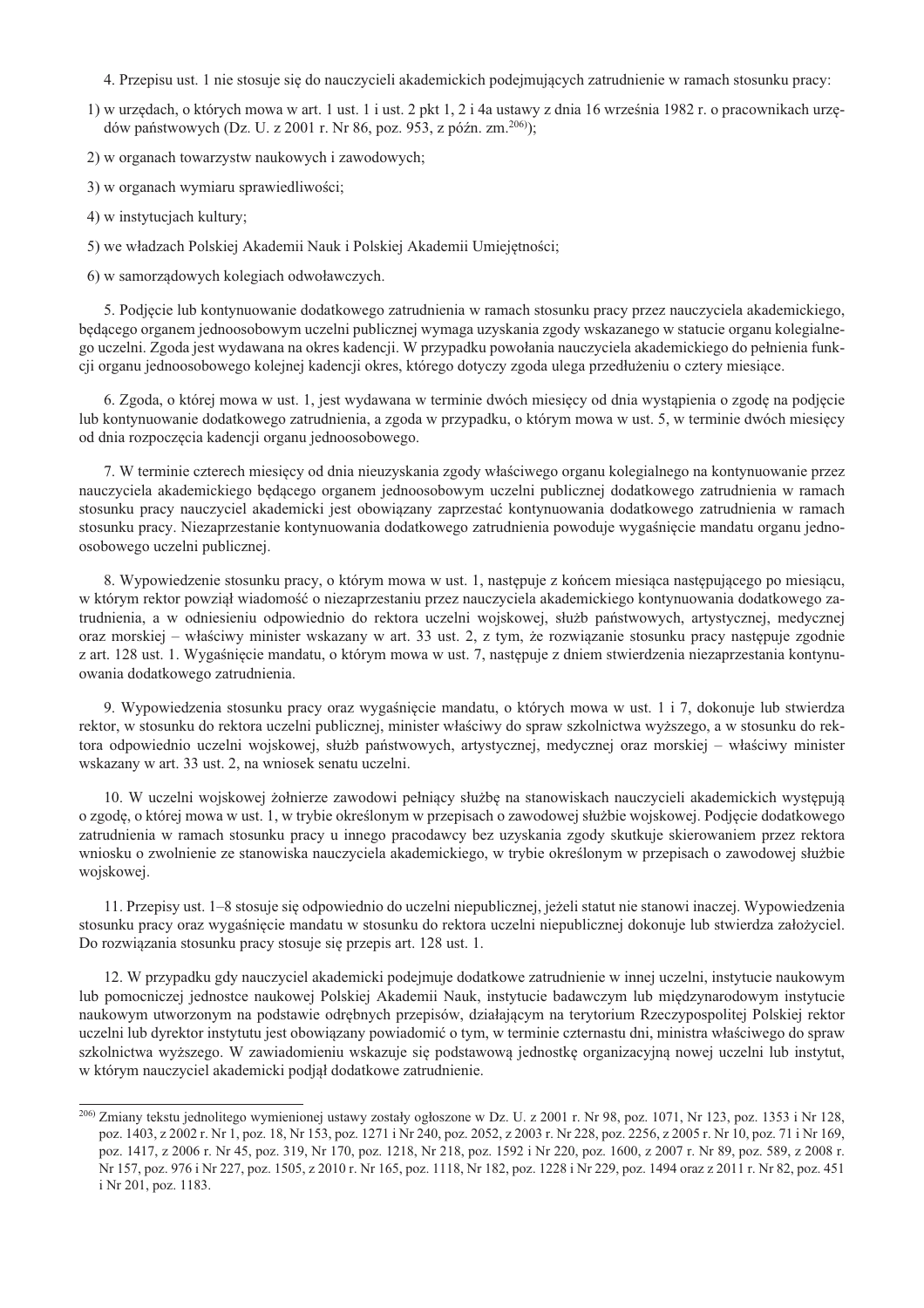Art. 129a.<sup>207)</sup> 1. Minister właściwy do spraw szkolnictwa wyższego prowadzi centralny wykaz nauczycieli akademickich i pracowników naukowych.

2. W centralnym wykazie nauczycieli akademickich i pracowników naukowych zamieszcza się następujące dane:

1) imie i nazwisko nauczyciela akademickiego lub pracownika naukowego:

2) numer PESEL, a w przypadku jego braku numer dokumentu potwierdzającego tożsamość, tytuł zawodowy, stopień naukowy lub tytuł naukowy;

3) informacje o podstawowym miejscu zatrudnienia i miejscu dodatkowego zatrudnienia;

4) informacje o zaliczeniu do minimum kadrowego.

3. Dane w zakresie określonym w ust. 2 przekazują ministrowi uczelnie, instytuty naukowe i pomocnicze jednostki naukowe Polskiej Akademii Nauk, instytuty badawcze, państwowe jednostki organizacyjne podległe Ministrowi Sprawiedliwości, prowadzące działalność naukową i badawczo-rozwojową oraz międzynarodowe instytuty naukowe utworzone na podstawie odrębnych przepisów, działające na terytorium Rzeczypospolitej Polskiej.

4. Dostęp do danych zawartych w centralnym wykazie nauczycieli akademickich i pracowników naukowych przysługuje właściwym ministrom wskazanym w art. 33 ust. 2, rektorom uczelni, dyrektorom instytutów i państwowych jednostek organizacyjnych podległych Ministrowi Sprawiedliwości, o których mowa w ust. 3, organom Centralnej Komisji do Spraw Stopni i Tytułów, Radzie oraz Komisji.

5. Minister właściwy do spraw szkolnictwa wyższego określi, w drodze rozporządzenia:

1) sposób prowadzenia wykazu,

2) terminy, w których uczelnie oraz instytuty, o których mowa w ust. 3, są obowiązane przekazywać dane objęte wykazem,

3) szczegółowy tryb i formę udostępniania wykazu

- mając na uwadze zapewnienie właściwej polityki kadrowej w uczelniach.

Art. 130. 1.<sup>208)</sup> Czas pracy nauczyciela akademickiego jest określony zakresem jego obowiązków dydaktycznych, naukowych i organizacyjnych.

2. Zasady ustalania zakresu obowiazków nauczycieli akademickich, rodzaje zajeć dydaktycznych objetych zakresem tych obowiązków, w tym wymiar zadań dydaktycznych dla poszczególnych stanowisk, oraz zasady obliczania godzin dydaktycznych określa senat.

3. Roczny wymiar zajęć dydaktycznych wynosi:

1) od 120 do 240 godzin dydaktycznych – dla pracowników naukowo-dydaktycznych;

2) od 240 do 360 godzin dydaktycznych – dla pracowników dydaktycznych, z zastrzeżeniem pkt 3;

3) od 300 do 540 godzin dydaktycznych – dla pracowników dydaktycznych zatrudnionych na stanowiskach lektorów i instruktorów lub równorzędnych.

4.<sup>209)</sup> Rektor może obniżyć wymiar zajęć dydaktycznych poniżej dolnej granicy wymiaru ustalonej zgodnie z ust. 3, w przypadku powierzenia nauczycielowi akademickiemu wykonywania ważnych zadań lub realizowania przez nauczyciela akademickiego projektów badawczych lub innych zadań przewidzianych w statucie.

5. Szczegółowy zakres i wymiar obowiązków nauczyciela akademickiego ustala kierownik jednostki organizacyjnej określonej w statucie.

6. Zajęcia dydaktyczne mogą być wykonywane również poza uczelnią, a w szczególności w gimnazjum i szkole ponadgimnazjalnej prowadzonych przez uczelnię na zasadach określonych przez senat.

<sup>&</sup>lt;sup>207)</sup> Dodany przez art. 1 pkt 98 ustawy, o której mowa w odnośniku 1.

<sup>&</sup>lt;sup>208)</sup> W brzmieniu ustalonym przez art. 176 pkt 7 ustawy, o której mowa w odnośniku 32.

<sup>&</sup>lt;sup>209)</sup> W brzmieniu ustalonym przez art. 1 pkt 99 ustawy, o której mowa w odnośniku 1.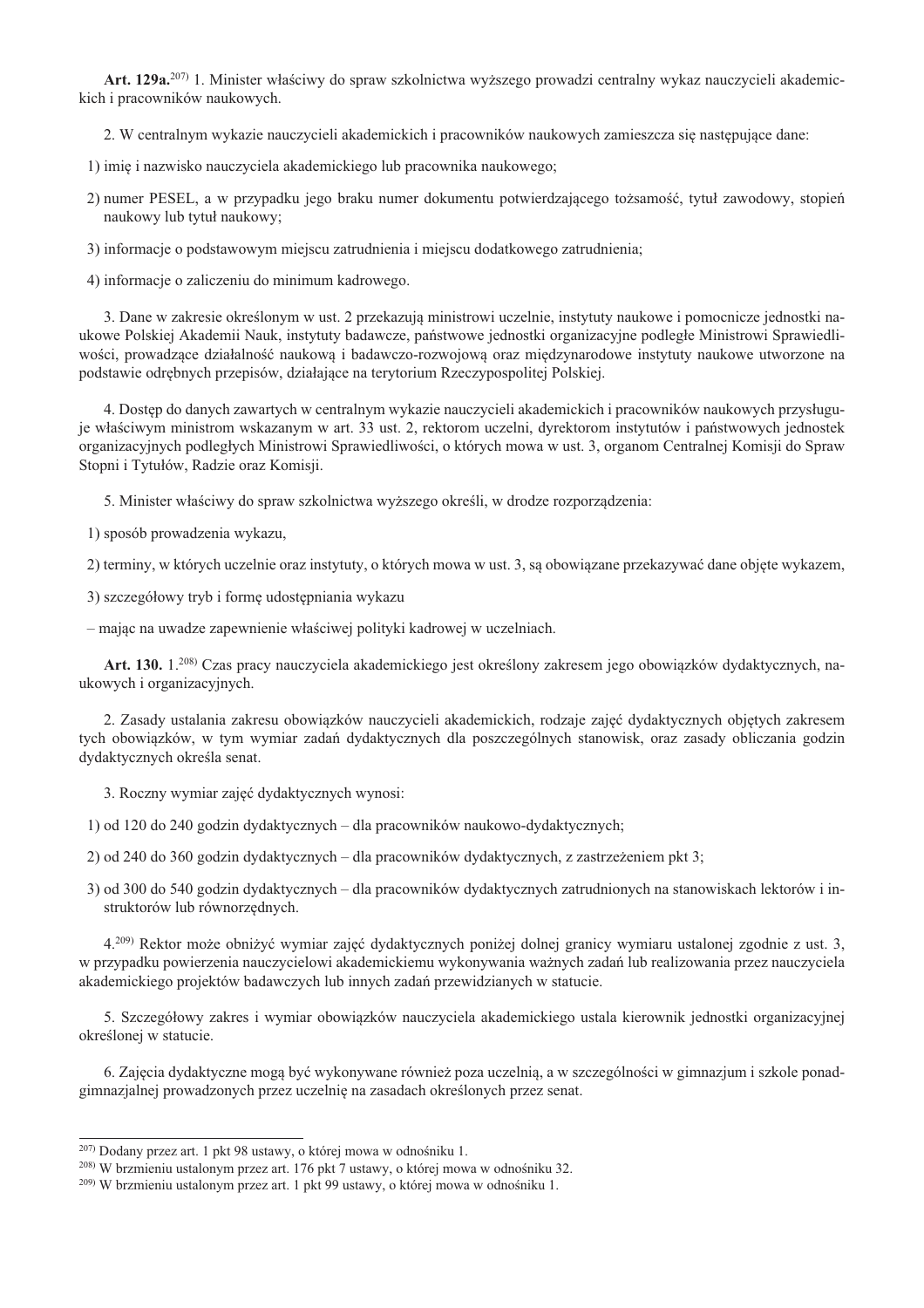7. Obowiązkowy wymiar czasu pracy pracowników, o których mowa w art. 113, a także pracowników bibliotecznych oraz pracowników dokumentacji i informacji naukowej, zatrudnionych na stanowiskach kustosza bibliotecznego, starszego bibliotekarza i starszego dokumentalisty, wynosi 36 godzin tygodniowo.

8. Statut uczelni niepublicznej może ustanowić inny niż określony w ust. 3 i 7 wymiar zajęć dydaktycznych oraz wymiar czasu pracy pracowników, o których mowa w art. 113, a także pracowników bibliotecznych oraz pracowników dokumentacji i informacji naukowej zatrudnionych na stanowiskach: kustosza bibliotecznego, starszego bibliotekarza i starszego dokumentalisty.

Art. 131. 1.<sup>210)</sup> W szczególnych przypadkach, uzasadnionych koniecznością realizacji programu kształcenia, nauczyciel akademicki może być obowiązany prowadzić zajęcia dydaktyczne w godzinach ponadwymiarowych, w rozmiarze nieprzekraczającym dla pracownika naukowo-dydaktycznego 1/4, a dla pracownika dydaktycznego 1/2 wymiaru obowiązków dydaktycznych, określonego zgodnie z art. 130 ust. 3 i 4.

2. Nauczycielowi akademickiemu, za jego zgodą, może być powierzone prowadzenie zajęć dydaktycznych w wymiarze przekraczającym liczbę godzin ponadwymiarowych określoną w ust. 1. Zasady oraz tryb powierzania tych zajęć określa senat

3. Nauczyciela akademickiego w ciąży lub wychowującego dziecko w wieku do jednego roku nie można zatrudniać w godzinach ponadwymiarowych bez jego zgody.

Art. 132. 1.<sup>211)</sup> Wszyscy nauczyciele akademiccy podlegają okresowej ocenie, w szczególności w zakresie należytego wykonywania obowiązków, o których mowa w art. 111, oraz przestrzegania prawa autorskiego i praw pokrewnych, a także prawa własności przemysłowej.

2.<sup>211</sup> Oceny dokonuje podmiot wskazany w statucie uczelni, nie rzadziej niż raz na dwa lata lub na wniosek kierownika jednostki organizacyjnej, w której nauczyciel akademicki jest zatrudniony. Oceny nauczyciela akademickiego posiadającego tytuł naukowy profesora, zatrudnionego na podstawie mianowania, dokonuje się nie rzadziej niż raz na cztery lata. Kryteria oceny oraz tryb jej dokonywania, z uwzględnieniem możliwości zasięgania opinii ekspertów spoza uczelni, określa statut.

3.<sup>211)</sup> Podmiot, o którym mowa w ust. 2, przy dokonywaniu oceny nauczyciela akademickiego w zakresie wypełniania przez niego obowiązków dydaktycznych uwzględnia ocenę przedstawianą przez studentów i doktorantów, po zakończeniu każdego cyklu zajęć dydaktycznych. Zasady dokonywania tej oceny i sposób jej wykorzystania określa statut uczelni.

4. Do okresu, o którym mowa w ust. 2, nie wlicza się okresu nieobecności w pracy wynikającej z przebywania na urlopie macierzyńskim, urlopie wychowawczym lub urlopie dla poratowania zdrowia oraz okresu służby wojskowej lub służby zastępczej.

Art. 133. 1. Nauczycielowi akademickiemu przysługuje prawo do urlopu wypoczynkowego w wymiarze trzydziestu sześciu dni roboczych w ciągu roku. Urlop wypoczynkowy powinien być wykorzystany w okresie wolnym od zajęć dydaktycznych.

2. Nauczyciel akademicki uzyskuje prawo do pierwszego urlopu wypoczynkowego w ostatnim dniu poprzedzającym letnią przerwę w zajęciach dydaktycznych, a prawo do drugiego i dalszych urlopów – z początkiem każdego następnego roku kalendarzowego.

3. Nauczyciel akademicki ma prawo do urlopu wypoczynkowego w wymiarze proporcionalnym do okresu zatrudnienia w przypadkach:

1) zatrudnienia w ciągu roku kalendarzowego;

2) ustania stosunku pracy w ciągu roku kalendarzowego;

3) podjęcia pracy po powrocie z urlopu bezpłatnego, wychowawczego oraz urlopu dla poratowania zdrowia.

4. Nauczyciel akademicki zatrudniony w niepełnym wymiarze czasu pracy ma prawo do urlopu wypoczynkowego w wymiarze proporcjonalnym do wymiaru zatrudnienia.

<sup>&</sup>lt;sup>210)</sup> W brzmieniu ustalonym przez art. 1 pkt 100 ustawy, o której mowa w odnośniku 1.

<sup>&</sup>lt;sup>211)</sup> W brzmieniu ustalonym przez art. 1 pkt 101 ustawy, o której mowa w odnośniku 1.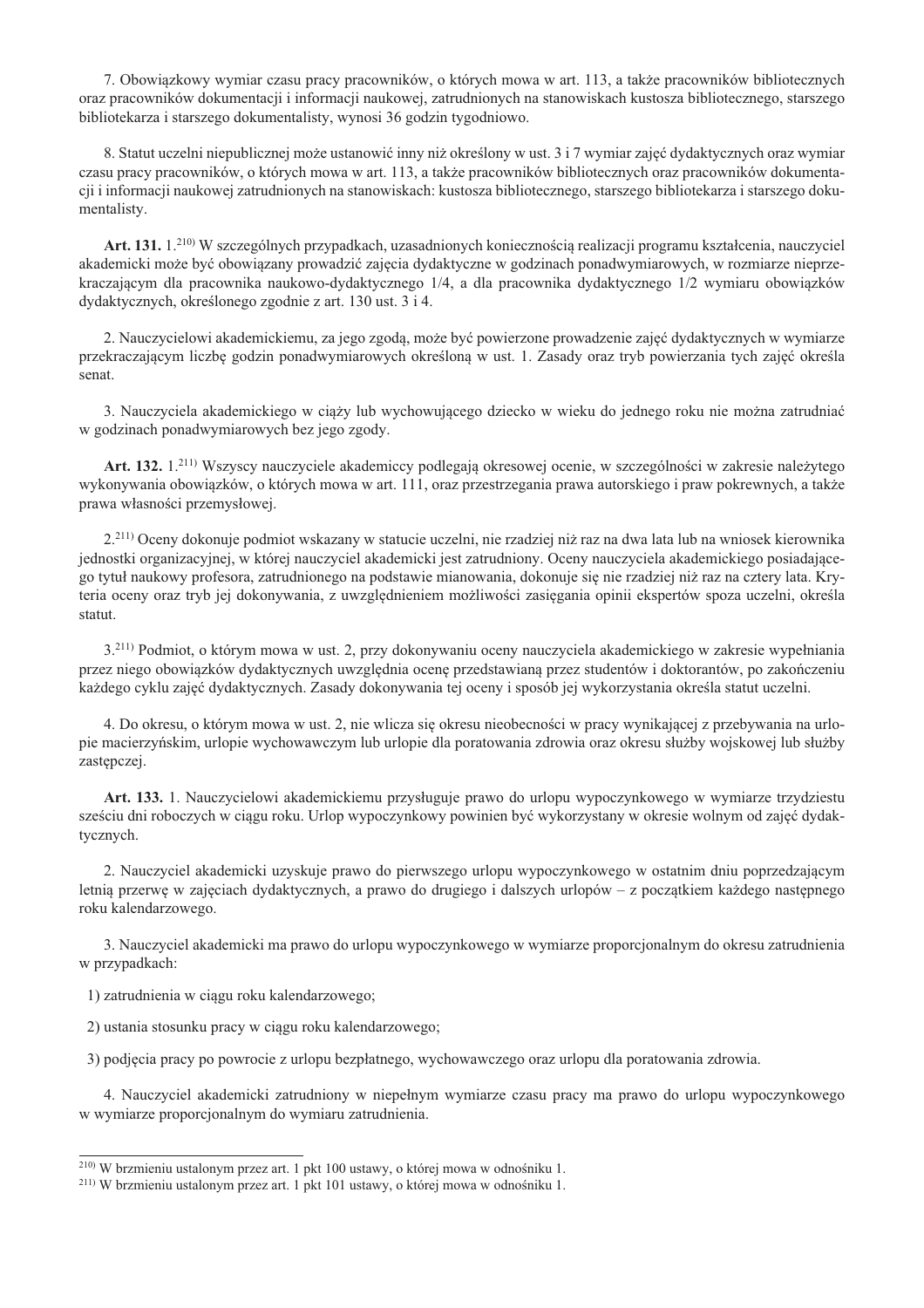5. W przypadku niewykorzystania urlopu wypoczynkowego z powodu rozwiązania lub wygaśnięcia stosunku pracy nauczycielowi akademickiemu przysługuje ekwiwalent pieniężny za okres niewykorzystanego urlopu.

6. Dni wolnych od pracy wynikających z rozkładu czasu pracy w pieciodniowym tygodniu pracy nie wlicza się do urlopu wypoczynkowego.

7.<sup>212)</sup> Tryb udzielania urlopu wypoczynkowego określa senat uczelni lub organ wskazany w statucie.

Art. 134. 1. Mianowany nauczyciel akademicki może, nie częściej niż raz na siedem lat zatrudnienia w danej uczelni, otrzymać płatny urlop dla celów naukowych, w wymiarze do roku.

2. (uchylony). $213$ )

3. Nauczyciel akademicki przygotowujący rozprawę doktorską może otrzymać płatny urlop naukowy w wymiarze nieprzekraczającym trzech miesięcy.

4. Nauczyciel akademicki może, za zgodą rektora, uzyskać urlop bezpłatny dla celów naukowych.

5. Nauczyciel akademicki zatrudniony w pełnym wymiarze czasu pracy, po przepracowaniu co najmniej pięciu lat w uczelni ma prawo do płatnego urlopu dla poratowania zdrowia w wymiarze nieprzekraczającym jednorazowo sześciu miesięcy, jeżeli stan jego zdrowia wymaga powstrzymania się od pracy w celu przeprowadzenia zaleconego leczenia. Łączny wymiar urlopu dla poratowania zdrowia w okresie całego zatrudnienia nauczyciela akademickiego nie może przekraczać dwóch lat.

6. Minister właściwy do spraw zdrowia w porozumieniu z ministrem właściwym do spraw szkolnictwa wyższego określi, w drodze rozporządzenia, tryb orzekania o potrzebie udzielenia nauczycielowi akademickiemu urlopu dla poratowania zdrowia, o którym mowa w ust. 5, oraz sposób prowadzenia dokumentacji zwiazanej z wydawaniem orzeczeń o potrzebie udzielenia tego urlopu, uwzgledniając w szczególności zachowanie przejrzystości procedur i trybu udzielania urlopu oraz konieczność odpowiedniego uzasadniania wydawanych orzeczeń o potrzebie udzielenia urlopu dla poratowania zdrowia.

7. Rektor udziela nauczycielowi akademickiemu urlopu, o którym mowa w ust. 5, na jego pisemny wniosek. Do wniosku nauczyciel akademicki dołącza orzeczenie lekarza ubezpieczenia zdrowotnego, leczącego tego nauczyciela akademickiego.

8. Prawidłowość wydanych orzeczeń podlega kontroli na zasadach określonych w odrębnych przepisach.

9. Nauczyciel akademicki nie ponosi kosztów związanych z orzekaniem o stanie jego zdrowia w związku z potrzebą udzielenia urlopu dla poratowania zdrowia.

10.<sup>214)</sup> Pracownik korzystający z płatnego urlopu, o którym mowa w ust. 5, nie może w tym czasie wykonywać pracy w ramach stosunku pracy ani prowadzić działalności gospodarczej.

11.<sup>214)</sup> Wynagrodzenie za czas płatnych urlopów, o których mowa w ust. 1, 3 i 5, oblicza się jak wynagrodzenie za urlop wypoczynkowy.

12.<sup>214)</sup> Szczegółowe zasady i tryb udzielania urlopów, o których mowa w ust. 1, 3 i 5, określa statut.

Art. 135. 1. Pracownicy uczelni niebędący nauczycielami akademickimi są zatrudniani na podstawie umowy o pracę. Umowę o pracę zawiera rektor lub inny organ uczelni wskazany w statucie.

2.<sup>215)</sup> Do pracowników niebędących nauczycielami akademickimi stosuje się odpowiednio przepisy art. 118 ust. 7 *i* art. 138 ust. 1.

Art. 136. 1. W sprawach dotyczących stosunku pracy pracowników uczelni, nieuregulowanych w ustawie, stosuje się przepisy ustawy z dnia 26 czerwca 1974 r. – Kodeks pracy.

2. Spory o roszczenia ze stosunku pracy pracownika uczelni rozpatrują sądy pracy.

<sup>&</sup>lt;sup>212)</sup> W brzmieniu ustalonym przez art. 1 pkt 102 ustawy, o której mowa w odnośniku 1.

<sup>&</sup>lt;sup>213)</sup> Przez art. 1 pkt 103 lit. a ustawy, o której mowa w odnośniku 1.

<sup>&</sup>lt;sup>214)</sup> W brzmieniu ustalonym przez art. 1 pkt 103 lit. b ustawy, o której mowa w odnośniku 1.

<sup>&</sup>lt;sup>215)</sup> W brzmieniu ustalonym przez art. 1 pkt 104 ustawy, o której mowa w odnośniku 1.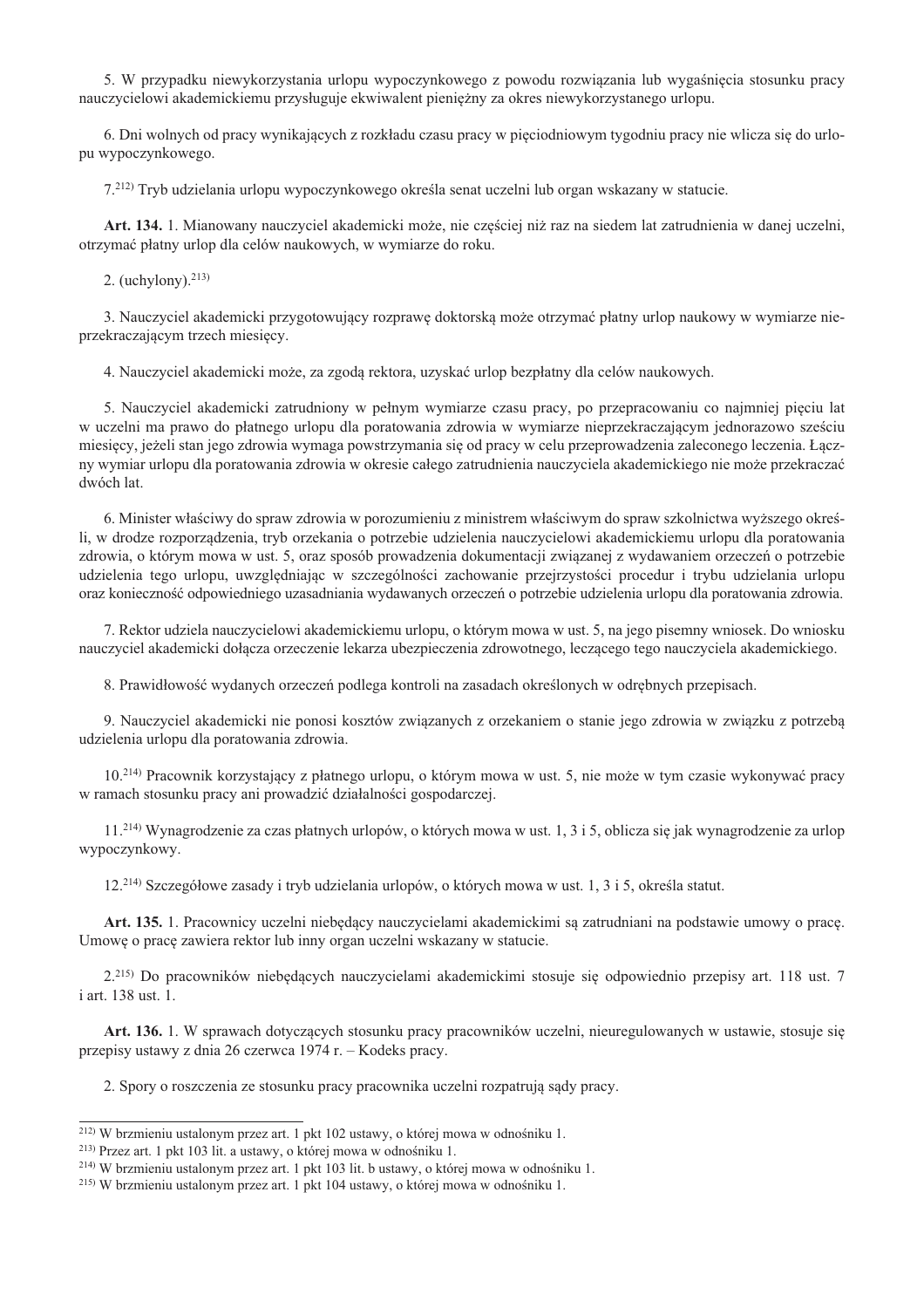## Rozdział 3

#### Emerytury i renty nauczycieli akademickich

Art. 137. 1. Nauczyciel akademicki oraz członkowie jego rodziny mają prawo do świadczeń na podstawie przepisów o emeryturach i rentach z Funduszu Ubezpieczeń Społecznych, z uwzględnieniem przepisów ust. 2 i 3.

2. Nauczyciel akademicki będący żołnierzem zawodowym ma prawo do zaopatrzenia emerytalnego na podstawie przepisów o zaopatrzeniu emerytalnym żołnierzy zawodowych oraz ich rodzin.

3.<sup>216</sup>) Nauczyciel akademicki będący funkcjonariuszem służb państwowych ma prawo do zaopatrzenia emerytalnego na podstawie przepisów o zaopatrzeniu emerytalnym funkcionariuszy Policii. Agencii Bezpieczeństwa Wewnetrznego, Agencji Wywiadu, Służby Kontrwywiadu Wojskowego, Służby Wywiadu Wojskowego, Centralnego Biura Antykorupcyjnego, Straży Granicznej, Biura Ochrony Rzadu, Państwowej Straży Pożarnej i Służby Wieziennej oraz ich rodzin, jeżeli spełnia warunki określone w tych przepisach.

Art. 138. 1. Nauczyciele akademiccy przechodzący na emeryturę lub rentę z tytułu niezdolności do pracy mają prawo do jednorazowej odprawy w wysokości trzykrotnego wynagrodzenia zasadniczego otrzymanego za ostatni miesiąc zatrudnienia.

2. Mianowany nauczyciel akademicki przechodzący na emeryturę w związku z osiągnięciem 65. roku życia nie może zostać ponownie mianowany.

## Rozdział 4

# Odpowiedzialność dyscyplinarna nauczycieli akademickich

Art. 139. 1. Nauczyciel akademicki podlega odpowiedzialności dyscyplinarnej za postępowanie uchybiające obowiązkom nauczyciela akademickiego lub godności zawodu nauczycielskiego.

2. Odpowiedzialność, o której mowa w niniejszym rozdziale, nie wyłącza odpowiedzialności dyscyplinarnej lub zawodowej przewidzianej w odrębnych przepisach.

Art. 140. 1. Karami dyscyplinarnymi są:

1) upomnienie;

2) nagana;

3) nagana z pozbawieniem prawa do pełnienia funkcji kierowniczych w uczelni na okres do pięciu lat;

4) pozbawienie prawa do wykonywania zawodu nauczyciela akademickiego na stałe lub na czas określony.

 $2^{217}$ ) Odpis orzeczenia o udzieleniu kary dyscyplinarnej z uzasadnieniem włacza się do akt osobowych nauczyciela akademickiego. Sentencje prawomocnych orzeczeń komisji dyscyplinarnych do spraw nauczycieli akademickich, o których mowa w art. 142 ust. 1, orzekające karę, o której mowa w ust. 1 pkt 4, są ogłaszane przez ministra właściwego do spraw szkolnictwa wyższego, w wydawanym przez niego dzienniku urzędowym.

Art. 141. 1. Karę upomnienia za przewinienia dyscyplinarne mniejszej wagi nakłada rektor po uprzednim wysłuchaniu nauczyciela akademickiego.

2. Nauczyciel akademicki ukarany przez rektora karą upomnienia może wnieść odwołanie do uczelnianej komisji dyscyplinarnej do spraw nauczycieli akademickich. Odwołanie wnosi się w terminie czternastu dni od dnia doreczenia zawiadomienia o ukaraniu.

3. W przypadku, o którym mowa w ust. 2, komisja nie może wymierzyć kary surowszej.

<sup>&</sup>lt;sup>216)</sup> W brzmieniu ustalonym przez art. 56 ustawy z dnia 9 czerwca 2006 r. – Przepisy wprowadzające ustawę o Służbie Kontrwywiadu Wojskowego oraz Służbie Wywiadu Wojskowego oraz ustawe o służbie funkcionariuszy Służby Kontrwywiadu Wojskowego oraz Służby Wywiadu Wojskowego (Dz. U. Nr 104. poz. 711), która weszła w życie z dniem 8 lipca 2006 r.: wszedł w życie z dniem 1 października 2006 r.

<sup>&</sup>lt;sup>217)</sup> W brzmieniu ustalonym przez art. 1 pkt 105 ustawy, o której mowa w odnośniku 1.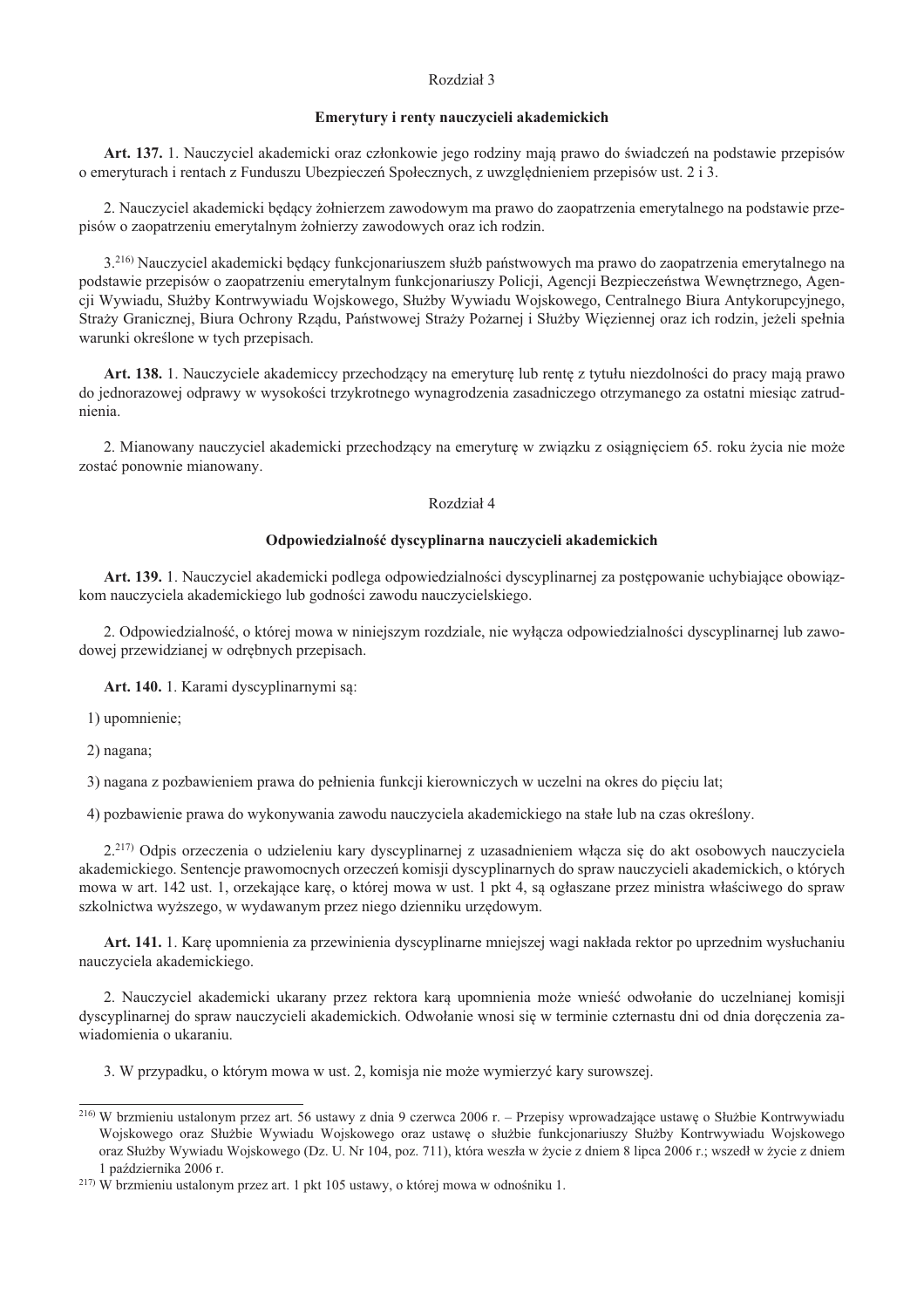Art. 142. 1. W sprawach dyscyplinarnych nauczycieli akademickich orzekaja:

1) w pierwszej instancji – uczelniana komisja dyscyplinarna do spraw nauczycieli akademickich w składzie:

a) trzech członków, gdy rzecznik dyscyplinarny wniósł o zastosowanie kary określonej w art. 140 ust. 1 pkt 1–3,

b) pieciu członków, gdy rzecznik dyscyplinarny wniósł o zastosowanie kary określonej w art. 140 ust. 1 pkt 4:

2) w drugiej instancji – komisja dyscyplinarna do spraw nauczycieli akademickich przy Radzie w składzie:

a) trzech członków, gdy rozpatrywana jest sprawa, w której orzeczono karę określoną w art. 140 ust. 1 pkt 1–3,

b) pięciu członków, gdy rozpatrywana jest sprawa, w której orzeczono karę określoną w art. 140 ust. 1 pkt 4.

2. Jeżeli w toku postępowania ujawniają się okoliczności uzasadniające rozpoznanie sprawy w składzie pięcioosobowym, komisja orzekająca wydaje postanowienie o rozpoznaniu sprawy w takim składzie. Nowych członków komisji wyznacza przewodniczący uczelnianej komisji dyscyplinarnej do spraw nauczycieli akademickich lub komisji dyscyplinarnej do spraw nauczycieli akademickich przy Radzie.

3. W składach orzekających komisji, o których mowa w ust. 1, co najmniej jeden z członków powinien być studentem.

4. W składzie orzekającym komisji, o której mowa w ust. 1 pkt 2, co najmniej jeden z członków powinien mieć wyższe wykształcenie prawnicze.

5. Przewodniczącym składu orzekającego powinien być nauczyciel akademicki zatrudniony na stanowisku nie niższym niż obwiniony.

Art. 143. 1. Komisja dyscyplinarna, o której mowa w art. 142 ust. 1 pkt 1, pochodzi z wyboru. Tryb wyboru określa statut

2. Komisje dyscyplinarna, o której mowa w art. 142 ust. 1 pkt 2, wybiera Rada. Tryb wyboru określa regulamin uchwalony przez Radę.

3. Komisje dyscyplinarne, o których mowa w art. 142 ust. 1, są niezawisłe w zakresie orzekania.

4.<sup>218)</sup> Komisje dyscyplinarne, o których mowa w art. 142 ust. 1, rozstrzygają samodzielnie wszelkie zagadnienia faktyczne oraz prawne i nie są związane rozstrzygnięciami innych organów stosujących prawo, z wyjątkiem prawomocnego skazującego wyroku sądu oraz opinii komisji do spraw etyki w nauce.

5. Postanowienia i orzeczenia składu orzekającego zapadają zwykłą większością głosów.

6. Kadencja komisji dyscyplinarnej, o której mowa w art. 142 ust. 1 pkt 1, trwa cztery lata i rozpoczyna się z początkiem kadencji organów uczelni.

7. Kadencja komisji dyscyplinarnej, o której mowa w art. 142 ust. 1 pkt 2, trwa cztery lata i rozpoczyna się w dniu 1 stycznia.

8. Obsługę komisji dyscyplinarnej, o której mowa w art. 142 ust. 1 pkt 2, wykonują komórki organizacyjne urzędu obsługującego ministra właściwego do spraw szkolnictwa wyższego.

Art. 144. 1. Postępowanie dyscyplinarne komisja dyscyplinarna wszczyna na wniosek rzecznika dyscyplinarnego.

2. Postępowanie dyscyplinarne nie może być wszczęte po upływie sześciu miesięcy od dnia powzięcia odpowiednio przez rektora lub ministra właściwego do spraw szkolnictwa wyższego wiadomości o popełnieniu czynu uzasadniającego nałożenie kary oraz po upływie pięciu lat od popełnienia tego czynu. Jeżeli czyn stanowi przestępstwo, okres ten nie może być krótszy od okresu przedawnienia ścigania tego przestępstwa, z zastrzeżeniem ust. 3.

3. Rzecznik dyscyplinarny wszczyna postępowanie wyjaśniające z urzędu w przypadku, gdy nauczycielowi akademickiemu zarzuca się popełnienie czynu polegającego na:

1) przywłaszczeniu sobie autorstwa albo wprowadzeniu w bład co do autorstwa całości lub cześci cudzego utworu albo artystycznego wykonania;

<sup>&</sup>lt;sup>218)</sup> W brzmieniu ustalonym przez art. 26 pkt 2 ustawy, o której mowa w odnośniku 159.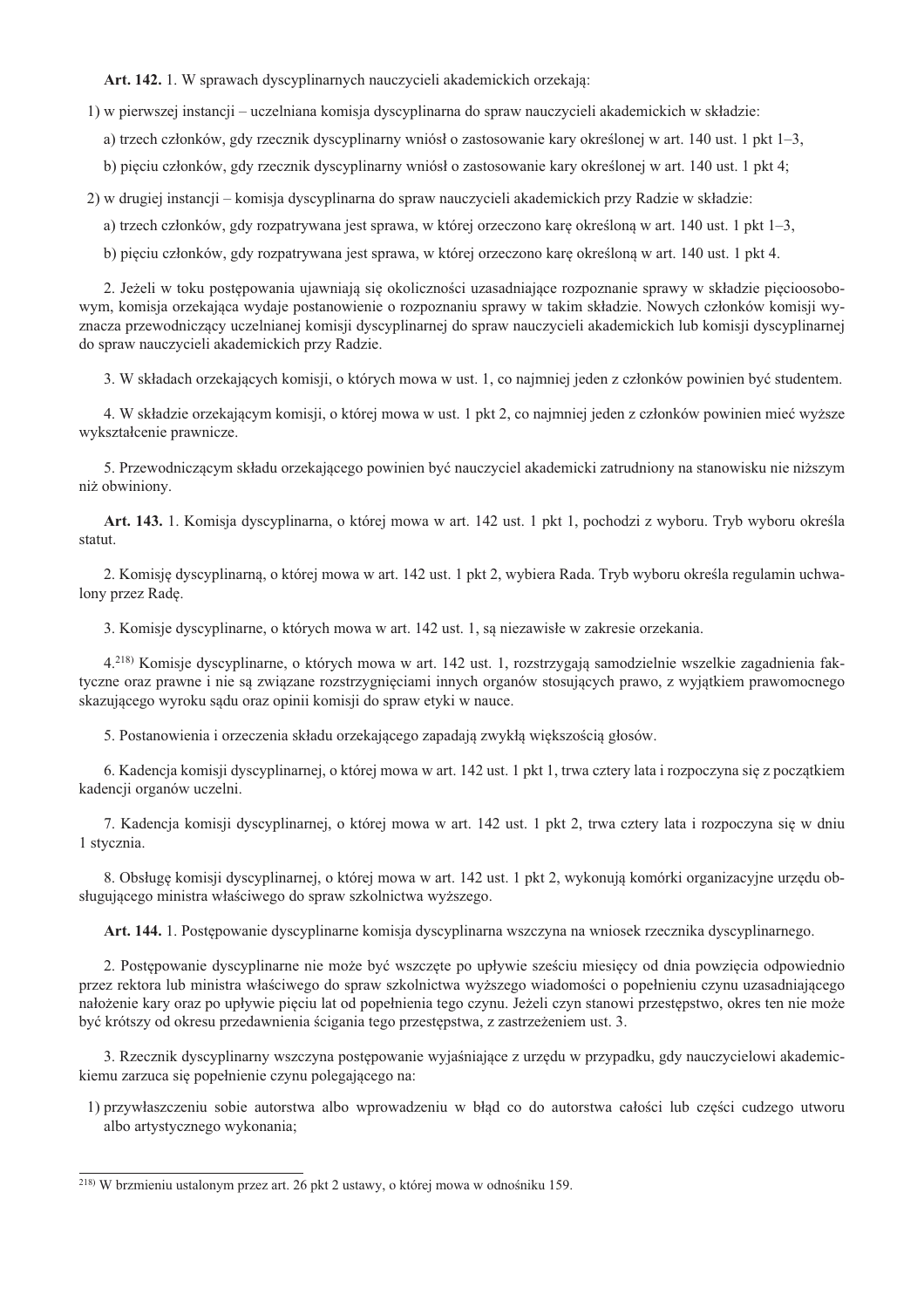- 2) rozpowszechnieniu, bez podania nazwiska lub pseudonimu twórcy, cudzego utworu w wersji oryginalnej albo w postaci opracowania;
- 3) rozpowszechnieniu, bez podania nazwiska lub pseudonimu twórcy, cudzego artystycznego wykonania albo publicznym zniekształceniu takiego utworu, artystycznego wykonania, fonogramu, wideogramu lub nadania;
- 4) naruszeniu cudzych praw autorskich lub praw pokrewnych w inny sposób;
- 5) fałszowaniu badań lub wyników badań naukowych lub dokonaniu innego oszustwa naukowego;
- 6) przyjmowaniu, w związku z pełnieniem funkcji lub zajmowaniem stanowiska w uczelni, korzyści majątkowej lub osobistej albo jej obietnicy;
- 7) powoływaniu się na wpływy w uczelni, instytucji państwowej lub samorządowej albo wywoływaniu przekonania innej osoby lub utwierdzaniu jej w przekonaniu o istnieniu takich wpływów i podjęciu się pośrednictwa w załatwieniu sprawy w zamian za korzyść majątkową lub osobistą albo jej obietnicę;
- 8) udzieleniu albo obiecywaniu udzielenia korzyści majątkowej lub osobistej w zamian za pośrednictwo w załatwieniu sprawy w uczelni, polegające na wywarciu wpływu na decyzję, działanie lub zaniechanie osoby pełniącej funkcje lub zajmującej stanowisko w uczelni, w związku z pełnieniem tej funkcji lub zajmowaniem stanowiska.

4. Jeżeli w okresie, o którym mowa w ust. 2, wszczęto postępowanie dyscyplinarne, karalność czynu uzasadniającego nałożenie kary ustaje z upływem dwóch lat od dnia wszczęcia postępowania.

5. Nie stosuje się przedawnienia w odniesieniu do wszczęcia postępowania dyscyplinarnego wobec nauczyciela akademickiego, któremu zarzuca się popełnienie czynu, o którym mowa w ust. 3 pkt 1–5.

6. Kary dyscyplinarne określone w art. 140 ust. 1 pkt 1–3 ulegają zatarciu, a odpis orzeczenia o ukaraniu, dołączony do akt osobowych nauczyciela akademickiego, podlega usunięciu po upływie trzech lat, a w przypadku kary określonej w art. 140 ust. 1 pkt 3 po upływie pięciu lat od dnia doręczenia mu prawomocnego orzeczenia o ukaraniu, jeżeli w tym okresie nie został on ukarany dyscyplinarnie lub sądownie za przestępstwo umyślne.

Art. 144a.<sup>219)</sup> W sprawach naruszeń dyscyplinarnych, które stanowią jednocześnie naruszenie zasad etyki w nauce, w szczególności określonych w art. 144 ust. 3 pkt 1–5, komisja dyscyplinarna może zwrócić się o wydanie opinii do komisji do spraw etyki w nauce, o której mowa w art. 39 ust. 1 ustawy z dnia 30 kwietnia 2010 r. o Polskiej Akademii Nauk (Dz. U. Nr 96, poz. 619 oraz z 2011 r. Nr 84, poz. 455). Opinia komisji do spraw etyki w nauce wiąże komisję dyscyplinarną w ustaleniu treści naruszenia.

Art. 145. 1. Rzeczników dyscyplinarnych w uczelni powołuje rektor, a rzeczników dyscyplinarnych przy komisji, o której mowa w art. 142 ust. 1 pkt 2 – minister właściwy do spraw szkolnictwa wyższego, spośród nauczycieli akademickich posiadających co najmniej stopień naukowy doktora habilitowanego.

2. W przypadku powzięcia przez organ, który powołał rzecznika dyscyplinarnego, wiadomości o popełnieniu czynu uzasadniającego odpowiedzialność dyscyplinarną, organ niezwłocznie poleca rzecznikowi dyscyplinarnemu wszczęcie postępowania wyjaśniającego.

3. Rzecznik dyscyplinarny jest związany poleceniami organu, który go powołał.

4. Kadencja rzeczników dyscyplinarnych powoływanych przez rektora trwa cztery lata i rozpoczyna się z początkiem kadencii organów uczelni.

5. Kadencja rzeczników dyscyplinarnych powoływanych przez ministra właściwego do spraw szkolnictwa wyższego trwa cztery lata i rozpoczyna się w dniu 1 stycznia.

Art. 146.<sup>220)</sup> 1. Obwiniony ma prawo do korzystania z pomocy wybranego przez siebie obrońcy. W przypadku gdy rzecznik dyscyplinarny wnosi o orzeczenie kary, o której mowa w art. 140 ust. 1 pkt 4, a obwiniony nie ma obrońcy z wyboru, przewodniczący składu orzekającego wyznacza obrońcę z urzędu spośród nauczycieli akademickich uczelni.

2. W przypadku gdy obwiniony uchyla się od uczestnictwa w postępowaniu, postępowanie może toczyć się pod jego nieobecność.

<sup>&</sup>lt;sup>219)</sup> Dodany przez art. 26 pkt 3 ustawy, o której mowa w odnośniku 159.

<sup>&</sup>lt;sup>220)</sup> W brzmieniu ustalonym przez art. 26 pkt 4 ustawy, o której mowa w odnośniku 159.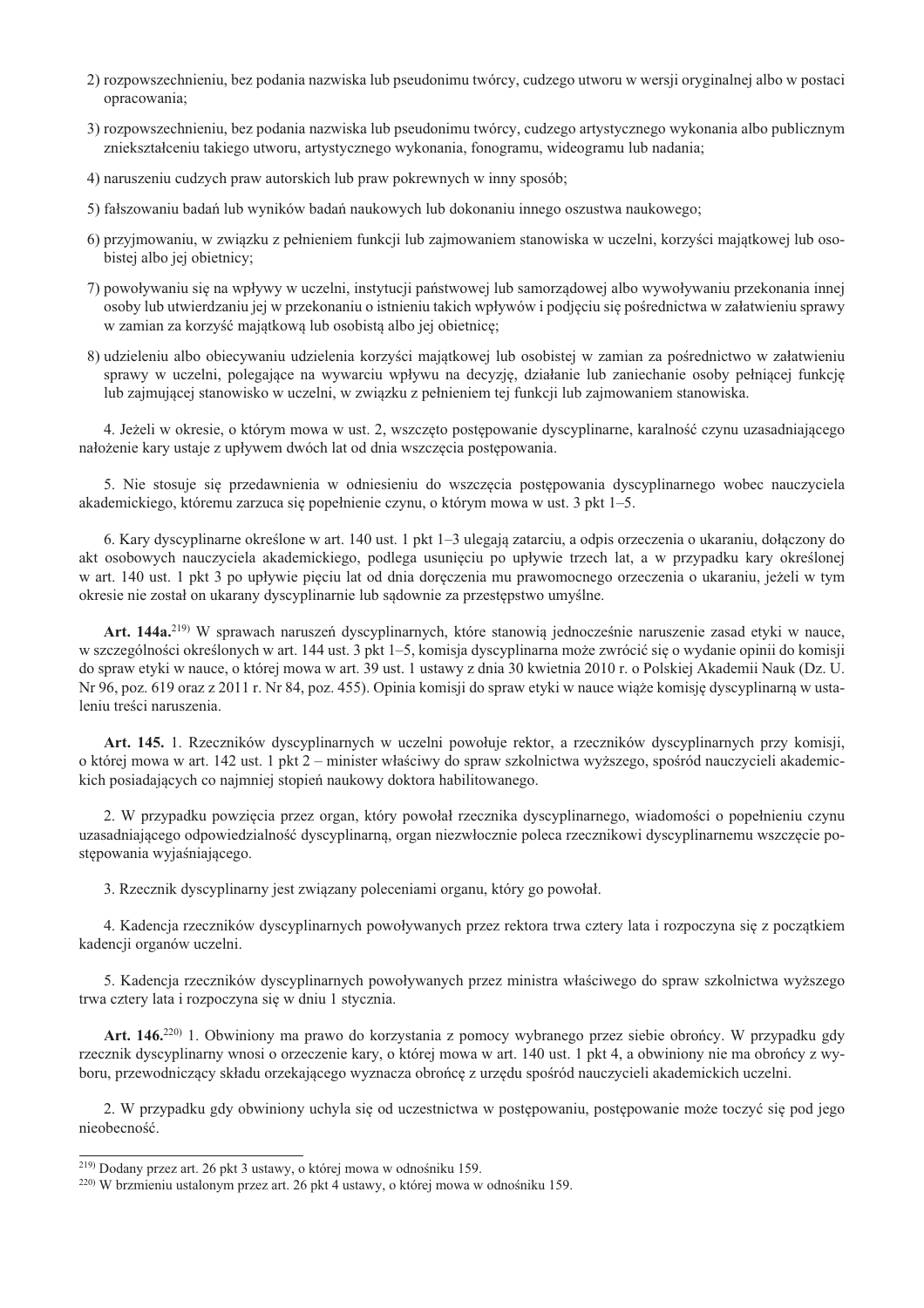3. Od orzeczenia uczelnianej komisji dyscyplinarnej do spraw nauczycieli akademickich strony mogą się odwołać do komisji, o której mowa w art. 142 ust. 1 pkt 2, w terminie czternastu dni od dnia doręczenia orzeczenia wraz z uzasadnieniem.

4. Od prawomocnego orzeczenia komisji dyscyplinarnej, o której mowa w art. 142 ust. 1 pkt 2, stronom służy odwołanie do Sądu Apelacyjnego w Warszawie – Sądu Pracy i Ubezpieczeń Społecznych. Do odwołania stosuje się przepisy Kodeksu postępowania cywilnego dotyczące apelacji. Od orzeczenia sądu apelacyjnego nie służy skarga kasacyjna.

5. Informację o prawomocnym orzeczeniu w sprawach naruszeń, o których mowa w art. 144 ust. 3 pkt 1–5, komisja dyscyplinarna przekazuje do wiadomości organu przyznającego środki finansowe na naukę.

6. Postępowanie dyscyplinarne zakończone prawomocnym orzeczeniem można wznowić, jeżeli:

- 1) w związku z postępowaniem dopuszczono się rażącego naruszenia prawa, a istnieje uzasadniona podstawa do przyjęcia, że mogło to mieć wpływ na treść orzeczenia;
- 2) po wydaniu orzeczenia ujawniono nowe fakty lub dowody nieznane w chwili jego wydania, wskazujące na to, że obwiniony jest niewinny, skazano go za popełnienie innego czynu lub komisja bezpodstawnie umorzyła postępowanie;
- 3) w trakcie postępowania naruszono przepisy, przez co uniemożliwiono lub w poważnym stopniu utrudniono obwinionemu korzystanie z prawa do obrony, albo skład komisji nie odpowiadał warunkom określonym w art. 142, albo zasiadała w niej osoba podlegająca wyłączeniu.

7. Wznowienie nie może nastapić z przyczyny wymienionej w ust. 6 pkt 1, jeżeli była ona przedmiotem rozpoznania przez sąd apelacyjny w trybie określonym w ust. 4.

8. Wznowienie postępowania dyscyplinarnego na niekorzyść obwinionego nie jest dopuszczalne po jego śmierci albo po upływie trzech lat od popełnienia czynu będącego podstawą orzeczenia, a gdy czyn stanowił przestępstwo – po upływie okresu przedawnienia ścigania tego przestępstwa lub w razie wykonania kary i jej zatarcia.

9. Wniosek o wznowienie postępowania dyscyplinarnego mogą składać, w terminie trzydziestu dni od dnia powzięcia wiadomości o przyczynie uzasadniającej wznowienie: obwiniony, obrońca, rzecznik dyscyplinarny, a po śmierci obwinionego lub gdy zachodzą uzasadnione wątpliwości co do jego poczytalności – także jego małżonek, krewny w linii prostej, brat lub siostra.

Art. 147. 1. Rektor może zawiesić w pełnieniu obowiązków nauczyciela akademickiego, przeciwko któremu wszczęto postepowanie karne lub dyscyplinarne, a także w toku postepowania wyjaśniającego, jeżeli ze wzgledu na wage i wiarygodność przedstawionych zarzutów celowe jest odsunięcie go od wykonywania obowiązków.

2. Nauczyciel akademicki zostaje z mocy prawa zawieszony w pełnieniu obowiązków z dniem jego tymczasowego aresztowania.

3. Zawieszenie w pełnieniu obowiązków nie może trwać dłużej niż sześć miesięcy, chyba że przeciwko nauczycielowi akademickiemu toczy się nadal postępowanie karne.

Art. 148. 1. Wynagrodzenie zasadnicze nauczyciela akademickiego w okresie zawieszenia w pełnieniu obowiązków może ulec obniżeniu, a tymczasowo aresztowanego ulega ograniczeniu najwyżej do połowy, w zależności od stanu rodzinnego nauczyciela akademickiego, poczawszy od pierwszego dnia miesiąca kalendarzowego następującego po miesiącu, w którym nastąpiło zawieszenie. W okresie zawieszenia w pełnieniu obowiązków nie przysługują dodatki do wynagrodzenia oraz wynagrodzenie za godziny ponadwymiarowe.

2. Jeżeli postepowanie dyscyplinarne lub karne zakończy się umorzeniem z braku dowodów winy albo wydaniem orzeczenia lub wyroku uniewinniającego, nauczycielowi akademickiemu należy wypłacić pozostała część pełnego wynagrodzenia.

Art. 149. 1. Ministrowi właściwemu do spraw szkolnictwa wyższego w postępowaniu wyjaśniającym i dyscyplinarnym przysługują uprawnienia rektora, jeżeli przewinienie jest zarzucane rektorowi, prorektorom, przewodniczącemu komisji, o której mowa w art. 142 ust. 1 pkt 1, oraz przewodniczącemu i członkom komisji, o której mowa w art. 142 ust. 1 pkt 2.

2. Uprawnienia ministra właściwego do spraw szkolnictwa wyższego określone w ust. 1 w odniesieniu do uczelni wojskowych, służb państwowych, artystycznych, medycznych oraz morskich wykonują odpowiednio ministrowie wskazani w art. 33 ust. 2.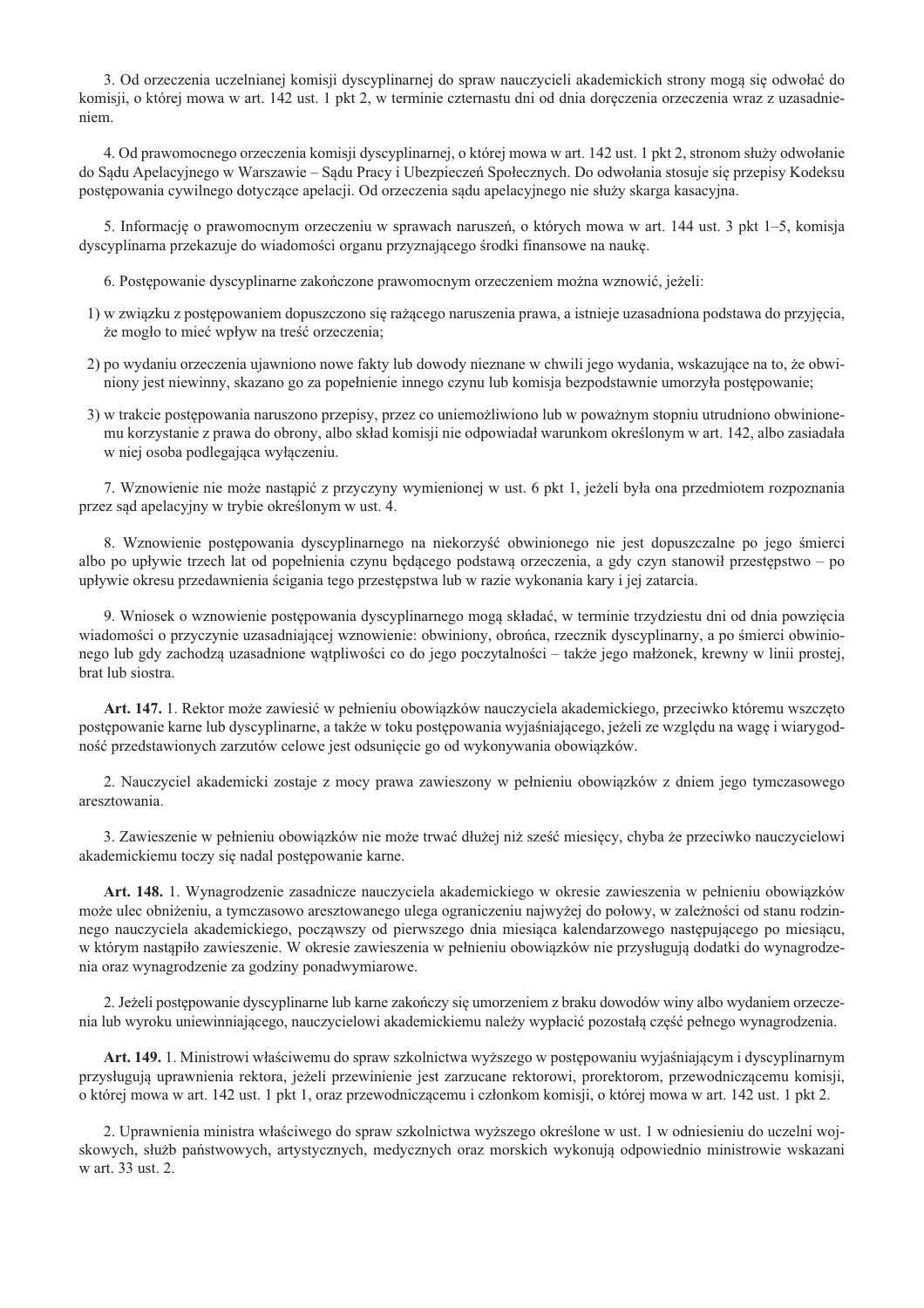3. Minister właściwy do spraw szkolnictwa wyższego w porozumieniu z Ministrem Obrony Narodowej oraz ministrami właściwymi do spraw wewnetrznych, do spraw kultury i ochrony dziedzictwa narodowego, do spraw zdrowia oraz do spraw gospodarki morskiej określa, w drodze rozporzadzenia, szczegółowy tryb postepowania wyjaśniającego i postepowania dyscyplinarnego, uwzględniając przebieg postępowania wyjaśniającego i dyscyplinarnego, możliwość zawieszania i wznawiania postępowania dyscyplinarnego, sposób i warunki wzywania i przesłuchiwania obwinionego, świadków i biegłych oraz przeprowadzania innych dowodów, a także sposób wykonywania kar dyscyplinarnych i ich zatarcia.

Art. 150. Do postępowania dyscyplinarnego wobec nauczycieli akademickich w sprawach nieuregulowanych w ustawie stosuje się odpowiednio przepisy ustawy z dnia 6 czerwca 1997 r. – Kodeks postępowania karnego (Dz. U. Nr 89, poz. 555, z późn. zm.<sup>221)</sup>), z wyłączeniem art. 82.

# Rozdział 5

#### Wynagrodzenia i inne świadczenia dla pracowników uczelni

Art. 151. 1. Warunki wynagradzania za pracę i przyznawania innych świadczeń związanych z pracą dla pracowników zatrudnionych w uczelni publicznej do czasu objęcia ich układem zbiorowym pracy lub regulaminem wynagradzania określi, w drodze rozporządzenia, minister właściwy do spraw szkolnictwa wyższego w porozumieniu z ministrem właściwym do spraw pracy, ustalając:

- 1) wysokość minimalnej stawki wynagrodzenia zasadniczego w odniesieniu do poszczególnych stanowisk oraz wysokość i warunki przyznawania innych składników wynagrodzenia, tak aby wysokość przeciętnego miesięcznego wynagrodzenia w uczelni publicznej, w poszczególnych grupach stanowisk pracowników w relacji do kwoty bazowej określanej w ustawie budżetowej dla członków korpusu służby cywilnej wymienionych w art. 5 pkt 1 lit. a ustawy z dnia 23 grudnia 1999 r. o kształtowaniu wynagrodzeń w państwowej sferze budżetowej oraz o zmianie niektórych ustaw (Dz. U. z 2011 r. Nr 79, poz. 431 i Nr 291, poz. 1707) nie była niższa:<sup>222)</sup>
	- a) w grupie stanowisk profesorów od 391,8%.
	- b) w grupie stanowisk docentów, adiunktów i starszych wykładowców, starszych kustoszy dyplomowanych, starszych dokumentalistów dyplomowanych, kustoszy dyplomowanych i dokumentalistów dyplomowanych, a także adiunktów bibliotecznych i adiunktów dokumentacji i informacji naukowej – od 261,2%,
	- c) w grupie stanowisk asystentów, wykładowców, lektorów, instruktorów, asystentów bibliotecznych, asystentów dokumentacji i informacji naukowej – od 130,6%,
	- d) w grupie pracowników niebędących nauczycielami akademickimi od 130,6%

– kwoty bazowej określanej w ustawie budżetowej, z uwzględnieniem zasady, że wysokość indywidualnych stawek poszczególnych składników wynagrodzenia pracowników uczelni ustala rektor;

- 2) składniki wynagrodzenia, które wypłacane są nauczycielowi akademickiemu miesięcznie z góry i inne składniki wynagrodzenia nauczyciela akademickiego, z uwzględnieniem zasady, że prawo do wypłacanego z góry wynagrodzenia wygasa z ostatnim dniem miesiąca, w którym ustał stosunek pracy, z tym że pracownik zachowuje wypłacone za ten miesiąc wynagrodzenie;
- 3) wykaz podstawowych stanowisk pracy i wymagania kwalifikacyjne dla pracowników niebędących nauczycielami akademickimi, uwzględniając obecnie istniejące w uczelniach nazwy stanowisk pracy i tradycję akademicką;

<sup>&</sup>lt;sup>221)</sup> Zmiany wymienionej ustawy zostały ogłoszone w Dz. U. z 1999 r. Nr 83, poz. 931, z 2000 r. Nr 50, poz. 580, Nr 62, poz. 717, Nr 73, poz. 852 i Nr 93, poz. 1027, z 2001 r. Nr 98, poz. 1071 i Nr 106, poz. 1149, z 2002 r. Nr 74, poz. 676, z 2003 r. Nr 17, poz. 155, Nr 111, poz. 1061 i Nr 130, poz. 1188, z 2004 r. Nr 51, poz. 514, Nr 69, poz. 626, Nr 93, poz. 889, Nr 240, poz. 2405 i Nr 264, poz. 2641, z 2005 r. Nr 10, poz. 70, Nr 48, poz. 461, Nr 77, poz. 680, Nr 96, poz. 821, Nr 141, poz. 1181, Nr 143, poz. 1203, Nr 163, poz. 1363, Nr 169, poz. 1416 i Nr 178, poz. 1479, z 2006 r. Nr 15, poz. 118, Nr 66, poz. 467, Nr 95, poz. 659, Nr 104, poz. 708 i 711, Nr 141, poz. 1009 i 1013, Nr 167, poz. 1192 i Nr 226, poz. 1647 i 1648, z 2007 r. Nr 20, poz. 116, Nr 64, poz. 432, Nr 80, poz. 539, Nr 89, poz. 589, Nr 99, poz. 664, Nr 112, poz. 766, Nr 123, poz. 849 i Nr 128, poz. 903, z 2008 r. Nr 27, poz. 162, Nr 100, poz. 648, Nr 107, poz. 686, Nr 123, poz. 802, Nr 182, poz. 1133, Nr 208, poz. 1308, Nr 214, poz. 1344, Nr 225, poz. 1485, Nr 234, poz. 1571 i Nr 237, poz. 1651, z 2009 r. Nr 8, poz. 39, Nr 20, poz. 104, Nr 28, poz. 171, Nr 68, poz. 585, Nr 85, poz. 716, Nr 127, poz. 1051, Nr 144, poz. 1178, Nr 168, poz. 1323, Nr 178, poz. 1375, Nr 190, poz. 1474 i Nr 206, poz. 1589, z 2010 r. Nr 7, poz. 46, Nr 98, poz. 626, Nr 106, poz. 669, Nr 122, poz. 826, Nr 125, poz. 842, Nr 182, poz. 1228 i Nr 197, poz. 1307 oraz z 2011 r. Nr 48, poz. 245 i 246, Nr 53, poz. 273, Nr 112, poz. 654, Nr 117, poz. 678, Nr 142, poz. 829, Nr 191, poz. 1135, Nr 217, poz. 1280, Nr 240, poz. 1430, 1431 i 1438 i Nr 279, poz. 1645.

<sup>&</sup>lt;sup>222)</sup> Wprowadzenie do wyliczenia w brzmieniu ustalonym przez art. 1 pkt 106 lit. a ustawy, o której mowa w odnośniku 1; weszło w życie z dniem 1 stycznia 2012 r.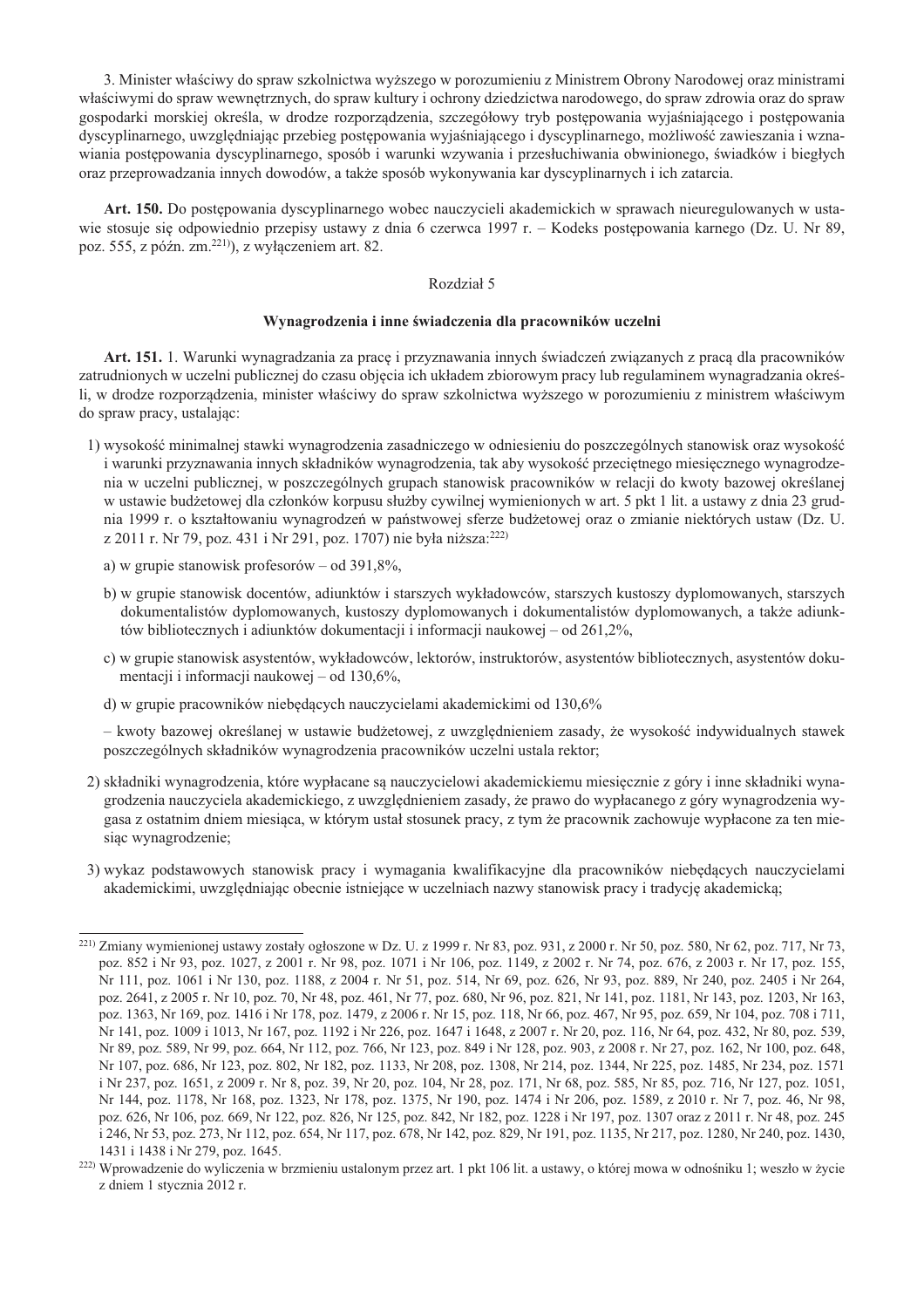- 4) przypadki, w których nauczyciel akademicki traci prawo do przyznanego dodatku funkcyjnego, uwzględniając długość okresu niepełnienia funkcji;
- 5) okresy pracy i inne okresy uprawniające do dodatku za staż pracy, o którym mowa w art. 154 ust. 3, z uwzględnieniem zasady, że zaliczeniu podlegaja:
	- a) zakończone okresy zatrudnienia,
	- b) inne okresy uwzględniane na podstawie odrębnych przepisów jako okresy, od których zależą uprawnienia pracownicze,
	- c) okresy asystenckich studiów przygotowawczych, odbytych na podstawie przepisów dotyczących zasad i warunków tworzenia w szkołach wyższych asystenckich studiów przygotowawczych,
	- d) okresy pobytu za granica wynikające ze skierowania udzielonego na podstawie przepisów o kierowaniu za granice pracowników w celach naukowych, dydaktycznych i szkoleniowych;
- 6) sposób obliczania godzinowej stawki wynagrodzenia zasadniczego oraz dodatków określanych stawka miesięczna wynikających z osobistego zaszeregowania nauczyciela akademickiego oraz pracownika niebędącego nauczycielem akademickim, z uwzględnieniem zasady, że miesięczne stawki dzieli się przez liczbę godzin pracy przypadających do przepracowania w danym miesiącu, a w odniesieniu do nauczycieli akademickich przez liczbę 156, biorąc pod uwagę wysokość wynagrodzenia i dodatków określonych stawką miesięczną;
- 7) sposób ustalania i zaliczania godzin pracy, w tym godzin ponadwymiarowych przypadających w okresie usprawiedliwionej nieobecności w pracy dla celu ustalenia wysokości wynagrodzenia przysługującego w tym okresie, uwzględniając zasady, że:
	- a) w czasie choroby lub innej nieprzewidzianej, usprawiedliwionej nieobecności nauczyciela akademickiego godziny zajęć dydaktycznych wynikające z pensum dydaktycznego, które według planu zajęć przypadałyby na okres tej nieobecności, zalicza się, dla celów ustalenia liczby godzin zajęć dydaktycznych, jako godziny przepracowane zgodnie z planem,
	- b) wymiar godzin ponadwymiarowych ustala się na podstawie rozliczenia faktycznie przepracowanych godzin,
	- c) nauczycielowi akademickiemu, dla którego nie zaplanowano obciążenia dydaktycznego z powodu jego zatrudnienia po rozpoczęciu roku akademickiego, przewidzianej nieobecności w pracy związanej w szczególności z długotrwałą chorobą, urlopem bezpłatnym lub innym zwolnieniem od pracy, odbywaniem służby wojskowej, urlopem macierzyńskim albo ustania stosunku pracy przed zakończeniem roku akademickiego, zalicza się do przepracowanych godzin zajęć dydaktycznych jedną trzydziestą ustalonego dla danego stanowiska rocznego pensum za każdy tydzień nieobecności przypadającej za okres, w którym prowadzone są w uczelni zajęcia dydaktyczne
	- biorac pod uwagę normy czasu pracy wynikające z przepisu ustawy.

2. Wynagrodzenie przysługujące rektorowi uczelni publicznej ustala minister właściwy do spraw szkolnictwa wyższego, a uczelni wojskowej, służb państwowych, artystycznej, medycznej oraz morskiej – odpowiednio minister wskazany w art. 33 ust. 2.

3. W uczelni publicznej wynagrodzenia rektorów, prorektorów, kanclerzy i kwestorów są jawne, nie podlegają ochronie danych osobowych.

4. Środki na wynagrodzenia dla pracowników uczelni publicznej określa senat w ramach środków posiadanych przez uczelnię.

5. Wynagrodzenie i inne świadczenia dla pracowników uczelni wojskowych będących żołnierzami zawodowymi określają przepisy o służbie wojskowej żołnierzy zawodowych.

6. Wynagrodzenie i inne świadczenia dla pracowników uczelni służb państwowych będących funkcjonariuszami służb państwowych określają przepisy właściwe dla tych służb.

7. W okresie wykonywania zadań powierzonych zgodnie z art. 130 ust. 4 część wynagrodzenia za pracę związana z wykonywaniem tych zadań może być finansowana także ze środków pozabudżetowych, w tym przyznanych na ten cel przez podmioty zagraniczne.

8.<sup>223)</sup> Senat uczelni może przeznaczyć dodatkowe środki na zwiekszenie wynagrodzeń, jeżeli uczelnia posiada na ten cel środki pochodzące z innych źródeł niż określone w art. 94 ust. 1. Zasady podziału tych środków są ustalane z zachowaniem uprawnień związków zawodowych.

<sup>&</sup>lt;sup>223)</sup> W brzmieniu ustalonym przez art. 1 pkt 106 lit. b ustawy, o której mowa w odnośniku 1; wszedł w życie z dniem 1 stycznia 2012 r.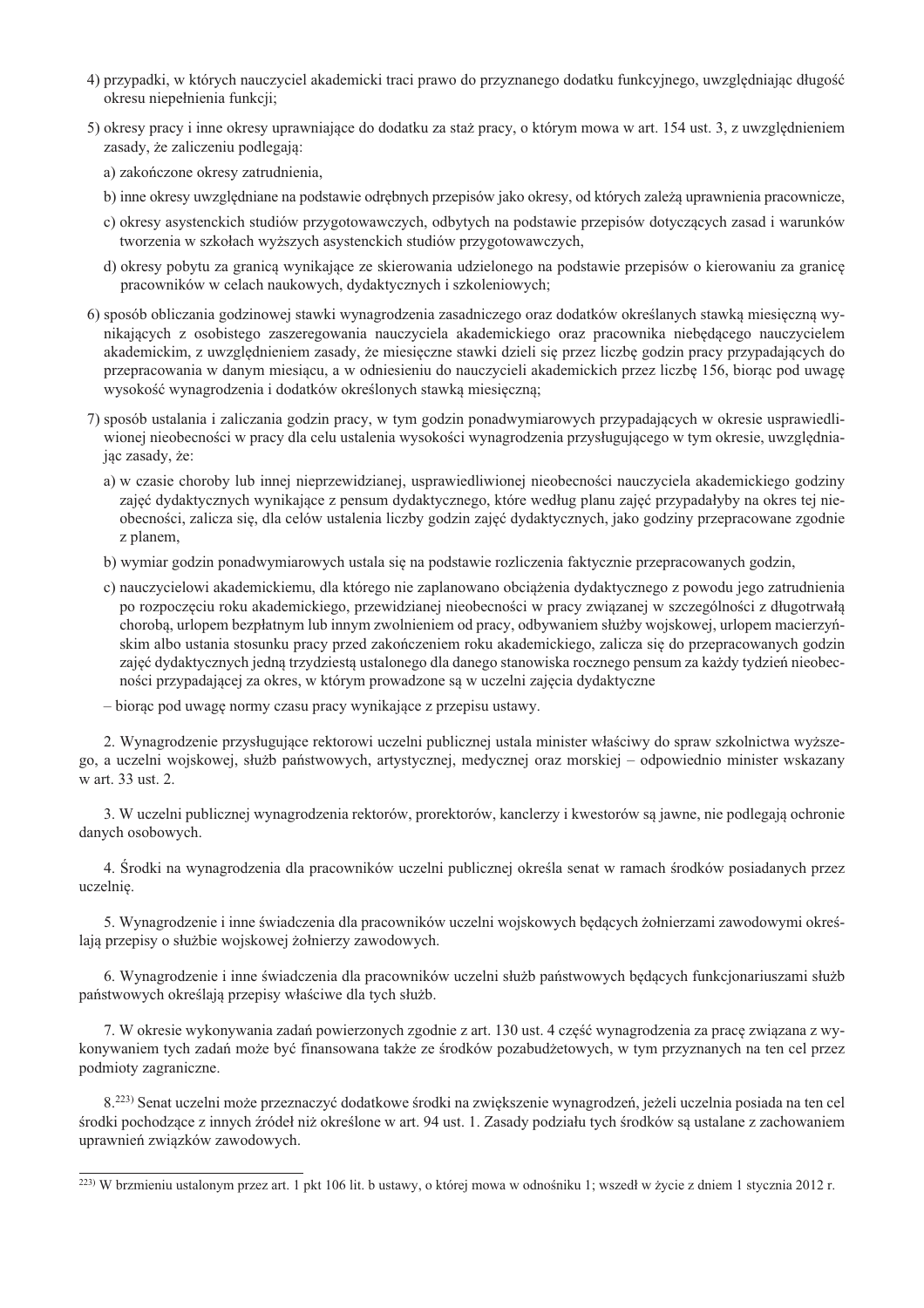Art. 152. 1. Ponadzakładowy układ zbiorowy pracy dla cywilnych pracowników uczelni publicznych ze strony pracodawców zawiera minister właściwy do spraw szkolnictwa wyższego, a uczelni wojskowych, służb państwowych, artystycznych, medycznych oraz morskich – właściwy minister wskazany w art. 33 ust. 2.

2. Ponadzakładowy układ zbiorowy pracy określa sprawy, o których mowa w art. 151 ust. 1.

3. Z dniem wejścia w życie układu zbiorowego pracy lub regulaminu wynagradzania do pracowników objętych układem lub regulaminem wynagradzania przestają mieć zastosowanie przepisy wydane na podstawie art. 151 ust. 1.

Art. 153. 1. Nauczycielowi akademickiemu przysługuje w okresie urlopu wypoczynkowego wynagrodzenie, jakie otrzymywałby, gdyby w tym czasie pracował. Zmienne składniki wynagrodzenia są obliczane na podstawie przeciętnego wynagrodzenia z okresu dwunastu miesięcy poprzedzających miesiąc rozpoczęcia urlopu. Jeżeli zatrudnienie trwało krócej, to przeciętne wynagrodzenie oblicza się z całego okresu zatrudnienia z uwzględnieniem stawek wynagrodzenia obowiązujących w okresie urlopu.

2. Minister właściwy do spraw szkolnictwa wyższego określi, w drodze rozporządzenia, sposób ustalania wynagrodzenia za urlop wypoczynkowy oraz ekwiwalentu za okres niewykorzystanego urlopu wypoczynkowego, uwzględniając w szczególności, że wysokość ekwiwalentu pieniężnego jest ustalana zgodnie z zasadami stosowanymi przy obliczaniu wynagrodzenia za okres urlopu wypoczynkowego.

Art. 154. 1. (uchylony).<sup>224)</sup>

2. (uchylony).  $224$ )

3.<sup>225)</sup> Pracownikowi uczelni publicznej przysługuje dodatek za staż pracy w wysokości 1% wynagrodzenia zasadniczego za każdy rok pracy, wypłacany w okresach miesięcznych, poczynając od czwartego roku pracy, z tym że dodatek ten nie może przekroczyć 20% wynagrodzenia zasadniczego.

Art. 155. 1. Nauczyciele akademiccy mogą otrzymywać za osiągnięcia naukowe, dydaktyczne lub organizacyjne albo za całokształt dorobku nagrody rektora oraz nagrody ministra właściwego do spraw szkolnictwa wyższego.

2. Nauczyciele akademiccy zatrudnieni w uczelni wojskowej, uczelni służb państwowych, uczelni artystycznej, uczelni morskiej lub uczelni medycznej mogą otrzymywać za osiągnięcia naukowe, dydaktyczne lub organizacyjne albo za całokształt dorobku nagrody rektora oraz nagrody właściwego ministra wskazanego w art. 33 ust. 2, na zasadach i w trybie określonych w ust. 3–7.

3. Srodki budżetowe na nagrody ministra, o których mowa w ust. 1 i 2, określa się w wysokości 0,05% planowanej rocznej dotacji, o której mowa w art. 94 ust. 1 pkt 1. Srodki te pozostają w tych częściach budżetu państwa, których dysponentami są właściwi ministrowie zgodnie z art. 94 ust. 3.

4. Uczelnia publiczna nalicza środki na nagrody rektora, o których mowa w ust. 1 i 2, w wysokości 2% planowanych przez uczelnię rocznych środków na wynagrodzenia osobowe dla nauczycieli akademickich.

5. Minister właściwy do spraw szkolnictwa wyższego w porozumieniu z Ministrem Obrony Narodowej oraz ministrami właściwymi do spraw wewnętrznych, do spraw kultury i ochrony dziedzictwa narodowego, do spraw zdrowia oraz do spraw gospodarki morskiej określi, w drodze rozporządzenia, szczegółowe zasady i tryb przyznawania nagród ministrów wymienionych w ust. 1 i 2, uwzględniając:

1) rodzaje nagród oraz ich wysokość, ustalaną w relacji do minimalnej stawki wynagrodzenia profesora zwyczajnego, określonej na podstawie art. 151 ust. 1 pkt 1;

2) tryb postępowania kwalifikacyjnego.

6. Zasady i tryb przyznawania nagród rektora określa regulamin ustalony przez senat uczelni publicznej.

7. Pracownicy niebędący nauczycielami akademickimi mogą otrzymywać za osiągnięcia w pracy zawodowej nagrody rektora.

8. Uczelnia publiczna nalicza środki na nagrody rektora, o których mowa w ust. 7, w wysokości 1% planowanych przez uczelnie rocznych środków na wynagrodzenia osobowe dla tej grupy pracowników. Zasady podziału i przyznawania nagród określa statut.

<sup>&</sup>lt;sup>224)</sup> Przez art. 1 pkt 107 lit. a ustawy, o której mowa w odnośniku 1.

<sup>&</sup>lt;sup>225)</sup> W brzmieniu ustalonym przez art. 1 pkt 107 lit. b ustawy, o której mowa w odnośniku 1.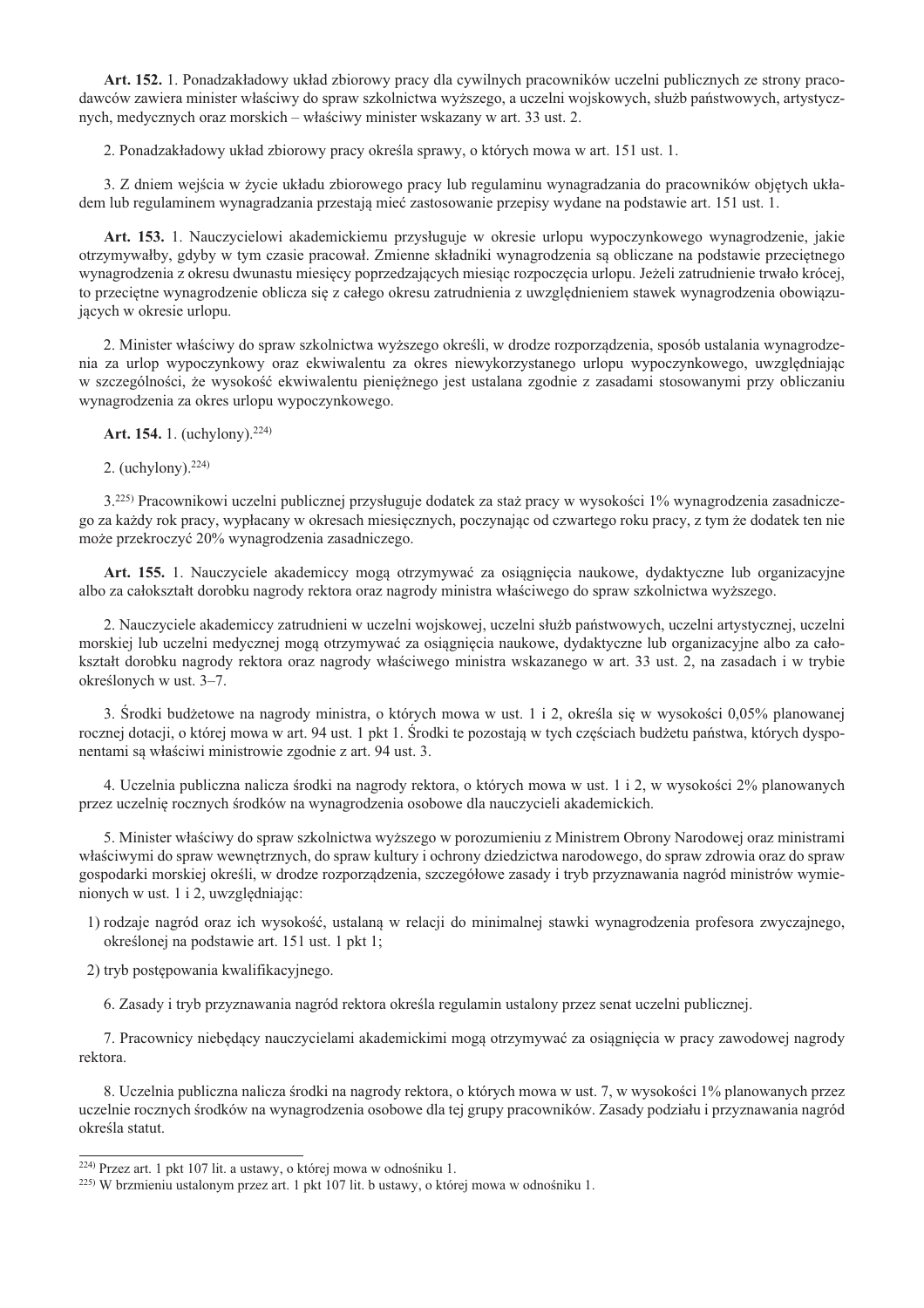Art. 156. 1. Pracownicy uczelni publicznej mają prawo do nagród jubileuszowych, z tytułu wieloletniej pracy, w wysokości:

- 1) za 20 lat pracy  $-75\%$  wynagrodzenia miesięcznego;
- 2) za 25 lat pracy  $-100\%$  wynagrodzenia miesięcznego;
- 3) za 30 lat pracy  $-150\%$  wynagrodzenia miesięcznego;
- 4) za 35 lat pracy  $-200\%$  wynagrodzenia miesięcznego;
- 5) za 40 lat pracy 300% wynagrodzenia miesięcznego;
- 6) za 45 lat pracy  $-400\%$  wynagrodzenia miesięcznego.

2. Minister właściwy do spraw szkolnictwa wyższego określi, w drodze rozporządzenia, okresy pracy i inne okresy uprawniające do nagrody jubileuszowej oraz sposób obliczania i wypłacania, uwzględniając, że:

- 1) pracownikowi pozostającemu jednocześnie w więcej niż jednym stosunku pracy okresy uprawniające do nagrody ustala się odrębnie dla każdego stosunku pracy;
- 2) podstawę do obliczenia wysokości nagrody stanowi wynagrodzenie przysługujące pracownikowi w dniu jej wypłaty, a jeżeli dla pracownika jest to korzystniejsze – wynagrodzenie przysługujące w dniu nabycia prawa do nagrody, przy czym uwzględnia się składniki wynagrodzenia i inne świadczenia ze stosunku pracy przyjmowane do obliczania ekwiwalentu pieniężnego za urlop wypoczynkowy;
- 3) wypłata nagrody nastepuje niezwłocznie po nabycju przez pracownika prawa do niej:
- 4) w przypadku rozwiązania stosunku pracy z powodu przejścia na emeryturę lub rentę z tytułu niezdolności do pracy nagrodę tę wypłaca się w dniu rozwiązania stosunku pracy, jeżeli do nabycia prawa do nagrody brakuje mniej niż dwanaście miesięcy.

3. Pracownikowi uczelni publicznej przysługuje dodatkowe wynagrodzenie roczne na zasadach określonych w przepisach o dodatkowym wynagrodzeniu rocznym pracowników jednostek sfery budżetowej.

Art. 157. 1. Dla pracowników uczelni publicznych tworzy się odpis na zakładowy fundusz świadczeń socjalnych w wysokości 6,5% planowanych przez uczelnię rocznych wynagrodzeń osobowych.

2. W uczelniach publicznych mogą być tworzone pracownicze programy emerytalne wykorzystujące zakładowy fundusz świadczeń socjalnych do wysokości 30%.

3.<sup>226</sup> Odpis na zakładowy fundusz świadczeń socjalnych na jednego byłego pracownika uczelni publicznej będącego emerytem lub rencistą wynosi za dany rok kalendarzowy 10% rocznej sumy najniższej emerytury lub renty z roku poprzedniego, ustalonej zgodnie z art. 94 ust. 2 pkt 1 lit. a ustawy z dnia 17 grudnia 1998 r. o emeryturach i rentach z Funduszu Ubezpieczeń Społecznych (Dz. U. z 2009 r. Nr 153, poz. 1227, z późn. zm.<sup>227)</sup>).

4. Odpisy, o których mowa w ust. 1 i 3, stanowią w uczelni publicznej jeden fundusz.

4a.<sup>228)</sup> Z zakładowych żłobków i klubów dziecięcych mogą korzystać dzieci studentów i uczestników studiów doktoranckich.

4b,<sup>228)</sup> Opłaty, o których mowa w art. 58 ust. 2 ustawy z dnia 4 lutego 2011 r, o opiece nad dziećmi w wieku do lat 3 (Dz. U. Nr 45, poz. 235, Nr 131, poz. 764 i Nr 171, poz. 1016), zwiekszają zakładowy fundusz świadczeń socialnych.

5. W sprawach nieuregulowanych w ust. 1, 3 i 4 stosuje się przepisy o zakładowym funduszu świadczeń socjalnych.

Art. 158.<sup>229)</sup> Przepisów działu III ustawy nie stosuje się do żołnierzy w czynnej służbie wojskowej, wyznaczonych do wykonywania zadań poza wojskiem, na stanowiskach nauczycieli akademickich w jednostkach organizacyjnych uczelni.

<sup>&</sup>lt;sup>226)</sup> W brzmieniu ustalonym przez art. 1 pkt 108 ustawy, o której mowa w odnośniku 1.

<sup>&</sup>lt;sup>227</sup>) Zmiany tekstu jednolitego wymienionej ustawy zostały ogłoszone w Dz. U. z 2010 r. Nr 40, poz. 224, Nr 134, poz. 903, Nr 238, poz. 1578 i Nr 257, poz. 1726, z 2011 r. Nr 75, poz. 398, Nr 149, poz. 887, Nr 168, poz. 1001, Nr 187, poz. 1112 i Nr 205, poz. 1203 oraz z 2012 r. poz. 118 i 251.

<sup>&</sup>lt;sup>228</sup>) Dodany przez art. 74 ustawy z dnia 4 lutego 2011 r. o opiece na dziećmi w wieku do lat 3 (Dz. U. Nr 45, poz. 235), która weszła w życie z dniem 4 kwietnia 2011 r.

<sup>&</sup>lt;sup>229</sup>) W brzmieniu ustalonym przez art. 11 pkt 2 ustawy, o której mowa w odnośniku 146.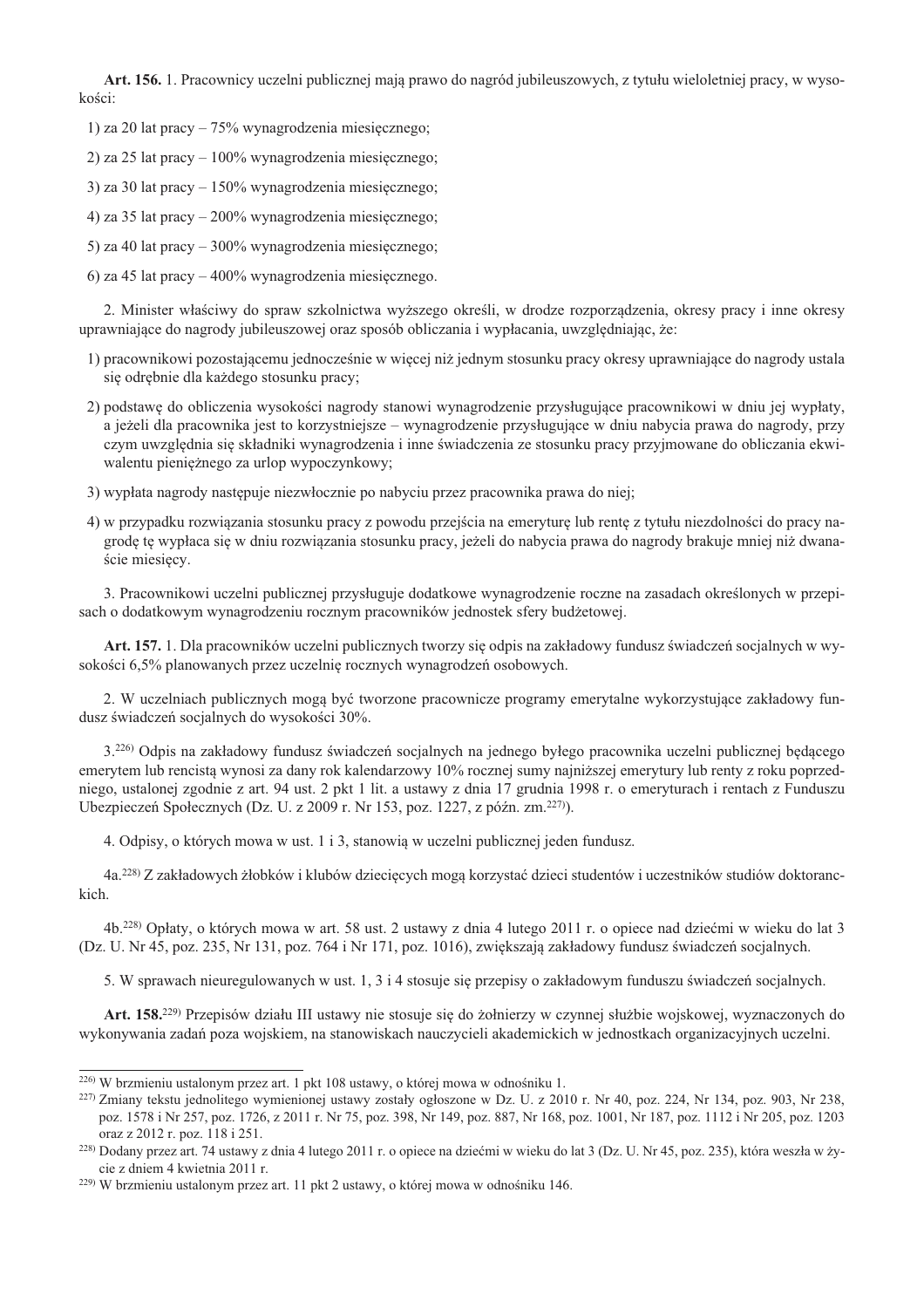# DZIAŁ IV

### Studia i studenci

# Rozdział 1

#### Organizacja studiów

Art. 159. Studia w uczelni są prowadzone jako studia pierwszego, drugiego stopnia lub jako jednolite studia magisterskie.

Art. 160. 1. Organizacje i tok studiów oraz zwiazane z nimi prawa i obowiazki studenta określa regulamin studiów.

1a.<sup>230)</sup> Regulamin studiów określa także warunki i tryb uczestniczenia wybitnie uzdolnionych uczniów w zajeciach przewidzianych tokiem studiów na kierunkach zgodnych z uzdolnieniami oraz zasady zaliczania tych zajeć.

2.<sup>231)</sup> Studia w uczelni sa prowadzone według planów studiów i programów kształcenia.

3.<sup>231)</sup> Warunki odpłatności za studia lub usługi edukacyjne, o których mowa w art. 99 ust. 1, określa umowa zawarta między uczelnią a studentem w formie pisemnej.

Art. 161. 1. Regulamin studiów uchwala senat uczelni co najmniej na pięć miesięcy przed początkiem roku akademickiego.

2. Regulamin studiów wchodzi w życie z początkiem roku akademickiego, po uzgodnieniu z uczelnianym organem uchwałodawczym samorzadu studenckiego. Jeżeli w ciągu trzech miesiecy od uchwalenia regulaminu senat uczelni i uczelniany organ uchwałodawczy samorzadu studenckiego nie dojda do porozumienia w sprawie jego treści, regulamin wchodzi w życie na mocy ponownej uchwały senatu uczelni podjetej wiekszościa co najmniej dwóch trzecich głosów jego statutowego składu.

3.<sup>232)</sup> W uczelniach wojskowych oraz w uczelniach służb państwowych regulamin studiów wchodzi w życie po zatwierdzeniu odpowiednio przez Ministra Obrony Narodowej albo ministra właściwego do spraw wewnetrznych.

4. Do zmiany regulaminu studiów stosuje się odpowiednio przepisy ust. 1–3.

Art. 162. Minister właściwy do spraw szkolnictwa wyższego określi, w drodze rozporządzenia, warunki, jakim muszą odpowiadać postanowienia regulaminu studiów w uczelniach, uwzględniając:<sup>233)</sup>

1) czas trwania roku akademickiego;

2) warunki i tryb odbywania zajęć dydaktycznych;

3) stosowane skale ocen;

3a)<sup>234)</sup> tryb przeprowadzania, na wniosek studenta lub promotora, otwartego egzaminu dyplomowego;

4) tryb skreślania z listy studentów;

5) warunki:

a)<sup>235)</sup> odbywania studiów według indywidualnego planu studiów i programu kształcenia,

b) przyznawania urlopów.

c) wznawiania studiów,

d) zmiany kierunku lub systemu studiów,

<sup>&</sup>lt;sup>230</sup> Dodany przez art. 3 pkt 2 ustawy, o której mowa w odnośniku 59.

<sup>&</sup>lt;sup>231)</sup> W brzmieniu ustalonym przez art. 1 pkt 109 ustawy, o której mowa w odnośniku 1.

<sup>&</sup>lt;sup>232)</sup> W brzmieniu ustalonym przez art. 1 pkt 110 ustawy, o której mowa w odnośniku 1.

<sup>&</sup>lt;sup>233)</sup> Wprowadzenie do wyliczenia w brzmieniu ustalonym przez art. 1 pkt 111 lit. a ustawy, o której mowa w odnośniku 1.

<sup>&</sup>lt;sup>234)</sup> Dodany przez art. 1 pkt 111 lit. b ustawy, o której mowa w odnośniku 1.

<sup>&</sup>lt;sup>235</sup>) W brzmieniu ustalonym przez art. 1 pkt 111 lit. c ustawy, o której mowa w odnośniku 1.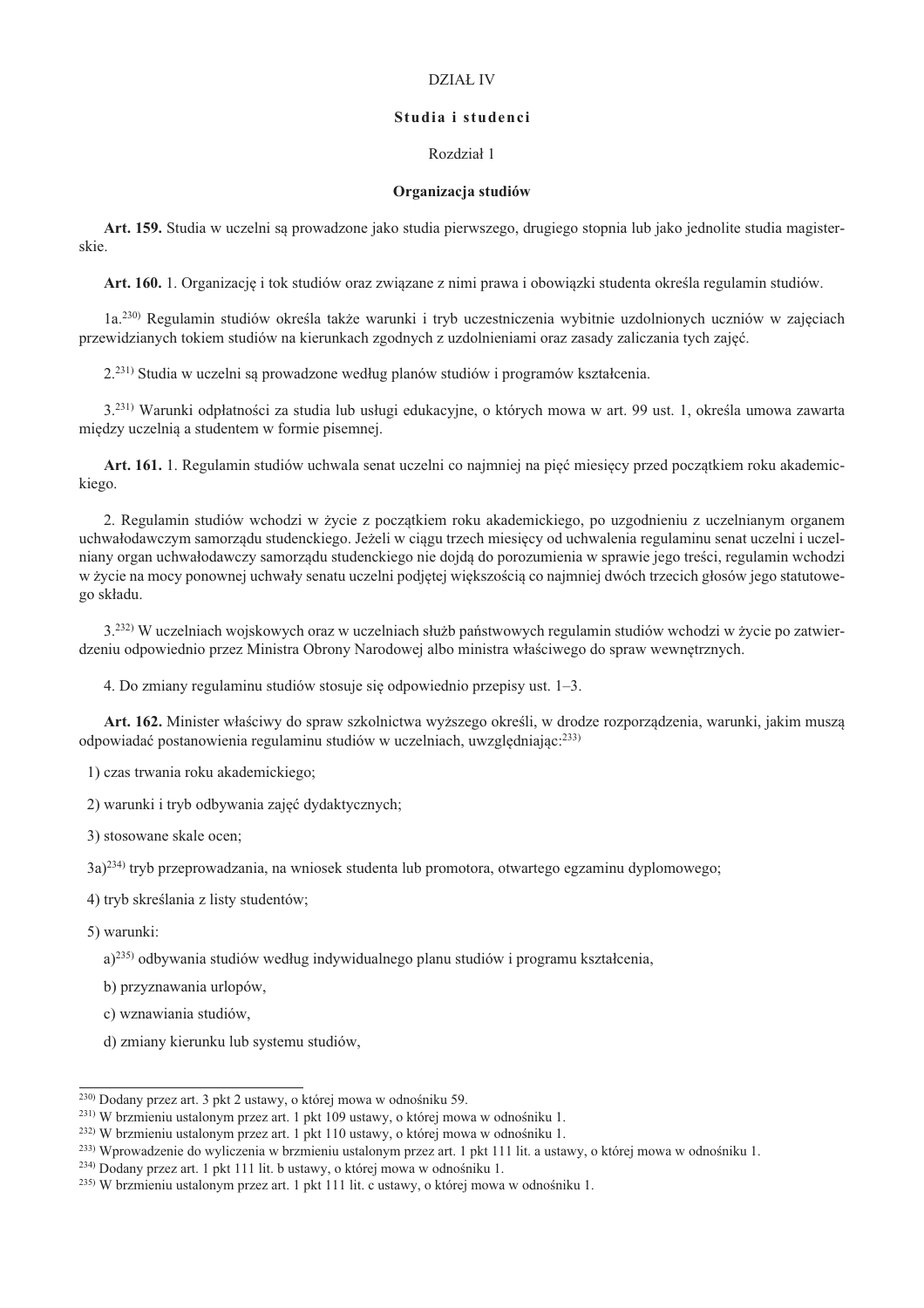e) składania egzaminów i uzyskiwania zaliczeń,

f) dopuszczenia do egzaminu dyplomowego,

g) ukończenia studiów;

6)<sup>236</sup> warunki właściwej realizacji procesu dydaktycznego, z uwzglednieniem szczególnych potrzeb studentów bedacych osobami niepełnosprawnymi.

Art. 163. 1. Studia w uczelni są prowadzone jako studia stacjonarne lub niestacjonarne.

2. W uczelni publicznej liczba studentów studiujących na studiach stacjonarnych nie może być mniejsza od liczby studentów studiujących na studiach niestacjonarnych.

Art. 164. 1. Wykłady w uczelni są otwarte, jeżeli jej statut nie stanowi inaczej.

2. Zajęcia dydaktyczne w uczelni oraz sprawdziany wiedzy lub umiejętności, a także egzaminy dyplomowe, mogą być prowadzone w języku obcym w zakresie i na warunkach określonych w regulaminie studiów. W języku obcym mogą być również prowadzone sprawdziany wiedzy lub umiejętności w trakcie przyjęć na studia oraz przygotowywane prace dyplomowe. Uczelnia przyjmująca na studia cudzoziemców organizuje dla tych osób zajecia z jezyka polskiego.

3. Zajęcia dydaktyczne na studiach mogą być prowadzone także z wykorzystaniem metod i technik kształcenia na odległość.

4. Minister właściwy do spraw szkolnictwa wyższego określi, w drodze rozporządzenia, warunki, jakie muszą być spełnione, aby mogły być prowadzone zajecia dydaktyczne, o których mowa w ust. 3, uwzgledniając zapewnienie przez uczelnie odpowiedniej dostępności dla studentów zajęć prowadzonych z wykorzystaniem metod i technik kształcenia na odległość oraz właściwej proporcji czasu tych zajęć, odpowiednio na studiach stacjonarnych oraz na studiach niestacjonarnych, do całkowitego czasu zajęć na studiach.

Art. 164a.<sup>237)</sup> 1. Wynikającym z planu studiów i programu kształcenia zajęciom zaliczonym przez studenta przypisuje się punkty ECTS.

2. W celu uzyskania dyplomu ukończenia studiów pierwszego stopnia student jest obowiązany uzyskać co najmniej 180 punktów ECTS, studiów drugiego stopnia – co naimniej 90 punktów ECTS, jednolitych studiów magisterskich – co najmniej 300 punktów ECTS w systemie studiów pięcioletnich oraz 360 punktów ECTS w systemie studiów sześcioletnich.

3. Minister właściwy do spraw szkolnictwa wyższego może określić, w drodze rozporządzenia, wyższą liczbę punktów ECTS konieczną do uzyskania dyplomu ukończenia studiów uwzględniając obszary kształcenia, kierunki studiów i poziomy kształcenia.

Art. 165.<sup>238)</sup> 1. Regulamin studiów uwzględnia przenoszenie i uznawanie zajęć zaliczonych przez studenta w jednostce organizacyjnej uczelni macierzystej lub w innej uczelni, w tym zagranicznej, zgodnie z zasadami systemu przenoszenia osiągnięć.

2. Studentowi przenoszącemu zajęcia zaliczone w uczelni innej niż macierzysta, w tym zagranicznej, z przypisanymi punktami ECTS, zajęcia te zalicza się do osiągnięć wyrażonych w punktach ECTS w uczelni macierzystej.

3. Minister właściwy do spraw szkolnictwa wyższego określi, w drodze rozporządzenia, warunki i tryb przenoszenia zajęć zaliczonych przez studenta, w tym wyrażonych w punktach ECTS, mając na uwadze konieczność zapewnienia kontynuacji kształcenia, przyjmując minimalną liczbę 30 punktów ECTS wymaganą do zaliczenia semestru.

Art. 166. 1.<sup>239)</sup> Studia licencjackie trwają co najmniej sześć semestrów, a studia inżynierskie co najmniej siedem semestrów.

2.<sup>239)</sup> Do okresu studiów pierwszego stopnia oraz jednolitych studiów magisterskich zalicza się praktykę zawodową studenta.

<sup>&</sup>lt;sup>236</sup> Dodany przez art. 1 pkt 111 lit. d ustawy, o której mowa w odnośniku 1.

<sup>&</sup>lt;sup>237)</sup> Dodany przez art. 1 pkt 112 ustawy, o której mowa w odnośniku 1.

<sup>&</sup>lt;sup>238</sup>) W brzmieniu ustalonym przez art. 1 pkt 113 ustawy, o której mowa w odnośniku 1.

<sup>&</sup>lt;sup>239</sup>) W brzmieniu ustalonym przez art. 1 pkt 114 lit. a ustawy, o której mowa w odnośniku 1.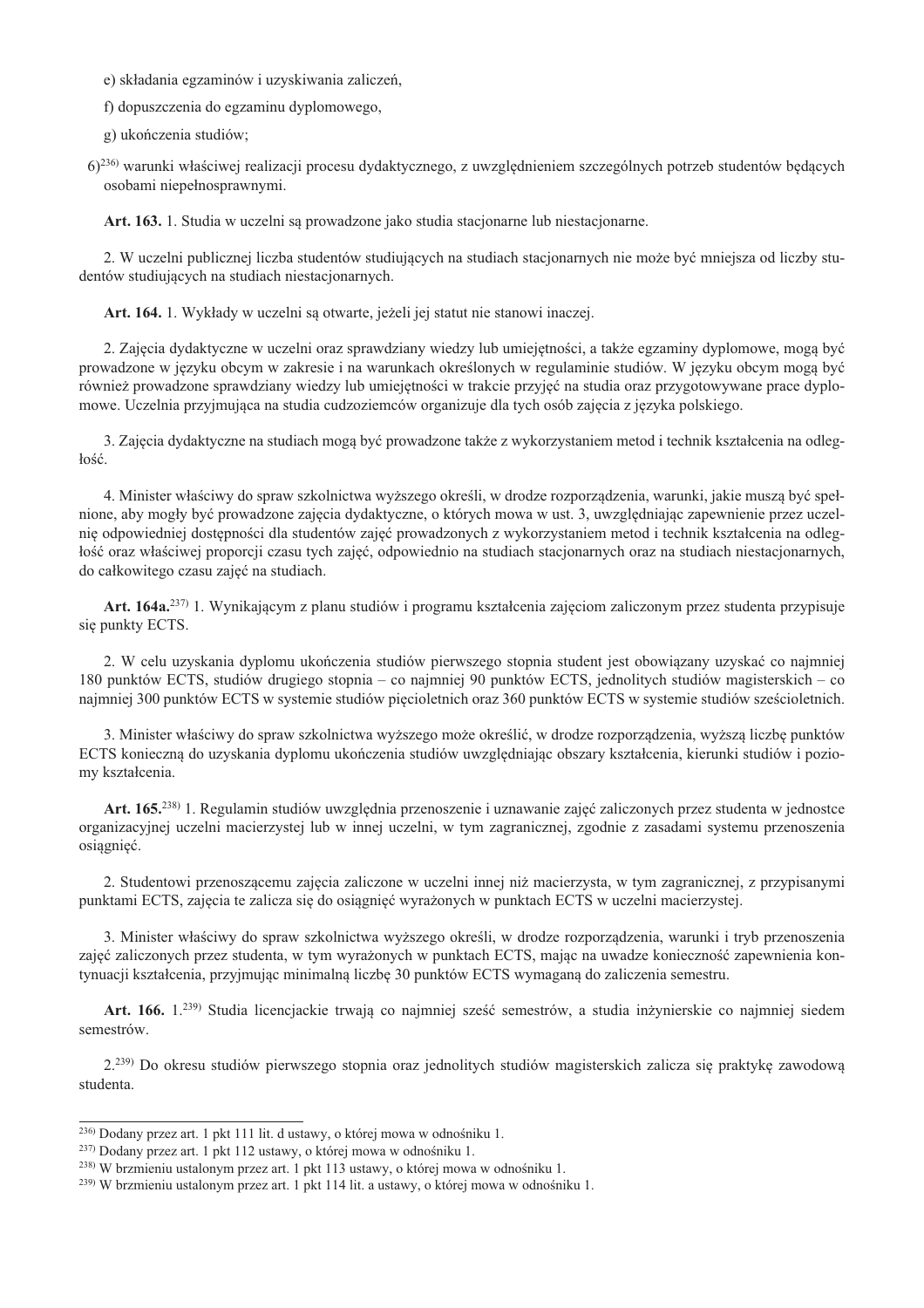2a.<sup>240</sup>) Do okresu studiów pierwszego i drugiego stopnia oraz jednolitych studiów magisterskich strażaków w służbie kandydackiej zalicza się praktykę zawodowa studenta.

3. Senat uczelni może określić warunki zwalniania studenta z obowiazku odbycia praktyki.

4. Studia drugiego stopnia trwają trzy lub cztery semestry.

5. Jednolite studia magisterskie trwają od dziewięciu do dwunastu semestrów.

6. Studia niestacjonarne mogą trwać jeden lub dwa semestry dłużej niż odpowiednie studia stacjonarne.

Art. 167. 1.<sup>241)</sup> Absolwenci studiów otrzymują uczelniane dyplomy ukończenia studiów, potwierdzające uzyskanie odpowiedniego tytułu zawodowego i suplementy do dyplomów. Absolwenci studiów podyplomowych i kursów dokształcających otrzymują świadectwa ukończenia tych studiów lub kursów.

1a.<sup>242)</sup> Wzór dyplomu zatwierdza senat uczelni. Rektor przekazuje zatwierdzony wzór dyplomu niezwłocznie ministrowi nadzorującemu uczelnię oraz ministrowi właściwemu do spraw szkolnictwa wyższego.

2. Datą ukończenia studiów jest data złożenia egzaminu dyplomowego, w przypadku kierunków lekarskiego, lekarsko--dentystycznego i weterynarii – data złożenia ostatniego wymaganego planem studiów egzaminu, a w przypadku kierunku farmacja – data zaliczenia ostatniej, przewidzianej w planie studiów praktyki.

2a.<sup>243)</sup> Osoba, która ukończyła studia pierwszego stopnia, zachowuje prawa studenta do dnia 31 października roku, w którym ukończyła te studia.

3.<sup>244)</sup> Minister właściwy do spraw szkolnictwa wyższego określi, w drodze rozporządzenia:

- 1) tytuły zawodowe nadawane absolwentom studiów pierwszego i drugiego stopnia oraz jednolitych studiów magisterskich, uwzględniając istniejące tytuły zawodowe;
- 2) warunki wydawania i niezbędne elementy dyplomów, w tym dyplomów wspólnych i świadectw studiów podyplomowych, biorac pod uwagę poziomy i formę kształcenia oraz rodzaję tytułów zawodowych;
- 3) wzór suplementu do dyplomu, uwzględniając zakres niezbędnych informacji.

Art. 168.<sup>245)</sup> 1. Studia pierwszego i drugiego stopnia oraz jednolite studia magisterskie mogą być prowadzone wspólnie przez różne uczelnie i instytucje naukowe, w tym z udziałem zagranicznych uczelni i instytucji naukowych, na podstawie zawartego przez nie porozumienia.

2. Przedmiotem porozumienia może być prowadzenie studiów na kierunku i poziomie kształcenia, w którym podstawowe jednostki organizacyjne uczelni polskich będących stronami porozumienia mają uprawnienia do prowadzenia studiów na poziomie kształcenia nie niższym niż poziom określony w porozumieniu.

3. Absolwenci studiów, o których mowa w ust. 1, moga otrzymać dyplom wspólny, spełniający wymogi określone w przepisach wydanych na podstawie art. 167 ust. 3.

Art. 168a.<sup>246)</sup> 1. Uczelnia może prowadzić studia o profilu praktycznym z udziałem podmiotów gospodarczych.

2. Sposób prowadzenia i organizacje studiów, o których mowa w ust. 1, określa umowa zawarta w formie pisemnej między uczelnią a podmiotem gospodarczym. Umowa może określać:

- 1) możliwość prowadzenia zajęć ze studentami, w szczególności praktycznych, przez pracowników podmiotów gospodarczych;
- 2) udział podmiotu gospodarczego w opracowaniu programu nauczania;

<sup>&</sup>lt;sup>240)</sup> Dodany przez art. 1 pkt 114 lit. b ustawy, o której mowa w odnośniku 1.

<sup>&</sup>lt;sup>241)</sup> W brzmieniu ustalonym przez art. 1 pkt 115 lit. a ustawy, o której mowa w odnośniku 1.

<sup>&</sup>lt;sup>242)</sup> Dodany przez art. 1 pkt 115 lit. b ustawy, o której mowa w odnośniku 1.

<sup>&</sup>lt;sup>243)</sup> Dodany przez art. 1 pkt 115 lit. c ustawy, o której mowa w odnośniku 1.

<sup>&</sup>lt;sup>244</sup>) W brzmieniu ustalonym przez art. 1 pkt 115 lit. d ustawy, o której mowa w odnośniku 1.

<sup>&</sup>lt;sup>245)</sup> W brzmieniu ustalonym przez art. 1 pkt 116 ustawy, o której mowa w odnośniku 1.

<sup>&</sup>lt;sup>246</sup> Dodany przez art. 1 pkt 117 ustawy, o której mowa w odnośniku 1.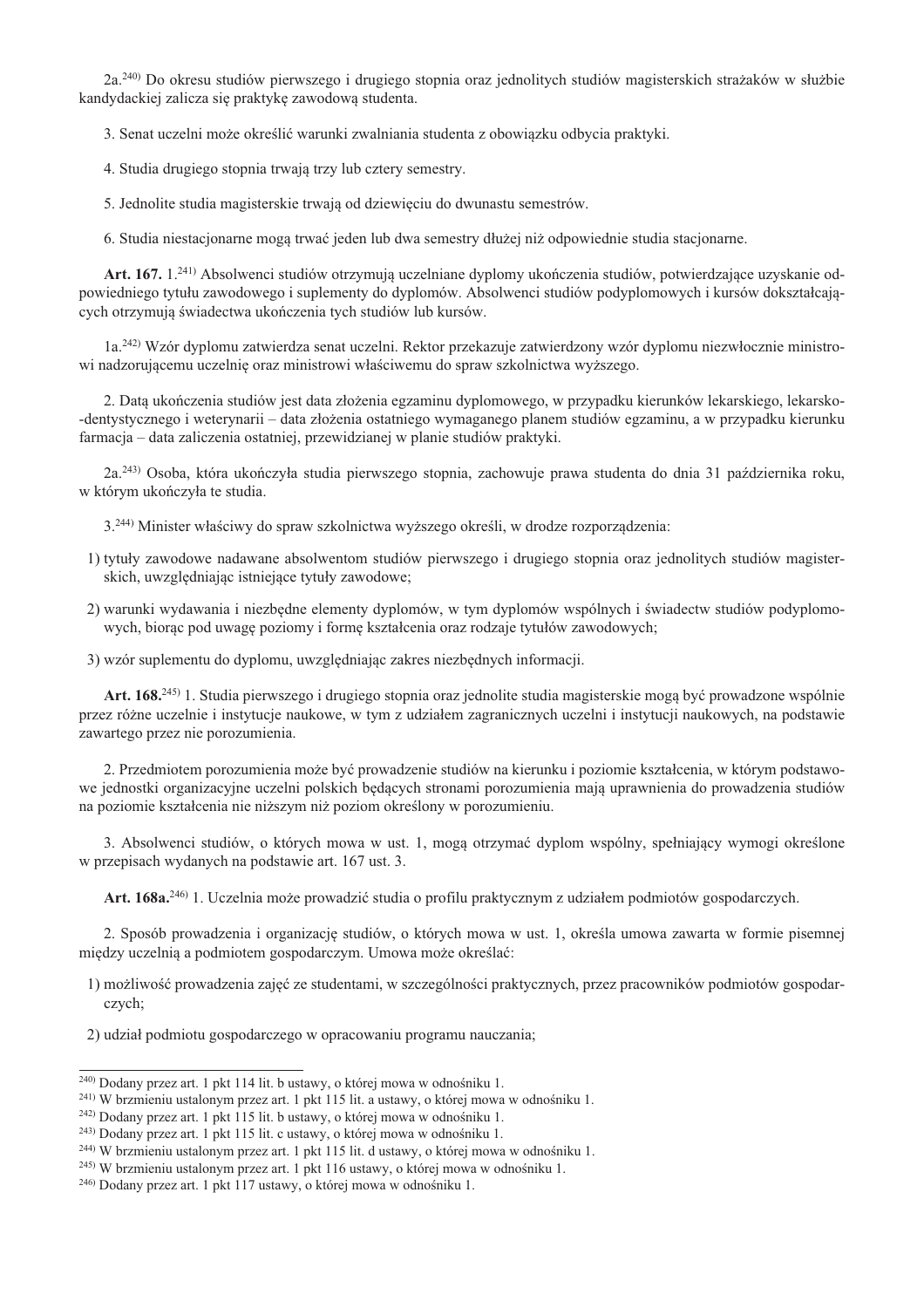3) sposób dofinansowania studiów przez podmiot gospodarczy;

4) efekty kształcenia;

5) sposób realizacji praktyk i staży.

Art. 169.<sup>247)</sup> 1. Do odbywania studiów w uczelni może być dopuszczona osoba, która spełnia warunki rekrutacji ustalone przez uczelnię oraz ma:

- 1) świadectwo dojrzałości w przypadku ubiegania się o przyjęcie na studia pierwszego stopnia lub jednolite studia magisterskie:
- 2) tytuł magistra, licencjata, inżyniera lub równorzędny i spełnia warunki określone na podstawie ust. 2 w przypadku ubiegania się o przyjęcie na studia drugiego stopnia.

2. Senat uczelni ustala warunki i tryb rekrutacji, w tym prowadzonej w drodze elektronicznej, dla poszczególnych kierunków studiów. Uchwałę podaje się do wiadomości publicznej nie później niż do dnia 31 maja roku poprzedzającego rok akademicki, którego uchwała dotyczy i przesyła ministrowi właściwemu do spraw szkolnictwa wyższego. W przypadku uruchomienia nowego kierunku studiów lub nowo utworzonej uczelni senat podejmuje uchwałę i przesyła ją ministrowi właściwemu do spraw szkolnictwa wyższego i ministrowi nadzorującemu uczelnię, podając ją niezwłocznie do publicznej wiadomości.

3. Podstawę przyjęcia na studia pierwszego stopnia lub jednolite studia magisterskie stanowią wyniki egzaminu maturalnego. Senat uczelni ustala w trybie określonym na podstawie ust. 2, jakie wyniki egzaminu maturalnego stanowią podstawę przyjęcia na studia.

4. Uczelnia może przeprowadzić dodatkowe egzaminy wstępne, w trybie określonym na podstawie ust. 2, tylko w przypadku konieczności sprawdzenia uzdolnień artystycznych, sprawności fizycznej lub szczególnych predyspozycji do podejmowania studiów na danym kierunku niesprawdzanych w trybie egzaminu maturalnego, lub gdy osoba ubiegająca się o przyjęcie na studia posiada świadectwo dojrzałości uzyskane za granicą. Egzaminy te nie mogą dotyczyć przedmiotów objętych egzaminem maturalnym.

5. Warunki i tryb rekrutacji w przypadku egzaminów wstępnych, o których mowa w ust. 4, powinny uwzględniać szczególne potrzeby kandydatów na studia, będących osobami niepełnosprawnymi.

6. Jeżeli podstawę przyjęcia na studia stanowią wyniki egzaminu dojrzałości, senat uczelni może podjąć uchwałę o przeprowadzeniu egzaminów wstępnych, w trybie określonym na podstawie ust. 2.

7. Przepisy ust. 3 i 4 dotyczące egzaminu maturalnego oraz jego wyników stosuje się odpowiednio do egzaminu maturalnego potwierdzonego świadectwem maturalnym, o którym mowa w przepisach wydanych na podstawie art. 93 ust. 3 ustawy z dnia 7 września 1991 r. o systemie oświaty (Dz. U. z 2004 r. Nr 256, poz. 2572, z późn. zm.<sup>248)</sup>) oraz egzaminu przeprowadzanego w ramach programu Matury Międzynarodowej, którego zdanie potwierdza dyplom IB (International Baccalaureate) wydany przez organizację International Baccalaureate Organization z siedzibą w Genewie, oraz wyników tego egzaminu.

8. Szczegółowe zasady przyjmowania na studia w uczelni publicznej laureatów oraz finalistów olimpiad stopnia centralnego określa senat uczelni na okres co najmniej trzech lat.

9. Senat uczelni może określić szczegółowe zasady przyjmowania na studia laureatów konkursów międzynarodowych oraz ogólnopolskich, w tym organizowanych przez uczelnię.

10. Rekrutację przeprowadzają komisje rekrutacyjne powołane przez kierownika podstawowej jednostki organizacyjnej lub inny organ wskazany w statucie. Komisja rekrutacyjna podejmuje decyzje w sprawach przyjęcia na studia.

<sup>&</sup>lt;sup>247)</sup> W brzmieniu ustalonym przez art. 1 pkt 118 ustawy, o której mowa w odnośniku 1.

<sup>&</sup>lt;sup>248</sup>) Zmiany tekstu jednolitego wymienionej ustawy zostały ogłoszone w Dz. U. z 2004 r. Nr 273, poz. 2703 i Nr 281, poz. 2781, z 2005 r. Nr 17, poz. 141, Nr 94, poz. 788, Nr 122, poz. 1020, Nr 131, poz. 1091, Nr 167, poz. 1400 i Nr 249, poz. 2104, z 2006 r. Nr 144, poz. 1043, Nr 208, poz. 1532 i Nr 227, poz. 1658, z 2007 r. Nr 42, poz. 273, Nr 80, poz. 542, Nr 115, poz. 791, Nr 120, poz. 818, Nr 180, poz. 1280 i Nr 181, poz. 1292, z 2008 r. Nr 70, poz. 416, Nr 145, poz. 917, Nr 216, poz. 1370 i Nr 235, poz. 1618, z 2009 r. Nr 6, poz. 33, Nr 31, poz. 206, Nr 56, poz. 458, Nr 157, poz. 1241 i Nr 219, poz. 1705, z 2010 r. Nr 44, poz. 250, Nr 54, poz. 320, Nr 127, poz. 857 i Nr 148, poz. 991 oraz z 2011 r. Nr 106, poz. 622, Nr 112, poz. 654, Nr 139, poz. 814, Nr 149, poz. 887 i Nr 205, poz. 1206.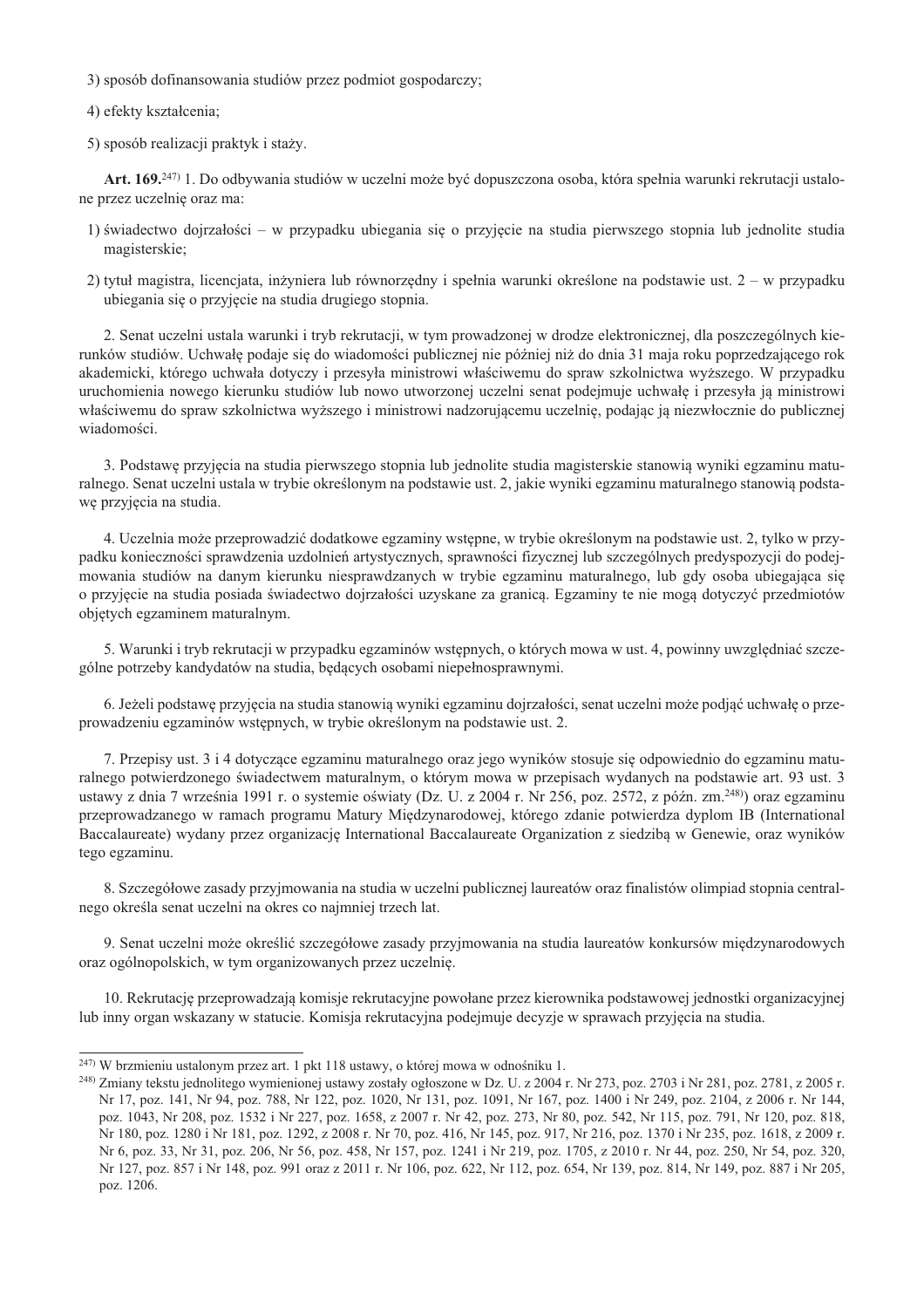11. Komisji rekrutacyjnej nie powołuje się w przypadku gdy wstęp na studia jest wolny. Decyzje w sprawie przyjęcia na studia podejmuje w takim przypadku kierownik podstawowej jednostki organizacyjnej uczelni lub inny organ wskazany w statucie.

12. Od decyzji komisji rekrutacyjnej służy odwołanie, w terminie czternastu dni od dnia doręczenia decyzji, do uczelnianej komisji rekrutacyjnej, powołanej w trybie określonym w statucie.

13. Od decyzji kierownika podstawowej jednostki organizacyjnej uczelni lub innego organu wskazanego w statucie służy odwołanie do rektora, w terminie czternastu dni od dnia doreczenia decyzji.

14. Podstawą odwołania w przypadkach, o których mowa w ust. 12 i 13, może być jedynie wskazanie naruszenia warunków i trybu rekrutacji na studia, określonych zgodnie z ust. 2.

15. Po rozpatrzeniu odwołania wnoszonego w trybie ust. 12 decyzie podeimuje uczelniana komisia rekrutacyjna, a po rozpatrzeniu odwołania wnoszonego w trybie ust. 13 decyzje podejmuje rektor. Decyzja ta jest ostateczna.

16. Wyniki postępowania rekrutacyjnego są jawne.

17. W uczelni wojskowej i w uczelni służb państwowych warunki i tryb przyjęcia na studia kandydatów na żołnierzy zawodowych i funkcjonariuszy służb państwowych ustala, na wniosek senatu, odpowiednio Minister Obrony Narodowej lub minister właściwy do spraw wewnętrznych.

Art. 170.<sup>249)</sup> Osoba przyjęta na studia nabywa prawa studenta z chwilą immatrykulacji i złożenia ślubowania, którego treść określa statut uczelni.

Art. 170. 1.<sup>250)</sup> Osoba przyjęta na studia nabywa prawa studenta z chwilą immatrykulacji i złożenia ślubowania, którego treść określa statut uczelni.

2.<sup>251)</sup> Student rozpoczynający studia ma prawo do przeszkolenia w zakresie praw i obowiazków studenta.

3.<sup>251)</sup> Szkolenia prowadzi Parlament Studentów Rzeczypospolitej Polskiej w porozumieniu z samorządem studenckim uczelni.

Art. 170a.<sup>252)</sup> 1. Student studiów stacjonarnych w uczelni publicznej ma prawo bez wnoszenia opłat do korzystania z zajęć, za które może uzyskać liczbę punktów ECTS, o których mowa w art. 164a.

2. Poza limitem punktów ECTS, o którym mowa w art. 164a, student, o którym mowa w ust. 1, ma prawo bez wnoszenia opłat do korzystania z zajęć na określonym poziomie studiów, za które może uzyskać dodatkowo nie więcej niż 30 punktów ECTS, a student realizujący kształcenie w ramach indywidualnych studiów miedzyobszarowych, o których mowa w art. 8 ust.  $2$  – nie więcej niż 90 punktów ECTS.

3. Student lub absolwent pierwszego kierunku studiów stacjonarnych w uczelni publicznej ma prawo podjąć studia na drugim kierunku studiów stacjonarnych w uczelni publicznej bez wnoszenia opłat.

4. Do kontynuowania studiów bez wnoszenia opłat w kolejnym roku studiów, o których mowa w ust. 3, ma prawo student, który w poprzednim roku studiów spełnił kryteria, o których mowa w art. 181 ust. 1, z uwzględnieniem art. 174 ust. 4.

5. Student, który na pierwszym roku studiów, o których mowa w ust. 3, nie spełnił kryteriów, o których mowa w art. 181 ust. 1, obowiązany jest wnieść opłaty za pierwszy rok studiów, zgodnie z umową, o której mowa w art. 160 ust. 3, i na zasadach określonych przez senat, o których mowa w art. 99 ust. 3.

6. Student, o którym mowa w ust. 3 i 4, ma prawo bez wnoszenia opłat do korzystania z zajęć, za które może uzyskać po raz drugi limit punktów ECTS, o których mowa w art. 164a.

7. Uprawnienie, o którym mowa w ust. 3, jest jednorazowe.

<sup>&</sup>lt;sup>249)</sup> W tym brzmieniu obowiązuje do wejścia w życie zmian, o których mowa w odnośnikach 250 i 251.

<sup>&</sup>lt;sup>250</sup>) Oznaczenie ust. 1 nadane przez art. 1 pkt 119 ustawy, o której mowa w odnośniku 1; wejdzie w życie z dniem 1 października 2012 r.

<sup>251)</sup> Dodany przez art. 1 pkt 119 ustawy, o której mowa w odnośniku 1; wejdzie w życie z dniem 1 października 2012 r.

<sup>&</sup>lt;sup>252)</sup> Dodany przez art. 1 pkt 120 ustawy, o której mowa w odnośniku 1.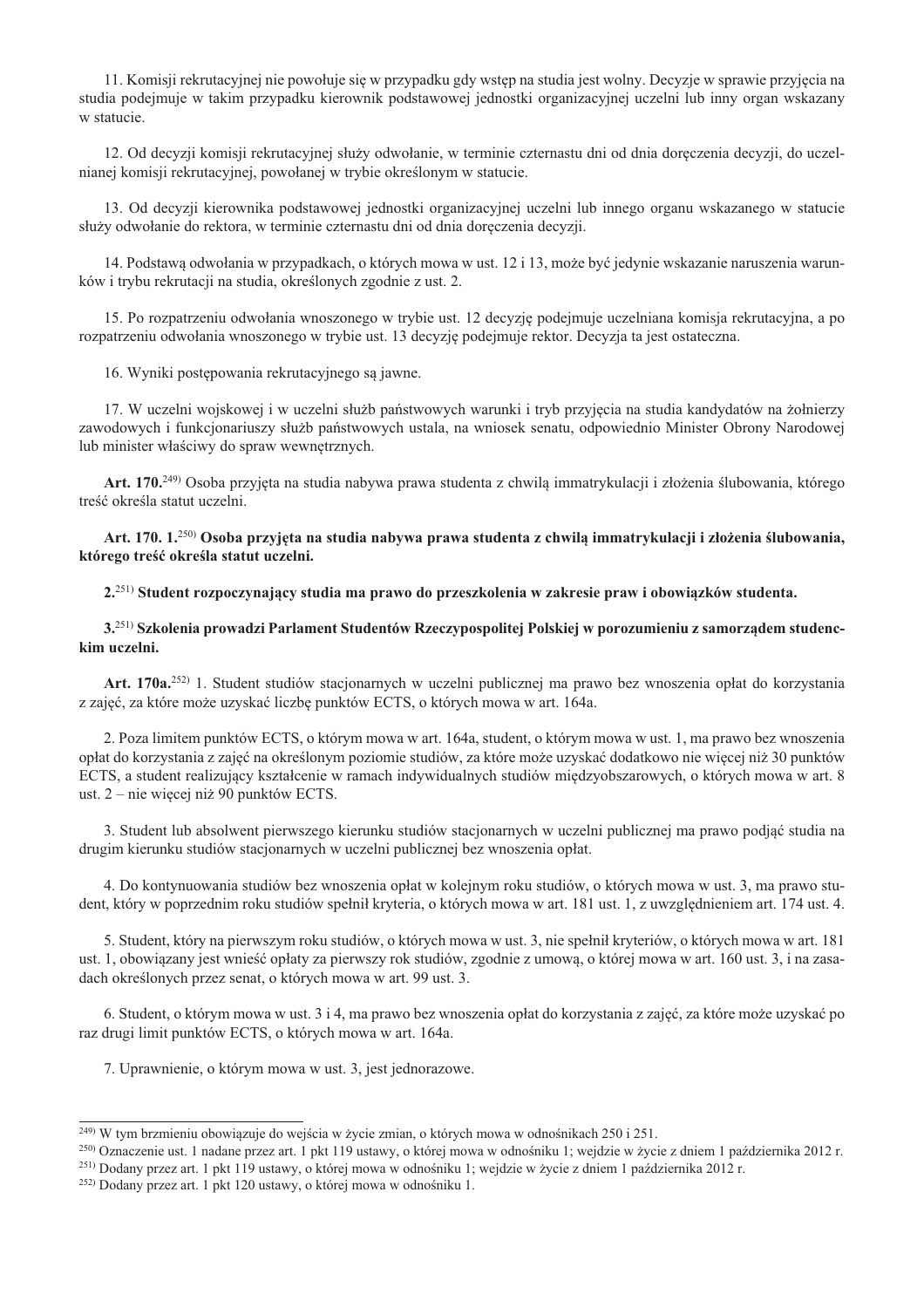8. Decyzje dotyczące prawa studenta do korzystania z zajęć bez wnoszenia opłat podejmuje rektor, na wniosek studenta zaopiniowany przez kierownika podstawowej jednostki organizacyjnej uczelni.

9. Kandydat na studia stacionarne w uczelni publicznej jest obowiazany do złożenia oświadczenia o spełnianiu warunków do podjęcia i kontynuowania studiów bez wnoszenia opłat.

10. Minister właściwy do spraw szkolnictwa wyższego określi, w drodze rozporządzenia, wzór oświadczenia studenta o spełnianiu warunków do podjęcia i kontynuowania studiów bez wnoszenia opłat, mając na uwadze zakres i sposób wykorzystania punktów ECTS, o których mowa w art. 164a oraz uprawnienie do studiowania bez wnoszenia opłat drugiego kierunku studiów stacjonarnych w uczelni publicznej.

Art. 170b.<sup>252)</sup> 1. Kierunki studiów związane z dyscyplinami artystycznymi, które ze względu na swoją specyfikę i poziom, wymagają wiedzy i umiejetności uzyskanych w drodze wcześniejszego ukończenia studiów drugiego stopnia, moga być studiowane na studiach stacionarnych w uczelni publicznej jako drugi kierunek studiów bez wnoszenia opłat.

2. Minister właściwy do spraw kultury i ochrony dziedzictwa narodowego w porozumieniu z ministrem właściwym do spraw szkolnictwa wyższego określi, w drodze rozporządzenia, wykaz kierunków związanych z dyscyplinami artystycznymi, na których można studiować w uczelni publicznej na studiach stacjonarnych drugi kierunek bez wnoszenia opłat, uwzględniając potrzeby związane z rozwojem sztuki oraz wszechstronne przygotowanie do wykonywania zawodów artystycznych.

Art. 170c.<sup>252)</sup> 1. Minister właściwy do spraw szkolnictwa wyższego prowadzi ogólnopolski wykaz studentów, z wyłączeniem studentów uczelni wojskowych będących żołnierzami.

2. W ogólnopolskim wykazie studentów zamieszcza się następujące informacje uczelni o każdym studencie:

1) imię i nazwisko studenta;

- 2) numer PESEL, a w przypadku jego braku numer dokumentu potwierdzającego tożsamość;
- 3) sumę uzyskanych przez studenta punktów ECTS w rozbiciu na kierunki studiów;
- 4) sume punktów ECTS, które student mógł uzyskać łącznie na zajęciach, w których uczestniczył bez wnoszenia opłat w ramach studiów stacjonarnych w uczelni publicznej;
- 5) liczbę punktów ECTS, które student może jeszcze wykorzystać na studiach stacjonarnych w uczelni publicznej bez wnoszenia opłat, o których mowa w art. 170a ust. 1 i 2, z uwzględnieniem uprawnień nadanych mu przez uczelnię publiczną do realizacji studiów na drugim kierunku studiów stacjonarnych, o których mowa w art. 170a ust. 3–5 oraz uprawnień, o których mowa w art. 170b ust. 1;
- 6) rodzaj przyznanych świadczeń pomocy materialnej w uczelni publicznej i niepublicznej.

3. Dostęp do danych zawartych w ogólnopolskim wykazie studentów przysługuje właściwym ministrom wskazanym w art. 33 ust. 2, rektorom uczelni, Radzie oraz Komisji.

4. Minister właściwy do spraw szkolnictwa wyższego określi, w drodze rozporządzenia:

1) szczegółowy zakres danych, o których mowa w ust. 2,

2) terminy i formę ich przekazywania przez uczelnię

- mając na uwadze zapewnienie równego dostępu do kształcenia bez wnoszenia opłat i do pomocy materialnej.

# Rozdział 2

### Prawa i obowiązki studentów

Art. 171. 1. (uchylony).<sup>253)</sup>

2. Student może studiować według indywidualnego planu studiów i programu nauczania na zasadach ustalonych przez radę podstawowej jednostki organizacyjnej lub inny organ wskazany w statucie.

<sup>&</sup>lt;sup>253)</sup> Przez art. 1 pkt 121 ustawy, o której mowa w odnośniku 1.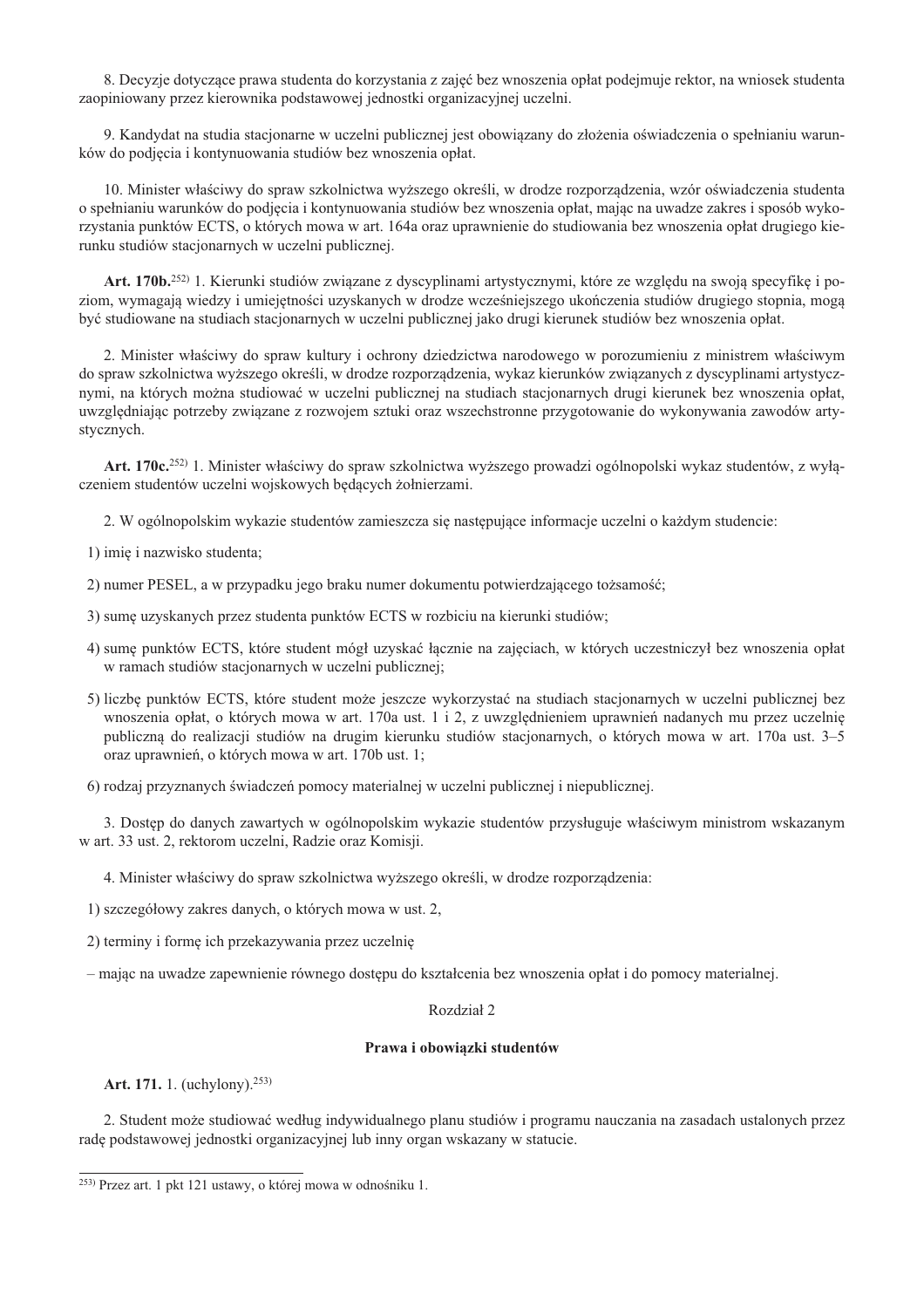3. Student może przenieść się z innej uczelni, w tym także zagranicznej, za zgoda kierownika podstawowej jednostki organizacyjnej uczelni przyjmującej, wyrażona w drodze decyzji, jeżeli wypełnił wszystkie obowiązki wynikające z przepisów obowiazujących w uczelni, którą opuszcza.

Art. 172. 1. Student może uzyskać urlop od zajęć w uczelni na zasadach i w trybie określonych w regulaminie studiów.

2. W okresie korzystania z urlopu student zachowuje prawa studenta, chyba że regulamin studiów lub przepisy o pomocy materialnej stanowia inaczei.

Art. 173. 1. Student może ubiegać się o pomoc materialną ze środków przeznaczonych na ten cel w budżecie państwa w formie:

1) stypendium socjalnego;

2) stypendium specjalnego dla osób niepełnosprawnych;

 $(3)^{254}$  stypendium rektora dla najlepszych studentów;

 $(4)^{255}$  stypendium ministra za osiagniecia w nauce:

# $(4)^{256}$  stypendium ministra za wybitne osiagniecia;

 $(5)^{257}$  stypendium ministra za wybitne osiągnięcia sportowe;

5) (uchylony); $^{258}$ )

6) (uchylony); $^{259}$ )

 $(1)$  (uchylony):  $259$ )

8) zapomogi.

2. Student może ubiegać się o zakwaterowanie w domu studenckim uczelni lub wyżywienie w stołówce studenckiej uczelni.

3. Student może ubiegać się o zakwaterowanie w domu studenckim uczelni małżonka i dziecka.

Art. 173a.<sup>260</sup> 1. Pomoc materialna dla studentów może być przyznawana przez jednostki samorzadu terytorialnego.

2. Organ stanowiący jednostki samorządu terytorialnego określa w uchwale:

1) rodzaj pomocy materialnej;

2) sposób i terminy ubiegania się o pomoc materialną;

3) sposób wyłaniania studentów, którym będzie przyznana pomoc materialna;

4) maksymalną wysokość pomocy materialnej, o którą może ubiegać się student.

Art. 173b.<sup>260</sup> 1. Stypendia za wyniki w nauce dla studentów mogą być przyznawane przez osoby fizyczne lub osoby prawne niebędące państwowymi ani samorządowymi osobami prawnymi.

2.<sup>261)</sup> Zasady przyznawania stypendiów, o których mowa w ust. 1, zatwierdza minister właściwy do spraw szkolnictwa wyższego, po zasięgnięciu opinii Rady.

3.<sup>261)</sup> Zasady przyznawania stypendiów, o których mowa w ust. 1, dla studentów uczelni wojskowych, służb państwowych, artystycznych, medycznych oraz morskich zatwierdza minister właściwy do spraw szkolnictwa wyższego, po zasięgnięciu opinii właściwych ministrów wskazanych w art. 33 ust. 2 oraz Rady.

<sup>259)</sup> Przez art. 1 pkt 122 lit. b ustawy, o której mowa w odnośniku 1.

<sup>&</sup>lt;sup>254)</sup> W brzmieniu ustalonym przez art. 1 pkt 122 lit. a ustawy, o której mowa w odnośniku 1.

<sup>255)</sup> W tym brzmieniu obowiązuje do wejścia w życie zmiany, o której mowa w odnośniku 256.

<sup>&</sup>lt;sup>256)</sup> W brzmieniu ustalonym przez art. 1 pkt 122 lit. a ustawy, o której mowa w odnośniku 1; wejdzie w życie z dniem 1 października 2012 r.

<sup>&</sup>lt;sup>257)</sup> W tym brzmieniu obowiązuje do wejścia w życie zmiany, o której mowa w odnośniku 258.

<sup>258)</sup> Przez art. 1 pkt 122 lit. b ustawy, o której mowa w odnośniku 1; wejdzie w życie z dniem 1 października 2012 r.

<sup>&</sup>lt;sup>260</sup> Dodany przez art. 1 pkt 3 ustawy, o której mowa w odnośniku 60.

<sup>&</sup>lt;sup>261)</sup> W brzmieniu ustalonym przez art. 1 pkt 123 ustawy, o której mowa w odnośniku 1.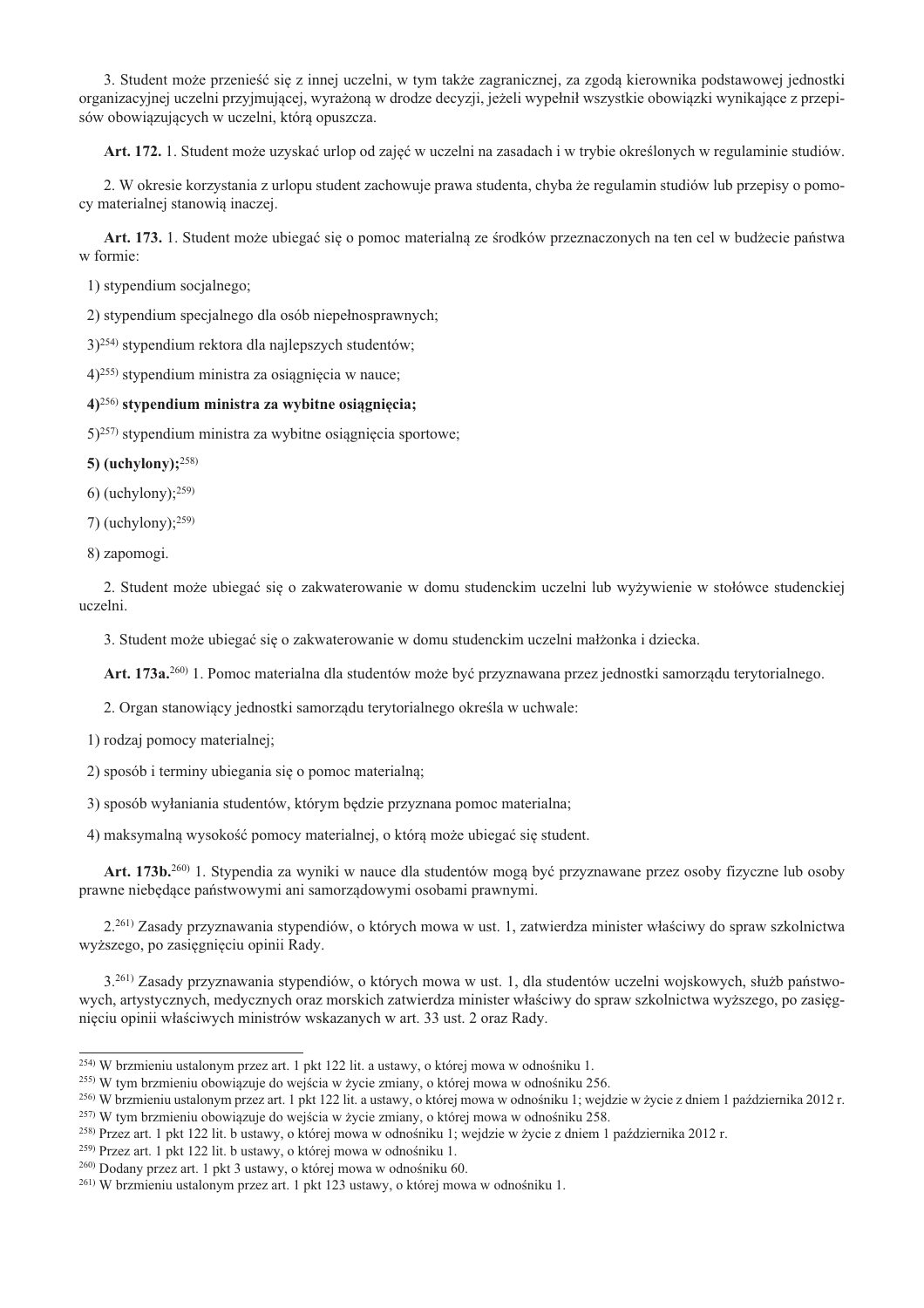Art. 174, 1.<sup>262)</sup> Świadczenia, o których mowa w art. 173 ust. 1 pkt 1–3 i 8, przyznaje się ze środków funduszu pomocy materialnej dla studentów i doktorantów, o którym mowa w art. 103.

2. Rektor w porozumieniu z uczelnianym organem samorządu studenckiego i uczelnianym organem samorządu doktorantów dokonuje podziału dotacji, o których mowa w art. 94 ust. 1 pkt 7 i ust. 4.

3. W nowo utworzonej uczelni podziału funduszu dokonuje na okres roku rektor.

4.<sup>263)</sup> Środki z dotacji, o których mowa w art. 94 ust. 1 pkt 7 i ust. 4, przeznaczone na stypendia rektora dla najlepszych studentów przyznawane w liczbie nie większej niż 10% liczby studentów każdego kierunku studiów prowadzonego w uczelni stanowia nie więcej niż 40% środków przeznaczonych łacznie na stypendia rektora dla najlepszych studentów, stypendia socialne oraz zapomogi.

Art. 175.<sup>264)</sup> 1. Świadczenia, o których mowa w art. 173 ust. 1 pkt 1–2 i 8, sa przyznawane na wniosek studenta przez kierownika podstawowej jednostki organizacyjnej.

2. Stypendia rektora dla najlepszych studentów są przyznawane na wniosek studenta przez rektora.

3. Od decyzji kierownika podstawowej jednostki organizacyjnej w sprawie stypendium socjalnego, stypendium specjalnego dla osób niepełnosprawnych oraz zapomogi studentowi przysługuje odwołanie do rektora, składane w terminie czternastu dni od dnia otrzymania decyzji. W przypadku decyzji rektora w sprawie stypendium dla najlepszych studentów przysługuje wniosek o ponowne rozpatrzenie sprawy.

4. Na wniosek właściwego organu samorządu studenckiego kierownik podstawowej jednostki organizacyjnej lub rektor przekazują uprawnienia w zakresie przyznawania stypendium socjalnego, stypendium specjalnego dla osób niepełnosprawnych, zapomogi oraz stypendium rektora dla najlepszych studentów odpowiednio komisji stypendialnej lub odwoławczej komisji stypendialnej.

Art. 176.<sup>265)</sup> 1. W uczelni nieposiadającej podstawowej jednostki organizacyjnej świadczenia, o których mowa w art. 173 ust. 1 pkt  $1-3$  i 8, są przyznawane na wniosek studenta przez rektora.

2. Od decyzji rektora, o której mowa w ust. 1, przysługuje prawo złożenia wniosku o ponowne rozpatrzenie sprawy w terminie czternastu dni od dnia otrzymania decyzji.

3. Na wniosek właściwego organu samorządu studenckiego rektor przekazuje uprawnienie, o którym mowa w ust. 1, komisji stypendialnej, a w zakresie rozpatrywania wniosku, o którym mowa w ust. 2, odwoławczej komisji stypendialnej.

Art. 177, 1. Komisie stypendialna i odwoławcza komisie stypendialna, o których mowa w art. 175 ust. 3. powołuje odpowiednio kierownik podstawowej jednostki organizacyjnej lub rektor spośród studentów delegowanych przez właściwy organ samorządu studenckiego i pracowników uczelni.

2. Komisję stypendialną i odwoławczą komisję stypendialną, o których mowa w art. 176 ust. 3, powołuje rektor spośród studentów delegowanych przez właściwy organ samorządu studenckiego i pracowników uczelni.

3. Studenci stanowią większość składu komisji, o których mowa w ust. 1 i 2.

4. Decyzje wydane przez komisje stypendialne i odwoławcze komisje stypendialne, o których mowa w art. 175 ust. 3 i art. 176 ust. 3, podpisują przewodniczący tych komisji lub działający z ich upoważnienia wiceprzewodniczący.

5. Nadzór nad działalnością komisji stypendialnej i odwoławczej komisji stypendialnej, o których mowa w art. 175 ust. 3, sprawują odpowiednio kierownik podstawowej jednostki organizacyjnej lub rektor, a nadzór nad działalnością komisii, o których mowa w art. 176 ust. 3, rektor.

6. W ramach nadzoru, o którym mowa w ust. 5, odpowiednio kierownik podstawowej jednostki organizacyjnej lub rektor może uchylić decyzję komisji stypendialnej lub odwoławczej komisji stypendialnej niezgodną z przepisami ustawy lub regulaminem, o którym mowa w art. 186 ust. 1.

 $^{262}$ ) W brzmieniu ustalonym przez art. 1 pkt 124 lit. a ustawy, o której mowa w odnośniku 1.

<sup>&</sup>lt;sup>263)</sup> W brzmieniu ustalonym przez art. 1 pkt 124 lit. b ustawy, o której mowa w odnośniku 1.

<sup>&</sup>lt;sup>264)</sup> W brzmieniu ustalonym przez art. 1 pkt 125 ustawy, o której mowa w odnośniku 1.

<sup>&</sup>lt;sup>265)</sup> W brzmieniu ustalonym przez art. 1 pkt 126 ustawy, o której mowa w odnośniku 1.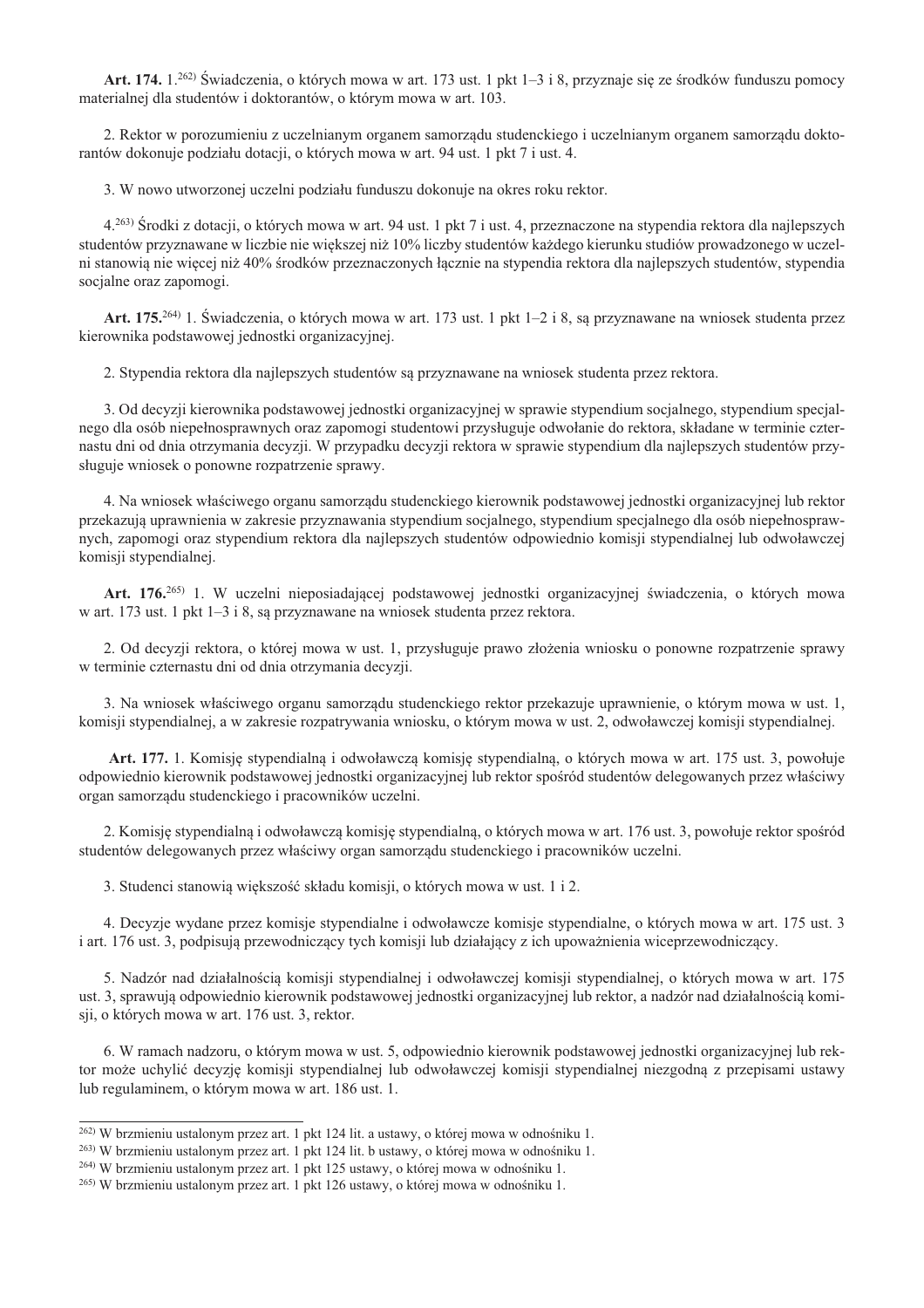Art. 178.<sup>266)</sup> 1. Stypendia ministra za osiagniecia w nauce i za wybitne osiagniecia sportowe przyznaje minister właściwy do spraw szkolnictwa wyższego na wniosek rady podstawowej jednostki organizacyjnej, a w przypadku uczelni nieposiadającej podstawowej jednostki organizacyjnej oraz uczelni zawodowej – na wniosek senatu uczelni, przedstawiony przez rektora tej uczelni.

2. Uprawnienie ministra właściwego do spraw szkolnictwa wyższego określone w ust. 1 w odniesieniu do uczelni wojskowych, służb państwowych, artystycznych, medycznych oraz morskich wykonują odpowiednio ministrowie wskazani w art. 33 ust. 2.

Art. 178.<sup>267)</sup> 1. Stypendia ministra za wybitne osiągnięcia przyznaje studentom minister właściwy do spraw szkolnictwa wyższego na wniosek rektora uczelni zaopiniowany przez rade podstawowej jednostki organizacyjnej. a w przypadku uczelni nieposiadającej podstawowej jednostki organizacyjnej – przez senat uczelni.

# 2. Wniosek o przyznanie stypendium, o którym mowa w ust. 1, dla studentów uczelni wojskowych, służb państwowych, artystycznych, medycznych oraz morskich wymaga opinii odpowiednio ministra wskazanego w art. 33 ust. 2.

Art. 179. 1. Stypendium socjalne ma prawo otrzymywać student znajdujący się w trudnej sytuacji materialnej.

2.<sup>268)</sup> Rektor w porozumieniu z uczelnianym organem samorządu studenckiego ustala wysokość dochodu na osobę w rodzinie studenta uprawniającą do ubiegania się o stypendium socialne.

3.<sup>268)</sup> Wysokość dochodu, o której mowa w ust. 2, nie może być niższa niż 1,30 kwoty, o której mowa w art. 8 ust. 1 pkt 2 ustawy z dnia 12 marca 2004 r. o pomocy społecznej (Dz. U. z 2009 r. Nr 175, poz. 1362, z późn. zm.<sup>269)</sup>), oraz wyższa niż 1,30 sumy kwot określonych w art. 5 ust. 1 i art. 6 ust. 2 pkt 3 ustawy z dnia 28 listopada 2003 r. o świadczeniach rodzinnych (Dz. U. z 2006 r. Nr 139, poz. 992, z późn. zm.<sup>270</sup>).

4. Przy ustalaniu wysokości dochodu uprawniającego studenta do ubiegania się o stypendium socjalne uwzględnia się dochody osiągane przez: $271$ )

1) studenta;

- 2) małżonka studenta, a także będące na utrzymaniu studenta lub jego małżonka dzieci niepełnoletnie, dzieci pobierające naukę do 26. roku życia, a jeżeli 26. rok życia przypada w ostatnim roku studiów, do ich ukończenia, oraz dzieci niepełnosprawne bez względu na wiek;
- 3) rodzieów, opiekunów prawnych lub faktycznych studenta i będące na ich utrzymaniu dzieci niepełnoletnie, dzieci pobierające naukę do 26. roku życia, a jeżeli 26. rok życia przypada w ostatnim roku studiów, do ich ukończenia, oraz dzieci niepełnosprawne bez względu na wiek.

5.<sup>272)</sup> Miesięczną wysokość dochodu na osobę w rodzinie studenta uprawniającego do ubiegania się o stypendium socjalne ustala się na zasadach określonych w ustawie z dnia 28 listopada 2003 r. o świadczeniach rodzinnych, z uwzględnieniem ust. 4, z zastrzeżeniem, że do dochodu nie wlicza się:

1) dochodów, o których mowa w ust. 4 pkt 3, jeżeli student jest samodzielny finansowo;

2) świadczeń pomocy materialnej dla studentów i doktorantów, otrzymywanych na podstawie przepisów ustawy;

<sup>&</sup>lt;sup>266)</sup> W tvm brzmieniu obowiązuje do wejścia w życie zmiany, o której mowa w odnośniku 267.

<sup>&</sup>lt;sup>267)</sup> W brzmieniu ustalonym przez art. 1 pkt 127 ustawy, o której mowa w odnośniku 1; wejdzie w życie z dniem 1 października 2012 r. <sup>268)</sup> W brzmieniu ustalonym przez art. 1 pkt 128 lit. a ustawy, o której mowa w odnośniku 1.

<sup>&</sup>lt;sup>269)</sup> Zmiany tekstu jednolitego wymienionej ustawy zostały ogłoszone w Dz. U. z 2009 r. Nr 202, poz. 1551, Nr 219, poz. 1706 i Nr 221, poz. 1738, z 2010 r. Nr 28, poz. 146, Nr 40, poz. 229, Nr 81, poz. 527, Nr 125, poz. 842 i Nr 217, poz. 1427 oraz z 2011 r. Nr 81,

poz. 440, Nr 106, poz. 622 i Nr 149, poz. 887. <sup>270)</sup> Zmiany tekstu jednolitego wymienionej ustawy zostały ogłoszone w Dz. U. z 2006 r. Nr 222, poz. 1630, z 2007 r. Nr 64, poz. 427,

Nr 105, poz. 720, Nr 109, poz. 747, Nr 192, poz. 1378 i Nr 200, poz. 1446, z 2008 r. Nr 70, poz. 416, Nr 138, poz. 872 i 875, Nr 223, poz. 1456 i Nr 237, poz. 1654, z 2009 r. Nr 97, poz. 800 i Nr 219, poz. 1706, z 2010 r. Nr 50, poz. 301 oraz z 2011 r. Nr 106, poz. 622, Nr 149, poz. 887, Nr 171, poz. 1016 i Nr 205, poz. 1212.

<sup>&</sup>lt;sup>271)</sup> Wprowadzenie do wyliczenia w brzmieniu ustalonym przez art. 1 pkt 128 lit. b ustawy, o której mowa w odnośniku 1.

<sup>&</sup>lt;sup>272</sup>) W brzmieniu ustalonym przez art. 1 pkt 128 lit. c ustawy, o której mowa w odnośniku 1.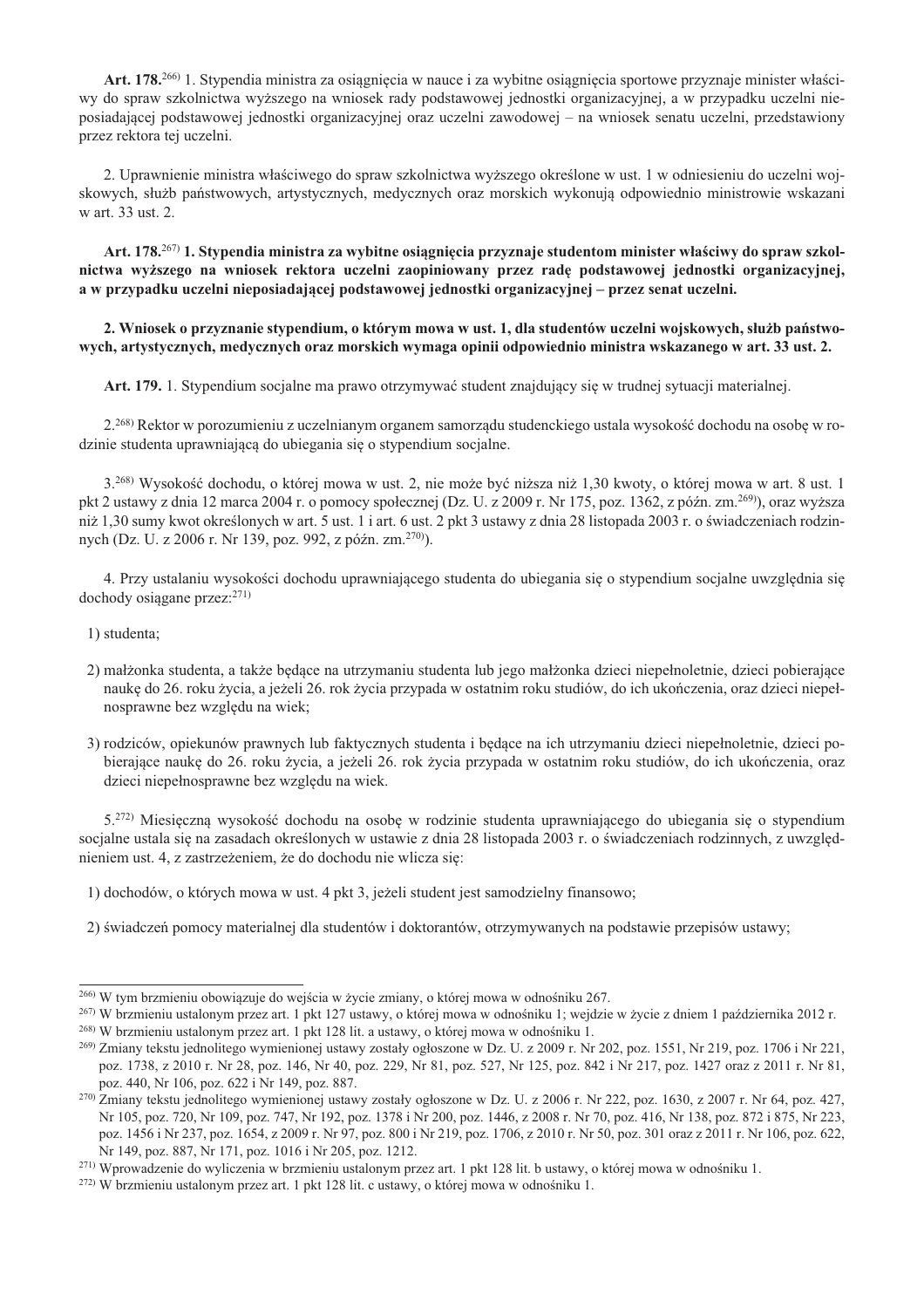- 3) stypendiów przyznawanych uczniom, studentom i doktorantom w ramach:
	- a) funduszy strukturalnych Unii Europejskiej,
	- b) niepodlegających zwrotowi środków pochodzących z pomocy udzielanej przez państwa członkowskie Europejskiego Porozumienia o Wolnym Handlu (EFTA),
	- c) umów międzynarodowych lub programów wykonawczych, sporządzanych do tych umów albo międzynarodowych programów stypendialnych;
- 4) świadczeń pomocy materialnej dla uczniów otrzymywanych na podstawie ustawy z dnia 7 września 1991 r. o systemie oświaty;

5) świadczeń, o których mowa w art. 173a, 173b, 199a i art. 200 ust. 1.

6. Student jest samodzielny finansowo, jeżeli on lub jego małżonek spełnia łacznie nastepujące warunki:

1) posiadał stałe źródło dochodów w ostatnim roku podatkowym;

2) posiada stałe źródło dochodów w roku bieżącym;

3)<sup>273</sup> jego miesięczny dochód w okresach, o których mowa w pkt 1 i 2, nie jest mniejszy niż 1,30 sumy kwot określonych w art. 5 ust. 1 i art. 6 ust. 2 pkt 3 ustawy z dnia 28 listopada 2003 r. o świadczeniach rodzinnych;

4) nie złożył oświadczenia o prowadzeniu wspólnego gospodarstwa domowego z rodzicami bądź jednym z nich.

7.<sup>274)</sup> W przypadku gdy do ustalania wysokości dochodu uprawniającego studenta do ubiegania się o stypendium socjalne przyjmuje się dochód z prowadzenia gospodarstwa rolnego, dochód ten ustala się na podstawie powierzchni użytków rolnych w hektarach przeliczeniowych i wysokości przecietnego dochodu z pracy w indywidualnych gospodarstwach rolnych z 1 ha przeliczeniowego, ogłaszanego na podstawie art. 18 ustawy z dnia 15 listopada 1984 r. o podatku rolnym (Dz. U. z 2006 r. Nr 136, poz. 969, z późn, zm.<sup>275</sup>). W przypadku uzyskiwania dochodów z gospodarstwa rolnego oraz dochodów pozarolniczych dochody te sumuje się.

8.<sup>276</sup> W uzasadnionych przypadkach kierownik podstawowej jednostki organizacyjnej albo odpowiednio komisja stypendialna lub odwoławcza komisia stypendialna, o których mowa w art. 177, moga zażadać doreczenia opinii jednostki w systemie pomocy społecznej odpowiedzialnej za ustalenie sytuacji dochodowej i majątkowej osób i rodzin, i uwzględnić ją w postępowaniu.

Art. 180. Stypendium specjalne dla osób niepełnosprawnych może otrzymywać student z tytułu niepełnosprawności potwierdzonej orzeczeniem właściwego organu.

Art. 181. 1.<sup>277)</sup> Stypendium rektora dla najlepszych studentów może otrzymywać student, który uzyskał za rok studiów wysoką średnią ocen lub posiada osiągnięcia naukowe, artystyczne lub wysokie wyniki sportowe we współzawodnictwie międzynarodowym lub krajowym.

2.<sup>278)</sup> Stypendium ministra za osiągnięcia w nauce może być przyznane studentowi szczególnie wyróżniającemu się w nauce oraz posiadającemu osiągniecia naukowe, a stypendium ministra za wybitne osiągniecia sportowe studentowi, który osiągnał wysoki wynik sportowy we współzawodnictwie miedzynarodowym lub krajowym i zaliczył kolejny rok studiów.

# 2.<sup>279)</sup> Stvpendium ministra za wybitne osiągnięcia może być przyznane studentowi szczególnie wyróżniającemu się w nauce lub posiadającemu wybitne osiągnięcia naukowe, artystyczne lub sportowe.

3. O przyznanie stypendiów, o których mowa w ust. 1 i 2, student może ubiegać się nie wcześniej niż po zaliczeniu pierwszego roku studiów.

- $^{277}$  W brzmieniu ustalonym przez art. 1 pkt 129 lit. a ustawy, o której mowa w odnośniku 1.
- <sup>278)</sup> W tym brzmieniu obowiązuje do wejścia w życie zmiany, o której mowa w odnośniku 279.

<sup>&</sup>lt;sup>273)</sup> W brzmieniu ustalonym przez art. 1 pkt 128 lit. d ustawy, o której mowa w odnośniku 1.

<sup>&</sup>lt;sup>274)</sup> W brzmieniu ustalonym przez art. 1 pkt 128 lit. e ustawy, o której mowa w odnośniku 1.

<sup>&</sup>lt;sup>275</sup>) Zmiany tekstu jednolitego wymienionej ustawy zostały ogłoszone w Dz. U. z 2006 r. Nr 191, poz. 1412, Nr 245, poz. 1775 i Nr 249, poz. 1825, z 2007 r. Nr 109, poz. 747, z 2008 r. Nr 116, poz. 730 i Nr 237, poz. 1655, z 2009 r. Nr 56, poz. 458 oraz z 2010 r. Nr 96, poz. 620 i Nr 226, poz. 1475.

<sup>&</sup>lt;sup>276</sup> Dodany przez art. 1 pkt 128 lit. f ustawy, o której mowa w odnośniku 1.

<sup>&</sup>lt;sup>279)</sup> W brzmieniu ustalonym przez art. 1 pkt 129 lit. a ustawy, o której mowa w odnośniku 1; wejdzie w życie z dniem 1 października 2012 r.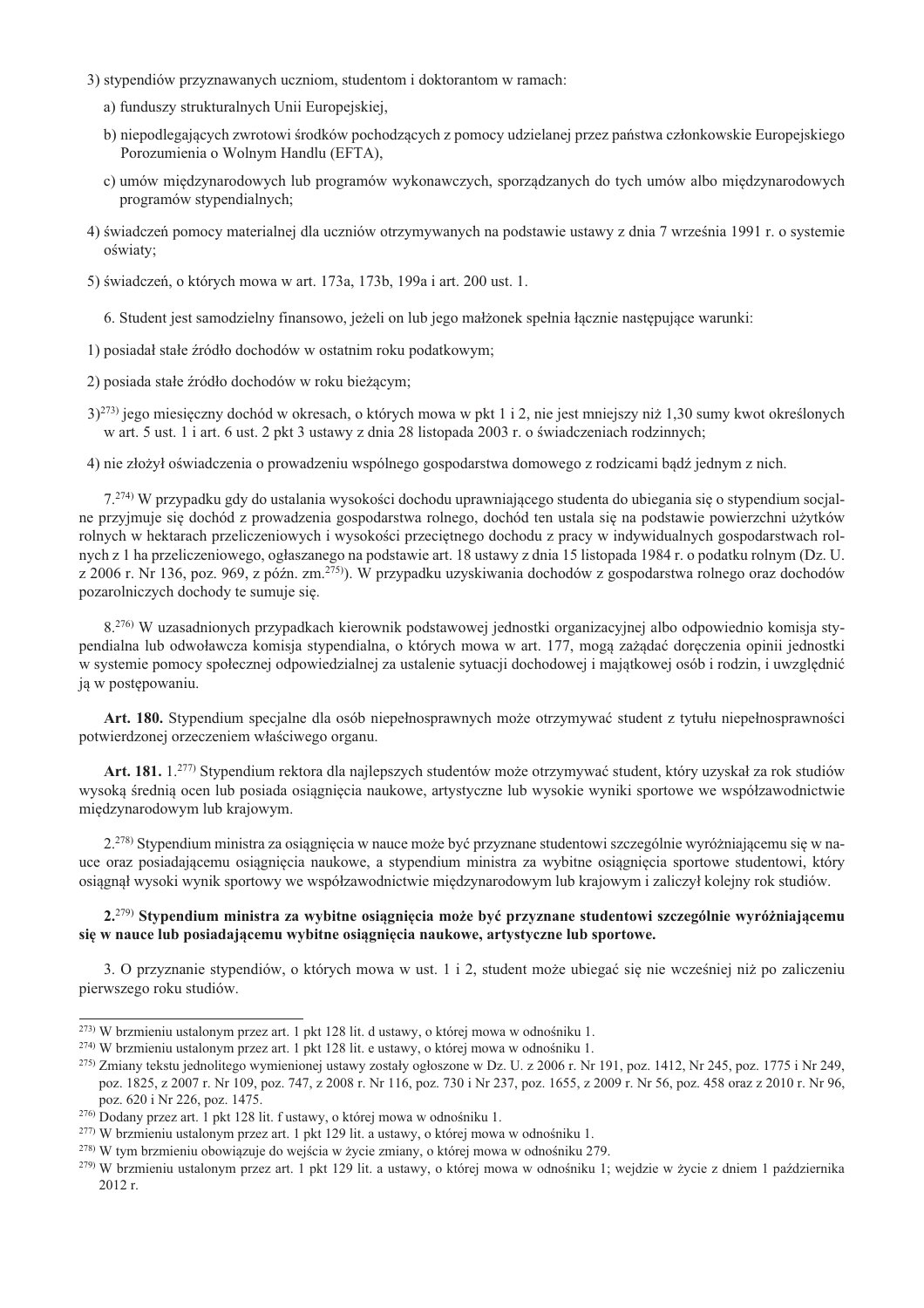4.<sup>280</sup>) O przyznanie stypendium rektora dla najlepszych studentów lub stypendium ministra za wybitne osiagniecia może ubiegać sie również student pierwszego roku studiów drugiego stopnia rozpoczętych w terminie roku od ukończenia studiów pierwszego stopnia, który spełnił kryteria określone odpowiednio w ust. 1 lub 2 na ostatnim roku studiów pierwszego stopnia.

5. (uchylony).  $281$ )

6.<sup>282)</sup> Student może równocześnie otrzymywać stypendium rektora dla najlepszych studentów i stypendium ministra za wybitne osiągnięcia. Otrzymanie tych stypendiów nie wyklucza prawa studenta do świadczeń pomocy materialnej oraz prawa do otrzymywania stypendium przyznawanego przez organy samorządu terytorialnego oraz pracodawców, a także pochodzących ze środków funduszy strukturalnych Unii Europejskiej.

Art. 182.<sup>283)</sup> 1. Student studiów stacjonarnych znajdujący się w trudnej sytuacji materialnej może otrzymać stypendium socialne w zwiekszonej wysokości z tytułu zamieszkania w domu studenckim lub w obiekcie innym niż dom studencki. jeżeli codzienny dojazd z miejsca stałego zamieszkania do uczelni uniemożliwiałby lub w znacznym stopniu utrudniał studiowanie.

2. Student studiów stacjonarnych w przypadku, o którym mowa w ust. 1, może otrzymać stypendium socjalne w zwiekszonej wysokości również z tytułu zamieszkania z niepracującym małżonkiem lub dzieckiem studenta w domu studenckim lub w obiekcie innym niż dom studencki.

Art. 183. 1. Zapomoga może być przyznana studentowi, który z przyczyn losowych znalazł się przejściowo w trudnej sytuacji materialnej.

2. Student może otrzymać zapomogę, o której mowa w ust. 1, dwa razy w roku akademickim.

Art. 184. 1.<sup>284)</sup> Student może otrzymywać stypendia, o których mowa w art. 173 ust. 1 pkt 1–3, w danym roku akademickim przez okres do dziesieciu miesiecy, a gdy ostatni rok studiów trwa jeden semestr przez okres do pieciu miesiecy.

2.<sup>284)</sup> Stypendia, o których mowa w art. 173 ust. 1 pkt 1–3, są przyznawane na semestr lub na rok akademicki, a stypendium ministra, o którym mowa w art. 173 ust. 1 pkt 4, na rok akademicki, z wyjątkiem przypadku gdy ostatni rok studiów, zgodnie z planem studiów, trwa jeden semestr.

3.<sup>285)</sup> Stypendia, o których mowa w art. 173, wypłacane są co miesiąc.

3.<sup>286)</sup> Stypendia, o których mowa w art. 173, wypłacane są co miesiąc z wyjątkiem stypendium ministra za wybitne osiagniecia wypłacanego jednorazowo, nie później niż do 15 grudnia danego roku.

4.<sup>287)</sup> Student studiujący równocześnie na kilku kierunkach studiów może otrzymywać stypendium socjalne, stypendium specjalne dla osób niepełnosprawnych, zapomogę, stypendium rektora dla najlepszych studentów i stypendium ministra za wybitne osiągniecia tylko na jednym, wskazanym przez studenta kierunku studiów.

5.<sup>287)</sup> Studentowi, który po ukończeniu jednego kierunku studiów kontynuuje nauke na drugim kierunku studiów, nie przysługują świadczenia, o których mowa w art. 173, chyba że kontynuuje on studia po ukończeniu studiów pierwszego stopnia w celu uzyskania tytułu zawodowego magistra lub równorzędnego, jednakże nie dłużej niż przez okres trzech lat.

6.<sup>287)</sup> Łączna miesięczna wysokość stypendiów, o których mowa w art. 173 ust. 1 pkt 1 i 3, nie może być większa niż 90% najniższego wynagrodzenia zasadniczego asystenta ustalonego w przepisach o wynagradzaniu nauczycieli akademickich.

<sup>&</sup>lt;sup>280)</sup> W brzmieniu ustalonym przez art. 1 pkt 129 lit. b ustawy, o której mowa w odnośniku 1.

<sup>&</sup>lt;sup>281)</sup> Przez art. 1 pkt 129 lit. c ustawy, o której mowa w odnośniku 1.

<sup>&</sup>lt;sup>282)</sup> W brzmieniu ustalonym przez art. 1 pkt 129 lit. d ustawy, o której mowa w odnośniku 1.

<sup>&</sup>lt;sup>283)</sup> W brzmieniu ustalonym przez art. 1 pkt 130 ustawy, o której mowa w odnośniku 1.

<sup>&</sup>lt;sup>284)</sup> W brzmieniu ustalonym przez art. 1 pkt 131 lit. a ustawy, o której mowa w odnośniku 1.

<sup>&</sup>lt;sup>285</sup>) Ze zmiana wprowadzona przez art. 1 pkt 131 lit. b tiret pierwsze ustawy, o której mowa w odnośniku 1; obowiązuje do wejścia w życie zmiany, o której mowa w odnośniku 286.

<sup>286)</sup> Ze zmianą wprowadzoną przez art. 1 pkt 131 lit. b tiret drugie ustawy, o której mowa w odnośniku 1; wejdzie w życie z dniem 1 października 2012 r.

<sup>&</sup>lt;sup>287)</sup> W brzmieniu ustalonym przez art. 1 pkt 131 lit. c ustawy, o której mowa w odnośniku 1.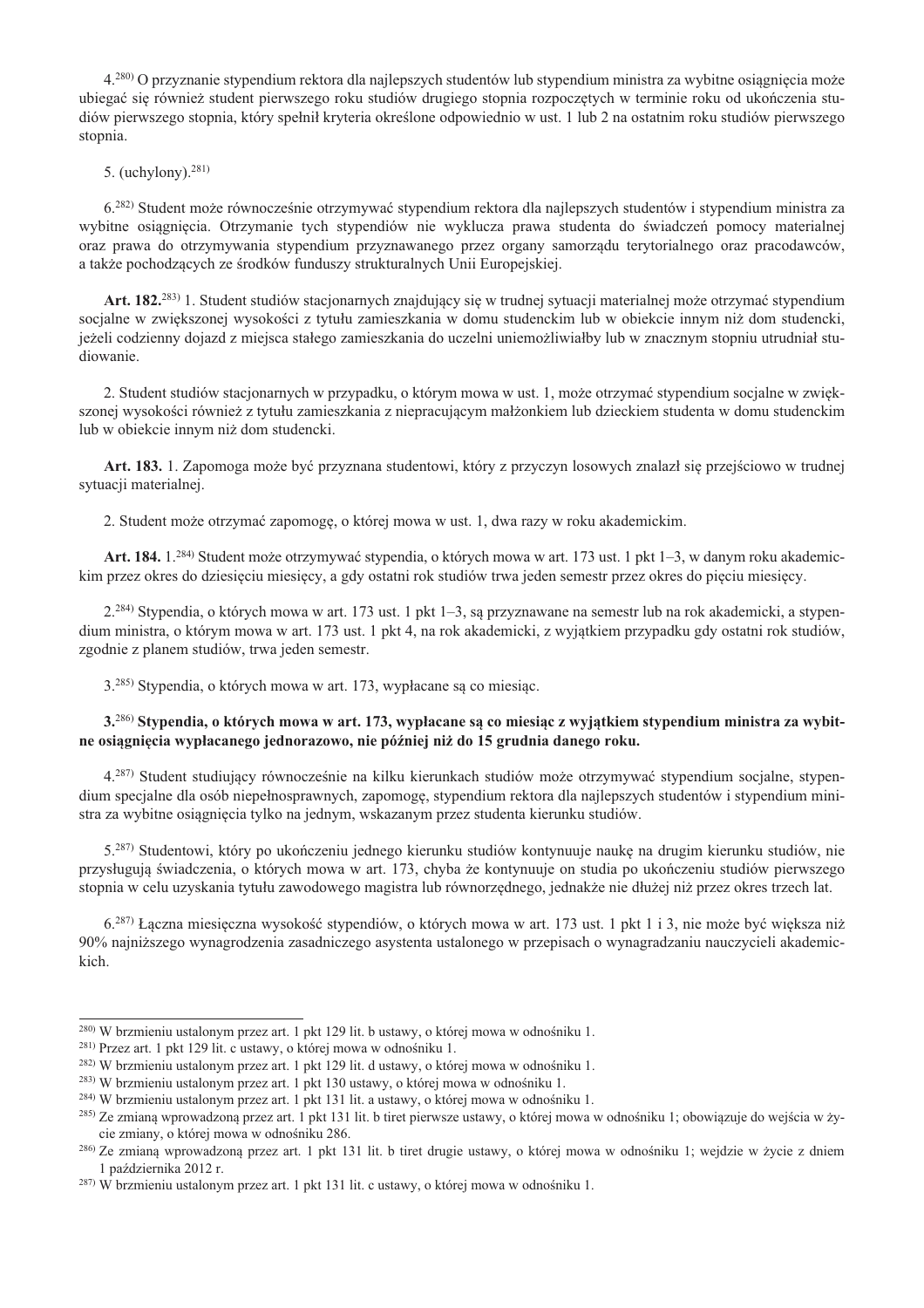7.288) Student jest obowiązany do złożenia oświadczenia o niepobieraniu świadczeń pomocy materialnej na więcej niż jednym kierunku.

Art. 185. 1. Pierwszeństwo w przyznaniu miejsca w domu studenckim uczelni publicznej przysługuje studentowi tej uczelni, któremu codzienny dojazd do uczelni uniemożliwiałby lub w znacznym stopniu utrudniał studiowanie i który znajduje się w trudnej sytuacji materialnej.

2. Pierwszeństwo w przyznawaniu wyżywienia w stołówce studenckiej przysługuje studentowi, o którym mowa w ust. 1.

Art. 186. 1.<sup>289)</sup> Szczegółowy regulamin ustalania wysokości, przyznawania i wypłacania świadczeń pomocy materialnej dla studentów, o których mowa w art. 173 ust. 1 pkt  $1-3$  i 8, w tym szczegółowe kryteria i tryb udzielania świadczeń pomocy materialnej dla studentów, wzory wniosków o przyznanie świadczeń pomocy materialnej, wzór oświadczenia o niepobieraniu świadczeń na innym kierunku studiów oraz sposób udokumentowania sytuacji materialnej studenta ustala rektor w porozumieniu z uczelnianym organem samorządu studenckiego.

2. W nowo utworzonej uczelni regulamin, o którym mowa w ust. 1, ustala na okres roku rektor.

Art. 187.<sup>290</sup> Minister właściwy do spraw szkolnictwa wyższego określi, w drodze rozporządzenia, szczegółowe warunki i tryb przyznawania oraz wypłacania stypendiów ministra, o których mowa w art. 173 ust. 1 pkt 4 i 5, maksymalną wysokość tego stypendium oraz wzór wniosku o przyznanie stypendium ministra, uwzględniając:

- 1) minimalna średnią ocen uprawniającą do ubiegania się o stypendium ministra, biorąc pod uwagę oceny ze wszystkich lat studiów oraz zróżnicowanie skali ocen w uczelni;
- 2) rodzaje osiągnięć naukowych i aktywności naukowej, które brane są pod uwagę przy ubieganiu się o stypendium ministra, takich jak praca w kole naukowym, publikacje, opracowania, referaty, udział w konferencjach, praca naukowa, udział w pracach naukowo-badawczych, współpraca z innymi ośrodkami akademickimi lub naukowymi, nagrody i wyróżnienia, studia na drugim kierunku studiów, indywidualny program studiów, praktyki, staże, potwierdzona znajomość języków obcych, olimpiady;
- 3) rodzaje osiągnięć sportowych, które są brane pod uwagę przy ubieganiu się o stypendium ministra za wybitne osiągnięcia sportowe, w tym udział w igrzyskach olimpijskich, mistrzostwach świata, mistrzostwach Europy, uniwersjadach, akademickich mistrzostwach świata, akademickich mistrzostwach Europy;
- 4) terminy przekazywania wniosków;
- 5) sposób wypłacania stypendium ministra, w tym w przypadku wcześniejszego ukończenia studiów, a także podjęcia studiów w innej uczelni.

Art. 187.<sup>291)</sup> Minister właściwy do spraw szkolnictwa wyższego określi, w drodze rozporządzenia, szczegółowe warunki i tryb przyznawania oraz wypłacania stypendium ministra za wybitne osiągniecia, liczbe stypendiów i maksymalna wysokość stypendium oraz wzór wniosku o przyznanie stypendium ministra, uwzgledniając rodzaje osiągnięć naukowych oraz innych osiągnięć studenta poświadczających ich wybitny poziom oraz sposób udokumentowania tych osiągnięć.

Art. 187a.<sup>292)</sup> Wybitnie uzdolnieni absolwenci studiów licencjackich i inżynierskich oraz studenci po ukończeniu trzeciego roku jednolitych studiów magisterskich, łącznie nie więcej niż 100 osób, mogą w drodze konkursu, realizowanego w ramach programu ministra właściwego do spraw nauki "Diamentowy Grant", otrzymać środki na badania naukowe, finansowane ze środków przewidzianych w budżecie państwa na naukę.

Art. 188. 1.293) Studentowi przysługuje prawo do korzystania z 50% ulgi w opłatach za przejazdy publicznymi środkami komunikacji miejskiej. Osobom, które ukończyły studia pierwszego stopnia, prawo to przysługuje do dnia 31 października roku, w którym ukończyły te studia.

<sup>&</sup>lt;sup>288</sup> Dodany przez art. 1 pkt 131 lit. d ustawy, o której mowa w odnośniku 1.

<sup>&</sup>lt;sup>289</sup>) W brzmieniu ustalonym przez art. 1 pkt 132 ustawy, o której mowa w odnośniku 1.

<sup>&</sup>lt;sup>290</sup>) W tym brzmieniu obowiązuje do wejścia w życie zmiany, o której mowa w odnośniku 291.

<sup>&</sup>lt;sup>291)</sup> W brzmieniu ustalonym przez art. 1 pkt 133 ustawy, o której mowa w odnośniku 1; wejdzie w życie z dniem 1 października 2012 r.

<sup>&</sup>lt;sup>292)</sup> Dodany przez art. 1 pkt 134 ustawy, o której mowa w odnośniku 1.

 $^{293}$ ) W brzmieniu ustalonym przez art. 1 pkt 135 lit. a ustawy, o której mowa w odnośniku 1.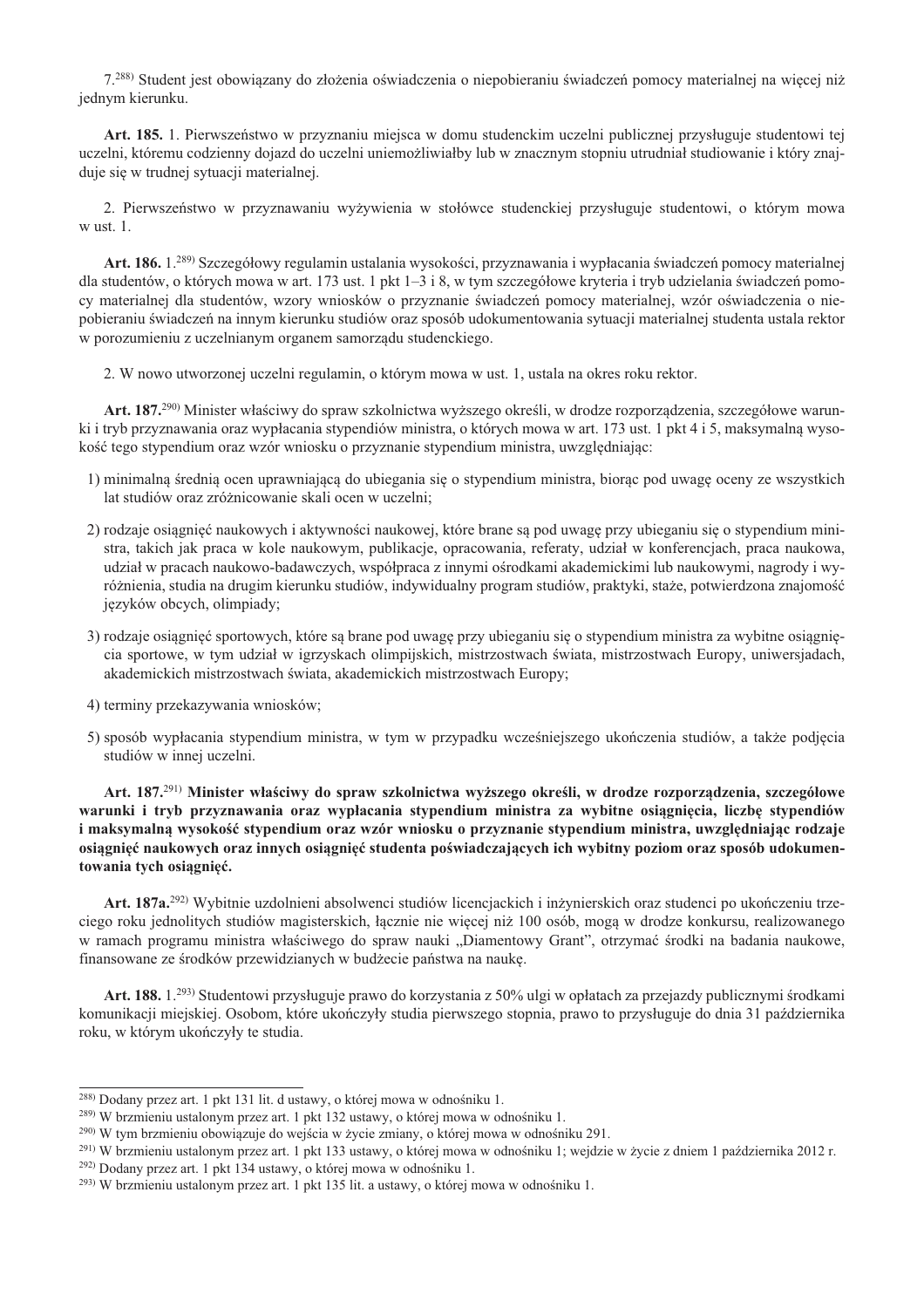1a.<sup>294)</sup> Jednostki samorządu terytorialnego mogą podjąć decyzję o przyznaniu ulgi w opłatach za przejazdy publicznymi środkami komunikacji miejskiej dla doktorantów.

2. Uprawnienia do korzystania z ulgowych przejazdów środkami publicznego transportu zbiorowego kolejowego i autobusowego określają odrębne przepisy.

Art. 188a.<sup>295</sup> 1. Podreczniki akademickie mogą być dofinansowywane z budżetu państwa z części, której dysponentem jest minister właściwy do spraw szkolnictwa wyższego.

2. W przypadku gdy ustawa budżetowa ustali dotacje przedmiotowe do podręczników akademickich, minister właściwy do spraw szkolnictwa wyższego, w porozumieniu z ministrem właściwym do spraw finansów publicznych, ustala, w drodze rozporządzenia, stawki oraz określa szczegółowy sposób oraz tryb udzielania i rozliczania dotacji, mając na względzie ułatwienie studentom dostępu do materiałów dydaktycznych.

Art. 189. 1. Student jest obowiązany postępować zgodnie z treścią ślubowania i regulaminem studiów.

2. Student jest obowiązany w szczególności do:

1) uczestniczenia w zajęciach dydaktycznych i organizacyjnych zgodnie z regulaminem studiów;

2) składania egzaminów, odbywania praktyk i spełniania innych wymogów przewidzianych w planie studiów;

3) przestrzegania przepisów obowiązujących w uczelni.

Art. 190. 1. Kierownik podstawowej jednostki organizacyjnej skreśla studenta z listy studentów, w przypadku:

- 1) niepodjęcia studiów;
- 2) rezygnacji ze studiów;
- 3) niezłożenia w terminie pracy dyplomowej lub egzaminu dyplomowego;
- 4) ukarania karą dyscyplinarną wydalenia z uczelni.

2. Kierownik podstawowej jednostki organizacyjnej może skreślić studenta z listy studentów, w przypadku:

- 1) stwierdzenia braku postępów w nauce;
- 2) nieuzyskania zaliczenia semestru lub roku w określonym terminie;
- 3) niewniesienia opłat związanych z odbywaniem studiów.

3. Od decyzji, o których mowa w ust. 1 i 2, przysługuje odwołanie do rektora. Decyzja rektora jest ostateczna.

Art. 191. Student ostatniego roku studiów drugiego stopnia lub jednolitych studiów magisterskich może na zasadach określonych w statucie uczelni odbywać staż przygotowujący do podjęcia obowiązków nauczyciela akademickiego i otrzymywać, ze środków własnych uczelni, stypendium na zasadach określonych w statucie.

Art. 191a.<sup>296</sup> 1. Dyplom wydany przez uprawnioną uczelnię działającą w systemie szkolnictwa wyższego państwa członkowskiego Unii Europejskiej, państwa członkowskiego Organizacji Współpracy Gospodarczej i Rozwoju (OECD) lub państwa członkowskiego Europejskiego Porozumienia o Wolnym Handlu (EFTA) – strony umowy o Europejskim Obszarze Gospodarczym, potwierdzający ukończenie:

- 1) trzyletnich studiów lub studiów pierwszego stopnia trwających co najmniej trzy lata potwierdza w Rzeczypospolitej Polskiej posiadanie wyższego wykształcenia na poziomie studiów pierwszego stopnia;
- 2) studiów drugiego stopnia potwierdza w Rzeczypospolitej Polskiej posiadanie wyższego wykształcenia na poziomie studiów drugiego stopnia:
- 3) co najmniej czteroletnich studiów jednolitych potwierdza w Rzeczypospolitej Polskiej posiadanie wyższego wykształcenia na poziomie studiów drugiego stopnia, jeżeli jest uważany za równorzędny dyplomowi ukończenia studiów drugiego stopnia w kraju wydania.

<sup>&</sup>lt;sup>294)</sup> Dodany przez art. 1 pkt 135 lit. b ustawy, o której mowa w odnośniku 1.

<sup>&</sup>lt;sup>295</sup>) Dodany przez art. 68 ustawy z dnia 27 sierpnia 2009 r. – Przepisy wprowadzające ustawę o finansach publicznych (Dz. U. Nr 157, poz. 1241, z 2010 r. Nr 238, poz. 1578 oraz z 2011 r. Nr 178, poz. 1061), która weszła w życie z dniem 1 stycznia 2010 r.

<sup>&</sup>lt;sup>296</sup> Dodany przez art. 1 pkt 136 ustawy, o której mowa w odnośniku 1.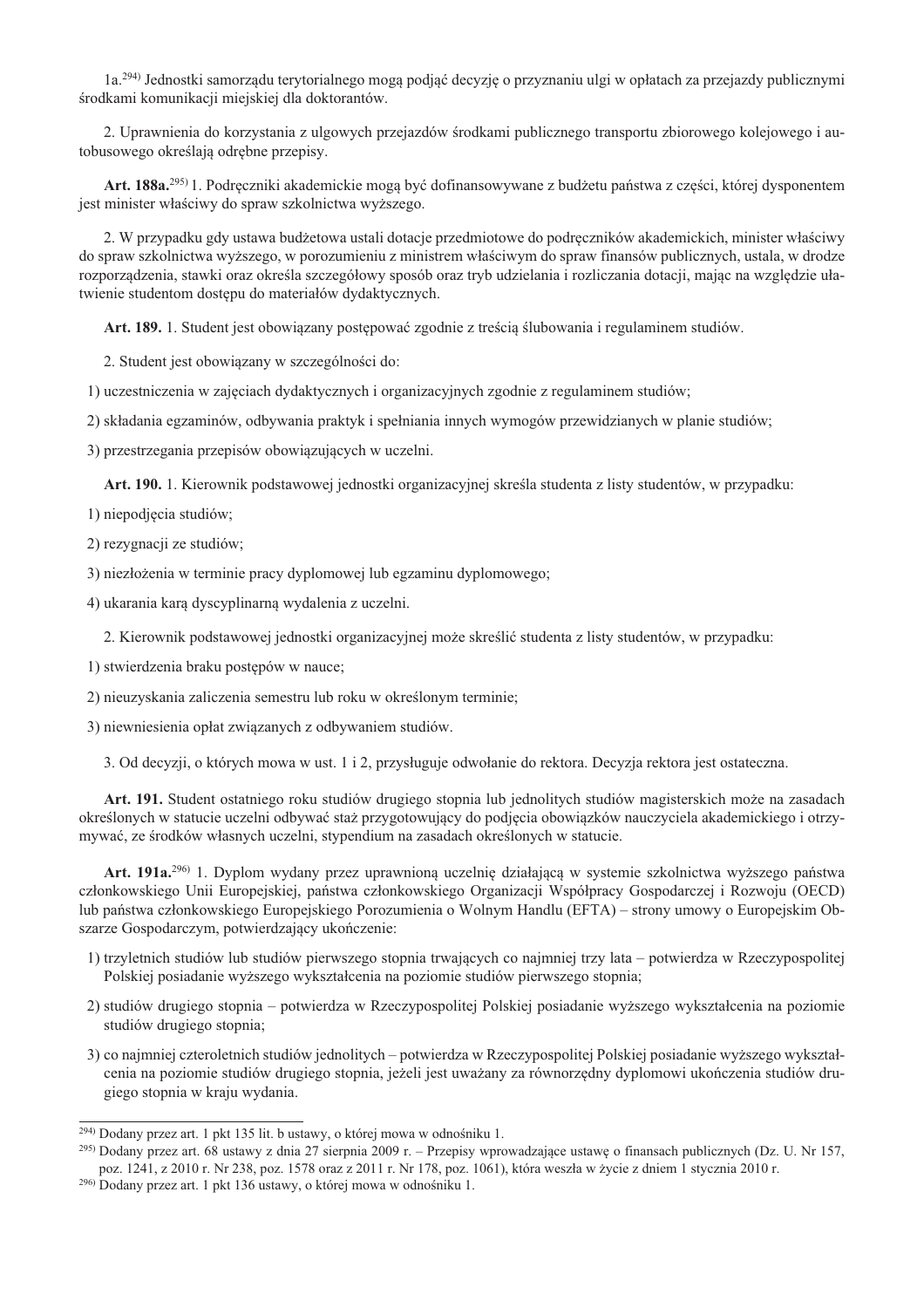2. Przepis ust. 1 stosuje się odpowiednio do dyplomów potwierdzających ukończenie studiów wyższych prowadzonych wspólnie przez uczelnie działające w systemach szkolnictwa wyższego państw członkowskich Unii Europejskiej, państw członkowskich Organizacji Współpracy Gospodarczej i Rozwoju (OECD) lub państw członkowskich Europejskiego Porozumienia o Wolnym Handlu (EFTA) – stron umowy o Europejskim Obszarze Gospodarczym.

3. Jeżeli dyplom potwierdzający ukończenie studiów wyższych za granicą daje prawo do kontynuacji kształcenia lub otwarcia przewodu doktorskiego w państwie, w którego systemie szkolnictwa wyższego działa uczelnia, która ten dyplom wydała, uprawnia on również do kontynuacji kształcenia odpowiednio:

- 1) na studiach drugiego stopnia w polskiej uczelni lub studiach podyplomowych w polskiej uczelni, instytucie naukowym Polskiej Akademii Nauk lub instytucie badawczym albo
- 2) na studiach trzeciego stopnia w polskiej uczelni, studiach doktoranckich w jednostce naukowej lub do otwarcia przewodu doktorskiego w polskiej uczelni lub jednostce naukowej.

4. Jeżeli dyplom potwierdzający ukończenie studiów wyższych prowadzonych wspólnie przez uczelnie zagraniczne daje prawo do kontynuacji kształcenia lub otwarcia przewodu doktorskiego przynajmniej w jednym państwie, w którego systemie szkolnictwa wyższego było prowadzone kształcenie, uprawnia on również do kontynuacji kształcenia odpowiednio:

- 1) na studiach drugiego stopnia w polskiej uczelni lub studiach podyplomowych w polskiej uczelni, instytucie naukowym Polskiej Akademii Nauk lub instytucie badawczym albo
- 2) na studiach trzeciego stopnia w polskiej uczelni, studiach doktoranckich w jednostce naukowej lub do otwarcia przewodu doktorskiego w polskiej uczelni lub jednostce naukowej.

5. Dyplomy potwierdzające ukończenie studiów wyższych za granicą nie nadają w Rzeczypospolitej Polskiej uprawnień, o których mowa w ust. 1–4, jeżeli:

1) instytucje, które je wydały lub instytucje, w których prowadzone było kształcenie:

- a) w rozumieniu prawa wewnętrznego państw, w których systemach szkolnictwa wyższego działają te instytucje, nie były akredytowanymi uczelniami w dniu wydania dyplomu lub realizowały program studiów nieposiadający akredytacji w dniu wydania dyplomu lub
- b) nie działają w systemie szkolnictwa wyższego żadnego państwa lub
- 2) program studiów wyższych albo jego część była realizowana niezgodnie z przepisami państwa, na którego terenie było prowadzone kształcenie.

6. W przypadku wątpliwości dotyczących właściwości dyplomu lub statusu uczelni zagranicznej, o których mowa w ust. 1–5, na wniosek zainteresowanego podmiotu minister właściwy do spraw szkolnictwa wyższego lub upoważniony przez niego podmiot wydają w tym przedmiocie opinię lub zaświadczenie. Przepisy ustawy z dnia 14 czerwca 1960 r. – Kodeks postępowania administracyjnego stosuje się odpowiednio, z tym że termin, o którym mowa w art. 217 § 3 tej ustawy, wynosi dwadzieścia jeden dni.

7. Dyplom ukończenia studiów wyższych lub tytuł zawodowy uzyskany za granicą mogą być uznane za równoważne odpowiedniemu polskiemu dyplomowi i tytułowi zawodowemu na podstawie umowy miedzynarodowej określającej równoważność, a w przypadku jej braku w drodze nostryfikacji.

8. Minister właściwy do spraw szkolnictwa wyższego określi, w drodze rozporządzenia:

- 1) tryb nostryfikacji.
- 2) organy przeprowadzające postępowanie nostryfikacyjne,
- 3) rodzaje dokumentów, które powinny być dołączone do podań o nostryfikację dyplomu ukończenia studiów,
- 4) terminy, w których należy przeprowadzić postępowanie nostryfikacyjne,
- 5) warunki ustalania odpłatności za przeprowadzenie postępowania nostryfikacyjnego, uwzględniając możliwość obniżania lub zwalniania z opłat oraz sposób wnoszenia opłat,

6) wzór zaświadczenia wydawanego po przeprowadzeniu postępowania nostryfikacyjnego

- uwzględniając konieczność zapewnienia sprawnego przeprowadzania postępowań oraz przejrzyste zasady ich prowadzenia.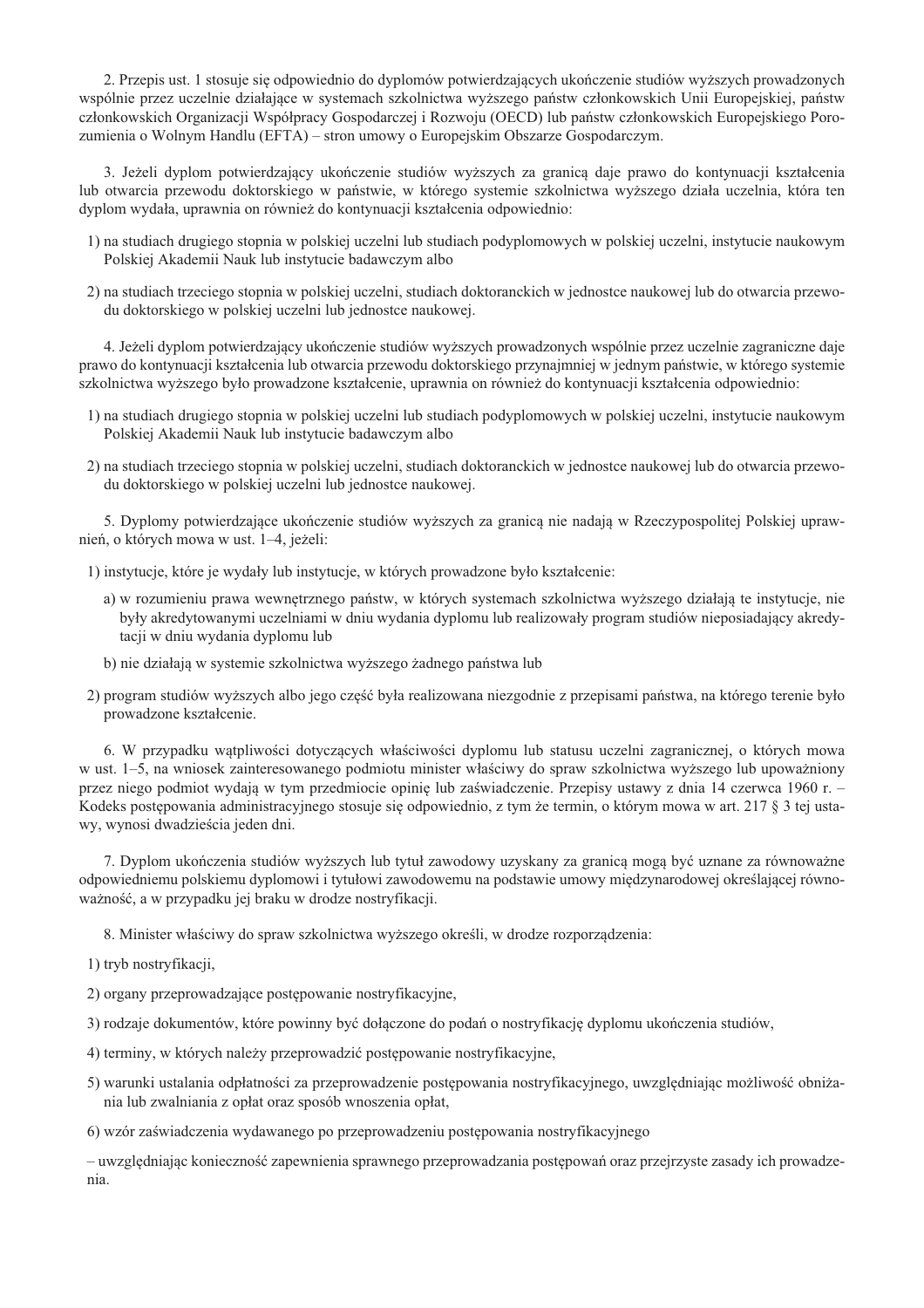9. Osoba, której tytuł zawodowy na podstawie umowy miedzynarodowej lub w drodze przeprowadzonego postepowania nostryfikacyjnego został uznany za równoważny polskiemu tytułowi zawodowemu, może posługiwać się odpowiednim polskim tytułem zawodowym.

10. Zasady uznawania kwalifikacji zawodowych nabytych w państwach członkowskich Unii Europejskiej określają odrębne przepisy.

Art. 192. 1. Minister właściwy do spraw szkolnictwa wyższego określi, w drodze rozporządzenia, sposób prowadzenia przez uczelnie dokumentacji przebiegu studiów, dokonywania sprostowań i wydawania duplikatów, legalizacji dokumentów przeznaczonych do obrotu prawnego z zagranicą oraz wysokość i sposób pobierania opłaty za wykonywanie tych czynności, a także za wydanie indeksu, legitymacji studenckiej, dyplomu i dokumentów stwierdzających ukończenie studiów, w tym:

1) sposób prowadzenia teczki akt osobowych studenta,

2) sposób prowadzenia albumu studenta i księgi dyplomów,

3) wzór indeksu i legitymacji studenckiej,

4) obowiązek i sposób dokumentowania przebiegu studiów,

5) sposób sporządzania i wydawania duplikatów dokumentów,

6) sposób dokonywania sprostowań dokumentów oraz zmian danych osobowych studenta lub absolwenta w dokumentach prowadzonych i wydawanych przez uczelnie,

7) tryb i sposób legalizacji dokumentów,

8) sposób przechowywania i zasady wydawania dokumentów,

- 9) wysokość opłat za legalizację dokumentów, wydanie dyplomu, wydanie odpisów w językach obcych, świadectwa, indeksu, legitymacji studenckiej oraz za wydanie duplikatów tych dokumentów,
- $10^{297}$  sposób postępowania z dokumentacją przebiegu studiów oraz zasady wydawania dokumentów stwierdzających ukończenie studiów w przypadku likwidacji uczelni

- uwzględniając konieczność zapewnienia prawidłowego tworzenia i gromadzenia dokumentacji niezbędnej dla przebiegu studiów i kontroli procesu dydaktycznego.

- 2. (uchylony). $298$ )
- 3. (uchylony).  $298$ )
- 4. (uchylony).  $298$ )

Art. 192a.<sup>299)</sup> W przypadku likwidacji uczelni jej likwidator przekazuje dokumentację przebiegu studiów do właściwego miejscowo archiwum państwowego. Koszty przechowywania dokumentacji pokrywa się z majątku likwidowanej uczelni.

Art. 193. Organ właściwy, w drodze decyzji, stwierdza nieważność postępowania w sprawie nadania tytułu zawodowego, jeżeli w pracy stanowiącej podstawę nadania tytułu zawodowego osoba ubiegająca się o ten tytuł przypisała sobie autorstwo istotnego fragmentu lub innych elementów cudzego utworu lub ustalenia naukowego.

Art. 194.<sup>300)</sup> Przepisów art. 172-187 oraz art. 191 nie stosuje się do studentów będących kandydatami na żołnierzy zawodowych, będących żołnierzami zawodowymi oraz funkcjonariuszami służb państwowych.

<sup>&</sup>lt;sup>297)</sup> Dodany przez art. 1 pkt 137 lit. a ustawy, o której mowa w odnośniku 1.

<sup>&</sup>lt;sup>298)</sup> Przez art. 1 pkt 137 lit. b ustawy, o której mowa w odnośniku 1.

<sup>&</sup>lt;sup>299)</sup> Dodany przez art. 1 pkt 138 ustawy, o której mowa w odnośniku 1.

<sup>300)</sup> W brzmieniu ustalonym przez art. 1 pkt 139 ustawy, o której mowa w odnośniku 1.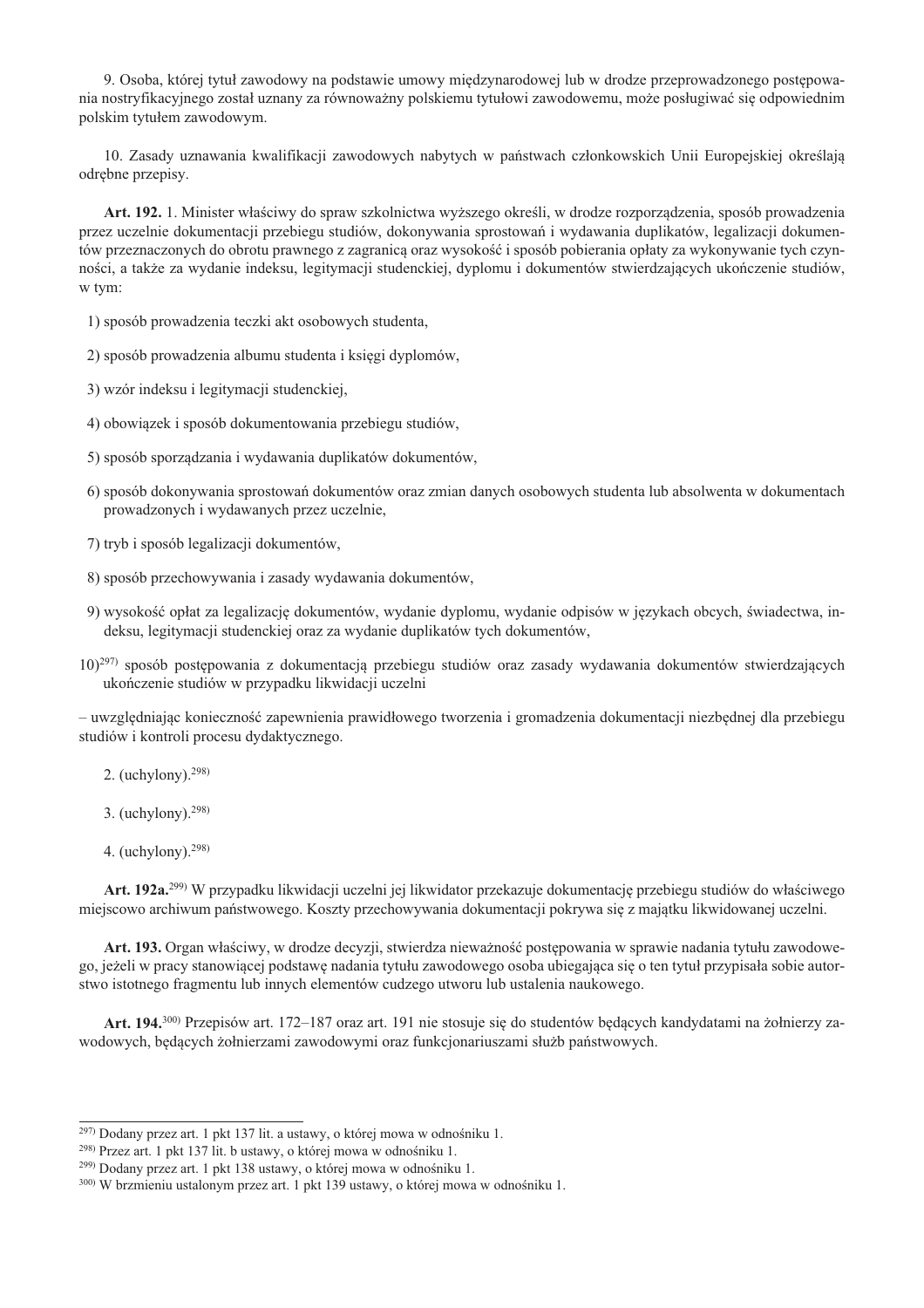# Rozdział 3

#### Studia doktoranckie

Art. 195. 1.<sup>301)</sup> Jednostki organizacyjne uczelni oraz jednostki naukowe posiadające uprawnienie do nadawania stopnia naukowego doktora habilitowanego albo co najmniej dwa uprawnienia do nadawania stopnia naukowego doktora mogą prowadzić studia doktoranckie w zakresie dyscyplin odpowiadających tym uprawnieniom.

2.<sup>301)</sup> Studia doktoranckie mogą być studiami środowiskowymi, prowadzonymi przez jednostki organizacyjne uczelni oraz jednostki naukowe. Zadania poszczególnych jednostek oraz sposób finansowania studiów doktoranckich określaja umowy zawarte miedzy tymi jednostkami.

3.301) Przepisy art. 164 stosuje się odpowiednio do doktorantów i studiów doktoranckich prowadzonych w jednostkach organizacyjnych uczelni oraz jednostkach naukowych.

4. Studia doktoranckie są prowadzone jako studia stacjonarne lub niestacjonarne.

5. Więcej niż połowa programu stacjonarnych studiów doktoranckich wymaga obecności uczestników tych studiów w prowadzącej je jednostce organizacyjnej i jest realizowana w formie zajęć dydaktycznych i pracy naukowej wymagających bezpośredniego udziału nauczycieli akademickich lub opiekunów naukowych i doktorantów. Organizacja niestacjonarnych studiów doktoranckich zapewnia możliwość odbywania studiów doktoranckich osobom zatrudnionym w ramach stosunku pracy.

 $6^{302}$ ) Studia doktoranckie w uczelni sa tworzone przez rektora na wniosek rady jednostki organizacyjnej, a w jednostkach naukowych – przez dyrektora jednostki na wniosek rady naukowej jednostki naukowej.

7.302) Nadzór merytoryczny nad studiami doktoranckimi sprawuje rada jednostki organizacyjnej uczelni albo rada naukowa jednostki naukowej prowadzącej te studia.

8.<sup>302)</sup> Stacionarne studia doktoranckie w uczelniach publicznych oraz w publicznych jednostkach naukowych sa bezpłatne.

9.<sup>302)</sup> Niestacjonarne studia doktoranckie mogą być odpłatne. Wysokość opłat nieprzekraczającą kosztów kształcenia ustala rektor uczelni lub dyrektor jednostki naukowej, w której sa prowadzone te studia.

10.<sup>303)</sup> Warunki odpłatności za studia doktoranckie określa umowa zawarta, w formie pisemnej, między uczelnią lub jednostką naukową a doktorantem.

Art. 196.<sup>304)</sup> 1. Do studiowania na studiach doktoranckich może być dopuszczona osoba, która posiada tytuł zawodowy magistra lub równorzędny.

2. Rekrutacja na bezpłatne studia doktoranckie odbywa się w drodze konkursu. Warunki i tryb rekrutacji na studia doktoranckie oraz ich formy określa w uczelni senat, a w jednostce naukowej – rada naukowa jednostki. Przepis art. 169 ust. 5 stosuje się odpowiednio. Uchwałę podaje się do publicznej wiadomości nie później niż do dnia 30 kwietnia roku kalendarzowego, w którym rozpoczyna się rok akademicki, którego uchwała dotyczy.

3. Rekrutacje przeprowadzają komisje rekrutacyjne powołane przez kierownika jednostki organizacyjnej uczelni lub dyrektora jednostki naukowej. Komisje rekrutacyjne podejmują decyzje w sprawach przyjęcia na studia doktoranckie.

4. Od decyzji komisji rekrutacyjnej służy odwołanie, w terminie czternastu dni od dnia doręczenia decyzji, odpowiednio do rektora lub dyrektora jednostki naukowej. Podstawa odwołania może być jedynie wskazanie naruszenia warunków i trybu rekrutacji na studia doktoranckie, o których mowa w ust. 2. Decyzja rektora lub dyrektora jednostki naukowej jest ostateczna.

5. Wyniki postępowania rekrutacyjnego są jawne.

<sup>&</sup>lt;sup>301)</sup> W brzmieniu ustalonym przez art. 1 pkt 140 lit. a ustawy, o której mowa w odnośniku 1.

<sup>302)</sup> W brzmieniu ustalonym przez art. 1 pkt 140 lit. b ustawy, o której mowa w odnośniku 1.

<sup>303)</sup> Dodany przez art. 1 pkt 140 lit. c ustawy, o której mowa w odnośniku 1.

<sup>304)</sup> W brzmieniu ustalonym przez art. 1 pkt 141 ustawy, o której mowa w odnośniku 1.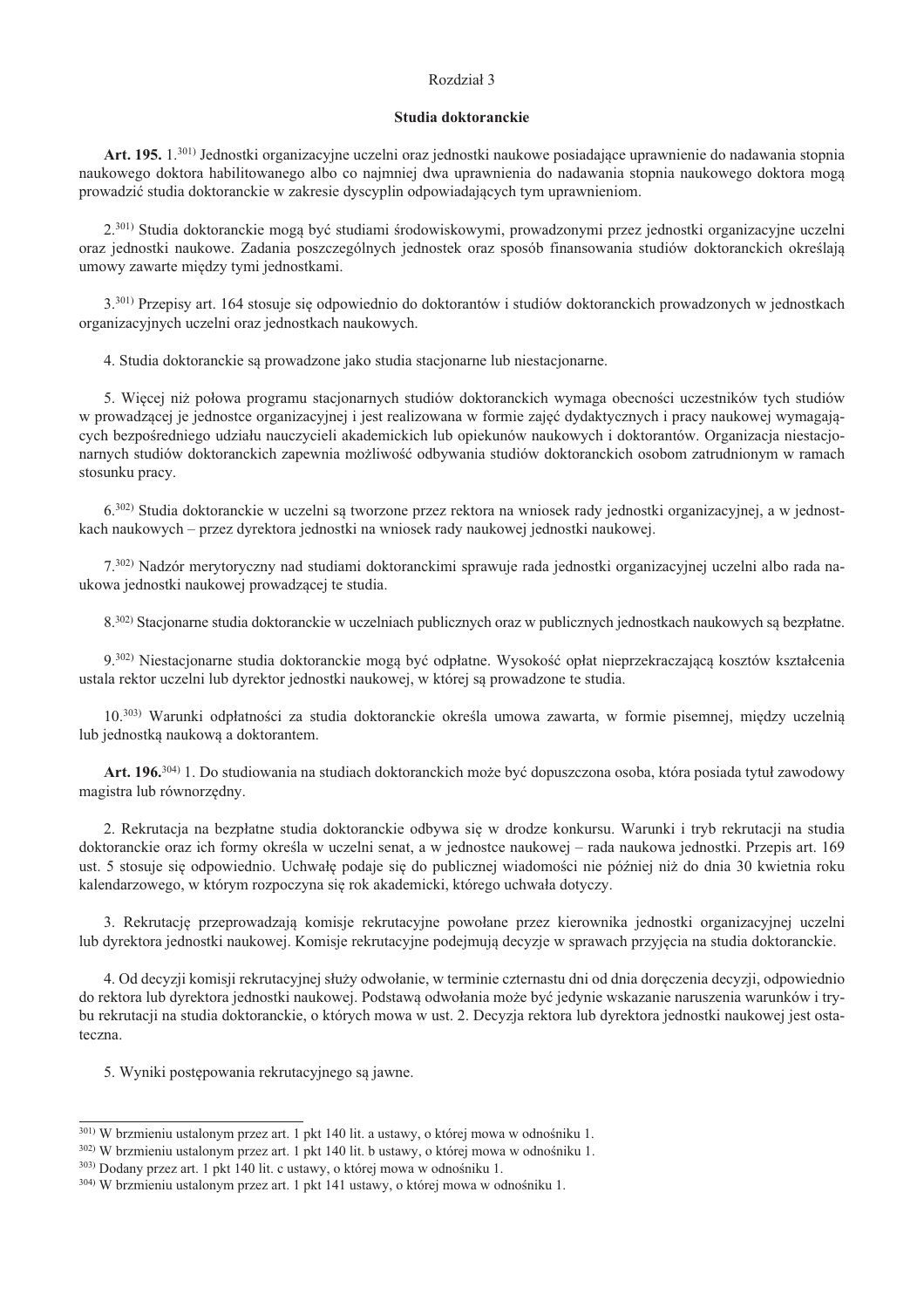6. Organizacje i tok studiów doktoranckich w zakresie nieuregulowanym w ustawie oraz w odrebnych przepisach określa regulamin studiów doktoranckich. Regulamin uchwala w uczelni senat, a w jednostce naukowej – rada naukowa, co najmniej na pięć miesięcy przed rozpoczęciem zajęć. Do uchwalania regulaminu stosuje się odpowiednio przepisy art. 161 i 162.

Art. 196a.<sup>305</sup>) Osoba przyjęta na studia doktoranckie nabywa prawa doktoranta z chwilą złożenia ślubowania, którego treść określa statut uczelni albo jednostki naukowej.

Art. 197. 1. Doktorant jest obowiązany postępować zgodnie z treścią ślubowania i regulaminem studiów doktoranckich. Przepis art. 189 ust. 2 stosuje się odpowiednio.

2. Do podstawowych obowiazków doktorantów, poza obowiazkami określonymi zgodnie z ust. 1. należy realizowanie programu studiów doktoranckich oraz prowadzenie badań naukowych i składanie sprawozdań z ich przebiegu.

3.306) Uczestnicy studiów doktoranckich prowadzonych w uczelni mają także obowiązek odbywania praktyk zawodowych w formie prowadzenia zajęć dydaktycznych lub uczestniczenia w ich prowadzeniu. Maksymalny wymiar zajęć dydaktycznych prowadzonych przez doktorantów nie może przekraczać dziewięćdziesięciu godzin rocznie.

4.306) Doktoranci, którzy nie wywiązują się z obowiązków, o których mowa w ust. 1 i 2, mogą zostać skreśleni z listy uczestników studiów doktoranckich. Decyzję o skreśleniu podejmuje kierownik studiów.

5.306) Od decyzji, o której mowa w ust. 4, służy odwołanie odpowiednio do rektora albo dyrektora jednostki naukowej prowadzącej studia. Decyzja rektora albo dyrektora jednostki jest ostateczna.

Art. 198. 1. Doktoranci mają prawo do przerw wypoczynkowych w wymiarze nieprzekraczającym ośmiu tygodni w ciągu roku, które powinny być wykorzystane w okresie wolnym od zajęć dydaktycznych.

2. Doktoranci maja prawo do ubezpieczenia społecznego i powszechnego ubezpieczenia zdrowotnego na zasadach określonych w odrębnych przepisach.

3. Doktorantowi, po uzyskaniu stopnia doktora, okres odbywania studiów doktoranckich, nie dłuższy niż cztery lata, zalicza się do okresu pracy, od którego zależą uprawnienia pracownicze.

4. Doktorantowi, po uzyskaniu stopnia doktora, do okresu, o którym mowa w ust. 3, zalicza się również okres odbywania stacjonarnych studiów doktoranckich, jeżeli zostały one przerwane z powodu podjęcia zatrudnienia w charakterze nauczyciela akademickiego lub pracownika naukowego w instytucjach naukowych.

Art. 199.<sup>307)</sup> 1. Doktorant może otrzymać pomoc materialna w formie:

1) stypendium socjalnego;

2) zapomogi;

3) stypendium dla najlepszych doktorantów;

4) stypendium specjalnego dla osób niepełnosprawnych;

5) stypendium ministra za wybitne osiągnięcia.

2. Świadczenia, o których mowa w ust. 1 pkt 1–4, przyznaje się ze środków funduszu pomocy materialnej dla studentów i doktorantów, o którym mowa w art. 103, na zasadach określonych przez rektora w uzgodnieniu z uczelnianym organem samorządu doktorantów.

3.308) W przypadku studiów doktoranckich prowadzonych w jednostce naukowej świadczenia, o których mowa w ust. 1 pkt 1–4, przyznaje się ze środków funduszu pomocy materialnej dla doktorantów, o której mowa w art. 103, na zasadach określonych przez dyrektora jednostki w uzgodnieniu z samorzadem doktorantów.

<sup>305)</sup> Dodany przez art. 1 pkt 142 ustawy, o której mowa w odnośniku 1.

<sup>306)</sup> W brzmieniu ustalonym przez art. 1 pkt 143 ustawy, o której mowa w odnośniku 1.

<sup>307)</sup> W brzmieniu ustalonym przez art. 1 pkt 144 ustawy, o której mowa w odnośniku 1.

<sup>308)</sup> Wejdzie w życie z dniem 1 października 2012 r.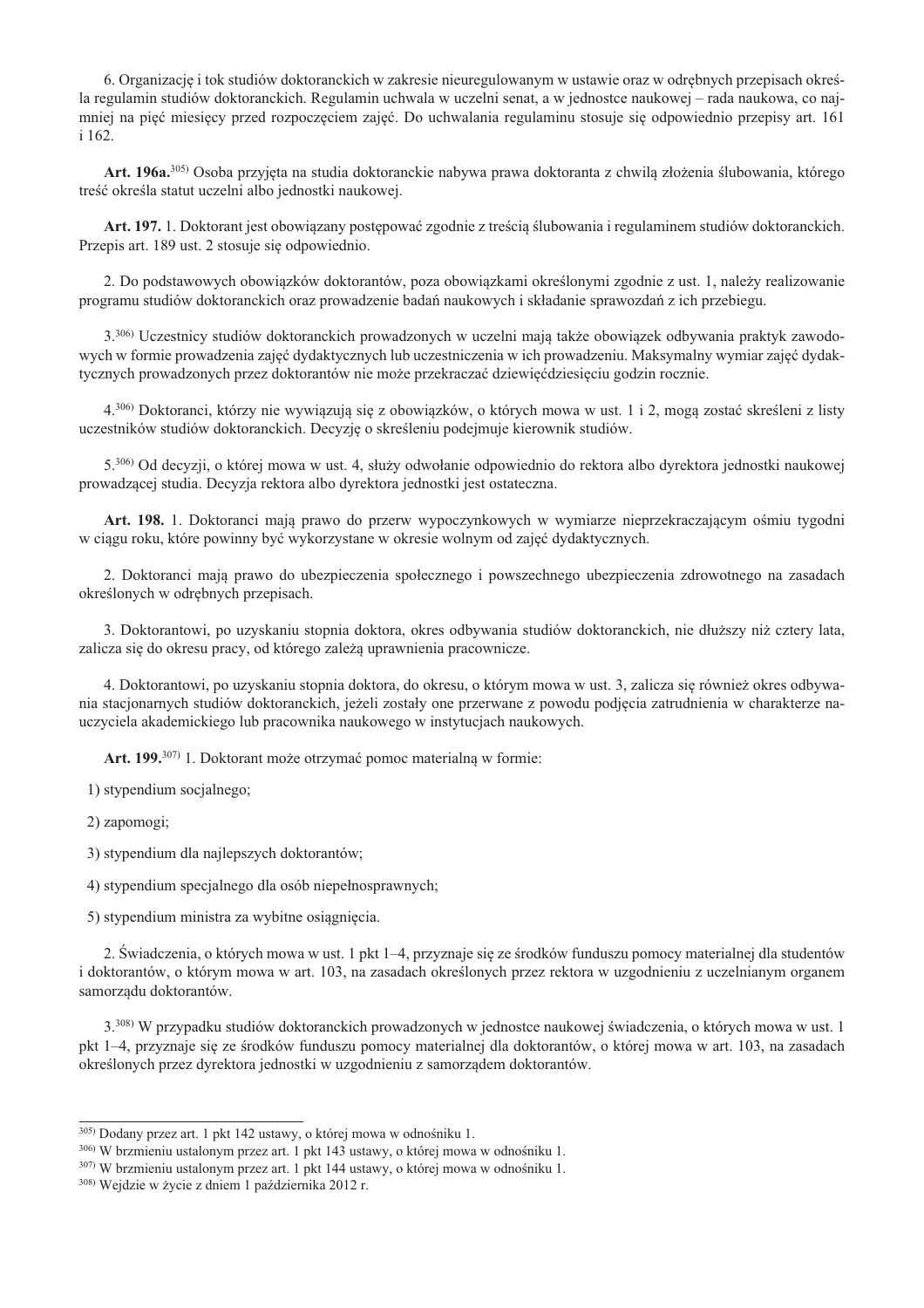4. Do przyznawania świadczeń, o których mowa w ust. 1 pkt 1–4, stosuje się odpowiednio przepisy o pomocy materialnej dla studentów, z wyłaczeniem art. 174 ust. 4 oraz z zastrzeżeniem ust. 5.

- 5. Stypendium, o którym mowa w ust. 1 pkt 3, może być przyznane:
- 1) na pierwszym roku studiów doktoranckich doktorantowi, który osiągnał bardzo dobre wyniki w postepowaniu rekrutacyjnym;
- 2) na drugim roku i kolejnych latach studiów doktoranckich doktorantowi, który w roku akademickim poprzedzającym przyznanie stypendium spełnił łącznie następujące warunki:
	- a) uzyskał bardzo dobre lub dobre wyniki egzaminów objętych programem studiów doktoranckich,
	- b) wykazał się postępami w pracy naukowej i przygotowywaniu rozprawy doktorskiej,
	- c) podczas studiów doktoranckich prowadzonych przez uczelnie wykazał się szczególnym zaangażowaniem w pracy dvdaktvcznej.

Art. 199a.<sup>309)</sup> Jednostki samorządu terytorialnego mogą przyznawać pomoc materialną dla doktorantów na zasadach określonych w art. 173a.

Art. 199b.<sup>309)</sup> Stypendia naukowe dla doktorantów mogą być przyznawane przez osoby fizyczne lub osoby prawne niebędące państwowymi ani samorządowymi osobami prawnymi na zasadach określonych w art. 173b.

Art. 199c.<sup>310</sup> 1. Stypendia ministra za wybitne osiągnięcia są przyznawane doktorantom przez ministra właściwego do spraw szkolnictwa wyższego na wniosek rektora uczelni zaopiniowany przez radę podstawowej jednostki organizacyjnej, a w przypadku uczelni nieposiadającej podstawowej jednostki organizacyjnej – przez senat uczelni.

2. Wniosek o przyznanie stypendium, o którym mowa w ust. 1, dla doktorantów uczelni wojskowych, służb państwowych, artystycznych, medycznych oraz morskich wymaga opinii odpowiednio ministra wskazanego w art. 33 ust. 2.

3. Minister właściwy do spraw szkolnictwa wyższego określi, w drodze rozporządzenia, szczegółowe warunki i tryb przyznawania oraz wypłacania stypendium ministra za wybitne osiągnięcia, liczbę stypendiów i maksymalną wysokość stypendium oraz wzór wniosku o przyznanie stypendium ministra, uwzględniając rodzaje osiągnieć naukowych oraz innych osiągnięć doktoranta poświadczających ich wybitny poziom oraz sposób udokumentowania tych osiągnięć.

Art. 200. 1. Uczestnik stacjonarnych studiów doktoranckich może otrzymywać stypendium doktoranckie.

2. Minimalne stypendium, o którym mowa w ust. 1, nie może być niższe niż 60% minimalnego wynagrodzenia zasadniczego asystenta ustalonego w przepisach o wynagradzaniu nauczycieli akademickich.

3.<sup>311)</sup> Decyzie o przyznaniu stypendium doktoranckiego, okresie jego pobierania oraz wysokości podejmuje w uczelni rektor, a w jednostce naukowej – jej dvrektor.

4. (uchylony).  $312$ )

5.313) Stypendia, o których mowa w ust. 1, w uczelni publicznej są finansowane w szczególności w ramach środków, o których mowa w art. 98 ust. 1, a w jednostkach naukowych w szczególności w ramach środków przewidzianych na rozwój kadr naukowych w przepisach o finansowaniu nauki.

Art. 200a.<sup>314)</sup> 1. Zwiększenie stypendium doktoranckiego z dotacji projakościowej, o której mowa w art. 94b ust. 1 pkt 5, przysługuje doktorantom wyróżniającym się w pracy naukowej i dydaktycznej. Tryb przyznawania zwiększenia stypendium doktoranckiego określa regulamin określony przez rektora po uzyskaniu opinii właściwego organu samorządu doktorantów, z uwzględnieniem zasady, że uprawnienie do otrzymywania tego stypendium przysługuje nie więcej niż 30% najlepszych doktorantów na poszczególnych latach studiów doktoranckich.

<sup>309)</sup> Dodany przez art. 1 pkt 5 ustawy, o której mowa w odnośniku 60.

<sup>&</sup>lt;sup>310)</sup> Dodany przez art. 1 pkt 145 ustawy, o której mowa w odnośniku 1; wejdzie w życie z dniem 1 października 2012 r.

<sup>&</sup>lt;sup>311)</sup> W brzmieniu ustalonym przez art. 1 pkt 146 lit. a ustawy, o której mowa w odnośniku 1.

<sup>312)</sup> Przez art. 2 ustawy z dnia 5 marca 2010 r. zmieniającej ustawę o zmianie ustawy o zawodach lekarza i lekarza dentysty oraz ustawę – Prawo o szkolnictwie wyższym (Dz. U. Nr 57, poz. 359), która weszła w życie z dniem 23 kwietnia 2010 r.

<sup>&</sup>lt;sup>313</sup>) W brzmieniu ustalonym przez art. 1 pkt 146 lit. b ustawy, o której mowa w odnośniku 1.

<sup>&</sup>lt;sup>314)</sup> Dodany przez art. 1 pkt 147 ustawy, o której mowa w odnośniku 1; wszedł w życie z dniem 1 stycznia 2012 r.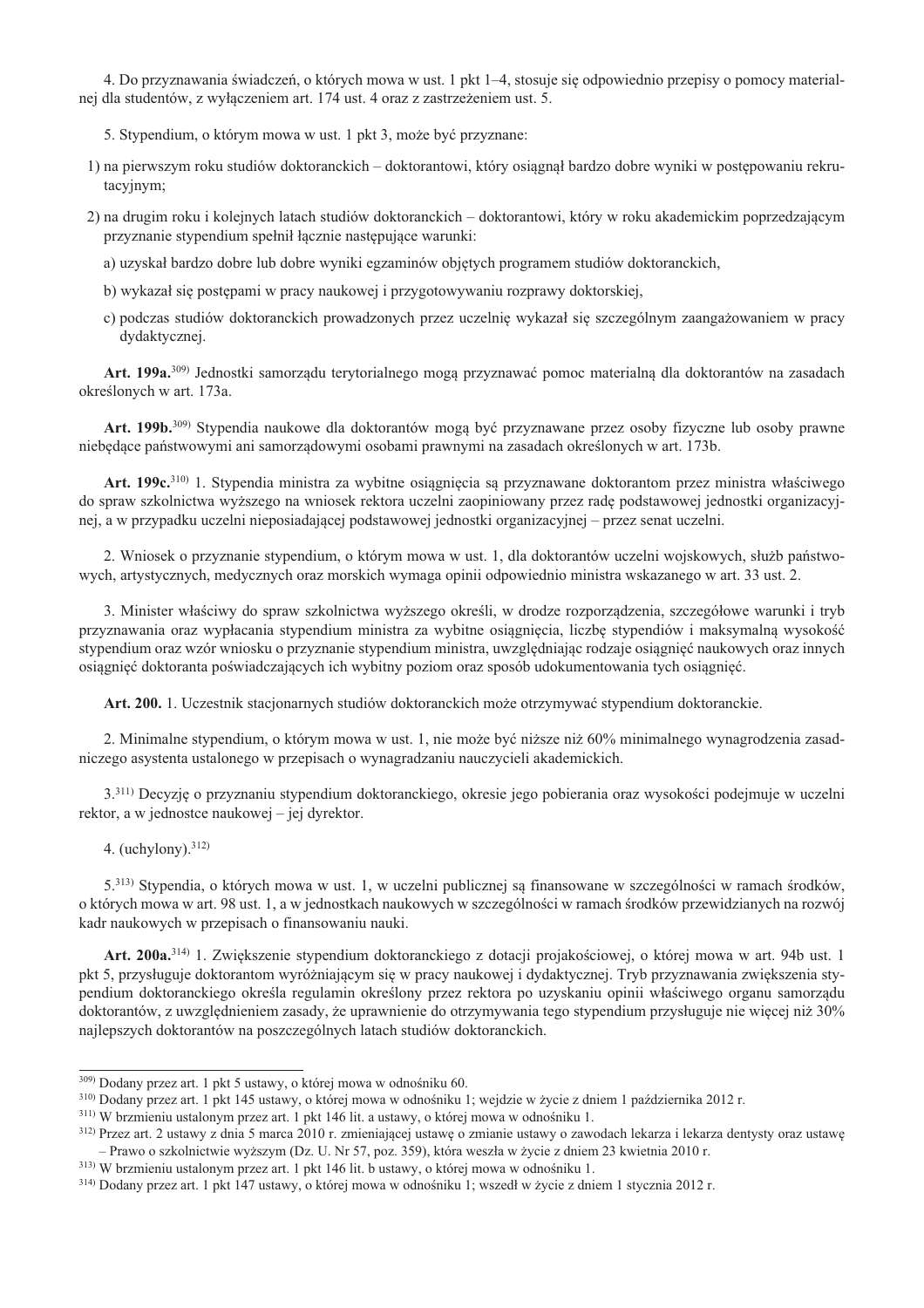2. Doktorantowi znajdującemu się w grupie 30% najlepszych doktorantów, któremu nie przyznano stypendium doktoranckiego, przyznaje się środki finansowe w wysokości kwoty zwiększenia stypendium, o którym mowa w ust. 1. Zwiększenie to staje się stypendium doktoranckim.

Art. 201.315) 1. Minister właściwy do spraw szkolnictwa wyższego określi, w drodze rozporządzenia, warunki i tryb organizowania, prowadzenia i odbywania studiów doktoranckich, przyznawania stypendiów doktoranckich oraz zwiększania stypendium doktoranckiego z dotacji podmiotowej na dofinansowanie zadań projakościowych, a także minimalną wysokość kwoty zwiększenia stypendium doktoranckiego, uwzględniając:

- 1) czas trwania studiów i możliwość przedłużania go, w tym prawo do dodatkowego przedłużenia okresu odbywania studiów doktoranckich o czas trwania urlopu macierzyńskiego, określonego w odrębnych przepisach, mając na uwadze potrzebe prawidłowego przygotowania do przeprowadzenia przewodu doktorskiego;
- 2) szczegółowe uprawnienia organu tworzącego studia doktoranckie, rady jednostki organizacyjnej i kierownika studiów doktoranckich, uwzględniając potrzebę zapewnienia sprawnego przebiegu studiów i wysokiej jakości kształcenia:
- 3) wymóg sprawowania opieki naukowej i prowadzenia zajęć dydaktycznych przez pracowników posiadających aktualny dorobek naukowy, opublikowany w okresie ostatnich pięciu lat;
- 4) wzór legitymacji doktoranta;
- 5) wysokość opłat za wydanie legitymacji, nie wyższą niż koszty wydania dokumentu;
- 6) tryb i okresy przyznawania stypendiów doktoranckich.
	- 2. Minister właściwy do spraw szkolnictwa wyższego określi, w drodze rozporządzenia:
- 1) reguły kształcenia na studiach doktoranckich, uwzględniając efekty kształcenia i warunki ich uzyskania,
- 2) zajęcia fakultatywne rozwijające umiejętności dydaktyczne lub zawodowe, minimalny wymiar zajęć oraz liczbę punktów ECTS,
- 3) wymiar praktyk, w tym realizowanych w formie zajęć dydaktycznych na studiach doktoranckich prowadzonych w uczelni.
- 4) wymagania dla poszczególnych form studiów doktoranckich

- mając na uwadze konieczność zapewnienia najwyższej jakości kształcenia, prowadzącego do uzyskania kwalifikacji trzeciego stopnia, określonych w art. 2 ust. 1 pkt 18h.

### Rozdział 4

### Samorząd i organizacje studenckie

Art. 202. 1. Studenci studiów pierwszego i drugiego stopnia oraz jednolitych studiów magisterskich prowadzonych przez uczelnię tworzą samorząd studencki.

2. Organy samorządu studenckiego są wyłącznym reprezentantem ogółu studentów uczelni.

3. Samorząd studencki działa na podstawie ustawy i uchwalonego przez uczelniany organ uchwałodawczy samorządu regulaminu, określającego zasady organizacji i tryb działania samorządu, w tym rodzaje organów kolegialnych i jednoosobowych, sposób ich wyłaniania oraz kompetencje. Samorząd studencki działa zgodnie ze statutem uczelni.

4. Regulamin samorządu studenckiego wchodzi w życie po stwierdzeniu przez senat uczelni jego zgodności z ustawą i statutem uczelni. Pierwszy regulamin samorządu studenckiego w nowo utworzonej uczelni uchwala senat uczelni na wniosek organu wskazanego w statucie, o którym mowa w art. 203 ust. 4.

5. Samorząd studencki prowadzi na terenie uczelni działalność w zakresie spraw studenckich, w tym socjalno-bytowych i kulturalnych studentów.

<sup>315)</sup> W brzmieniu ustalonym przez art. 1 pkt 148 ustawy, o której mowa w odnośniku 1.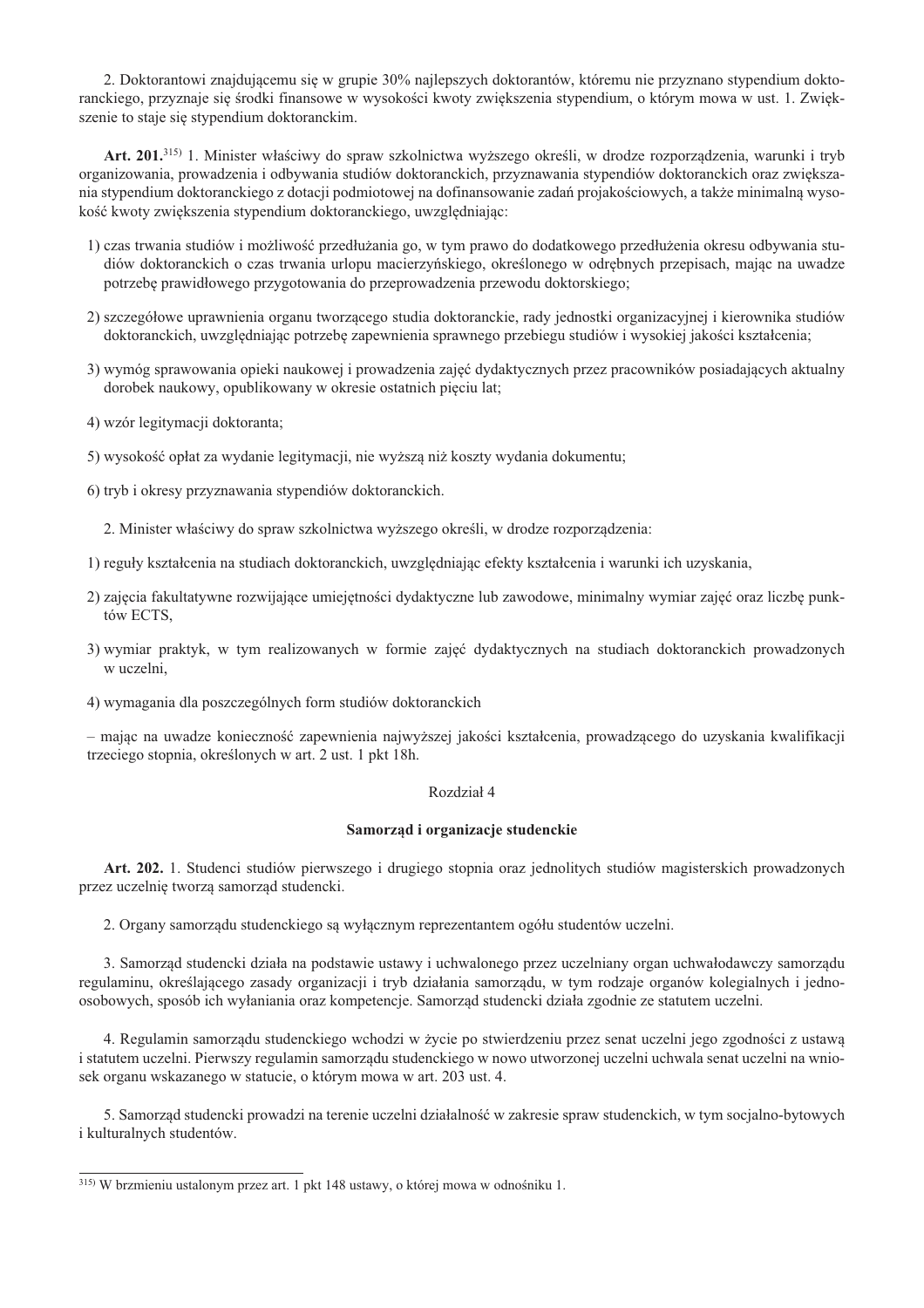5a.<sup>316)</sup> Uczelniane samorzady studentów sa obowiazane do opracowania i promowania kodeksu etyki studenta.

6. Organy samorządu studenckiego decydują w sprawach rozdziału środków finansowych przeznaczonych przez organy uczelni na cele studenckie. Organy samorządu studenckiego przedstawiają organom uczelni sprawozdanie z rozdziału środków finansowych i rozliczenie tych środków nie rzadziej niż raz w roku akademickim.

7. Rektor uchyla uchwałę organu samorządu studenckiego niezgodną z przepisami prawa, statutem uczelni, regulaminem studiów lub regulaminem samorządu.

8. Uczelnia zapewnia środki materialne niezbędne do funkcjonowania organów samorządu studenckiego.

Art. 203. 1. Przedstawiciele uczelnianych samorządów studenckich tworzą Parlament Studentów Rzeczypospolitej Polskiej, zwany dalej "Parlamentem Studentów", reprezentujący ogół studentów w kraju.

2. Parlament Studentów ma prawo do wyrażania opinii i przedstawiania wniosków w sprawach dotyczących ogółu studentów, w tym do opiniowania aktów normatywnych dotyczących studentów. Projekty aktów normatywnych przedkłada Parlamentowi Studentów minister właściwy do spraw szkolnictwa wyższego. Termin wyrażenia opinii w sprawie projektu aktu normatywnego wynosi miesiąc od daty jego przedłożenia.

3. Najwyższym organem Parlamentu Studentów jest zjazd delegatów reprezentujących samorządy studenckie z poszczególnych uczelni, zwany dalej "zjazdem delegatów".

4. Zasady organizacji i tryb działania Parlamentu Studentów, w tym rodzaje organów kolegialnych i jednoosobowych, sposób ich wyłaniania oraz kompetencje, określa statut uchwalony przez zjazd delegatów. Statut wchodzi w życie po stwierdzeniu przez ministra właściwego do spraw szkolnictwa wyższego jego zgodności z przepisami prawa.

5. Przepis ust. 4 stosuje się odpowiednio do zmian statutu Parlamentu Studentów.

6. (uchylony).  $317$ )

Art. 203a.<sup>318)</sup> 1. Parlament Studentów ma osobowość prawna.

2. Do Parlamentu Studentów stosuje się odpowiednio przepisy art. 10 ust. 1 i 2, art. 11, art. 25, art. 29, art. 33–35 ustawy z dnia 7 kwietnia 1989 r. – Prawo o stowarzyszeniach, z zachowaniem przepisów niniejszej ustawy.

3. Organem nadzorującym Parlament Studentów jest minister właściwy do spraw szkolnictwa wyższego.

4. Minister właściwy do spraw szkolnictwa wyższego przekazuje Parlamentowi Studentów środki finansowe niezbedne do jego funkcjonowania, w tym na zadania wynikające z przepisów art. 170 ust. 3, w formie dotacji.

Art. 204. 1. Studenci mają prawo zrzeszania się w uczelnianych organizacjach studenckich, w szczególności w kołach naukowych oraz zespołach artystycznych i sportowych, na zasadach określonych w ustawie.

2. Uczelniane organizacje studenckie, a także działające w uczelni stowarzyszenia zrzeszające wyłącznie studentów lub studentów i nauczycieli akademickich, mają prawo występowania z wnioskami do organów uczelni lub do organów samorządu studenckiego w sprawach dotyczących studentów uczelni.

3. Organy uczelni mogą przeznaczać środki materialne dla uczelnianych organizacji studenckich i stowarzyszeń, o których mowa w ust. 2. Organizacje te przedstawiają władzom uczelni sprawozdanie i rozliczenie z otrzymanych środków nie rzadziej niż raz w semestrze.

Art. 205. 1. Uczelniane organizacie studenckie podlegają rejestracji, z wyłaczeniem organizacji studenckich działających na podstawie ustawy z dnia 7 kwietnia 1989 r. – Prawo o stowarzyszeniach. Rejestr uczelnianych organizacji studenckich jest jawny.

<sup>316)</sup> Dodany przez art. 1 pkt 149 ustawy, o której mowa w odnośniku 1.

<sup>317)</sup> Przez art. 1 pkt 150 ustawy, o której mowa w odnośniku 1.

<sup>318)</sup> Dodany przez art. 1 pkt 151 ustawy, o której mowa w odnośniku 1.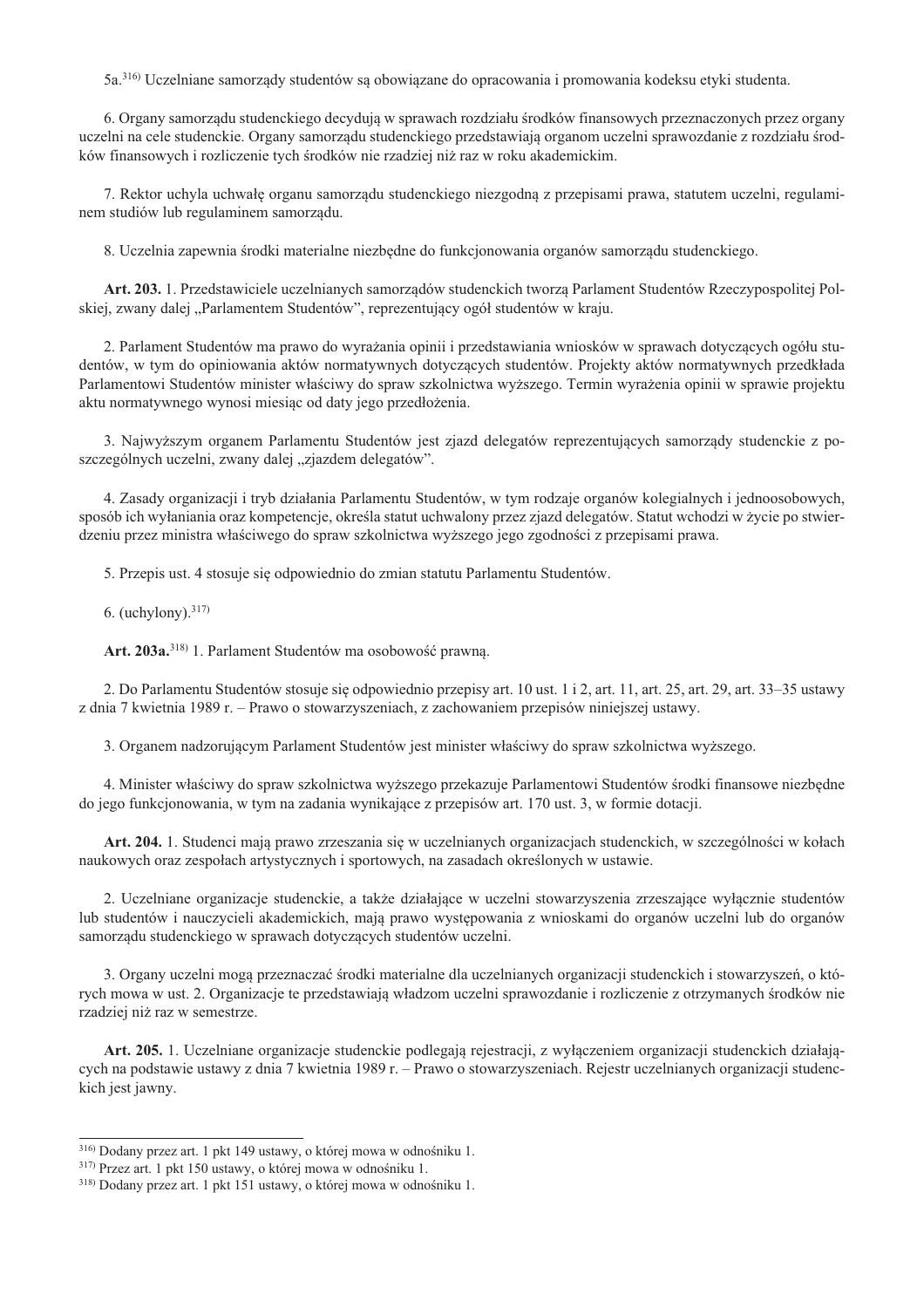2. Organem rejestrującym i prowadzącym rejestr uczelnianych organizacji studenckich jest rektor. Od decyzji rektora w sprawie rejestracji przysługuje odwołanie do ministra właściwego do spraw szkolnictwa wyższego.

3. Warunkiem rejestracji uczelnianej organizacji studenckiej jest zgodność jej statutu (regulaminu, deklaracji założycielskiej) z przepisami prawa i statutem uczelni.

4. Rektor uchyla uchwałę organu uczelnianej organizacji studenckiej niezgodną z przepisami prawa, statutem uczelni lub statutem (regulaminem, deklaracją założycielską) tej organizacji.

5. Senat uczelni, na wniosek rektora, rozwiązuje uczelnianą organizację studencką, jeżeli w jej działalności rażąco lub uporczywie są naruszane przepisy ustawowe, statut uczelni lub statut (regulamin, deklaracja założycielska) organizacji.

Art. 206. 1. Samorząd studencki, w tym Parlament Studentów, lub stowarzyszenie o zasięgu ogólnokrajowym, zrzeszające wyłącznie studentów, może – dla poparcia swoich żądań, gdy są one przedmiotem sporu zbiorowego i dotyczą istotnych spraw lub interesów studentów – podjąć akcję protestacyjną, nienaruszającą przepisów obowiązujących w uczelni.

2. Decyzję o przeprowadzeniu akcji protestacyjnej i jej formie podejmuje bezwzględną większością głosów, odpowiednio do jej zasięgu, organ samorządu studenckiego lub stowarzyszenia, o którym mowa w ust. 1. O decyzji tej właściwy organ zawiadamia rektora lub kierownika podstawowej jednostki organizacyjnej nie później niż trzy dni przed rozpoczęciem akcji protestacyjnej.

3. Strajk studencki (powstrzymywanie się od uczęszczania na zajęcia z możliwością pozostania w uczelni) może być podjety wyłacznie przez samorzad studencki lub stowarzyszenie, o którym mowa w ust. 1, jeżeli wcześniejsze negociącie z rektorem lub inne niż straik formy akcji protestacyjnej nie doprowadziły do rozwiązania konfliktu.

4. Udział w strajku lub innej akcji protestacyjnej jest dobrowolny i nie stanowi naruszenia obowiązków studenta, jeżeli strajk lub inna akcja protestacyjna zostały zorganizowane zgodnie z ustawą.

5. Organizator strajku lub innej akcji protestacyjnej jest obowiązany zapewnić taki ich przebieg, aby nie zagrażały zdrowiu lub życiu ludzkiemu, mieniu uczelni lub innych osób, ani nie naruszały praw pracowników uczelni, a także studentów niebiorących udziału w proteście.

6. Przepisów ust. 1–5 nie stosuje się do uczelni wojskowych oraz uczelni służb państwowych.

Art. 207.  $1^{319}$  Do decyzji, o których mowa w art. 169 ust. 10 i 11 oraz art. 196 ust. 3, decyzji podjetych przez organy uczelni, kierownika studiów doktoranckich lub dyrektora jednostki naukowej w indywidualnych sprawach studentów i doktorantów, a także w sprawach nadzoru nad działalnością uczelnianych organizacji studenckich oraz samorządu studenckiego i doktoranckiego, stosuje się odpowiednio przepisy ustawy z dnia 14 czerwca 1960 r. – Kodeks postępowania administracyjnego oraz przepisy o zaskarżaniu decyzji do sądu administracyjnego.

2. Decyzje wydawane przez rektora w pierwszej instancji są ostateczne. W takim przypadku stosuje się odpowiednio art. 127  $\S$  3 ustawy z dnia 14 czerwca 1960 r. – Kodeks postępowania administracyjnego.

3. Organem właściwym do wznowienia postępowania w sprawie nadania tytułu zawodowego i wydania dyplomu oraz do stwierdzenia nieważności decyzji o nadaniu tytułu zawodowego i wydaniu dyplomu jest rektor uczelni.

4. Przepis ust. 1 stosuje się także do decyzji podjętych przez komisję stypendialną i odwoławczą komisję stypendialną, o których mowa w art. 175 ust. 3 i art. 176 ust. 3.

## Rozdział 5

#### Samorząd i organizacje doktorantów

Art. 208. 1.320) Uczestnicy studiów doktoranckich prowadzonych w uczelni lub jednostce naukowej tworzą samorząd doktorantów.

1a.<sup>321)</sup> Uczelniane samorządy doktorantów są obowiązane do opracowania i promowania kodeksu etyki doktoranta.

2. Do samorządu doktorantów stosuje się odpowiednio przepisy art. 202 ust. 2–8, art. 206 i art. 207.

<sup>319)</sup> W brzmieniu ustalonym przez art. 1 pkt 152 ustawy, o której mowa w odnośniku 1.

<sup>320)</sup> W brzmieniu ustalonym przez art. 1 pkt 153 lit. a ustawy, o której mowa w odnośniku 1.

<sup>&</sup>lt;sup>321)</sup> Dodany przez art. 1 pkt 153 lit. b ustawy, o której mowa w odnośniku 1.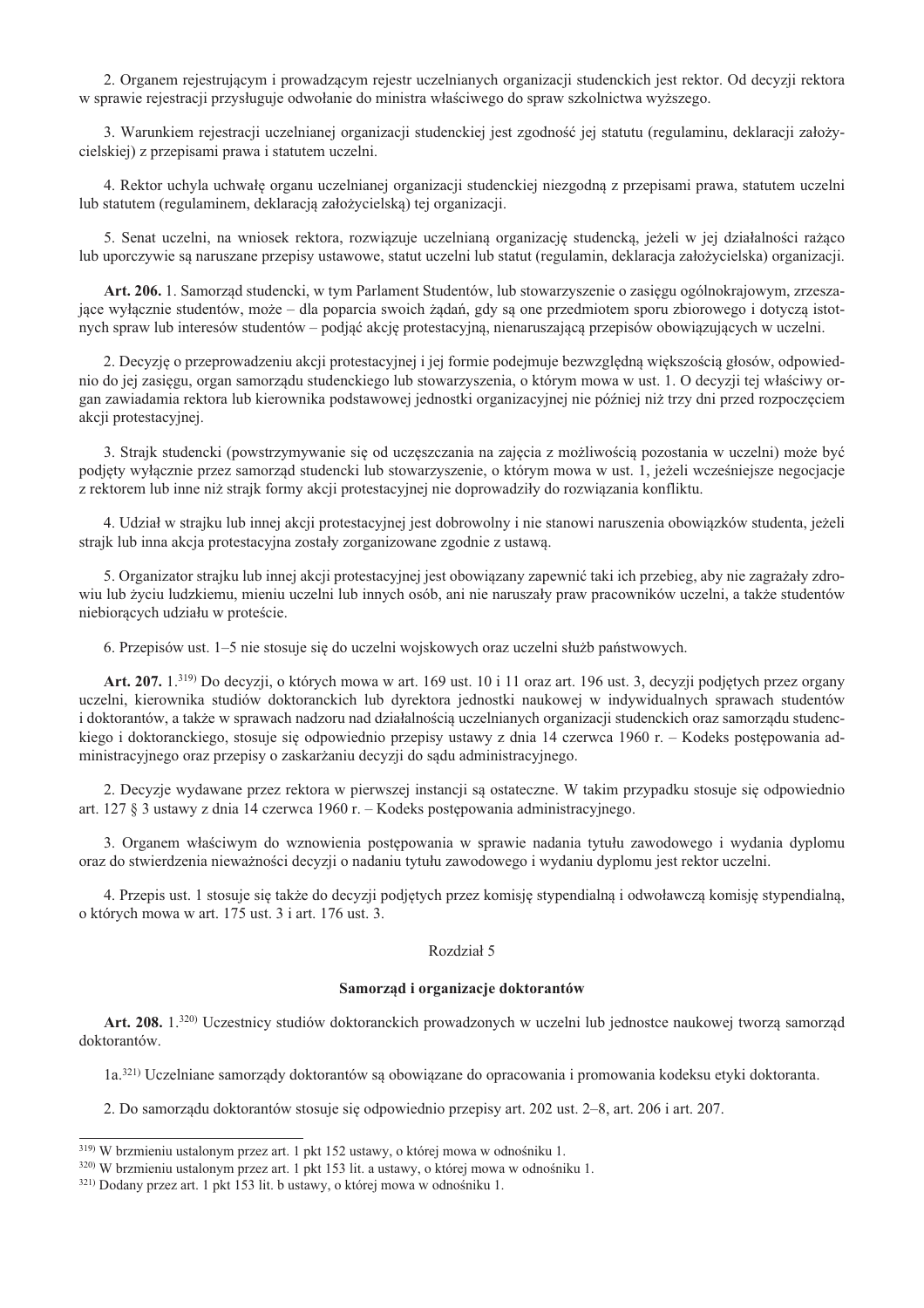Art. 209.<sup>322)</sup> 1. Przedstawiciele samorzadów doktorantów w uczelniach i jednostkach naukowych tworza Krajowa Reprezentację Doktorantów.

2. Krajowa Reprezentacja Doktorantów ma osobowość prawna.

3. Krajowa Reprezentacja Doktorantów ma prawo do wyrażania opinii i przedstawiania wniosków w sprawach dotyczących ogółu doktorantów, w tym do opiniowania aktów normatywnych dotyczących doktorantów. Projekty aktów normatywnych przedkłada Krajowej Reprezentacji Doktorantów minister właściwy do spraw szkolnictwa wyższego. Termin wyrażenia opinii w sprawie projektu aktu normatywnego wynosi miesiąc od dnia jego przedłożenia.

4. Najwyższym organem Krajowej Reprezentacji Doktorantów jest zjazd delegatów.

5. Do Krajowej Reprezentacji Doktorantów stosuje się odpowiednio przepisy art. 203 ust. 4 i 5 i art. 203a ust. 2 i 3.

6.323) Minister właściwy do spraw szkolnictwa wyższego przekazuje Krajowej Reprezentacji Doktorantów środki finansowe niezbędne do jej funkcjonowania, w formie dotacji.

Art. 210. 1. Doktoranci mają prawo zrzeszania się w uczelnianych organizacjach doktorantów, w szczególności w kołach naukowych oraz zespołach artystycznych i sportowych, na zasadach określonych w ustawie.

2. Do uczelnianych organizacji doktorantów oraz stowarzyszeń, które nie zrzeszają innych członków oprócz doktorantów, studentów i pracowników uczelni, stosuje się odpowiednio przepisy art. 204 ust. 2 i 3, art. 205–207.

# Rozdział 6

#### Odpowiedzialność dyscyplinarna studentów

Art. 211. 1. Za naruszenie przepisów obowiazujących w uczelni oraz za czyny uchybiające godności studenta student ponosi odpowiedzialność dyscyplinarną przed komisją dyscyplinarną albo przed sądem koleżeńskim samorządu studenckiego, zwanym dalej "sądem koleżeńskim".

2. Za ten sam czyn student nie może być ukarany jednocześnie przez sąd koleżeński i komisję dyscyplinarną.

Art. 212. Karami dyscyplinarnymi są:

1) upomnienie;

2) nagana;

3) nagana z ostrzeżeniem:

4) zawieszenie w określonych prawach studenta na okres do jednego roku;

5) wydalenie z uczelni.

Art. 213. 1. W sprawach dyscyplinarnych studentów orzekają komisja dyscyplinarna oraz odwoławcza komisja dyscyplinarna, powołane na okres kadencji spośród nauczycieli akademickich i studentów uczelni, w trybie określonym w statucie

2. Długość kadencji komisji, o których mowa w ust. 1, określa statut.

3. Komisje dyscyplinarne są niezawisłe w zakresie orzekania.

4. Komisje dyscyplinarne rozstrzygają samodzielnie wszelkie zagadnienia faktyczne oraz prawne i nie są związane rozstrzygnięciami innych organów stosujących prawo, z wyjątkiem prawomocnego skazującego wyroku sądu.

5. Komisja dyscyplinarna orzeka w składzie złożonym z przewodniczącego składu orzekającego, którym jest nauczyciel akademicki, oraz w równej liczbie, z nauczycieli akademickich i studentów.

<sup>322)</sup> W brzmieniu ustalonym przez art. 1 pkt 154 ustawy, o której mowa w odnośniku 1.

<sup>323)</sup> Wszedł w życie z dniem 1 stycznia 2012 r.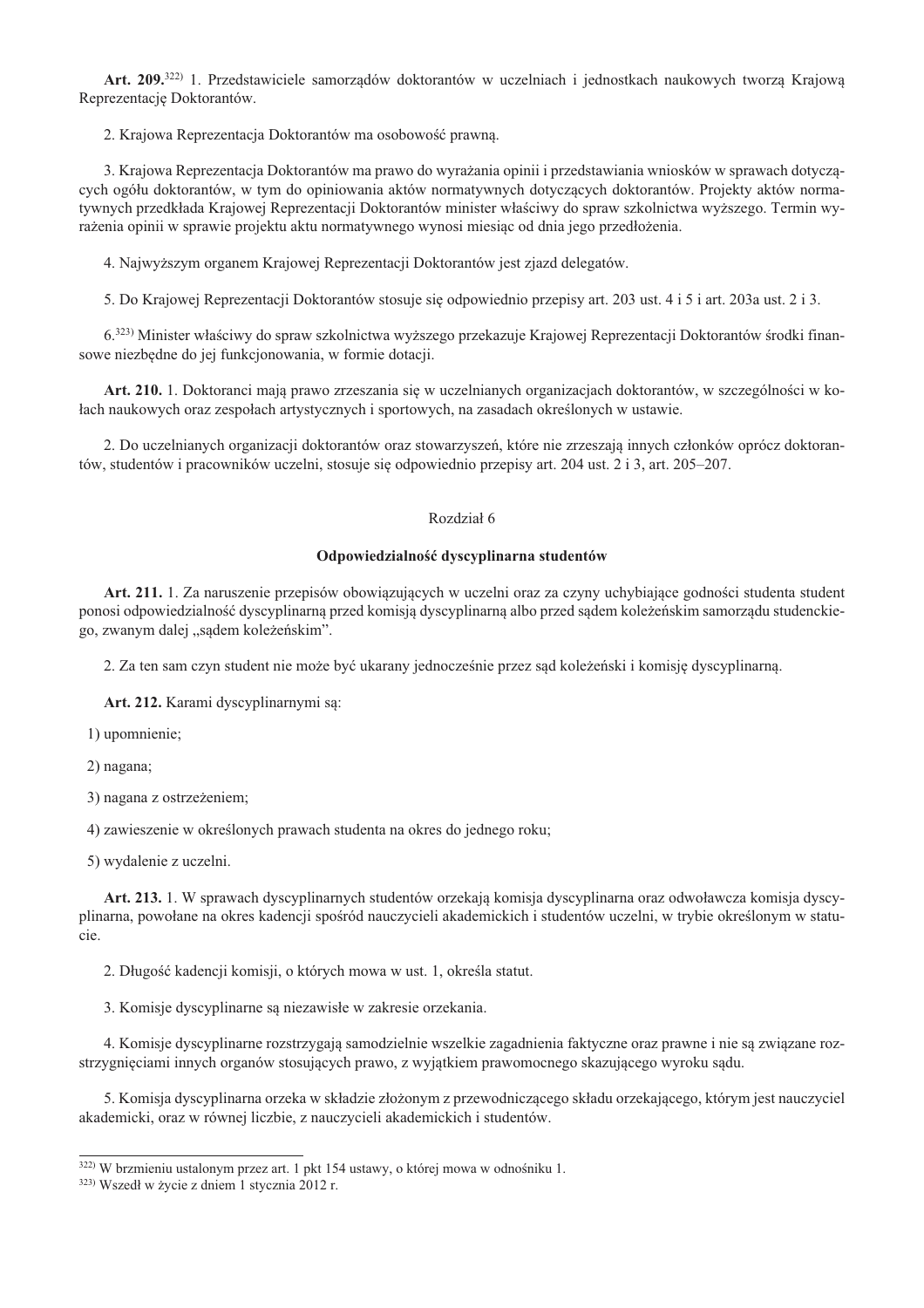Art. 214. 1. Rektor może, z inicjatywy własnej lub na wniosek organu samorządu studenckiego, wskazanego w regulaminie samorządu, przekazać sprawę do sądu koleżeńskiego zamiast przekazać ją rzecznikowi dyscyplinarnemu. Sąd koleżeński nie może wymierzać kar wymienionych w art. 212 pkt 4 i 5.

2. Za przewinienie mniejszej wagi rektor może, z pominięciem komisji dyscyplinarnej lub sądu koleżeńskiego, wymierzyć studentowi karę upomnienia, po uprzednim wysłuchaniu obwinionego lub jego obrońcy.

3. Student ukarany przez rektora karą upomnienia lub organ samorządu studenckiego, o którym mowa w ust. 1, może wnieść odwołanie do komisji dyscyplinarnej lub sądu koleżeńskiego. Odwołanie wnosi się w terminie czternastu dni od doręczenia zawiadomienia o ukaraniu. Komisja dyscyplinarna lub sąd koleżeński mogą w tym przypadku wymierzyć tylko karę upomnienia.

4. W razie podejrzenia popełnienia przez studenta czynu polegającego na przypisaniu sobie autorstwa istotnego fragmentu lub innych elementów cudzego utworu rektor niezwłocznie poleca przeprowadzenie postępowania wyjaśniającego.

5. W razie uzasadnionego podejrzenia popełnienia przez studenta przestępstwa rektor jednocześnie z poleceniem przeprowadzenia postepowania wyjaśniającego może zawiesić studenta w prawach studenta do czasu wydania orzeczenia przez komisję dyscyplinarną.

6. Jeżeli w wyniku postępowania wyjaśniającego zebrany materiał potwierdza popełnienie czynu, o którym mowa w ust. 4, rektor wstrzymuje postępowanie o nadanie tytułu zawodowego do czasu wydania orzeczenia przez komisję dyscyplinarną oraz składa zawiadomienie o popełnieniu przestępstwa.

Art. 215. 1. Postępowanie wyjaśniające przeprowadza rzecznik dyscyplinarny do spraw studentów, powołany przez rektora na okres kadencii organów uczelni spośród nauczycieli akademickich uczelni.

2. Rektor może powołać kilku rzeczników dyscyplinarnych do spraw studentów.

3. Rzecznik dyscyplinarny do spraw studentów pełni funkcję oskarżyciela przed komisją dyscyplinarną i jest związany poleceniami rektora.

Art. 216. 1. Rzecznik dyscyplinarny do spraw studentów wszczyna postępowanie wyjaśniające na polecenie rektora, którego informuje o dokonanych ustaleniach.

2. Po zakończeniu postępowania wyjaśniającego rzecznik dyscyplinarny do spraw studentów umarza postępowanie lub kieruje do komisji dyscyplinarnej wniosek o ukaranie. Rzecznik dyscyplinarny może również złożyć rektorowi wniosek o wymierzenie kary upomnienia lub o przekazanie sprawy do sądu koleżeńskiego.

3. Postanowienie o umorzeniu postępowania wyjaśniającego wydaje rzecznik dyscyplinarny do spraw studentów, a zatwierdza rektor. W przypadku odmowy zatwierdzenia postanowienia rektor może polecić innemu rzecznikowi dyscyplinarnemu do spraw studentów wniesienie wniosku o ukaranie. Powtórne postanowienie rzecznika dyscyplinarnego do spraw studentów o umorzeniu postępowania wyjaśniającego jest ostateczne.

Art. 217. 1. Postępowanie dyscyplinarne wszczyna komisja dyscyplinarna na wniosek rzecznika dyscyplinarnego do spraw studentów.

2. Wymierzenie studentowi za ten sam czyn kary w postępowaniu karnym lub w postępowaniu w sprawach o wykroczenia nie stanowi przeszkody do wszczęcia postępowania przed komisją dyscyplinarną.

3. Nie można wszcząć postępowania dyscyplinarnego po upływie sześciu miesięcy od dnia uzyskania przez rektora wiadomości o popełnieniu czynu uzasadniającego nałożenie kary lub po upływie trzech lat od dnia jego popełnienia. Jeżeli czyn stanowi przestępstwo, okres ten nie może być krótszy od okresu przedawnienia ścigania tego przestępstwa.

4. Przedawnienie orzekania następuje również po upływie roku od opuszczenia uczelni przez studenta.

5. Nie stosuje się przedawnienia w odniesieniu do wszczęcia postępowania dyscyplinarnego wobec studenta, któremu zarzuca się popełnienie plagiatu.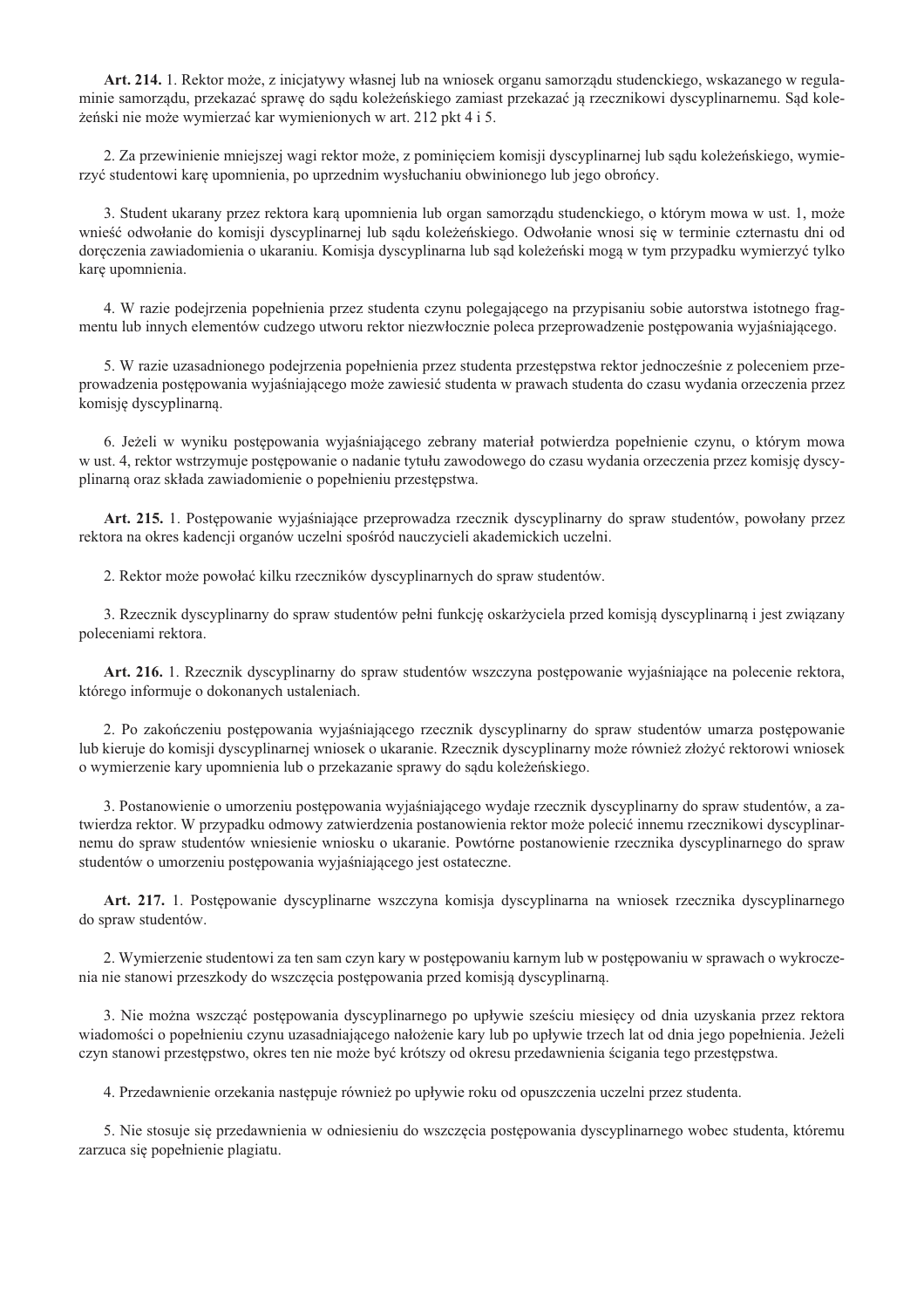- 6. Postepowanie dyscyplinarne zakończone prawomocnym orzeczeniem można wznowić, jeżeli:
- 1) w związku z postępowaniem dopuszczono się rażącego naruszenia prawa, a istnieje uzasadniona podstawa do przyjęcia, że mogło to mieć wpływ na treść orzeczenia;
- 2) po wydaniu orzeczenia ujawniły się nowe fakty lub dowody nieznane w chwili jego wydania, wskazujące na to, że obwiniony jest niewinny, skazano go za popełnienie innego czynu lub komisja bezpodstawnie umorzyła postępowanie;
- 3) w trakcie postępowania naruszono przepisy, przez co uniemożliwiono lub w poważnym stopniu utrudniono obwinionemu korzystanie z prawa do obrony, albo skład komisji nie odpowiadał warunkom określonym w art. 213 ust. 5, albo zasiadała w niej osoba podlegająca wyłączeniu.

7. Wniosek o wznowienie postępowania dyscyplinarnego mogą wnieść osoba ukarana lub rzecznik dyscyplinarny do spraw studentów w terminie trzydziestu dni od dnia powzięcia wiadomości o przyczynie uzasadniającej wznowienie.

Art. 218. 1. Obwinionemu studentowi służy prawo do korzystania z pomocy wybranego przez siebie obrońcy.

2. W przypadku gdy rzecznik dyscyplinarny do spraw studentów wnosi o orzeczenie kary, o której mowa w art. 212 pkt 5, a obwiniony nie ma obrońcy z wyboru, przewodniczący składu orzekającego wyznacza obrońcę z urzędu spośród nauczycieli akademickich lub studentów uczelni.

Art. 219. 1. Rozprawa przed komisją dyscyplinarną lub sądem koleżeńskim jest jawna.

2. Komisja dyscyplinarna wyłącza jawność postępowania w całości lub w części, jeżeli jawność mogłaby obrażać dobre obyczaje albo jeżeli wymaga tego interes obwinionego, uczelni lub osób trzecich. Wyłączenie jawności nie obejmuje ogłoszenia orzeczenia.

3. Komisja dyscyplinarna wydaje orzeczenie po przeprowadzeniu rozprawy, podczas której wysłuchuje rzecznika dyscyplinarnego do spraw studentów i obwinionego lub jego obrońcy.

4. Rektor lub komisja dyscyplinarna, po wysłuchaniu rzecznika dyscyplinarnego do spraw studentów, może zawiesić studenta w prawach studenta w przypadku uporczywego nieusprawiedliwionego niestawiania się na wezwanie rzecznika dyscyplinarnego do spraw studentów w postępowaniu wyjaśniającym lub na posiedzenie komisji dyscyplinarnej mimo prawidłowego zawiadomienia.

5. Przepisy ust. 3 stosuje się również do postępowania przed sądem koleżeńskim.

Art. 220. 1. Od orzeczenia komisji dyscyplinarnej oraz od orzeczenia sądu koleżeńskiego stronom przysługuje odwołanie

2. Odwołanie wnosi się odpowiednio do odwoławczej komisji dyscyplinarnej lub sądu koleżeńskiego drugiej instancji w terminie czternastu dni od dnia doręczenia orzeczenia.

Art. 221. Od prawomocnego orzeczenia odwoławczej komisji dyscyplinarnej służy skarga do sądu administracyjnego.

Art. 222. 1. Zatarcie kary dyscyplinarnej następuje z mocy prawa po upływie trzech lat od uprawomocnienia się orzeczenia o ukaraniu.

2. Organ, który orzekł karę dyscyplinarną, może orzec o jej zatarciu na wniosek ukaranego, złożony nie wcześniej niż po upływie roku od uprawomocnienia się orzeczenia o ukaraniu.

Art. 223. Do postępowania wyjaśniającego i postępowania dyscyplinarnego wobec studentów, z wyjatkiem postępowania przed sądem koleżeńskim, w sprawach nieuregulowanych w ustawie, stosuje się odpowiednio przepisy ustawy z dnia 6 czerwca 1997 r. – Kodeks postępowania karnego, z wyłączeniem art. 82.

Art. 224. Minister właściwy do spraw szkolnictwa wyższego określi, w drodze rozporządzenia, szczegółowy tryb postępowania wyjaśniającego i dyscyplinarnego, uwzględniając:

1) umorzenie postępowania wyjaśniającego przez rzecznika dyscyplinarnego, w szczególności w przypadkach:

a) upływu terminu przedawnienia,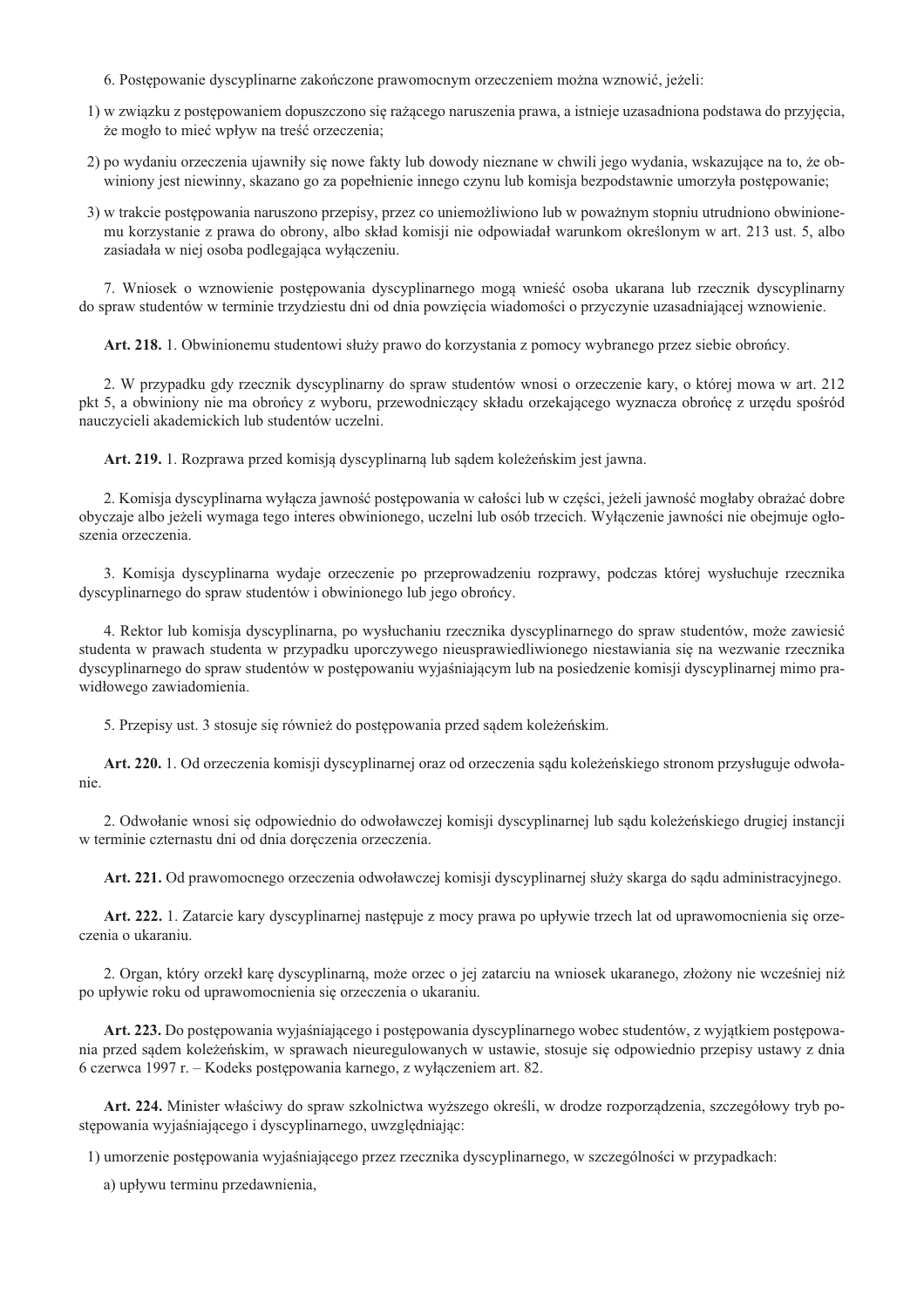- b) stwierdzenia, że postępowanie dyscyplinarne co do tego samego czynu tej samej osoby zostało prawomocnie ukończone lub wcześniej wszczęte jest w toku,
- c) znikomej szkodliwości popełnionego czynu;
- 2) możliwość zawieszenia postępowania dyscyplinarnego przez komisję dyscyplinarną, w szczególności w przypadku gdy w sprawie tego samego czynu wszczęto postępowanie karne lub postępowanie w sprawach o wykroczenia, a także możliwość podejmowania przez komisję dyscyplinarną zawieszonego postępowania;
- 3) przywracanie terminu wniesienia odwołania przez studenta ukaranego karą upomnienia w ciągu siedmiu dni od dnia ustania przyczyny uchybienia terminom;
- 4) postępowanie przed komisjami dyscyplinarnymi w uczelni oraz przed odwoławczą komisją dyscyplinarną obejmujące rozpoznanie wniosku przez skład orzekający na posiedzeniu niejawnym oraz na rozprawie;
- 5) odrzucenie odwołania studenta przez przewodniczącego odwoławczej komisji dyscyplinarnej w razie wniesienia odwołania po upływie terminu przewidzianego w art. 220 ust. 2 albo przez osobę nieuprawnioną;
- 6) tryb wzywania i przesłuchiwania obwinionego, świadków i biegłych oraz przeprowadzania innych dowodów.

Art. 225. Organizację i szczegółowy tryb postępowania przed sądem koleżeńskim określa regulamin samorządu studenckiego.

## Rozdział 7

# Odpowiedzialność dyscyplinarna doktorantów

Art. 226. 1. Za naruszenie przepisów obowiązujących w uczelni oraz za czyny uchybiające godności doktoranta doktorant ponosi odpowiedzialność dyscyplinarna. Do odpowiedzialności dyscyplinarnej doktorantów stosuje się odpowiednio przepisy art. 211–224, z zastrzeżeniem ust. 2 i 3.

2. Komisia dysevplinarna rozstrzygająca sprawe doktoranta orzeka w składzie złożonym z przewodniczącego składu orzekającego, którym jest nauczyciel akademicki, oraz w równej liczbie, z nauczycieli akademickich i doktorantów.

3. Organizację i szczegółowy tryb postępowania przed sądem koleżeńskim doktorantów określa regulamin samorządu doktorantów.

4.324) Za naruszenie przepisów obowiązujących w jednostce naukowej oraz za czyny uchybiające godności doktoranta doktorant w jednostce naukowej podlega odpowiedzialności dyscyplinarnej na zasadach określonych w ust. 1–3.

### DZIAŁ V

### Utrzymanie porządku i bezpieczeństwa na terenie uczelni

Art. 227. 1. Rektor dba o utrzymanie porządku i bezpieczeństwa na terenie uczelni.

2. Teren uczelni określa rektor w porozumieniu z właściwym organem samorządu terytorialnego.

3. Służby państwowe odpowiedzialne za utrzymanie porządku publicznego i bezpieczeństwa wewnętrznego mogą wkroczyć na teren uczelni tylko na wezwanie rektora. Służby te mogą jednak wkroczyć z własnej inicjatywy na teren uczelni w sytuacji bezpośredniego zagrożenia życia ludzkiego lub klęski żywiołowej, zawiadamiając o tym niezwłocznie rektora.

4. Porozumienia zawarte przez rektora z właściwymi organami służb, o których mowa w ust. 3, mogą określić inne przypadki związane z utrzymaniem porządku i bezpieczeństwa uzasadniające przebywanie tych służb na terenie uczelni.

5. Służby, o których mowa w ust. 3, są obowiązane opuścić teren uczelni niezwłocznie po ustaniu przyczyn, które uzasadniały ich wkroczenie na teren uczelni, lub na żądanie rektora.

<sup>324)</sup> Dodany przez art. 1 pkt 155 ustawy, o której mowa w odnośniku 1.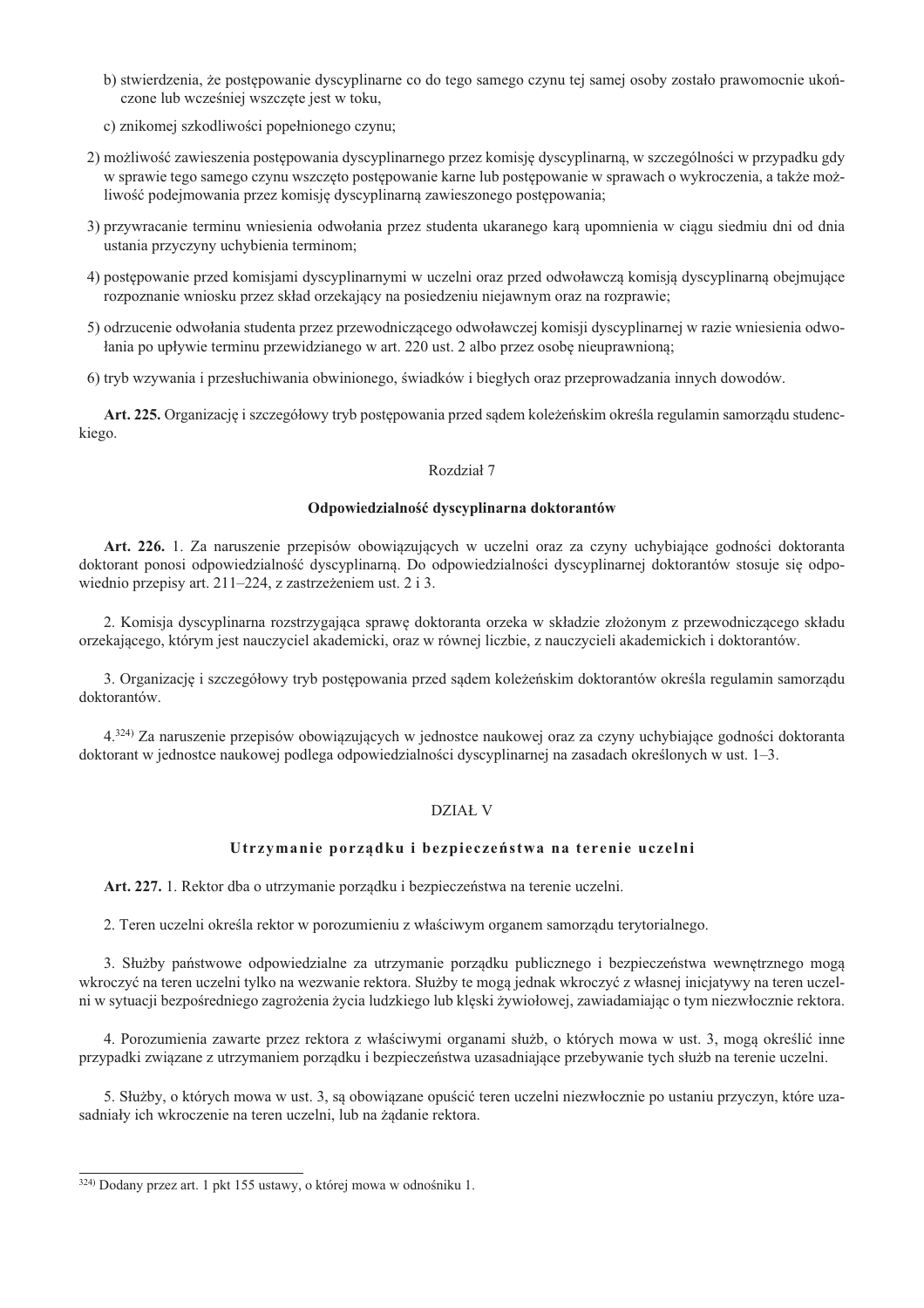Art. 228. 1. Rektor jest obowiazany zapewnić bezpieczne i higieniczne warunki osobom pobierającym w uczelni nauke lub odbywającym zajęcia praktyczno-techniczne albo wykonującym prace na rzecz uczelni.

2. Minister właściwy do spraw szkolnictwa wyższego w porozumieniu z ministrem właściwym do spraw pracy określi, w drodze rozporządzenia, przepisy bezpieczeństwa i higieny pracy w uczelniach, uwzględniając:

1) zakres obowiązków rektora dotyczących zapewnienia bezpiecznych i higienicznych warunków pracy i nauki;

- 2) wymagania dotyczące wyposażenia budynków i pomieszczeń uczelni, w tym laboratoriów, warsztatów, pracowni specjalistycznych oraz domów studenckich, tak aby zapewnić bezpieczeństwo ich użytkownikom;
- 3) warunki zawieszania zajęć w uczelni ze względów bezpieczeństwa.

Art. 229. 1. Rektor, w razie powstania okoliczności uniemożliwiających normalne funkcjonowanie uczelni, może czasowo zawiesić zajęcia w uczelni lub w jej jednostkach organizacyjnych albo zarządzić czasowe zamknięcie uczelni lub jej jednostki organizacyjnej.

2. Decyzję podjętą na podstawie ust. 1 rektor niezwłocznie przedstawia senatowi uczelni do zatwierdzenia. W przypadku odmowy zatwierdzenia tej decyzji przez senat, rektor zarządza wznowienie zajęć lub otwarcie uczelni lub jej jednostki organizacyjnej albo przedstawia sprawe do rozstrzygniecia ministrowi właściwemu do spraw szkolnictwa wyższego, który podejmuje decyzję w ciągu siedmiu dni.

3.325) Decyzje, o której mowa w ust. 1 i 2, podjeta z powodu zagrożenia bezpieczeństwa ludzi lub mienia w znacznych rozmiarach, wraz z uzasadnieniem, rektor niezwłocznie przekazuje do wiadomości:

- 1) organów odpowiedzialnych za bezpieczeństwo, ochronę ludności i zarządzanie kryzysowe, o których mowa w odrębnych przepisach, właściwych ze względu na położenie uczelni lub jej jednostek organizacyjnych;
- 2) właściwego ministra nadzorującego, wskazanego w art. 33.

Art. 230. 1. Pracownicy uczelni, doktoranci i studenci mają prawo organizowania zgromadzeń na terenie uczelni. Na zorganizowanie zgromadzenia w lokalu uczelni niezbędna jest zgoda rektora.

2. O zamiarze zorganizowania zgromadzenia organizatorzy zawiadamiają rektora co najmniej na 24 godziny przed rozpoczęciem zgromadzenia. W sytuacjach uzasadnionych nagłością sprawy rektor może przyjąć zawiadomienie złożone w krótszym terminie.

3. Rektor odmawia udzielenia zgody, o której mowa w ust. 1, lub zakazuje zorganizowania i przeprowadzenia zgromadzenia, jeżeli cele lub program zgromadzenia naruszają przepisy prawa.

- 4. Na zgromadzenie rektor może delegować swego przedstawiciela.
- 5. Statut uczelni określa przepisy porządkowe dotyczące odbywania zgromadzeń.
- 6. Organizatorzy zgromadzeń odpowiadają przed organami uczelni za ich przebieg.

7. Rektor uczelni albo jego przedstawiciel, po uprzedzeniu organizatorów, rozwiązuje zgromadzenie, jeżeli przebiega ono z naruszeniem przepisów prawa.

#### **DZIAŁ VI**

### Zmiany w przepisach obowiązujących, przepisy przejściowe i końcowe

Art. 231-251. (pominiete). 326)

Art. 252. 1. Istniejące w dniu wejścia w życie ustawy państwowe i niepaństwowe szkoły wyższe stają się odpowiednio uczelniami publicznymi i niepublicznymi w rozumieniu ustawy.

2. Istniejące w dniu wejścia w życie ustawy państwowe i niepaństwowe wyższe szkoły zawodowe stają się odpowiednio uczelniami publicznymi i niepublicznymi w rozumieniu niniejszej ustawy.

<sup>325)</sup> Dodany przez art. 1 pkt 156 ustawy, o której mowa w odnośniku 1.

<sup>326)</sup> Zamieszczone w obwieszczeniu.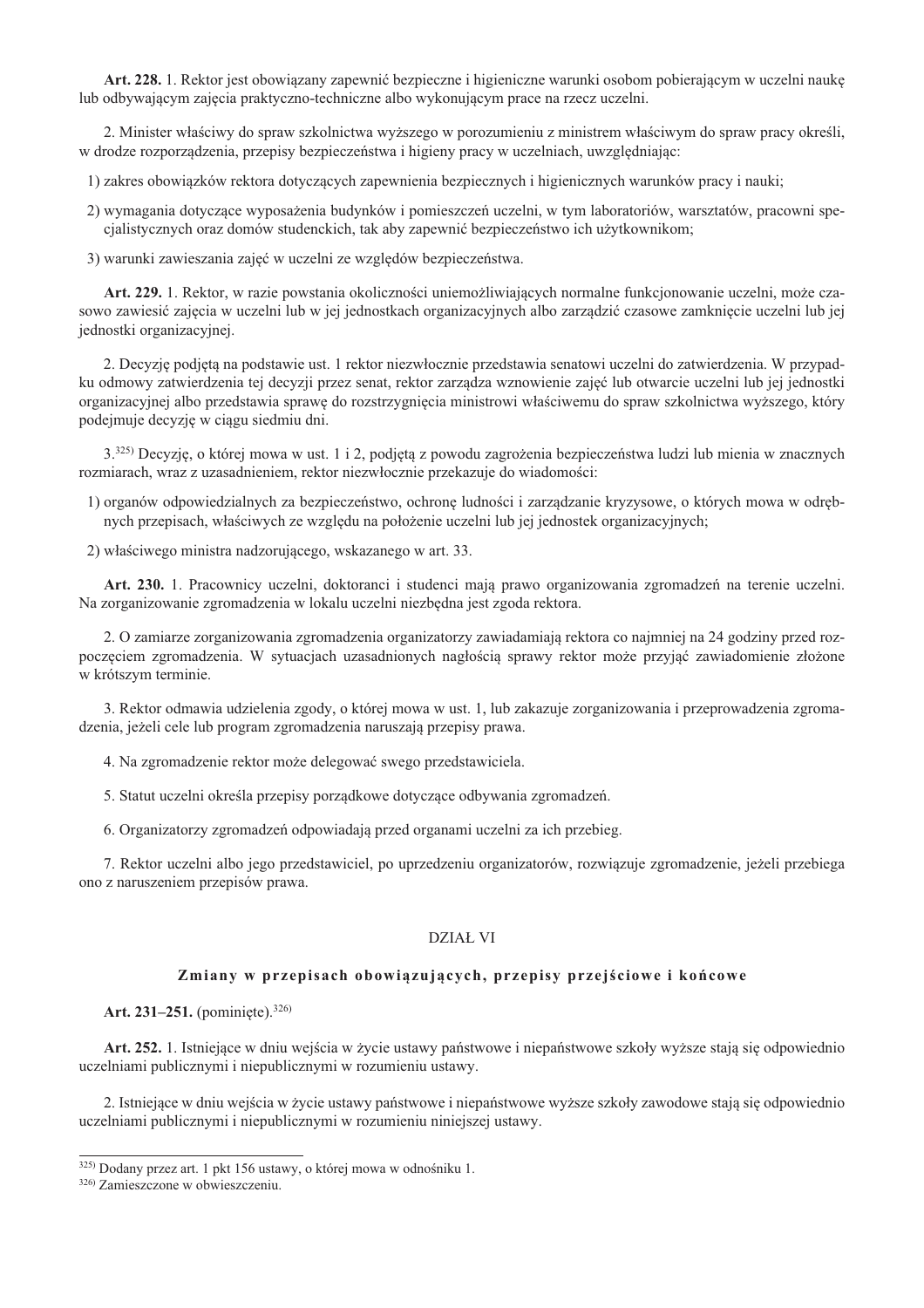3. Istniejące w dniu wejścia w życie ustawy akademie wojskowe stają się uczelniami wojskowymi – publicznymi uczelniami akademickimi.

4. Istniejące w dniu wejścia w życie ustawy wyższe szkoły oficerskie stają się uczelniami wojskowymi – publicznymi uczelniami zawodowymi.

5. Istniejące w dniu wejścia w życie ustawy Wyższa Szkoła Policji w Szczytnie i Szkoła Główna Służby Pożarniczej w Warszawie stają się uczelniami służb państwowych.

6. Ilekroć w odrębnych przepisach jest mowa o wyższych szkołach państwowych lub niepaństwowych, należy przez to rozumieć odpowiednio uczelnie publiczne i niepubliczne.

Art. 253. Centrum Medyczne Kształcenia Podyplomowego z siedzibą w Warszawie zachowuje uprawnienia do prowadzenia studiów doktoranckich i studiów podyplomowych w dziedzinie nauk medycznych na zasadach określonych w ustawie. Na prowadzenie tych studiów Centrum Medyczne Kształcenia Podyplomowego otrzymuje dotacje z budżetu państwa ze środków pozostających w dyspozycji ministra właściwego do spraw zdrowia.

Art. 254. Do wydziałów nauk kościelnych Uniwersytetu Kardynała Stefana Wyszyńskiego stosuje się przepisy ustawy dotyczące wydziałów teologicznych.

Art. 255.<sup>327)</sup> 1. Do dnia 30 czerwca 2016 r. nazwy uczelni zostaną dostosowane do wymagań określonych w art. 3.

2. Do dnia 30 czerwca 2015 r. Rada Ministrów przedłoży projekt ustawy dostosowującej nazwy publicznych uczelni akademickich do wymagań określonych w art. 3.

3. Rada Ministrów, w drodze rozporządzenia, dostosuje nazwy uczelni publicznych utworzonych w drodze rozporządzenia albo uczelni publicznych niebędących uczelniami akademickimi do wymagań określonych w art. 3.

4. Do dnia 31 marca 2015 r. założyciel lub uprawniony organ uczelni niepublicznej przedłoży ministrowi właściwemu do spraw szkolnictwa wyższego wniosek dotyczący dostosowania nazwy uczelni do wymagań określonych w art. 3.

5. Jeżeli uprawniony organ lub założyciel uczelni niepublicznej nie dopełni obowiązku, o którym mowa w ust. 4, nazwę tej uczelni zmienia minister właściwy do spraw szkolnictwa wyższego. Decyzję o zmianie nazwy wydaje się z urzędu.

Art. 256. 1. Z dniem wejścia w życie ustawy grunty Skarbu Państwa pozostające w użytkowaniu wieczystym uczelni publicznej stają się jej własnością. Wartość tych gruntów zwiększa fundusz zasadniczy uczelni publicznej.

2. Nabycie prawa własności, o którym mowa w ust. 1, stwierdza w drodze decyzji wojewoda.

Art. 257. 1. Szkoły wyższe, które w dniu wejścia w życie ustawy nie spełniają warunków określonych w art. 2 ust. 1 pkt 22, stają się uczelniami zawodowymi w rozumieniu ustawy.

2. Do studiów rozpoczętych przed dniem wejścia w życie ustawy, z zastrzeżeniem ust. 3 i 4, stosuje się przepisy dotychczasowe.

3. Studia zawodowe, prowadzone w dniu wejścia w życie ustawy, stają się studiami pierwszego stopnia w rozumieniu ustawy.

4. Studenci jednolitych studiów magisterskich, którzy rozpoczęli studia przed dniem wejścia w życie ustawy, mogą je ukończyć w tym trybie albo przenieść się na odpowiednie studia pierwszego stopnia, albo – po spełnieniu wymagań określonych w regulaminie studiów – na odpowiednie studia drugiego stopnia.

5. Do studiów doktoranckich rozpoczętych przed dniem wejścia w życie ustawy stosuje się przepisy niniejszej ustawy.

Art. 258. 1. Prowadzone przez uczelnie w dniu wejścia w życie ustawy studia dzienne stają się studiami stacjonarnymi w rozumieniu art. 2 ust. 1 pkt 12, a studia wieczorowe, zaoczne i eksternistyczne – studiami niestacjonarnymi w rozumieniu art. 2 ust. 1 pkt 13.

2. Uczelnie prowadzące w dniu wejścia w życie ustawy studia specjalne mogą je prowadzić do zakończenia całego cyklu kształcenia.

<sup>327)</sup> W brzmieniu ustalonym przez art. 1 pkt 6 ustawy, o której mowa w odnośniku 60.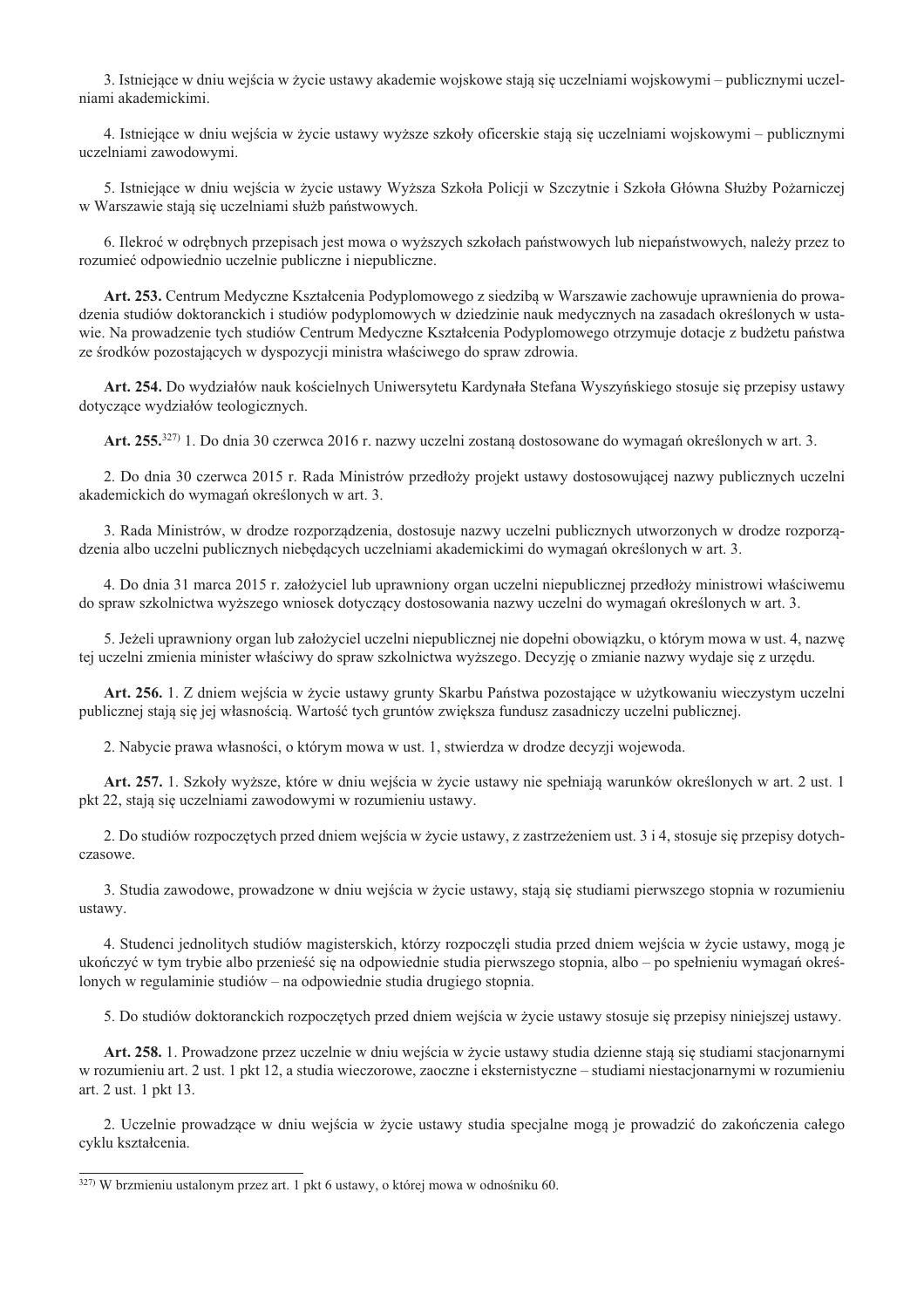## Art. 259. 1. Wszczęte i niezakończone postępowania w sprawach:

1) dotyczących:

a) pozwoleń na utworzenie uczelni niezaopiniowanych przez Państwową Komisję Akredytacyjną,

b) uprawnień do prowadzenia kierunku studiów niezaopiniowanych przez Państwowa Komisie Akredytacyjna

- są rozpatrywane na zasadach i w trybie określonych w niniejszej ustawie;

2) dotyczących:

- a) pozwoleń na utworzenie uczelni zaopiniowanych przez Państwowa Komisje Akredytacyjna,
- b) uprawnień do prowadzenia kierunku studiów zaopiniowanych przez Państwowa Komisję Akredytacyjną
- są rozpatrywane na zasadach i w trybie określonych w przepisach dotychczasowych;
- 3) co do których postępowanie zostało zakończone wydaniem nieprawomocnej decyzji, są rozpatrywane według przepisów dotychczasowych.

2. Jeżeli wniosek o utworzenie uczelni zawodowej nie spełnia wymagań określonych w art. 20, w terminie roku od dnia wejścia w życie ustawy może zostać uzupełniony i podlega rozpatrzeniu w trybie i na zasadach ustalonych w niniejszej ustawie. Po tym terminie niezakończone postępowania w sprawie utworzenia uczelni zawodowych niespełniające wymagań określonych w art. 20 zostają zakończone.

Art. 260. Uczelnie, które w dniu wejścia w życie ustawy nie spełniają wymagań określonych w art. 56 ust. 2 lub art. 58 ust. 4, nabywają uprawnienia, które przepisy niniejszej ustawy wiążą ze spełnieniem tych wymagań, jeżeli w dniu wejścia w życie ustawy spełniają wymagania określone w art. 12 ust. 1 lub 2 ustawy wymienionej w art. 276 pkt 2. Uczelnie te tracą powyższe uprawnienia z dniem 31 sierpnia 2010 r., chyba że wcześniej spełnią wymagania określone w art. 56 ust. 2 lub art. 58 ust. 4.

Art. 261. (uchylony).  $328$ )

Art. 261a.<sup>329)</sup> 1. Minister właściwy do spraw szkolnictwa wyższego może, w drodze rozporządzenia, na wniosek organu prowadzącego:

- 1) przekształcić publiczną szkołę pomaturalną, kolegium nauczycielskie, nauczycielskie kolegium języków obcych albo kolegium pracowników służb społecznych w publiczną uczelnię zawodową,
- 2) włączyć placówki, o których mowa w pkt 1, do uczelni publicznej, po uzyskaniu zgody senatu tej uczelni,
- 3) połączyć placówki, o których mowa w pkt 1, w publiczną uczelnię zawodową

– określając sposób przejęcia pracowników i słuchaczy tych placówek, kierunki i specjalności studiów, na które słuchacze tych placówek będą przejmowani, oraz tryb ukończenia studiów pierwszego stopnia, mając na celu zachowanie wysokiego poziomu kształcenia.

- 2. W przypadku włączenia placówek, o których mowa w ust. 1, do uczelni publicznej:
- 1) wobec podstawowych jednostek organizacyjnych przejmujących pracowników i słuchaczy okresowo, nie dłużej jednak niż na 3 lata, określa się indywidualne wymagania w zakresie minimum kadrowego niezbędnego do prowadzenia danego kierunku studiów oraz do prowadzenia kształcenia poza siedzibą uczelni;
- 2) dla przejętych słuchaczy tworzy się specjalność o charakterze zawodowym, której program nauczania w okresie nieprzekraczającym 3 lat od jej utworzenia może odbiegać od standardów kształcenia na danym kierunku studiów;
- 3) bedacej uczelnia zawodowa możliwe jest prowadzenie kształcenia poza siedzibą tej uczelni w dotychczasowej siedzibie placówki przez okres nie dłuższy niż 3 lata, po określeniu indywidualnych wymagań, o których mowa w pkt 1, pod warunkiem utrzymania wyłacznie zawodowego charakteru prowadzonych specjalności.

3. W okresie od przejęcia przez uczelnie jednostki, o której mowa w ust. 1, do końca roku budżetowego, w którym nastapiło przejęcie, jednostka samorządu terytorialnego prowadząca dotychczas jednostkę, o której mowa w ust. 1, przekazuje

<sup>328)</sup> Przez art. 1 pkt 7 ustawy, o której mowa w odnośniku 60.

<sup>329)</sup> Dodany przez art. 1 pkt 8 ustawy, o której mowa w odnośniku 60.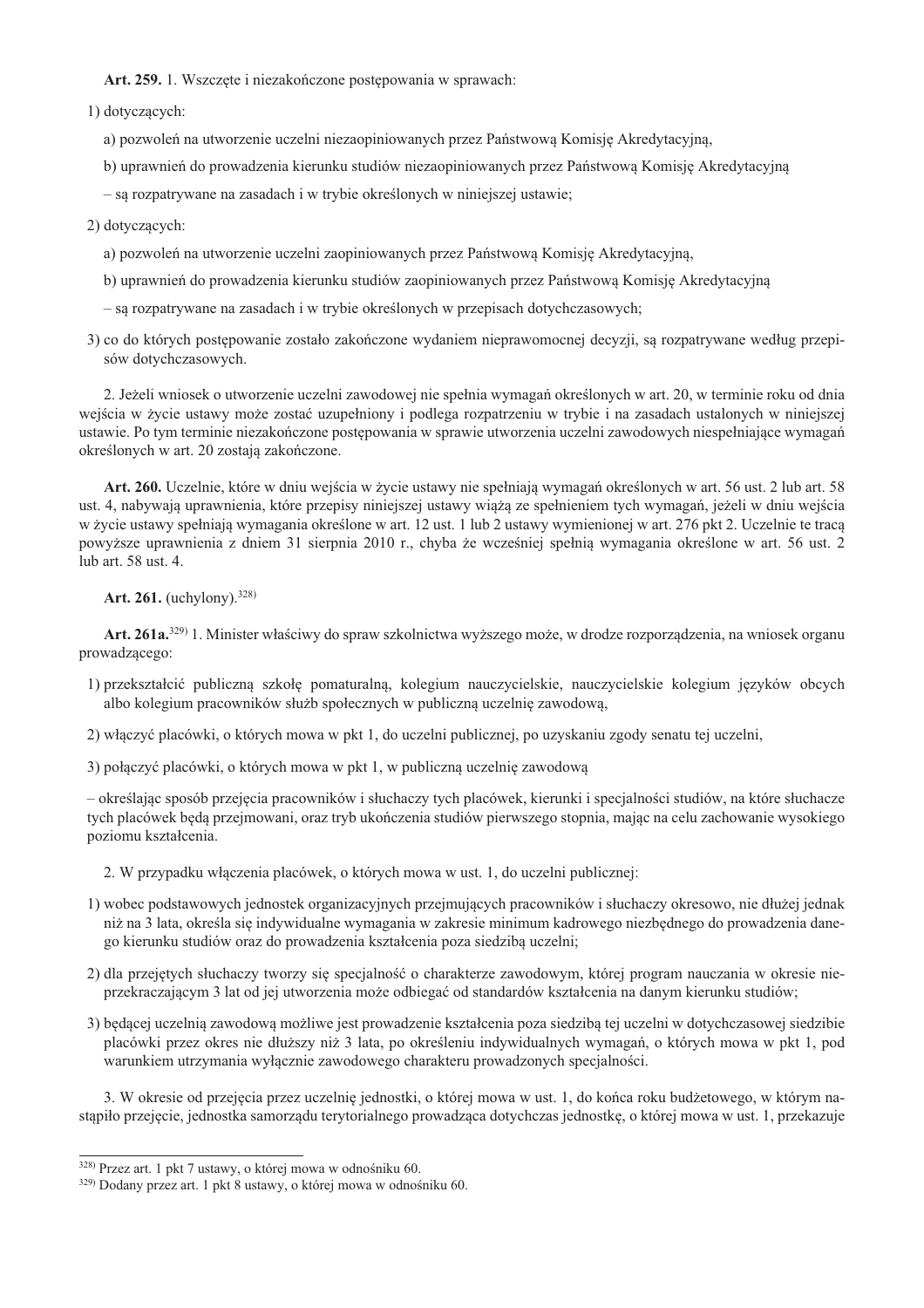uczelni, na podstawie porozumienia, środki finansowe w formie dotacji celowej w wysokości nie niższej niż przypadająca na ten okres kwota ustalona na prowadzenie jednostki w ramach części oświatowej subwencji ogólnej otrzymanej przez jednostkę samorządu terytorialnego; porozumienie może również określać warunki przekazania uczelni składników majątku jednostki.

4. W przypadku połączenia, o którym mowa w ust. 1 pkt 3, przepisy ust. 2 i 3 stosuje się odpowiednio.

5. W przypadku placówek niepublicznych zasady określone w ust. 1 i 2 uwzględnia się w pozwoleniu na utworzenie z nich niepublicznej uczelni zawodowej.

Art. 261b.<sup>329</sup>) Porozumienia zawarte przez organy prowadzące kolegia nauczycielskie, nauczycielskie kolegia języków obcych albo kolegia pracowników służb społecznych z uczelniami w zakresie, w jakim umożliwiają one absolwentowi, po zdaniu egzaminu dyplomowego, ubieganie się o dopuszczenie do egzaminu w uczelni oraz uzyskanie dyplomu i tytułu zawodowego licenciata, traca moc z dniem 30 września 2015 r.

Art. 262. 1. Wnioski dotyczące zmiany struktury wewnętrznej uczelni, zgłoszone, a nierozpatrzone do dnia wejścia w życie ustawy, podlegają rozpatrzeniu w trybie i na zasadach określonych w niniejszej ustawie.

2. Właściwe organy uczelni, w terminie roku od wejścia w życie ustawy, dostosują zamiejscowe ośrodki dydaktyczne uczelni do wymagań ustawy. W tym samym terminie rektor przekaże ministrowi właściwemu do spraw szkolnictwa wyż szego informacje o zamiejscowych jednostkach organizacyjnych, zawierające dane niezbędne do ustalenia, czy jednostki te spełniają wymagania określone w art. 85 ust. 1 lub 2 oraz w przepisach wydanych na podstawie art. 9 pkt 5 lit. b.

3. Zamiejscowe ośrodki dydaktyczne niespełniające wymagań ustawy po upływie terminu określonego w ust. 2 ulegają likwidacji.

Art. 263. Dyrektorzy administracyjni uczelni państwowych stają się kanclerzami uczelni publicznych.

Art. 264. 1. Do stosunków pracy powstałych przed dniem wejścia w życie ustawy stosuje się jej przepisy.

2. Osoba zatrudniona przed dniem wejścia w życie ustawy na stanowisku profesora zwyczajnego lub profesora nadzwyczajnego na podstawie mianowania na stałe pozostaje mianowana na tym stanowisku.

3. Osoba posiadająca przed dniem wejścia w życie ustawy stopień naukowy doktora habilitowanego i zatrudniona na stanowisku profesora nadzwyczajnego na podstawie mianowania na czas nieokreślony pozostaje mianowana na tym stanowisku.

4. Osoba posiadająca przed dniem wejścia w życie ustawy stopień naukowy doktora habilitowanego i zatrudniona na stanowisku profesora nadzwyczajnego na podstawie mianowania na czas określony pozostaje mianowana na tym stanowisku do końca okresu mianowania.

5. Mianowani nauczyciele akademiccy zatrudnieni na stanowisku docenta zgodnie z art. 188 ust. 5 ustawy wymienionej w art. 276 pkt 2 pozostają mianowani na tym stanowisku. Organem właściwym w sprawach dotyczących stosunku pracy docenta jest rektor szkoły wyższej. Stosunek pracy z docentem wygasa z końcem roku akademickiego, w którym ukończył on 65. roku życia, jeżeli okres zatrudnienia umożliwia nabycie prawa do emerytury. Jeżeli z ukończeniem 65. rok życia osoba zajmująca stanowisko docenta nie nabyła prawa do emerytury, wygaśnięcie stosunku pracy następuje z końcem roku akademickiego, w którym nabyła to prawo lub w którym ukończyła 70. rok życia.

6. Mianowani nauczyciele akademiccy zajmujący stanowiska adiunkta, starszego wykładowcy, wykładowcy lub asystenta pozostają mianowani na czas nieokreślony na tych stanowiskach, z zastrzeżeniem art. 120.

7. Osoba zatrudniona przed dniem wejścia w życie ustawy na stanowiskach: starszego kustosza i starszego dokumentalisty dyplomowanego, kustosza i dokumentalisty dyplomowanego, adiunkta bibliotecznego i adiunkta dokumentacji i informacji naukowej, asystenta bibliotecznego i asystenta dokumentacji i informacji naukowej, kustosza bibliotecznego, starszego bibliotekarza i starszego dokumentalisty na podstawie mianowania pozostaje mianowana na tym stanowisku i na tych samych zasadach.

8. Rektorzy szkół wyższych w terminie trzech miesięcy od dnia wejścia w życia ustawy dostosują do przepisów ustawy dokumenty dotyczące nawiązania stosunku pracy z nauczycielami akademickimi oraz pozostałymi mianowanymi pracownikami.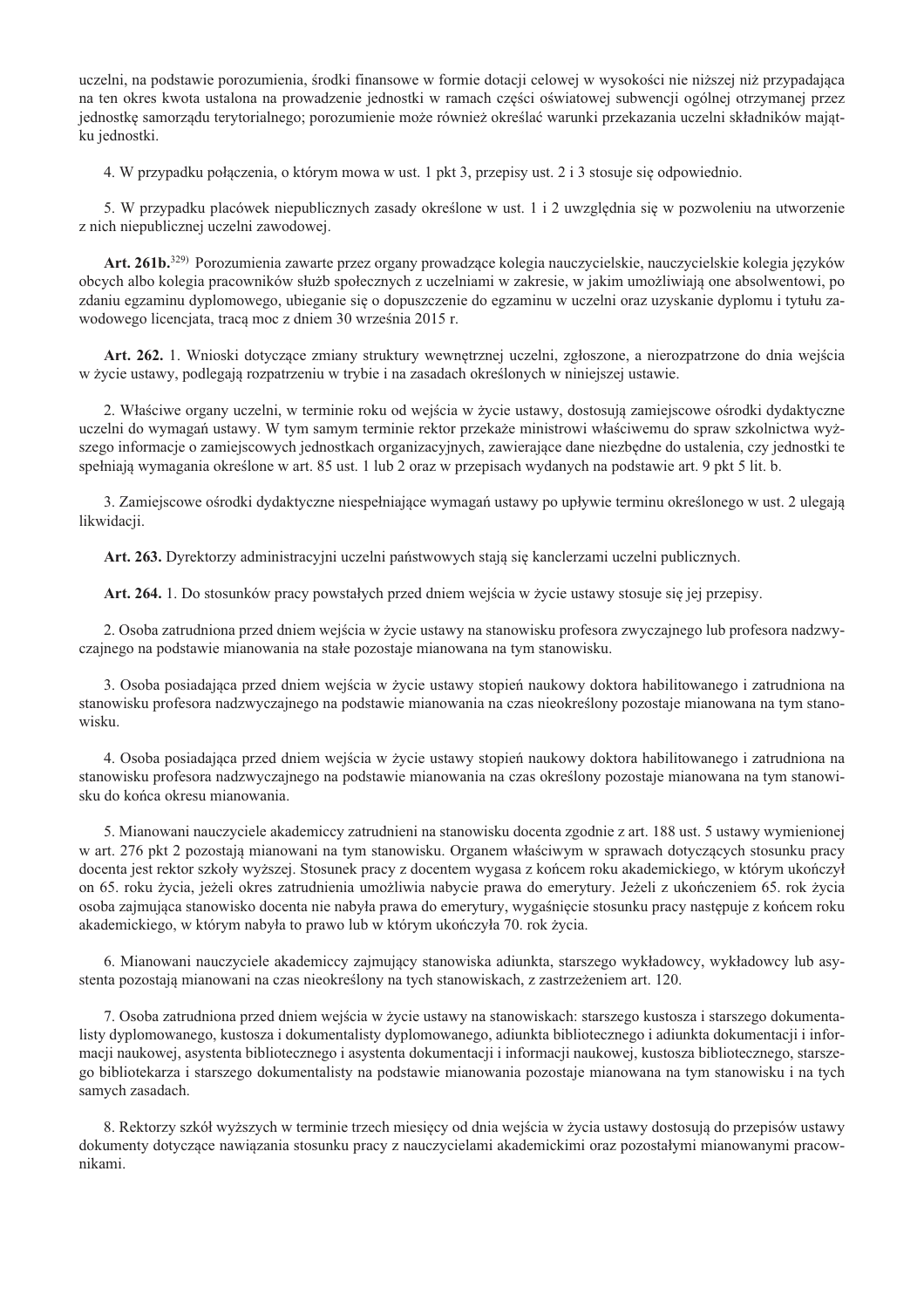9. Stosunki pracy pracowników dydaktycznych zatrudnionych na podstawie umowy o prace zgodnie z przepisami ustawy wymienionej w art. 276 pkt 2 oraz pracowników naukowo-dydaktycznych i dydaktycznych uczelni niepublicznych zostana dostosowane do przepisów ustawy w terminie trzech lat od dnia jej wejścia w życie.

10. Nauczyciele akademiccy zatrudnieni na stanowiskach profesorów w wyższych szkołach zawodowych z dniem wejścia w życie ustawy pozostają zatrudnieni w uczelniach zawodowych na stanowiskach profesorów nadzwyczajnych, o których mowa w art. 114 ust. 2.

Art. 265. 1. Nauczyciel akademicki, który przed dniem wejścia w życie ustawy podjał dodatkowe zatrudnienie w ramach stosunku pracy u więcej niż jednego pracodawcy, może je wykonywać przez okres nie dłuższy jednak niż rok od dnia wejścia w życie ustawy, pod warunkiem zawiadomienia, w terminie trzech miesięcy od dnia wejścia w życie ustawy, właściwego organu, zgodnie z art. 129 ust. 6.

2. Nauczyciel akademicki, który przed dniem wejścia w życie ustawy podjął działalność gospodarczą i łączy ją z dodatkowym zatrudnieniem w ramach stosunku pracy, może wykonywać tę działalność, przez okres nie dłuższy jednak niż rok od dnia wejścia w życie ustawy, pod warunkiem zawiadomienia, w terminie trzech miesięcy od dnia wejścia w życie ustawy, właściwego organu, zgodnie z art. 129 ust. 6.

3. Niezawiadomienie przez nauczyciela akademickiego właściwego organu uczelni, w terminie określonym w ust. 1 i 2, o podjęciu dodatkowego zatrudnienia w ramach stosunku pracy lub prowadzeniu działalności gospodarczej stanowi podstawę do rozwiązania stosunku pracy za wypowiedzeniem w uczelni będącej jego podstawowym miejscem pracy.

4. Obowiązek zawiadomienia rektora o wykonywaniu dodatkowego zatrudnienia uważa się za spełniony w odniesieniu do nauczyciela akademickiego, który przed dniem wejścia w życie ustawy zawiadomił rektora zgodnie z art. 103 ustawy wymienionej w art. 276 pkt 2.

Art. 266. 1. Niezakończone do dnia wejścia w życie ustawy postępowania w sprawach dotyczących odpowiedzialności dyscyplinarnej studentów, doktorantów i nauczycieli akademickich prowadzone są na podstawie przepisów dotychczasowych.

2. Urlopy dla celów naukowych, artystycznych lub kształcenia zawodowego, urlopy dla poratowania zdrowia oraz urlopy udzielone w związku z przygotowywaniem rozprawy doktorskiej i habilitacyjnej udzielone przed dniem wejścia w życie ustawy są wykorzystywane na zasadach i w wymiarze ustalonym na podstawie dotychczasowych przepisów.

Art. 267. Nauczyciel akademicki urodzony przed dniem 31 grudnia 1948 r. może, na swój wniosek, przejść na emeryturę, jeżeli ukończył 60. rok życia i przepracował 30 lat, w tym 20 lat w szkolnictwie lub instytucjach naukowych – w przypadku mężczyzny, a w przypadku kobiety – po ukończeniu 55. roku życia i przepracowaniu 25 lat, w tym 20 lat w szkolnictwie lub instytucjach naukowych.

Art. 268. 1. Rektorzy uczelni, którzy w dniu wejścia w życie ustawy nie spełniają warunku określonego w art. 72:

1) w ust. 1 zdanie drugie – w przypadku rektora uczelni publicznej,

2) w ust. 2 – w przypadku rektora uczelni niepublicznej

pełnią swoją funkcję do końca kadencji.

2. W przypadku gdy statut uczelni niepublicznej nie przewiduje kadencji, rektor niespełniający warunku określonego w art. 72 ust. 2 pełni swoją funkcję nie dłużej niż cztery lata od dnia wejścia w życie ustawy.

3. Organy jednoosobowe uczelni i ich zastępcy niespełniający warunku określonego w art. 76 ust. 2 i w art. 79 pełnią swoją funkcję do końca kadencji. Przepis ust. 2 stosuje się odpowiednio.

Art. 269. 1. Studenci przyjęci na studia przed dniem wejścia w życie ustawy oraz w roku akademickim 2005/2006 wnoszą opłaty za zajęcia dydaktyczne na dotychczasowych zasadach do końca okresu studiów przewidzianego w programie studiów.

2. Umowy, o których mowa w art. 160 ust. 3, obowiązują od roku akademickiego 2006/2007.

Art. 270. 1. Rada Główna Szkolnictwa Wyższego oraz Państwowa Komisja Akredytacyjna wybrane na podstawie przepisów ustawy wymienionej w art. 276 pkt 2 pełnią swoją funkcję do czasu upływu kadencji, na które zostały wybrane.

2. W przypadku wygaśnięcia mandatu członka organu kolegialnego, o którym mowa w ust. 1, przed upływem kadencji wyboru uzupełniającego dokonuje się na okres nie dłuższy niż do końca upływu kadencji, na którą wybrano cały skład organu kolegialnego.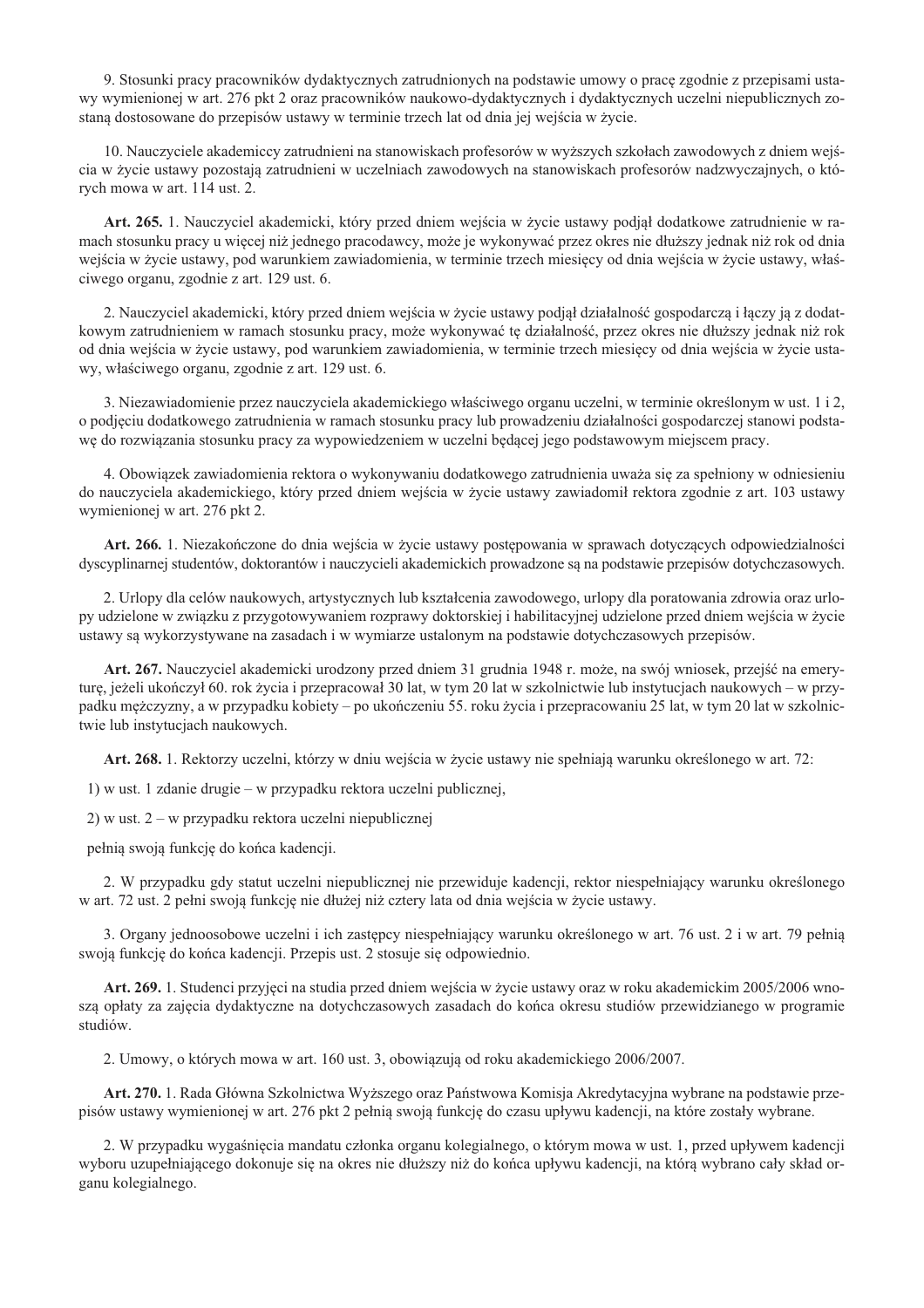3. Członek organu kolegialnego wybrany na zasadach określonych w ust. 2 może być wybrany na kolejna kadencje na zasadach określonych w ustawie.

4. Jednoosobowe i kolegialne organy uczelni państwowej, wybrane na podstawie przepisów ustaw wymienionych w art. 276, przekształconej zgodnie z art. 252 w uczelnię publiczną, pełnią swoją funkcję do czasu upływu kadencji, na którą zostały wybrane.

5. Organy, o których mowa w ust. 4, mogą być wybrane na kolejną kadencję z zachowaniem art. 77 ust. 2, z zastrzeżeniem ust. 6 i 7.

6. Kadencja kolegialnych organów uczelni publicznej rozpoczynająca się w dniu 1 września 2006 r. trwa do dnia 31 sierpnia 2008 r.

7. Osoba pełniaca funkcie organu jednoosobowego uczelni publicznej, której kadencia kończy się z dniem 31 sierpnia 2006 r., może być ponownie wybrana na dwuletnia kadencie.

Art. 271. Do przewodów habilitacyjnych i postępowań o nadanie stopnia doktora habilitowanego i tytułu profesora wszczętych i niezakończonych przed dniem wejścia w życie ustawy stosuje się przepisy ustawy zmienianej w art. 251 w brzmieniu obowiązującym przed dniem wejścia w życie niniejszej ustawy.

Art. 272. 1. Z dniem 1 stycznia 2006 r. tworzy się Biuro Państwowej Komisji Akredytacyjnej.

2. Do dnia 31 grudnia 2005 r. obsługę administracyjną Państwowej Komisji Akredytacyjnej wykonują jednostki organizacyjne urzędu obsługującego ministra właściwego do spraw szkolnictwa wyższego.

Art. 273. Istniejący w dniu wejścia w życie ustawy Parlament Studentów Rzeczypospolitej Polskiej działający na podstawie ustawy wymienionej w art. 276 pkt 2 staje się Parlamentem Studentów Rzeczypospolitej Polskiej, o którym mowa w art. 203, z tym że jego statut wymaga zatwierdzenia przez ministra właściwego do spraw szkolnictwa wyższego.

Art. 274. 1. Uprawnione organy uczelni spełniających wymagania określone w art. 56 ust. 2 lub art. 58 ust. 4 nadadzą statuty odpowiadające przepisom niniejszej ustawy do dnia 30 czerwca 2006 r.

2. Uprawnione organy uczelni publicznych niespełniających wymagań określonych w art. 56 ust. 2 lub art. 58 ust. 4 przedłożą właściwym ministrom do zatwierdzenia, nie później niż do dnia 30 marca 2006 r., statuty odpowiadające przepisom niniejszej ustawy.

3. Założyciel lub uprawniony organ uczelni niepublicznej przedłożą ministrowi właściwemu do spraw szkolnictwa wyższego do zatwierdzenia, nie później niż do dnia 30 marca 2006 r., statuty odpowiadające przepisom niniejszej ustawy.

4. W przypadku gdy uczelnia nie wypełni obowiazku, o którym mowa w ust. 1–3, właściwy minister nada jej statut w drodze decyzji administracyjnej.

Art. 275. 1.<sup>330</sup> Do dnia 31 grudnia 2006 r. zachowują moc art. 24, 117a, 121 i 122 ustawy wymienionej w art. 276 pkt 2 oraz art. 22 i 66a ustawy wymienionej w art. 276 pkt 3.

2.330) Do dnia 31 sierpnia 2006 r. zachowują moc art. 75-117, 118, 119 i 124-139 ustawy wymienionej w art. 276 pkt 2 oraz art. 49-66 i 67-70 ustawy wymienionej w art. 276 pkt 3.

2a.<sup>331)</sup> Od dnia 1 września 2006 r. do dnia 31 grudnia 2006 r. pracownicy publicznej uczelni zawodowej mają prawo do korzystania z zakładowego funduszu świadczeń socjalnych oraz nagród specjalnych na dotychczasowych zasadach.

2b.<sup>331)</sup> Za lata 2005 i 2006 pracownicy uczelni publicznych otrzymują dodatkowe wynagrodzenie roczne na zasadach określonych w przepisach ustawy z dnia 12 grudnia 1997 r. o dodatkowym wynagrodzeniu rocznym dla pracowników jednostek sfery budżetowej (Dz. U. Nr 160, poz. 1080, z późn. zm.<sup>332)</sup>).

<sup>330)</sup> W brzmieniu ustalonym przez art. 1 pkt 3 lit. a ustawy, o której mowa w odnośniku 162.

<sup>331)</sup> Dodany przez art. 1 pkt 3 lit. b ustawy, o której mowa w odnośniku 162.

<sup>332)</sup> Zmiany wymienionej ustawy zostały ogłoszone w Dz. U. z 1998 r. Nr 155, poz. 1014, z 1999 r. Nr 72, poz. 802 i Nr 110, poz. 1255, z 2002 r. Nr 74, poz. 676, z 2003 r. Nr 199, poz. 1939 i Nr 223, poz. 2217, z 2004 r. Nr 116, poz. 1202, z 2005 r. Nr 249, poz. 2104 oraz z 2006 r. Nr 34, poz. 243.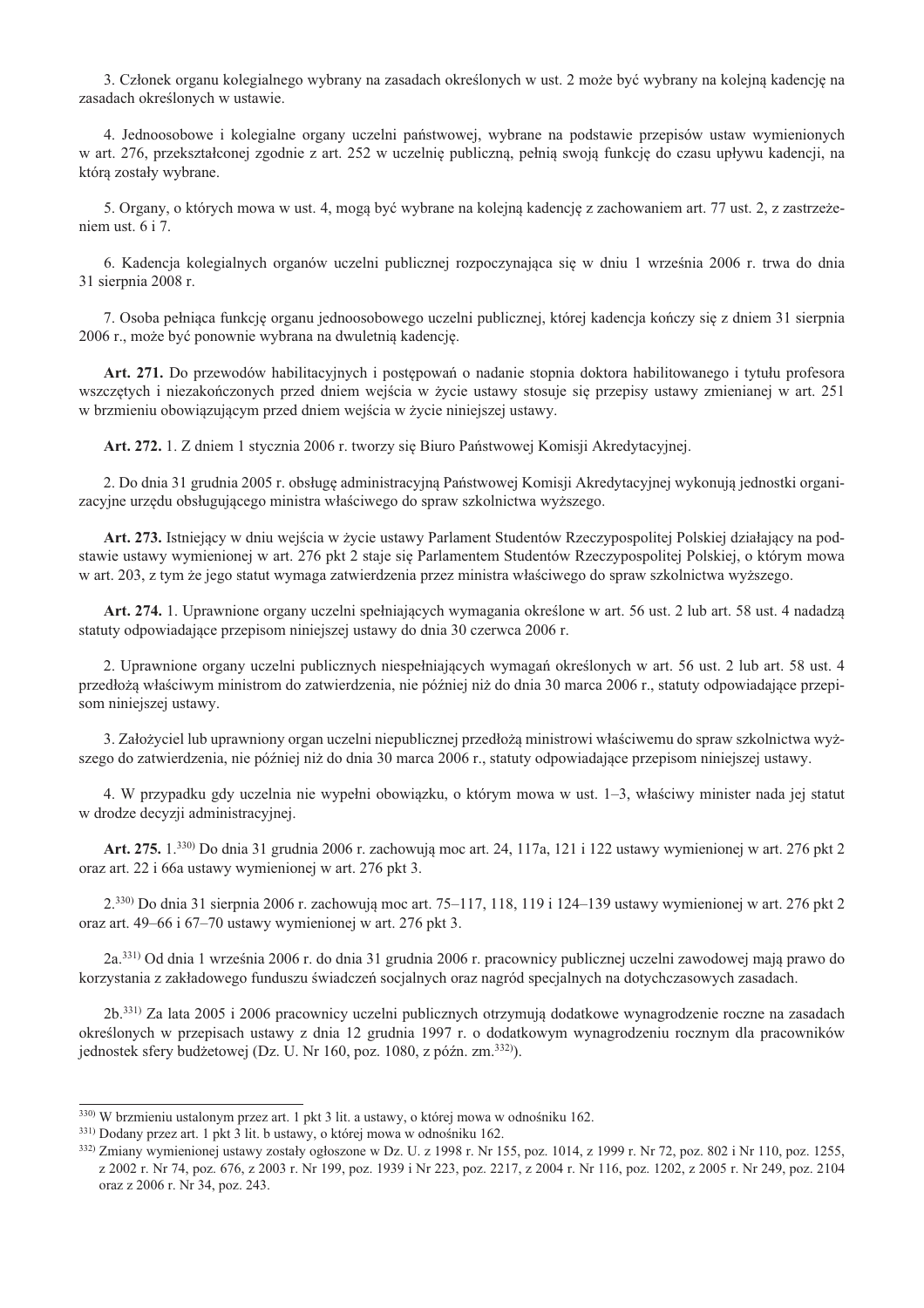2c.<sup>331)</sup> Do dnia 31 grudnia 2006 r.:

1) uczelnia może uzyskiwać środki finansowe z budżetów jednostek samorządu terytorialnego lub ich związków;

2) minister właściwy do spraw szkolnictwa wyższego ustala i przyznaje:

- a) Akademii Obrony Narodowei, o której mowa w ustawie wymienionej w art. 248.
- b) Wojskowej Akademii Technicznej im. Jarosława Dąbrowskiego, o której mowa w ustawie wymienionej w art. 249,
- c) Akademii Marynarki Wojennej im. Bohaterów Westerplatte, o której mowa w ustawie wymienionej w art. 250

– dotacie na działalność dydaktyczna na kształcenie osób cywilnych, uwzgledniając wysokość dotacii oraz jej udział w kosztach kształcenia w uczelniach nadzorowanych przez ministra właściwego do spraw szkolnictwa wyższego, a także może przyznawać dotacje, o których mowa w art. 24 ust. 1 pkt 2 ustawy wymienionej w art. 276 pkt 2;

- 3) uczelnia publiczna, która w dniu wejścia w życie ustawy działała na podstawie ustawy wymienionej art. 276 pkt 3, otrzymuje z budżetu państwa środki, o których mowa w art. 24 ust. 1 pkt 1, 1a, 2 i 6 ustawy wymienionej w art. 276 pkt 2;
- 4) uczelnia niepubliczna może otrzymać z budżetu państwa środki, o których mowa w art. 24 ust. 1 pkt 1a, 2 i 6 ustawy wymienionej w art. 276 pkt 2.

3. Dotychczasowe przepisy wykonawcze wydane na podstawie art. 4 ust. 3a, art. 4a ust. 2 pkt 1 i 2, art. 4a ust. 2 pkt 3, art. 4a ust. 2 pkt 4, art. 4a ust. 2 pkt 5, art. 16 ust. 6, art. 33 ust. 2, art. 33b ust. 1, art. 143 ust. 3, art. 149 ust. 2, art. 149 ust. 3, art. 152i, art. 176 ust. 1 i art. 178<sup>1</sup> ust. 2 ustawy, o której mowa w art. 276 pkt 2, zachowują moc do czasu wejścia w życie przepisów wykonawczych wydanych na podstawie art. 6 ust. 3, art. 9 pkt 1 i 4, art. 9 pkt 2, art. 9 pkt 3, art. 9 pkt 5, art. 29 ust. 7, art. 42 ust. 1, art. 44, art. 162, art. 167 ust. 3, art. 187, art. 192 ust. 1, art. 224, art. 228 ust. 2 niniejszej ustawy, a dotychczasowe przepisy wykonawcze wydane na podstawie art. 25 ust. 2 oraz art. 30 ustawy, o której mowa w art. 276 pkt 2, zachowują moc do dnia wejścia w życie przepisów wykonawczych wydanych na podstawie art. 95 ust. 1 i art. 105 niniejszej ustawy, jednak nie dłużej niż do dnia 31 grudnia 2006 r.

4. Dotychczasowe przepisy wykonawcze wydane na podstawie art. 11 ust. 4 ustawy, o której mowa w art. 276 pkt 3, zachowują moc do czasu wejścia w życie przepisów wykonawczych wydanych na podstawie art. 22 niniejszej ustawy, a dotychczasowe przepisy wykonawcze wydane na podstawie art. 24 ust. 2 ustawy, o której mowa w art. 276 pkt 3, zachowują moc do dnia wejścia w życie przepisów wykonawczych wydanych na podstawie art. 95 ust. 1 niniejszej ustawy, jednak nie dłużej niż do dnia 31 grudnia 2006 r.

5. Dotychczasowe przepisy wykonawcze wydane na podstawie art. 9 ust. 3 ustawy z dnia 23 grudnia 1999 r. o kształtowaniu wynagrodzeń w państwowej sferze budżetowej oraz o zmianie niektórych ustaw, zachowują moc do czasu wejścia w życie nowych przepisów wykonawczych wydanych na podstawie art. 9 ust. 3, w brzmieniu nadanym niniejszą ustawą.

6. Dotychczasowe przepisy wykonawcze wydane na podstawie art. 41 ustawy z dnia 14 marca 2003 r. o stopniach naukowych i tytule naukowym oraz o stopniach i tytule w zakresie sztuki zachowują moc do czasu wejścia w życie przepisów wykonawczych wydanych na podstawie art. 41, w brzmieniu nadanym niniejszą ustawą.

Art. 276. Tracq moc:

1) ustawa z dnia 31 marca 1965 r. o wyższym szkolnictwie wojskowym (Dz. U. z 1992 r. Nr 10, poz. 40, z późn. zm.<sup>333)</sup>);

2) ustawa z dnia 12 września 1990 r. o szkolnictwie wyższym (Dz. U. Nr 65, poz. 385, z późn. zm.<sup>334)</sup>);

3) ustawa z dnia 26 czerwca 1997 r. o wyższych szkołach zawodowych (Dz. U. Nr 96, poz. 590, z późn. zm.<sup>335)</sup>).

<sup>333)</sup> Zmiany tekstu jednolitego wymienionej ustawy zostały ogłoszone w Dz. U. z 1996 r. Nr 7, poz. 44, z 1997 r. Nr 96, poz. 590, Nr 107, poz. 688, Nr 115, poz. 741 i Nr 121, poz. 770, z 1998 r. Nr 106, poz. 668, z 2002 r. Nr 74, poz. 676 i Nr 141, poz. 1184, z 2003 r. Nr 179, poz. 1750 oraz z 2005 r. Nr 100, poz. 836.

<sup>334)</sup> Zmiany wymienionej ustawy zostały ogłoszone w Dz. U. z 1992 r. Nr 54, poz. 254 i Nr 63, poz. 314, z 1994 r. Nr 1, poz. 3, Nr 43, poz. 163, Nr 105, poz. 509 i Nr 121, poz. 591, z 1996 r. Nr 5, poz. 34 i Nr 24, poz. 110, z 1997 r. Nr 28, poz. 153, Nr 96, poz. 590, Nr 104, poz. 661, Nr 121, poz. 770 i Nr 141, poz. 943, z 1998 r. Nr 50, poz. 310, Nr 106, poz. 668 i Nr 162, poz. 1115 i 1118, z 2000 r. Nr 120, poz. 1268 i Nr 122, poz. 1314, z 2001 r. Nr 85, poz. 924, Nr 103, poz. 1129, Nr 111, poz. 1193 i 1194 i Nr 126, poz. 1383, z 2002 r. Nr 4, poz. 33 i 34, Nr 150, poz. 1239, Nr 153, poz. 1271 i Nr 200, poz. 1683, z 2003 r. Nr 65, poz. 595, Nr 128, poz. 1176, Nr 137, poz. 1304 i Nr 213, poz. 2081, z 2004 r. Nr 96, poz. 959, Nr 116, poz. 1206, Nr 152, poz. 1598 i Nr 179, poz. 1845 oraz z 2005 r. Nr 10, poz. 71, Nr 23, poz. 187 i Nr 94, poz. 788.

<sup>335)</sup> Zmiany wymienionej ustawy zostały ogłoszone w Dz. U. z 1998 r. Nr 106, poz. 668, z 2000 r. Nr 120, poz. 1268 i Nr 122, poz. 1314, z 2001 r. Nr 85, poz. 924 i Nr 111, poz. 1194, z 2002 r. Nr 4, poz. 33 i Nr 150, poz. 1239, z 2003 r. Nr 65, poz. 595, Nr 137, poz. 1304 i Nr 213, poz. 2081, z 2004 r. Nr 96, poz. 959, Nr 116, poz. 1206, Nr 152, poz. 1598 i Nr 179, poz. 1845 oraz z 2005 r. Nr 10, poz. 71 i Nr 23, poz. 187.